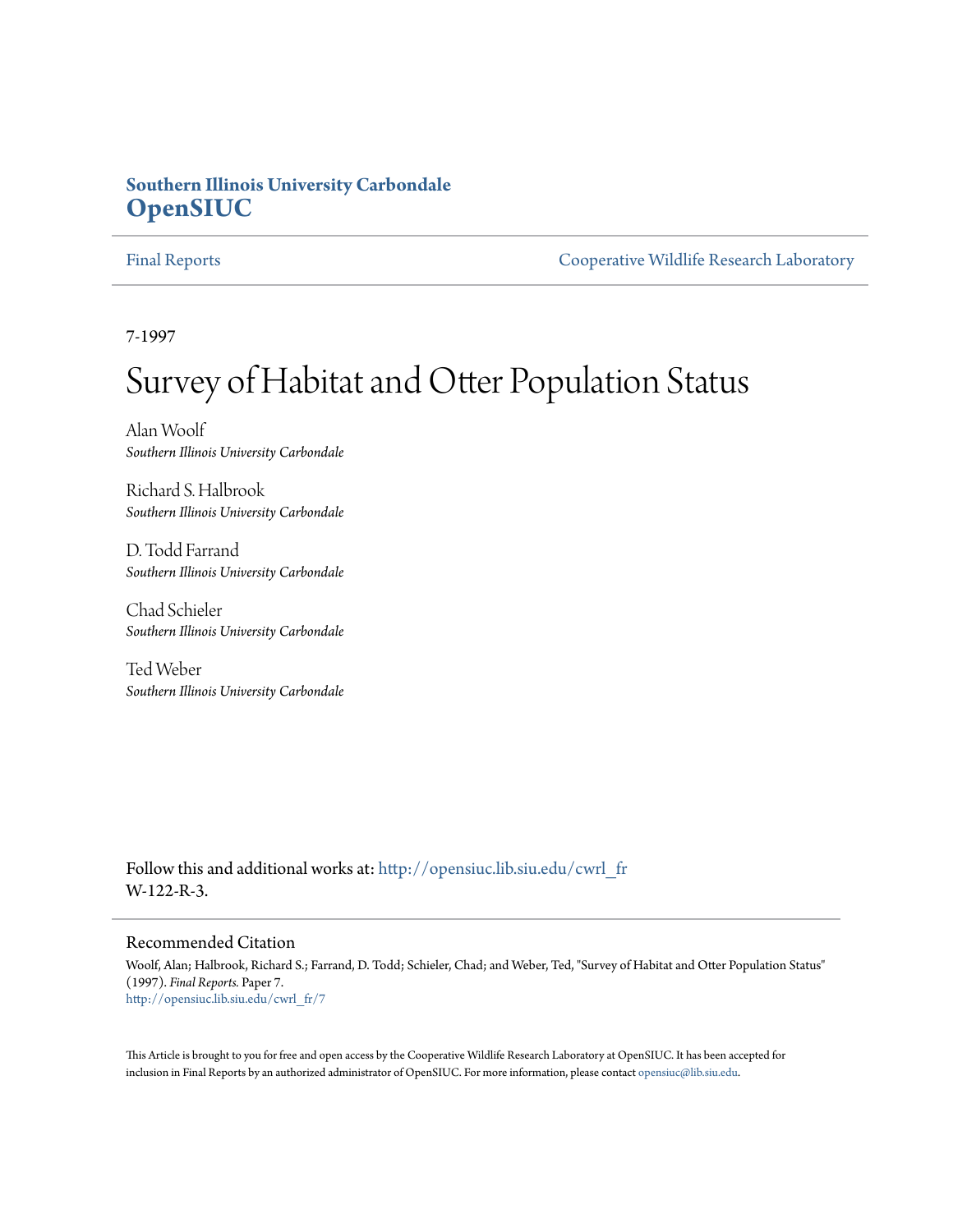#### **SURVEY OF HABITAT AND OTTER POPULATION STATUS**

**FINAL REPORT**

**Federal Aid Project W-122-R-3**

**Submitted by:**

**Cooperative Wildlife Research Laboratory, SIUC**

**Presented to:**

**Division of Wildlife Resources Illinois Department of Natural Resources**

**Principal Investigators**

**Alan Woolf Richard S. Halbrook**

**Graduate Research Assistants/Staff**

**D. Todd Farrand (Graduate Assistant) Chad Schieler (Graduate Assistant) Ted Weber (Researcher II)** 

**July 1997**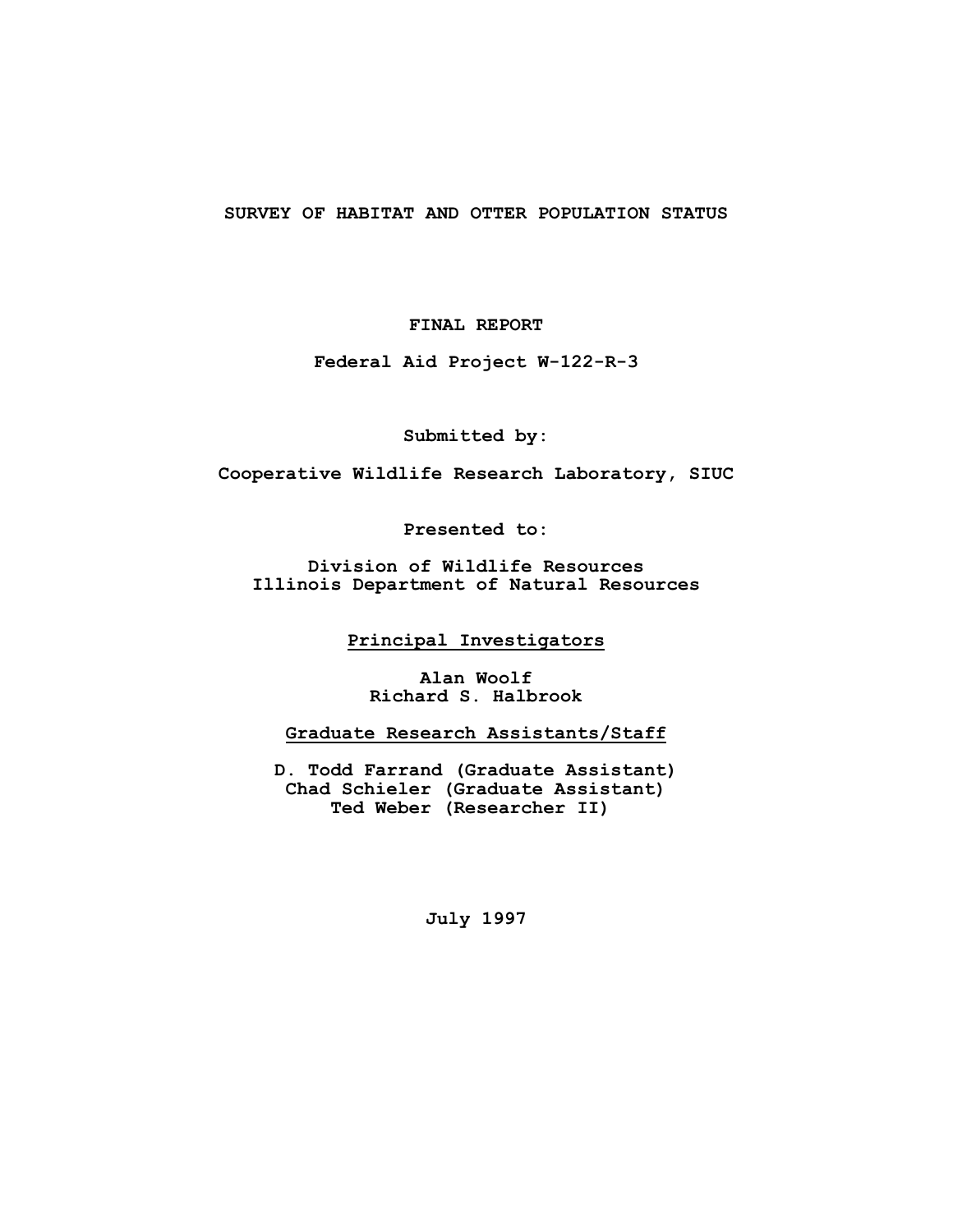# **TABLE OF CONTENTS**

|                                                                                                                                                                                                                                                                                                                                                                                                                 |  |  | Page                                                           |
|-----------------------------------------------------------------------------------------------------------------------------------------------------------------------------------------------------------------------------------------------------------------------------------------------------------------------------------------------------------------------------------------------------------------|--|--|----------------------------------------------------------------|
|                                                                                                                                                                                                                                                                                                                                                                                                                 |  |  |                                                                |
|                                                                                                                                                                                                                                                                                                                                                                                                                 |  |  |                                                                |
|                                                                                                                                                                                                                                                                                                                                                                                                                 |  |  | vii                                                            |
| NEED.                                                                                                                                                                                                                                                                                                                                                                                                           |  |  |                                                                |
|                                                                                                                                                                                                                                                                                                                                                                                                                 |  |  |                                                                |
|                                                                                                                                                                                                                                                                                                                                                                                                                 |  |  | $\mathcal{S}$                                                  |
|                                                                                                                                                                                                                                                                                                                                                                                                                 |  |  | 10                                                             |
| JOB 1.1. OTTER HABITAT CRITERIA AND MONITORING                                                                                                                                                                                                                                                                                                                                                                  |  |  | 11                                                             |
| INTRODUCTION<br>METHODS.<br>the contract of the contract of the contract of the contract of the contract of the contract of the contract of<br>Habitat Characterization.<br>Otter Monitoring.<br>RESULTS.<br><u>. A car a car a car a car a car a car a car a car a car a car a c</u><br>Habitat Characterization.<br>Otter Monitoring.<br>Habitat Characterization.<br>Otter Monitoring.<br>LITERATURE CITED31 |  |  | 11<br>11<br>12<br>12<br>23<br>24<br>24<br>25<br>26<br>26<br>30 |
| JOB 1.2. FRAMEWORK FOR OTTER MONITORING. 108                                                                                                                                                                                                                                                                                                                                                                    |  |  |                                                                |
| METHODS.<br>DISCUSSION113<br>Monitoring Techniques 113<br>Monitoring Framework. 118<br>LITERATURE CITED120                                                                                                                                                                                                                                                                                                      |  |  |                                                                |
| JOB 1.3. IDENTIFY SUITABLE HABITATS. 125                                                                                                                                                                                                                                                                                                                                                                        |  |  |                                                                |
|                                                                                                                                                                                                                                                                                                                                                                                                                 |  |  |                                                                |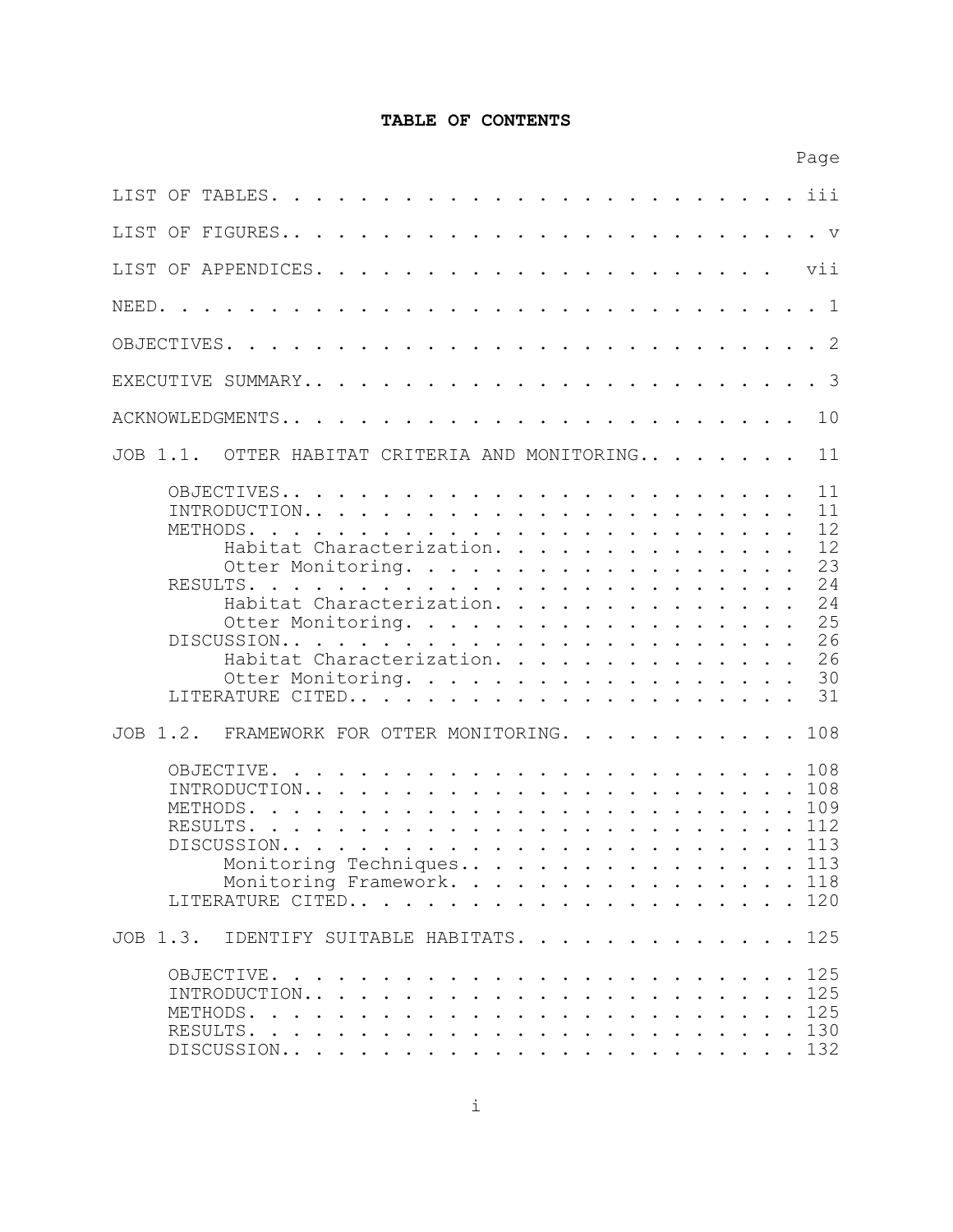|  | LITERATURE CITED 140            |  |  |  |  |  |  |  |  |  |  |  |
|--|---------------------------------|--|--|--|--|--|--|--|--|--|--|--|
|  | JOB 1.4. ANALYSIS AND REPORT161 |  |  |  |  |  |  |  |  |  |  |  |
|  | LITERATURE CITED163             |  |  |  |  |  |  |  |  |  |  |  |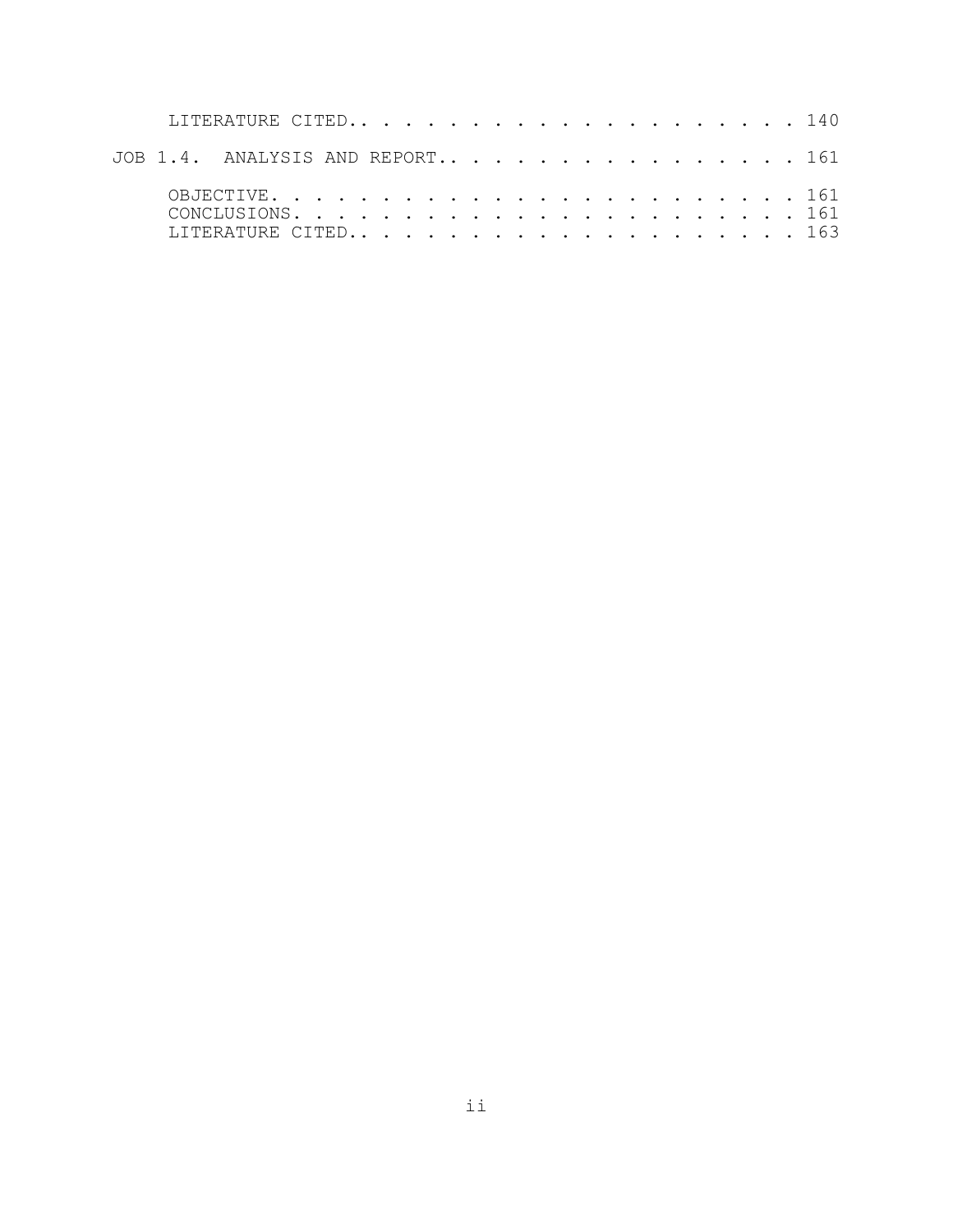# **LIST OF TABLES**

| Table |                                                                                                                                                                                                                                                                                                                                                                                                                                                               | Page |
|-------|---------------------------------------------------------------------------------------------------------------------------------------------------------------------------------------------------------------------------------------------------------------------------------------------------------------------------------------------------------------------------------------------------------------------------------------------------------------|------|
| 1.    | Metrics organized by metric type for which means<br>differed $(P < 0.10)$ between Present and Random groups                                                                                                                                                                                                                                                                                                                                                   | 35   |
| 2.    | Habitat attributes, derived from candidate metrics,<br>used to build the PATREC model                                                                                                                                                                                                                                                                                                                                                                         | 37   |
| 3.    | PATREC model habitat attributes and their respective<br>High and Low conditional probabilities used to evaluate<br>the suitability of drainages for river otters. $\ldots$ .                                                                                                                                                                                                                                                                                  | 38   |
| 4.    | Landscape composition, as a percentage of total area,<br>for study area Population Management Units (PMUs).                                                                                                                                                                                                                                                                                                                                                   | 39   |
| $5.$  | PATREC model attribute values and outputs for subunits<br>in the Present and Random categories                                                                                                                                                                                                                                                                                                                                                                | 40   |
| 6.    | Illinois river otter sightings in southern Illinois<br>reported between January 1994 and April 1997                                                                                                                                                                                                                                                                                                                                                           | 44   |
| $7$ . | Total length of wooded riparian habitat, the proportion<br>of wooded riparian habitat in each habitat rating<br>class, and the subsequent population estimates for each<br>study area basin<br>. 141<br>$\mathbf{1}$ $\mathbf{1}$ $\mathbf{1}$                                                                                                                                                                                                                |      |
| 8.    | Total length of wooded riparian habitat owned and<br>managed by public agencies, and the potential<br>populations they can support based on model outputs. 142                                                                                                                                                                                                                                                                                                |      |
| 9.    | Average rank scores for study area Population Management<br>Units (PMUs) based on rankings of: 1) proportion of<br>riparian habitat classified as wooded; 2) average PATREC<br>model output; and 3) the proportion of wooded riparian<br>habitat under public ownership. Low values represent<br>relatively higher quality habitat and lower management<br>priority, while higher values represent relatively lower<br>quality and higher management priority | 143  |
| 10.   | Average rank scores for study area Population Management<br>Units (PMUs) based on rankings of: 1) proportion of<br>riparian bank cells rated Good (scoring $>0.8$ ); 2) number<br>of Good cells per unit area; and 3) the proportion of<br>Good cells under public ownership Low values represent<br>relatively lower quality and higher management priority. 144                                                                                             |      |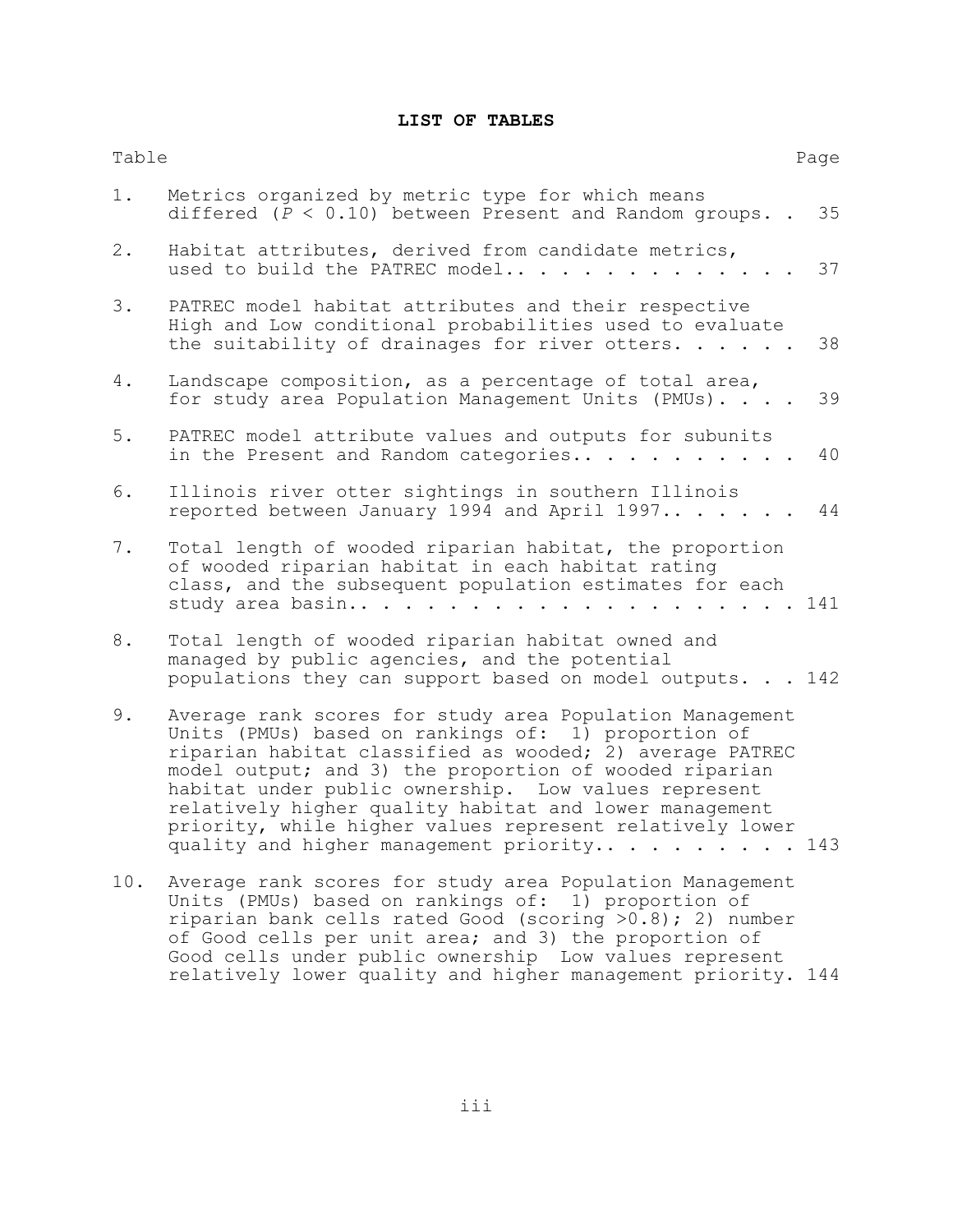### Table Page

- 11. Distribution of HSI focal sums by watershed. For each perennial water cell, all riparian HSI scores were summed within a circular radius of 500 m. The HSI sum for each water cell is a combination of quantity or riparian habitat within 500 m, and relative suitability of this habitat as predicted by the HSI model.  $\ldots$  . . . 145
- 12. Key habitats, listed in rank order from high to low, within each of the release basins based on outputs of both models. Key habitats are rated as high (H), medium (M) or low (L) priority for protection based on the quality and protected status of their available habitats.. . . . . . . . . . . . . . . . . . . . . . . . 146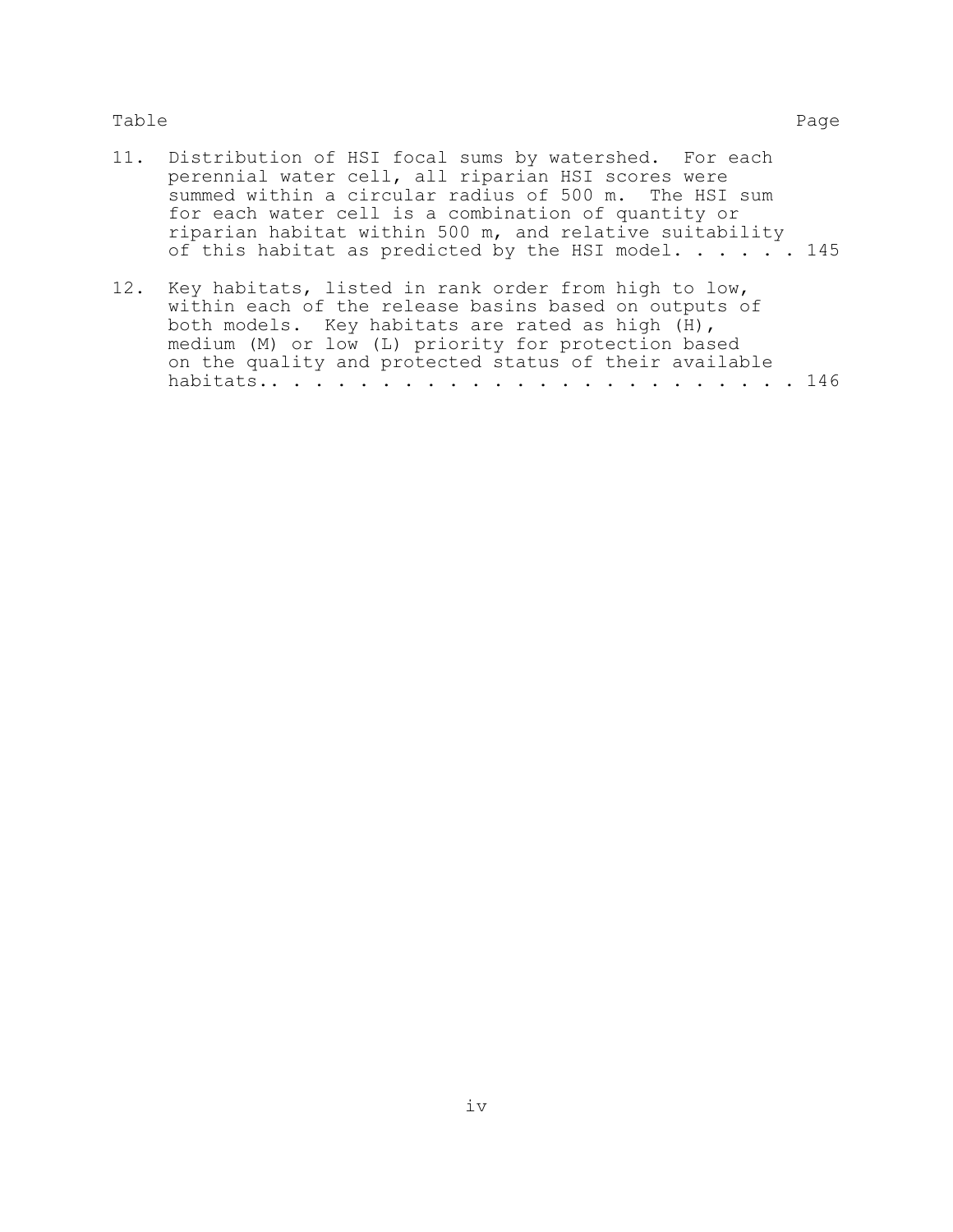# **LIST OF FIGURES**

| Figure |                                                                                                                                                                                                                                                                                                                                                                                                                                                                                                                                                                                                                                                                                                                                                               | Page |
|--------|---------------------------------------------------------------------------------------------------------------------------------------------------------------------------------------------------------------------------------------------------------------------------------------------------------------------------------------------------------------------------------------------------------------------------------------------------------------------------------------------------------------------------------------------------------------------------------------------------------------------------------------------------------------------------------------------------------------------------------------------------------------|------|
| $1$ .  | Intensive study area (thick black line) on the Little<br>Wabash River, and the location of release sites<br>(circles) within the basin<br>$\ddotsc$ $\ddotsc$                                                                                                                                                                                                                                                                                                                                                                                                                                                                                                                                                                                                 | 49   |
| 2.     | Location of study area river basins and their<br>corresponding Population Management Unit (PMU) numbers                                                                                                                                                                                                                                                                                                                                                                                                                                                                                                                                                                                                                                                       | 50   |
| 3.     | Subunit numbers and locations within the:<br>a) northern Kaskaskia; b) southern Kaskaskia;<br>c) Big Muddy; d) Cache; e) Bay Creek; f) Saline;<br>g) Little Wabash; and, h) Embarras basins.                                                                                                                                                                                                                                                                                                                                                                                                                                                                                                                                                                  | 51   |
| 4.     | Location of subunits included in the Present and<br>Random groups.                                                                                                                                                                                                                                                                                                                                                                                                                                                                                                                                                                                                                                                                                            | 59   |
| $5.$   | Examples of data layers developed as steps in calculating<br>HSI values for riparian grid cells: a) perennial streams<br>from TIGER; b) permanently flooded and intermittently<br>exposed lakes and wetlands >1 ha from NWI; c) land cover<br>classified from 30-m Landsat TM data; d) riparian bank<br>cells from a, b, and c; e) woods extracted from Landsat<br>data; f) distance to edge of wood patches; g) IBI of<br>perennial streams (blue lines indicate minor impairment,<br>magenta line indicates moderate impairment); h) distance<br>from roads, with roads shown as solid lines; I) HSI<br>calculated for each riparian bank cell, with higher<br>values shown darker; j) riparian bank cells predicted as<br>best otter habitat $(>0.8$ only) | 60   |
| 6.     | Percentage of subunits within each Population Management<br>Unit (PMU) classified into each Habitat Rating category. 148                                                                                                                                                                                                                                                                                                                                                                                                                                                                                                                                                                                                                                      |      |
| 7.     | Examples of subunits rated a) High (14 408) and b) Low<br>(20 105) by the PATREC model149                                                                                                                                                                                                                                                                                                                                                                                                                                                                                                                                                                                                                                                                     |      |
| 8      | Two sample maps of HSI model results, showing the<br>distribution of riparian cells with an HSI >0.8 and state<br>or federally-owned lands: a) section of the Cache<br>watershed; b) section of the Embarras watershed. 150                                                                                                                                                                                                                                                                                                                                                                                                                                                                                                                                   |      |
| 9.     | Percentage of riparian bank cells within each Population<br>Management Unit (PMU) classified into each rating<br>category<br>$\ddot{\phantom{0}}$                                                                                                                                                                                                                                                                                                                                                                                                                                                                                                                                                                                                             | 151  |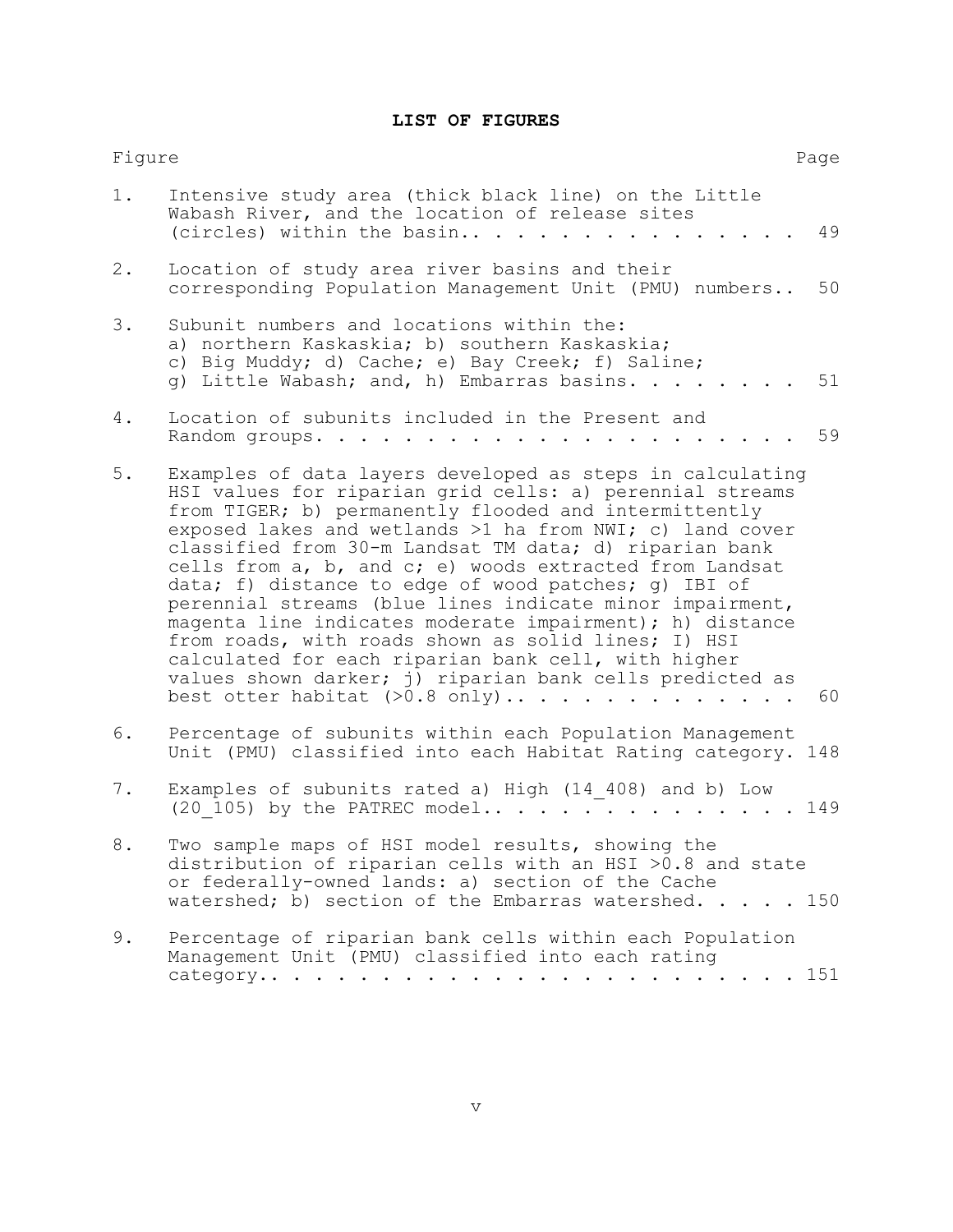### Figure Page

|     | 10. Distribution of protected and riparian bank cells by<br>HSI rank in: a) Bay Creek (PMU 17); b) Big Muddy<br>(PMU15); c) Cache (PMU 16); d) Embarras (PMU 20); e)<br>Kaskaskia (PMU 14); f) Little Wabash (PMU 19); and, q)                |
|-----|-----------------------------------------------------------------------------------------------------------------------------------------------------------------------------------------------------------------------------------------------|
| 11. | Two sample maps of HSI aggregations, showing perennial<br>water predicted by the model to be good otter locations<br>(HSI sum $>80$ ), intermediate locations (HSI sum 33 - 80),<br>and poor locations (HSI sum <33); and state or federally- |

| section of the Embarras watershed. 154                    |  |
|-----------------------------------------------------------|--|
| 12. Distribution of study area subunits falling into each |  |
| Habitat Rating category. 155                              |  |

owned lands: a) section of the Cache watershed; b)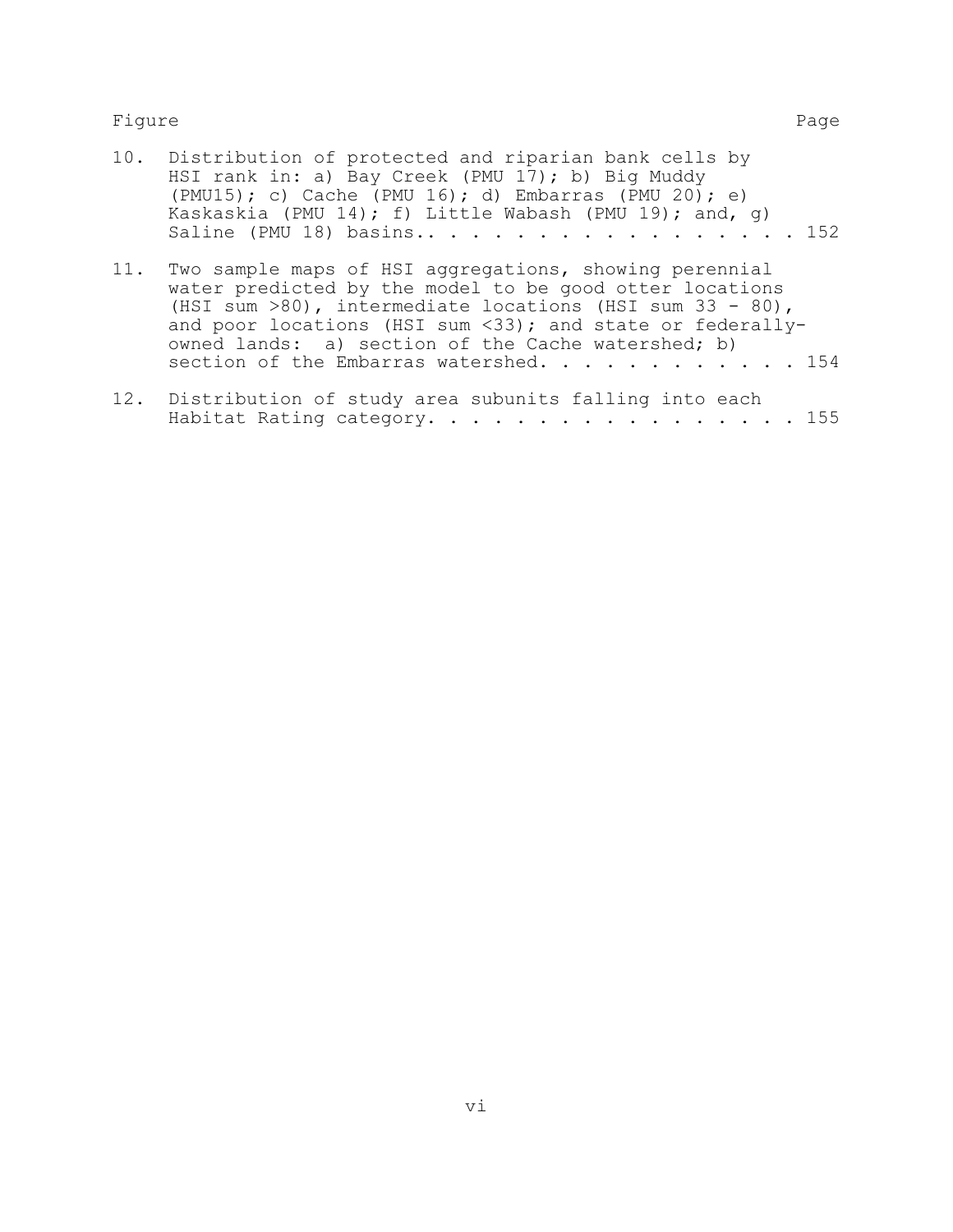## **LIST OF APPENDICES**

|                | Appendix                                                                                                                                                                                                                                                                                                                                                | Page |
|----------------|---------------------------------------------------------------------------------------------------------------------------------------------------------------------------------------------------------------------------------------------------------------------------------------------------------------------------------------------------------|------|
| Α.             | PATREC model sample calculation for determining the<br>relative ability of a subunit to satisfy the habitat<br>requirements of river otters                                                                                                                                                                                                             | 63   |
| B.             | Summary statistics generated for each subunit in the<br>development of the HSI model                                                                                                                                                                                                                                                                    | 65   |
| $\mathbb{C}$ . | Suitability index (SI) tables for habitat attributes<br>included in the HSI model.                                                                                                                                                                                                                                                                      | 98   |
| $D$ .          | County locations, landmark descriptions, and number of<br>sightings (since $1982/total$ ) for study area subunits 102                                                                                                                                                                                                                                   |      |
| $E$ .          | Summary of available river otter monitoring methods and<br>their advantages and disadvantages for Illinois.<br>Techniques are classed into Application Periods<br>Short-term (S, <5 years post-release), Mid-term<br>(M, 5-10 years post-release), and Long-term<br>$(L, >10$ years post-release), and ranked within each<br>period (1 being high). 122 |      |
| $F$ .          | Final model inputs and outputs for all study area                                                                                                                                                                                                                                                                                                       |      |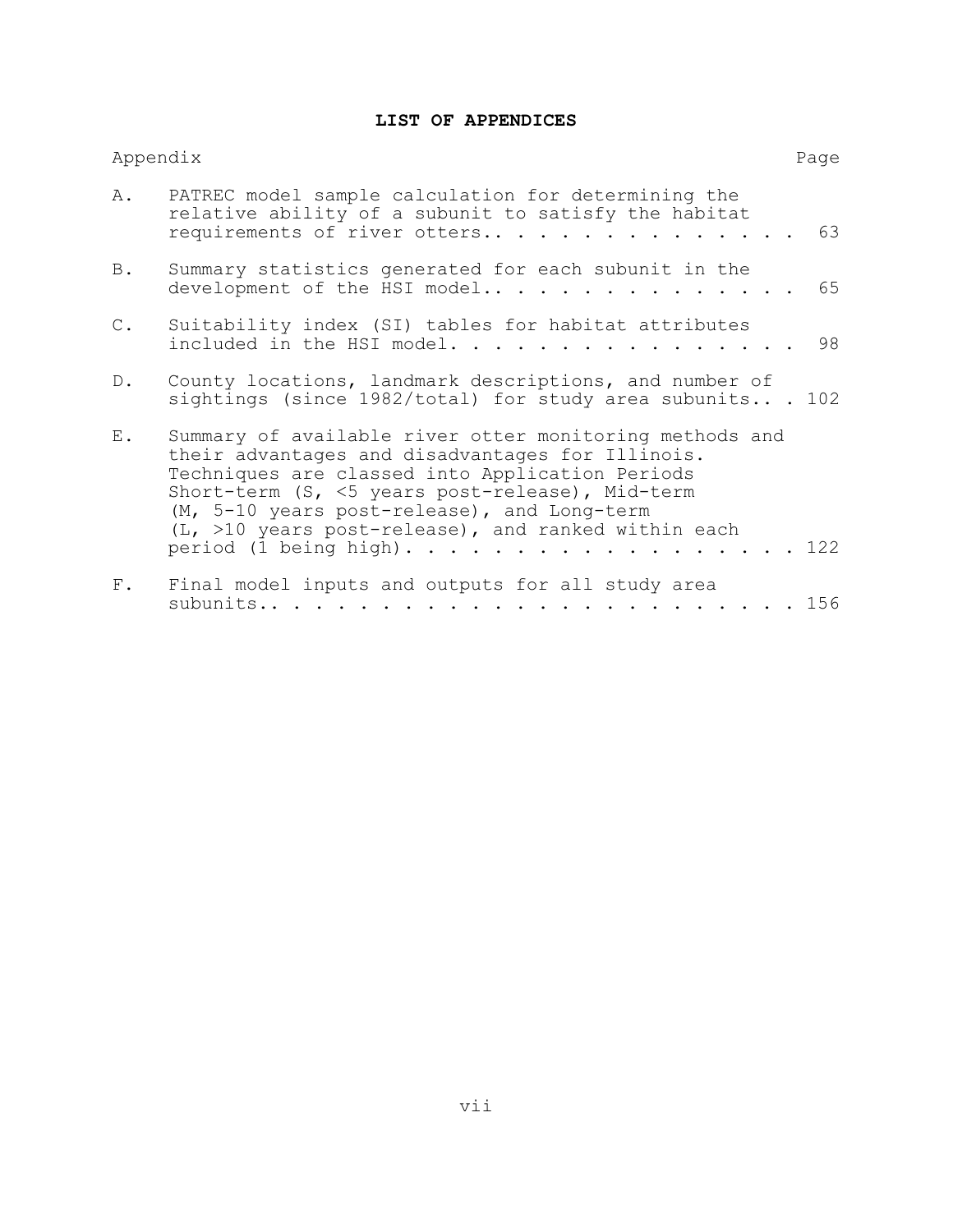#### **FINAL REPORT**

#### **STATE OF ILLINOIS**

#### **W-122-R, Study 1**

**PROJECT PERIOD**: 1 July 1994 through 30 June 1997

**STUDY 1**: Survey of habitat and otter population status

Prepared by Alan Woolf, D. Todd Farrand, Theodore C. Weber, and Richard Halbrook

Cooperative Wildlife Research Laboratory Southern Illinois University at Carbondale

**NEED:** River otter (*Lutra canadensis*) populations in many parts of North America have gradually declined over the past century as a result of indiscriminate, unregulated trapping and usurping of suitable habitat (Jenkins 1983). Otter populations probably also were adversely affected by environmental contaminants (Duplaix and Simon 1976, Wren 1985). The river otter is an Illinois listed endangered species and efforts are currently underway to recover this species in Illinois. Major components of the recovery effort include releases of wild-caught otters and development of a framework for protecting and enhancing key habitats. Qualitative data provided by field biologists were used to identify potential release sites and, assumedly, habitats capable of supporting river otters. However, more detailed, quantitative data are needed on a landscape scale to compare and rank key habitats, thereby allowing an ordered, cost-effective approach to target habitats for protection and enhancement efforts by management agencies in Illinois. Data on the relative quality of habitats within and between drainages will provide a framework for evaluating the success of releases based on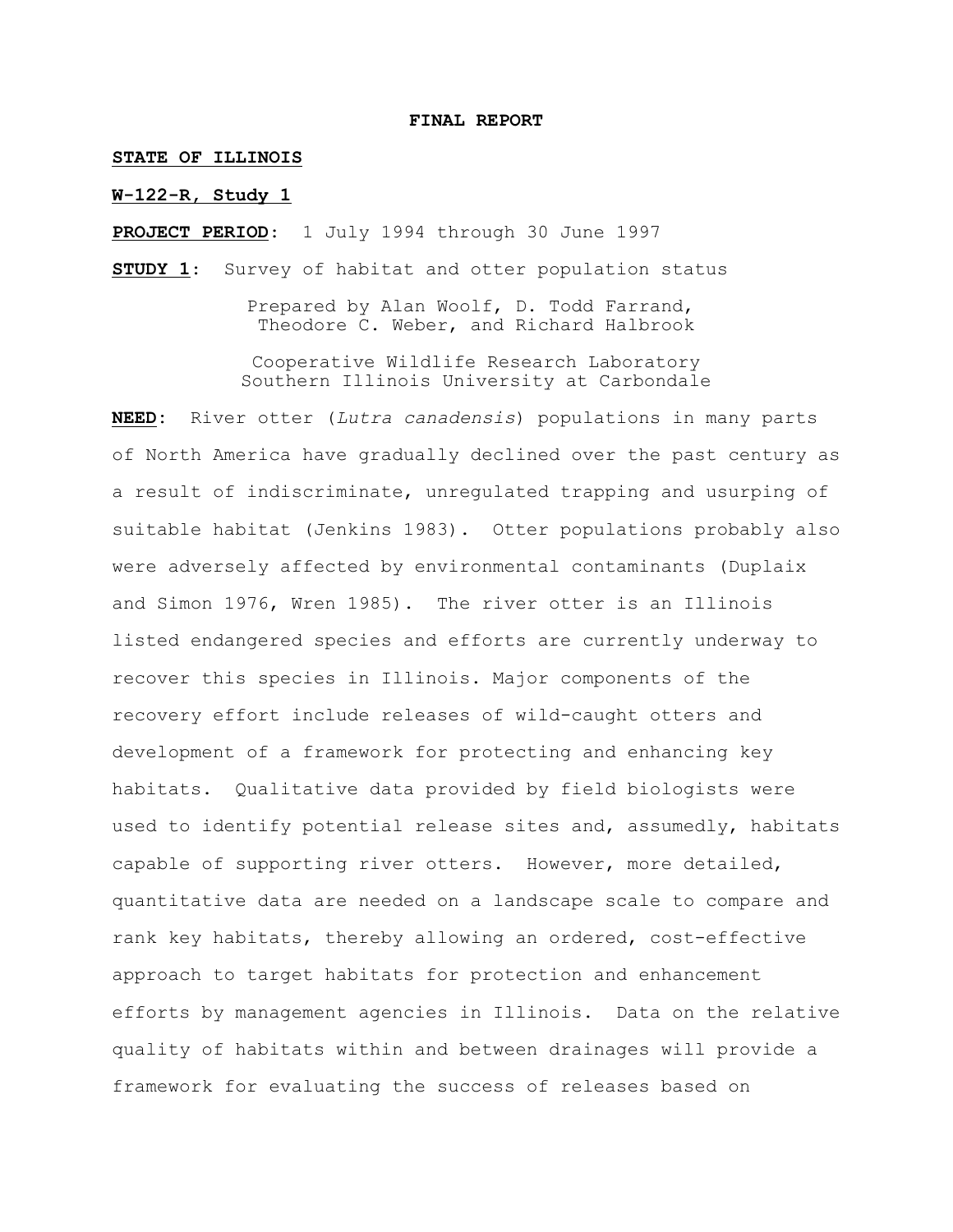colonization and range extension, and direct efforts to monitor presence/absence and relative abundance of otters in a costeffective manner.

#### **OBJECTIVES**

- 1. Develop and evaluate criteria to identify suitable habitat and monitoring techniques for river otters in Illinois.
- 2. Develop a framework to detect otter presence/absence and quantify their relative abundance in Illinois river basins.
- 3. Identify key river otter habitats in southern Illinois.

#### **LITERATURE CITED**

- DUPLAIX, N., AND N. SIMON. 1976. World guide to mammals. Crown Publishing, Inc., New York, New York, USA. 238pp.
- JENKINS, J. H. 1983. The status and management of the river otter (Lutra canadensis) in North America. Acta Zool. Fennica 174:233-235.
- WREN, C. D. 1985. Probable case of mercury poisoning in a wild otter, Lutra canadensis, in northwestern Ontario. Can. Field-Natural. 99:112-114.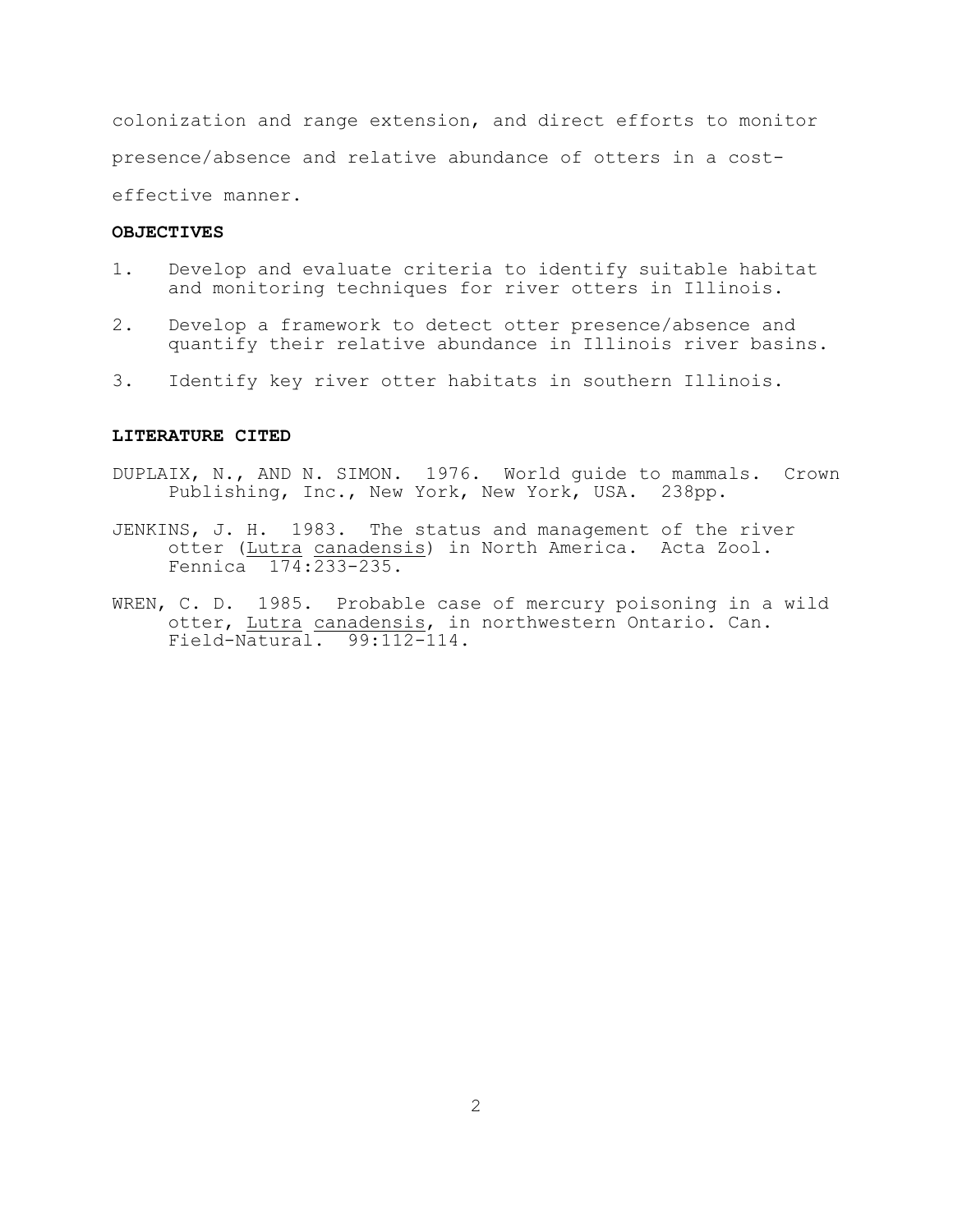#### **EXECUTIVE SUMMARY**

In January 1994, the Illinois Department of Natural Resources (IDNR) released 50 otters in the Wabash Landscape Management Unit (LMU) as the first step toward implementing a recovery goal defined in a River Otter Recovery Plan (Bluett 1995). Prior to the first release, IDNR biologists used qualitative criteria to evaluate potential river otter habitats throughout Illinois.

A River Otter Recovery Team reviewed the evaluations, established landscape management units, and selected and prioritized units for reintroductions (Bluett et al. 1995).

Our project was designed to produce information that would enable IDNR staff to (1) target southern Illinois rivers, basins, watersheds, and local habitats for protection and enhancement efforts, and (2) adopt a cost-effective approach for monitoring otter presence/absence and relative abundance. Strategies identified by Bluett et al. (1995) for achieving objectives 3, 4, and 6 of the River Otter Recovery Plan require reliable information that was expected as a result and benefit of this project.

The first phase of the project involved intensive field studies in the Wabash LMU. We wanted to determine if the criteria used to select and prioritize basins for releasing otters could reliably measure differences in habitat quality within population and landscape management units. We also wanted to determine if these data could be used to predict otter habitat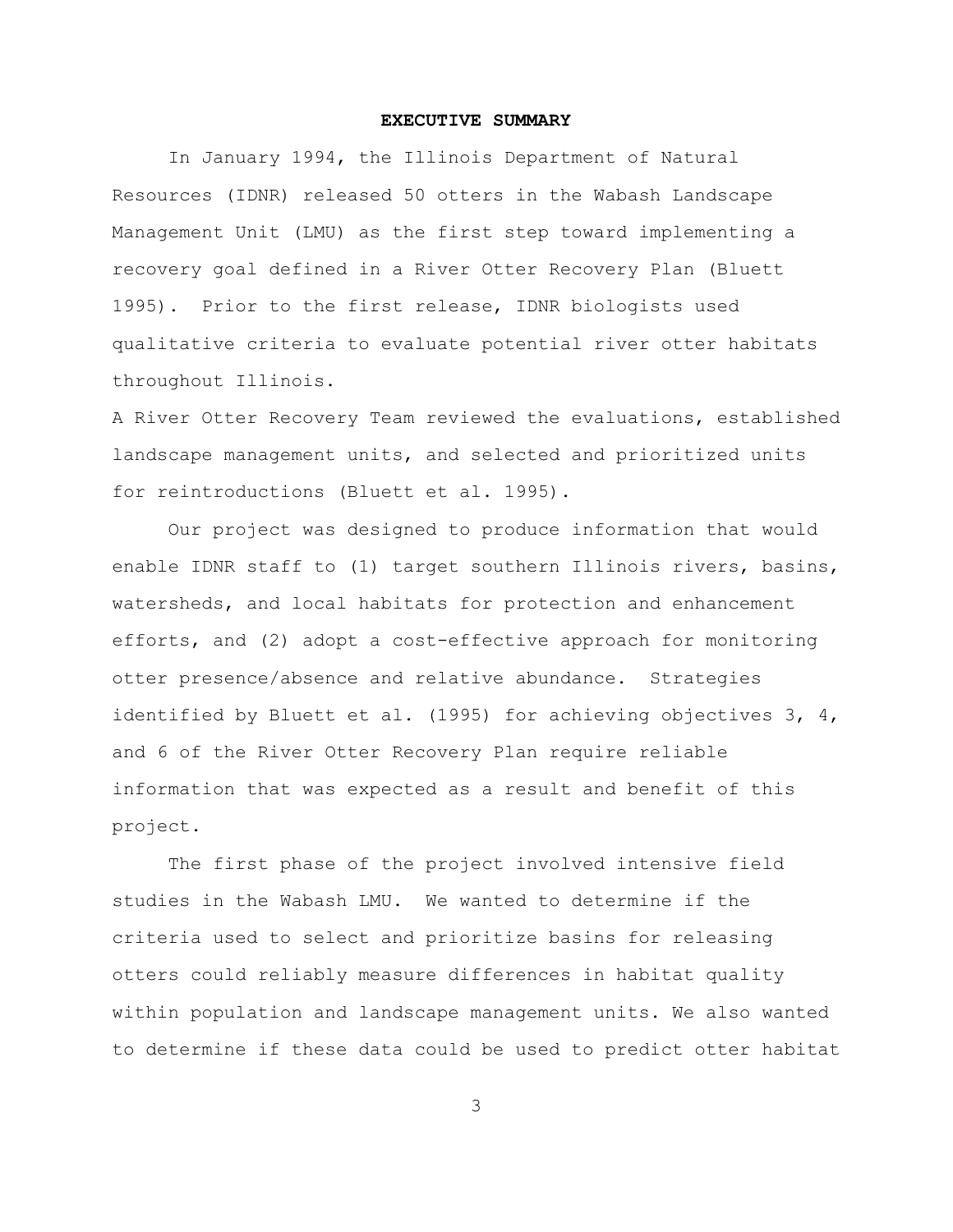utilization and design cost-effective, reliable monitoring methods.

We anticipated that otter sign following a release might be uncommon until a population became established, so we used areas inhabited by beaver (*Castor canadensis*) as an indicator of suitable otter habitat. We surveyed and sampled a 122 km portion of the Little Wabash River (LWR) from the confluence of the Fox River south to Carmi, Illinois. Habitat suitability criteria effectively characterized variations in quantity and quality of river otter habitat within the LWR study area (Schieler 1995). However, the survey was so labor intensive and logistically difficult we concluded the approach was not useful to characterize habitats at population or landscape management unit scales. Instead, measurement of habitat characteristics on a population management unit scale was emphasized using remotely sensed and digital data sets.

Job 1.1 also included the objective to "determine appropriate methods to monitor river otter presence/absence and relative abundance in southern Illinois." To accomplish this objective, we reviewed the literature and tested a variety of techniques on portions of the Little Wabash and Skillet Fork rivers within the Little Wabash Population Management Unit (PMU). Information was incorporated into Job 1.2 (Framework for Otter Monitoring) which was designed to develop a framework to detect otter presence/absence and to quantify their relative abundance in Illinois river basins.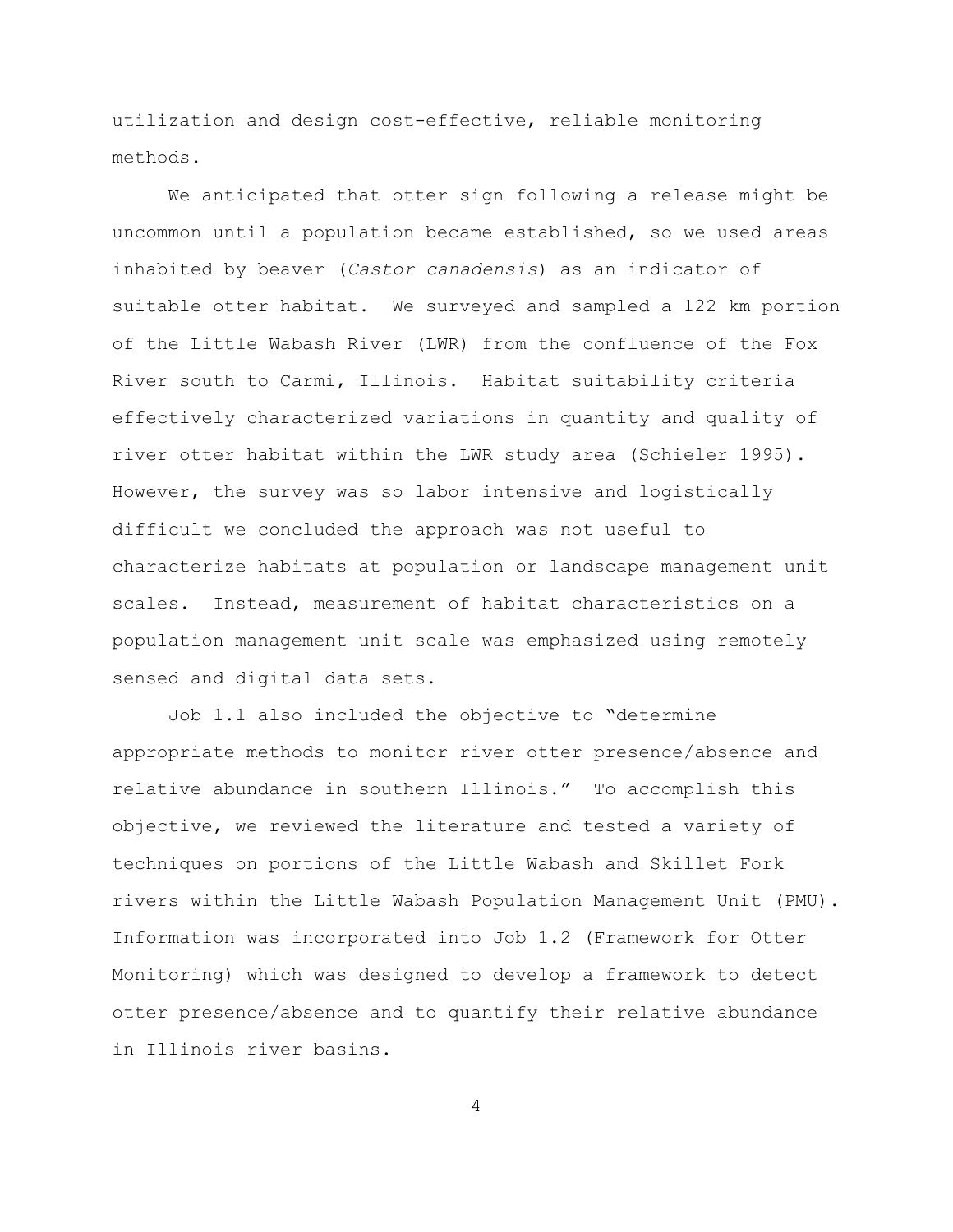We attempted to document presence of otters released in the Little Wabash PMU using reported sightings and a variety of methods to detect otter tracks or other sign. We concluded that given our limited success in detecting otter tracks/sign and logistical difficulties in traveling rivers by watercraft (or even accessing rivers at some locations), ground survey techniques would not be cost effective to employ in Illinois until populations increase considerably. In the interim, sightings/reports should be actively solicited to document otter presence and known limits of distribution. Also, if favorable snow conditions occur, aerial surveys using a helicopter offer an efficient method to detect otter sign along waterways and nearby wetlands.

We agree with other researchers who suggest that a combination of monitoring approaches be used. Further, whether or not a particular technique is appropriate to use will vary temporally and spatially. We examined the strengths and weaknesses of currently available monitoring options (Appendix E) and recommend that a flexible monitoring framework be adapted that will drop or add techniques as changing circumstances alter cost-benefit ratios of a particular method. Furthermore, we emphasize that each PMU may differ in relative suitability for a given technique, and notwithstanding the need for some standardization to allow comparison between PMUs, regional differences should dictate the method (or suite of methods) selected to document otter recovery.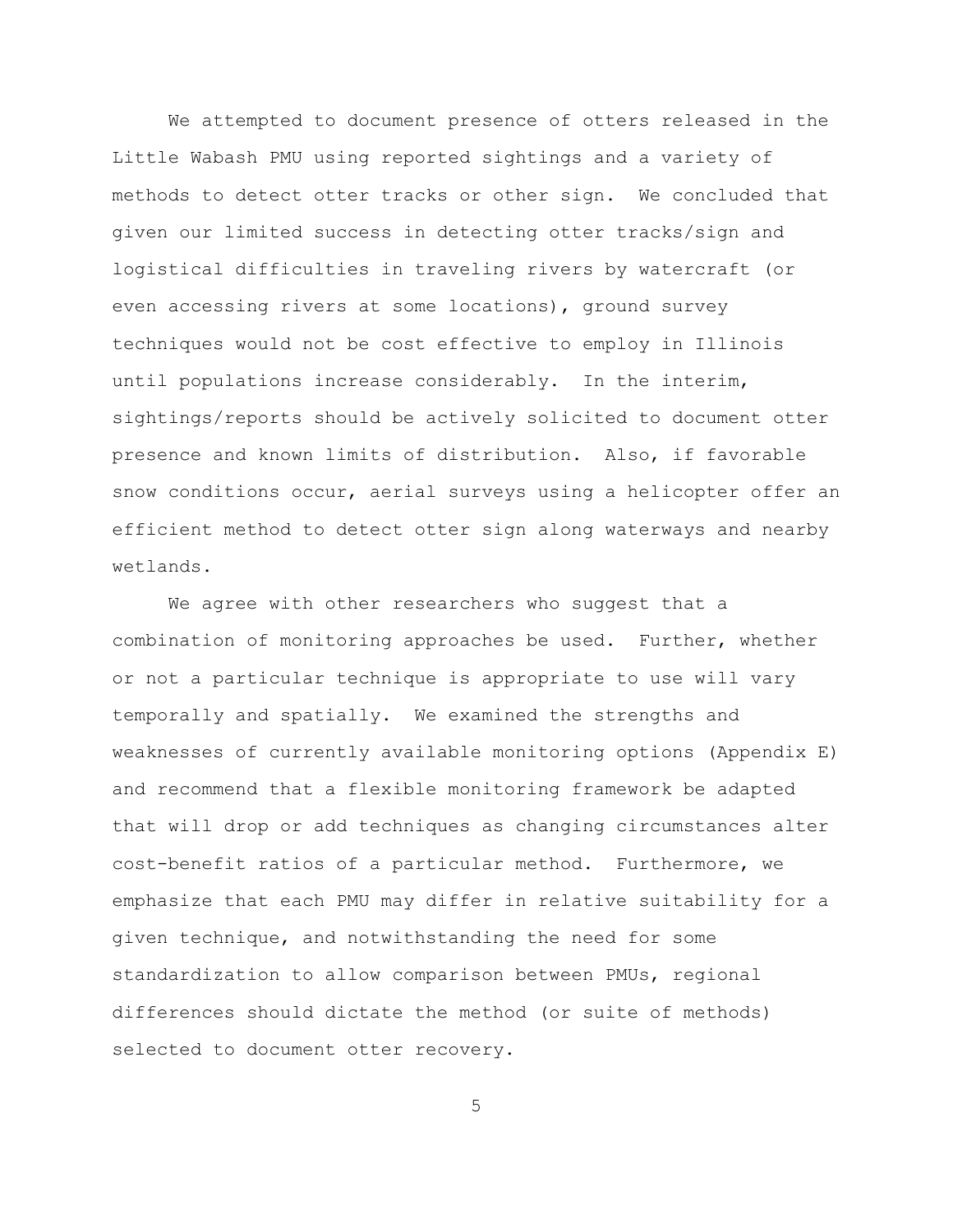In the short term (<5 yrs post-release), we recommend that sighting data be solicited from hunters, trappers, commercial fishermen, and environmental organizations such as the Illinois Riverwatch Network, or Illinois Resource Watch. Sighting reports will lose efficiency and utility over time and there should be planned supplementation with field techniques that can costeffectively provide a reliable index. Based on our experiences, access limitations and other constraints (fluctuating water levels, bank substrate and characteristics, and weather) may preclude consideration of scent stations to monitor otters. Road bridge surveys are a cost effective method to search for evidence of otters; however, standardization is necessary before they can provide a useful index of relative abundance. Further testing to standardize or measure the efficacy of monitoring techniques must await increased population abundance and distribution, or research using a cohort of radio-marked otters.

The pattern recognition (PATREC) and habitat suitability index (HSI) models developed in Job 1.1 can serve as a tool to identify, conserve, and monitor habitats which Bluett (1995) identified as a key priority of recovery efforts. Both models assigned relative quality ratings to the available habitats within study areas. The HSI model assessed variations in local habitats, particularly riparian widths, while the PATREC model assessed subunits within PMUs. Importantly, both models produced very similar predictions of basin quality; they differed in prediction of the "best" quality basin, but the remaining 5 of 7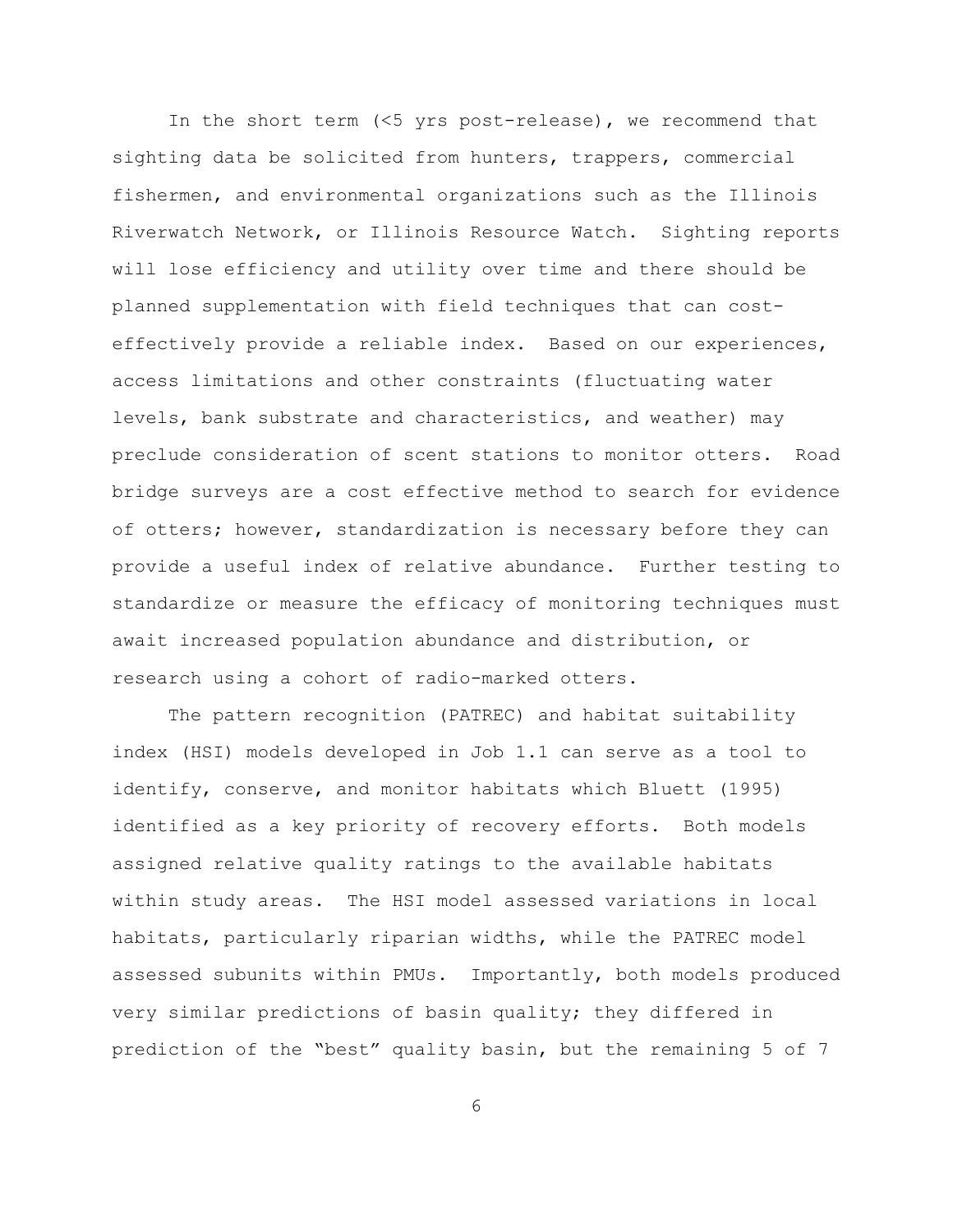areas studied ranked in the same order. The PATREC model gave greater importance to nearby wetlands than the HSI model which emphasized width of wooded riparian zones.

The PATREC model was used to generate population estimates for each study area basin (see Tables 7 and 8). While speculative, these estimates provide data that the recovery team can use to determine if otter recovery goals and objectives are being met. Both models were used together to rank subunits within each release basin in rank order from high to low quality. This ranking modified by the protected status (public vs private ownership) of available habitats within basins was used to generate priority for protection, or other management strategy (see Table 12). Finally, the PATREC and HSI model outputs can be used by biologists in combination with their knowledge and local expertise to design effective and efficient ground surveys to meet recovery plan monitoring requirements.

In conclusion, we demonstrated the ability to quantify attributes associated with otter habitat at the landscape level using existing digital and remotely sensed data sets. Wildlife managers must have such tools to manage landscapes. The data on the quantity and relative quality of habitats within and between basins provide a means for biologists to: (1) evaluate the success of otter releases; (2) direct efforts to monitor populations cost-effectively; and (3) generate hypotheses about otter-habitat relationships for further research.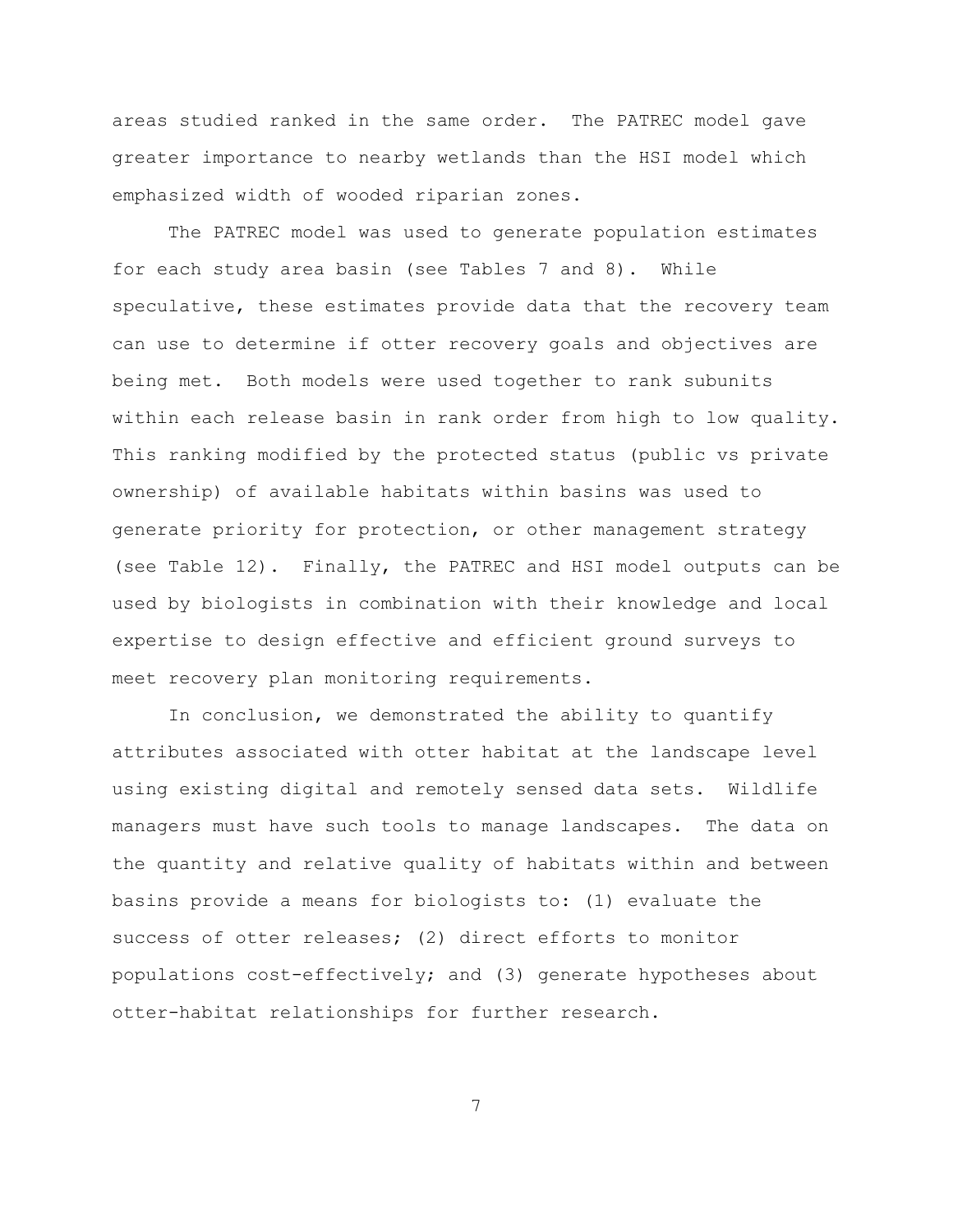Our conclusions (see Job 1.4) recommend a monitoring framework that uses a combination of techniques, and has flexibility to deal with various habitat types and changing circumstances over time. Our findings also suggest that the Recovery Plan objective that calls for conserving enough habitat to support a minimum of 200 otters among at least 4 LMUs can be supported on existing public lands in 2 LMUs (Kaskaskia and the Shawnee), but not in the Wabash LMU where the first releases occurred. However, when considering landscape level management nearly anywhere, it becomes obvious that private lands are of paramount importance.

Many large wetlands remaining in southern Illinois are already in public ownership. However, rivers, streams, and their associated riparian habitats are all "critical" habitats in need of protection and management, and only about 12% of wooded riparian habitat is owned and managed by public agencies. Clearly, public-private partnerships, and support for conservation practices on private lands offer the best hope for successful landscape level management. The National Conservation Buffer Initiative, provisions of the 1996 Farm Bill, and other federal programs offer opportunities to conserve riparian habitats by getting private landowners involved. If wooded riparian zones can be lengthened and widened, broad benefits beyond protecting and enhancing otter habitat can accrue. We urge emphasis in creating innovative public-private partnerships to conserve, enhance, and even restore wetland and riparian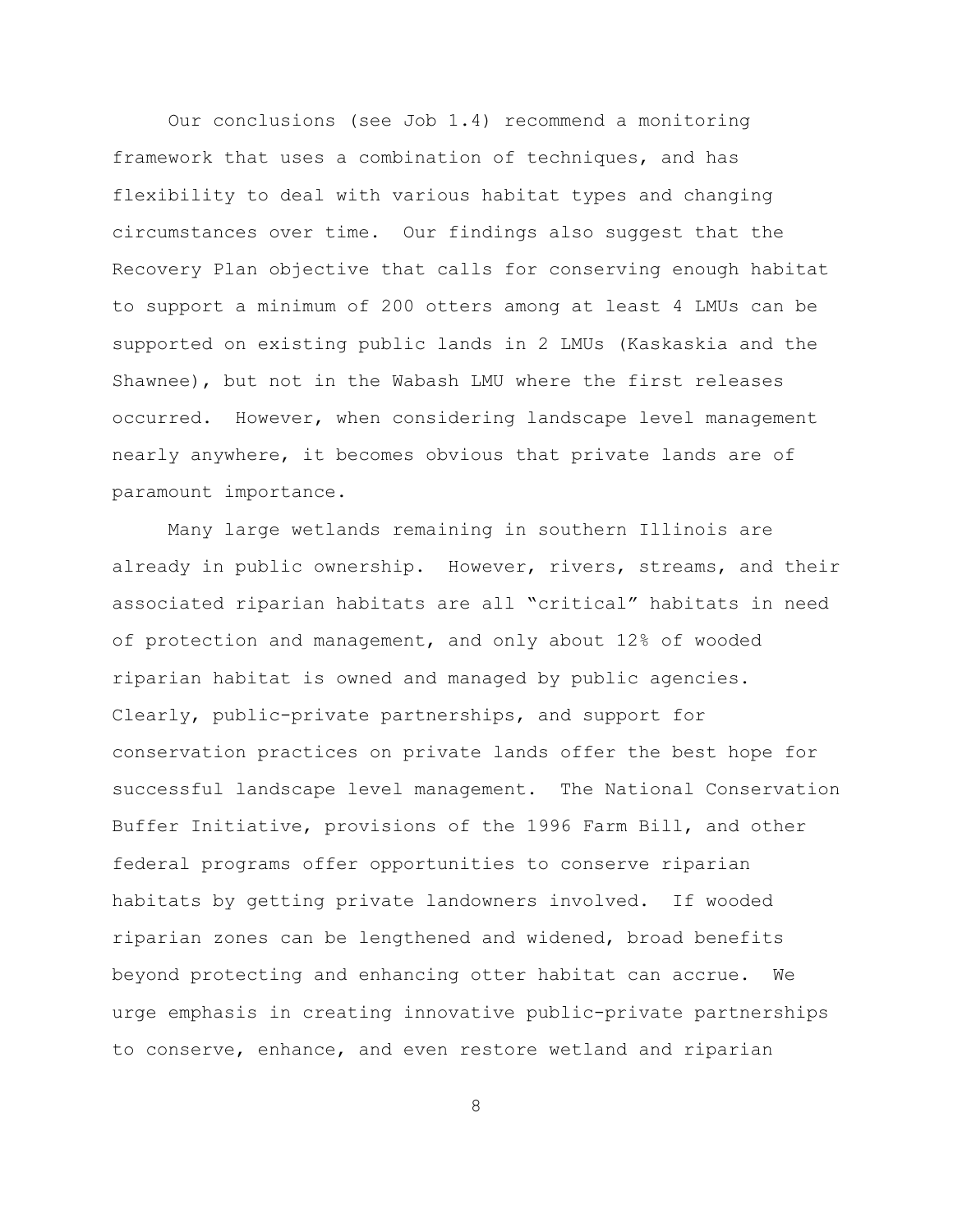habitats. Every opportunity should be identified and aggressively pursued. If such initiatives succeed, otter restoration will be assured; but importantly, water quality will be improved, soil erosion will be minimized, non-point source pollution will be reduced, additional wildlife habitat will be created, and the overall benefits envisioned for ecosystem management can become a reality.

#### **LITERATURE CITED**

- BLUETT, R., ed. 1995. Illinois river otter recovery plan. Ill. Dep. Nat. Resour., Springfield. 96pp.
- \_\_\_\_\_, G. KRUSE, S. LAUZON, E. ANDERSON, G. HUBERT, JR., AND D. GLOSSER. Pages 33-52 *in* R. Bluett, ed. Illinois river otter recovery plan. Ill. Dep. Nat. Resour., Springfield.
- SCHIELER, C. T. 1995. Habitat characterization of an otter release area in southcentral Illinois. M.S. Thesis, Southern Illinois Univ., Carbondale. 55pp.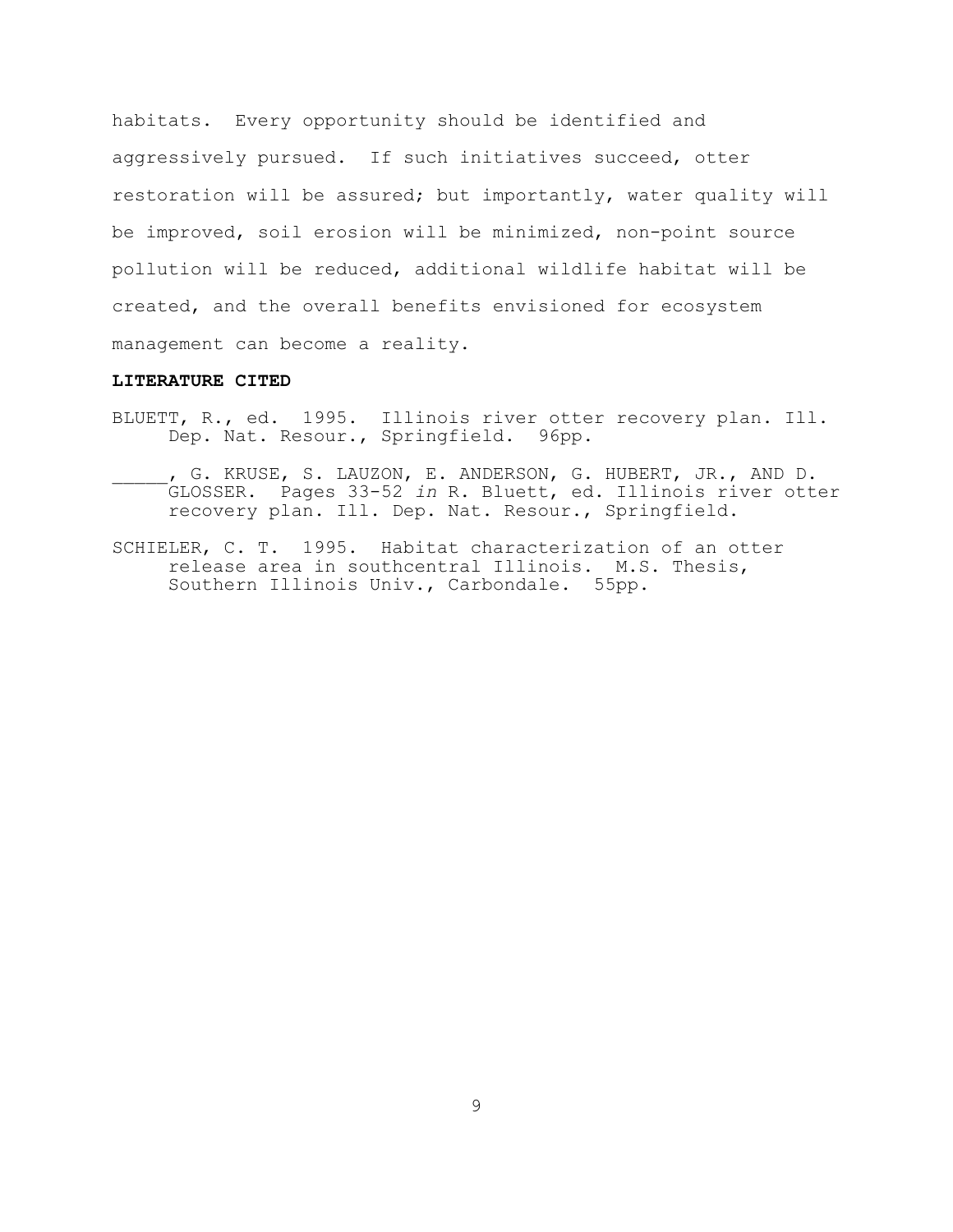#### **ACKNOWLEDGMENTS**

We thank Robert Bluett (Furbearer Program Manager, Illinois Dep. Nat. Resour.) for his encouragement and administrative support throughout this project. As with most Laboratory projects, this was a team effort with many laboratory staff and students contributing in numerous ways. We especially thank Researchers T. Hollenhorst and T. Evans for their technical support, and Graduate Research Assistants Joel Porath and Blake Smietanski for their help during field surveys of the Little Wabash River. Our office staff, A. Hagen and J. Elders provided essential administrative support. This project final report includes information derived from the Master of Science theses of Chad T. Schieler completed in 1995 and D. Todd Farrand completed in 1997 at Southern Illinois University, Carbondale, Illinois, USA.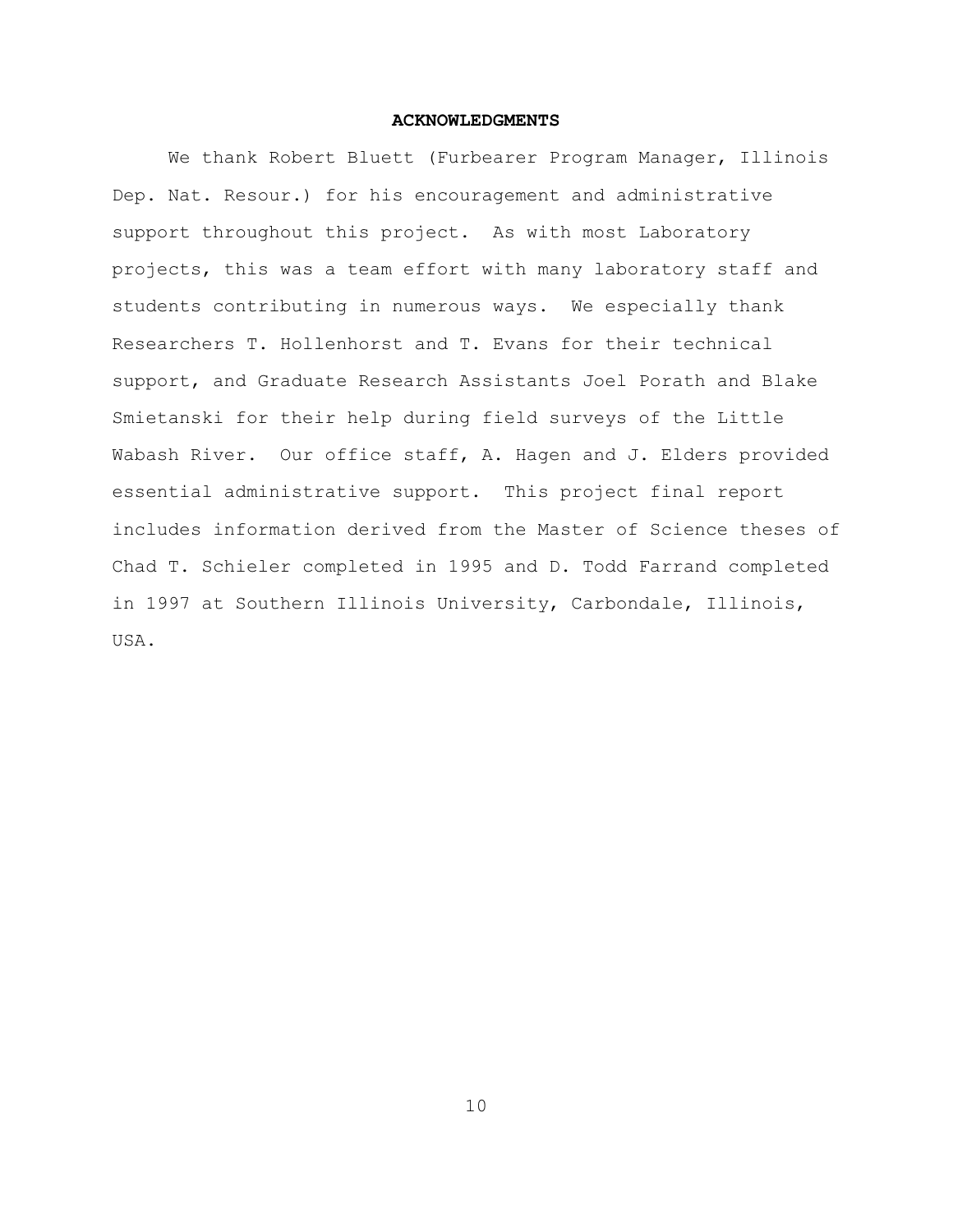#### **JOB 1.1. OTTER HABITAT CRITERIA AND MONITORING**

*OBJECTIVES*: (1) Evaluate and develop criteria to identify suitable habitats for river otters in southern Illinois; and (2) determine appropriate methods to monitor river otter presence/absence and relative abundance in southern Illinois.

### **INTRODUCTION**

Understanding and predicting habitat needs is critical to effective management of wildlife populations (Clark et al. 1993). Edwards (1983) stated that knowledge of habitats occupied by otters can aid in determining habitat preferences and more beneficial management practices to insure the preservation of suitable habitat. However, quantification of habitat characteristics is lacking (Goodman 1981).

A review of the literature revealed that otters are habitat generalists, utilizing a wide variety of aquatic habitats, including, streams, rivers, backwater sloughs, wetlands, ponds, and lakes. Ultimate factors of habitat selection include food availability, stable water supplies (Melquist and Hornocker 1983), and adequate cover (Wayre 1979). Availability of these components plays a key role in determining duration and intensity of habitat use. Melquist (1981) noted habitat utility in Idaho was almost entirely determined by forage and loafing sites.

Proximate factors of habitat selection are not well understood (Toweill and Tabor 1982), however, several studies have shown that otters prefer areas clustered with numerous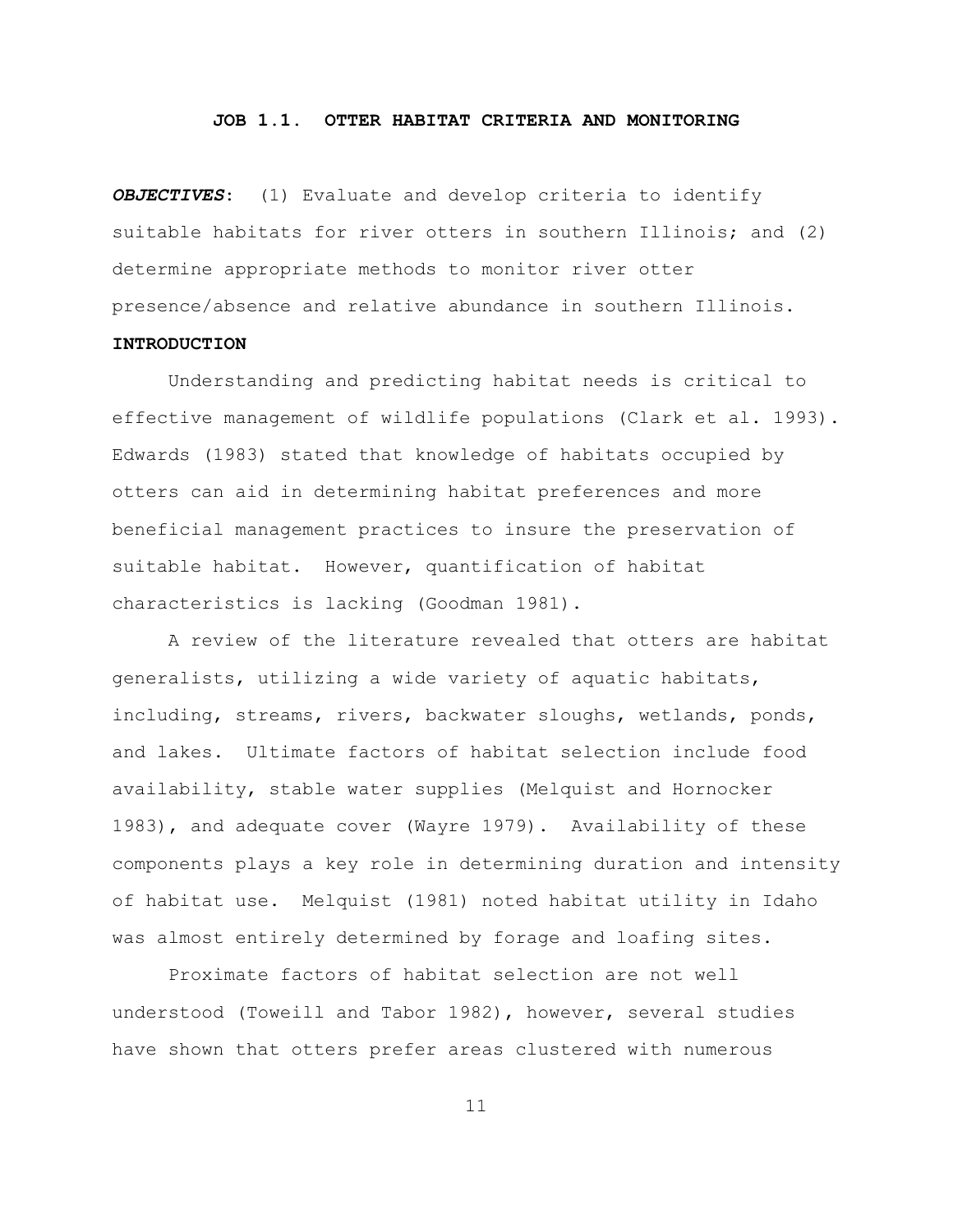lowland marshes and swamps interconnected with meandering streams and small lakes (Eveland 1978, Melquist and Hornocker 1983, Anonymous 1986). Eveland (1978) observed that wetland areas were important in providing food, water, and cover, and in impeding development. Degree of stream meander is related to habitat selection as it promotes greater habitat diversity (Melquist and Hornocker 1983, Anonymous 1986). Further, high water quality and a low degree of human impact were considered important in Indiana (Johnson and Madej 1994), and Missouri (Erickson and Hamilton 1988).

#### **METHODS**

#### **Habitat Characterization**

In the initial project segment, Schieler (1995) characterized the available stream habitat along 122.5 km of the Little Wabash River (LWR, PMU 19, Bluett 1995) from the Fox River south to Carmi, IL, (Fig. 1). This intensive study area encompassed a 1994 release site in Wayne County, near Golden Gate, IL. Physical and biological attributes of the river and its adjacent habitats were recorded or measured from maps (United States Geological Survey 7.5 minute quadrangles), aerial photographs (National Aerial Photography Program 1:40,000 high altitude color infrared) scanned into a geographic information system (GIS) (MIPS, MicroImages, Inc., Lincoln, NE), or by river surveys with watercraft. Habitat attributes measured included: width of riparian corridor (km), bank cover and slope, stream meander, number of associated wetlands, number of adjoining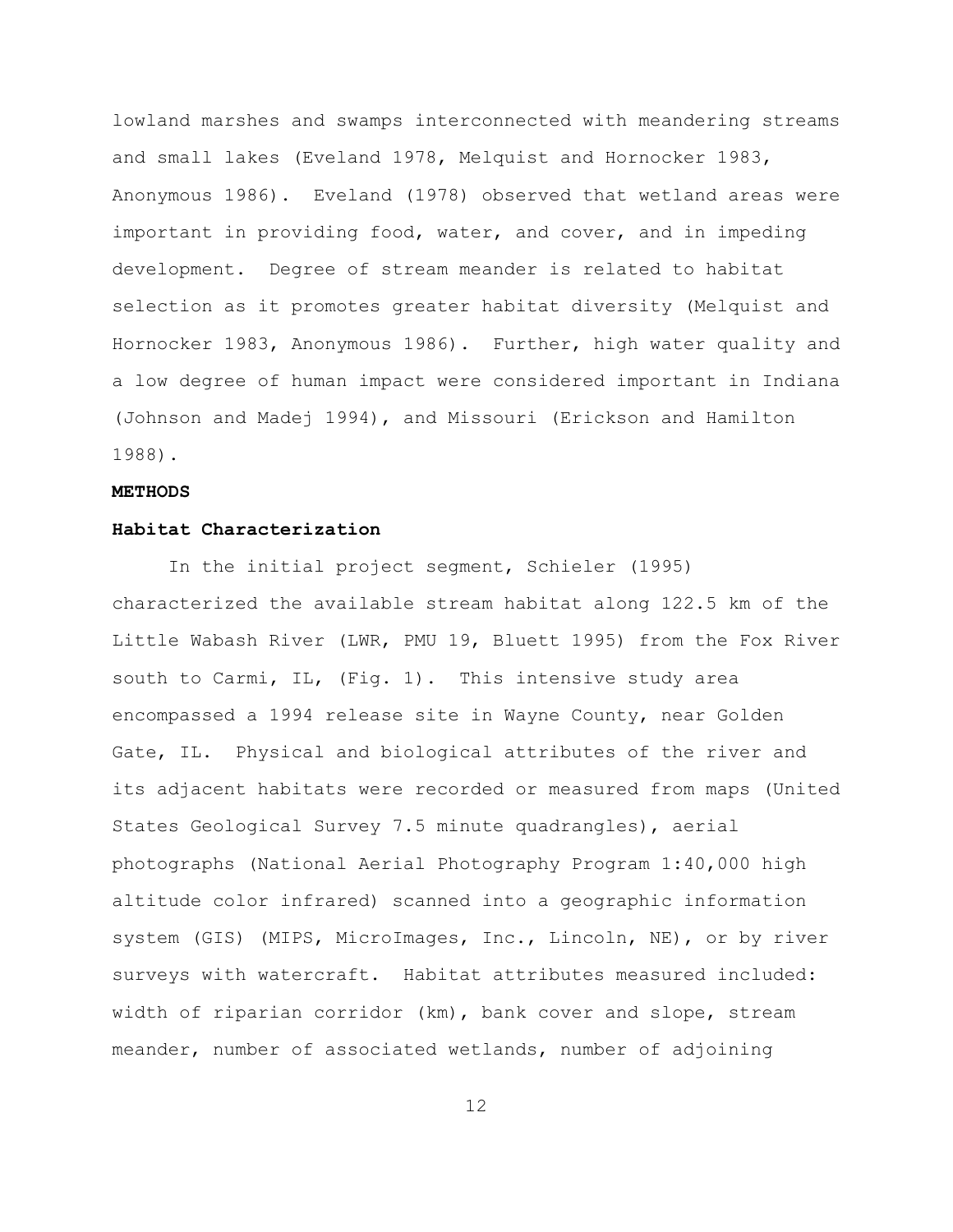tributaries, instream structure, and fishing pressure. These efforts provided an accurate representation of the stream habitat, but were logistically cumbersome for characterizing habitats at increasing scales.

Later segments of the project emphasized measuring habitat characteristics on a PMU scale using remotely sensed and digital data sets. The study area was expanded to include 7 river basins in southern Illinois, corresponding to PMUs 14 - 20 as defined by the Recovery Plan (Bluett 1995) (Fig. 2). The basins vary in size, from  $147,541$  ha (Bay Creek), to  $1,504,461$  ha (Kaskaskia), and are aggregated into 3 LMUs: the Kaskaskia LMU, comprised of the Kaskaskia River (PMU 14) basin; the Shawnee LMU, encompassing the Bay Creek (PMU 17), Big Muddy River (PMU 15), Cache River (PMU 16), and Saline River (PMU 18) basins; and the Wabash LMU, encompassing the Embarras River (PMU 20), Little Wabash River (PMU 19), and Vermilion River (PMU 21) basins. The Vermilion River was excluded from this analysis because it was not considered for releases due to its isolation from other basins in the unit (Bluett 1995:38).

As of April 1996, 179 river otters were released in the expanded study area. Releases occurred in the Little Wabash (at Newton Lake, Golden Gate on the Little Wabash River, and near Helm on the Skillet Fork), Embarras (Embarras River at Fox Ridge State Park and North Fork at Casey), and Kaskaskia (at Lake Shelbyville, Carlyle Lake, and Shoal Creek at Litchfield) basins (Bluett 1996).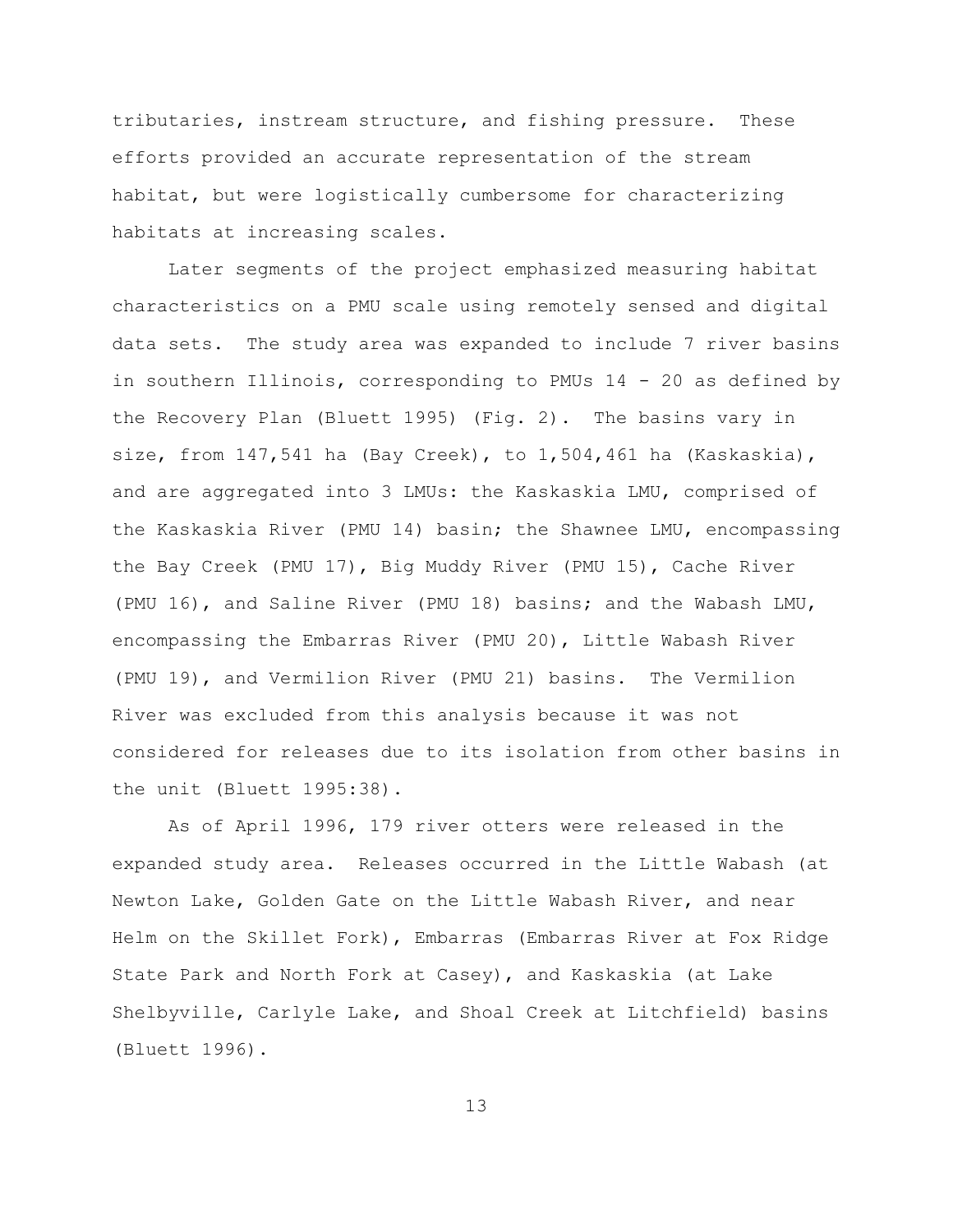A literature review identified relevant GIS procedures and appropriate digital data sources. Two habitat models were built to assess otter habitat, each functioning at different levels of resolution. The PATREC approach investigated the suitability of drainages (landscape level), and the HSI approach investigated the suitability of riparian banks at 30 m (pixel size).

PATREC.--Three factors were considered important in assessing otter habitat at the landscape level: food availability, bank cover type, and potential for negative human impacts. As otters are opportunistic carnivores, we assumed that food availability would be satisfied if stable water supplies were present. The stable water requirement was considered fulfilled if water was present year round (perennial) or exhibited regular periodicity. Optimum bank cover was determined to be woody vegetation as it provides both den sites and instream structure for foraging. Potential for negative human impacts was considered a function of urban development. To capture these components, 5 landcover data layers were created in a GIS for each study area basin.

Available aquatic habitats were delineated into 2 main classes, streams and wetlands. A perennial streams layer was created by extracting those lines from 1994 Topologically Integrated Geographic Encoding and Referencing data files (TIGER, 1:100,000 scale) which represented perennial waterways (streams, ditches, and shorelines of major rivers). Intermittent streams were not included in the analysis because of insufficient data.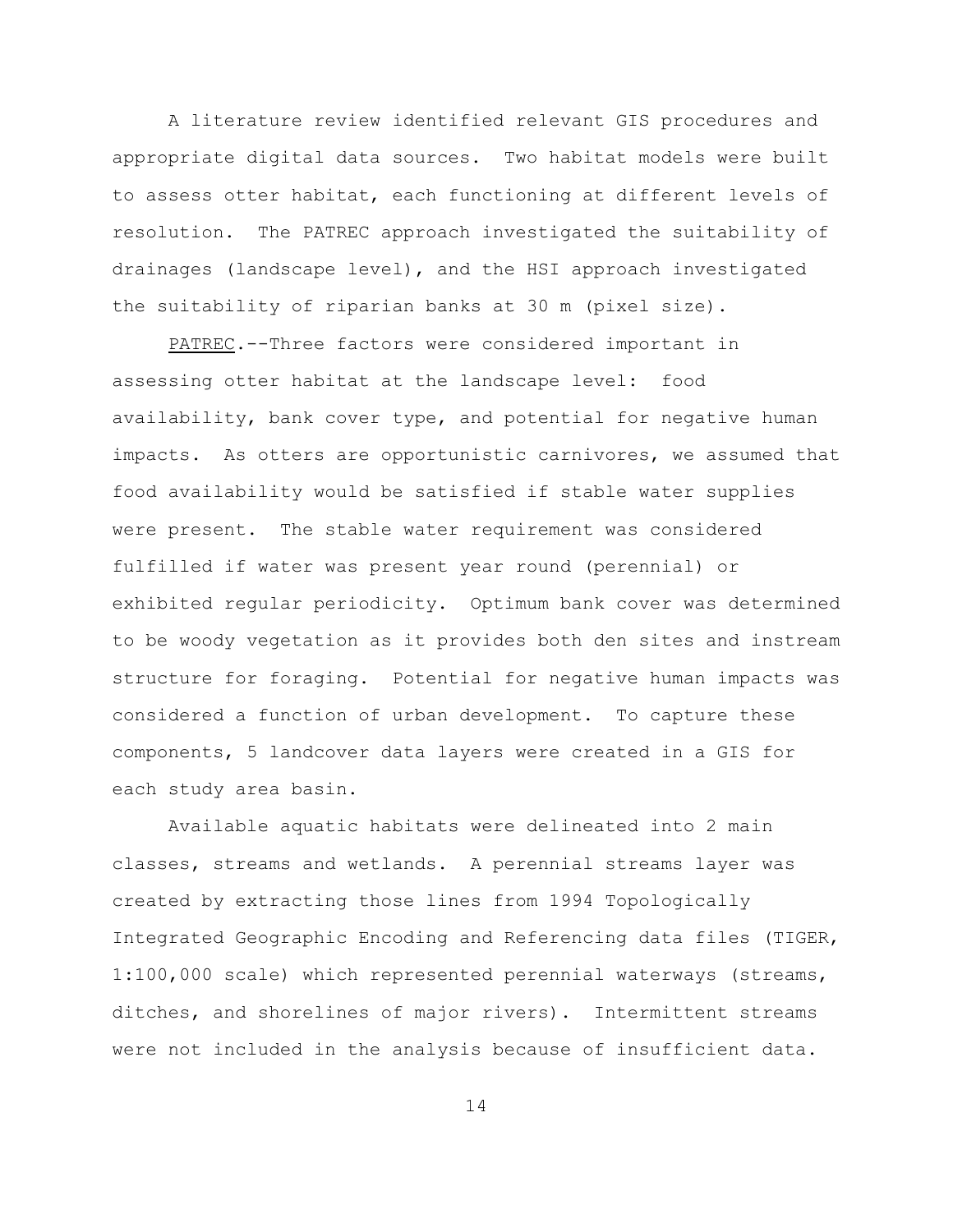Digital National Wetlands Inventory data (NWI, 1:24,000 scale, compiled for Illinois primarily from 1:58,000 color infrared photography spanning spring 1980 to spring 1987) were used to delineate wetland habitats, which were partitioned into separate perennial and intermittent layers. Perennial wetlands were defined as all palustrine and lacustrine wetlands >1 ha with permanently flooded and intermittently exposed water regimes (Suloway and Hubbell 1994). Intermittent wetlands were defined as all semipermanently and seasonally flooded palustrine and lacustrine wetlands >5 ha. Filtering wetland layers by size served 3 functions: 1) it reduced computational complexity by eliminating numerous small wetlands; 2) it served as a qualitative assessment of wetland habitats by eliminating farm ponds and small, short duration intermittents; and 3) it accounted for the age of the data sets, reasoning that small wetlands may no longer be extant.

The extent of wooded riparian habitats within the study area was mapped by extracting woodland areas from 30-m resolution Landsat 5 TM scenes (spanning 26 May 1988 to 13 June 1991) classified into 7 classes for 98 Illinois counties by the Cooperative Wildlife Research Laboratory (CWRL, Southern Illinois University (SIU), Carbondale), and palustrine forested wetlands from NWI data. Woodland areas were combined with forested wetlands, and those areas beyond 0.5 km of perennial water (as defined by NWI and TIGER data) were eliminated. Combining forested wetlands with woodland areas allowed for more accurate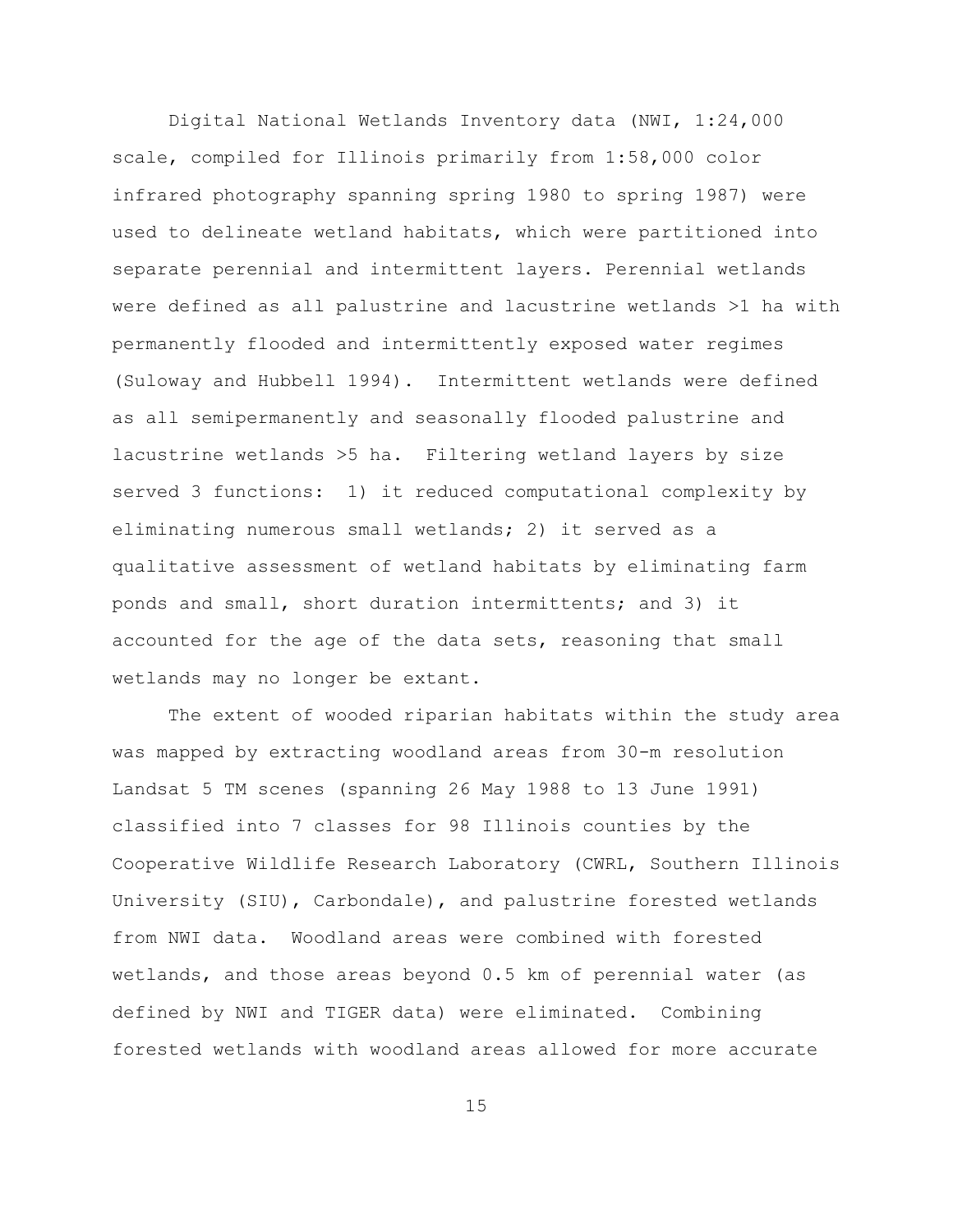representation of woods by filling in holes in the Landsat data left by inaccurate stream locations. Setting riparian width at 0.5 km included areas affected by flooding.

To estimate the extent of negative human impacts, an urban use layer was created by updating urban areas (from Landsat data) with TIGER data. Urban areas were defined in the Landsat data as major roads (state and federal highways), cities and towns, and industrial areas such as oil fields.

A hydrologic data file delineating watershed (catchment and subcatchment) boundaries for Illinois was obtained from the Illinois Natural History Survey (INHS). Catchment boundary data were used to define the extent of each study area basin. Subcatchments were combined into fewer and more evenly sized areas (subunits) on the basis of size, adjacency, hydrologic flow, and INHS classifications; later, subunit boundaries were used to subdivide each basin into component watersheds (Fig. 3).

The 5 landcover data layers (perennial streams, perennial wetlands, riparian woods, intermittent wetlands, and urban use) were combined in raster format to produce a potential habitat map composed of 10 patch types: Riparian Woods, Streams, Wooded Streams, Urban, Perennial Wetlands, Wooded Perennial Wetlands, Intermittent Wetlands, Wooded Intermittent Wetlands, Major Rivers, and Other. Wooded Streams, Wooded Perennial Wetlands, and Wooded Intermittent Wetlands represent areas where woods and water overlapped. The Major Rivers class included areas of the Mississippi, Ohio, and Wabash rivers which fell within the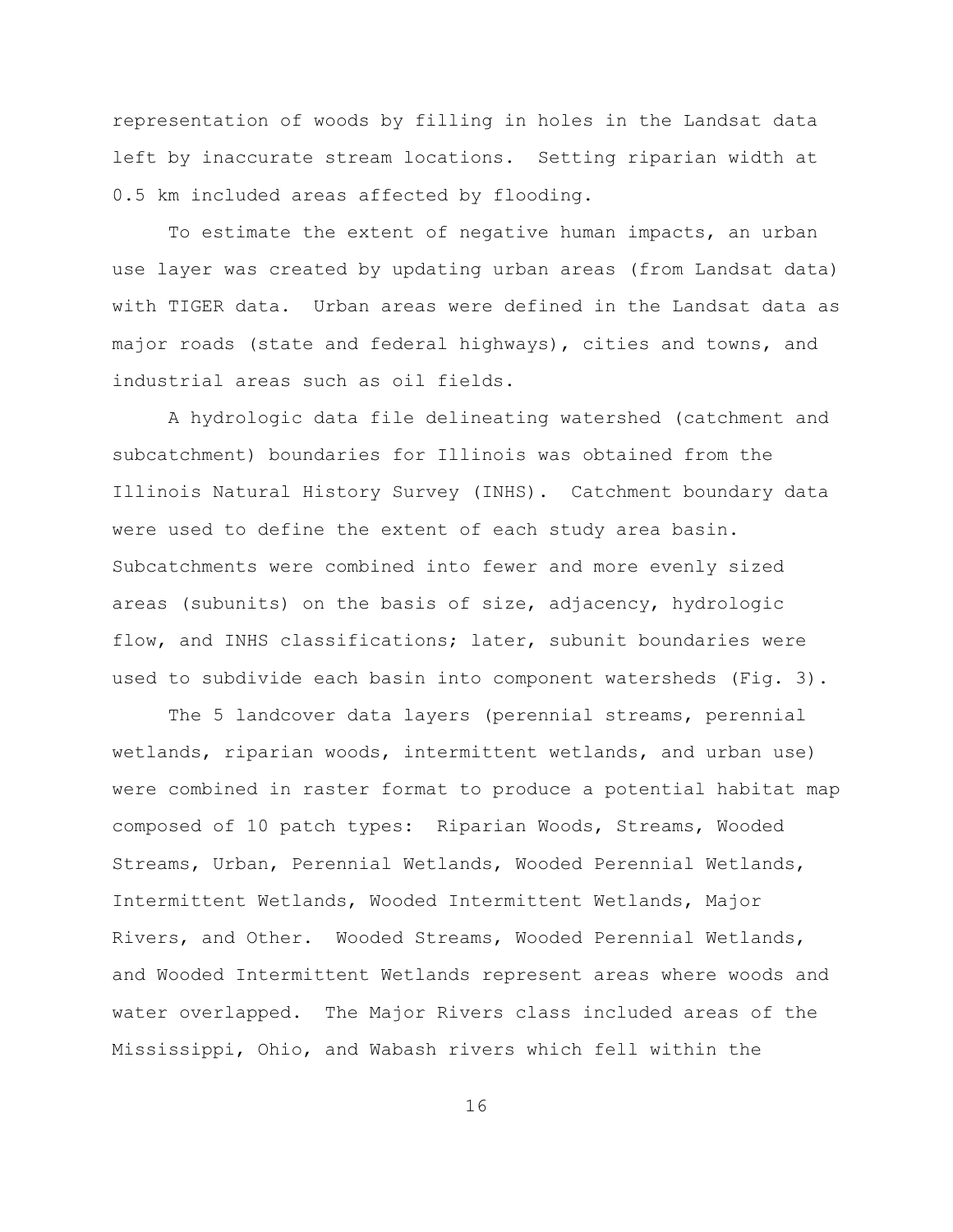boundaries of Illinois; shorelines of these rivers were left classified in a stream class because otters used shoreline areas of the Mississippi for foraging (Anderson and Woolf 1984), and shorelines were characteristically under Illinois' jurisdiction. The Other class contained all unclassified areas, and primarily consisted of agricultural land uses. The relative area of each patch type was calculated with IDRISI (Clark Univ., Worcester, MA).

The quantity of mapped habitat attributes required to support otter populations is not known. To estimate the critical levels of each habitat attribute, areas of known presence were compared to areas of absence.

An updated list (as of May 1996) of sightings in Illinois was obtained from IDNR. Sightings from study area basins were plotted over TIGER data using MIPS software; only sightings which could be located within a Township, Range, and Section, or to a distinct geographic feature (i.e., Newton Lake, Heron Pond, etc.), were plotted. Sighting plots were then assigned to the subunits into which they fell. Unplotted sightings which fell unambiguously into a subunit also were assigned to it. Eight subunits which contained at least 1 sighting per year in 3 or more years since 1982 were considered currently supporting otters, and were selected for analysis under the present category. To this group were added those subunits which contained the release sites in PMU's 14, 19, and 20 (8 total, 16 overall). For comparison, an equal number of subunits were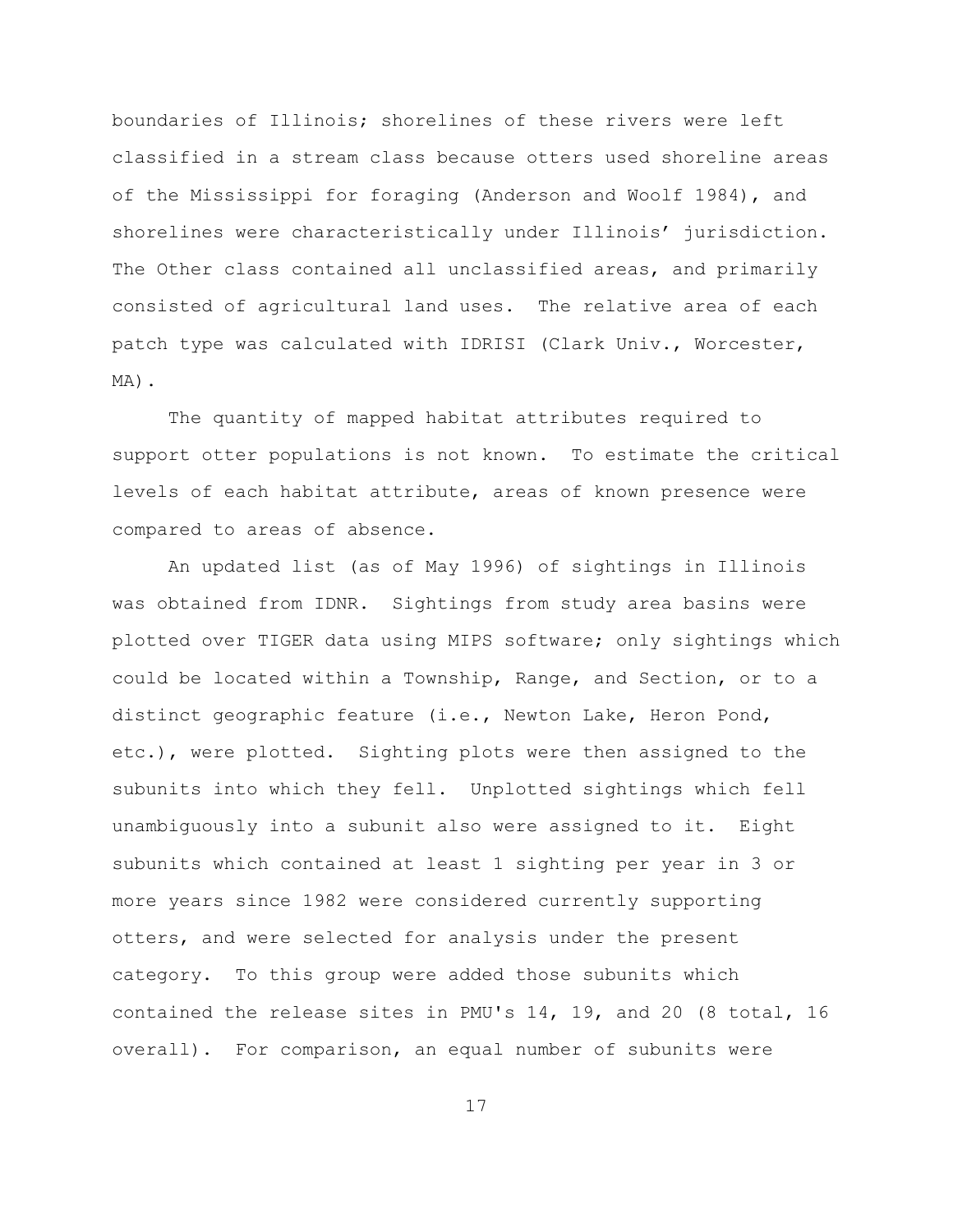selected at random from the pool of subunits which lacked sightings (Fig. 4).

Present and random subunits were imported into Habitat Analysis and Modeling System (HAMS, Roseberry and Hao 1996) software to calculate landscape and patch metrics. These metrics were tested under the null hypothesis that means did not differ between groups. Recognizing that randomly selected areas could include favorable habitat, alpha for the t-test was set at 0.10. Uncorrelated metrics with different means were selected as candidates for model building (Table 1). Each candidate was evaluated for its biological meaning and manageability; a limited number were selected for model building (Table 2).

A PATREC model was built to identify watersheds (subunits) capable of supporting otters based on the sightings data. The PATREC approach involves 3 steps: 1) identification of 2 or more habitat suitability classes; 2) identification of required habitat components and their critical levels; and 3) a set of conditional probabilities which reflect the degree of association between the required habitat attributes and each suitability class (Kling 1980). Two suitability classes, High and Low, were identified. Required habitat components used in the model were defined by the subunit comparisons described above. Critical values of each habitat attribute were determined from the frequency distributions of each variable by listing all subunit scores from high to low and looking for breaks which best separated the present and random groups. The conditional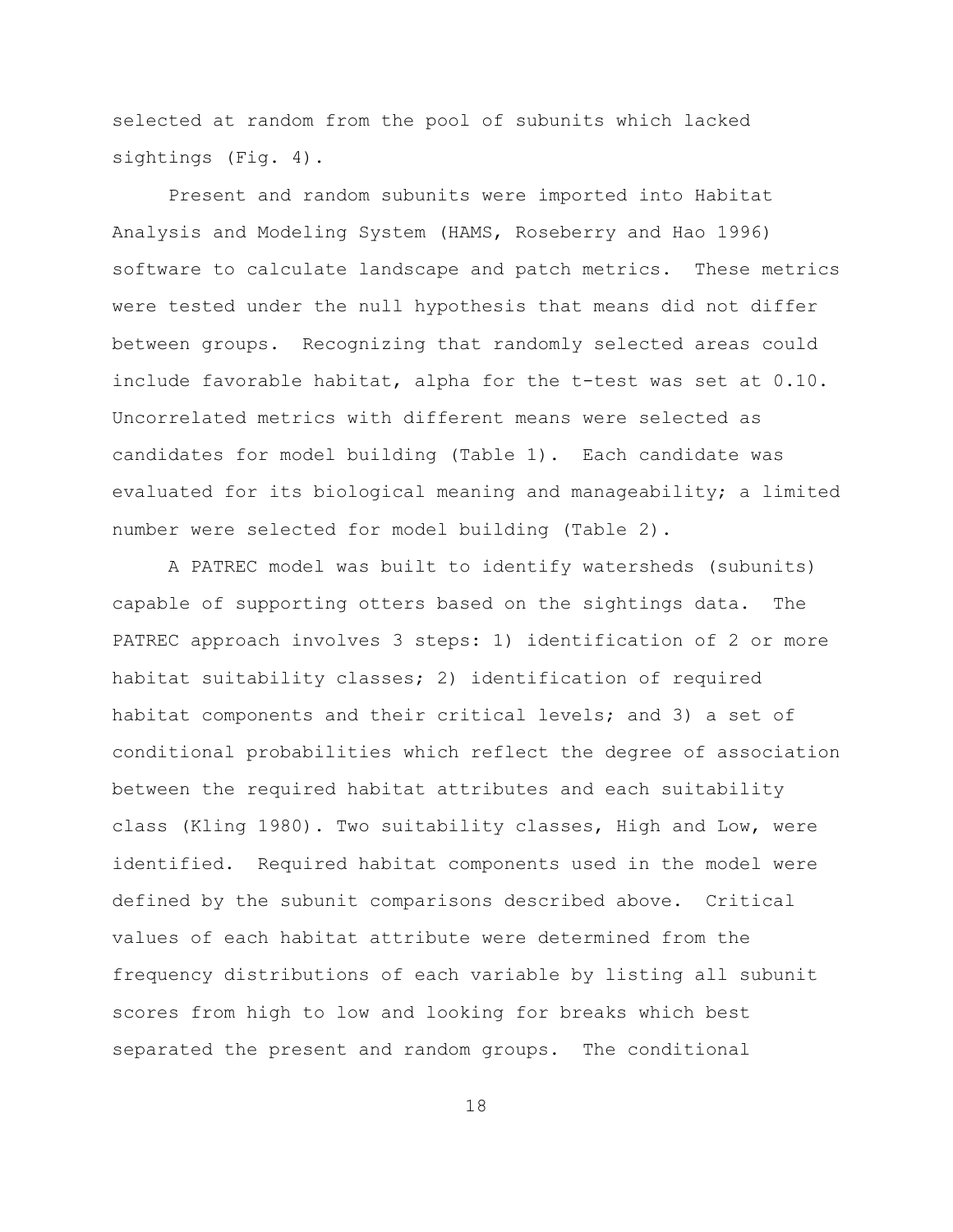probabilities represent the proportion of each group which fell above the threshold. For example, 69% of present areas had >65 km of wooded streams, while only 44% of random areas met this criterion (Table 3). The original model was applied to the present areas to determine both the accuracy of its predictions and the effect of each variable on the model. The model was refined through several reiterations and variables (Table 4).

The model outputs a value between  $0$  and  $1$ , which represents the probability that an area falls in the High suitability category based on its particular collection of habitat attributes. It is an index of inherent habitat quality that can be used to predict the distribution of otters. The computations to provide an output are detailed in Appendix A.

HSI*.*--Factors considered important in assessing otter habitat at the riparian bank level were the same as for the landscape level. However, working at a finer resolution allowed us to define the factors in greater detail: only year round foraging habitat was considered, and food availability was based on relative fish abundance; all bank cover types were evaluated, and riparian width was assessed; and potential for negative human impacts was based upon road density.

Data were processed in Unix ARC/INFO (Environmental Systems Research Institute, Inc., Redlands, CA) on a computer workstation at SIU's Morris Library. All coverages were clipped using the basin boundaries developed for the PATREC model, projected in Universal Transverse Mercator (UTM) Zone 16, and converted to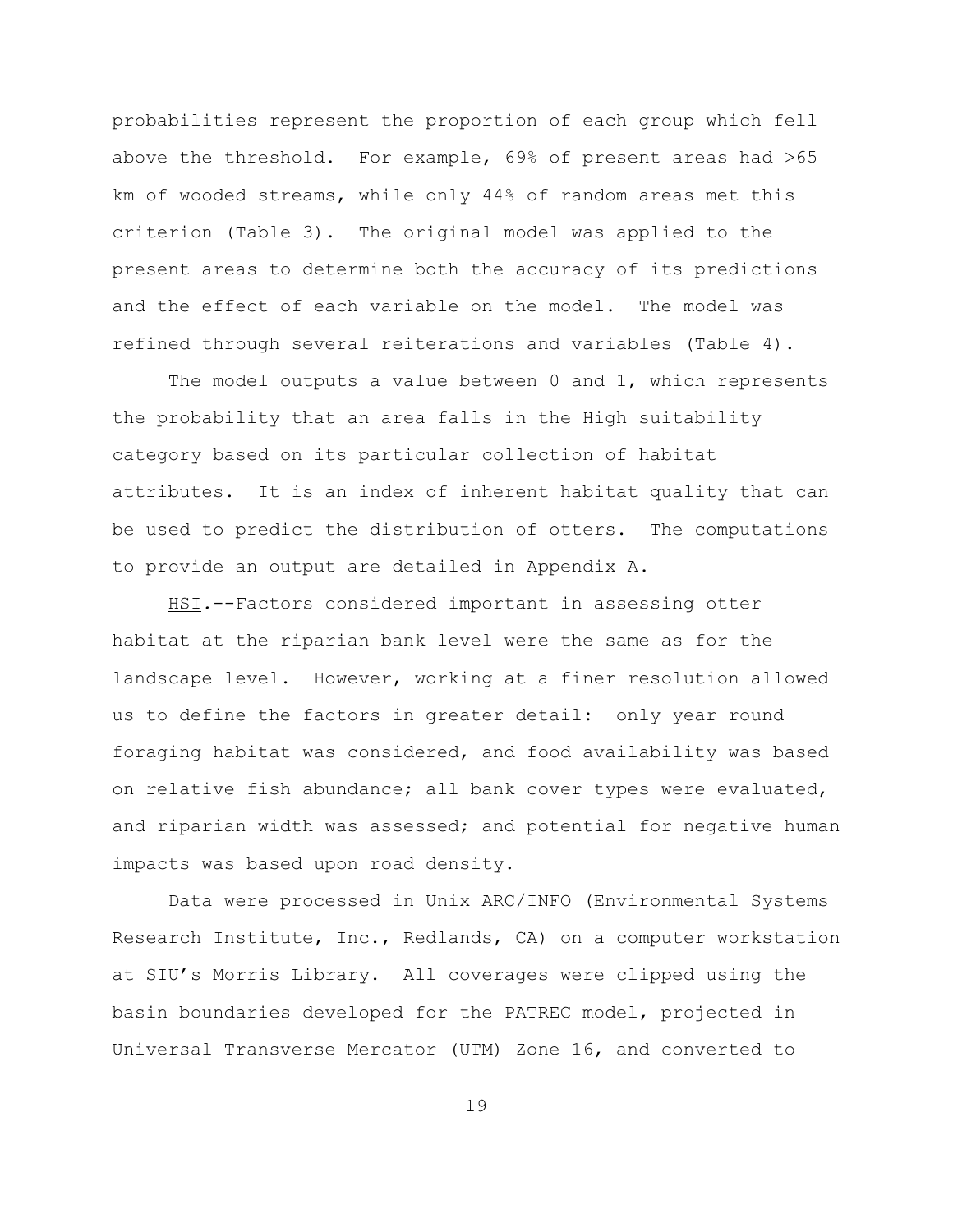grids with 30-m cell resolution, the same as the CWRL Landsat images.

The layers of perennial streams, lakes, and permanent wetlands developed for the PATREC model were grouped together as potential year-round feeding habitat and important travel routes. Water cells from the CWRL land use grid, if belonging to a contiguous aggregation at least 1 ha in size, also were added to the grouping of perennial streams, lakes, and permanent wetlands because the land use water did not always correspond exactly to the TIGER and NWI water delineations. Because of a lack of detailed hydroperiod data, the water regime was greatly aggregated; perennial water bodies were included in the model, but intermittent water bodies were not included.

Illinois Environmental Protection Agency's (IEPA) Index of Biotic Integrity (IBI) was used to estimate the relative abundance of fish in perennial streams (Ettinger 1989, Kelly et al. 1989, Hite et al. 1990, Hite et al. 1991, Hite et al. 1993, Muir et al. 1995, Muir et al. 1996). This index is a measure of the fish community of a stream, calculated on the basis of 12 fish community metrics (total number of fish species; number and identity of darter species; number and identity of sunfish species; number and identity of sucker species; number and identity of intolerant species; proportion of individuals as green sunfish; proportion of individuals as omnivores; proportion of individuals as insectivorous cyprinids; proportion of individuals as piscivores; number of individuals in sample;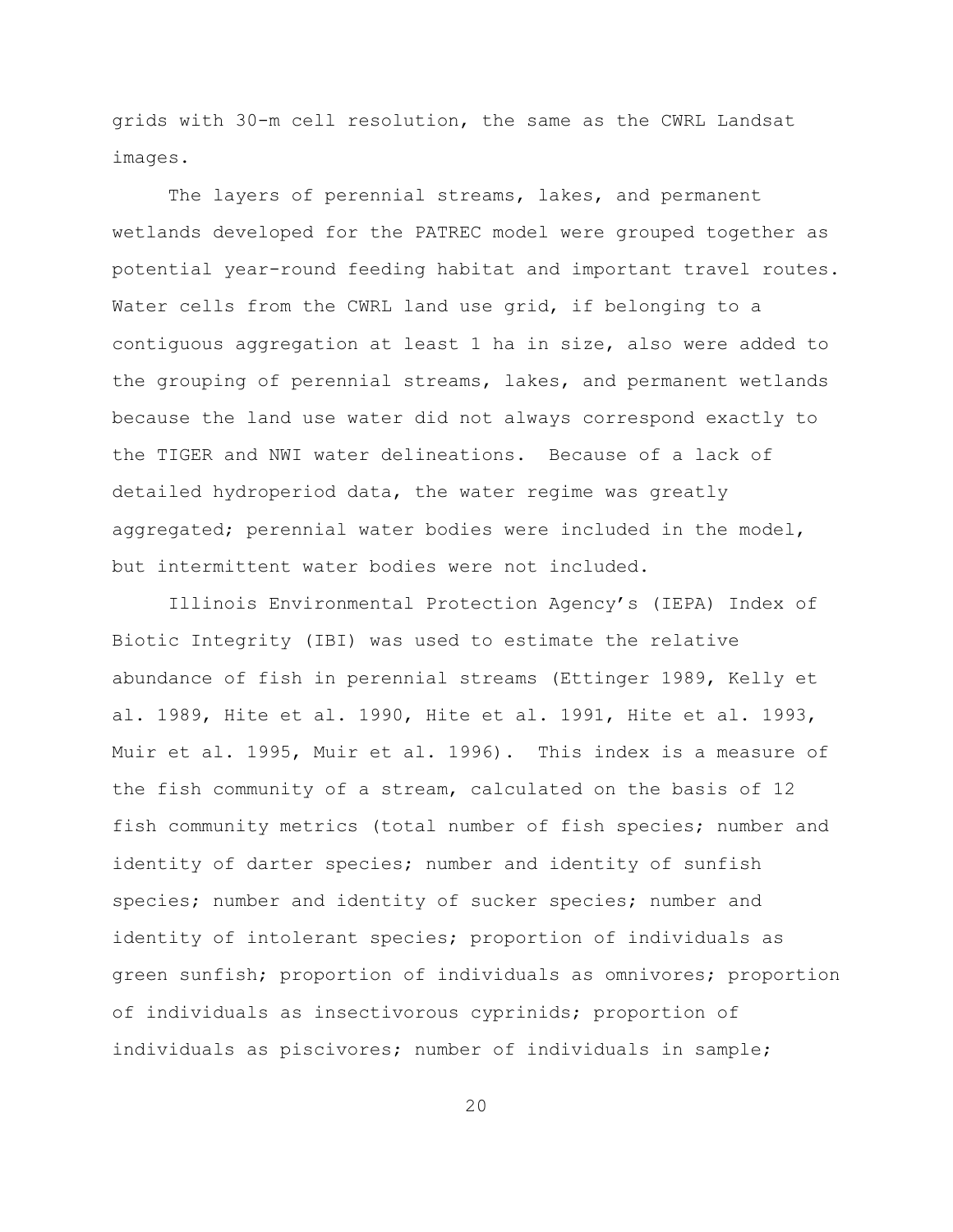proportion of individuals as hybrids; and proportion of individuals with disease, tumors, fin damage, and skeletal anomalies). These metrics are assigned values of 1, 3, or 5 which are then summed to produce an IBI score between 12 and 60, with 60 being high and 12 low.

For lakes, we used the Degree of Impairment for Aquatic Fish and Wildlife Use, from the 1988-1989 Illinois Water Quality Report (1990). Riparian banks were defined as those cells immediately adjacent to water cells. The following values were computed for each bank cell: 1) IBI of adjacent water body; 2) CWRL land use; 3) Distance to nearest riparian wood edge; and, 4) Distance to nearest road.

Woods were extracted from the land use grid. Distance to nearest riparian wood edge was defined as the distance from the bank cell to the nearest land cover other than woods or water. If the cell was not wooded, this distance equaled zero. Similarly, distance to nearest road was defined as the distance from the bank cell to the nearest road cell.

Roads were obtained from IDNR county street and highway coverages, appended together within each watershed. The IDNR road coverages were derived from the US Geological Survey (USGS) 1:100,000 Digital Line Graph files, transportation layer, 1980- 1986. The Interstate, US, and State highways were current as of 1993 and augmented the roads included on the analog 1:100,000 base map series. Publication dates of the USGS maps used as sources ranged from 1980 to 1986. The maximum estimated error in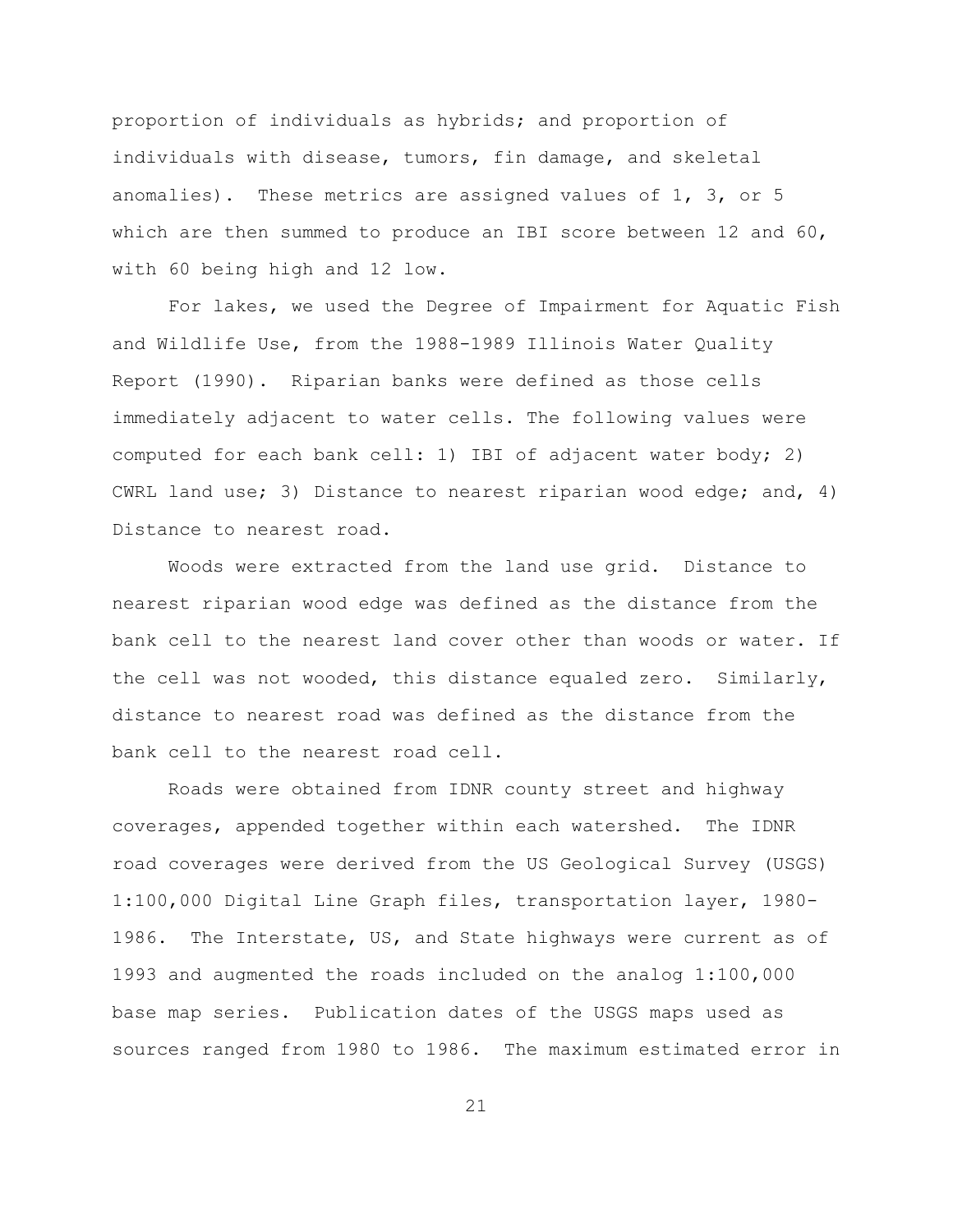horizontal position based on National Map Accuracy Standards was 50.9 meters.

A program was written in ArcInfo Macro Language (AML) to clip coverages for each subunit (as defined above), and extract statistics for these coverages (Appendix B). The statistics for each subunit were combined and organized in Excel (Microsoft Corporation, Redmond, WA), using a Visual Basic program.

A HSI model was developed to evaluate each bank cell. The model combines suitability index estimates (SI's) of food availability, bank cover, and negative human impact into an overall assessment of habitat quality (HSI) for each riparian bank cell according to the formula:

*HSI* =  $(SI_{food} * (SI_{lu} + SI_{fw})/2) * SI_{road})^{1/3}$ ; where *SIfood* is the aquatic life support SI of the adjacent water body, *SIlu* is the land use SI at the cell's position, *SIfw* is the riparian forest width SI at the cell's position, and *SIroad* is the SI for the distance from the bank cell to the nearest road. Suitability indices were determined from their respective data sets by the tables listed in Appendix C. Cover type and riparian width attributes were averaged into bank cover suitability. Then, the SI variable groups representing food, cover, and human impact were combined by taking their multiplicative mean; if any of these 3 life requisites was entirely missing, the habitat could not support otters, and thus the HSI should equal zero.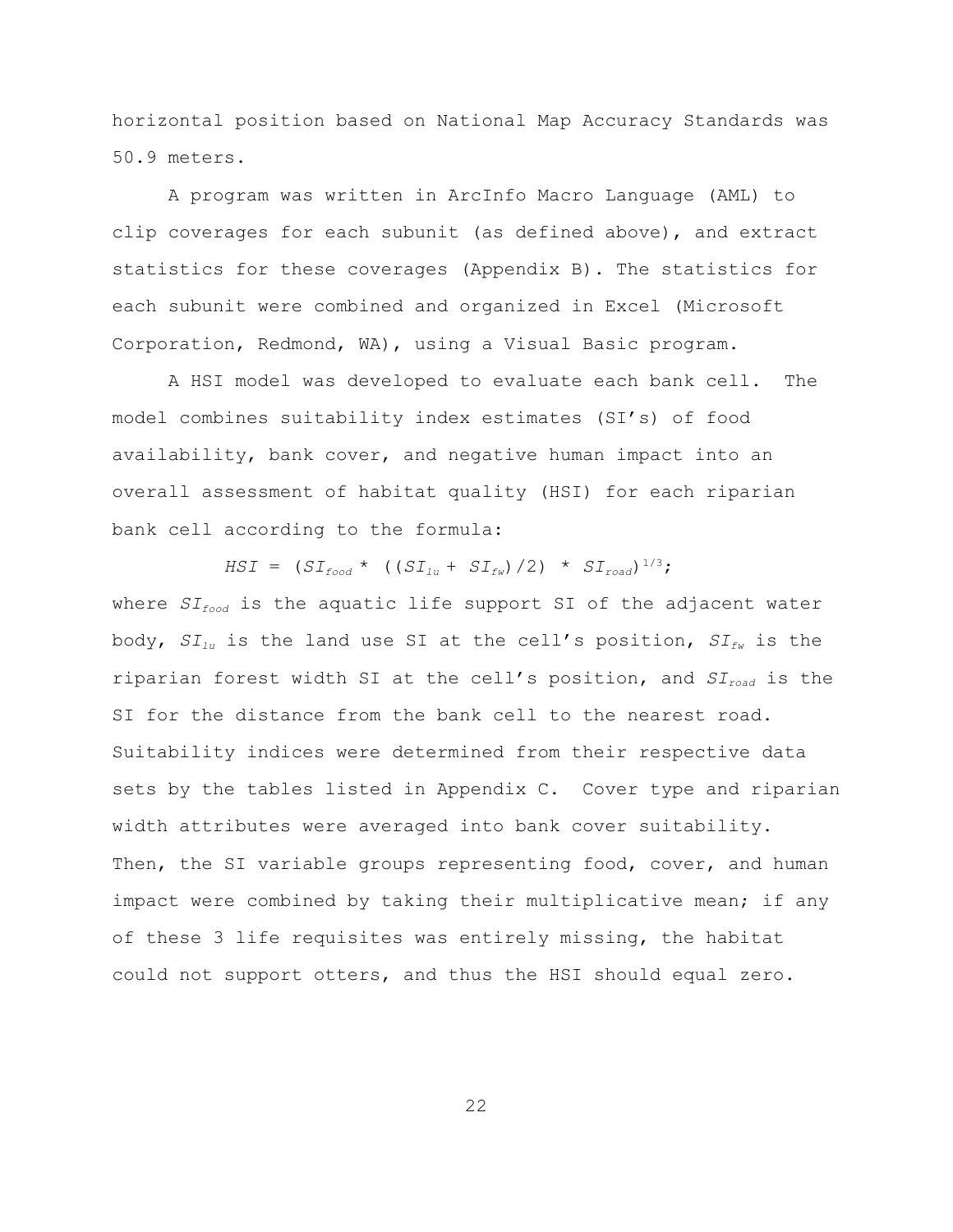#### **Otter Monitoring**

Scent Stations.--During the initial project segment, the scent station technique was identified as a feasible method for monitoring river otters in Illinois, and a pilot test was conducted on 11 - 13 March 1995 in concert with the Skillet Fork release. Two scent stations were set at each of 5 locations in the LWR basin: Skillet Fork Bridge crossing 0.25 km north of Wayne City; Skillet Fork Bridge crossing due east of Wayne City; adjoining tributary to the Skillet Fork, 4 km southeast of Wayne City; Village Creek Bridge crossing on Wayne/Edwards County line road, 8 km northeast of Hedge Bridge; and Union Drainage Bridge (BR 394), 6 km southeast of Hedge Bridge.

Scent stations were created in 3 ways depending on bank substrate consistency and prevailing conditions. One type was created by digging a 2-m diameter x 2.54-cm deep depression near the water's edge and sifting it full of moist sand or silt. Another type was created by using a garden rake to prepare a 2 x 2-m impressionable surface near the water's edge. The last type was created at natural water exiting points where bank consistency would allow identifiable tracks. Suitable scent station substrates allowed easy identification of a thumb print. Each station was scented with approximately 15 ml of Hawbaker's Otter Lure (S. Stanley Hawbaker and Sons, Fort Loudon, PA) centrally placed on a tuft of grass, stick or corn cob. Stations were located on both the upstream and downstream sides of bridge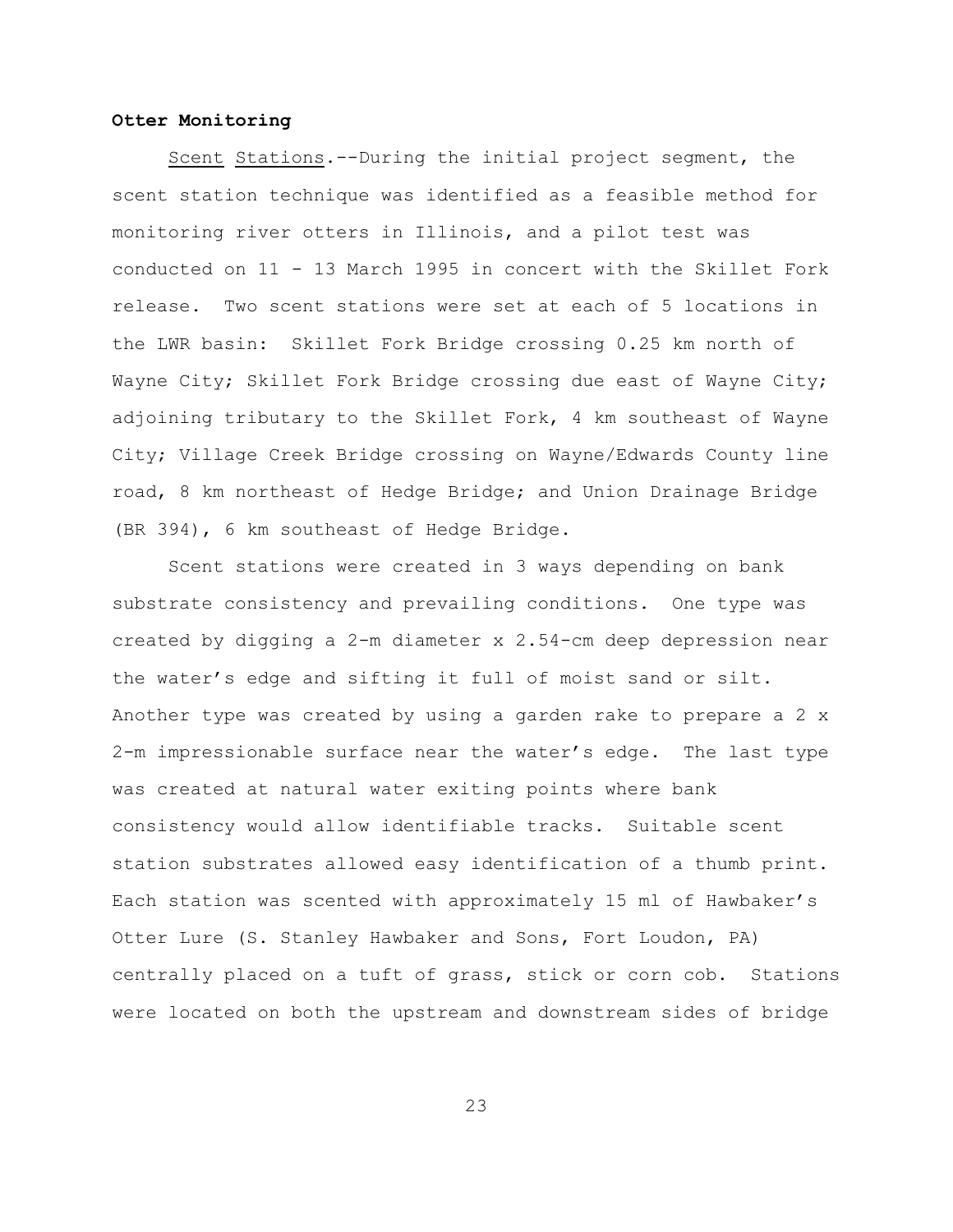crossings within 1.5 m of the water's edge. Each station was visited at least once during the 2 or 3 nights of operation.

Reported Sightings.--The LWR from the Fox River south to Carmi, IL, was searched by watercraft for signs of otters. The 1994 release at Hedge Bridge in Wayne County was publicized and reports of otters solicited by distributing posters and report cards designed by IDNR staff to various business locations in Albion, Fairfield, Golden Gate, and Wayne City, IL. Report cards also were given to landowners adjacent to the river and fisherman encountered throughout the study area.

#### **RESULTS**

#### **Habitat Characterization**

PATREC.--Obvious differences exist between the basins, primarily in their proportions of riparian woods and wetlands (Table 4). These patch types are more abundant in the southern portion of the study area (PMU's  $15 - 18$ ) than in northern areas (PMU's 14, 19, and 20).

Fifty-nine of 180 delineated subunits (Appendix D), contained at least 1 sighting; 32 were selected for analysis (Fig. 4). For each selected subunit, 114 variables were measured, and means were calculated across each group (present and random). Variables that had different means  $(P < 0.10)$  were selected as candidates for model building (Table 1). Subunits in the present category differed from random primarily in relation to intermittent wetlands. Eleven of the 35 candidates addressed the number, size, shape, and adjacencies of intermittent and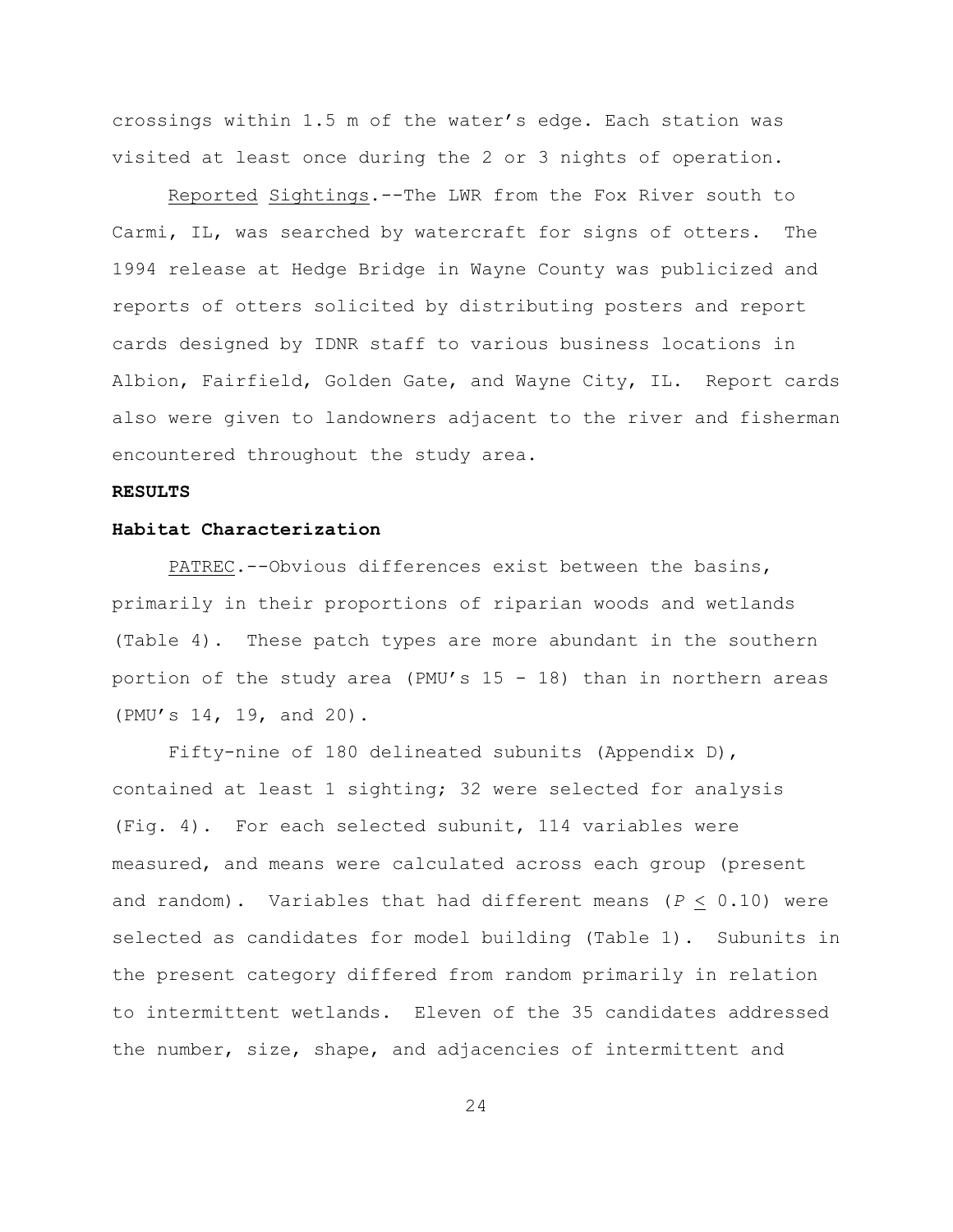wooded intermittent wetlands. In addition, diversity index was directly related to the presence of intermittent wetland types, while contagion, dominance, and % other were inversely related.

The original model consisted of 8 habitat attributes derived from candidate metrics (Table 2). Model entrants represented a combination of habitat attributes identified as important to otters in the literature, and those identified by the subunit comparisons. Although neither wooded stream perimeter nor perennial wetland perimeter differed between groups, both were deemed important in light of the literature.

Model refinements reduced the model to 4 variables (Table 3). Not all subunits in the present category were rated high by the model, primarily due to a lack of wetlands in some of the release areas (Table 5). As suspected, the random category included subunits with favorable, but currently unoccupied habitat.

HSI.--Figure 5 depicts example sections from the Cache River basin of data layers used in the HSI analysis. Summary statistics for all study area basins, including mean HSI score for each subunit, are listed in Tables B-2 to B-8 of Appendix B. Table B-1 in Appendix B summarizes riparian land use by watershed; basins with the highest percentages of wooded banks occur in the southern portion of the study area.

#### **Otter Monitoring**

Scent Stations.--Raccoons (*Procyon lotor*), muskrats (*Ondatra zibethicus*), beavers, coyotes (*Canis latrans*), and otters visited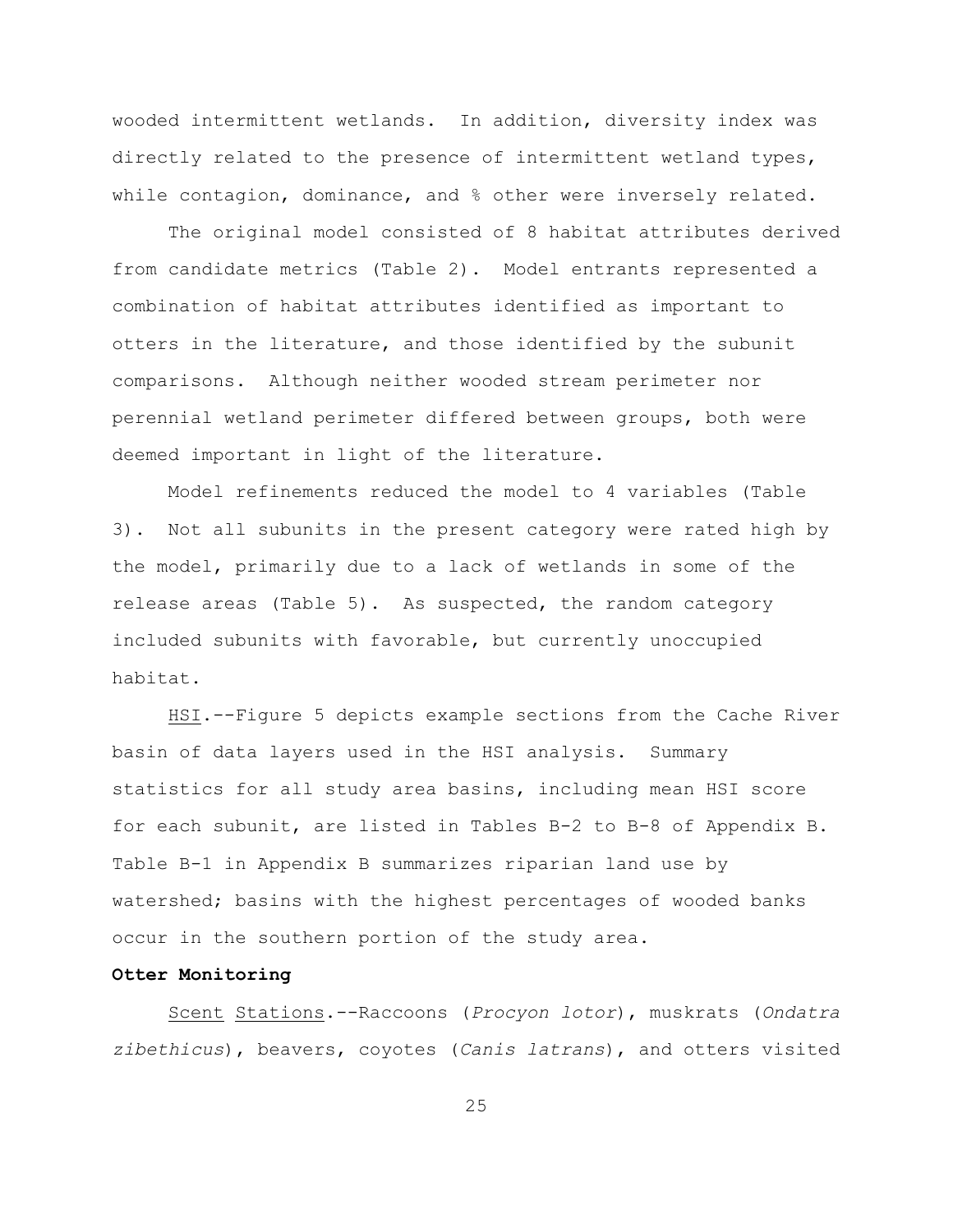the 10 scent stations operable between 11 - 15 March 1995. Otters tracks were detected at only the 2 stations located on the Skillet Fork north of Wayne City.

Reported Sightings.--Otter tracks were noted in the vicinity of the release site once, but no other sign of otters was detected during river searches from watercraft. Reports in the first year following release remained centered around release sights (Table 6). Nearly 25% of the reports occurred within 3 months of the January releases.

#### **DISCUSSION**

#### **Habitat Characterization**

Recognizing the lack of quantitative habitat data for river otters (Goodman 1981), and the need for a cost effective approach to habitat assessment on a scale meaningful to populations, we quantified attributes associated with otter habitat at the landscape level from existing digital and remotely sensed data sets. Habitat assessments at this scale are well-suited to the spatial analysis capabilities of GIS, and GIS-based habitat models are most effective for habitat generalists (Clark et al. 1993).

Both otter habitat models were limited to a few measurable variables because some data sets related to otter habitat suitability were either unavailable, incomplete or could not be remotely sensed (e.g., beaver density, commercial fishing pressure, and intermittent streams). However, the factors captured within each model are solidly supported in the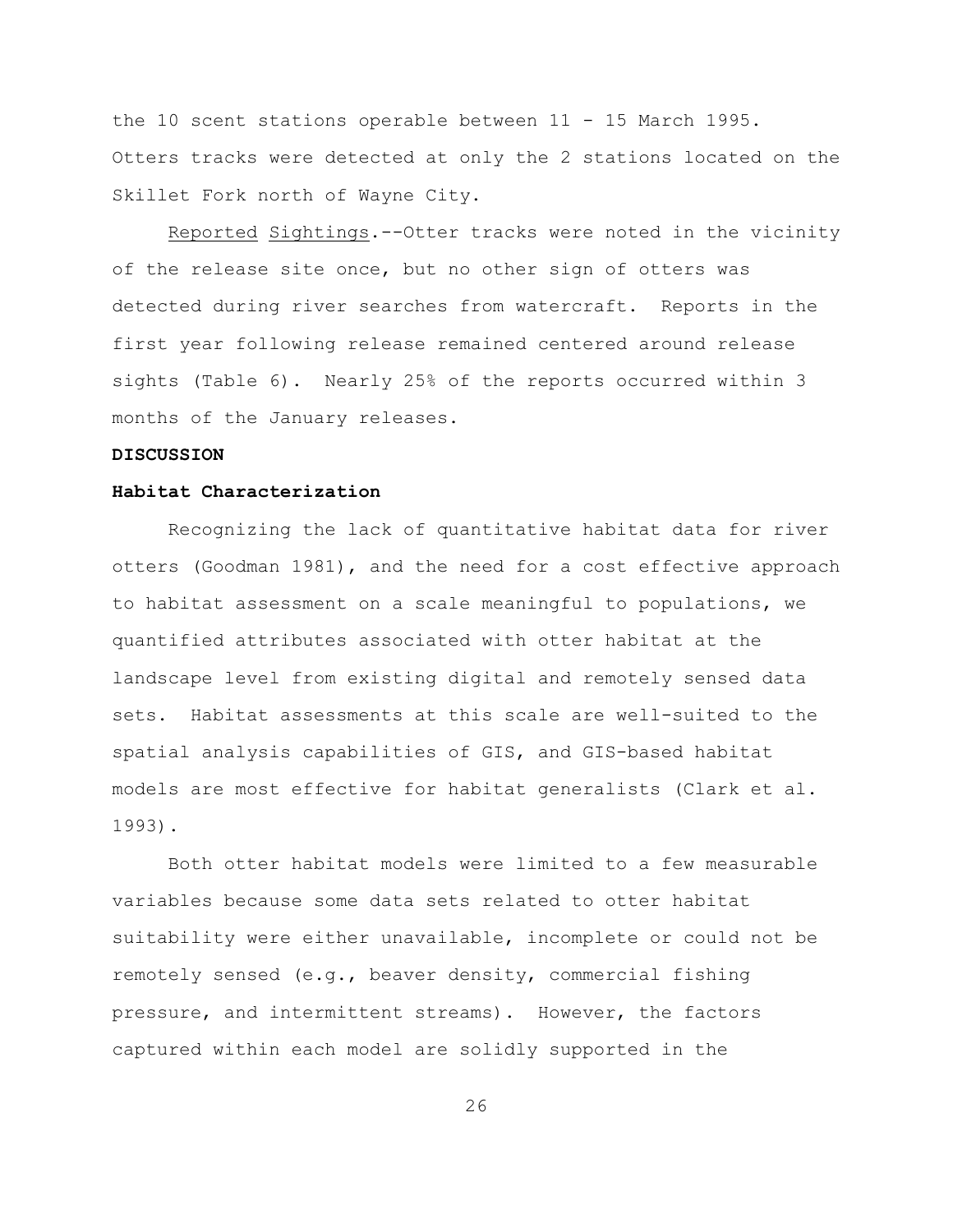literature, and alternate data would be logistically prohibitive to obtain for the study area.

Food Availability.--The PATREC model assumed that food availability was fulfilled by stable water supplies, which entails the assumptions that food availability is constant across stable water and that water quality is not limiting on food. While these assumptions are generally met across the study area, they may not be met for every stream segment. Thus, IBI was included in the HSI model as it was the best available estimator of relative fish abundance. This metric is not without its own limitations, however, as data had to be extrapolated to some sites and some components may have no relevance to otters (e.g., number and identity of darter species). Additionally, the PATREC model included intermittent wetlands as potential foraging habitats. Although they also may serve as pup rearing areas (Melquist and Hornocker 1983), intermittent wetlands were excluded from the HSI as their banks could not support otters year round.

Bank Cover Type.--The conditions created by adequate riparian habitat probably increase the likelihood that an area will be used by otter (Melquist and Dronkert 1987). Tree root cavities, the presence of fallen or partly submerged trees, and logjams were noted as important cover in several studies including Anderson and Woolf (1984), Zaccagnini (1974), Beck (1993), and Newman and Griffin (1994). The PATREC model restricted adequate cover to woody vegetation, assuming that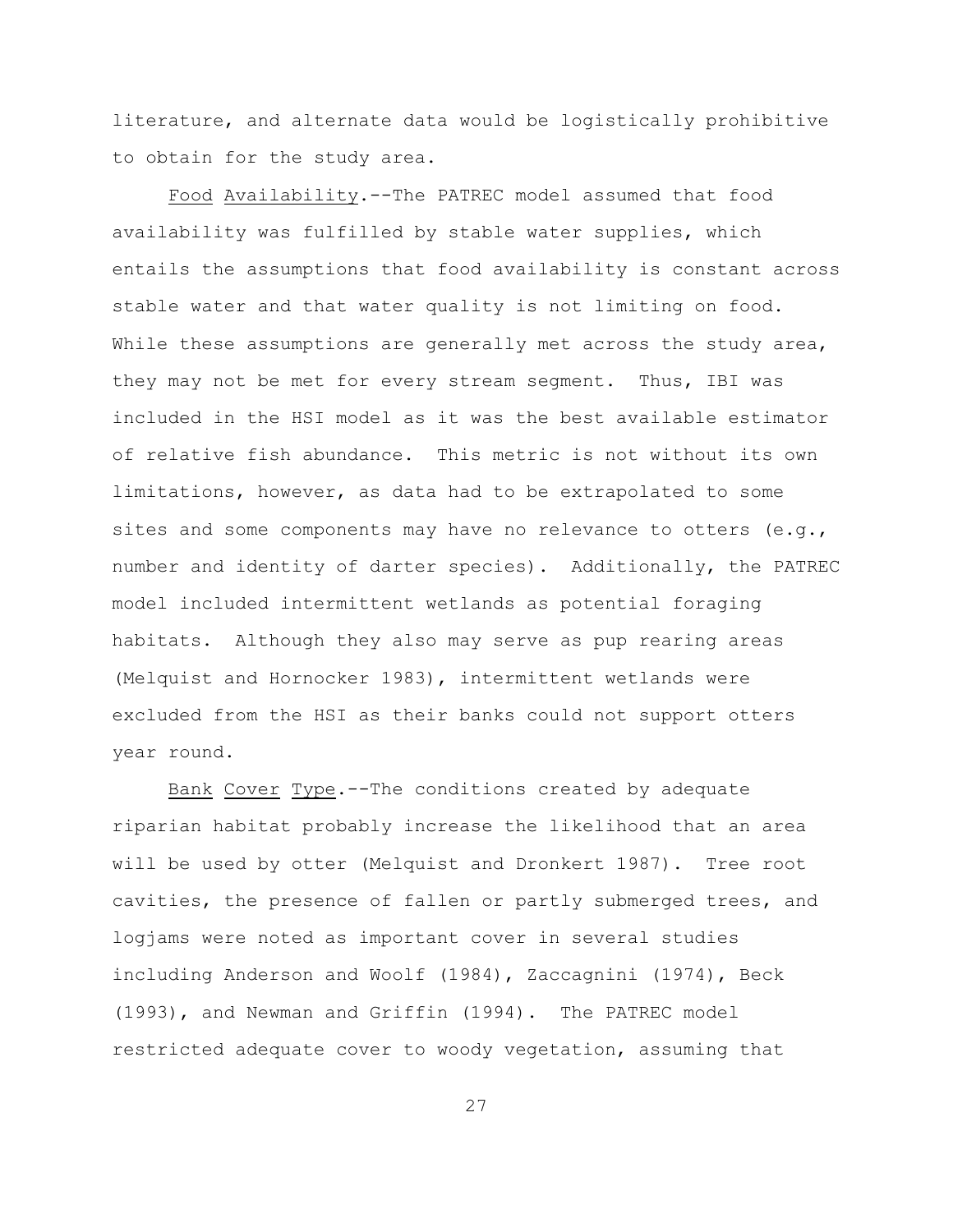instream structure, potential den sites, and beaver presence could be confidently predicted by the presence of trees. These data are not available in digital format and cannot be remotely sensed; field surveys to obtain this information would be logistically prohibitive. Although non-wooded streams and nonwooded shorelines of perennial wetlands provide potential foraging habitat, year round cover may be lacking. Inclusion of these variables in the model tended to depress model outputs for areas whose waterways were primarily wooded (providing both forage and cover).

Cover requirements, however, also can be met by dense bankside vegetation such as cattails (*Typha* spp.), sedges (*Carex* spp.) (Beck 1993), and tall grasses (Melquist and Dronkert 1987). The HSI model addressed the issue by incorporating additional cover types, but their relative value had to be estimated. Furthermore, the HSI assessed the width of the wooded riparian zone, which the scale of the PATREC model would not allow. Width of the riparian corridor affects water quality, the availability of stable den sites during flooding, and the length of time an area remains suitable. Distance to cover outside the 5-year floodplain would be a good surrogate variable for availability of secure den sites during floods, but unfortunately these data were not available. Severe flooding, such as 100-year floods, was judged too rare to severely effect an established population of otters.

28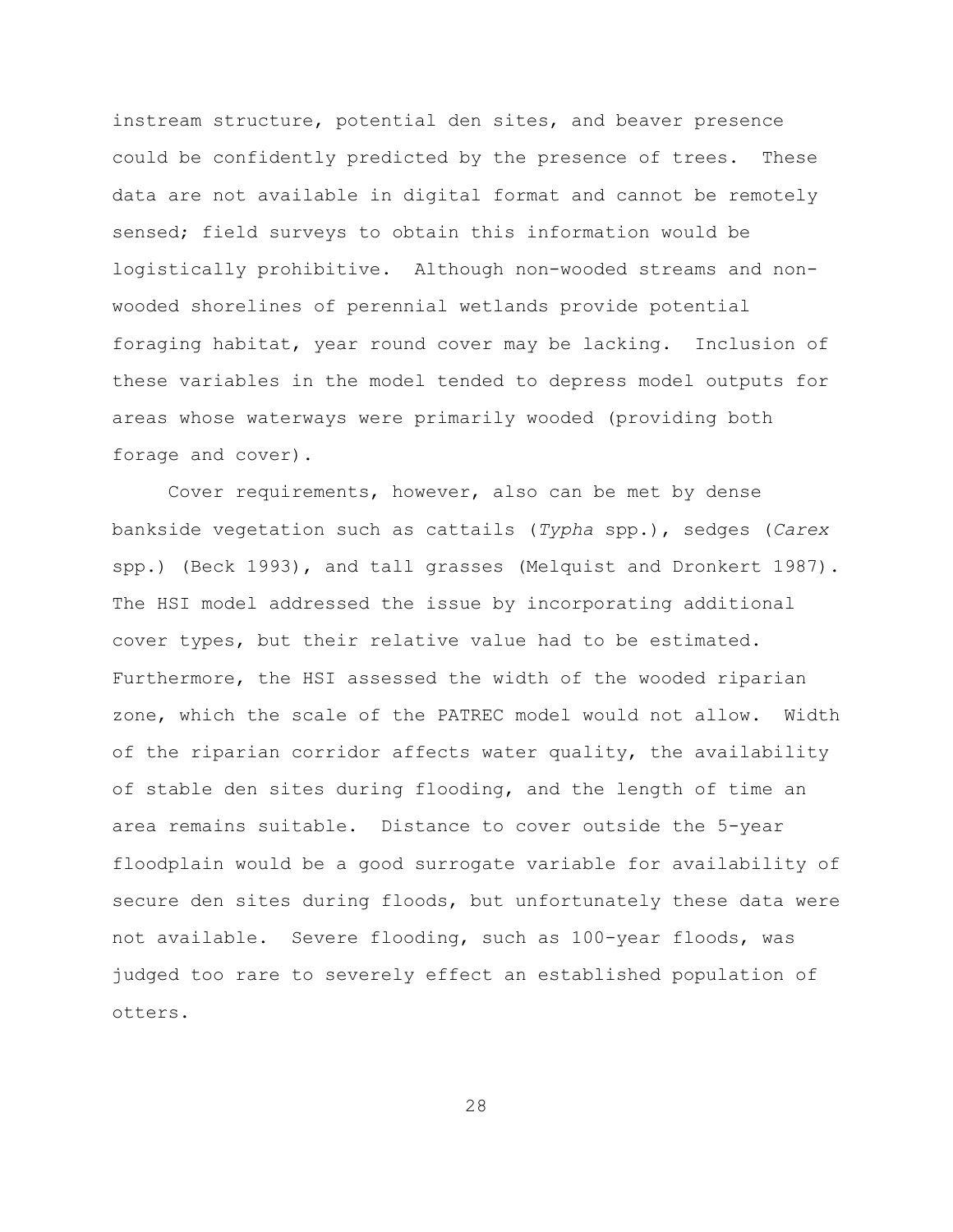Potential for Negative Human Impacts.--Urban development was dropped from consideration in the PATREC model because it was a poor estimator of negative human impacts. Thus, the model assumes that the potential for negative human impacts is not a factor determining habitat suitability at the landscape scale. Human impacted areas do not restrict otter movements (Mack 1985), though high human activity has been implicated in seasonal shifts in activity period (Melquist and Hornocker 1983, Mack 1985).

Human activities are a major cause of river otter mortality (Melquist and Dronkert 1987), and may play a role in determining habitat suitability at the local scale. The variable chosen to represent negative human impacts in the HSI model was distance from roads. Although 6 released otters have been killed by vehicles, 9 have either drowned in hoopnets or beaver traps (B. Bluett, IDNR, pers. comm.). No data are available for hoopnet density or trapping pressure for particular stream stretches, nor can these data be remotely sensed. The number of fishing and trapping licenses sold could serve as a surrogate for comparisons between PMUs. However, data are not currently compiled in this manner, and purchase in a basin does not necessarily constitute use there. These factors may be captured in the HSI model under riparian corridor width. Schieler (1995) reported that commercial fishing pressure increased on the LWR as riparian width decreased.

Other factors identified in the literature as being related to otter habitat use include stream gradient (Dubuc et al. 1990)

29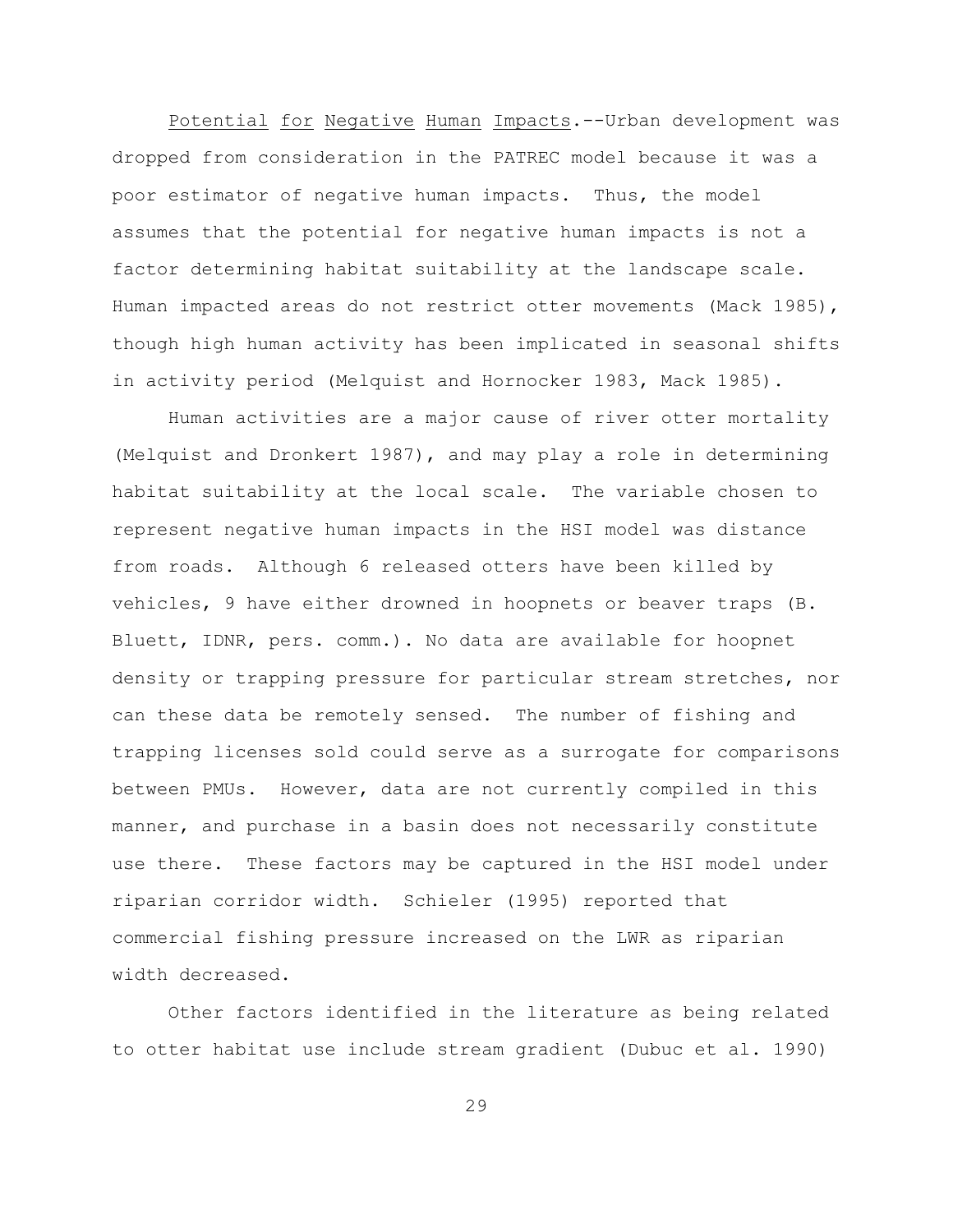and availability of open water in winter (Anderson and Woolf 1984). Neither of these were considered limiting factors in southern Illinois. Water quality also affects habitat use (Melquist and Dronkert 1987), but water quality assessments in Illinois are at least partially based on indices irrelevant to otters (e.g., turbidity, presence of endangered species, etc.). Otters are considered susceptible to bio-accumulation of pesticides and other contaminants (Johnson and Madej 1994, Bluett 1995), but contaminant concentrations reported by Halbrook et al. (1996) for Illinois otters do not indicate detrimental effects from toxins.

Other sources of possible errors included: changes in water boundaries and other data layers over time, differing ages of data sets, the correlation error between aquatic life use support assessment and actual food availability, land use classification errors, and the positional accuracy of data layers. However, considering the wide-ranging and generalist nature of otters, and that the data layers were compiled in the same manner for each study area basin, relative comparisons between basins is appropriate.

#### **Otter Monitoring**

Scent stations attracted a variety of species, including the river otter. The use of naturally occurring bank substrates and raked substrates were the most efficient means of scent station construction. The only stations visited by otters were located on the Skillet Fork <10 km downstream of the March 1995 release

30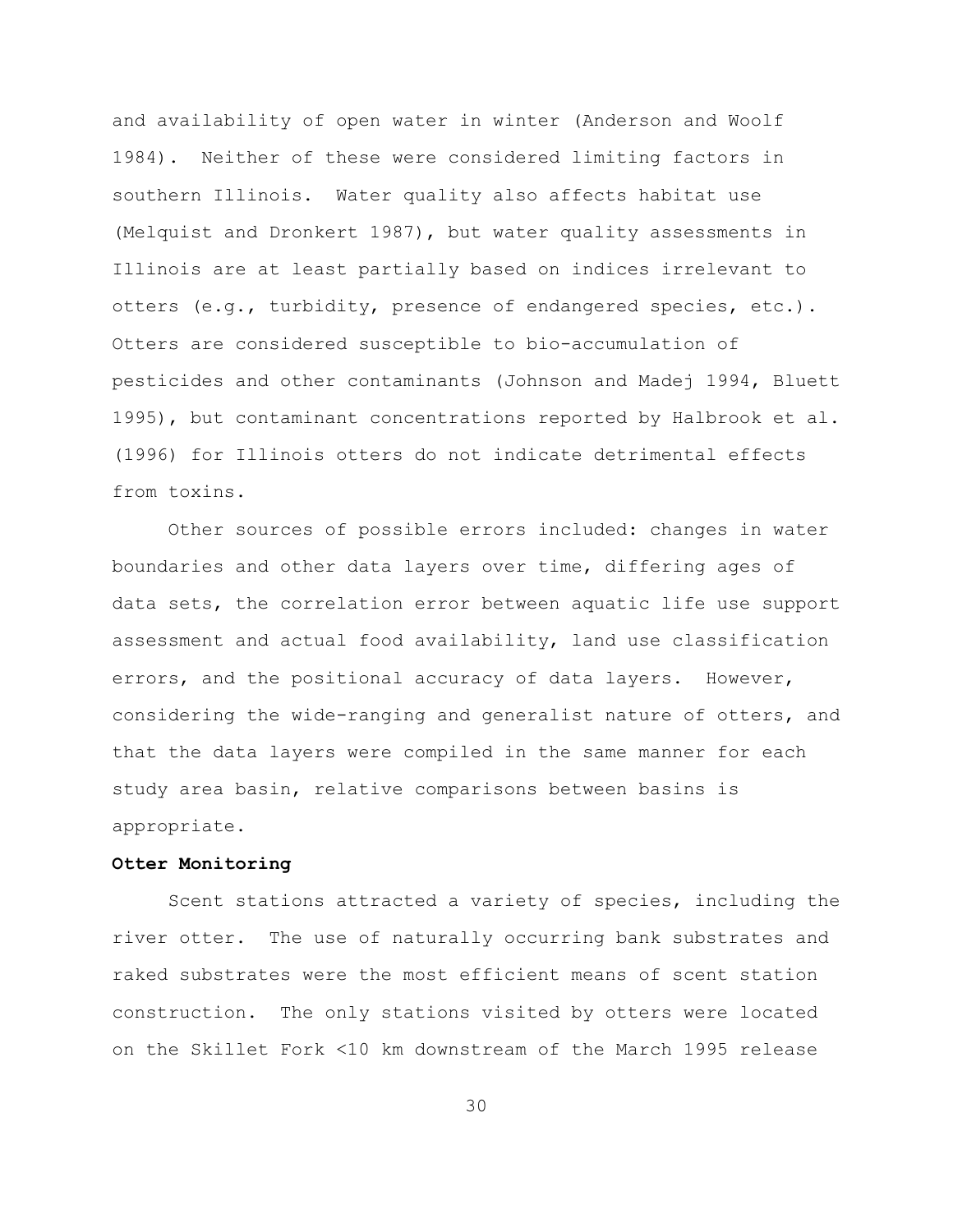site. Stations were set on the day of release and were visited by otters on the  $2^{nd}$  and  $3^{rd}$  nights after construction.

Soliciting sighting reports involved the public in the release effort and met with a favorable response. Two-thirds of the reports in the first year came from the area where posters and report cards were distributed, and half of these were made by landowners adjacent to the river.

#### **LITERATURE CITED**

- ANDERSON, E. A., AND A. WOOLF. 1984. River otter (Lutra canadensis) habitat utilization in northwestern Illinois. Ill. Dep. Conserv., Final Rep., Springfield. 90pp.
- ANONYMOUS. 1986. Species management plan for the river otter in Missouri. Mo. Dep. Conserv., Columbia. Unpub. rep. 35pp.
- BECK, T. D. I. 1993. River otter reintroduction procedures. Colo. Div. Wildl. Res. Rev. 2:14-16.
- BLUETT, R., ed. 1995. Illinois river otter recovery plan. Ill. Dep. Nat. Resour., Springfield. 96pp.
- . 1996. River otter recovery update. Ill Dep. Nat. Resour., Furbearer Program Management Note 96-2, Springfield. 6pp.
- , G. KRUSE, S. LAUZON, E. ANDERSON, G. HUBERT, JR., AND D. GLOSSER. 1995. Pages 33-52 *in* R. Bluett, ed. Illinois river otter recovery plan. Ill. Dep. Nat. Resour., Springfield.
- CLARK, J. D., J. E. DUNN, AND K. G. SMITH. 1993. A multivariate model of female black bear habitat use for a geographic information system. J. Wildl. Manage. 57:519-526.
- DUBUC, L. J., W. B. KROHN, AND R. B. OWEN, JR. 1990. Predicting occurrence of river otters by habitat on Mount Desert Island, Maine. J. Wildl. Manage. 54:594-599.
- EDWARDS, T. L. 1983. River otter abundance, distribution, and habitat use in Louisiana. M.S. Thesis, Louisiana St. Univ., Baton Rouge. 43pp.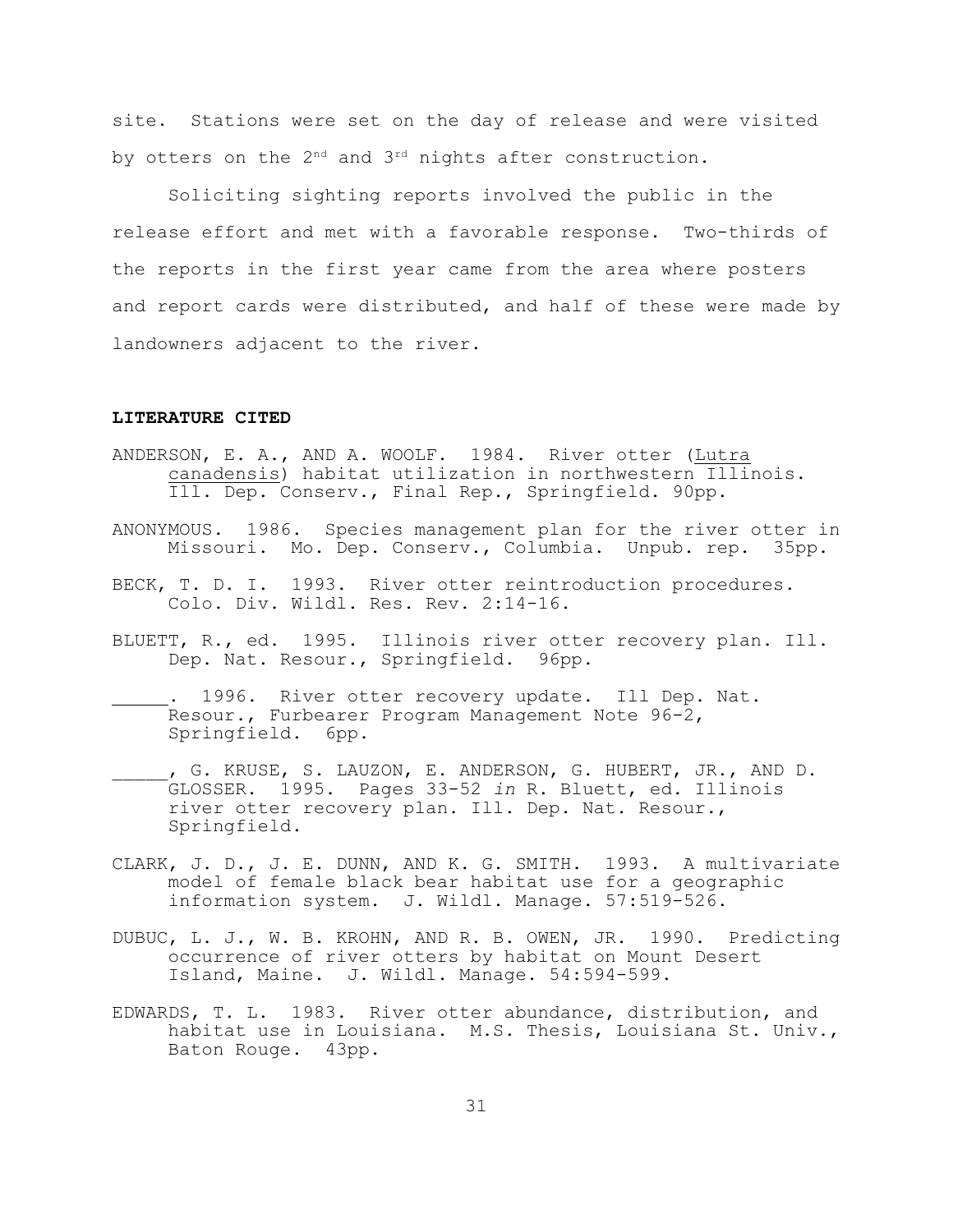- ERICKSON D. W., AND D. HAMILTON. 1988. Approaches to river otter restoration in Missouri. Trans. N. Am. Wildl. and Nat. Resour. Conf. 53:404-413.
- ETTINGER, W. H. 1989. An intensive survey of the Embarras River basin, 1987. Illinois Environmental Protection Agency, Central Monitoring Unit, Springfield, IL. 55pp.
- EVELAND, T. E. 1978. The status, distribution, and identification of suitable habitat of river otters in Pennsylvania. M.S. Thesis, East Stroudsburg Univ., East Stroudsburg. 54pp.
- GOODMAN, P. 1981. Second draft river otter (Lutra canadensis) recovery plan. Colo. Dep. Nat. Resour., Div. Wildl., Denver. Unpub. Rep. 21pp.
- HALBROOK, R. S., A. WOOLF, G. F. HUBERT, S. ROSS, W. E. BRASELTON. 1996. Contaminant concentrations in Illinois mink and otter. Ecotoxicology 5:103-114.
- HITE, R. L., C. A. BICKERS, AND M. M. KING. 1990. An intensive survey of Shawnee National Forest region streams of southern Illinois, 1986-1987. Illinois Environmental Protection Agency, Division of Water Pollution Control, Planning Section, Springfield, IL. 103pp.
- , M. R. MATSON, C. A. BICKERS, AND M. M. KING. 1991. An intensive survey of the Big Muddy main stem from Rend Lake to the Mississippi River, summer 1988. Illinois Environmental Protection Agency, Southern Monitoring and Assessment Unit, Marion, IL. 101pp.
- , and . 1993. An intensive survey of the Little Wabash river basin, summer 1989. Illinois Environmental Protection Agency, Southern Monitoring and Assessment Unit, Marion, IL. 117pp.
- ILLINOIS ENVIRONMENTAL PROTECTION AGENCY. 1990. Illinois water quality inventory report, 1988-1989. Illinois Environmental Protection Agency, Springfield, IL.
- JOHNSON, S. A., AND R. F. MADEJ. 1994. River otter reintroduction in Indiana: feasibility study. Final Rep., Ind. Div. Fish and Wildl., Bloomington. 37pp.
- KELLY, M. H., R. L. HITE, AND C. A. BICKERS. 1989. An intensive survey of the Kaskaskia river basin, 1982-1983. Illinois Environmental Protection Agency, Southern Monitoring and Assessment Unit, Marion, IL. 122pp.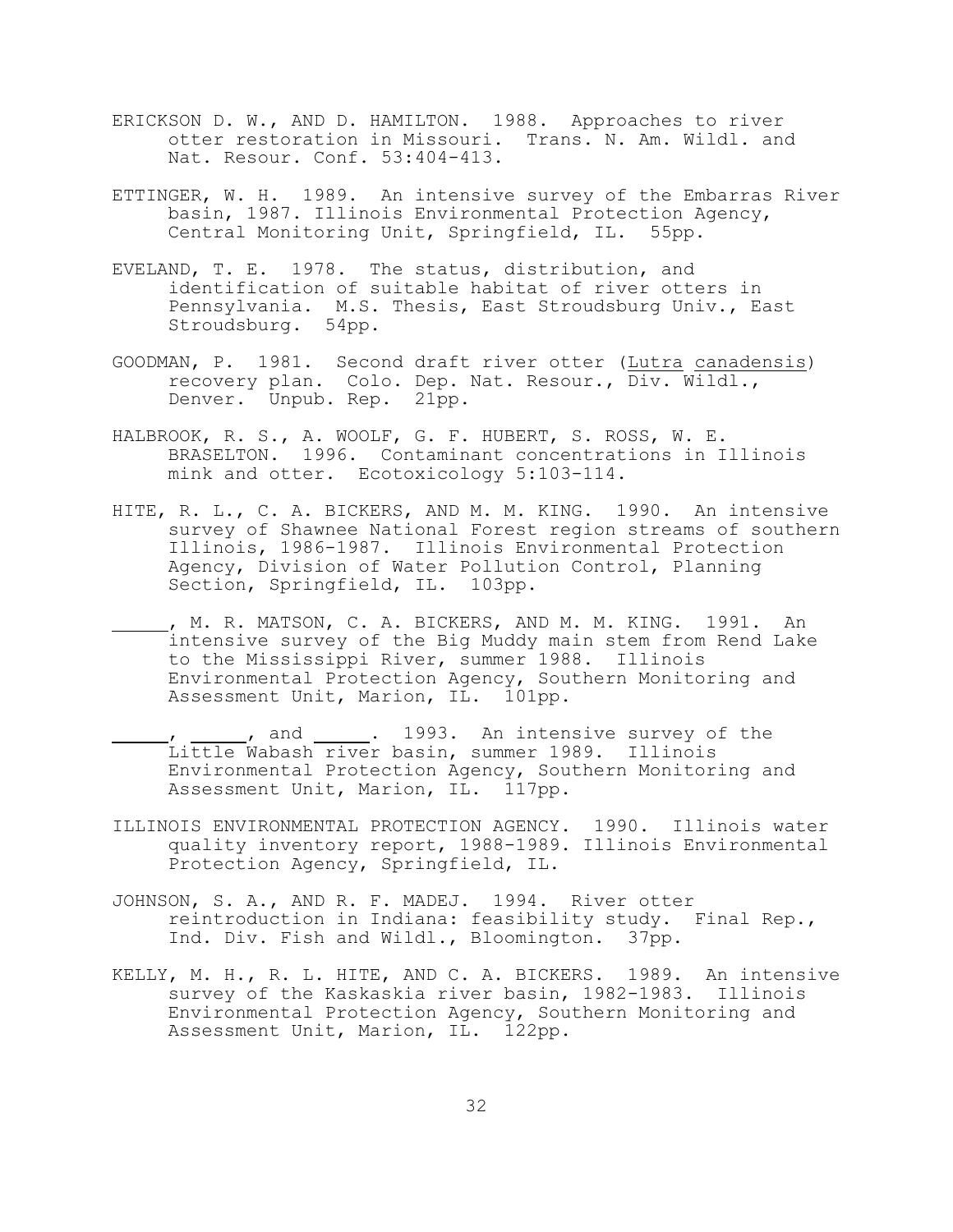- KLING, C. L. 1980. Pattern recognition for habitat evaluation. M.S. Thesis, Colo. St. Univ., Fort Collins. 244pp.
- MACK, C. M. 1985. River otter restoration in Grand County, Colorado. M.S. Thesis, Colo. State Univ., Fort Collins. 133pp.
- MELQUIST W. E. 1981. Ecological aspects of a river otter (Lutra canadensis) population in west central Idaho. Ph.D. Thesis, Univ. Idaho, Moscow. 187pp.
	- ,AND M. G. HORNOCKER. 1983. Ecology of river otters in west central Idaho. Wildl. Monogr. 83:1-60.
- , AND A. E. DRONKERT. 1987. River otter. Pages 625-641 in Novak, M., J. A. Baker, M. E. Obbard, and B. Malloch, eds. Wild furbearer management and conservation in North America. Ontario Trappers Assoc., North Bay.
- MUIR, D. B., R. L. HITE, M. M. KING, AND M. R. MATSON. 1995. An intensive survey of the Cache river basin, Summer 1992. Illinois Environmental Protection Agency, Southern Monitoring and Assessment Unit. Marion, IL. 126 pp.
- , M. M. KING, M. R. MATSON, G. L. MINTON, S. P. SHASTEEN, AND R. L. HITE. 1996. An intensive survey of the Saline river basin, Summer 1993. Illinois Environmental Protection Agency, Southern Monitoring and Assessment Unit. Marion, IL. 215 pp.
- NEWMAN, D. G., AND C. R. GRIFFIN. 1994. Wetland use by river otters in Massachusetts. J. Wildl. Manage. 58:18-23.
- ROSEBERRY, J. L., AND Q. HAO. 1996. Interactive computer program for landscape-level habitat analysis. Wildl. Soc. Bull. 24:340-341.
- SCHIELER, C. T. 1995. Habitat characterization of an otter release area in southcentral Illinois. M.S. Thesis, Southern Illinois Univ., Carbondale. 55pp.
- SULOWAY, L., AND M. HUBBELL. 1994. Wetland resources of Illinois: an analysis and atlas. Ill. Nat. Hist. Surv., Special Publ. 15. 88pp.
- TOWEILL, D. E., AND J. E. TABOR. 1982. River Otter Lutra canadensis. Pages 688-703 in Chapman, J. A., and G. A. Feldhamer, eds. Wild Mammals of North America: biology, management, and economics. Johns Hopkins Univ. Press, Baltimore, Md.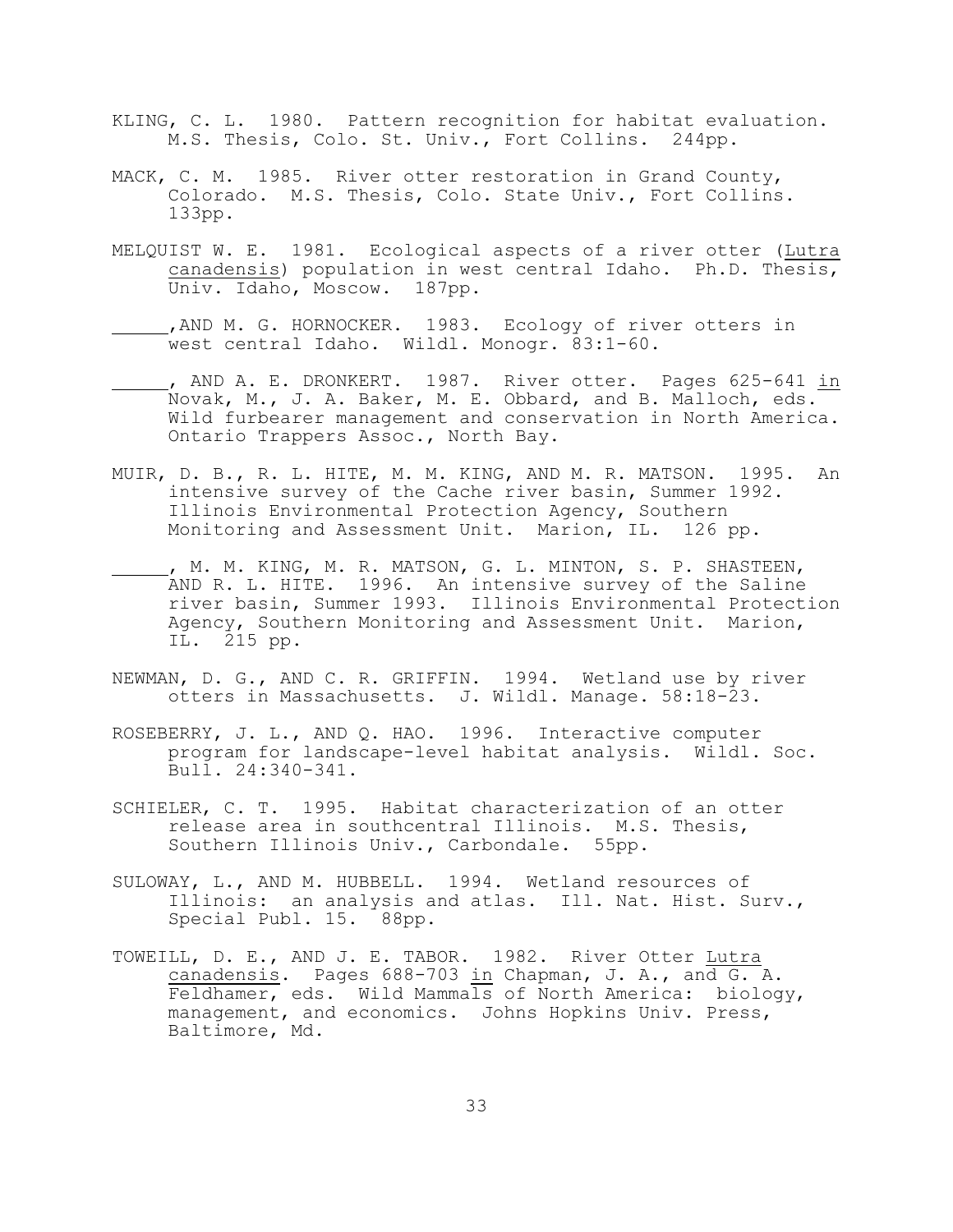WAYRE, P. 1979. The private life of the otter. B.T. Bratsford Ltd., London, U.K. 112pp.

ZACCAGNINI, R. A. 1974. River otter (Lutra canadensis). Colo. Dep. Nat. Resour., Div. Wildl., Denver. Unpub. Rep. 5pp.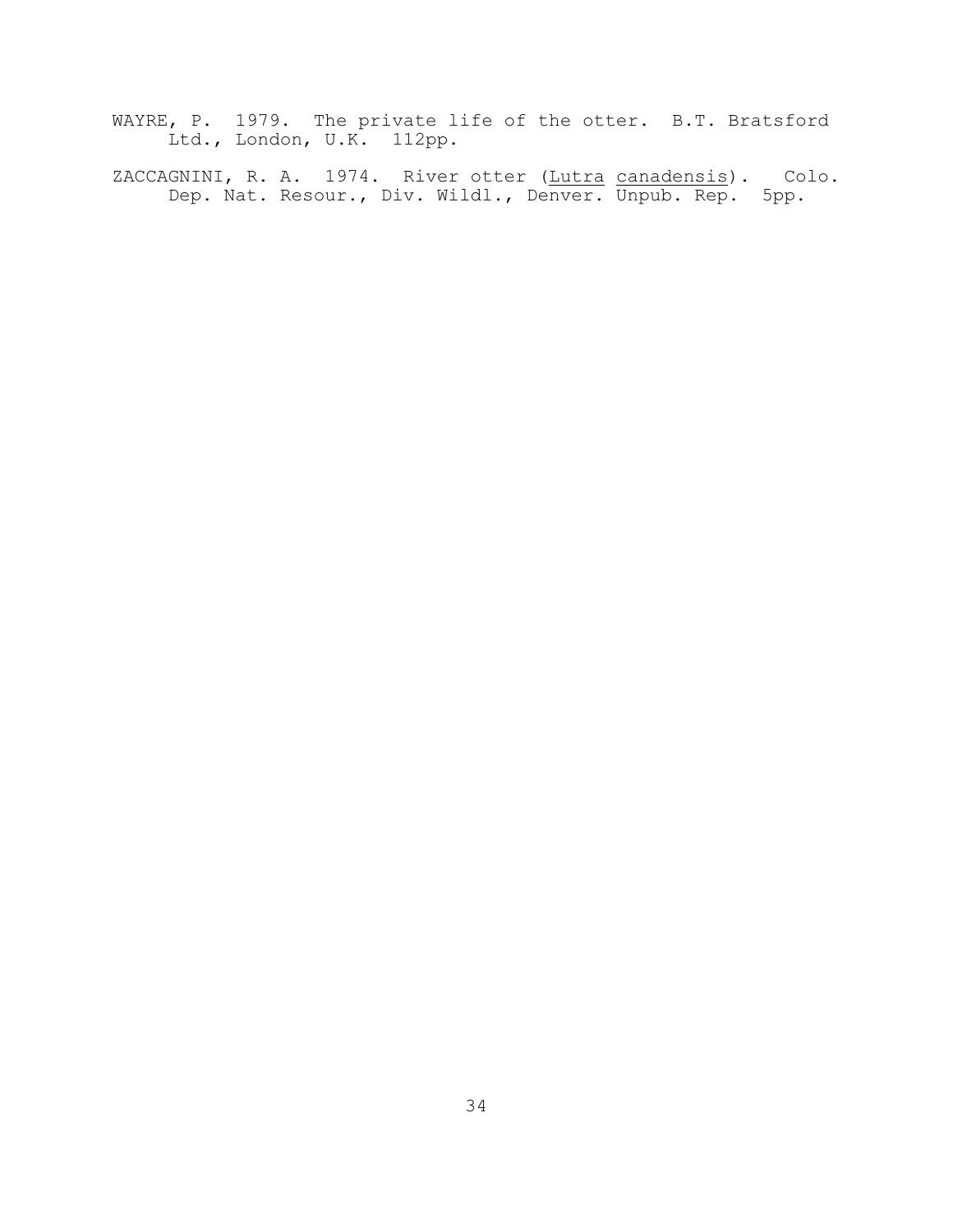| Metric Type  | Metric                                                | Present    | Random     | $\cal P$ |
|--------------|-------------------------------------------------------|------------|------------|----------|
| Landscape    | Contagion                                             | 0.80       | 0.84       | 0.0404   |
|              | Dominance                                             | 0.70       | 0.76       | 0.0391   |
|              | Diversity Index                                       | 0.31       | 0.25       | 0.0660   |
|              | % Other                                               | 81.31      | 85.63      | 0.0675   |
|              | % Perennial Wetlands                                  | 1.80       | 0.50       | 0.0796   |
|              | % Intermittent Wetlands                               | 1.02       | 0.22       | 0.0096   |
|              | % Wooded Int. Wetlands                                | 10.63      | 0.29       | 0.0062   |
|              | Shared Edge: Other - Riparian Woods                   | 21,442.73  | 14,139.50  | 0.0754   |
|              | Shared Edge: Other - Stream                           | 3,549.47   | 2,229.69   | 0.0471   |
|              | Shared Edge: Wooded Per. Wetl. -<br>Wooded Int. Wetl. | 102.87     | 3.44       | 0.0204   |
|              | Total Ha Streams and Wooded Streams                   | 335.65     | 232.02     | 0.0436   |
|              | Total Ha Perennial Water                              | 1,183.97   | 369.51     | 0.0067   |
|              | Total Perimeter Perennial Water (m)                   | 383,029.53 | 272,135.00 | 0.0590   |
|              | Stream Shape Index                                    | 0.61       | 0.76       | 0.0535   |
| Patch Class: |                                                       |            |            |          |
| Riparian     | # Patches                                             | 340.87     | 223.75     | 0.0293   |
| Woods        | Total Ha                                              | 3,761.06   | 2,189.94   | 0.0465   |
| Patch Class: | Total Perimeter (m)                                   | 136,261.33 | 87,800.00  | 0.0368   |
| Streams      | Total Ha                                              | 144.53     | 96.32      | 0.0284   |
| Patch Class: |                                                       |            |            |          |
| Urban        | Mean Size (ha)                                        | 48.97      | 126.07     | 0.0296   |
| Patch Class: | # Patches                                             | 34.40      | 32.69      | 0.0802   |
| Perennial    | Mean Size (ha)                                        | 17.15      | 3.93       | 0.0349   |
| Wetlands     | Total Ha                                              | 848.32     | 137.49     | 0.0190   |

Table 1. Metrics organized by metric type for which means differed (*P* < 0.10) between Present and Random groups.

 $\mathcal{L}_\mathcal{L} = \mathcal{L}_\mathcal{L} = \mathcal{L}_\mathcal{L} = \mathcal{L}_\mathcal{L} = \mathcal{L}_\mathcal{L} = \mathcal{L}_\mathcal{L} = \mathcal{L}_\mathcal{L} = \mathcal{L}_\mathcal{L} = \mathcal{L}_\mathcal{L} = \mathcal{L}_\mathcal{L} = \mathcal{L}_\mathcal{L} = \mathcal{L}_\mathcal{L} = \mathcal{L}_\mathcal{L} = \mathcal{L}_\mathcal{L} = \mathcal{L}_\mathcal{L} = \mathcal{L}_\mathcal{L} = \mathcal{L}_\mathcal{L}$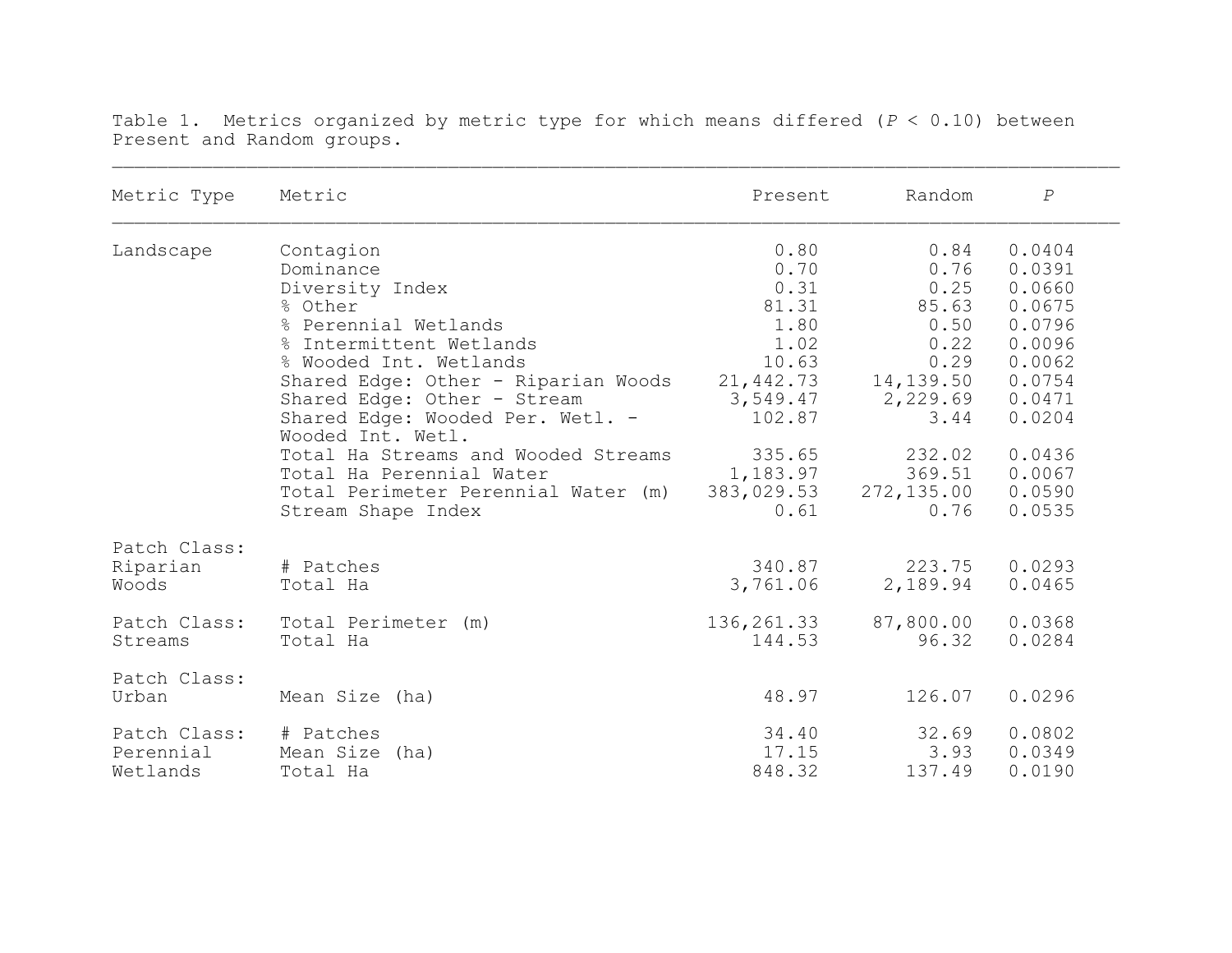| Metric Type                                        | Metric                                                         | Present                               | Random                              | $\cal P$                             |
|----------------------------------------------------|----------------------------------------------------------------|---------------------------------------|-------------------------------------|--------------------------------------|
| Patch Class:<br>Wooded<br>Perennial<br>Wetlands    | # Patches<br>Mean Size (ha)<br>Total Perimeter (m)<br>Total Ha | 66.73<br>2.03<br>33,388.00<br>85.11   | 53.13<br>0.43<br>20,500.00<br>30.26 | 0.0702<br>0.0165<br>0.0428<br>0.0084 |
| Patch Class:<br>Intermittent<br>Wetlands           | # Patches<br>Mean Size (ha)<br>Total Perimeter (m)<br>Total Ha | 72.64<br>5.81<br>67, 471.43<br>343.02 | 14.50<br>3.19<br>12,656.25<br>57.37 | 0.0214<br>0.0382<br>0.0082<br>0.0112 |
| Patch Class:<br>Wooded<br>Intermittent<br>Wetlands | # Patches<br>Mean Size (ha)<br>Total Perimeter (m)<br>Total Ha | 34.14<br>22.33<br>95,792.86<br>456.19 | 9.69<br>5.71<br>21,423.75<br>76.92  | 0.0150<br>0.0479<br>0.0358<br>0.0163 |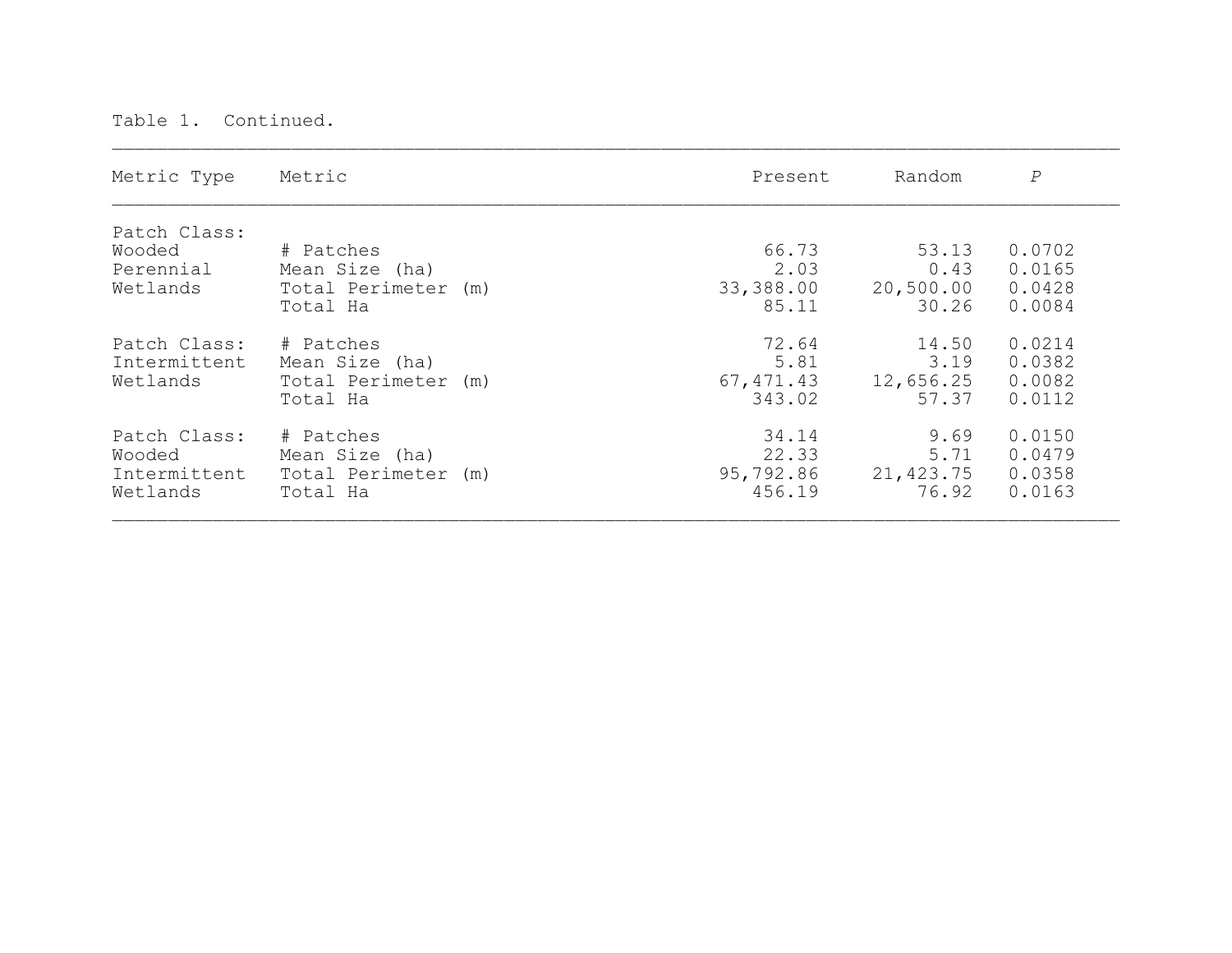Table 2. Habitat attributes, derived from candidate metrics, used to build the PATREC model.

 $\mathcal{L}_\text{max} = \mathcal{L}_\text{max} = \mathcal{L}_\text{max} = \mathcal{L}_\text{max} = \mathcal{L}_\text{max} = \mathcal{L}_\text{max} = \mathcal{L}_\text{max} = \mathcal{L}_\text{max} = \mathcal{L}_\text{max} = \mathcal{L}_\text{max} = \mathcal{L}_\text{max} = \mathcal{L}_\text{max} = \mathcal{L}_\text{max} = \mathcal{L}_\text{max} = \mathcal{L}_\text{max} = \mathcal{L}_\text{max} = \mathcal{L}_\text{max} = \mathcal{L}_\text{max} = \mathcal{$ 

| Model Entrant                                                     | Candidate Metric                                |
|-------------------------------------------------------------------|-------------------------------------------------|
| Area Riparian Woods (ha)                                          | Riparian woods: Total Ha                        |
| Stream length (km)                                                | Streams: Total Perimeter                        |
| Wooded stream length (km)                                         | Landscape: Total Perimeter<br>Perennial Water   |
| Stream Shape Index <sup>a</sup>                                   | Landscape: Stream Shape Index                   |
| Length of perennial wetland<br>shoreline (km)                     | Landscape: Total Perimeter<br>Perennial Water   |
| Length of wooded perennial<br>wetland shoreline (km) <sup>b</sup> | Wooded Perennial Wetland: Total<br>Perimeter    |
| Intermittent wetland<br>perimeter (km)                            | Intermittent Wetland: Total<br>Perimeter        |
| Wooded intermittent wetland<br>perimeter (km)                     | Wooded Intermittent Wetland: Total<br>Perimeter |

a defined as the total perimeter of all streams (km) divided by their total area (ha).

b includes edge of wooded perennial wetlands (swamps, etc.)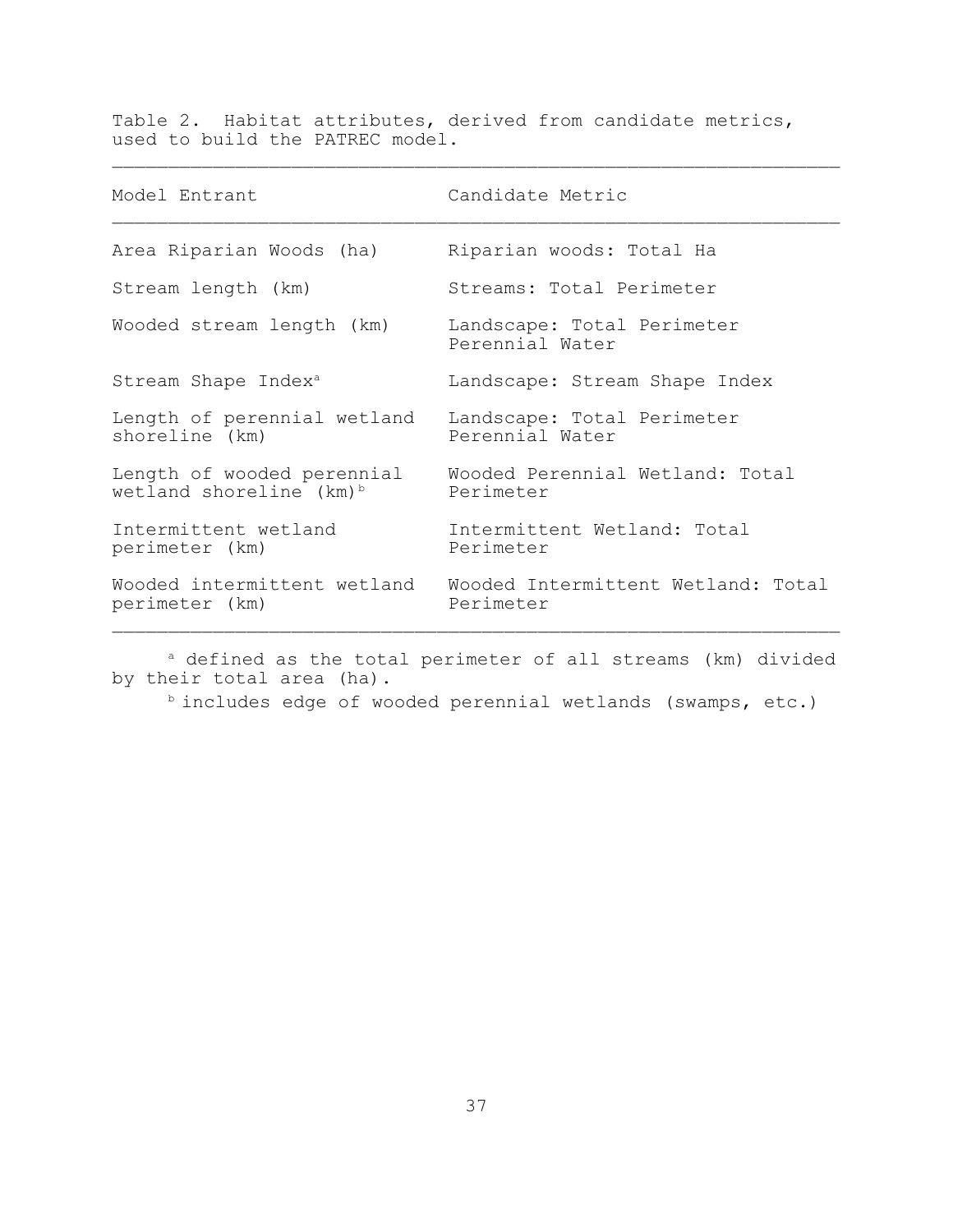Table 3. PATREC model habitat attributes and their respective High and Low conditional probabilities used to evaluate the suitability of drainages for river otters.  $\mathcal{L}_\text{max} = \mathcal{L}_\text{max} = \mathcal{L}_\text{max} = \mathcal{L}_\text{max} = \mathcal{L}_\text{max} = \mathcal{L}_\text{max} = \mathcal{L}_\text{max} = \mathcal{L}_\text{max} = \mathcal{L}_\text{max} = \mathcal{L}_\text{max} = \mathcal{L}_\text{max} = \mathcal{L}_\text{max} = \mathcal{L}_\text{max} = \mathcal{L}_\text{max} = \mathcal{L}_\text{max} = \mathcal{L}_\text{max} = \mathcal{L}_\text{max} = \mathcal{L}_\text{max} = \mathcal{$ 

| Habitat Attributes                                                                                      | Conditional Probabilities<br>High | Low  |
|---------------------------------------------------------------------------------------------------------|-----------------------------------|------|
| Area contains >65 km of wooded<br>streams                                                               | 0.69                              | 0.44 |
| Stream shape index <sup>a</sup> $>0.88$                                                                 | 0.75                              | 0.63 |
| An increase in wooded riparian<br>habitats of >20% offered by wooded<br>shoreline of perennial wetlands | 0.63                              | 0.25 |
| Area contains >20 km of<br>intermittent wetland edge                                                    | 0.81                              | 0.38 |

<sup>a</sup> Stream shape index is defined as the total perimeter of all streams (km) divided by their total area (ha).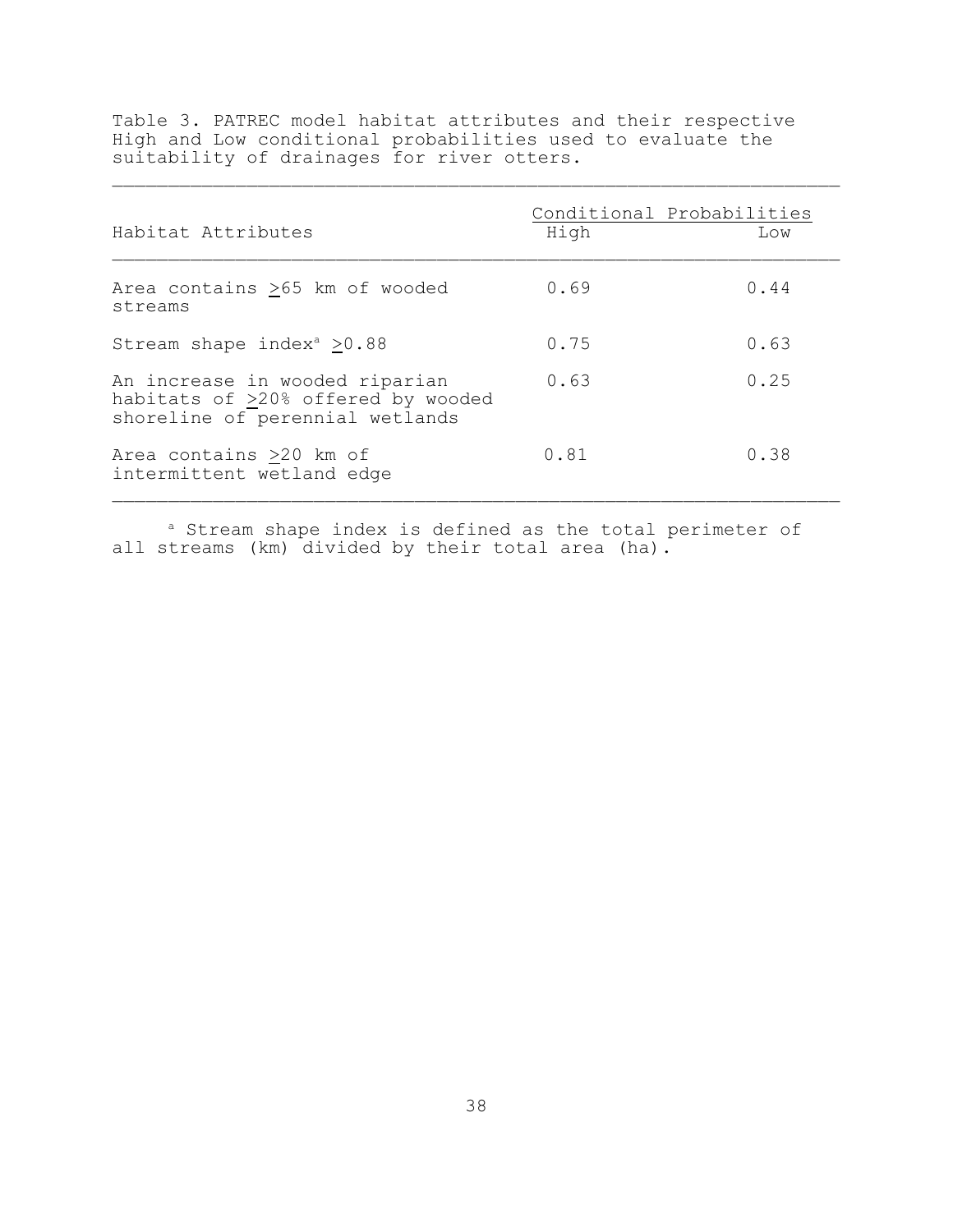|                                  |      |      |      | PMU  |      |      |       |
|----------------------------------|------|------|------|------|------|------|-------|
| Class                            | 14   | 15   | 16   | 17   | 18   | 19   | 20    |
| Riparian Woods                   | 7.3  | 14.1 | 11.5 | 24.2 | 12.4 | 8.2  | 6.9   |
| Streams                          | 0.5  | 0.3  | 0.6  | 0.4  | 0.4  | 0.5  | 0.5   |
| Wooded Streams                   | 0.5  | 0.7  | 0.6  | 0.9  | 0.6  | 0.6  | 0.5   |
| Urban                            | 4.0  | 4.2  | 3.2  | 1.2  | 2.4  | 2.4  | 3.3   |
| Perennial Wetlands               | 1.9  | 2.6  | 0.5  | 0.3  | 1.0  | 0.5  | 0.3   |
| Woods - Perennial<br>Wetlands    | 0.1  | 0.5  | 0.4  | 0.2  | 0.2  | 0.1  | $0.0$ |
| Intermittent Wetlands            | 0.3  | 0.7  | 1.4  | 0.5  | 0.3  | 0.1  | 0.0   |
| Woods - Intermittent<br>Wetlands | 0.2  | 1.5  | 2.1  | 0.9  | 0.7  | 0.1  | 0.1   |
| Rivers                           | 0.0  | 0.8  | 0.5  | 0.5  | 0.1  | 0.2  | 0.1   |
| Other                            | 85.3 | 74.7 | 79.4 | 71.0 | 82.0 | 87.4 | 88.4  |

Table 4. Landscape composition, as a percentage of total area, for study area Population Management Units (PMUs).  $\mathcal{L}_\mathcal{L} = \mathcal{L}_\mathcal{L} = \mathcal{L}_\mathcal{L} = \mathcal{L}_\mathcal{L} = \mathcal{L}_\mathcal{L} = \mathcal{L}_\mathcal{L} = \mathcal{L}_\mathcal{L} = \mathcal{L}_\mathcal{L} = \mathcal{L}_\mathcal{L} = \mathcal{L}_\mathcal{L} = \mathcal{L}_\mathcal{L} = \mathcal{L}_\mathcal{L} = \mathcal{L}_\mathcal{L} = \mathcal{L}_\mathcal{L} = \mathcal{L}_\mathcal{L} = \mathcal{L}_\mathcal{L} = \mathcal{L}_\mathcal{L}$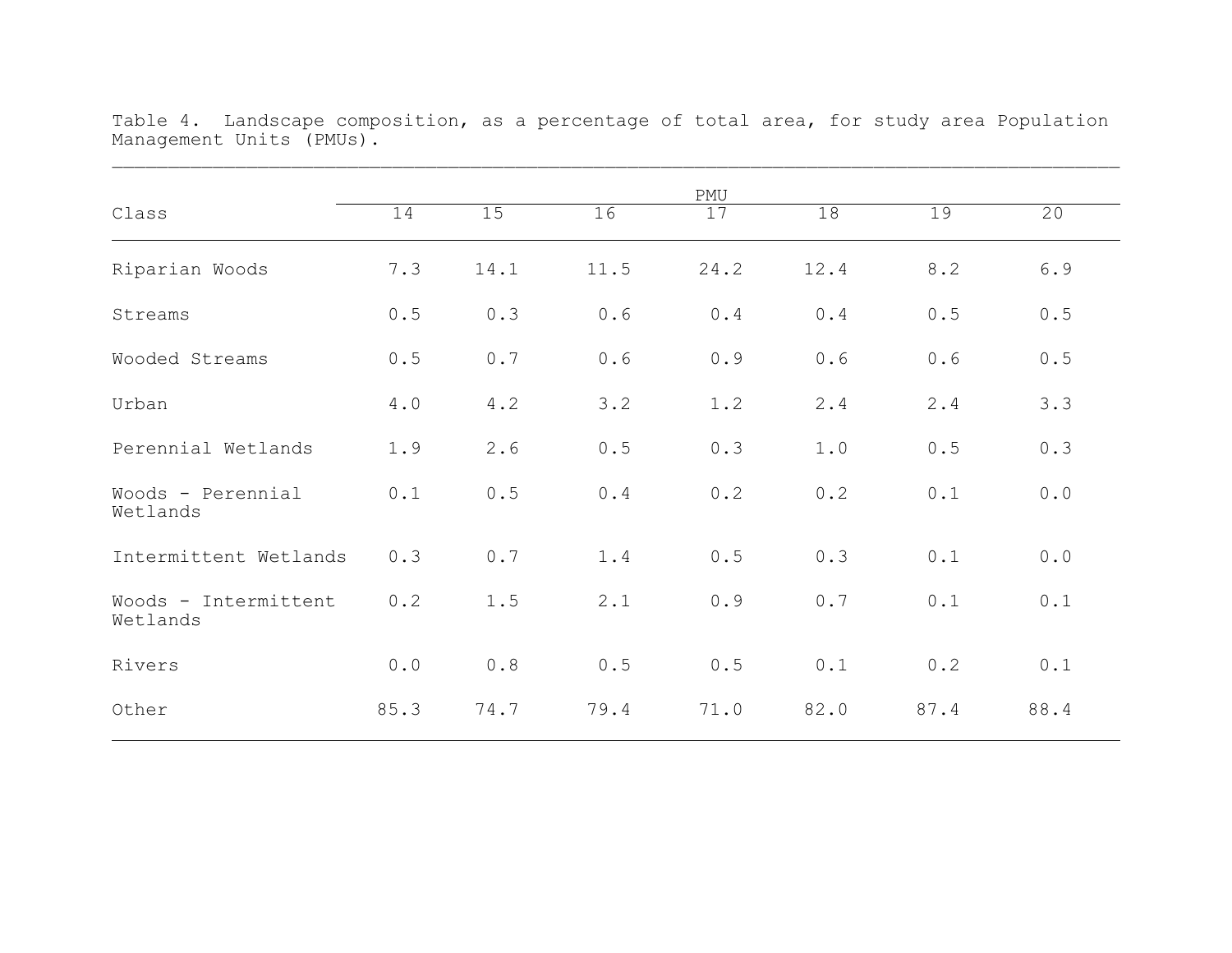| Category ID    | Location                                                      | Wooded<br>Stream<br>(km) | SSI  | $\frac{8}{6}$<br>Riparian<br>Increase | Int.<br>Edge<br>(km) | Model |  |
|----------------|---------------------------------------------------------------|--------------------------|------|---------------------------------------|----------------------|-------|--|
| Present 14 110 | East Lake<br>Shelbyville: Kaskaskia<br>River - Wolf Creek Arm | 15.7                     | 0.88 | 268.4                                 | 63.7                 | 0.78  |  |
| 14 206         | Lake Carlyle:<br>Wildcat Ditch - Dam                          | 61.7                     | 0.89 | 82.3                                  | 197.8                | 0.78  |  |
| 14 307         | West Fork Shoal:<br>Headwaters - Shoal Creek                  | 60.0                     | 0.91 | 48.9                                  | 3.6                  | 0.33  |  |
| 15 202         | Clear Creek: Headwaters -<br>Mississippi River                | 208.4                    | 0.93 | 21.7                                  | 382.1                | 0.91  |  |
| 16 101         | Cache River: Post Creek<br>Cutoff - Big Creek                 | 69.3                     | 0.84 | 6.3                                   | 191.1                | 0.53  |  |
| 16 104         | Cache River: Boar Creek -<br>Cache (city) Cutoff              | 76.9                     | 0.84 | 66.1                                  | 276.6                | 0.85  |  |
| 16 201         | Cache River: Headwaters -<br>Belknap Blacktop Road            | 164.8                    | 0.91 | 5.1                                   | 131.2                | 0.67  |  |
| 16 203         | Cache River: Belknap<br>Blacktop Road - Post<br>Creek Cutoff  | 58.8                     | 0.93 | 32.3                                  | 141.0                | 0.78  |  |
| 17 105         | Bay Creek: Rt. 146 -<br>Sugar Creek                           | 46.6                     | 0.93 | 21.7                                  | 66.7                 | 0.78  |  |

Table 5. PATREC model attribute values and outputs for subunits in the Present and Random categories.  $\mathcal{L}_\mathcal{L} = \mathcal{L}_\mathcal{L} = \mathcal{L}_\mathcal{L} = \mathcal{L}_\mathcal{L} = \mathcal{L}_\mathcal{L} = \mathcal{L}_\mathcal{L} = \mathcal{L}_\mathcal{L} = \mathcal{L}_\mathcal{L} = \mathcal{L}_\mathcal{L} = \mathcal{L}_\mathcal{L} = \mathcal{L}_\mathcal{L} = \mathcal{L}_\mathcal{L} = \mathcal{L}_\mathcal{L} = \mathcal{L}_\mathcal{L} = \mathcal{L}_\mathcal{L} = \mathcal{L}_\mathcal{L} = \mathcal{L}_\mathcal{L}$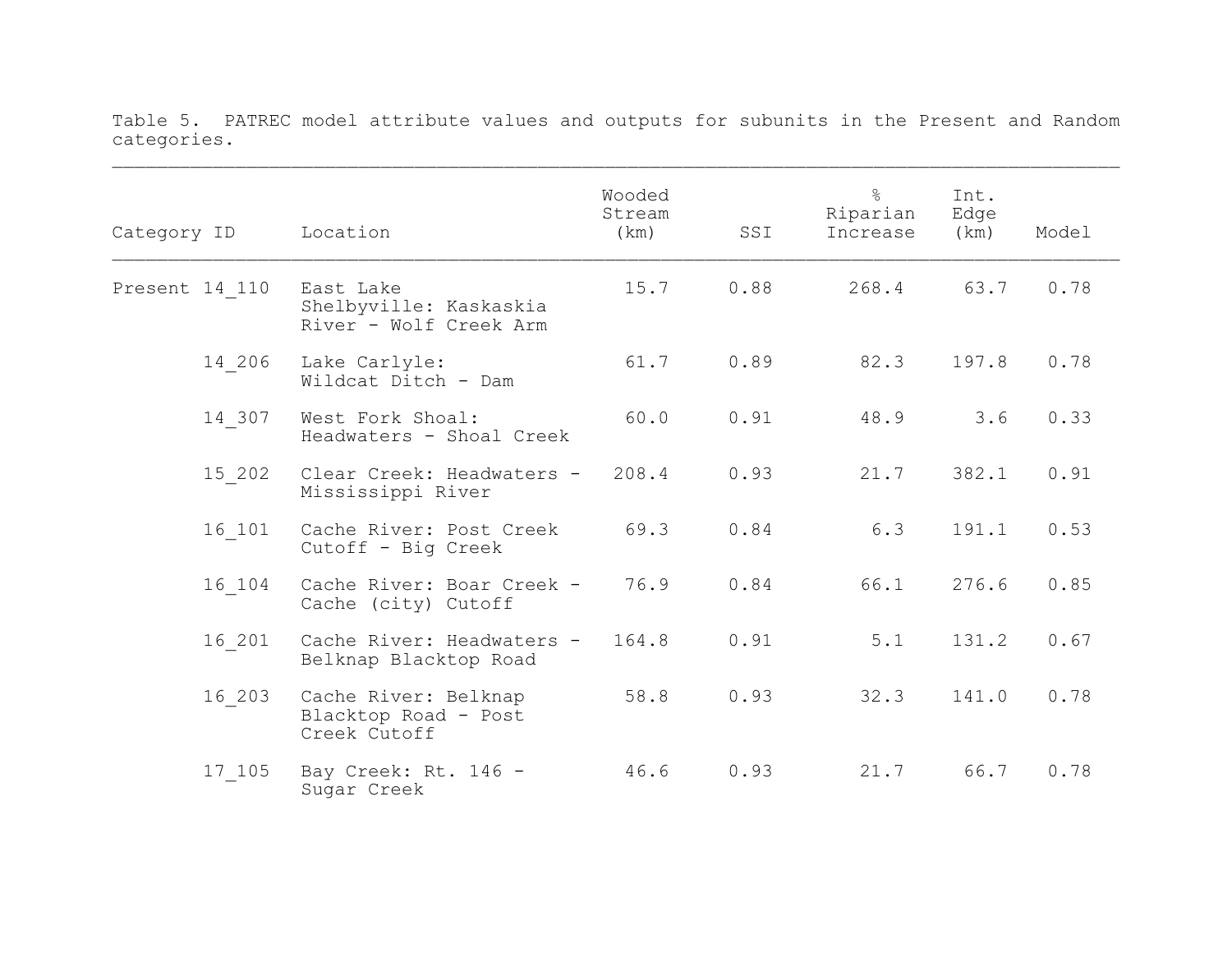|        |        | Category ID Location                                                       | Wooded<br>Stream<br>(km) | SSI  | $\frac{8}{2}$<br>Riparian<br>Increase | Int.<br>Edge<br>(km) | Model |
|--------|--------|----------------------------------------------------------------------------|--------------------------|------|---------------------------------------|----------------------|-------|
|        | 17 106 | Bay Creek: Headwaters - 137.4<br>Rt. 146                                   |                          | 0.92 | 15.0                                  | 69.5                 | 0.67  |
|        | 18 104 | S., Middle, and Main Fork<br>Saline River: Rt. 145/<br>Rt. $13$ - Equality | 74.4                     | 0.89 | 40.9                                  | 124.6                | 0.91  |
|        | 19 107 | Big Muddy Creek: Little<br>Muddy Creek - LWR                               | 161.8                    | 0.89 | 32.3                                  | 26.0                 | 0.91  |
|        | 19 113 | Little Wabash River:<br>W. Side Diversion Ditch -<br>Briar Branch          | 69.3                     | 0.86 | 12.0                                  | 22.5                 | 0.53  |
|        | 19 202 | Skillet Fork: Marion Co.<br>Rd. 300N - Horse Creek                         | 86.1                     | 0.89 | 21.7                                  | 43.9                 | 0.91  |
|        | 20 110 | Embarras River: Indian<br>Creek - $U.S. Hwy 40$                            | 123.6                    | 0.87 | 5.6                                   | 1.4                  | 0.14  |
|        | 20 123 | North Fork Embarras<br>River: Headwaters -<br>Clark Co. Rd. 475N           | 133.3                    | 0.89 | 4.5                                   | 0.0                  | 0.22  |
| Random | 14 107 | Robinson Creek:<br>Headwaters - Kaskaskia<br>River                         | 73.8                     | 0.89 | 0.3                                   | 0.0                  | 0.22  |
|        | 14 119 | Kaskaskia River: Douglas<br>Co. line - W. Fork Kaskaskia                   | 16.5                     | 0.87 | 0.0                                   | 0.0                  | 0.05  |

 $\mathcal{L}_\mathcal{L} = \mathcal{L}_\mathcal{L} = \mathcal{L}_\mathcal{L} = \mathcal{L}_\mathcal{L} = \mathcal{L}_\mathcal{L} = \mathcal{L}_\mathcal{L} = \mathcal{L}_\mathcal{L} = \mathcal{L}_\mathcal{L} = \mathcal{L}_\mathcal{L} = \mathcal{L}_\mathcal{L} = \mathcal{L}_\mathcal{L} = \mathcal{L}_\mathcal{L} = \mathcal{L}_\mathcal{L} = \mathcal{L}_\mathcal{L} = \mathcal{L}_\mathcal{L} = \mathcal{L}_\mathcal{L} = \mathcal{L}_\mathcal{L}$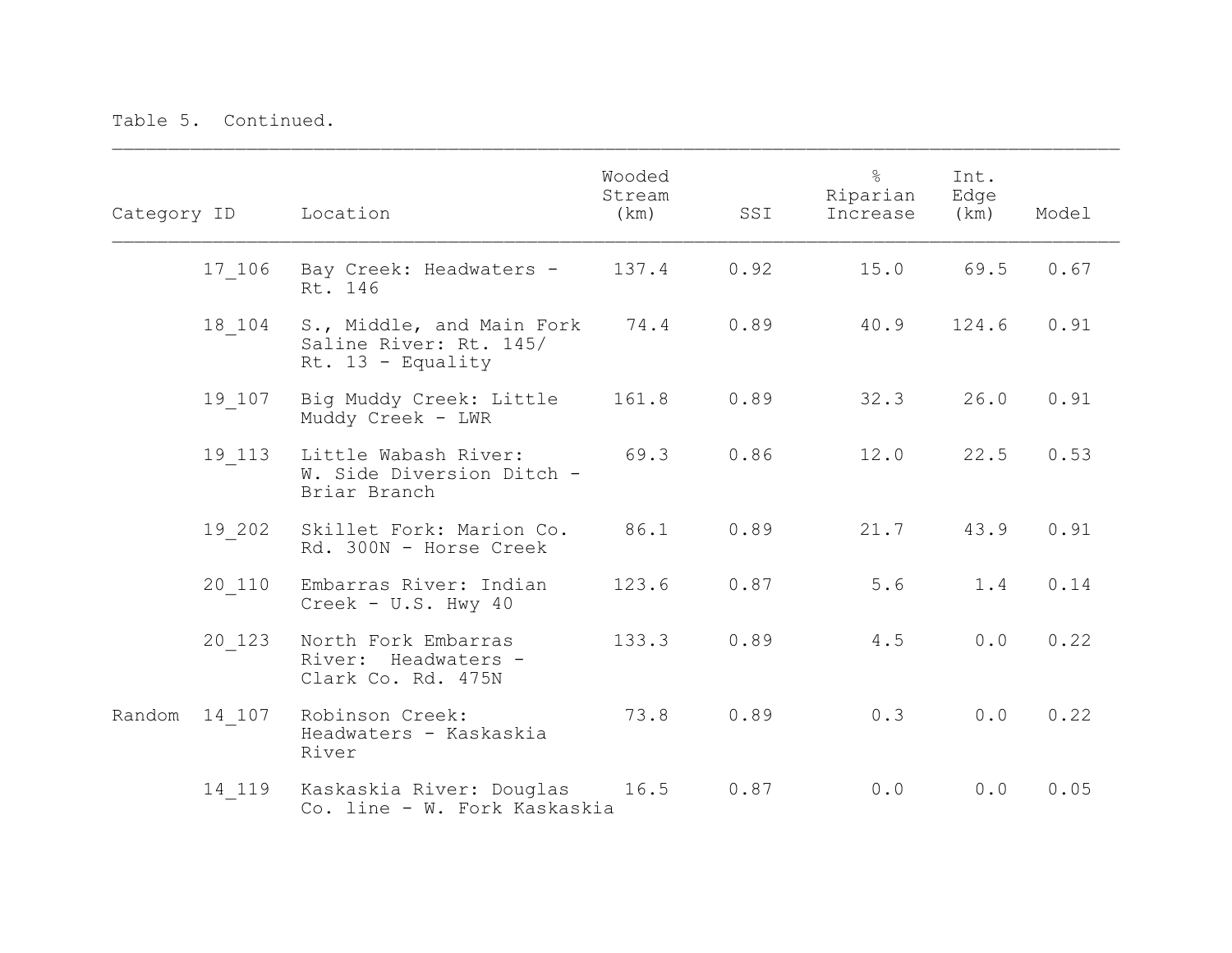| Category ID | Location                                                      | Wooded<br>Stream<br>(km) | SSI  | $\frac{6}{2}$<br>Riparian<br>Increase | Int.<br>Edge<br>(km) | Model |  |
|-------------|---------------------------------------------------------------|--------------------------|------|---------------------------------------|----------------------|-------|--|
| 14 211      | Ramsey Creek:<br>Headwaters - Kaskaskia River                 | 62.1                     | 0.90 | 13.9                                  | 0.0                  | 0.09  |  |
| 14 212      | Kaskaskia River: Becks<br>Creek - Ramsey Creek                | 69.9                     | 0.90 | 2.5                                   | 3.8                  | 0.22  |  |
| 14 414      | Silver Creek: Mill<br>Creek - Loop Creek                      | 101.0                    | 0.87 | 8.1                                   | 38.5                 | 0.53  |  |
| 15 108      | Pond Creek: Headwaters -<br>Herrin/Freeman Spur Rd.           | 42.6                     | 0.92 | 171.2                                 | 78.3                 | 0.78  |  |
| 15 115      | Little Muddy River:<br>Headwaters - Franklin Co.<br>Rd. 1100N | 73.9                     | 0.89 | 13.7                                  | 91.1                 | 0.67  |  |
| 15 120      | Galum Creek: Headwaters -<br>Beaucoup Creek                   | 85.2                     | 0.87 | 65.5                                  | 98.1                 | 0.85  |  |
| 18 102      | South Fork Saline: Strip<br>Mines - $U.S. 45$                 | 76.9                     | 0.94 | 41.5                                  | 31.8                 | 0.91  |  |
| 19 106      | Little Wabash River:<br>Panther Creek - U.S. Hwy 50           | 53.3                     | 0.87 | 2.1                                   | 2.5                  | 0.05  |  |
| 19 108      | Big Muddy Creek:<br>Headwaters - Little Muddy<br>Creek        | 40.7                     | 0.90 | 2.7                                   | 0.0                  | 0.09  |  |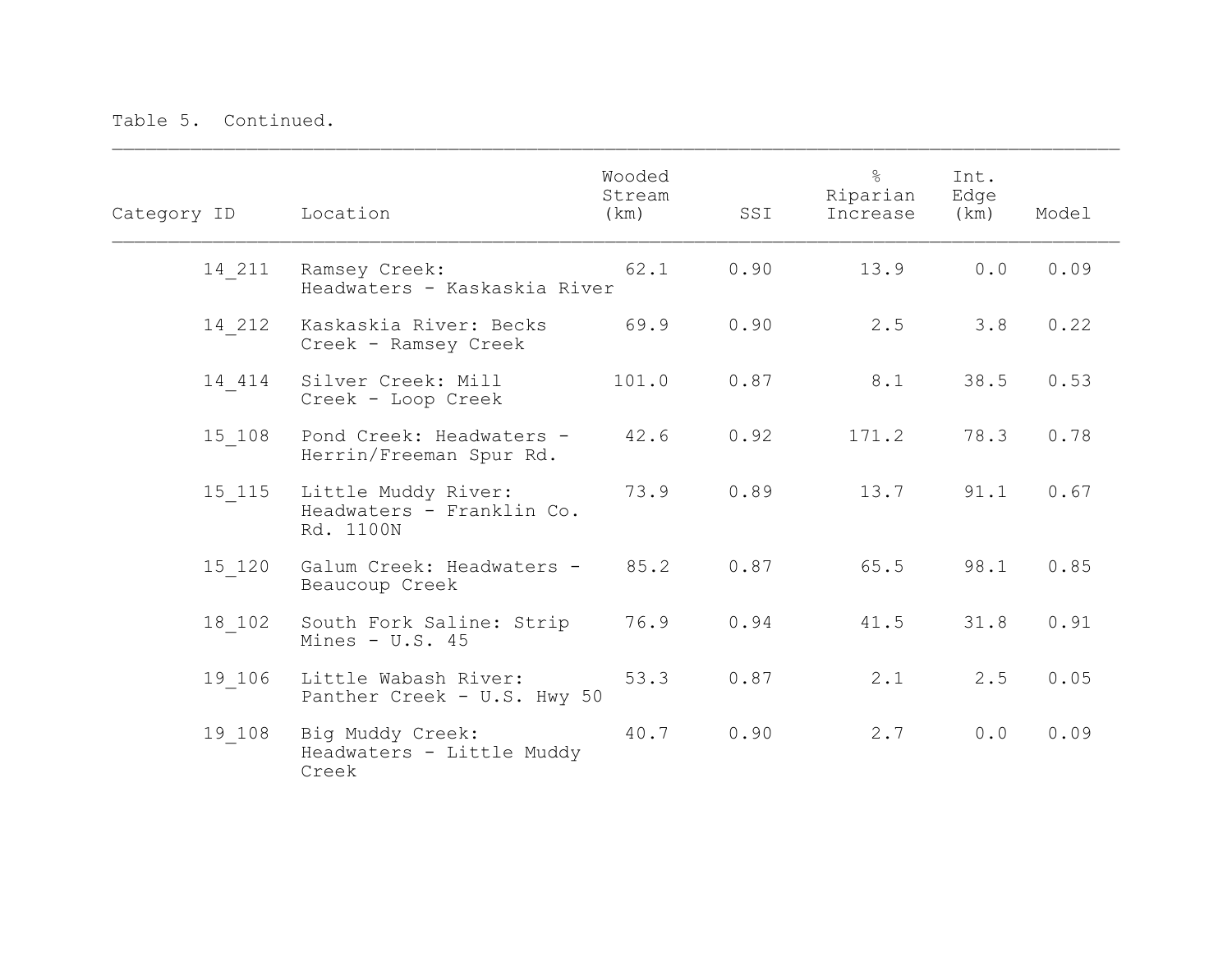| Category ID | Location                                                            | Wooded<br>Stream<br>(km) | SSI  | $\frac{6}{5}$<br>Riparian<br>Increase | Int.<br>Edge<br>(km) | Model |
|-------------|---------------------------------------------------------------------|--------------------------|------|---------------------------------------|----------------------|-------|
| 19 115      | Little Wabash River:<br>White Co. Rd. $2575N -$<br>Siegler Bridge   | 36.8                     | 0.54 | 6.8                                   | 14.2                 | 0.05  |
| 19 116      | Little Wabash River:<br>Siegler Bridge -<br>Possum Rd. Gauge        | 13.8                     | 0.36 | 20.9                                  | 3.8                  | 0.22  |
| 19 201      | Skillet Fork:<br>Headwaters - Marion Co.<br>Rd. 300N                | 73.0                     | 0.88 | 17.6                                  | 7.6                  | 0.22  |
| 20 120      | Embarras River: Business<br>U.S. Hwy 50 - Wabash River              | 61.0                     | 0.94 | 16.7                                  | 54.3                 | 0.41  |
| 20 301      | Little Vermillion River:<br>Elwood/Carrol Twp. line -<br>State Line | 42.8                     | 0.89 | 6.4                                   | 0.0                  | 0.09  |

 $\mathcal{L}_\mathcal{L} = \mathcal{L}_\mathcal{L} = \mathcal{L}_\mathcal{L} = \mathcal{L}_\mathcal{L} = \mathcal{L}_\mathcal{L} = \mathcal{L}_\mathcal{L} = \mathcal{L}_\mathcal{L} = \mathcal{L}_\mathcal{L} = \mathcal{L}_\mathcal{L} = \mathcal{L}_\mathcal{L} = \mathcal{L}_\mathcal{L} = \mathcal{L}_\mathcal{L} = \mathcal{L}_\mathcal{L} = \mathcal{L}_\mathcal{L} = \mathcal{L}_\mathcal{L} = \mathcal{L}_\mathcal{L} = \mathcal{L}_\mathcal{L}$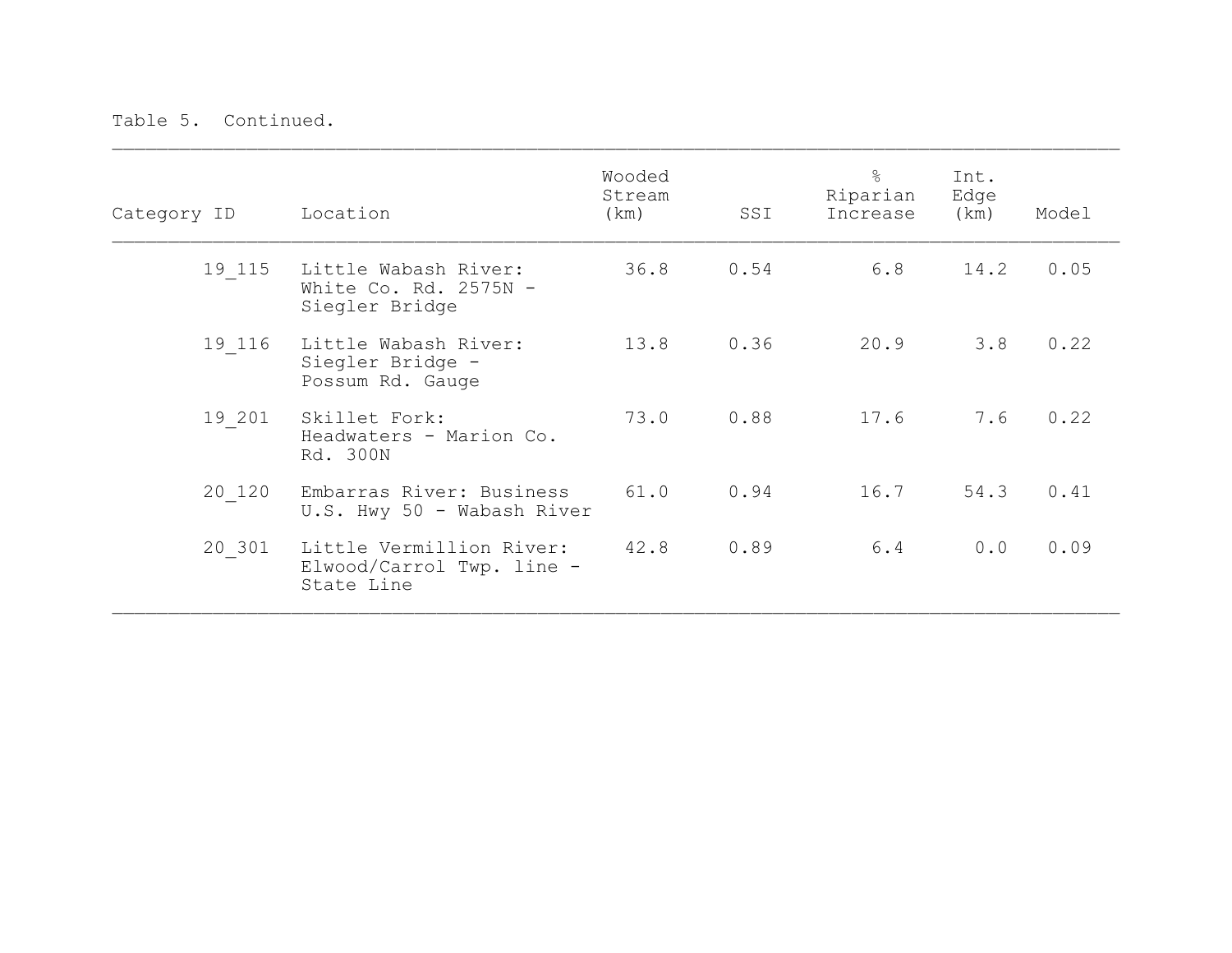Table 6. Illinois river otter sightings in southern Illinois reported between January 1994 and April 1997.

 $\mathcal{L}_\mathcal{L} = \mathcal{L}_\mathcal{L} = \mathcal{L}_\mathcal{L} = \mathcal{L}_\mathcal{L} = \mathcal{L}_\mathcal{L} = \mathcal{L}_\mathcal{L} = \mathcal{L}_\mathcal{L} = \mathcal{L}_\mathcal{L} = \mathcal{L}_\mathcal{L} = \mathcal{L}_\mathcal{L} = \mathcal{L}_\mathcal{L} = \mathcal{L}_\mathcal{L} = \mathcal{L}_\mathcal{L} = \mathcal{L}_\mathcal{L} = \mathcal{L}_\mathcal{L} = \mathcal{L}_\mathcal{L} = \mathcal{L}_\mathcal{L}$ 

| Observation       | Date    | Location                                                                           | PMU <sup>a</sup> | Observer      |
|-------------------|---------|------------------------------------------------------------------------------------|------------------|---------------|
| Tracks observed   | 2/94    | Thomas Hill, 1.0 km E<br>of Hedge Bridge, Wayne Co.                                | 19               | Gregg Burgess |
| Tracks observed   | 2/94    | Iced over pond, 0.8 km E<br>of Hedge Bridge, Wayne Co.                             | 19               | Gregg Burgess |
| 2 otters observed | 2/18/94 | Bridge over White Oak<br>Slough, 2.75 km NE of<br>Hedge Bridge, Wayne Co.          | 19               | Gregg Burgess |
| 2 otters observed | 2/20/94 | Rt. 15 Bridge over Little<br>Wabash River, Wayne Co.                               | 19               | Ray Fisher    |
| Otter observed    | 2/28/94 | Crossing a field, 1.0 km SE<br>of Golden Gate, Wayne Co.                           | 19               | Junior Harris |
| Otter observed    | 3/04/94 | On bank of Little Wabash,<br>2.6 km S of Golden Gate<br>Wayne Co.                  | 19               | Junior Harris |
| Otter observed    | 7/94    | Crossing gravel road, NW<br>side Hedge Bridge, Wayne Co.                           | 19               | Kerry Michael |
| 4 otters observed | 8/1/94  | Crossing Rt. 45, SE of<br>Cisne, where road turns 90°<br>and goes south, Wayne Co. | 19               | Terry Tittman |
| 3 otters observed | 8/13/94 | 1.25 km S of Hedge Bridge,<br>Wayne Co.                                            | 19               | Ray Fisher    |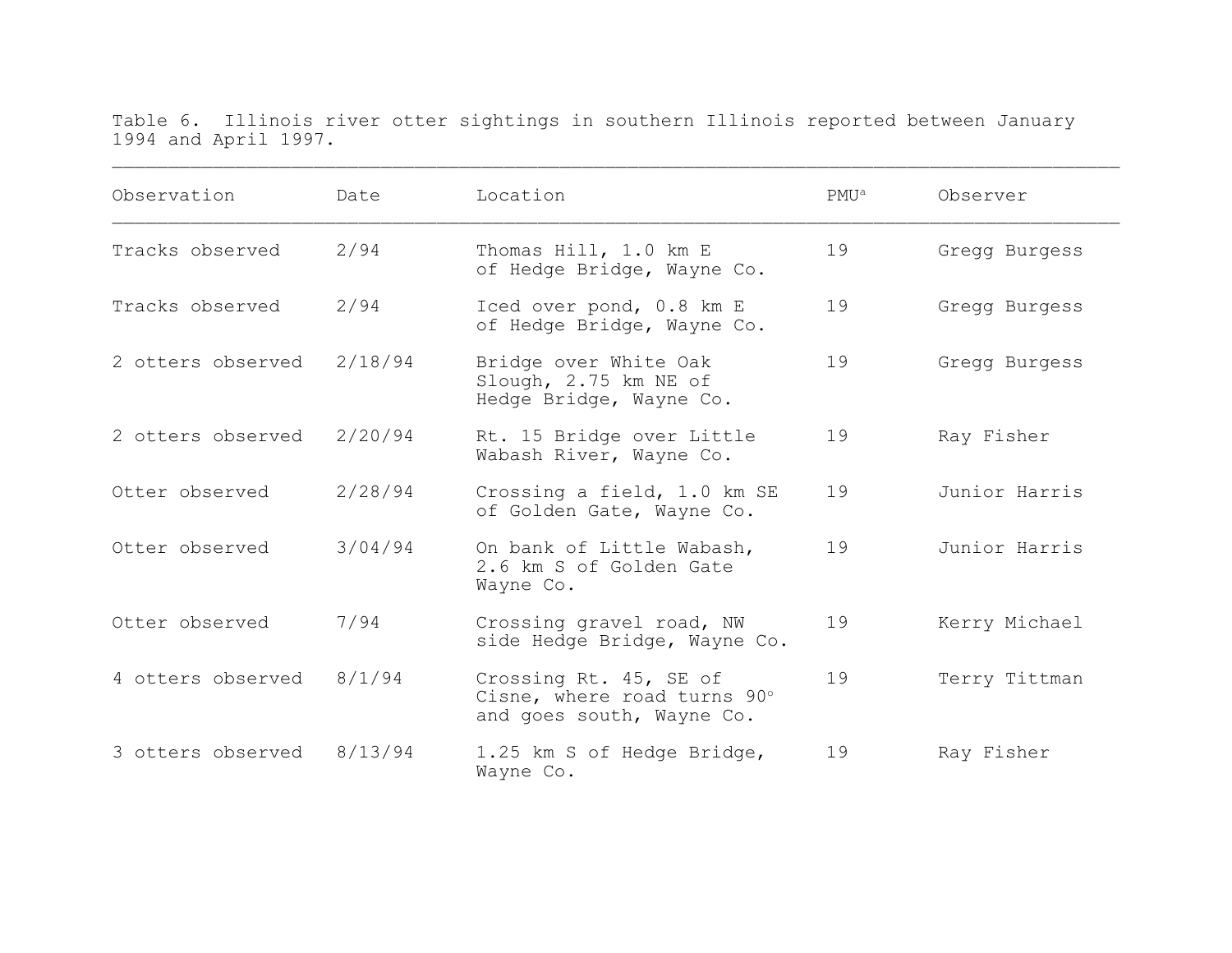| Observation                   | Date        | Location                                                                                | PMU <sup>a</sup> | Observer      |
|-------------------------------|-------------|-----------------------------------------------------------------------------------------|------------------|---------------|
| Carcass                       | 9/25        | Drowned in hoopnet, near<br>Hedge Bridge, Wayne Co.                                     | 19               | Bob Bluett    |
| Otter observed                | 10/05/94    | Mouth of Village Creek on<br>Little Wabash River, Wayne Co.                             | 19               | John Keener   |
| Otter observed                | 10/13/94    | Near Newton, Jasper Co.                                                                 | 20               | Mike Hooe     |
| Otter observed                | 11/11/94    | Newton Lake, Jasper Co.                                                                 | 19               | Bob Carter    |
| Otter observed                | 12/02/94    | Newton Lake, Jasper Co.                                                                 | 19               | Chris Bickers |
| Otter observed                | 12/04/94    | Near Latona, Jasper Co.                                                                 | 19               | unknown       |
| Otter observed                | 12/12/94    | Near New West York,<br>Crawford Co.                                                     | 20               | unknown       |
| Otter trapped<br>and released | 12/94       | Coyote set on dry land<br>1.25 km E of Hodgson Bridge<br>0.75 km NE of BR392, Wayne Co. | 19               | unknown       |
| Otter observed                | 1/06/95     | Pond bank just N of Olney -<br>Noble Airport, Richland Co.                              | 19               | James Wilson  |
| 2 otters observed             | 3/12, 13/95 | Near Sullivan, Moultrie Co.                                                             | 14               | Mike Skinner  |
| Otter observed                | 3/20/95     | Near Texico, Jefferson Co.                                                              | 15               | Jed Lisenby   |
| Carcass                       | 4/10/95     | Killed by dogs, W part of<br>Grove Township, Jasper Co.                                 | 20               | unknown       |
| Otter observed                | 4/25/95     | Near Sullivan, Moultrie Co.                                                             | 14               | John Bzuik    |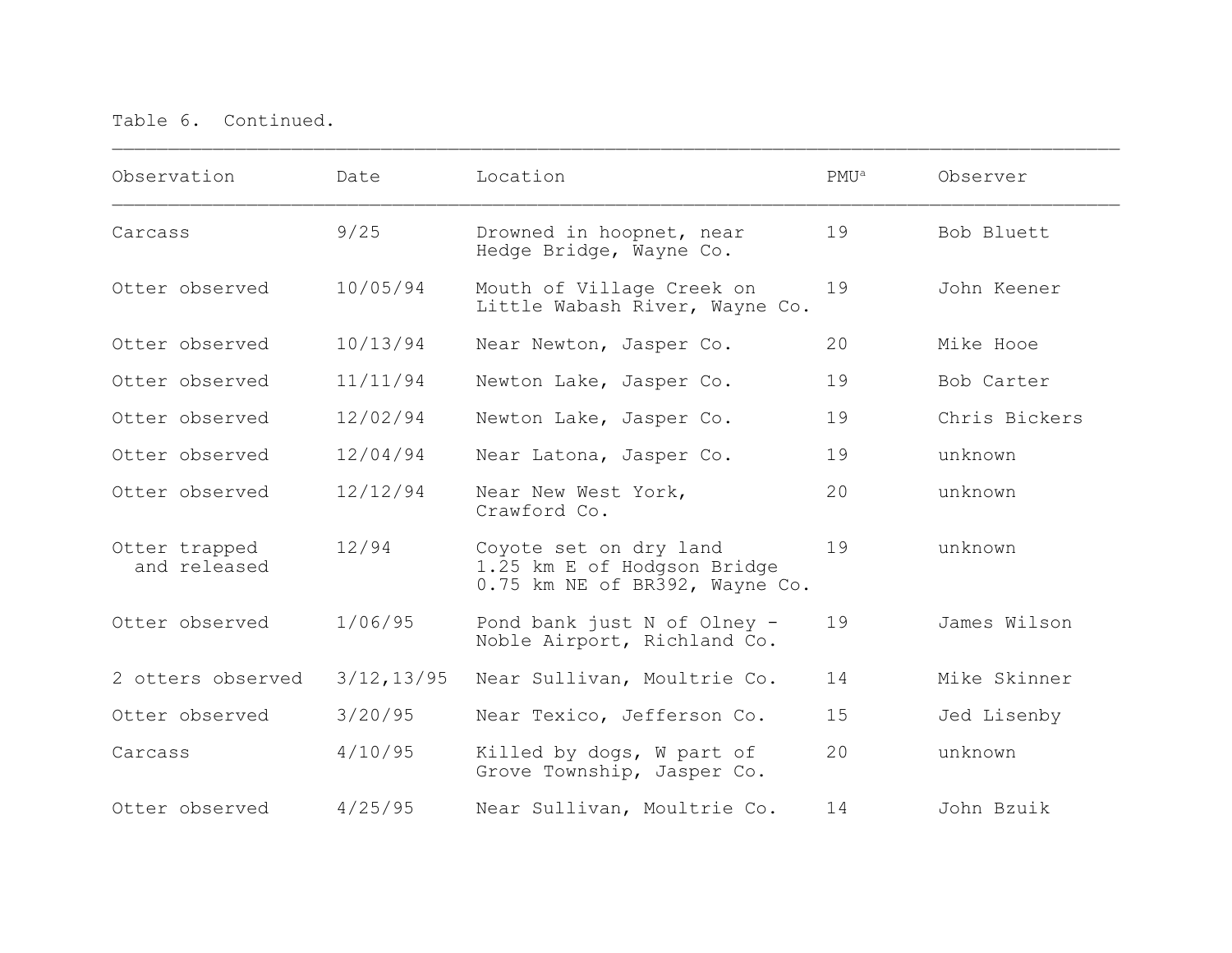| Observation       | Date     | Location                                                                 | PMU <sup>a</sup> | Observer       |
|-------------------|----------|--------------------------------------------------------------------------|------------------|----------------|
| 2 otters observed | unknown  | Playing on a log near<br>Wayne City, Wayne Co.                           | 19               | Vonal Anderson |
| Otter observed    | unknown  | On creek bank in Robinson,<br>Crawford Co.                               | 20               | Beth Estep     |
| Otter observed    | 7/95     | In Kickapoo Creek, near<br>Downs, McLean Co.                             | 14               | Susan Enerson  |
| Otter observed    | 9/95     | Near Mt. Carmel, Wabash Co.                                              | 19               | Josh Redman    |
| Otter observed    | 10/14/95 | Near Robinson, Crawford Co.                                              | 19               | Garry Otey     |
| 2 otters observed | 10/19/95 | Oxbow of the Skillet Fork<br>near Mill Shoals, White Co.                 | 19               | Darrel Locke   |
| Carcass           | 12/31/95 | Conibear trapped in Puncheon<br>Creek, Webber Township,<br>Jefferson Co. | 19               | Dick Porter    |
| Tracks observed   | 1/8/96   | Perks Bridge, Rt 37                                                      | 16               | Dan Woolard    |
| 4 otters observed | 1/9/96   | Dog Island, Pope Co.                                                     | 17               | Mike Murphy    |
| Carcass           | 1/23/96  | Conibear trapped 1.6 km SSW<br>of New Athens, St Clair Co.               | 14               | Glenda Zanders |
| Carcass           | 3/7/96   | Roadkill, Mile marker 39 on<br>I-64, 1.6 km from Kaskaskia<br>River      | 14               | Terry Esker    |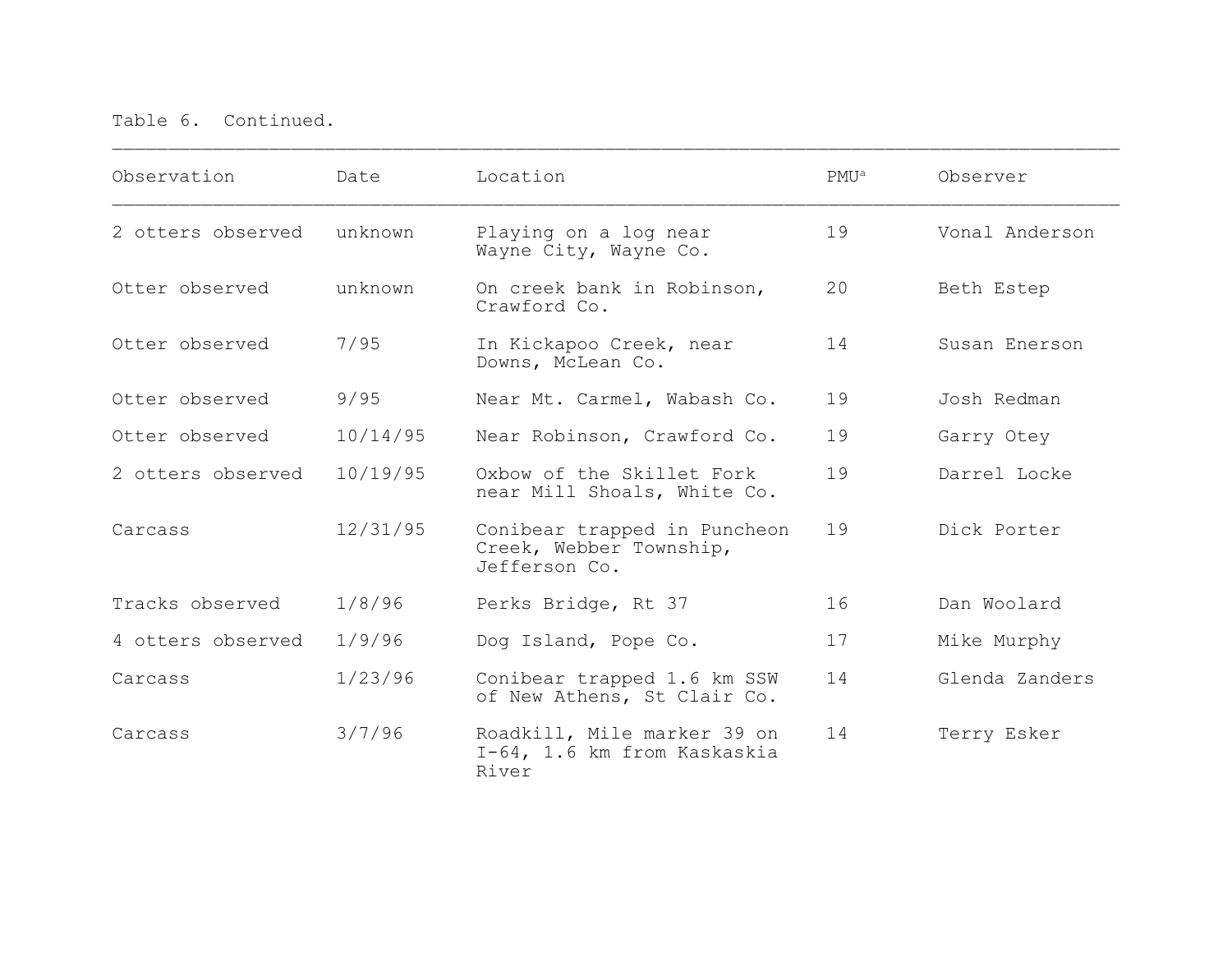| Observation                                   | Date                    | Location                                                                                                  | PMU <sup>a</sup> | Observer                          |
|-----------------------------------------------|-------------------------|-----------------------------------------------------------------------------------------------------------|------------------|-----------------------------------|
| 2 Carcasses                                   | 4/14/96                 | Drowned in hoop net, Embarras<br>River, 0.8 km north of bridge<br>on County Road 13, Jasper Co.           | 20               | Jeff Carr                         |
| Otter observed                                | 5/4/96                  | On bank of ditch emptying<br>into Cache River, 1.5 km<br>east of Rt. 37 and County<br>Road 7, Johnson Co. | 16               | Mike Janssen                      |
| Carcass                                       | 3/16/96                 | Found dead, 1.6 km upstream<br>of release site on Shoal Cr.,<br>Shoal Creek, Montgomery Co.               | 14               | Paul Oller and<br>Maynard Hampton |
| 3 otters observed<br>(1 Adult,<br>2 Juvenile) | 7/30/96                 | In N. Fork Embarras River,<br>near Hunt City, Jasper Co.                                                  | 20               | Dennis Clauncey                   |
| Otter observed                                | 8/3/96                  | Jasper Co.                                                                                                |                  | 19 or 20 Kate Shipley             |
| Otter observed                                | 7/20/96                 | Near Du Quoin, Perry Co.                                                                                  | 15               | unknown                           |
| Otter observed                                | 7/22/96                 | Wolf Creek St. Park,<br>Moultrie Co.                                                                      | 14               | unknown                           |
| 2 otters observed                             | 8/96                    | In N. Fork Embarras River,<br>Jasper-Crawford Co. line                                                    | 20               | unknown                           |
| Otter observed                                | 10/10/96                | Near New Memphis, Clinton Co.                                                                             | 14               | Casey Hinden                      |
| Otter observed                                | $11/10$ and<br>11/30/96 | Near Ellery, Wayne Co.                                                                                    | 19               | Mike Roosevelt                    |

 $\_$  ,  $\_$  ,  $\_$  ,  $\_$  ,  $\_$  ,  $\_$  ,  $\_$  ,  $\_$  ,  $\_$  ,  $\_$  ,  $\_$  ,  $\_$  ,  $\_$  ,  $\_$  ,  $\_$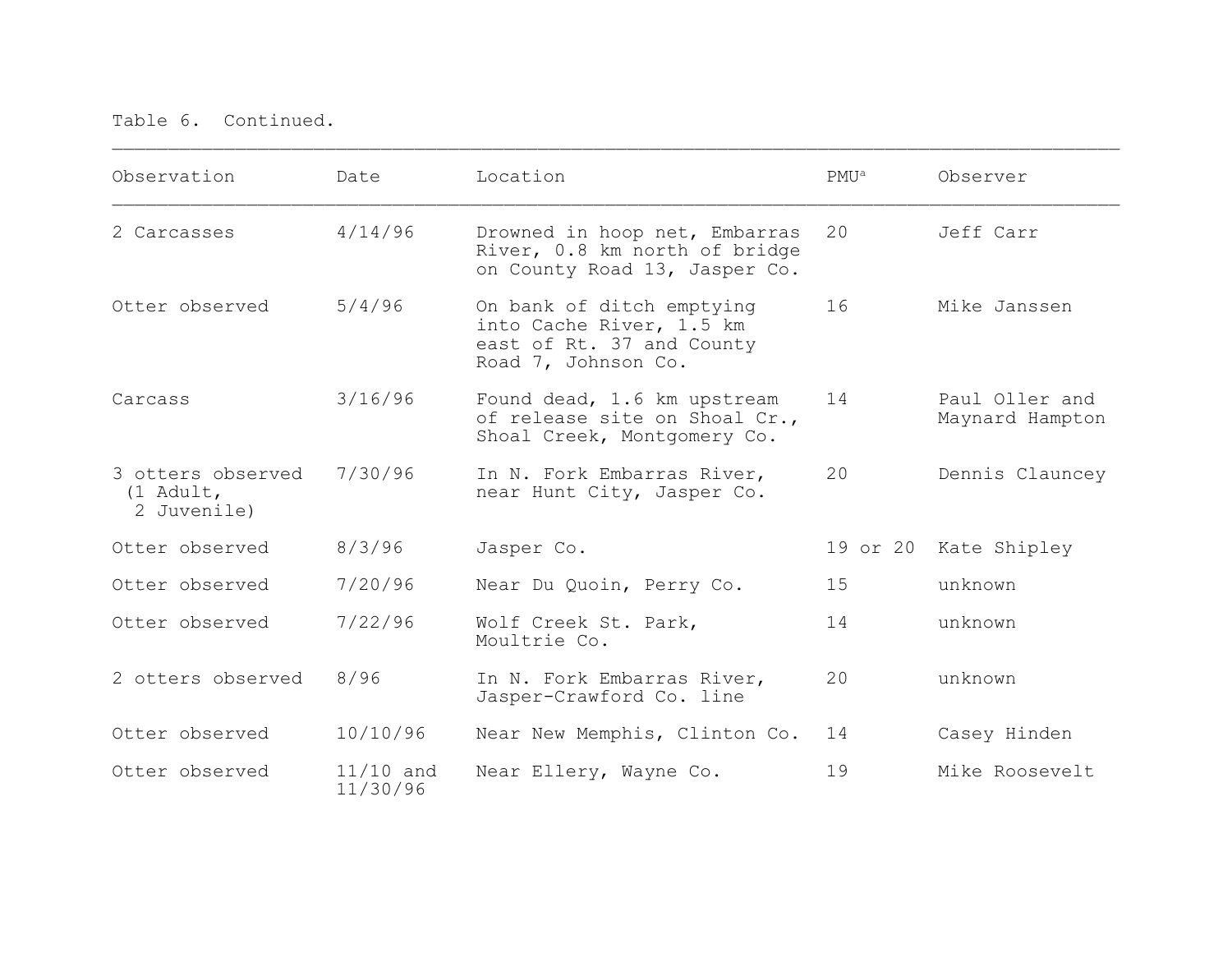| Observation                                 | Date                  | Location                                                                 | $PMU^a$ | Observer       |
|---------------------------------------------|-----------------------|--------------------------------------------------------------------------|---------|----------------|
| Otter observed                              | 11/13/96              | Shoal Creek, 3.2 km N of<br>Panama, Montgomery Co.                       | 14      | Bill Wilson    |
| Carcass                                     | 12/9/96               | Lake Glendale, Pope Co.                                                  | 17      | Bob Aaron      |
| Otter trapped<br>and released<br>(untagged) | ? / 96                | Little Wabash River, near<br>Centerville, White Co.                      | 19      | Phil Bunting   |
| Otter observed                              | 12/16/96              | 20 m NE of intersection of<br>of Co. Rds. 2330E and 750N,<br>Douglas Co. | 20      | unnamed hunter |
| Carcass                                     | 12/31/96              | 0.4 km W of Rt. 14, 1.6 km<br>W of McLeansboro, Hamilton Co.             | 19      | Leon Bishop    |
| 4 otters observed                           | $1/17$ and<br>1/19/97 | 0.7 km up Elm Creek ditch<br>from Little Wabash River,<br>Wayne Co.      | 19      | Les Frankland  |
| Otter observed                              | 2/25/97               | Swimming in river, near<br>Charleston, Coles Co.                         | 20      | Jon Vanatta    |
| Otter observed                              | 3/12/97               | 3.2-4.8 km above mouth of<br>Wabash River, Gallatin Co.                  | 19      | Scott Bosaw    |

aPopulation Management Unit.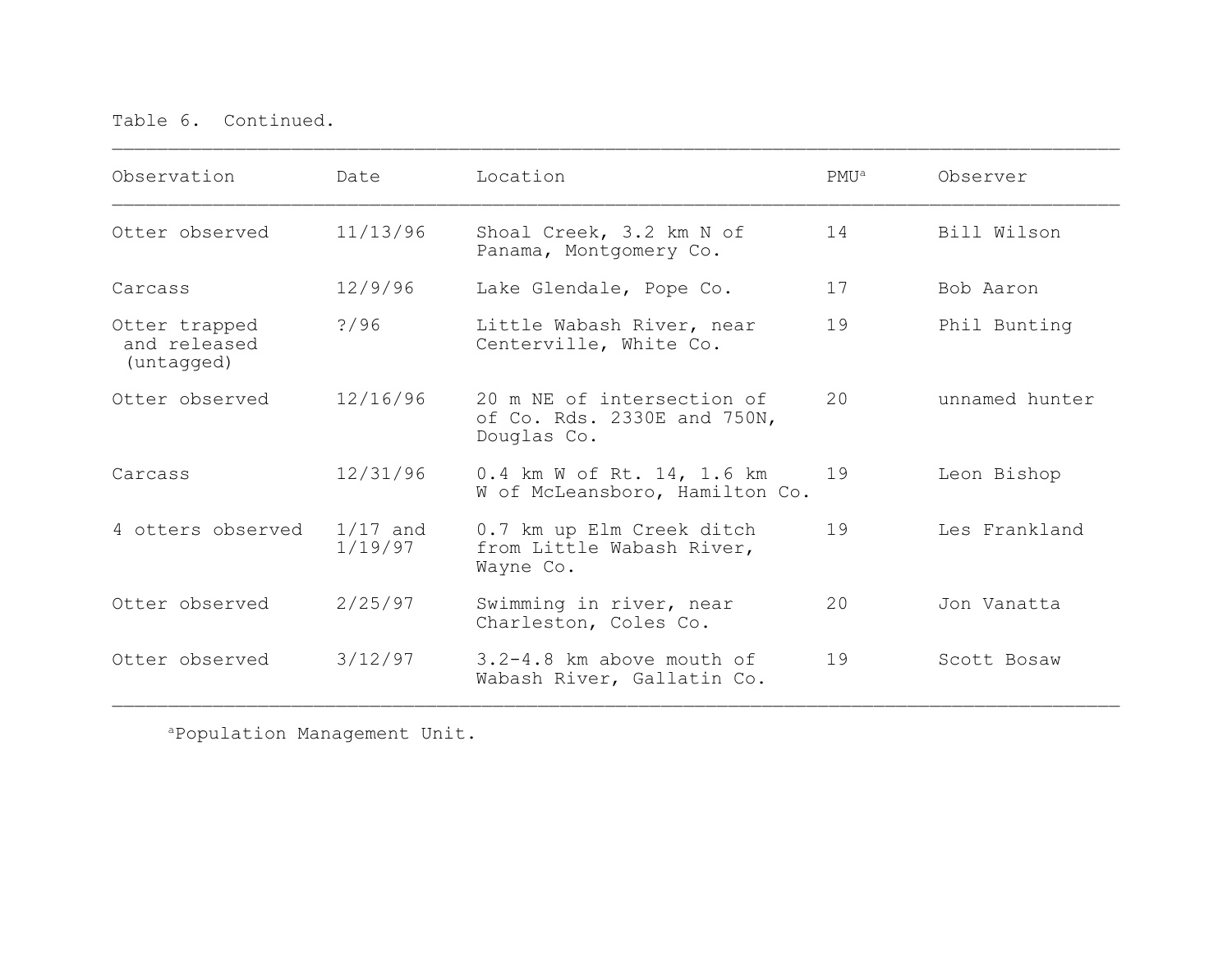Fig. 1. Intensive study area (thick black line) on the Little Wabash River, and the location of release sights (circles) within the basin.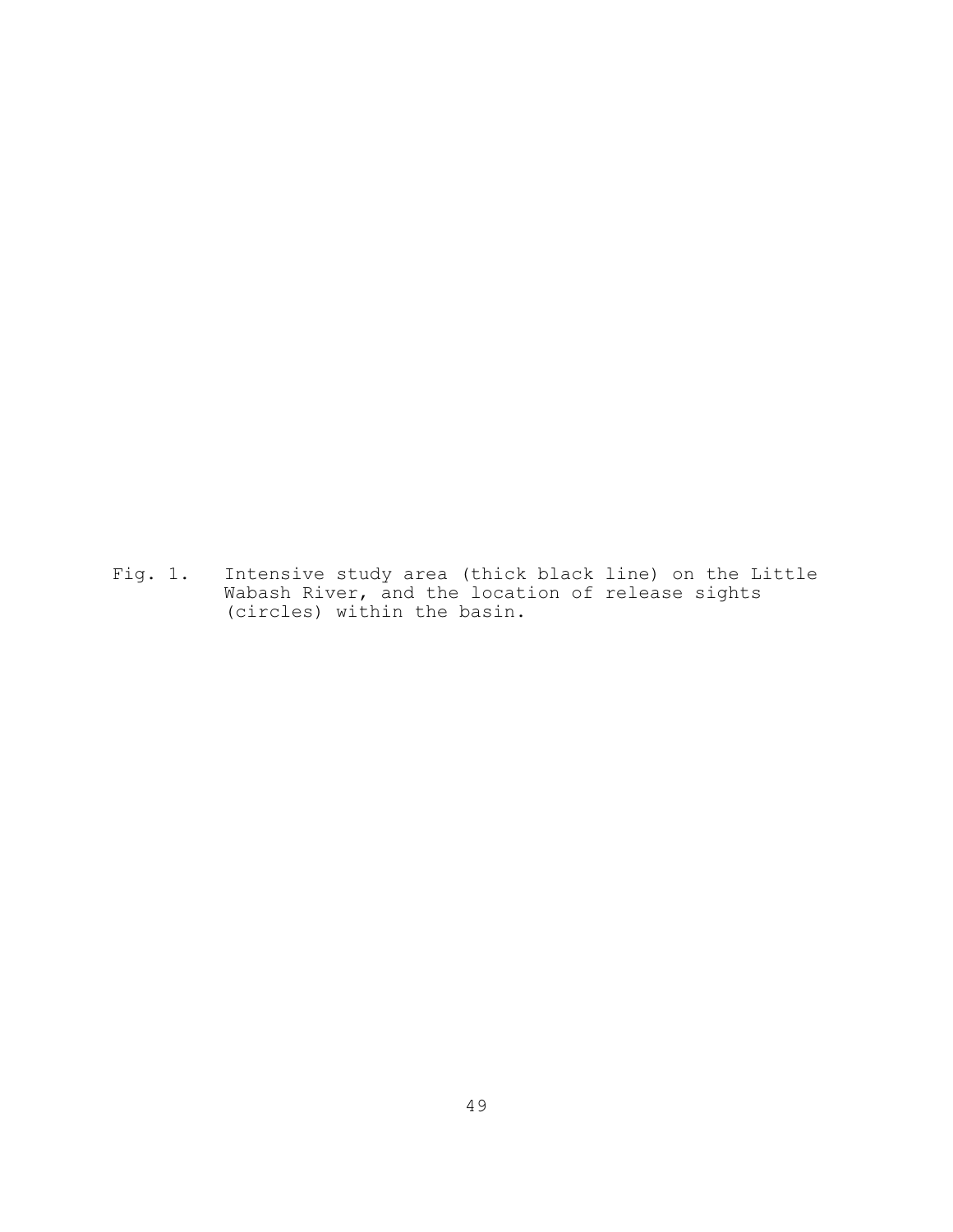insert Fig. 2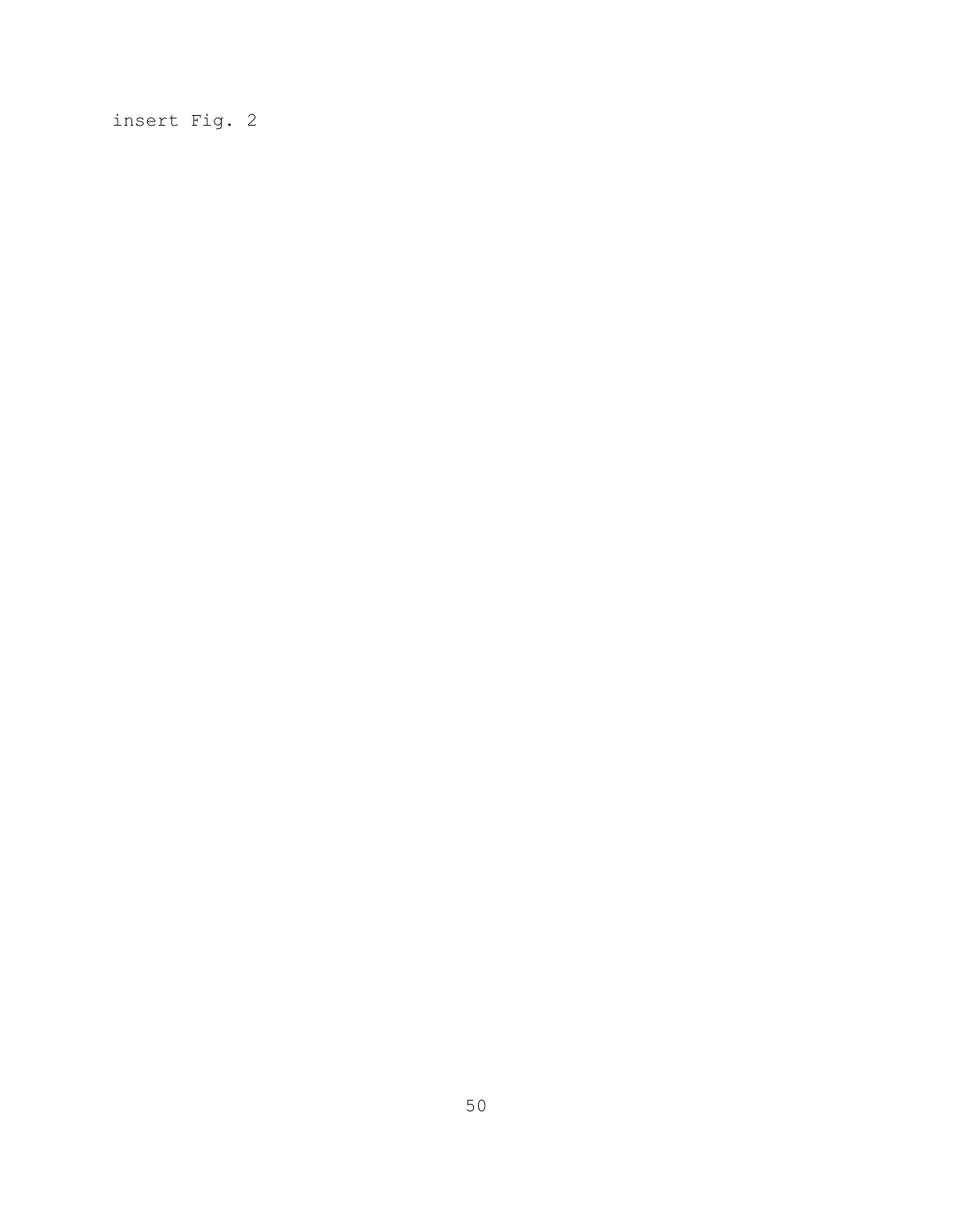insert fig 3a.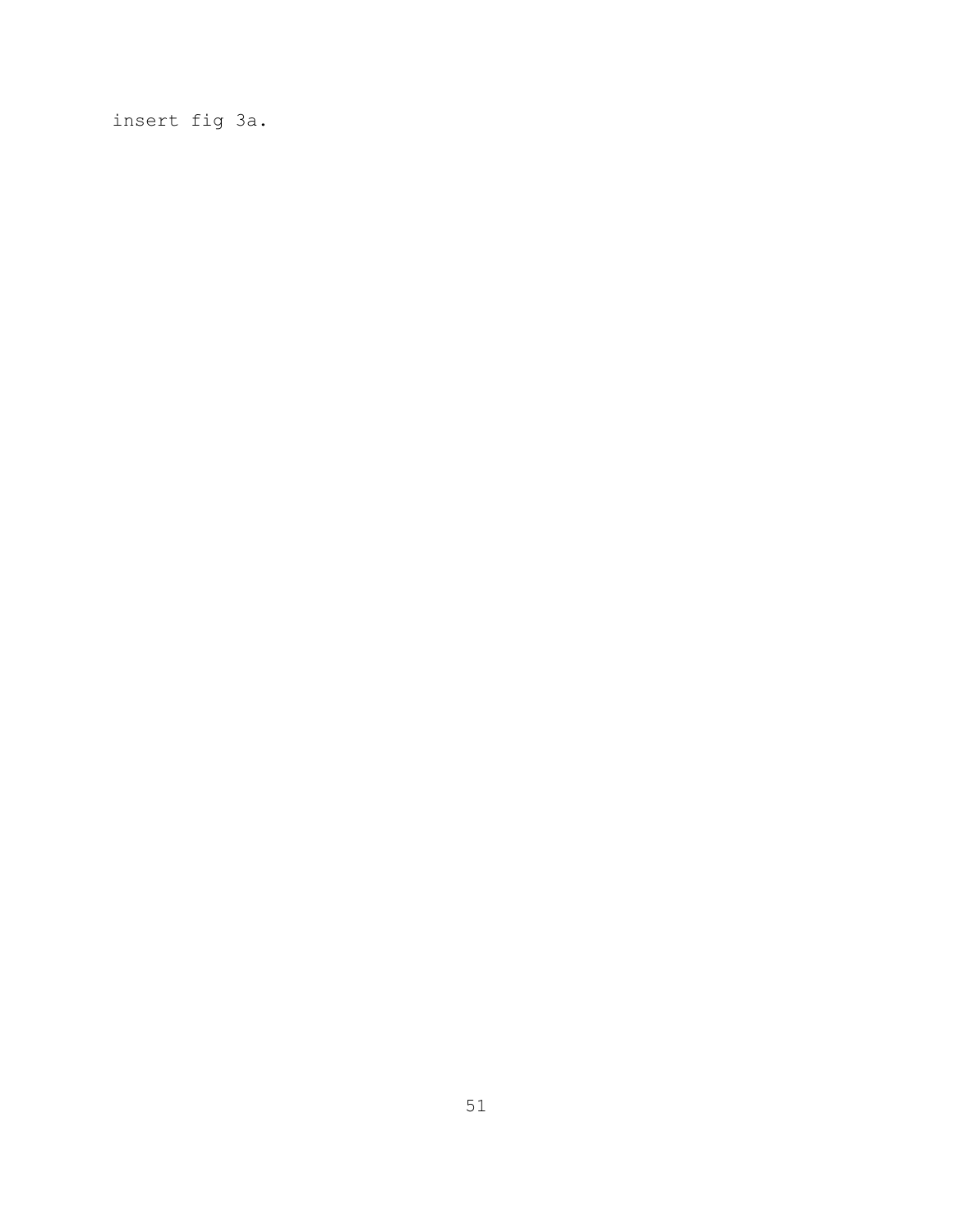insert Figure 3b.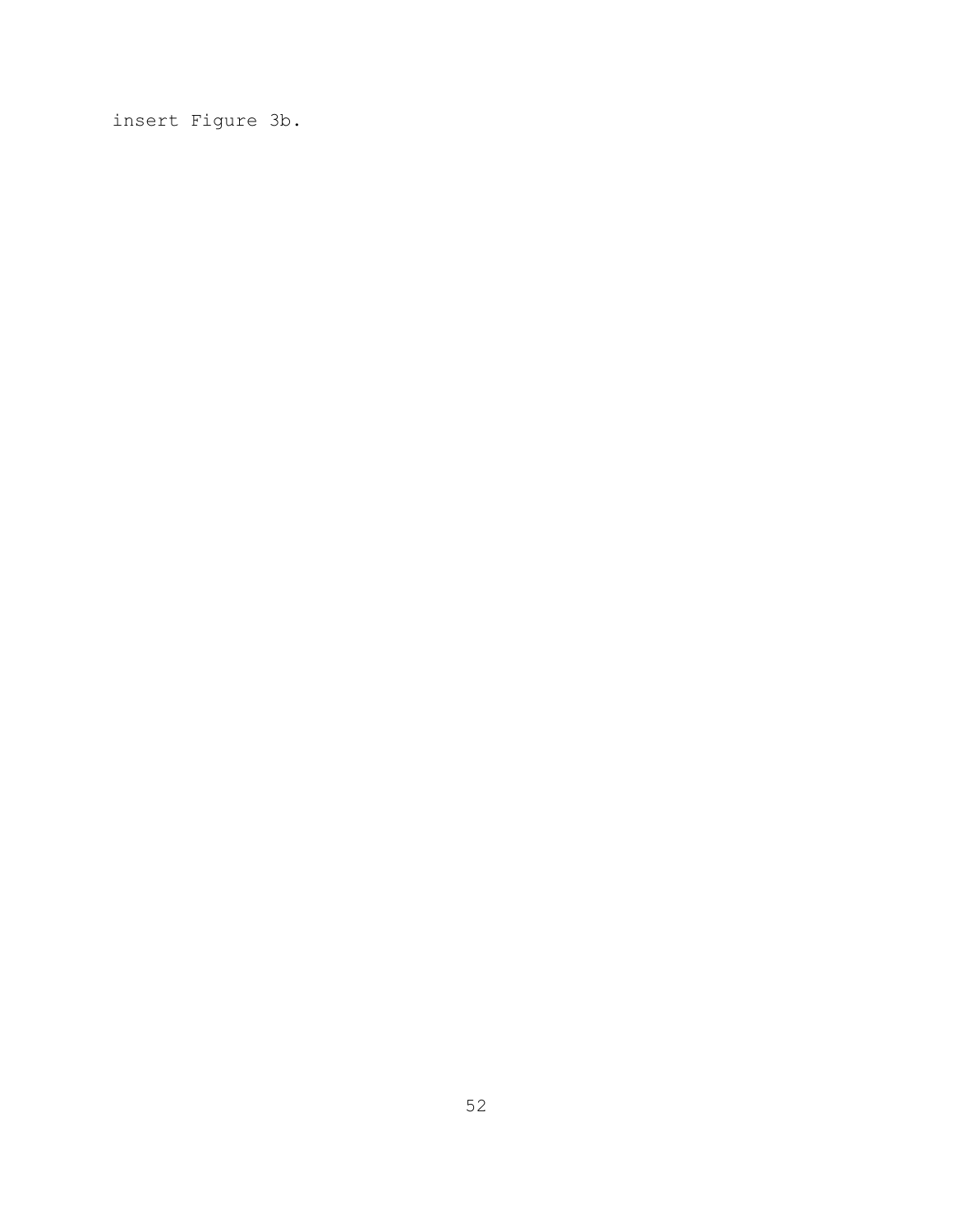insert Fig. 3c.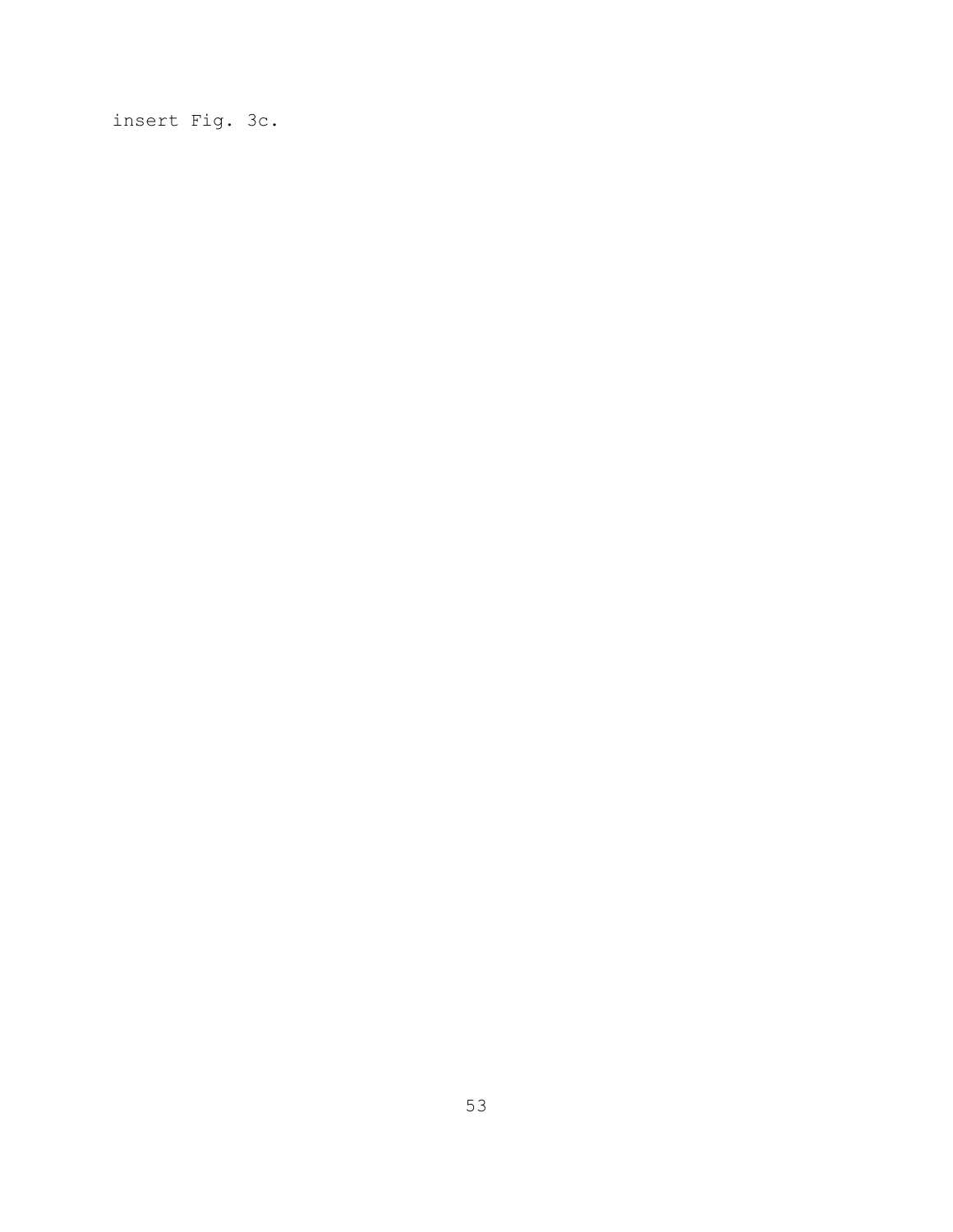insert Fig. 3d.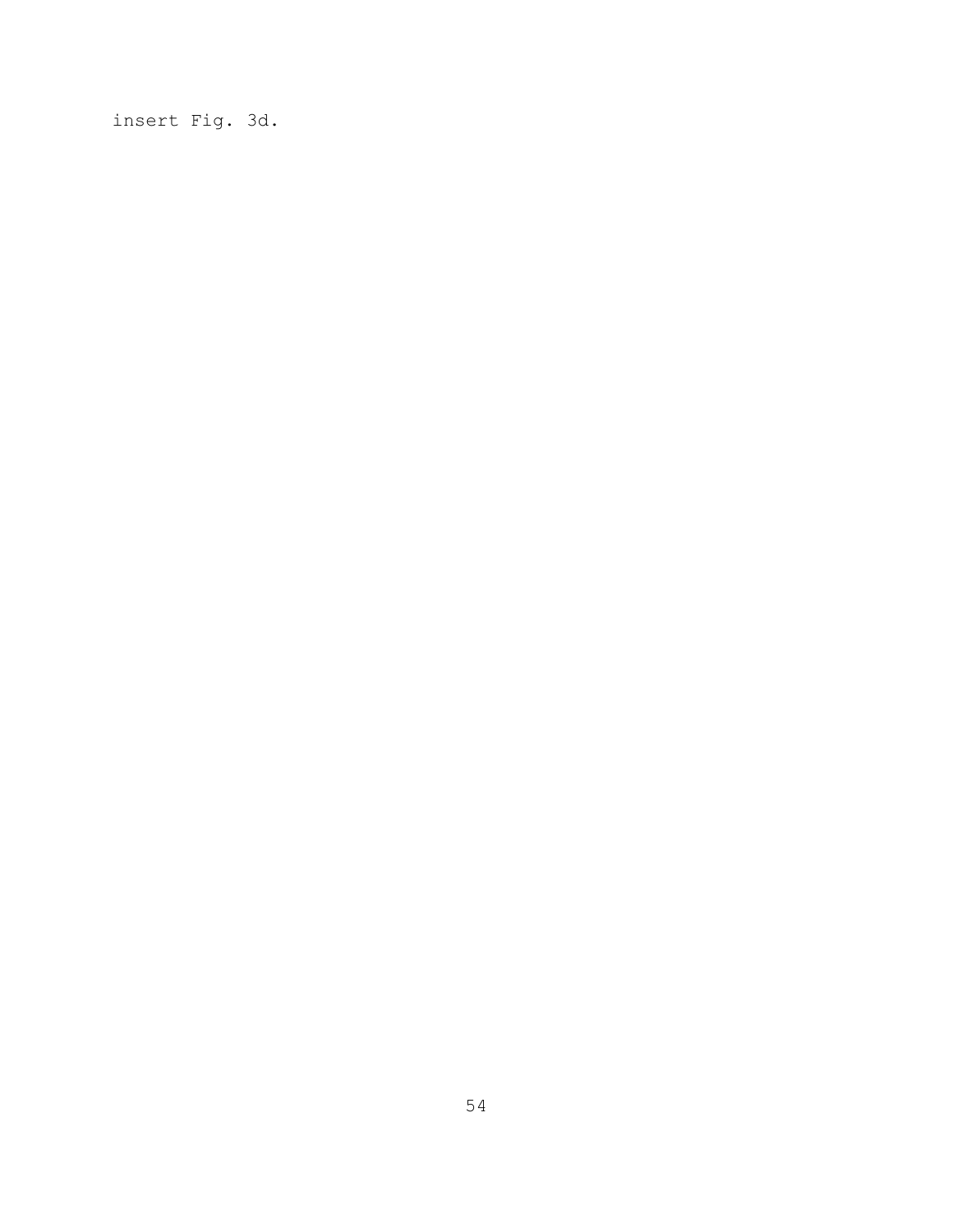insert Fig. 3e.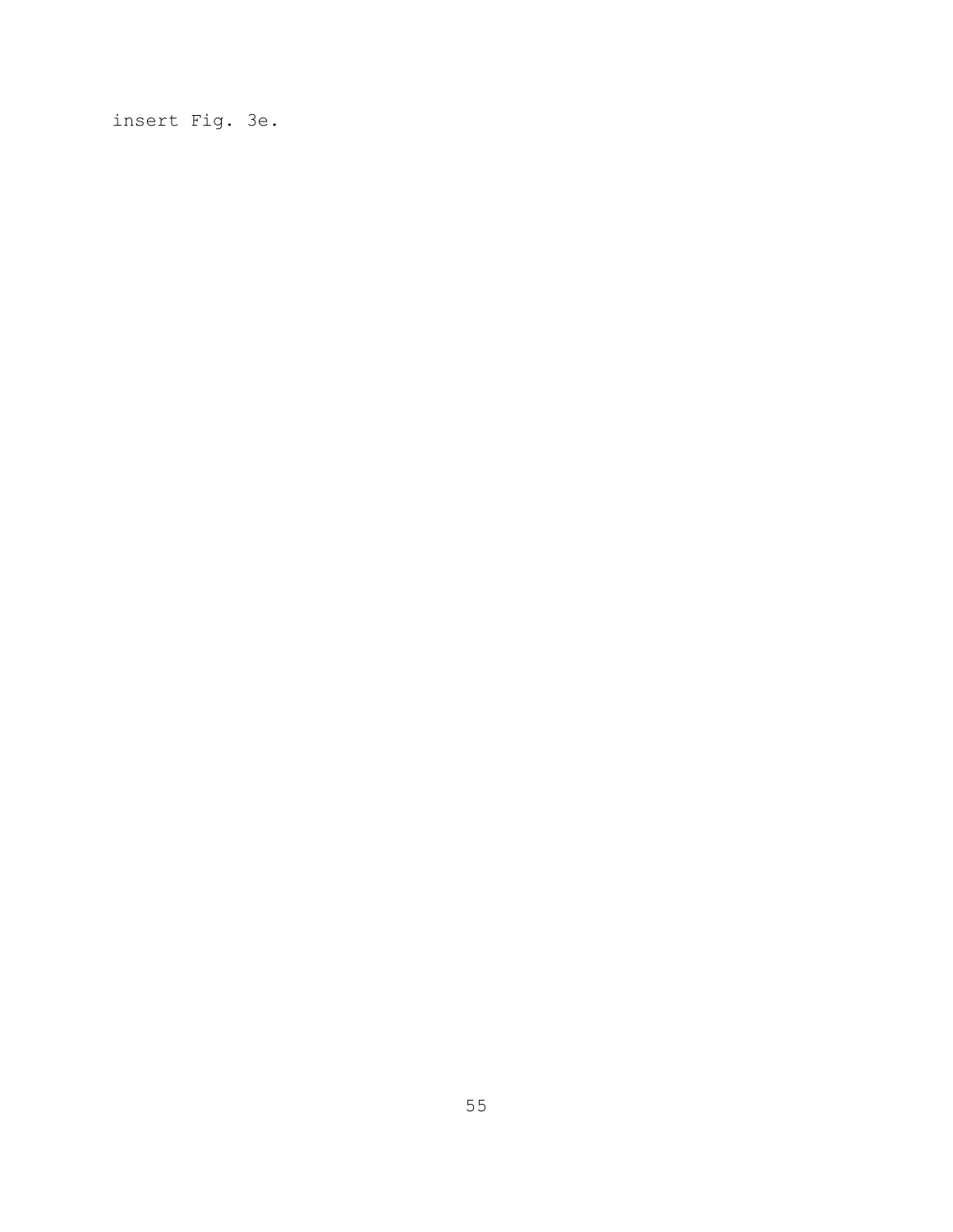insert Fig. 3f.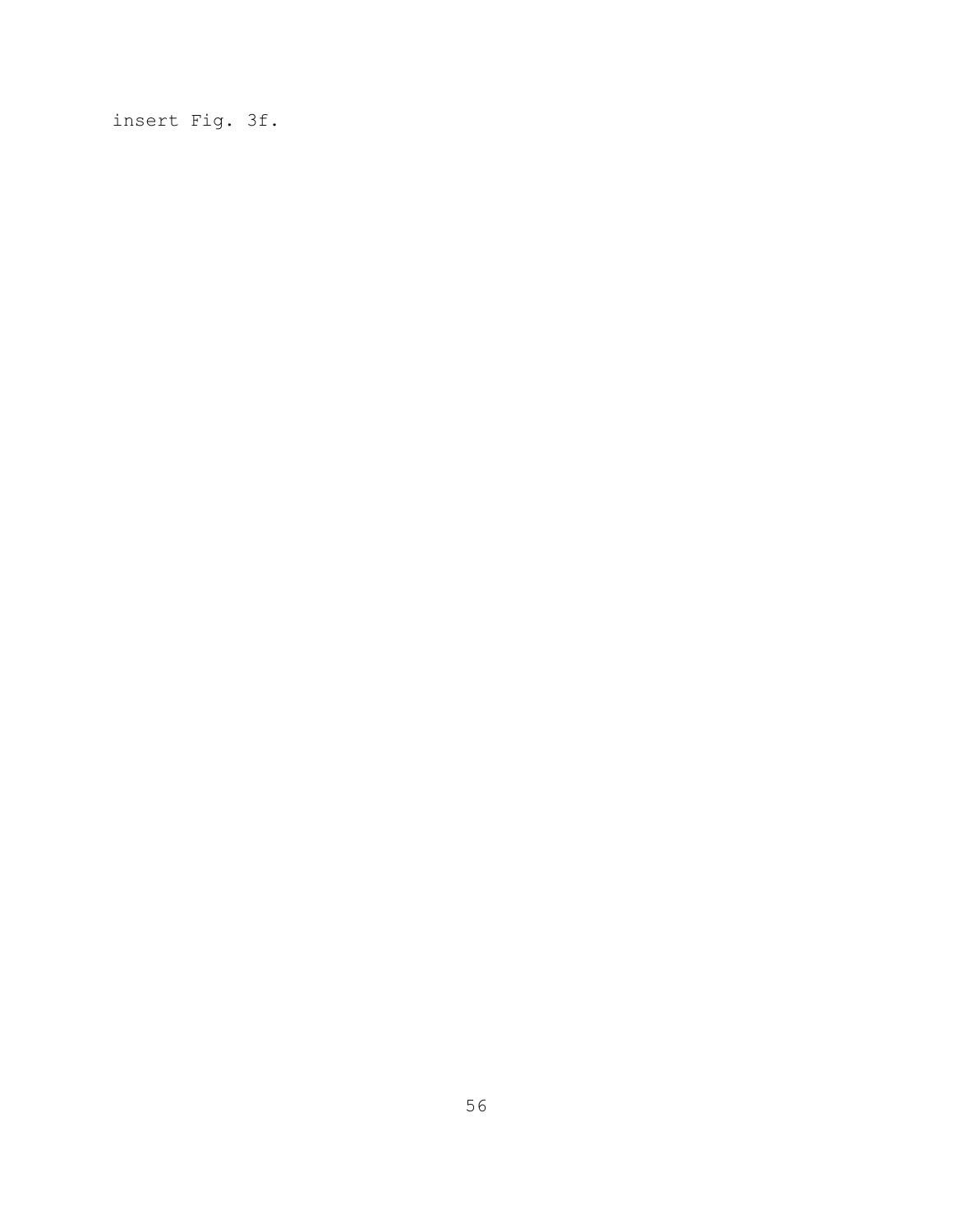insert Fig. 3g.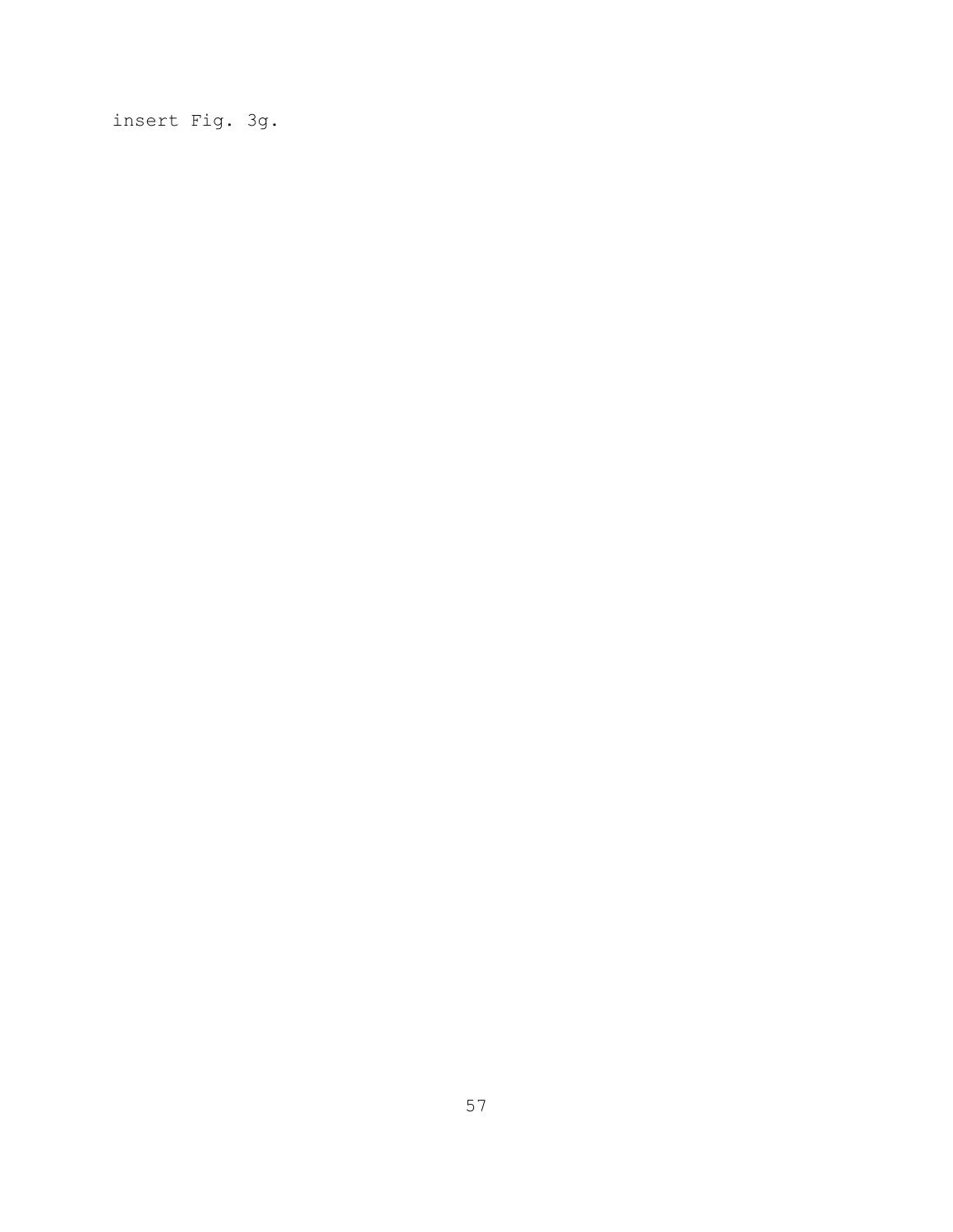insert Fig. 3h.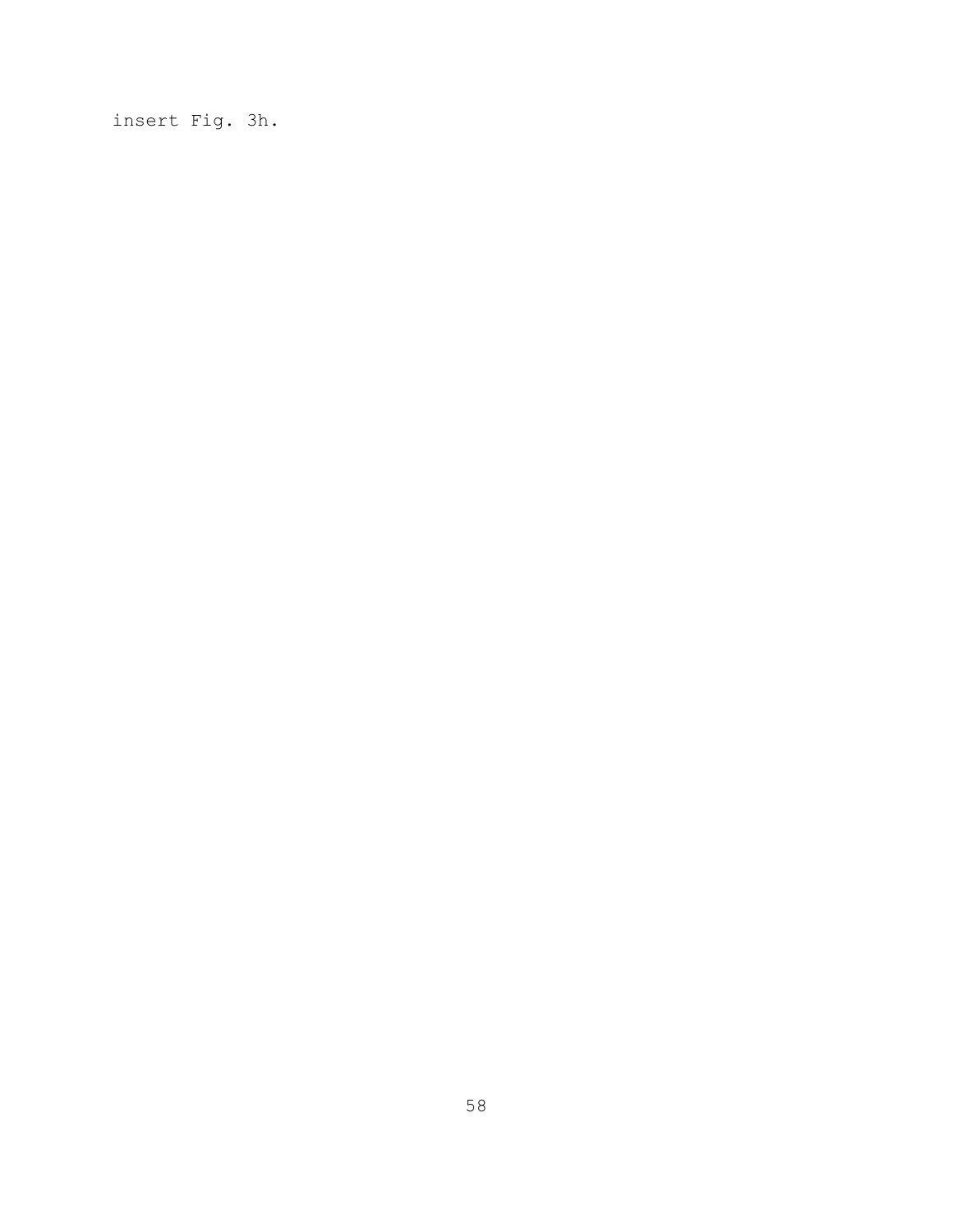insert fig 4.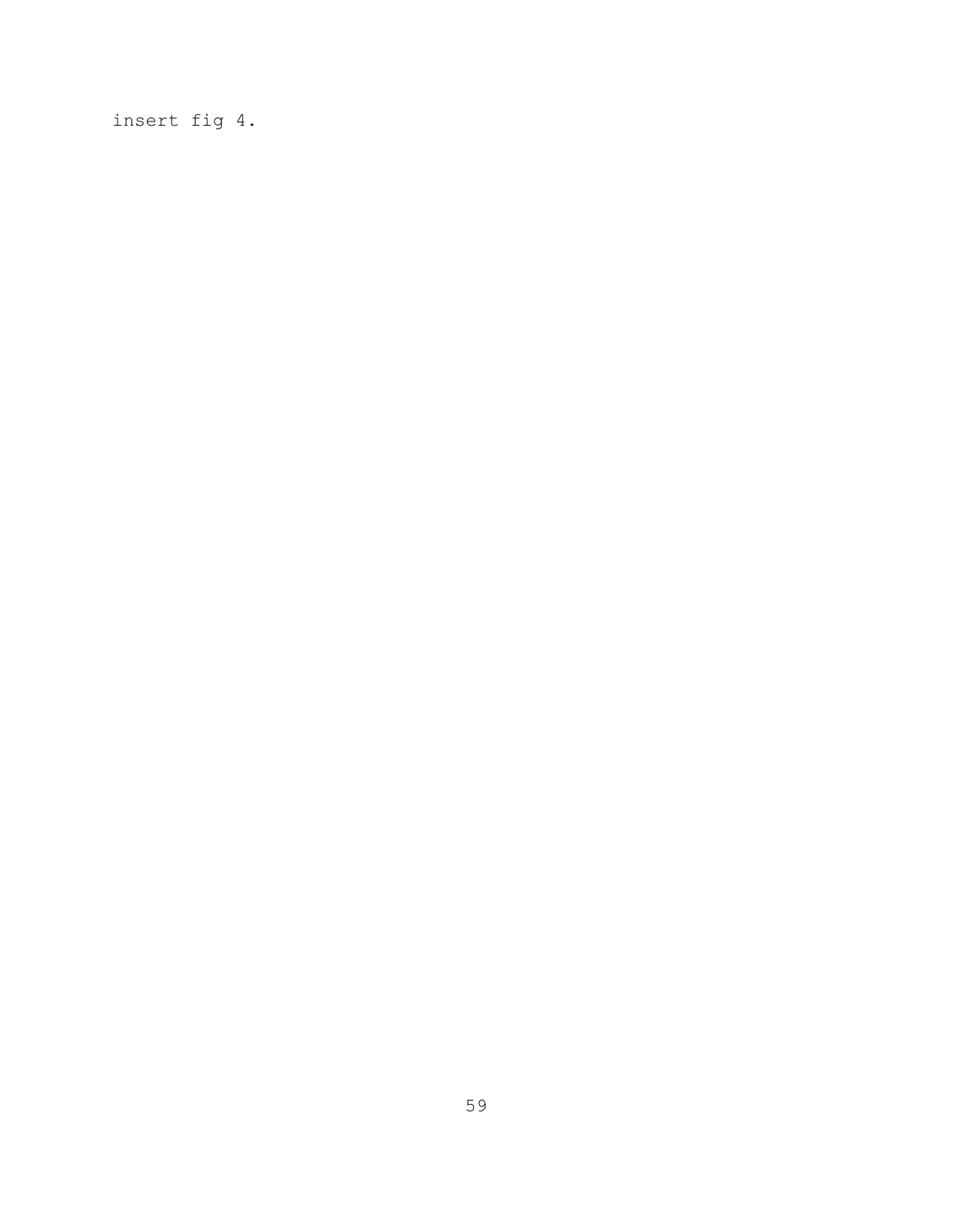Figure 5. Examples of data layers developed as steps in calculating HSI values for riparian grid cells: a) perennial streams from Tiger; b) permanently flooded and intermittently exposed lakes and wetlands >1 ha from NWI; c) landcover classified from 30-m Landsat TM data; d) riparian bank cells from a, b, and c; e) woods extracted from Landsat data; f) distance to edge of wood patches; g) IBI of perennial streams (solid line indicates minor impairment, dashed line indicates moderate impairment); h) distance from roads, with roads shown as solid lines; I) HSI calculated for each riparian bank cell, with higher values shown darker; j) riparian bank cells predicted as best otter habitat (>0.8 only).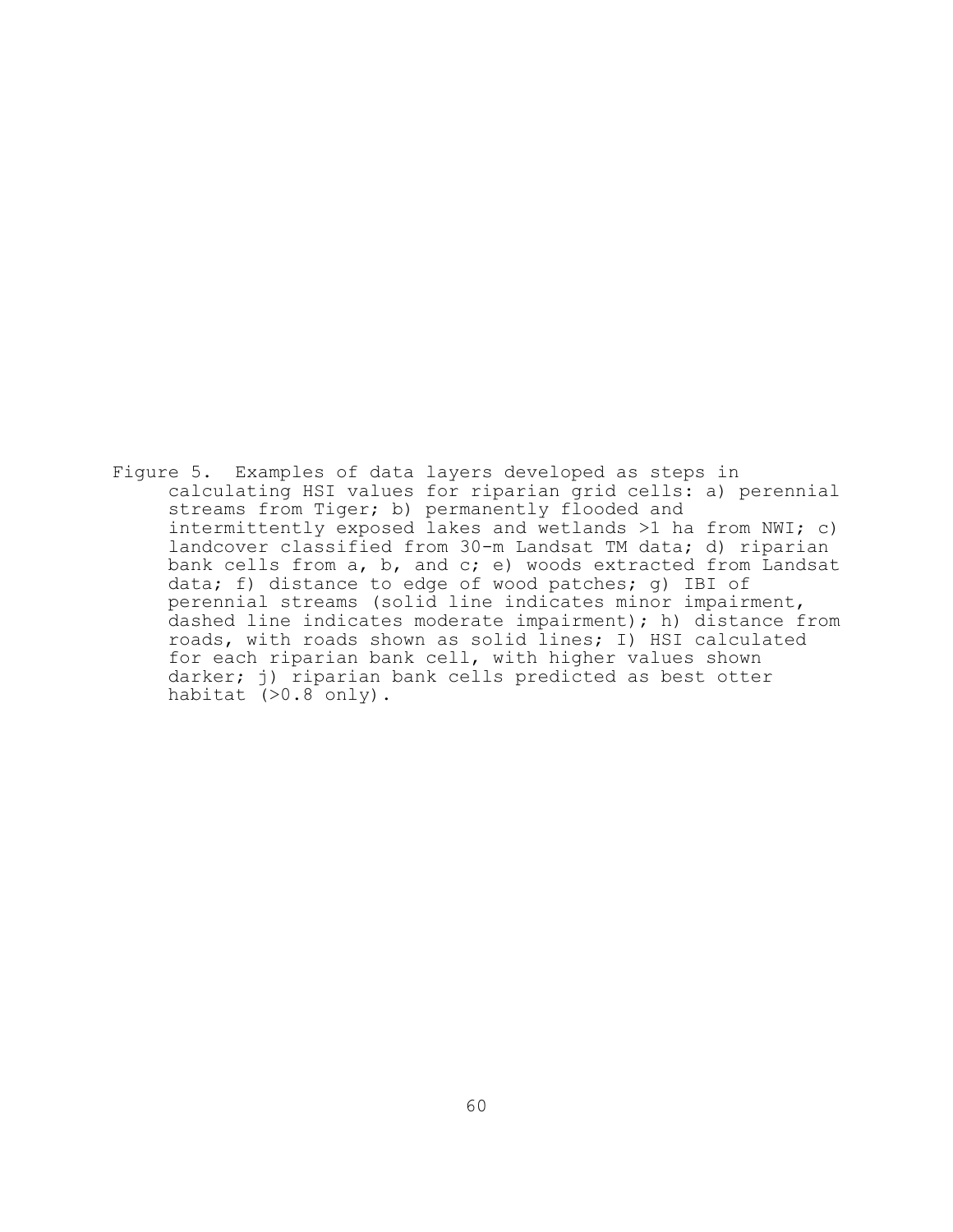Fig. 5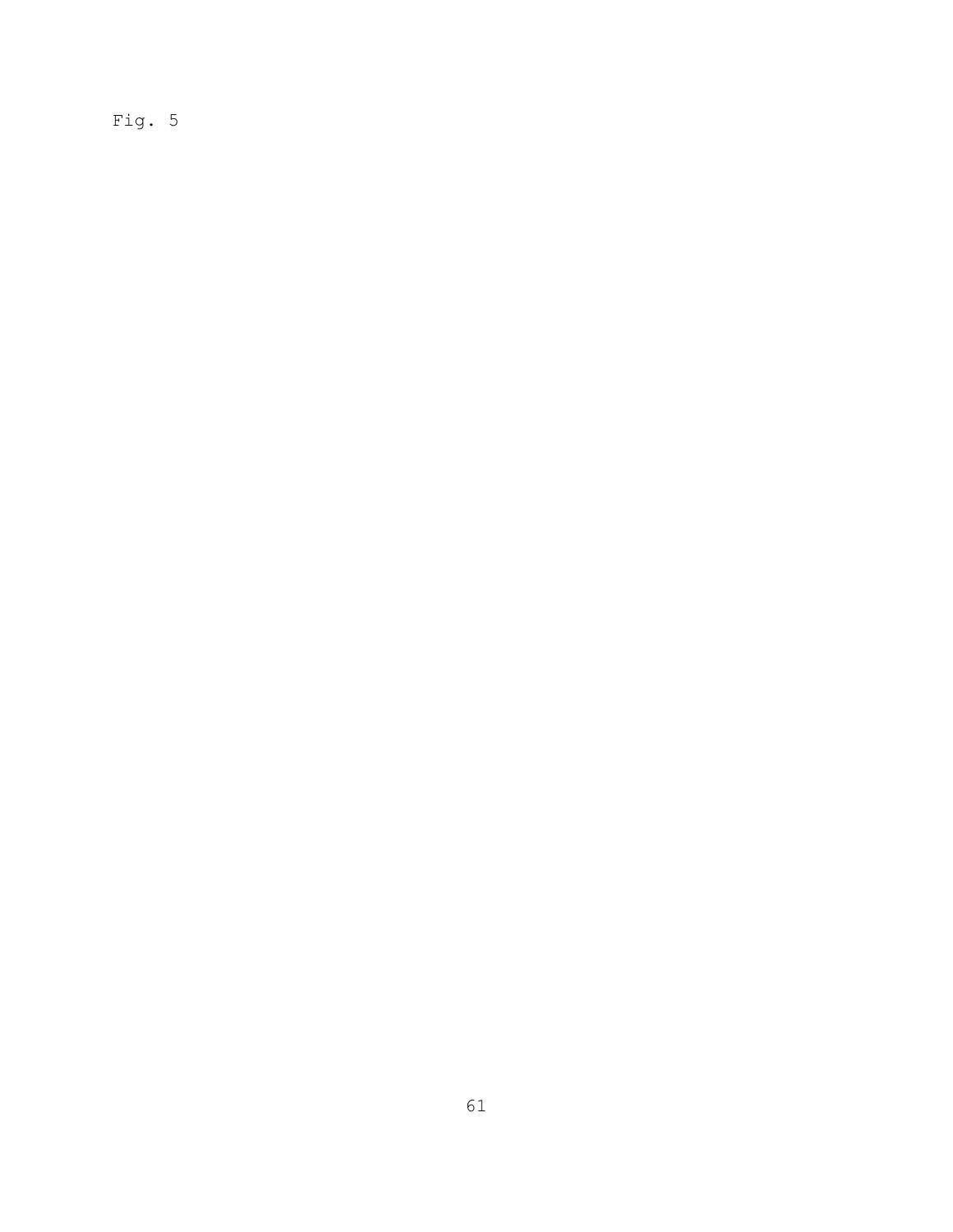Fig. 5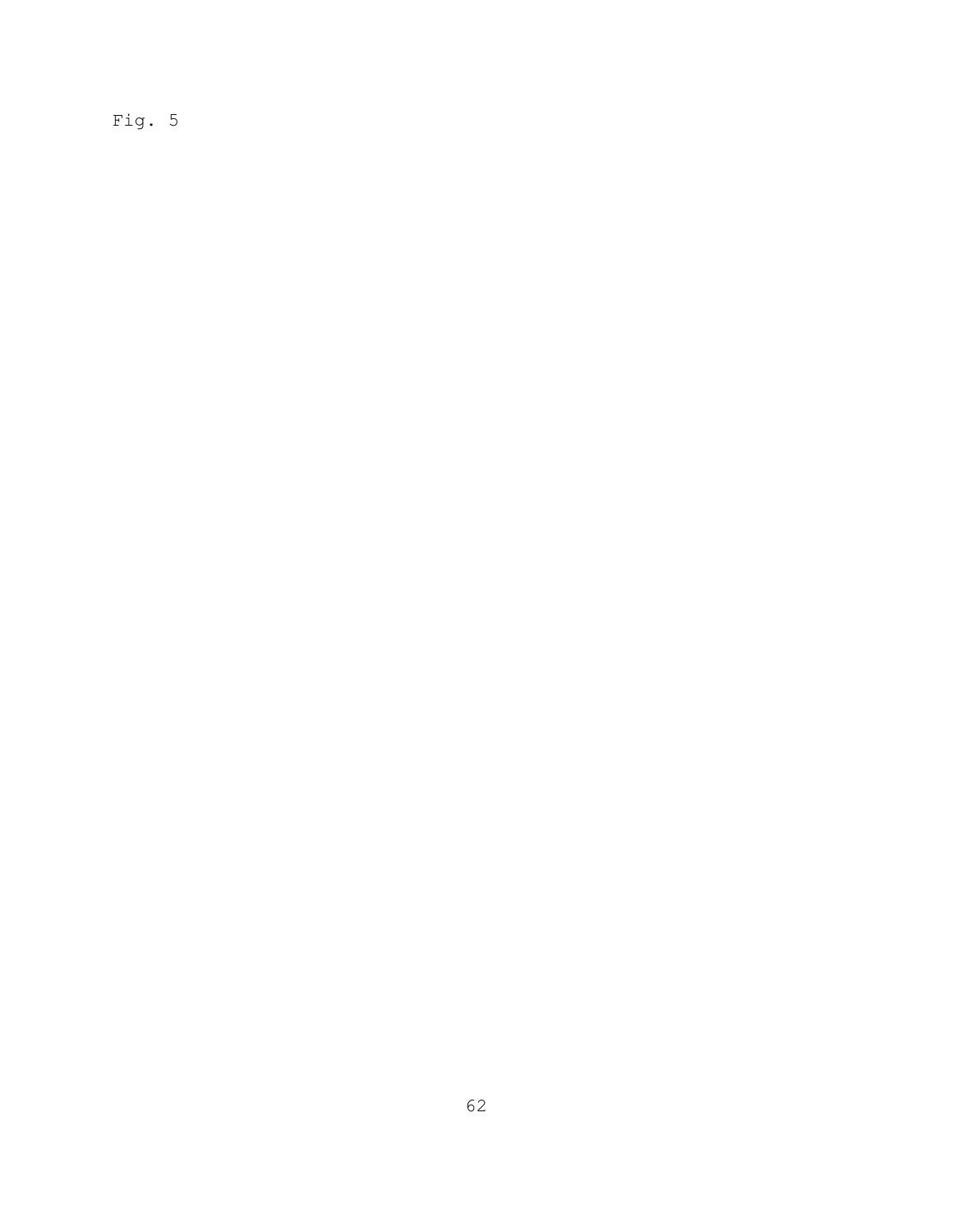Appendix A. PATREC model sample calculation for determining the relative ability of a subunit to satisfy the habitat requirements of river otters.

The computations to provide an output are as follows. First, an area of unknown suitability is selected, and the required habitat attributes are inventoried. As an example, Hedge Bridge (19 113), a release site on the Little Wabash River, is inventoried and found to contain:

- 69.3 km of wooded streams
- a stream shape index of 0.86
- a 12% increase in available habitats offered by wooded shorelines of perennial wetlands

- 22.5 km of intermittent wetland edge.

Hedge Bridge meets the 1st and last criterion, but does not meet the 2nd nor the 3rd criterion. Once inventoried, the data are then used as input into Bayes' Theorem:

 $P_{\text{suit}} = (P(h) \times CP(h)) / ([P(h) \times CP(h)] + [P(1) \times CP(1)])$ 

This equation utilizes 3 probabilities: the prior, the conditional, and the posterior. The prior probabilities, denoted here as  $P(h)$  and  $P(1)$ , represent the chance that any given area will fall into either suitability class, and is usually determined as the percentage of the study area or surrounding areas which fall into each class. If this value is not known, as it was not in this study, a value of 0.5 can be used which essentially means that any area has a 50/50 chance of being in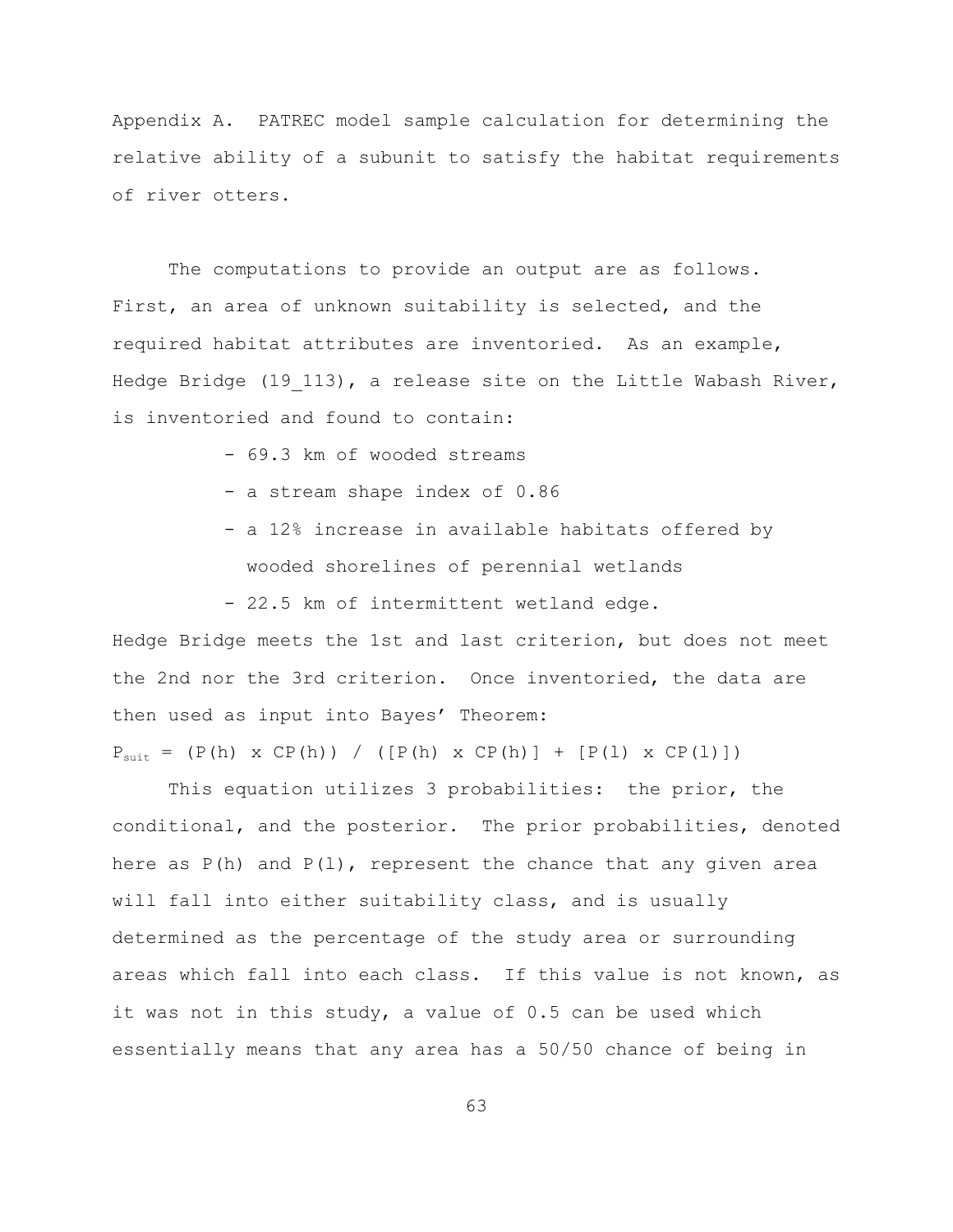either suitability class. The conditional probabilities, denoted here as  $CP(h)$  and  $CP(1)$ , are the probabilities that the inventory data we measured have high or low suitability potential, respectively. The posterior probability is the model output, denoted here as  $P_{suit}$ , and represents the probability that a given area will support a high density of otters, based on the inventory data.

To arrive at this output,  $CP(h)$  and  $CP(1)$  must first be calculated, this is done by multiplying the conditional probabilities for each individual habitat attribute in the model.

CP(h) = (0.69)(1-0.75)(1-0.63)(0.81) = 0.052 CP(l) = (0.44)(1-0.63)(1-0.25)(0.38) = 0.046

Notice that when model criterion are not met, as was the case for the 2nd and 3rd attributes for Hedge Bridge, both conditional probabilities are subtracted from 1.

Substituting these values into the model,

$$
P_{\text{suit}} = (0.5 \times 0.052) / ([0.5 \times 0.052] + [0.5 \times 0.046])
$$
  
\n
$$
P_{\text{suit}} = 0.53
$$

We calculate  $P_{suit} = 0.53$ , or, given its collection of habitat attributes, there is a 53% chance that this area will support a high density of otters.

64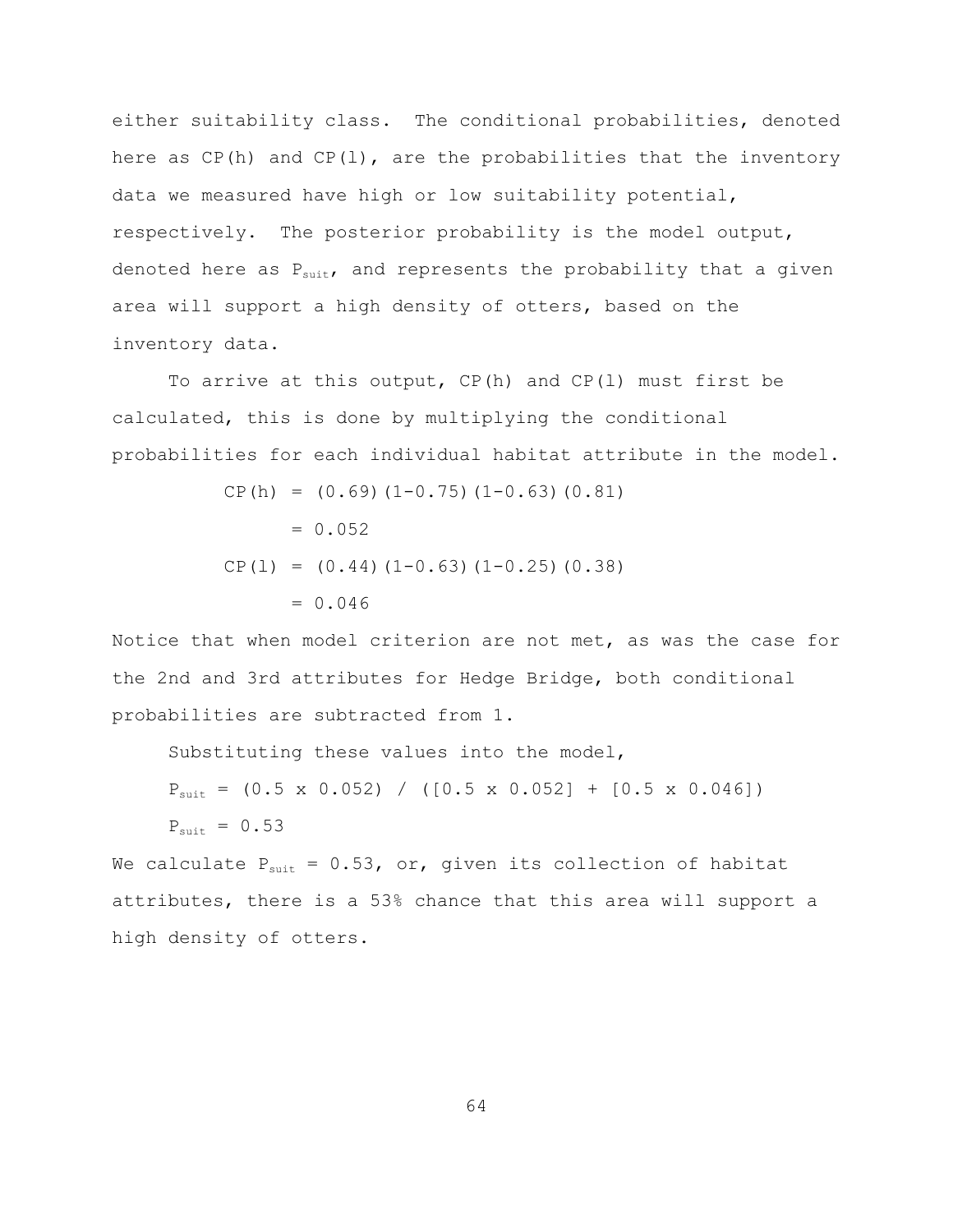Appendix B. Summary statistics generated for each subunit in the development of the HSI model.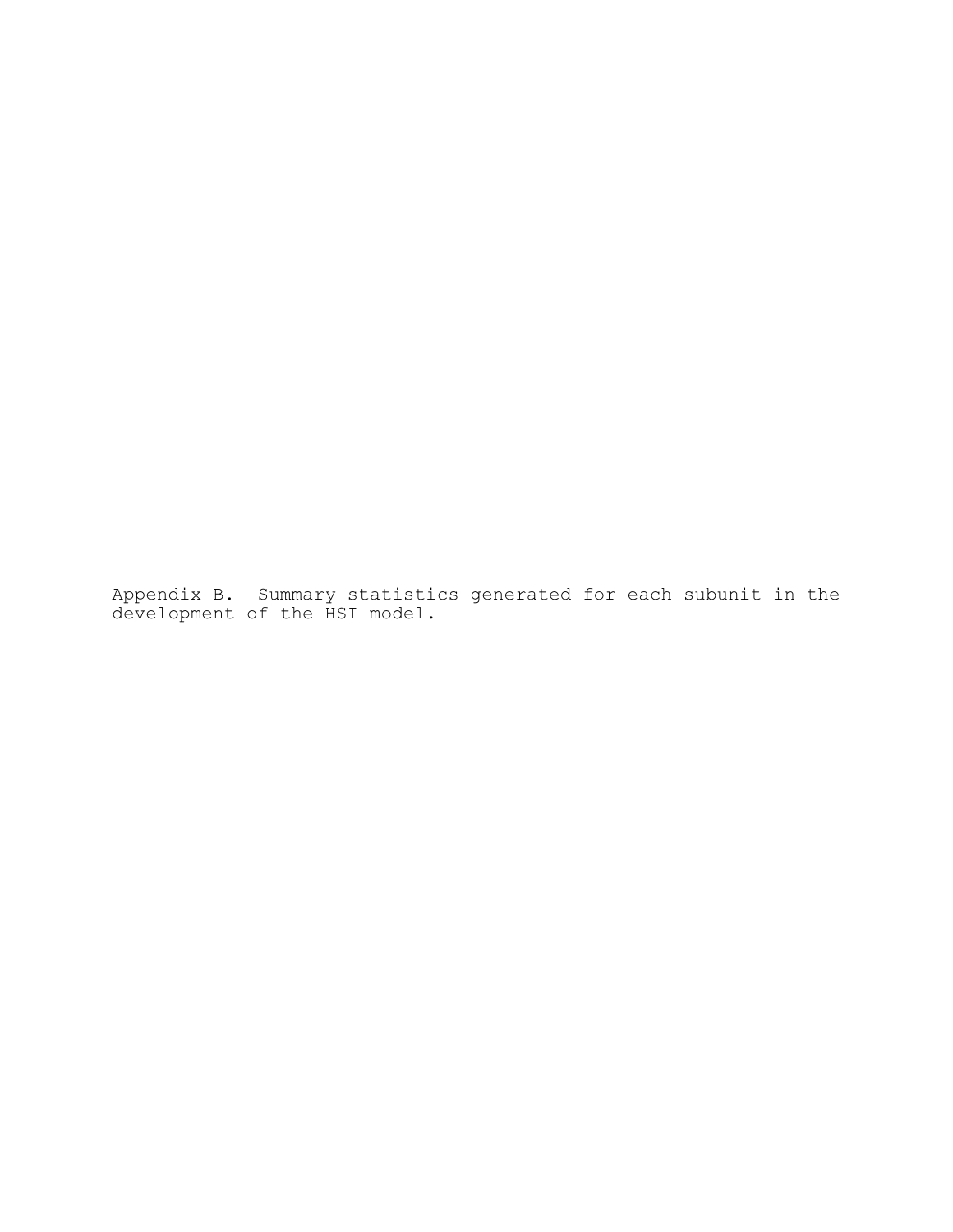|          | Bay Creek |               | Big Muddy |              | Cache |                | Embarras |                | Kaskaskia |             | Little Wabash |         | Saline |                |
|----------|-----------|---------------|-----------|--------------|-------|----------------|----------|----------------|-----------|-------------|---------------|---------|--------|----------------|
| Land use | cells     | $\frac{6}{6}$ | cells     | 응            | cells | ိင             | cells    | ိင             | cells     | 응           | cells         | ⊱       | cells  | $\approx$      |
| No data  | 2135      | 4             | 1426      |              | 105   | 0              | 318      | 0              | 138       | $\circ$     | 270           | $\circ$ | 2      | $\overline{0}$ |
| Crops    | 3473      |               | 51265     | 19           | 19832 | 27             | 86041    | 39             | 108187    | 29          | 85280         | 35      | 37235  | 40             |
| Woods    | 28751     | 59            | 127010    | 48           | 31382 | 43             | 69017    | 31             | 119135    | 32          | 88742         | 37      | 36884  | 40             |
| Grass    | 13698     | 28            | 60718     | 23           | 19870 | 27             | 55609    | 25             | 127035    | 34          | 61702         | 26      | 16294  | 17             |
| Water    | 104       | $\mathbf{0}$  | 17079     | 6            | 344   | $\circ$        | 4476     | $\overline{2}$ | 3134      | 1           | 1875          |         | 1653   | 2              |
| Urban    | 316       |               | 3919      |              | 1506  | 2              | 5369     | $\overline{2}$ | 13272     | 4           | 3520          |         | 1117   |                |
| Orchards | $\circ$   | $\mathbf 0$   | 91        | $\mathbf{0}$ | 47    | $\overline{0}$ | $\circ$  | $\mathbf{0}$   | 29        | $\mathbf 0$ | $\mathbf{0}$  | $\circ$ | 20     | $\mathbf{0}$   |
| Total    | 48477     | 100           | 261508    | 100          | 73086 | 100            | 221161   | 100            | 370897    | 100         | 241389        | 100     | 93205  | 100            |

Table B-1. Riparian land use by watershed.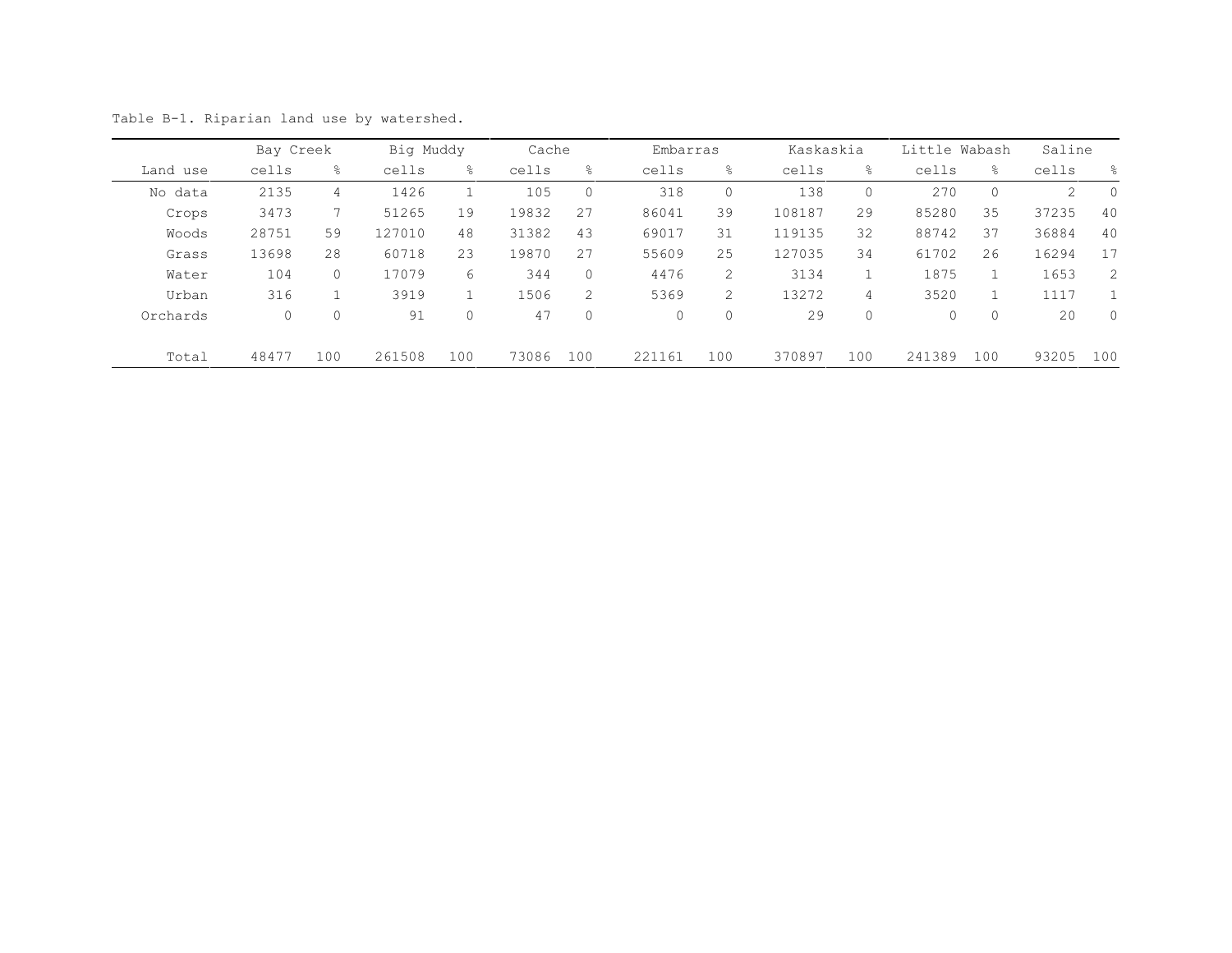| Measurement                                                           |              |              |                | Subcatchment ID     |                     |          |             |
|-----------------------------------------------------------------------|--------------|--------------|----------------|---------------------|---------------------|----------|-------------|
|                                                                       | 101          | 102          | 103            | 104                 | 105                 | 106      | 107         |
| Subcatchment size (ha)                                                | 52450        | 10769        | 12861          | 16235               | 11436               | 30544    | 13248       |
| Area of woods<br>(ha)                                                 | 29662        | 5913         | 9873           | 6557                | 4641                | 17309    | 8648        |
| Mean human pop. density<br>(people/km2)                               | 8            | 10           | 3              | 4                   | 5                   | 11       | 3           |
| Approx. length of rip.<br>banks (km)                                  | 576          | 111          | 120            | 164                 | 110                 | 291      | 179         |
| Percent of riparian<br>banks in IDNR-defined<br>natural areas         | 5.39         | 10.81        | 13.52          | 0.02                | 0.00                | 6.87     | 1.18        |
| HSI:                                                                  |              |              |                |                     |                     |          |             |
| Mean                                                                  | 0.71         | 0.78         | 0.89           | 0.60                | 0.66                | 0.74     | 0.66        |
| Std. dev.                                                             | 0.24         | 0.24         | 0.19           | 0.24                | 0.22                | 0.22     | 0.23        |
| Distance from bank cells<br>to nearest riparian wood<br>edge (m) :    |              |              |                |                     |                     |          |             |
| Mean                                                                  | 83           | 92           | 183            | 68                  | 32                  | 90       | 60          |
| Std. dev.                                                             | 112          | 97           | 147            | 146                 | 48                  | 103      | 77          |
| Distance from bank cells<br>to nearest intermittent<br>$wetland$ (m): |              |              |                |                     |                     |          |             |
| Mean                                                                  | 5403         | 3692         | 13132          | 1010                | 1436                | 5160     | 1630        |
| Std. dev.                                                             | 4840         | 2522         | 2663           | 1270                | 1411                | 4440     | 1777        |
| Distance from bank cells<br>to nearest road (m):                      |              |              |                |                     |                     |          |             |
| Mean                                                                  | 320          | 443          | 666            | 397                 | 457                 | 519      | 334         |
| Std. dev.                                                             | 235          | 319          | 388            | 255                 | 284                 | 330      | 229         |
| Human population density<br>at bank cells<br>(people/km2):            |              |              |                |                     |                     |          |             |
| Mean                                                                  | 9            | 12           | 2              | $\overline{4}$      | 6                   | 11       | 3           |
| Std. dev.                                                             | 29           | 52           | 5              | 12                  | 11                  | 223      | 7           |
| COOPUP land use $(\frac{6}{6})$ :                                     |              |              |                |                     |                     |          |             |
| Crops                                                                 | 4            | 2            | $\overline{0}$ | 23                  | 12                  | 6        | 6           |
| Woods                                                                 | 54           | 67           | 87             | 45                  | 44                  | 67       | 32          |
| Grass                                                                 | 29           | 22           | $\mathbf{0}$   | 32                  | 44                  | 26       | 15          |
| Urban                                                                 | $\mathbf{1}$ | $\mathbf{2}$ | $\circ$        | $\mathsf{O}\xspace$ | $\mathsf{O}\xspace$ | $\Omega$ | $\mathbb O$ |
| Orchards                                                              | $\Omega$     | $\Omega$     | $\Omega$       | $\Omega$            | $\Omega$            | $\Omega$ | 0           |

Table B-2. Summary statistics for subcatchments of Bay Creek watershed.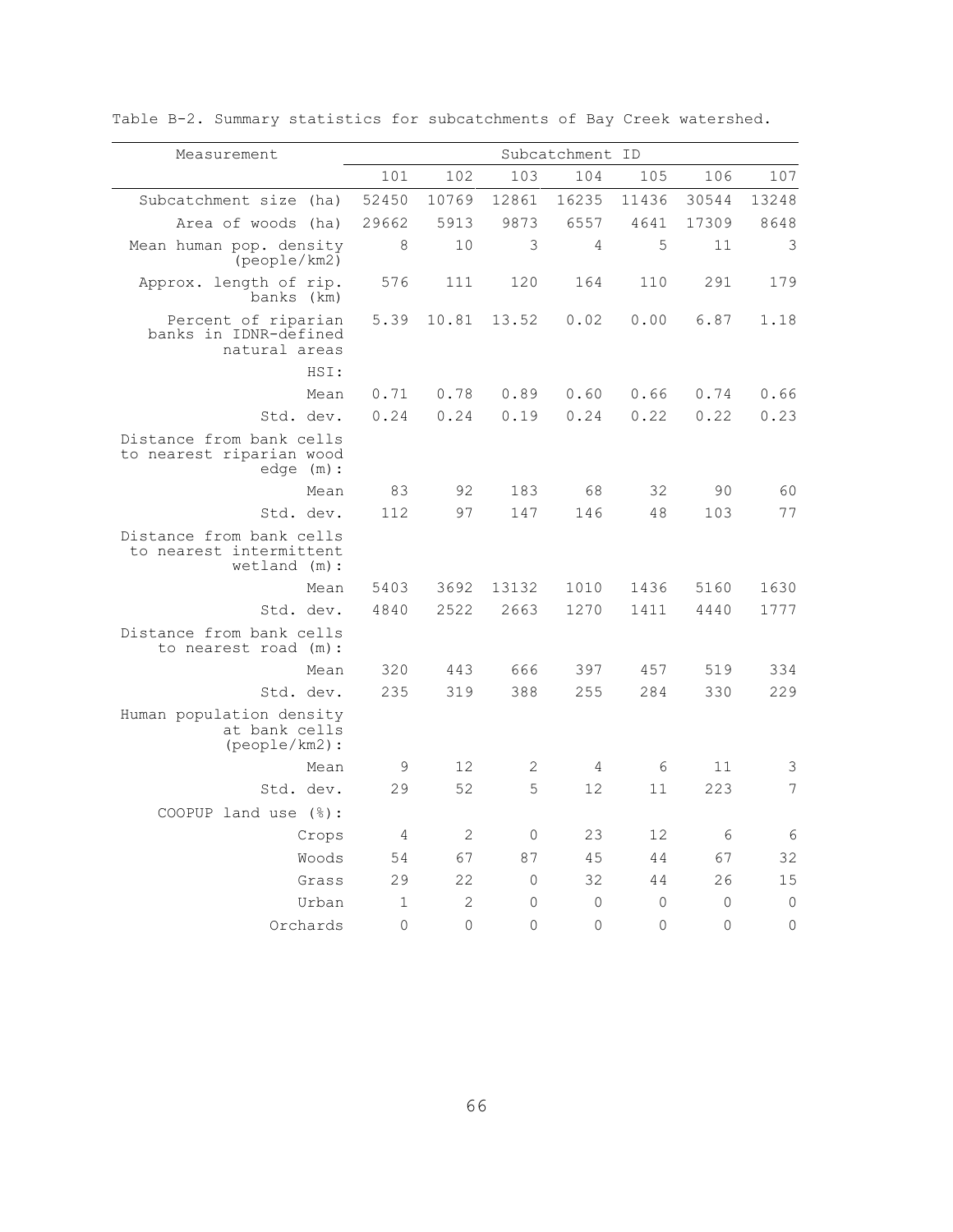## Table B-2. Continued.

| Measurement                        |                |              |                | Subcatchment ID |              |                |                |
|------------------------------------|----------------|--------------|----------------|-----------------|--------------|----------------|----------------|
|                                    | 101            | 102          | 103            | 104             | 105          | 106            | 107            |
| IDNR land use (%):                 |                |              |                |                 |              |                |                |
| High density urban                 | $\mathbf{0}$   | $\Omega$     | $\Omega$       | $\Omega$        | $\Omega$     | $\Omega$       | 0              |
| Medium-high density<br>urban       | $\mathbf 0$    | $\Omega$     | 0              | $\Omega$        | 0            | $\Omega$       | $\mathbf{0}$   |
| Medium density urban               | $\mathbf{1}$   | $\Omega$     | $\Omega$       | $\Omega$        | $\Omega$     | $\Omega$       | $\Omega$       |
| Low density urban                  | $\Omega$       | $\Omega$     | $\Omega$       | $\Omega$        | 0            | $\Omega$       | 0              |
| Major roadways                     | $\mathbf 0$    | $\Omega$     | $\Omega$       | $\Omega$        | $\Omega$     | $\Omega$       | $\mathbf{0}$   |
| Active railroads                   | $\Omega$       | $\Omega$     | $\Omega$       | $\Omega$        | 0            | $\Omega$       | $\mathbf{0}$   |
| Abandoned railroads                | $\mathbf{1}$   | $\Omega$     | $\Omega$       | $\Omega$        | 0            | $\Omega$       | $\Omega$       |
| Row crops                          | 7              | 3            | $\mathbf{1}$   | 19              | 9            | 6              | 16             |
| Small grain crops                  | 4              | $\mathbf{1}$ | 3              | 7               | 3            | 2              | 1              |
| Orchards/Nurseries                 | $\Omega$       | $\Omega$     | $\Omega$       | $\Omega$        | $\Omega$     | $\Omega$       | $\mathbf{0}$   |
| Urban grassland                    | $\Omega$       | $\Omega$     | $\Omega$       | $\Omega$        | $\Omega$     | $\Omega$       | $\mathbf{0}$   |
| Rural grassland                    | 20             | 14           | 7              | 13              | 19           | 11             | 9              |
| Deciduous forest, closed<br>canopy | 30             | 40           | 70             | 18              | 25           | 51             | 29             |
| Deciduous forest, open<br>canopy   | 5              | 3            | $\overline{c}$ | $\mathbf{1}$    | $\mathbf{1}$ | $\mathbf{1}$   | $\mathbf 0$    |
| Coniferous forest                  | $\overline{c}$ | $\Omega$     | 4              | 2               | 4            | 3              | $\mathbf 1$    |
| Open water                         | 5              | 8            | $\Omega$       | $\mathbf{1}$    | $\mathbf{1}$ | $\mathbf{1}$   | 6              |
| Perennial streams                  | 6              | 5            | 8              | 6               | 7            | 7              | 4              |
| Shallow marsh/wet meadow           | $\mathbf{1}$   | $\Omega$     | $\Omega$       | 3               | $\mathbf{1}$ | $\overline{2}$ | $\overline{c}$ |
| Deep marsh                         | $\Omega$       | $\Omega$     | $\Omega$       | $\Omega$        | $\Omega$     | $\Omega$       | $\overline{2}$ |
| Forested wetlands                  | 16             | 23           | 3              | 28              | 22           | 12             | 21             |
| Swamp                              | $\overline{0}$ | $\mathbf{1}$ | $\overline{0}$ | $\Omega$        | 3            | $\mathbf{1}$   | $\overline{4}$ |
| Shallow water wetlands             | $\mathbf{1}$   | $\Omega$     | $\Omega$       | $\mathbf{1}$    | 3            | $\mathbf{1}$   | $\overline{2}$ |
| Barren land                        | $\Omega$       | $\Omega$     | $\Omega$       | $\Omega$        | $\Omega$     | $\Omega$       | 0              |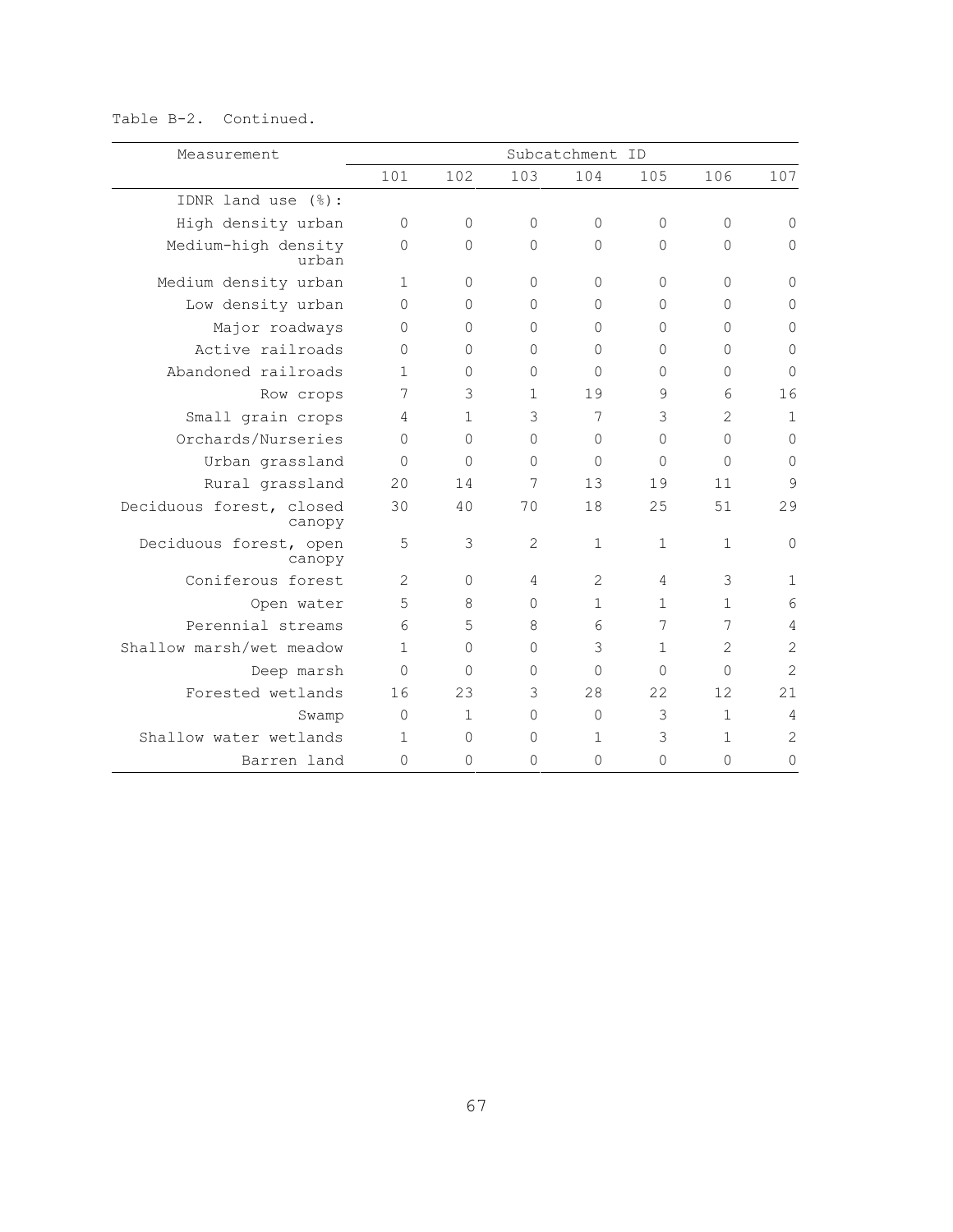| Measurement                                                           |          |              |                |          |              | Subcatchment ID |                |                |          |          |                |                |
|-----------------------------------------------------------------------|----------|--------------|----------------|----------|--------------|-----------------|----------------|----------------|----------|----------|----------------|----------------|
|                                                                       | 101      | 102          | 103            | 104      | 105          | 106             | 107            | 108            | 109      | 110      | 111            | 112            |
| Subcatchment size (ha)                                                | 39774    | 16670        | 11325          | 22825    | 26330        | 25673           | 23362          | 24735          | 58682    | 20574    | 38439          | 31289          |
| Area of woods (ha)                                                    | 21992    | 7438         | 4056           | 9853     | 12283        | 7375            | 5017           | 7136           | 11663    | 5039     | 5192           | 7554           |
| Mean human pop. density<br>$(pe^{o}$ people/km2 $)$                   | 15       | 5            | 61             | 54       | 45           | 31              | 89             | 35             | 10       | 21       | 8              | 29             |
| Approx. length of rip.<br>banks (km)                                  | 481      | 157          | 120            | 279      | 358          | 234             | 321            | 229            | 328      | 193      | 287            | 214            |
| Percent of riparian banks<br>in IDNR-defined natural<br>areas         | 1.71     | 1.66         | 0.00           | 0.60     | 1.10         | 0.00            | 0.00           | 0.00           | 1.14     | 2.61     | 0.00           | 0.38           |
| HSI:                                                                  |          |              |                |          |              |                 |                |                |          |          |                |                |
| Mean                                                                  | 0.62     | 0.69         | 0.66           | 0.61     | 0.73         | 0.58            | 0.51           | 0.49           | 0.47     | 0.58     | 0.44           | 0.48           |
| Std. dev.                                                             | 0.36     | 0.34         | 0.26           | 0.32     | 0.31         | 0.34            | 0.35           | 0.35           | 0.34     | 0.33     | 0.36           | 0.34           |
| Distance from bank cells to<br>nearest riparian wood edge<br>(m):     |          |              |                |          |              |                 |                |                |          |          |                |                |
| Mean                                                                  | 93       | 94           | 54             | 49       | 140          | 49              | 46             | 35             | 40       | 60       | 26             | 40             |
| Std. dev.                                                             | 124      | 124          | 57             | 61       | 154          | 70              | 62             | 50             | 62       | 73       | 45             | 65             |
| Distance from bank cells to<br>nearest intermittent<br>$wetland$ (m): |          |              |                |          |              |                 |                |                |          |          |                |                |
| Mean                                                                  | 5043     | 7033         | 4084           | 5389     | 3753         | 2580            | 987            | 1749           | 4079     | 713      | 2040           | 5116           |
| Std. dev.                                                             | 4404     | 1393         | 2441           | 3881     | 2504         | 2330            | 976            | 1299           | 4589     | 1055     | 2194           | 3802           |
| Distance from bank cells to<br>nearest road (m):                      |          |              |                |          |              |                 |                |                |          |          |                |                |
| Mean                                                                  | 320      | 391          | 366            | 334      | 325          | 333             | 340            | 345            | 393      | 381      | 277            | 300            |
| Std. dev.                                                             | 250      | 265          | 264            | 253      | 265          | 307             | 247            | 265            | 265      | 309      | 218            | 224            |
| Human population density at<br>bank cells (people/km2):               |          |              |                |          |              |                 |                |                |          |          |                |                |
| Mean                                                                  | 9        | 5            | 67             | 51       | 50           | 2.1             | 69             | 34             | 10       | 10       | $\,8\,$        | 20             |
| Std. dev.                                                             | 29       | 10           | 270            | 2.48     | 109          | 2.5             | 302            | 101            | 57       | 44       | 46             | 49             |
| COOPUP land use (%):                                                  |          |              |                |          |              |                 |                |                |          |          |                |                |
| Crops                                                                 | 16       | 13           | 6              | 7        | 6            | 17              | 23             | 22             | 27       | 15       | 27             | 14             |
| Woods                                                                 | 62       | 68           | 68             | 60       | 68           | 48              | 53             | 38             | 47       | 56       | 34             | 41             |
| Grass                                                                 | 1.5      | 19           | 23             | 22       | 15           | 2.1             | 19             | 18             | 2.1      | 16       | 22.            | 26             |
| Urban                                                                 | $\Omega$ | $\mathbf{1}$ | $\overline{1}$ | 8        | $\mathbf{1}$ | $\overline{c}$  | $\overline{c}$ | $\overline{2}$ | $\circ$  | 3        | $\overline{2}$ | 11             |
| Orchards                                                              | $\Omega$ | $\Omega$     | $\Omega$       | $\Omega$ | $\cap$       | $\Omega$        | $\Omega$       | $\Omega$       | $\Omega$ | $\Omega$ | $\Omega$       | $\overline{0}$ |

Table B-3. Summary statistics for subcatchments of Big Muddy watershed.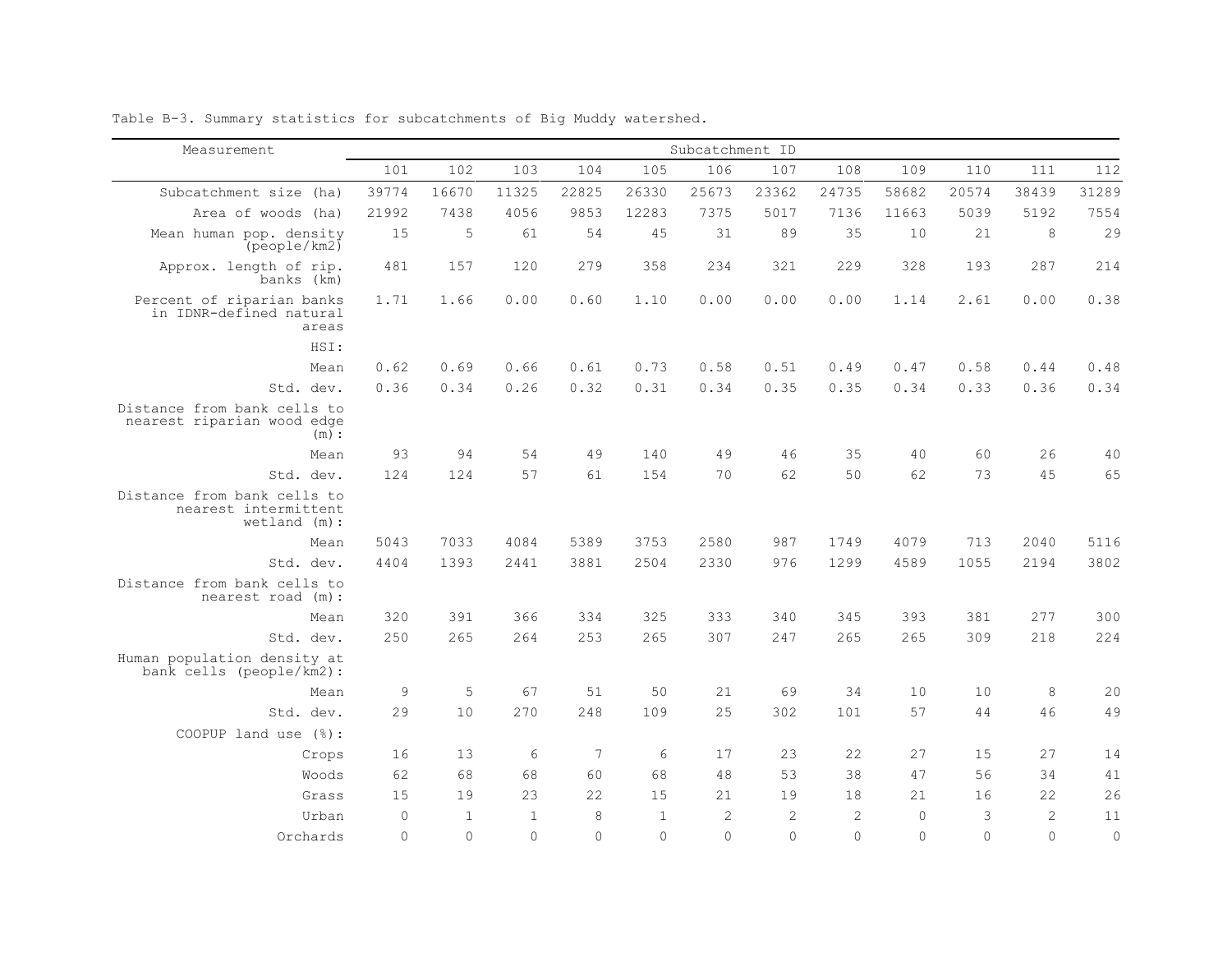Table B-3. Continued.

| Measurement                        |                |              |                |                |                | Subcatchment ID |                |              |                |                |              |              |
|------------------------------------|----------------|--------------|----------------|----------------|----------------|-----------------|----------------|--------------|----------------|----------------|--------------|--------------|
|                                    | 101            | 102          | 103            | 104            | 105            | 106             | 107            | 108          | 109            | 110            | 111          | 112          |
| IDNR land use (%):                 |                |              |                |                |                |                 |                |              |                |                |              |              |
| High density urban                 | $\mathbf{0}$   | $\circ$      | 0              | $\mathbf{1}$   | $\Omega$       | $\circ$         | $\circ$        | $\Omega$     | $\mathbf{0}$   | $\circ$        | $\circ$      | $\Omega$     |
| Medium-high density urban          | $\Omega$       | $\circ$      | $\Omega$       | $\Omega$       | $\Omega$       | $\Omega$        | $\Omega$       | $\Omega$     | $\mathbf{0}$   | $\Omega$       | $\Omega$     | $\Omega$     |
| Medium density urban               | $\Omega$       | $\circ$      | $\mathbf{1}$   | $\mathbf{1}$   | $\Omega$       | $\mathbf{1}$    | $\Omega$       | $\Omega$     | $\Omega$       | $\Omega$       | $\mathbf{1}$ | $\mathbf{1}$ |
| Low density urban                  | $\Omega$       | 0            | $\Omega$       | $\Omega$       | $\Omega$       | $\Omega$        | $\circ$        | $\Omega$     | $\Omega$       | $\Omega$       | $\Omega$     | 0            |
| Major roadways                     | $\Omega$       | $\mathbf{1}$ | $\Omega$       | $\Omega$       | $\Omega$       | $\Omega$        | $\mathbf{0}$   | $\Omega$     | $\Omega$       | $\Omega$       | $\mathbf{1}$ | 1            |
| Active railroads                   | $\bigcap$      | $\circ$      | $\Omega$       | $\mathbf{1}$   | $\mathbf{0}$   | $\Omega$        | $\mathbf{0}$   | $\mathbf{1}$ | $\mathbf{1}$   | $\mathbf{1}$   | $\mathbf{1}$ | $\mathbf{1}$ |
| Abandoned railroads                | $\Omega$       | $\Omega$     | $\Omega$       | $\Omega$       | $\Omega$       | $\Omega$        | $\mathbf{0}$   | $\Omega$     | $\Omega$       | $\Omega$       | $\Omega$     | $\circ$      |
| Row crops                          | 12             | 4            | $\overline{4}$ | 5              | 6              | 10              | 23             | 25           | 2.0            | 9              | 21           | 11           |
| Small grain crops                  | $\overline{1}$ | $\circ$      | $\Omega$       | $\overline{c}$ | $\mathbf{1}$   | $\mathcal{L}$   | $\mathbf{1}$   | 3            | $\overline{2}$ | $\mathbf{1}$   | 3            | $\mathbf{2}$ |
| Orchards/Nurseries                 | $\Omega$       | $\Omega$     | $\Omega$       | $\Omega$       | $\Omega$       | $\Omega$        | $\mathbf{0}$   | $\Omega$     | $\Omega$       | $\Omega$       | $\Omega$     | $\circ$      |
| Urban grassland                    | $\Omega$       | $\circ$      | $\overline{2}$ | $\mathbf{1}$   | $\Omega$       | $\overline{2}$  | $\mathbf{1}$   | $\mathbf{1}$ | $\Omega$       | $\mathbf{1}$   | $\Omega$     | $\mathbf{1}$ |
| Rural grassland                    | $\overline{4}$ | 7            | 10             | 8              | 11             | 19              | $\overline{9}$ | 16           | 15             | 10             | 10           | 14           |
| Deciduous forest, closed<br>canopy | 29             | 52           | 33             | 47             | 32             | 19              | 16             | 8            | 6              | 8              | 13           | 12           |
| Deciduous forest, open<br>canopy   | $\circ$        | $\circ$      | $\circ$        | $\overline{1}$ | $\overline{c}$ | 3               | $\mathbf{1}$   | 2            | 3              | $\mathbf{1}$   | 2            | $\sqrt{2}$   |
| Coniferous forest                  | $\Omega$       | $\mathbf{1}$ | $\Omega$       | $\Omega$       | 6              | $\mathbf{1}$    | $\Omega$       | 2            | $\Omega$       | $\mathbf{1}$   | $\Omega$     | $\Omega$     |
| Open water                         | 14             | 22           | 14             | $\overline{c}$ | 19             | 3               | 7              | 7            | 5              | 3              | 7            | 3            |
| Perennial streams                  | $\overline{4}$ | 4            | 7              | 8              | 5              | 8               | 6              | 6            | 12             | 9              | 2            | 10           |
| Shallow marsh/wet meadow           | $\overline{2}$ | $\mathbf{1}$ | $\Omega$       | $\Omega$       | $\mathbf{1}$   | $\Omega$        | 3              | 2            | 1              | $\overline{2}$ | 4            | $\mathbf{1}$ |
| Deep marsh                         | $\Omega$       | $\circ$      | $\Omega$       | $\Omega$       | $\Omega$       | $\mathbf{1}$    | $\mathbf{1}$   | $\Omega$     | $\Omega$       | $\mathbf{1}$   | $\mathbf{1}$ | $\Omega$     |
| Forested wetlands                  | 30             | 8            | 23             | 20             | 11             | 17              | 25             | 17           | 31             | 42             | 8            | 32           |
| Swamp                              | $\Omega$       | 0            | $\Omega$       | $\bigcap$      | $\mathbf{1}$   | $\mathbf{1}$    | 2              | $\Omega$     | $\mathbf{1}$   | 4              | 3            | 2            |
| Shallow water wetlands             | $\overline{2}$ | $\mathbf{1}$ | 5              | 2              | 4              | 12              | 5              | 9            | 3              | 5              | 21           | 7            |
| Barren land                        | $\mathbf{0}$   | 0            | $\Omega$       | $\Omega$       | $\Omega$       | $\circ$         | 0              | $\Omega$     | $\mathbf{0}$   | $\mathbf 1$    | $\mathbf{1}$ | $\circ$      |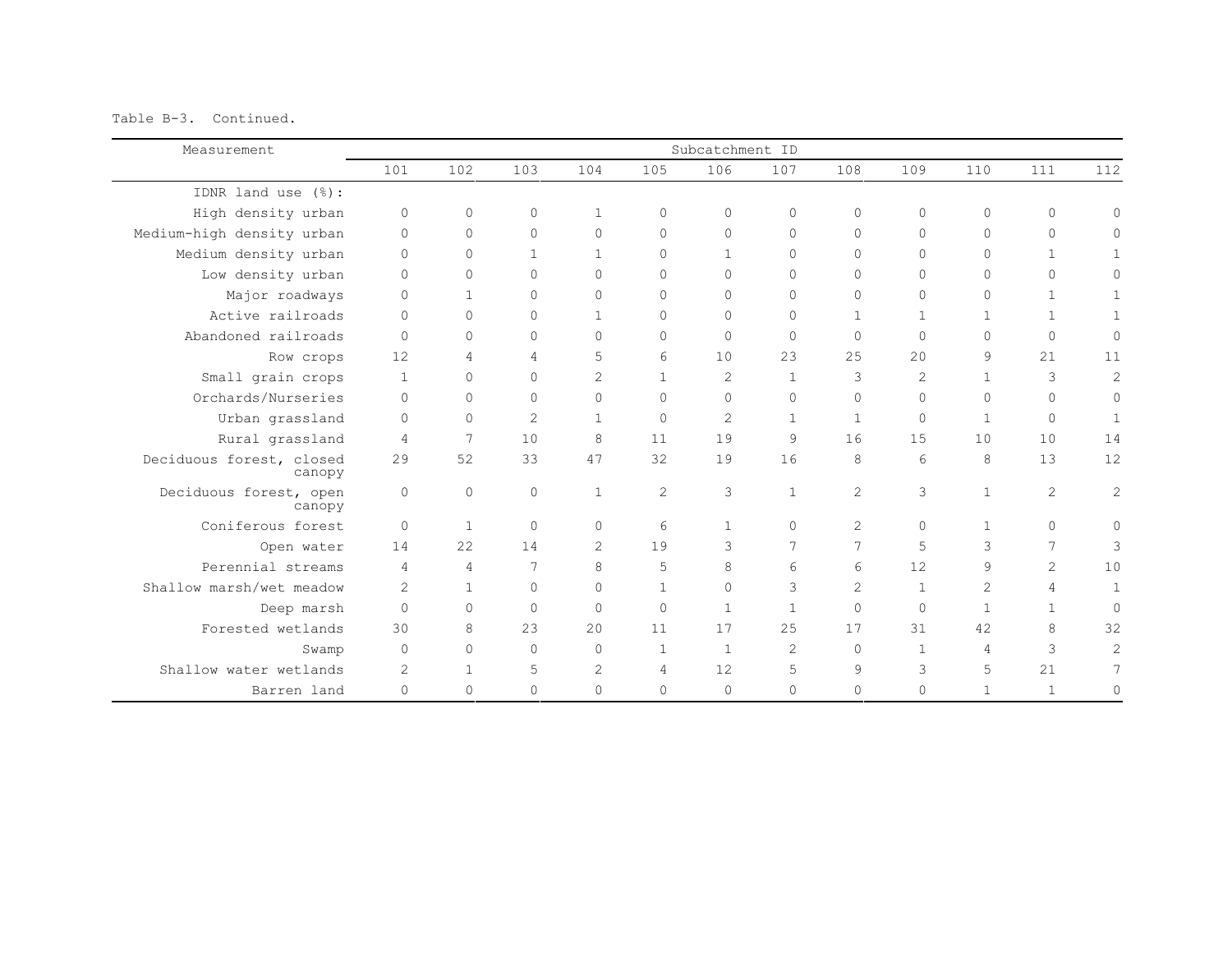Table B-3. Continued.

| Measurement                                                            |                 |              |          |              |          | Subcatchment ID |              |                |                |                |              |              |
|------------------------------------------------------------------------|-----------------|--------------|----------|--------------|----------|-----------------|--------------|----------------|----------------|----------------|--------------|--------------|
|                                                                        | 113             | 114          | 115      | 116          | 117      | 118             | 119          | 120            | 201            | 202            | 203          | 204          |
| Subcatchment size (ha)                                                 | 32475           | 37363        | 36832    | 23667        | 26143    | 19931           | 59651        | 42153          | 21530          | 58312          | 34458        | 63080        |
| Area of woods (ha)                                                     | 6493            | 7510         | 4822     | 4850         | 4780     | 4912            | 11574        | 6977           | 6236           | 31642          | 9145         | 17763        |
| Mean human pop. density<br>(people/km2)                                | 11              | 20           | 14       | 8            | 23       | 8               | 6            | 4              | 3              | 22             | 6            | 21           |
| Approx. length of rip.<br>banks (km)                                   | 233             | 405          | 173      | 139          | 206      | 379             | 386          | 542            | 580            | 760            | 320          | 589          |
| Percent of riparian banks<br>in IDNR-defined natural<br>areas          | 0.00            | 1.52         | 0.00     | 0.00         | 0.00     | 0.00            | 0.40         | 0.00           | 7.14           | 6.86           | 9.64         | 1.71         |
| HSI:                                                                   |                 |              |          |              |          |                 |              |                |                |                |              |              |
| Mean                                                                   | 0.56            | 0.52         | 0.47     | 0.54         | 0.58     | 0.58            | 0.54         | 0.41           | 0.43           | 0.46           | 0.39         | 0.54         |
| Std. dev.                                                              | 0.32            | 0.33         | 0.32     | 0.31         | 0.30     | 0.30            | 0.35         | 0.33           | 0.33           | 0.37           | 0.32         | 0.31         |
| Distance from bank cells to<br>nearest riparian wood edge<br>(m):      |                 |              |          |              |          |                 |              |                |                |                |              |              |
| Mean                                                                   | 50              | 46           | 19       | 42           | 38       | 56              | 42           | 28             | 105            | 69             | 69           | 33           |
| Std. dev.                                                              | 83              | 65           | 32       | 72           | 45       | 72              | 65           | 56             | 158            | 118            | 119          | 50           |
| Distance from bank cells to<br>nearest intermittent<br>$wetland$ (m) : |                 |              |          |              |          |                 |              |                |                |                |              |              |
| Mean                                                                   | 3169            | 1667         | 3526     | 2303         | 2093     | 2452            | 4452         | 2440           | 310            | 2377           | 790          | 8385         |
| Std. dev.                                                              | 2477            | 1492         | 3350     | 1749         | 1601     | 1770            | 2591         | 1825           | 434            | 2930           | 1012         | 3758         |
| Distance from bank cells to<br>nearest road (m):                       |                 |              |          |              |          |                 |              |                |                |                |              |              |
| Mean                                                                   | 361             | 283          | 378      | 298          | 358      | 274             | 338          | 286            | 712            | 246            | 456          | 318          |
| Std. dev.                                                              | 248             | 208          | 249      | 202          | 248      | 231             | 236          | 240            | 610            | 234            | 420          | 249          |
| Human population density at<br>bank cells (people/km2):                |                 |              |          |              |          |                 |              |                |                |                |              |              |
| Mean                                                                   | $7\phantom{.0}$ | 21           | 11       | 8            | 7        | 5               | 7            | $\overline{2}$ | $\mathbf{2}$   | 14             | $\mathbf{2}$ | 11           |
| Std. dev.                                                              | 10              | 118          | 49       | 40           | 17       | 1.5             | 21           | $\mathcal{Q}$  | 15             | 65             | 8            | 45           |
| COOPUP land use $(\frac{1}{6})$ :                                      |                 |              |          |              |          |                 |              |                |                |                |              |              |
| Crops                                                                  | 17              | 18           | 26       | 17           | 15       | 10              | 22           | 29             | 24             | 24             | 29           | 16           |
| Woods                                                                  | 46              | 54           | 37       | 46           | 58       | 60              | 48           | 35             | 35             | 44             | 33           | 47           |
| Grass                                                                  | 30              | 25           | 35       | 36           | 24       | 29              | 28           | 35             | 13             | 14             | 2.4          | 36           |
| Urban                                                                  | $\mathbf{1}$    | $\mathbf{2}$ | $\Omega$ | $\mathbf{1}$ | $\Omega$ | $\mathbf 0$     | $\mathbf{1}$ | $\Omega$       | $\overline{0}$ | $\overline{2}$ | $\mathbf{1}$ | $\mathsf{O}$ |
| Orchards                                                               | $\Omega$        | $\Omega$     | $\Omega$ | $\Omega$     | $\Omega$ | $\Omega$        | $\Omega$     | $\bigcap$      | $\Omega$       | $\Omega$       | $\Omega$     | $\circ$      |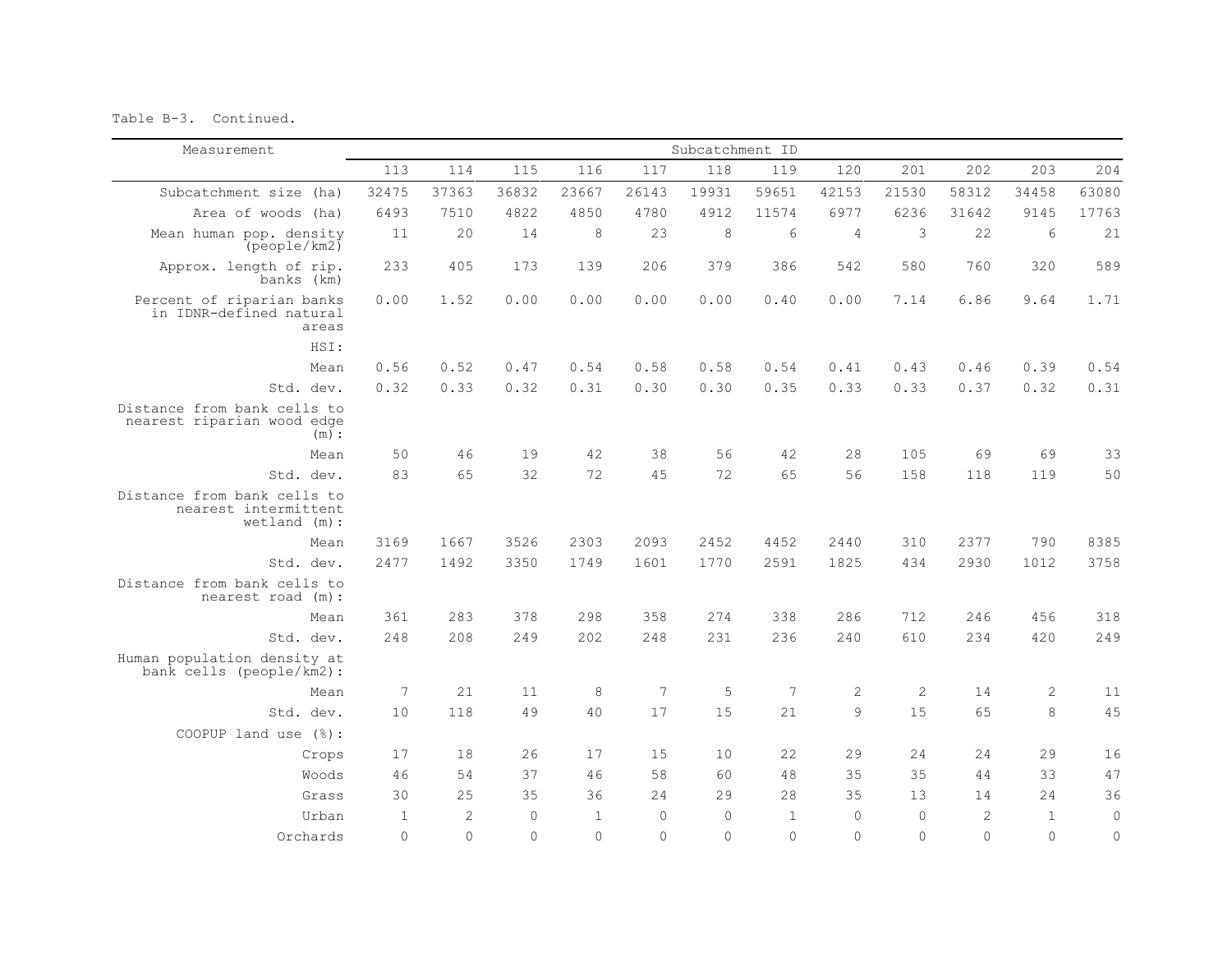Table B-3. Continued.

| Measurement                        |                |                |                |           |                | Subcatchment ID |              |                |                |              |                |             |
|------------------------------------|----------------|----------------|----------------|-----------|----------------|-----------------|--------------|----------------|----------------|--------------|----------------|-------------|
|                                    | 113            | 114            | 115            | 116       | 117            | 118             | 119          | 120            | 201            | 202          | 203            | 204         |
| IDNR land use (%):                 |                |                |                |           |                |                 |              |                |                |              |                |             |
| High density urban                 | $\circ$        | $\circ$        | 0              | $\Omega$  | $\Omega$       | $\circ$         | $\circ$      | $\Omega$       | $\circ$        | $\circ$      | $\mathbf{1}$   | $\Omega$    |
| Medium-high density urban          | $\Omega$       | $\circ$        | $\Omega$       | $\Omega$  | $\Omega$       | $\Omega$        | $\Omega$     | $\Omega$       | $\mathbf{0}$   | $\Omega$     | $\Omega$       | $\Omega$    |
| Medium density urban               | $\Omega$       | $\circ$        | $\Omega$       | $\Omega$  | $\Omega$       | $\Omega$        | $\Omega$     | $\Omega$       | $\Omega$       | $\Omega$     | $\Omega$       | $\Omega$    |
| Low density urban                  | $\Omega$       | 0              | $\Omega$       | $\Omega$  | $\Omega$       | $\Omega$        | $\circ$      | $\Omega$       | $\Omega$       | $\Omega$     | $\Omega$       | 0           |
| Major roadways                     | $\circ$        | $\circ$        | $\Omega$       | $\Omega$  | $\Omega$       | $\Omega$        | $\mathbf{0}$ | $\Omega$       | $\Omega$       | $\mathbf{1}$ | $\Omega$       | $\Omega$    |
| Active railroads                   | $\overline{1}$ | $\circ$        | $\Omega$       | $\Omega$  | $\mathbf{0}$   | $\mathbf{1}$    | $\mathbf{0}$ | $\Omega$       | $\Omega$       | $\mathbf{1}$ | $\mathbf{1}$   | $\Omega$    |
| Abandoned railroads                | $\Omega$       | $\circ$        | $\Omega$       | $\Omega$  | $\Omega$       | $\Omega$        | $\mathbf{0}$ | $\Omega$       | $\Omega$       | $\circ$      | $\mathbf{1}$   | $\mathbf 0$ |
| Row crops                          | 6              | 14             | 18             | 9         | 15             | 16              | 14           | 30             | 11             | 24           | 2.0            | 14          |
| Small grain crops                  | $\overline{2}$ | $\overline{1}$ | $\overline{4}$ | 6         | $\overline{2}$ | $\mathcal{L}$   | 3            | 3              | $\mathbf{1}$   | 3            | 2              | 5           |
| Orchards/Nurseries                 | $\Omega$       | $\circ$        | $\Omega$       | $\Omega$  | $\Omega$       | $\Omega$        | $\Omega$     | $\Omega$       | $\Omega$       | $\Omega$     | $\Omega$       | $\circ$     |
| Urban grassland                    | $\Omega$       | $\mathbf{1}$   | $\Omega$       | $\Omega$  | $\Omega$       | $\Omega$        | $\mathbf 0$  | $\Omega$       | $\Omega$       | $\Omega$     | $\Omega$       | $\circ$     |
| Rural grassland                    | 27             | 9              | 21             | 29        | 6              | 19              | 23           | 26             | $\mathbf{1}$   | 9            | 3              | 27          |
| Deciduous forest, closed<br>canopy | 14             | 23             | 17             | 19        | 26             | 23              | 19           | 12             | $\overline{2}$ | 27           | 7              | 23          |
| Deciduous forest, open<br>canopy   | $\circ$        | $\mathbf{1}$   | $\circ$        | $\Omega$  | $\overline{c}$ | 6               | $\circ$      | $\mathbf{1}$   | $\circ$        | $\mathbf{1}$ | $\circ$        | $\circ$     |
| Coniferous forest                  | $\Omega$       | $\Omega$       | $\Omega$       | $\Omega$  | $\Omega$       | $\Omega$        | $\Omega$     | $\Omega$       | $\Omega$       | $\Omega$     | $\Omega$       | $\Omega$    |
| Open water                         | $\overline{1}$ | 8              | $\mathbf{1}$   | $\Omega$  | 9              | 10              | 3            | 5              | 46             | 2            | 29             | 6           |
| Perennial streams                  | 7              | 5              | 8              | 6         | 7              | $\overline{2}$  | 7            | 3              | $\mathbf{1}$   | 6            | 2              | 7           |
| Shallow marsh/wet meadow           | $\mathbf{1}$   | $\mathbf{1}$   | $\mathbf{1}$   | $\Omega$  | $\mathbf{1}$   | $\Omega$        | $\circ$      | 1              | 2              | 2            | $\mathbf{1}$   | $\circ$     |
| Deep marsh                         | $\Omega$       | $\mathbf{1}$   | $\Omega$       | $\Omega$  | $\Omega$       | $\Omega$        | $\mathbf{0}$ | $\Omega$       | $\Omega$       | 2            | $\Omega$       | $\circ$     |
| Forested wetlands                  | 37             | 25             | 25             | 27        | 23             | 13              | 28           | 12             | 30             | 18           | 26             | 12          |
| Swamp                              | $\Omega$       | $\overline{c}$ | $\Omega$       | $\bigcap$ | $\Omega$       | $\Omega$        | $\Omega$     | $\Omega$       | $\Omega$       | $\mathbf{1}$ | $\mathbf{1}$   | $\Omega$    |
| Shallow water wetlands             | 4              | 7              | 3              | 3         | 8              | 6               | 3            | $\overline{4}$ | 5              | 3            | $\overline{4}$ | 5           |
| Barren land                        | $\Omega$       | 0              | $\Omega$       | $\Omega$  | $\Omega$       | $\circ$         | 0            | $\Omega$       | $\mathbf{0}$   | $\Omega$     | $\Omega$       | $\Omega$    |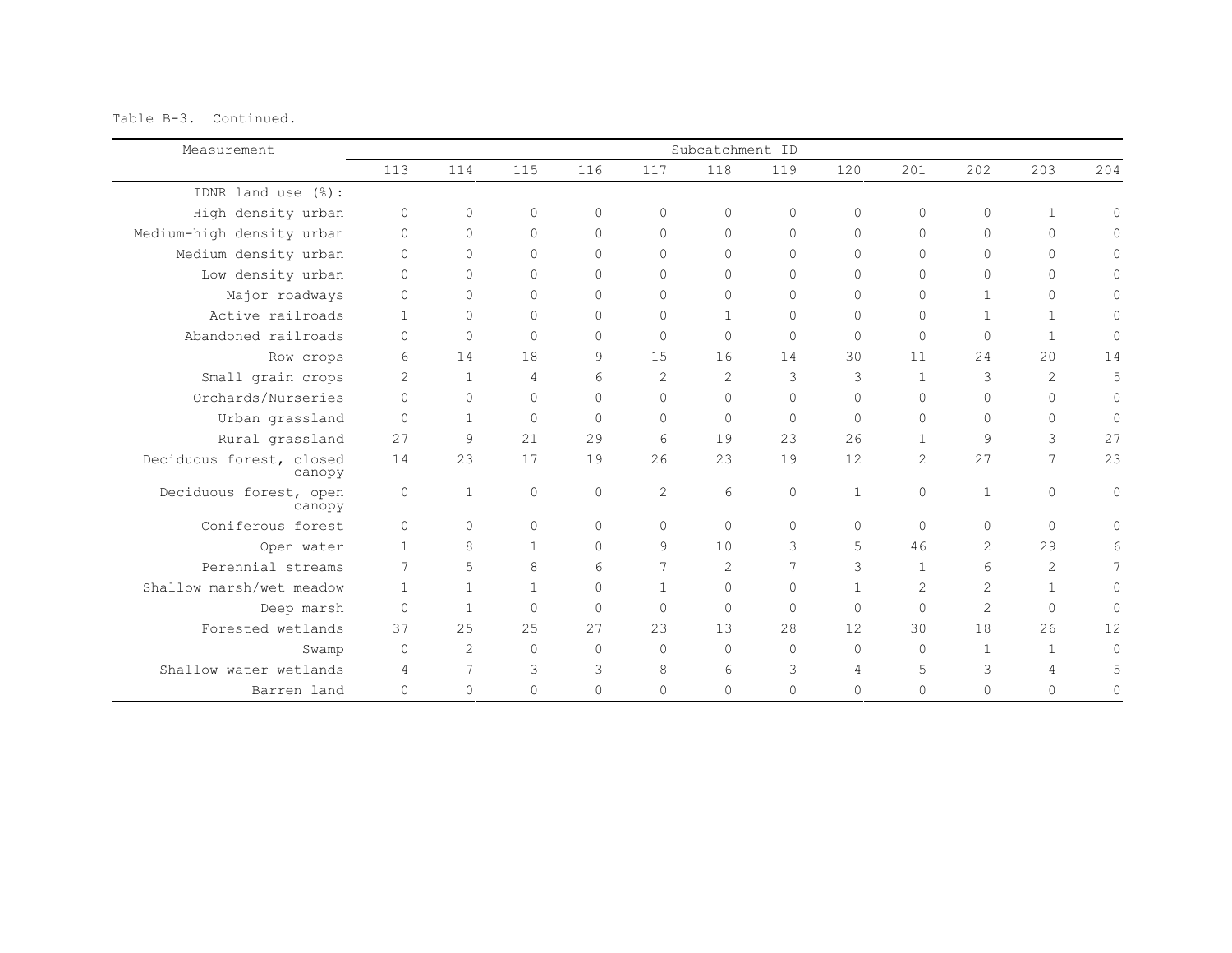| Measurement                                                           |          |              |              |          | Subcatchment ID |              |              |          |              |
|-----------------------------------------------------------------------|----------|--------------|--------------|----------|-----------------|--------------|--------------|----------|--------------|
|                                                                       | 101      | 102          | 103          | 104      | 201             | 202          | 203          | 204      | 205          |
| Subcatchment size (ha)                                                | 27312    | 15395        | 26579        | 25331    | 41062           | 22108        | 33364        | 33033    | 25248        |
| Area of woods (ha)                                                    | 5837     | 4255         | 13790        | 8688     | 15024           | 7171         | 8483         | 7470     | 6545         |
| Mean human pop. density<br>(people/km2)                               | 12       | 63           | 11           | 10       | 17              | 9            | 6            | 30       | 46           |
| Approx. length of rip.<br>banks (km)                                  | 198      | 169          | 264          | 211      | 342             | 172          | 266          | 329      | 267          |
| Percent of riparian banks<br>in IDNR-defined natural<br>areas         | 31.28    | 0.00         | 0.17         | 1.40     | 12.90           | 2.40         | 1.96         | 1.13     | 0.92         |
| HSI:                                                                  |          |              |              |          |                 |              |              |          |              |
| Mean                                                                  | 0.59     | 0.51         | 0.57         | 0.54     | 0.66            | 0.57         | 0.48         | 0.51     | 0.52         |
| Std. dev.                                                             | 0.24     | 0.25         | 0.26         | 0.28     | 0.25            | 0.20         | 0.23         | 0.23     | 0.26         |
| Distance from bank cells to<br>nearest riparian wood edge<br>(m):     |          |              |              |          |                 |              |              |          |              |
| Mean                                                                  | 34       | 20           | 51           | 48       | 49              | 27           | 23           | 25       | 27           |
| Std. dev.                                                             | 50       | 33           | 104          | 75       | 69              | 40           | 57           | 52       | 48           |
| Distance from bank cells to<br>nearest intermittent<br>$wetland$ (m): |          |              |              |          |                 |              |              |          |              |
| Mean                                                                  | 1718     | 5489         | 2491         | 881      | 1866            | 3027         | 1078         | 2223     | 1482         |
| Std. dev.                                                             | 2234     | 3301         | 2116         | 1081     | 2922            | 1940         | 1136         | 2476     | 1307         |
| Distance from bank cells to<br>nearest road (m):                      |          |              |              |          |                 |              |              |          |              |
| Mean                                                                  | 422      | 228          | 303          | 289      | 436             | 388          | 357          | 378      | 282          |
| Std. dev.                                                             | 271      | 177          | 267          | 260      | 308             | 241          | 308          | 306      | 226          |
| Human population density at<br>bank cells (people/km2):               |          |              |              |          |                 |              |              |          |              |
| Mean                                                                  | 15       | 60           | 17           | 11       | 9               | 10           | 4            | 23       | 15           |
| Std. dev.                                                             | 109      | 227          | 81           | 28       | 33              | 71           | 6            | 135      | 56           |
| COOPUP land use (%):                                                  |          |              |              |          |                 |              |              |          |              |
| Crops                                                                 | 31       | 20           | $\Omega$     | 26       | 11              | 14           | 42           | 43       | 28           |
| Woods                                                                 | 44       | 38           | 50           | 54       | 55              | 45           | 25           | 33       | 37           |
| Grass                                                                 | 2.4      | 35           | $\mathbf{1}$ | 17       | 31              | 40           | 22           | 23       | 28           |
| Urban                                                                 | $\Omega$ | 5            | $\mathbf{1}$ | 3        | 2               | $\mathbf{1}$ | $\mathbf{1}$ | $\Omega$ | 5            |
| Orchards                                                              | $\Omega$ | $\mathbf{1}$ | $\Omega$     | $\Omega$ | $\Omega$        | $\Omega$     | $\Omega$     | $\Omega$ | $\mathbf{0}$ |

Table B-4. Summary statistics for subcatchments of Cache watershed.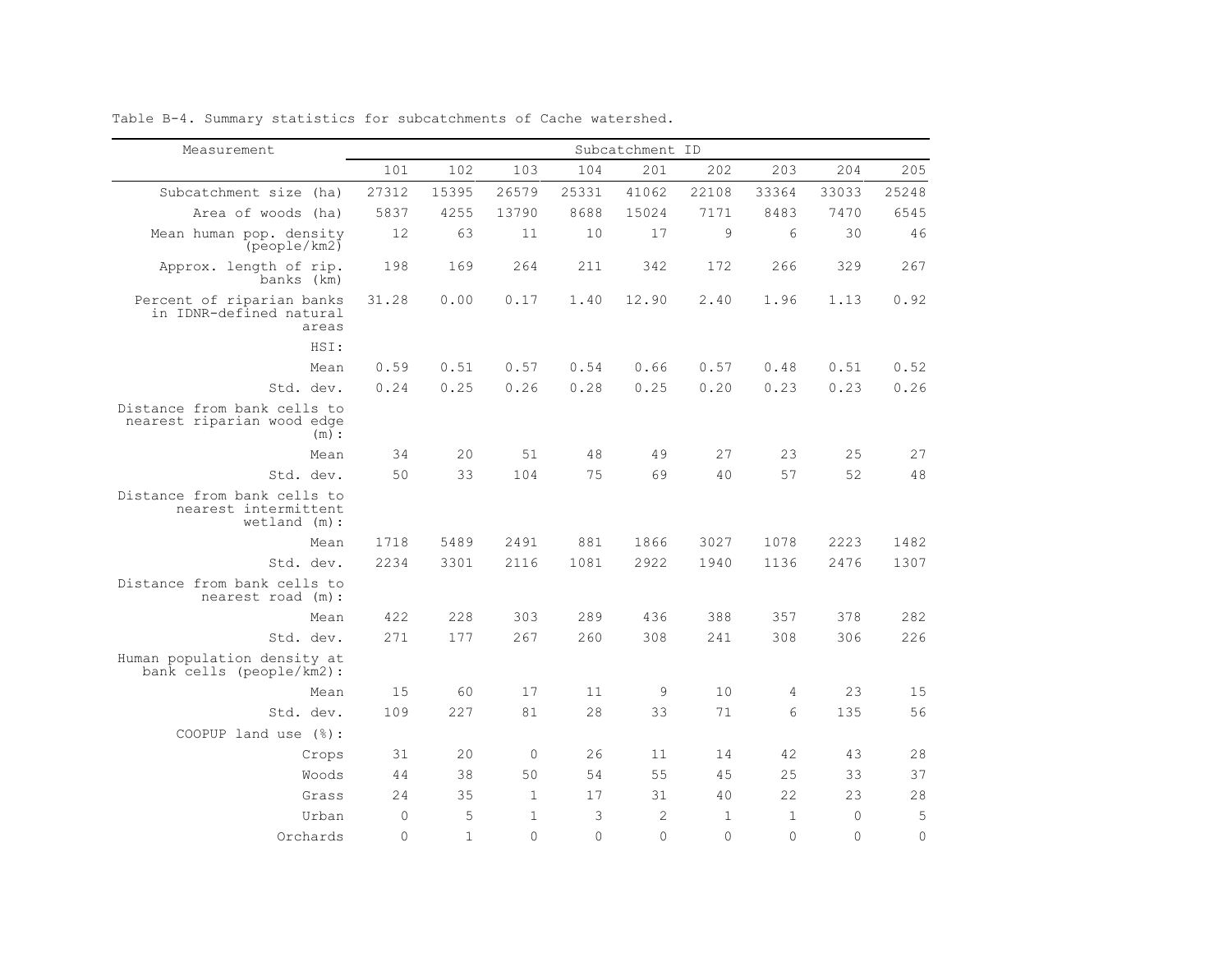Table B-4. Continued.

| Measurement                        |                |                |              |              | Subcatchment ID |          |                |                |                |
|------------------------------------|----------------|----------------|--------------|--------------|-----------------|----------|----------------|----------------|----------------|
|                                    | 101            | 102            | 103          | 104          | 201             | 202      | 203            | 204            | 205            |
| IDNR land use (%):                 |                |                |              |              |                 |          |                |                |                |
| High density urban                 | $\Omega$       | $\Omega$       | $\Omega$     | $\Omega$     | $\Omega$        | $\Omega$ | 0              | $\mathbf{0}$   | $\overline{2}$ |
| Medium-high density urban          | $\Omega$       | $\Omega$       | $\Omega$     | $\Omega$     | $\Omega$        | $\Omega$ | $\Omega$       | $\Omega$       | $\Omega$       |
| Medium density urban               | $\Omega$       | 1              | 1            | 1            | $\Omega$        | 1        | 0              | $\mathbf{1}$   | 1              |
| Low density urban                  | $\Omega$       | $\Omega$       | $\Omega$     | $\Omega$     | $\Omega$        | $\Omega$ | $\Omega$       | $\Omega$       | $\Omega$       |
| Major roadways                     | $\Omega$       |                | 1            | $\Omega$     | $\Omega$        | 1        | $\mathbf{1}$   | $\circ$        |                |
| Active railroads                   | $\Omega$       | $\overline{c}$ | $\Omega$     | $\Omega$     | $\Omega$        | $\Omega$ | $\mathbf{1}$   | $\Omega$       | $\overline{c}$ |
| Abandoned railroads                | $\Omega$       | $\Omega$       | $\Omega$     | $\Omega$     | $\Omega$        | 1        | $\Omega$       | $\Omega$       | $\mathbf{1}$   |
| Row crops                          | 20             | 12             | 17           | 25           | 6               | 9        | 38             | 38             | 23             |
| Small grain crops                  | $\mathcal{L}$  | 6              | 5            | 4            | 3               | 3        | $\overline{c}$ | 2              | 3              |
| Orchards/Nurseries                 | $\Omega$       | 1              | $\Omega$     | $\Omega$     | $\Omega$        | $\Omega$ | $\Omega$       | $\circ$        | $\mathbf{0}$   |
| Urban grassland                    | $\Omega$       | $\mathbf{1}$   | $\Omega$     | $\Omega$     | $\Omega$        | $\Omega$ | $\Omega$       | $\Omega$       | $\mathbf{1}$   |
| Rural grassland                    | 16             | 31             | 17           | 7            | 17              | 23       | 18             | 16             | 12             |
| Deciduous forest, closed<br>canopy | 12             | 17             | 29           | 13           | 26              | 35       | 7              | 5              | 10             |
| Deciduous forest, open<br>canopy   | $\mathbf{1}$   | 2              | $\mathbf{1}$ | $\mathbf{0}$ | 4               | 2        | $\overline{2}$ | $\overline{2}$ | $\mathbf{0}$   |
| Coniferous forest                  | $\Omega$       | $\Omega$       | $\Omega$     | $\Omega$     | 1               | 1        | $\Omega$       | $\circ$        | <sup>n</sup>   |
| Open water                         | $\mathbf{0}$   | 1              | $\Omega$     | 2            | $\mathbf{1}$    | 3        | $\mathbf{1}$   | 4              |                |
| Perennial streams                  | 11             | 8              | 9            | 9            | 11              | 8        | 11             | 5              | 6              |
| Shallow marsh/wet meadow           | $\mathcal{L}$  | 1              | $\Omega$     | 1            | $\overline{c}$  | 1        | $\overline{c}$ | $\mathbf{1}$   | $\overline{2}$ |
| Deep marsh                         | $\Omega$       | $\Omega$       | $\Omega$     | $\Omega$     | $\Omega$        | $\Omega$ | $\Omega$       | $\Omega$       | $\Omega$       |
| Forested wetlands                  | 27             | 14             | 18           | 2.7          | 2.6             | 11       | 15             | 22             | 26             |
| Swamp                              | 6              | $\Omega$       | $\Omega$     | 7            | $\mathbf{1}$    | $\Omega$ | $\overline{c}$ | $\overline{2}$ | $\Omega$       |
| Shallow water wetlands             | $\overline{2}$ | 2              | 1            | 2            | 1               | 1        | 1              | $\overline{2}$ |                |
| Barren land                        | $\Omega$       | $\Omega$       | $\Omega$     | 0            | $\Omega$        | $\Omega$ | $\Omega$       | $\Omega$       | 0              |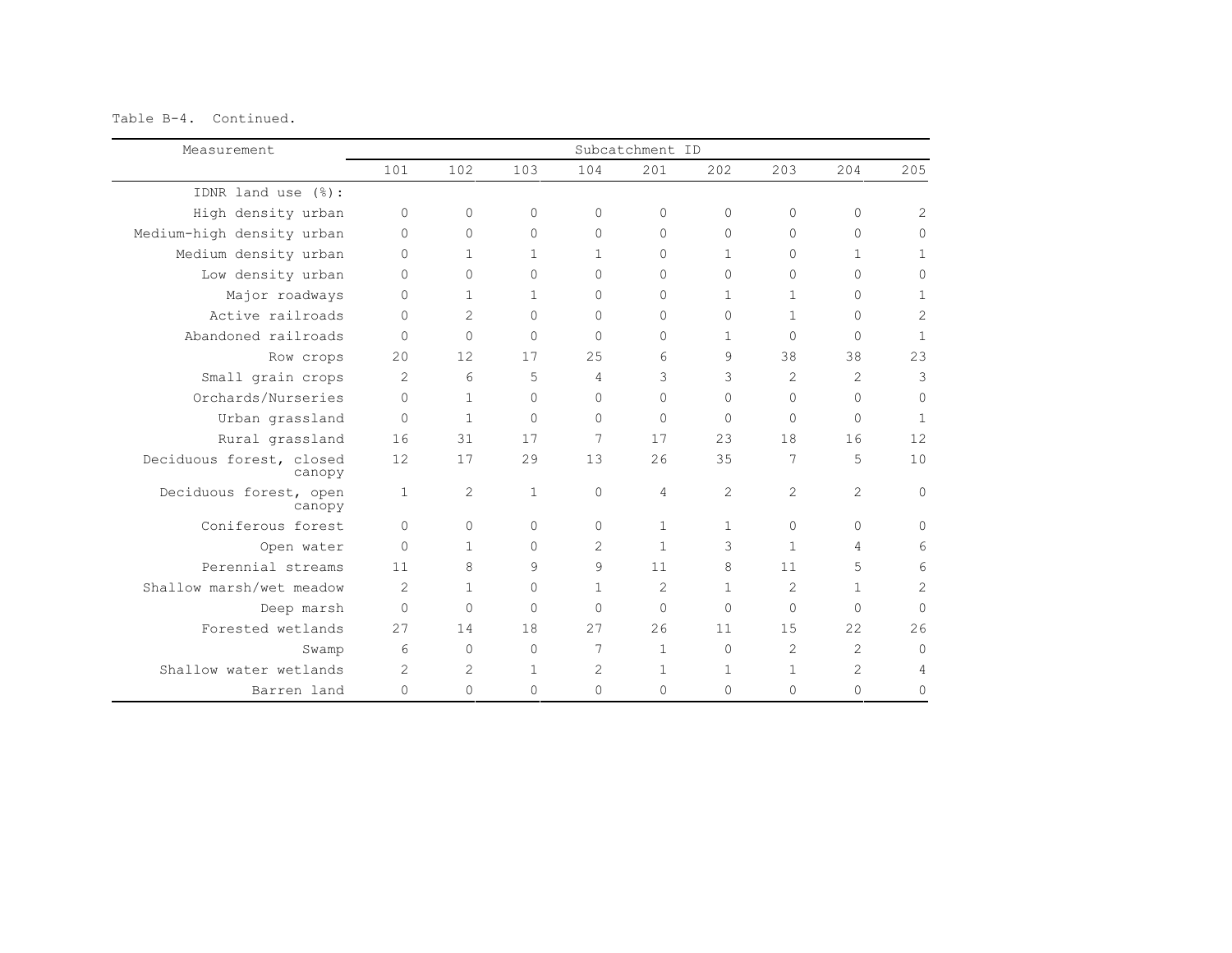| Measurement                                                            |            |              |              |              |                | Subcatchment ID |             |                |          |          |             |                 |
|------------------------------------------------------------------------|------------|--------------|--------------|--------------|----------------|-----------------|-------------|----------------|----------|----------|-------------|-----------------|
|                                                                        | 101        | 102          | 103          | 104          | 105            | 106             | 107         | 108            | 109      | 110      | 111         | 112             |
| Subcatchment size (ha)                                                 | 48023      | 28255        | 19091        | 15392        | 22779          | 39869           | 14333       | 20397          | 26441    | 29221    | 15158       | 39668           |
| Area of woods (ha)                                                     | 383        | 74           | 838          | 247          | 20             | 1253            | 1630        | 3909           | 1443     | 4800     | 1560        | 7719            |
| Mean human pop. density<br>[people/km2]                                | 6          | 85           | 5            | 3            | $\overline{4}$ | 7               | 5           | 9              | 21       | 5        | 6           | $7\phantom{.0}$ |
| Approx. length of rip.<br>banks (km)                                   | 271        | 194          | 146          | 127          | 160            | 248             | 133         | 192            | 207      | 273      | 171         | 373             |
| Percent of riparian banks<br>in IDNR-defined natural<br>areas          | 0.00       | 0.00         | 4.63         | 0.02         | 0.00           | 0.27            | 4.27        | 0.91           | 1.91     | 1.43     | 0.00        | 0.07            |
| HSI:                                                                   |            |              |              |              |                |                 |             |                |          |          |             |                 |
| Mean                                                                   | 0.16       | 0.14         | 0.32         | 0.19         | 0.04           | 0.32            | 0.38        | 0.44           | 0.28     | 0.49     | 0.50        | 0.58            |
| Std. dev.                                                              | 0.27       | 0.22         | 0.35         | 0.30         | 0.15           | 0.36            | 0.38        | 0.37           | 0.34     | 0.33     | 0.33        | 0.33            |
| Distance from bank cells to<br>nearest riparian wood edge<br>$(m)$ :   |            |              |              |              |                |                 |             |                |          |          |             |                 |
| Mean                                                                   | $\sqrt{4}$ | $\circ$      | 21           | 6            | $\bigcirc$     | 14              | 25          | 28             | 10       | 30       | 21          | 35              |
| Std. dev.                                                              | 16         | 3            | 41           | 18           | 3              | 36              | 38          | 50             | 22       | 43       | 31          | 45              |
| Distance from bank cells to<br>nearest intermittent<br>$wetland (m)$ : |            |              |              |              |                |                 |             |                |          |          |             |                 |
| Mean                                                                   | 16973      | 8679         | 7525         | 13337        | 23821          | 10151           | 5460        | 15830          | 22067    | 12558    | 16819       | 13820           |
| Std. dev.                                                              | 7460       | 4687         | 2751         | 2792         | 3299           | 5260            | 2919        | 3664           | 4155     | 5739     | 4352        | 4923            |
| Distance from bank cells to<br>nearest road (m):                       |            |              |              |              |                |                 |             |                |          |          |             |                 |
| Mean                                                                   | 261        | 234          | 298          | 248          | 310            | 276             | 310         | 259            | 222      | 351      | 258         | 329             |
| Std. dev.                                                              | 189        | 178          | 201          | 187          | 225            | 185             | 190         | 190            | 183      | 242      | 187         | 210             |
| Human population density at<br>bank cells (people/km2):                |            |              |              |              |                |                 |             |                |          |          |             |                 |
| Mean                                                                   | $\,8\,$    | 146          | $\epsilon$   | $\sqrt{4}$   | $\mathfrak{Z}$ | 6               | 3           | 9              | 35       | 6        | $\mathsf 9$ | 8               |
| Std. dev.                                                              | 20         | 486          | 8            | 29           | 12             | 2.6             | 5           | 36             | 183      | 7        | 16          | 8               |
| COOPUP land use (%):                                                   |            |              |              |              |                |                 |             |                |          |          |             |                 |
| Crops                                                                  | 63         | 62           | 48           | 67           | 90             | 49              | 45          | 32             | 42       | 23       | 22.2        | 16              |
| Woods                                                                  | 8          | $\mathbf{1}$ | 29           | 11           | $\mathbf{1}$   | 23              | 38          | 40             | 22       | 38       | 41          | 48              |
| Grass                                                                  | 2.1        | 30           | 22.2         | 2.0          | 8              | 26              | 14          | 25             | 2.4      | 27       | 34          | 28              |
| Urban                                                                  | 8          | 7            | $\mathbf{1}$ | $\mathbf{1}$ | $\mathbf{2}$   | $\overline{c}$  | $\mathbf 0$ | $\overline{2}$ | 12       | $\Omega$ | $\circ$     | $\mathbf{1}$    |
| Orchards                                                               | $\Omega$   | $\Omega$     | $\Omega$     | $\Omega$     | $\Omega$       | $\Omega$        | $\Omega$    | $\Omega$       | $\Omega$ | $\Omega$ | $\Omega$    | $\Omega$        |

Table B-5. Summary statistics for subcatchments of Embarras watershed.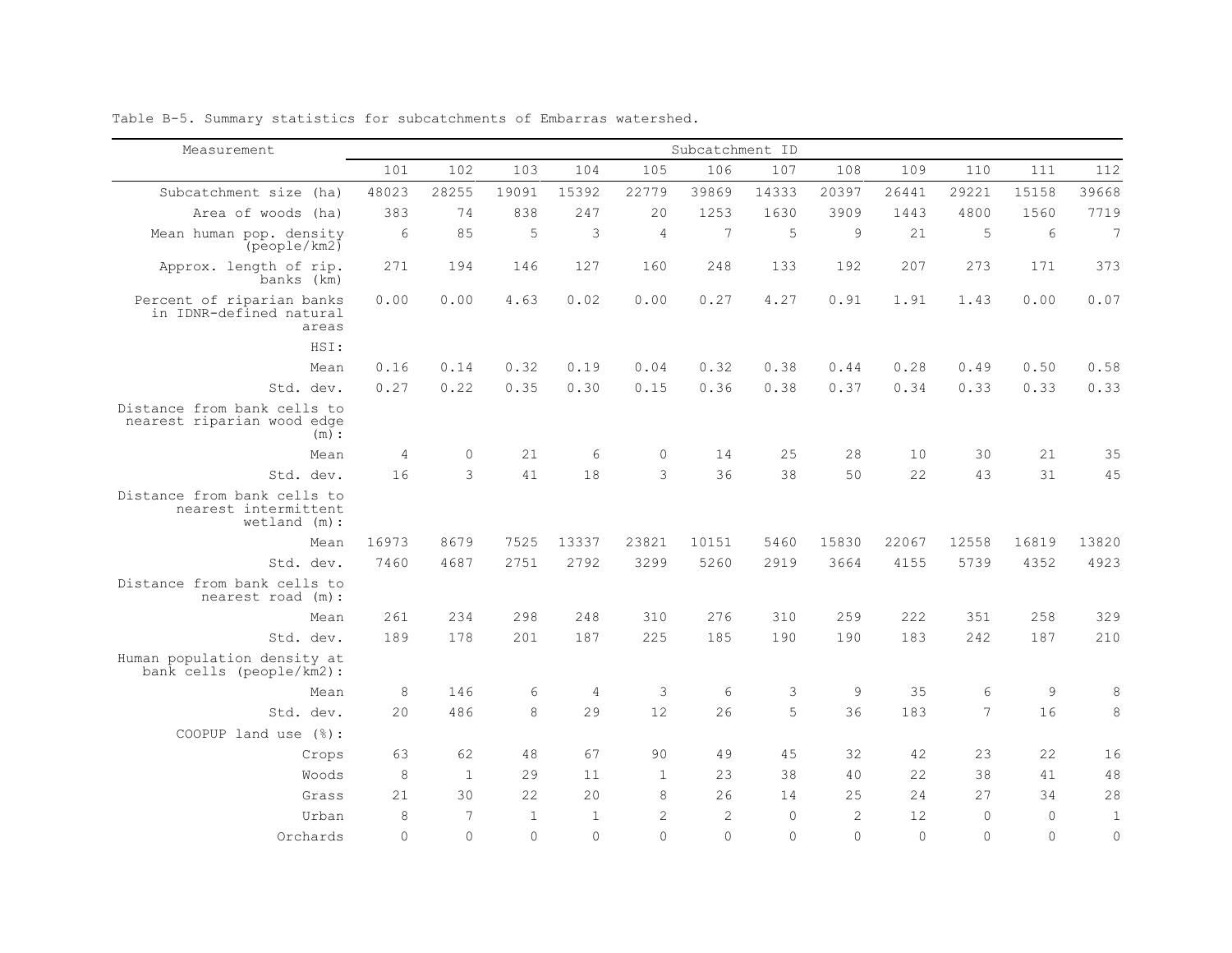Table B-5. Continued.

| Measurement                        |                |              |              |                |              | Subcatchment ID |              |                |                |                |                |              |
|------------------------------------|----------------|--------------|--------------|----------------|--------------|-----------------|--------------|----------------|----------------|----------------|----------------|--------------|
|                                    | 101            | 102          | 103          | 104            | 105          | 106             | 107          | 108            | 109            | 110            | 111            | 112          |
| IDNR land use (%):                 |                |              |              |                |              |                 |              |                |                |                |                |              |
| High density urban                 | $\mathbf 0$    | $\mathbf{1}$ | $\circ$      | $\circ$        | $\Omega$     | $\circ$         | $\circ$      | $\circ$        | $\mathbf{1}$   | $\circ$        | $\circ$        | $\mathbf{0}$ |
| Medium-high density urban          | $\circ$        | $\circ$      | $\Omega$     | $\Omega$       | $\Omega$     | $\Omega$        | $\mathbf{0}$ | $\Omega$       | $\circ$        | $\Omega$       | $\circ$        | Ω            |
| Medium density urban               | $\overline{1}$ | $\mathbf{1}$ | $\Omega$     | $\Omega$       | $\Omega$     | $\Omega$        | $\Omega$     | $\Omega$       | 3              | $\Omega$       | $\Omega$       | Ω            |
| Low density urban                  | $\Omega$       | $\circ$      | $\Omega$     | $\Omega$       | $\Omega$     | $\Omega$        | $\Omega$     | $\Omega$       | $\Omega$       | $\Omega$       | $\Omega$       | 0            |
| Major roadways                     | $\Omega$       | $\mathbf{1}$ | $\Omega$     | $\Omega$       | $\Omega$     | $\Omega$        | $\mathbf{0}$ | $\Omega$       | $\Omega$       | $\Omega$       | $\Omega$       | 0            |
| Active railroads                   | $\overline{1}$ | $\mathbf{1}$ | $\Omega$     | $\mathbf{1}$   | $\Omega$     | $\Omega$        | $\mathbf{0}$ | $\Omega$       | $\Omega$       | $\Omega$       | $\Omega$       | $\Omega$     |
| Abandoned railroads                | $\Omega$       | $\circ$      | $\Omega$     | $\Omega$       | $\Omega$     | $\Omega$        | $\mathbf{0}$ | $\Omega$       | $\mathbf{0}$   | $\circ$        | $\Omega$       | $\circ$      |
| Row crops                          | 38             | 44           | 29           | 45             | 59           | 29              | 26           | 19             | 20             | 27             | 2.7            | 24           |
| Small grain crops                  | 3              | 3            | $\mathbf{1}$ | $\overline{c}$ | 2            | $\overline{4}$  | $\mathbf{2}$ | $\overline{4}$ | 4              | 4              | 9              | 6            |
| Orchards/Nurseries                 | $\Omega$       | $\circ$      | $\Omega$     | $\Omega$       | $\Omega$     | $\Omega$        | $\circ$      | $\Omega$       | $\Omega$       | $\Omega$       | $\Omega$       | $\mathbf{0}$ |
| Urban grassland                    | 2              | $\mathbf{1}$ | $\Omega$     | $\Omega$       | $\mathbf{1}$ | $\mathbf{1}$    | $\mathbb O$  | $\Omega$       | 3              | $\Omega$       | $\Omega$       | 0            |
| Rural grassland                    | 23             | 30           | 19           | 21             | 15           | 21              | 14           | 14             | 22             | 11             | 22             | 15           |
| Deciduous forest, closed<br>canopy | 2              | $\mathbf{0}$ | 8            | $\mathbf{1}$   | $\Omega$     | 10              | 16           | 27             | 19             | 24             | 23             | 32           |
| Deciduous forest, open<br>canopy   | $\mathbf{1}$   | $\circ$      | $\mathbf{1}$ | $\mathbf{1}$   | $\Omega$     | 3               | 3            | 2              | 3              | $\mathbf{1}$   | $\mathbf{2}$   | $\mathbf{1}$ |
| Coniferous forest                  | $\Omega$       | $\Omega$     | $\Omega$     | $\Omega$       | $\Omega$     | $\circ$         | $\circ$      | $\Omega$       | $\Omega$       | $\Omega$       | $\Omega$       | $\Omega$     |
| Open water                         | $\Omega$       | $\Omega$     | 3            | $\overline{2}$ | $\Omega$     | $\mathbf{1}$    | $\mathbf{1}$ | $\overline{c}$ | $\overline{1}$ | $\overline{2}$ | $\Omega$       | $\mathbf{0}$ |
| Perennial streams                  | 16             | 15           | 18           | 14             | 22           | 17              | 18           | 12             | 17             | 11             | 14             | 15           |
| Shallow marsh/wet meadow           | 2              | $\mathbf{0}$ | $\Omega$     | $\Omega$       | $\Omega$     | $\bigcap$       | $\circ$      | $\Omega$       | $\Omega$       | $\Omega$       | $\Omega$       | $\Omega$     |
| Deep marsh                         | $\overline{c}$ | $\circ$      | $\Omega$     | $\Omega$       | $\bigcap$    | $\Omega$        | $\mathbf 0$  | $\Omega$       | $\circ$        | $\Omega$       | $\Omega$       | $\mathbf{0}$ |
| Forested wetlands                  | 8              | $\circ$      | 20           | 11             | $\Omega$     | 13              | 18           | 17             | 6              | 18             | $\overline{c}$ | 5            |
| Swamp                              | $\Omega$       | $\circ$      | $\Omega$     | $\Omega$       | $\Omega$     | $\bigcap$       | $\circ$      | $\Omega$       | $\Omega$       | $\Omega$       | $\Omega$       | Ω            |
| Shallow water wetlands             | $\mathbf{1}$   | $\mathbf{1}$ | $\mathbf{0}$ |                | $\mathbf{0}$ | $\mathbf{1}$    | $\mathbf 0$  | $\mathbf{1}$   | 2              | 1              | $\Omega$       |              |
| Barren land                        | $\Omega$       | $\circ$      | $\Omega$     |                | $\Omega$     | $\Omega$        | $\mathbf{0}$ | $\Omega$       | $\Omega$       | $\Omega$       | $\Omega$       |              |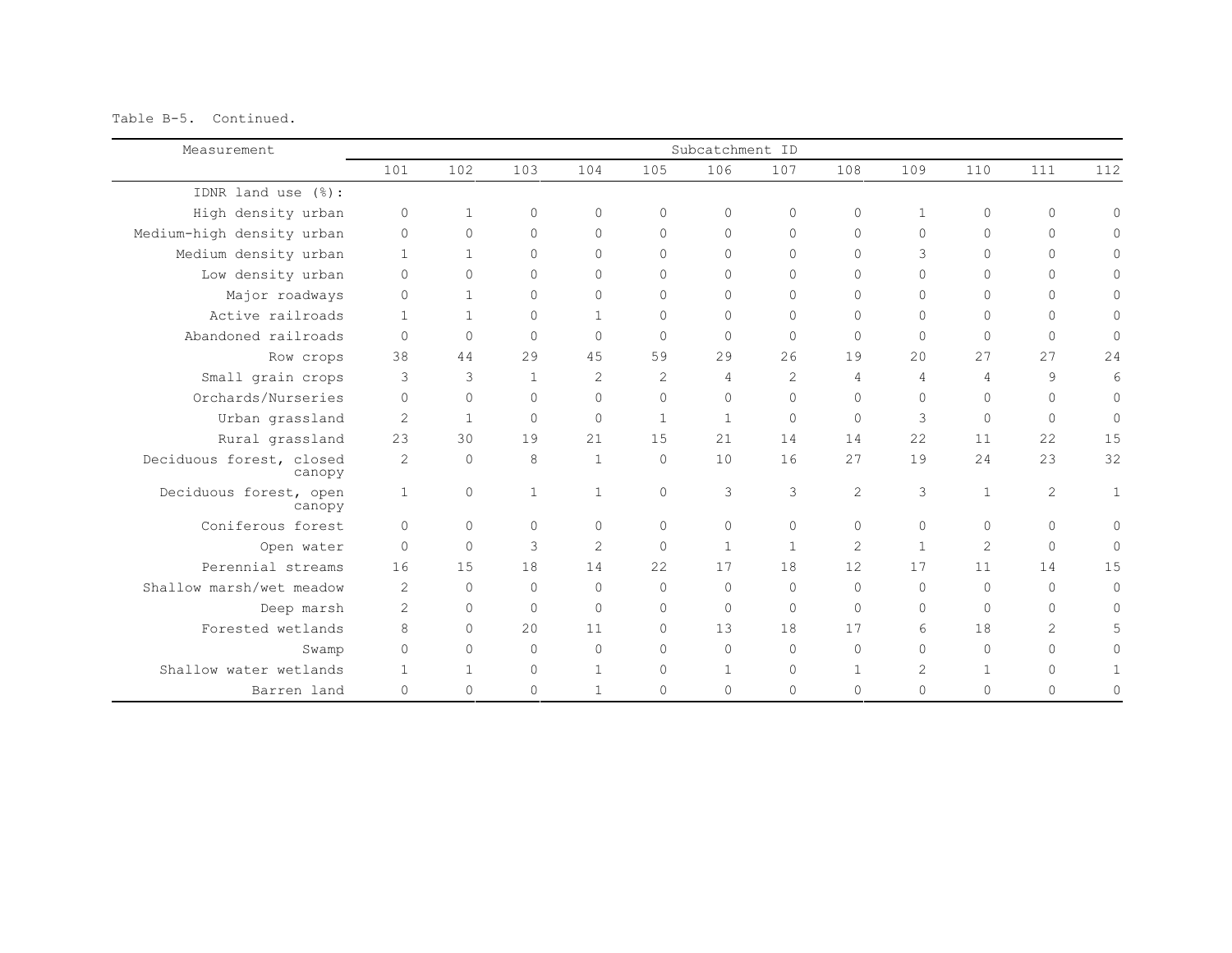Table B-5. Continued.

| Measurement                                                            |             |                |                |                |          | Subcatchment ID |          |                |                |              |                |                |
|------------------------------------------------------------------------|-------------|----------------|----------------|----------------|----------|-----------------|----------|----------------|----------------|--------------|----------------|----------------|
|                                                                        | 113         | 114            | 115            | 116            | 117      | 118             | 119      | 120            | 121            | 122          | 123            | 201            |
| Subcatchment size (ha)                                                 | 18855       | 28778          | 20190          | 25459          | 20186    | 25713           | 22707    | 27711          | 29186          | 54681        | 38194          | 23867          |
| Area of woods (ha)                                                     | 3808        | 5393           | 3299           | 2116           | 4368     | 2640            | 4888     | 2767           | 4078           | 7253         | 4212           | 440            |
| Mean human pop. density<br>[people/km2]                                | 5           | 6              | 3              | $\overline{4}$ | 10       | 11              | 10       | 27             | 7              | 5            | $\overline{4}$ | $\,8\,$        |
| Approx. length of rip.<br>banks (km)                                   | 156         | 158            | 106            | 166            | 142      | 128             | 121      | 248            | 269            | 395          | 370            | 141            |
| Percent of riparian banks<br>in IDNR-defined natural<br>areas          | 1.52        | 3.10           | 0.00           | 1.45           | 1.16     | 0.05            | 0.00     | 0.02           | 0.00           | 0.00         | 0.93           | 0.74           |
| HSI:                                                                   |             |                |                |                |          |                 |          |                |                |              |                |                |
| Mean                                                                   | 0.51        | 0.40           | 0.58           | 0.31           | 0.48     | 0.42            | 0.45     | 0.26           | 0.44           | 0.50         | 0.35           | 0.41           |
| Std. dev.                                                              | 0.34        | 0.36           | 0.31           | 0.34           | 0.35     | 0.33            | 0.36     | 0.32           | 0.38           | 0.37         | 0.35           | 0.26           |
| Distance from bank cells to<br>nearest riparian wood edge<br>(m):      |             |                |                |                |          |                 |          |                |                |              |                |                |
| Mean                                                                   | 30          | 27             | 44             | 14             | 30       | 32              | 35       | 15             | 30             | 33           | 12             | $\overline{4}$ |
| Std. dev.                                                              | 39          | 49             | 53             | 26             | 40       | 57              | 51       | 33             | 41             | 49           | 25             | 13             |
| Distance from bank cells to<br>nearest intermittent<br>$wetland$ (m) : |             |                |                |                |          |                 |          |                |                |              |                |                |
| Mean                                                                   | 9180        | 6468           | 9664           | 6433           | 4688     | 2623            | 6036     | 2250           | 6813           | 7162         | 21182          | 43179          |
| Std. dev.                                                              | 4998        | 3774           | 2884           | 3103           | 3868     | 1806            | 2413     | 2290           | 2514           | 3747         | 3376           | 2332           |
| Distance from bank cells to<br>nearest road (m):                       |             |                |                |                |          |                 |          |                |                |              |                |                |
| Mean                                                                   | 285         | 331            | 269            | 283            | 331      | 307             | 248      | 304            | 239            | 332          | 262            | 286            |
| Std. dev.                                                              | 197         | 213            | 171            | 193            | 224      | 233             | 170      | 263            | 172            | 204          | 194            | 180            |
| Human population density at<br>bank cells (people/km2):                |             |                |                |                |          |                 |          |                |                |              |                |                |
| Mean                                                                   | 5           | $\overline{4}$ | 3              | 3              | 10       | 20              | 12       | 36             | 8              | 6            | 5              | 15             |
| Std. dev.                                                              | 6           | 7              | $\overline{4}$ | 9              | 18       | 112             | 53       | 99             | 2.0            | 20           | 11             | 63             |
| COOPUP land use $(\frac{1}{6})$ :                                      |             |                |                |                |          |                 |          |                |                |              |                |                |
| Crops                                                                  | 22          | 39             | 16             | 49             | 29       | 23              | 30       | 52             | 34             | 31           | 43             | 20             |
| Woods                                                                  | 38          | 38             | 61             | 28             | 49       | 43              | 49       | 26             | 48             | 48           | 25             | 11             |
| Grass                                                                  | 26          | 20             | 22             | 20             | 21       | 2.5             | 17       | 20             | 15             | 20           | 2.7            | 65             |
| Urban                                                                  | $\mathbf 0$ | $\mathbf{1}$   | $\overline{1}$ | $\overline{c}$ | $\Omega$ | 8               | 4        | $\overline{2}$ | $\overline{c}$ | $\mathbf{0}$ | 3              | $\mathsf 3$    |
| Orchards                                                               | $\Omega$    | $\Omega$       | $\Omega$       | $\Omega$       | $\Omega$ | $\Omega$        | $\Omega$ | $\bigcap$      | $\Omega$       | $\Omega$     | $\Omega$       | $\circ$        |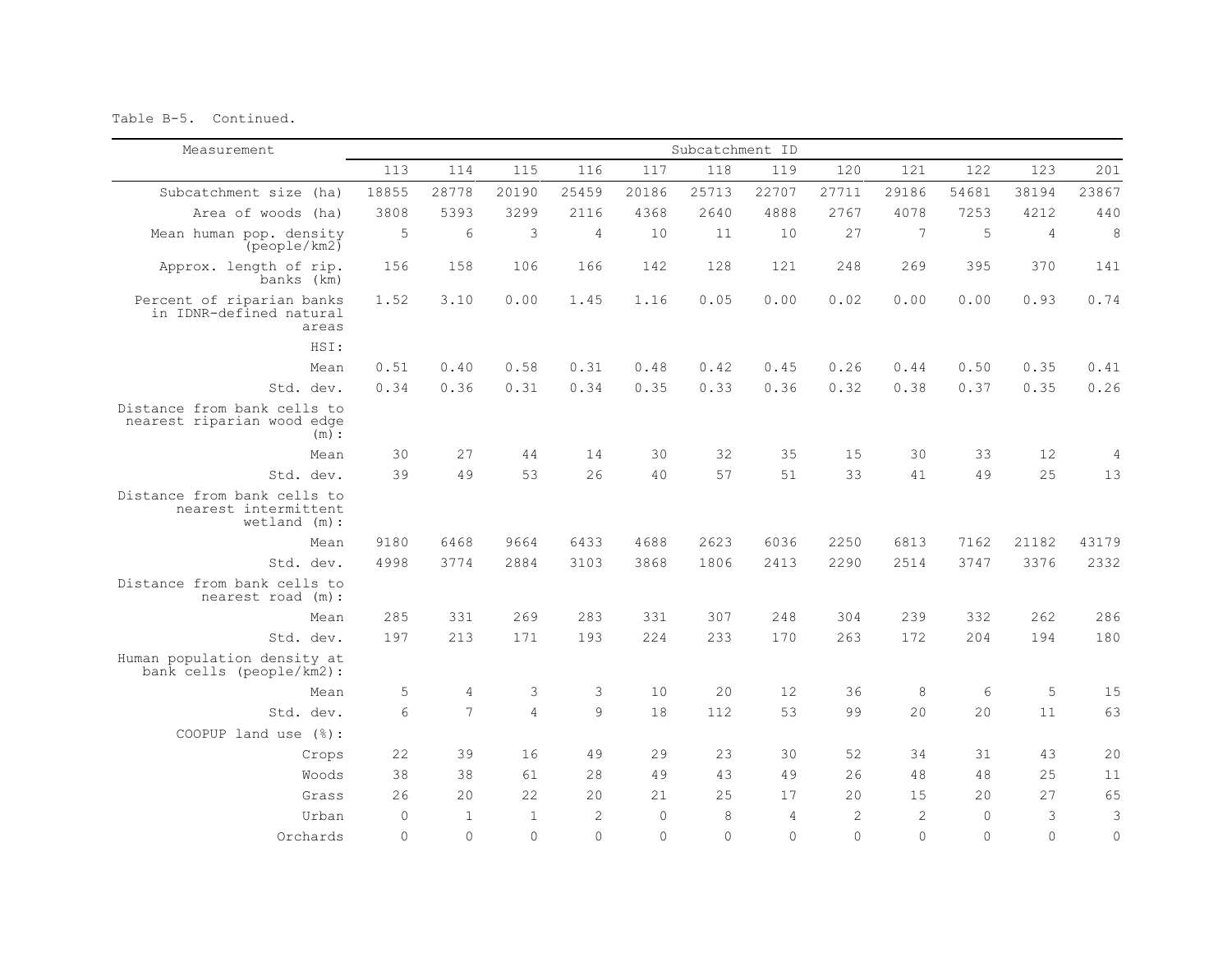Table B-5. Continued.

| Measurement                        |                |              |              |                |              | Subcatchment ID |                |                |                |              |                |                |
|------------------------------------|----------------|--------------|--------------|----------------|--------------|-----------------|----------------|----------------|----------------|--------------|----------------|----------------|
|                                    | 113            | 114          | 115          | 116            | 117          | 118             | 119            | 120            | 121            | 122.         | 123            | 201            |
| IDNR land use $(\frac{6}{6})$ :    |                |              |              |                |              |                 |                |                |                |              |                |                |
| High density urban                 | $\circ$        | $\circ$      | $\Omega$     | $\Omega$       | $\Omega$     | $\circ$         | $\circ$        | $\Omega$       | $\Omega$       | $\Omega$     | $\circ$        | $\mathbf{0}$   |
| Medium-high density urban          | $\mathbf 0$    | $\circ$      | $\Omega$     | $\circ$        | $\Omega$     | $\Omega$        | $\mathbf{0}$   | $\Omega$       | $\circ$        | $\Omega$     | $\Omega$       | $\Omega$       |
| Medium density urban               | $\Omega$       | $\Omega$     | $\Omega$     | $\Omega$       | $\Omega$     | $\bigcap$       | $\Omega$       | $\Omega$       | $\Omega$       | $\Omega$     | $\Omega$       | Ω              |
| Low density urban                  | $\Omega$       | $\Omega$     | $\Omega$     | $\Omega$       | $\Omega$     | $\Omega$        | $\Omega$       | $\Omega$       | $\Omega$       | $\Omega$     | $\Omega$       | 0              |
| Major roadways                     | $\Omega$       | $\circ$      | $\Omega$     | $\Omega$       | $\Omega$     | $\Omega$        | $\circ$        | $\Omega$       | $\Omega$       | $\Omega$     | $\Omega$       | 0              |
| Active railroads                   | $\Omega$       | $\circ$      | $\Omega$     | $\Omega$       | $\Omega$     | $\Omega$        | $\mathbf 0$    | $\mathbf{1}$   | $\Omega$       | $\Omega$     | $\Omega$       | $\cap$         |
| Abandoned railroads                | $\Omega$       | $\circ$      | $\Omega$     | $\Omega$       | $\circ$      | $\Omega$        | $\mathbf 0$    | $\Omega$       | $\Omega$       | $\Omega$     | $\Omega$       | 0              |
| Row crops                          | 31             | 28           | 14           | 31             | 17           | 22.2            | 19             | 37             | 2.0            | 22           | 2.5            | 6              |
| Small grain crops                  | 7              | 2            | 5            | $\overline{4}$ | 3            | 5               | 3              | 3              | $\overline{4}$ | 5            | $\overline{4}$ | 3              |
| Orchards/Nurseries                 | $\Omega$       | $\circ$      | $\Omega$     | $\Omega$       | $\Omega$     | $\Omega$        | $\circ$        | $\Omega$       | $\Omega$       | $\Omega$     | $\Omega$       | $\circ$        |
| Urban grassland                    | $\Omega$       | $\Omega$     | $\Omega$     | $\Omega$       | $\Omega$     | $\bigcap$       | $\circ$        | $\Omega$       | $\Omega$       | $\Omega$     | $\mathbf{1}$   | $\overline{1}$ |
| Rural grassland                    | 11             | 5            | 8            | 5              | 5            | $\overline{7}$  | $\overline{4}$ | 7              | 10             | 10           | 13             | 30             |
| Deciduous forest, closed<br>canopy | 21             | 23           | 32           | 15             | 25           | 16              | 12             | $\mathcal{Q}$  | 2.8            | 30           | 30             | 21             |
| Deciduous forest, open<br>canopy   | $\circ$        | $\mathbf{1}$ | $\mathbf{1}$ | $\Omega$       | $\mathbf{1}$ | $\mathbf{1}$    | $\circ$        | $\Omega$       | $\mathbf{1}$   | $\mathbf{1}$ | $\mathbf{1}$   | 3              |
| Coniferous forest                  | $\Omega$       | $\Omega$     | $\bigcap$    | $\Omega$       | $\Omega$     | $\Omega$        | $\circ$        | $\Omega$       | $\Omega$       | $\Omega$     | $\Omega$       | 0              |
| Open water                         | $\overline{c}$ | 6            | $\Omega$     | 8              | 7            | $\mathbf{1}$    | 3              | $\mathcal{L}$  | $\Omega$       | $\mathbf{1}$ | $\Omega$       | 3              |
| Perennial streams                  | 8              | 12           | 14           | 12             | 13           | 17              | 13             | 10             | 12             | 13           | 11             | 15             |
| Shallow marsh/wet meadow           | $\Omega$       | $\mathbf{1}$ | $\Omega$     | $\mathbf{1}$   | $\Omega$     | $\mathbf{1}$    | $\circ$        | 3              | $\Omega$       | $\Omega$     | $\Omega$       | $\mathbf{0}$   |
| Deep marsh                         | $\Omega$       | $\circ$      | $\bigcap$    | $\bigcap$      | $\Omega$     | $\Omega$        | $\mathbf 0$    | $\mathbf{1}$   | $\Omega$       | $\Omega$     | $\Omega$       | 0              |
| Forested wetlands                  | 18             | 2.1          | 25           | 2.4            | 26           | 27              | 42             | 2.1            | 21             | 17           | 12             | 17             |
| Swamp                              | $\Omega$       | $\circ$      | $\Omega$     | $\Omega$       | $\Omega$     | 2               | $\circ$        | $\Omega$       | $\Omega$       | $\Omega$     | $\Omega$       | $\Omega$       |
| Shallow water wetlands             | $\mathbf{1}$   | $\mathbf{1}$ | 1            | $\mathbf{1}$   | $\mathbf{2}$ | $\mathbf{1}$    | $\overline{c}$ | $\overline{4}$ | 2              | $\Omega$     | $\overline{2}$ |                |
| Barren land                        | $\Omega$       | $\circ$      | $\Omega$     | $\Omega$       | $\Omega$     | $\Omega$        | $\mathbf{0}$   | $\mathbf{1}$   | $\Omega$       | $\Omega$     | $\Omega$       | 0              |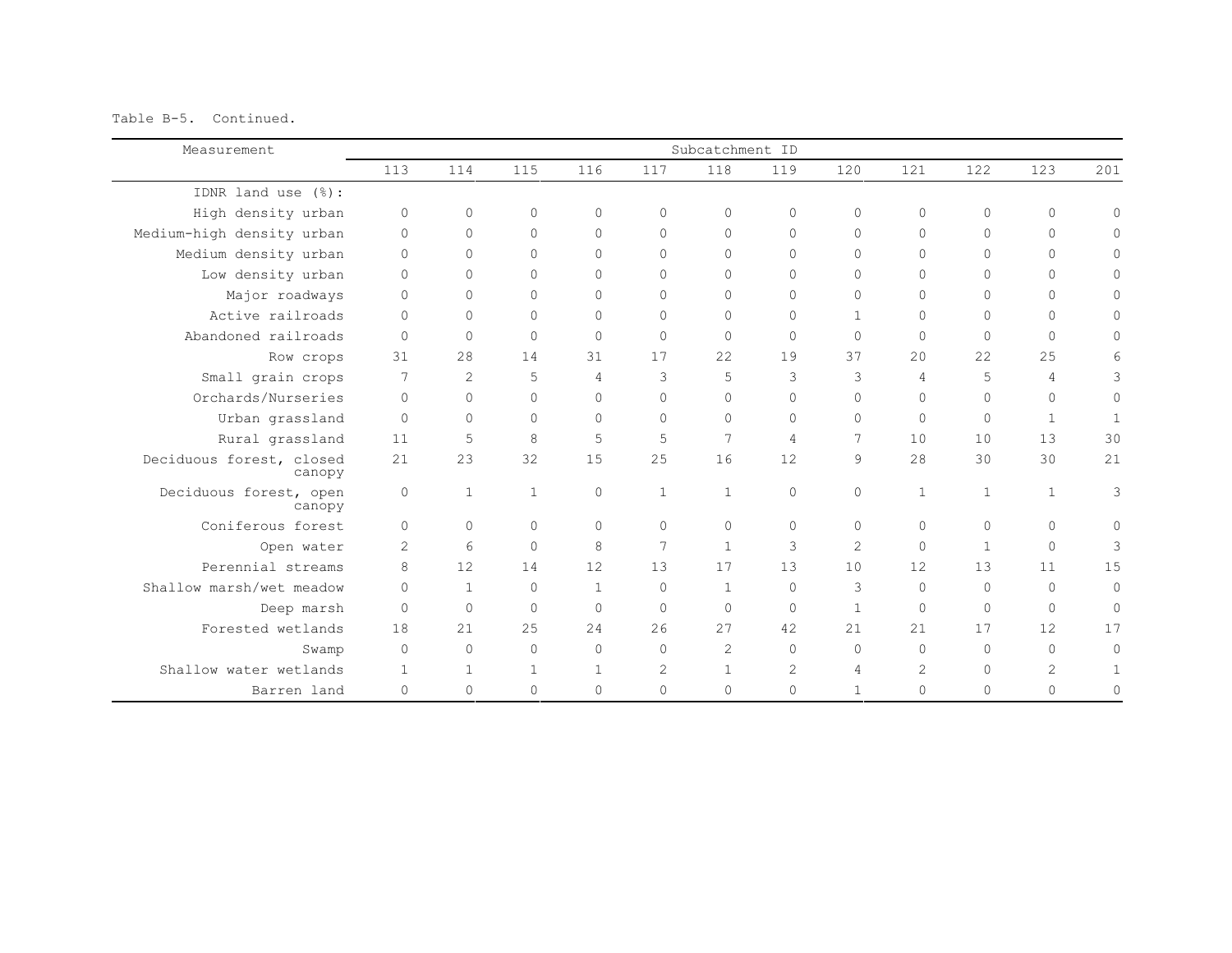Table B-5. Continued.

| Measurement                                                           | Subcatchment ID |              |          |           |                 |              |          |                |          |              |
|-----------------------------------------------------------------------|-----------------|--------------|----------|-----------|-----------------|--------------|----------|----------------|----------|--------------|
|                                                                       | 202             | 203          | 205      | 207       | 208             | 209          | 210      | 211            | 301      | 302          |
| Subcatchment size (ha)                                                | 38129           | 9213         | 32361    | 30970     | 43378           | 22571        | 29589    | 3941           | 22372    | 30877        |
| Area of woods (ha)                                                    | 665             | 345          | 5477     | 6698      | 9473            | 3701         | 3368     | 472            | 673      | 51           |
| Mean human pop. density<br>(people/km2)                               | 4               | 3            | 10       | 9         | 5               | 8            | 14       | 2              | 20       | 3            |
| Approx. length of rip.<br>banks (km)                                  | 229             | 10           | 165      | 223       | 416             | 157          | 178      | 49             | 130      | 183          |
| Percent of riparian banks<br>in IDNR-defined natural<br>areas         | 0.00            | 0.00         | 0.00     | 2.18      | 1.29            | 2.16         | 5.69     | 11.27          | 0.00     | 0.00         |
| HSI:                                                                  |                 |              |          |           |                 |              |          |                |          |              |
| Mean                                                                  | 0.25            | 0.51         | 0.41     | 0.48      | 0.45            | 0.49         | 0.34     | 0.37           | 0.39     | 0.16         |
| Std. dev.                                                             | 0.28            | 0.28         | 0.32     | 0.34      | 0.36            | 0.36         | 0.35     | 0.37           | 0.32     | 0.25         |
| Distance from bank cells to<br>nearest riparian wood edge<br>$(m)$ :  |                 |              |          |           |                 |              |          |                |          |              |
| Mean                                                                  | 2               | 15           | 15       | 19        | 26              | 35           | 29       | 58             | 8        | $\mathbf 0$  |
| Std. dev.                                                             | 10              | 23           | 28       | 30        | 42              | 44           | 54       | 86             | 20       | $\mathbf{2}$ |
| Distance from bank cells to<br>nearest intermittent<br>$wetland$ (m): |                 |              |          |           |                 |              |          |                |          |              |
| Mean                                                                  | 32296           | 29404        | 20610    | 16628     | 11588           | 4742         | 3626     | 1402           | 51904    | 35092        |
| Std. dev.                                                             | 5581            | 4956         | 7383     | 7858      | 7411            | 2893         | 2397     | 853            | 3464     | 5930         |
| Distance from bank cells to<br>nearest road (m):                      |                 |              |          |           |                 |              |          |                |          |              |
| Mean                                                                  | 327             | 371          | 285      | 305       | 355             | 343          | 349      | 375            | 332      | 286          |
| Std. dev.                                                             | 205             | 2.72         | 205      | 211       | 251             | 269          | 277      | 328            | 198      | 210          |
| Human population density at<br>bank cells (people/km2):               |                 |              |          |           |                 |              |          |                |          |              |
| Mean                                                                  | $\overline{4}$  | 5            | 10       | 6         | 5               | 7            | 21       | $\sqrt{2}$     | $12$     | 3            |
| Std. dev.                                                             | 7               | 3            | 29       | 31        | $6\overline{6}$ | 28           | 92       | 3              | 23       | 10           |
| COOPUP land use $(\frac{1}{6})$ :                                     |                 |              |          |           |                 |              |          |                |          |              |
| Crops                                                                 | 54              | 18           | 25       | 28        | 34              | 29           | 39       | 35             | 31       | 69           |
| Woods                                                                 | 6               | 35           | 32       | 37        | 39              | 51           | 37       | 36             | 16       | $\circ$      |
| Grass                                                                 | 40              | 47           | 37       | 34        | 22              | 14           | 15       | 11             | 49       | 29           |
| Urban                                                                 | $\Omega$        | $\mathbf{0}$ | 5        | $\Omega$  | $\mathbf{1}$    | $\mathbf{1}$ | 5        | $\overline{c}$ | 3        | $\mathbf{1}$ |
| Orchards                                                              | $\Omega$        | $\Omega$     | $\Omega$ | $\bigcap$ | $\Omega$        | $\Omega$     | $\Omega$ | $\Omega$       | $\Omega$ | $\Omega$     |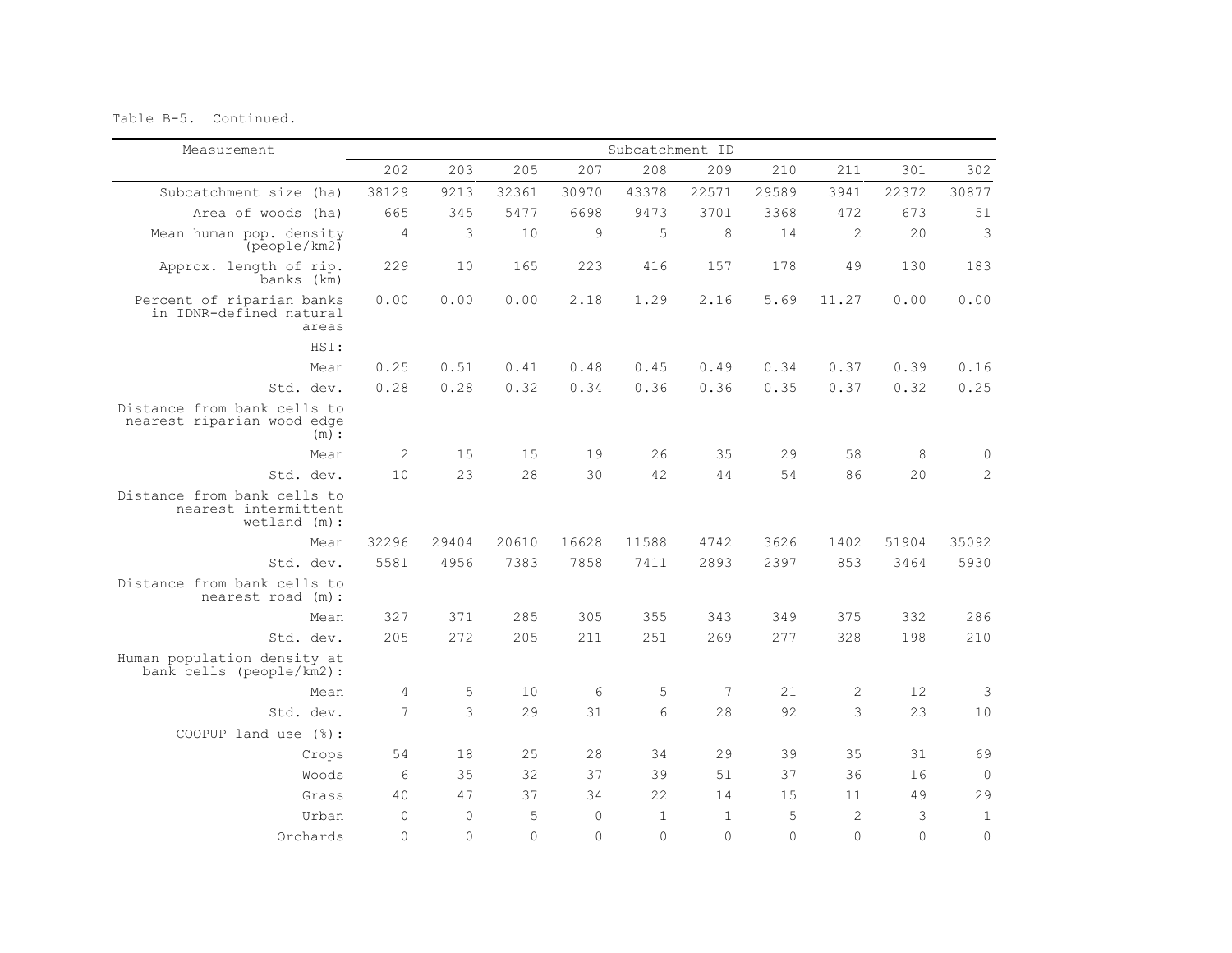Table B-5. Continued.

| Measurement                        |              |              |                |              | Subcatchment ID |              |              |                |                |                |
|------------------------------------|--------------|--------------|----------------|--------------|-----------------|--------------|--------------|----------------|----------------|----------------|
|                                    | 202          | 203          | 205            | 207          | 208             | 209          | 210          | 211            | 301            | 302            |
| IDNR land use (%):                 |              |              |                |              |                 |              |              |                |                |                |
| High density urban                 | $\Omega$     | 0            | $\Omega$       | $\Omega$     | $\circ$         | $\Omega$     | $\circ$      | $\Omega$       | $\circ$        | $\Omega$       |
| Medium-high density urban          | $\Omega$     | 0            | $\Omega$       | $\Omega$     | $\circ$         | $\mathbf{0}$ | $\mathbf{0}$ | $\circ$        | $\circ$        | $\mathbf{0}$   |
| Medium density urban               | $\Omega$     | $\Omega$     | $\mathbf{1}$   | $\Omega$     | $\Omega$        | $\Omega$     | $\mathbf{1}$ | $\Omega$       | $\Omega$       | $\Omega$       |
| Low density urban                  | $\Omega$     | 0            | $\Omega$       | $\Omega$     | $\Omega$        | $\Omega$     | $\Omega$     | $\Omega$       | $\circ$        | $\Omega$       |
| Major roadways                     | $\Omega$     | 0            | $\Omega$       | $\circ$      | $\circ$         | $\Omega$     | $\Omega$     | $\overline{c}$ | $\circ$        | $\mathbf{0}$   |
| Active railroads                   | $\Omega$     | $\Omega$     | $\Omega$       | $\Omega$     | $\Omega$        | $\Omega$     | $\Omega$     | $\Omega$       | $\circ$        | $\mathbf{0}$   |
| Abandoned railroads                | $\mathbf{0}$ | $\mathbf{0}$ | $\Omega$       | $\circ$      | $\circ$         | $\mathbf{1}$ | $\Omega$     | $\circ$        | $\circ$        | $\circ$        |
| Row crops                          | 33           | 11           | 18             | 17           | 21              | 14           | 18           | 25             | 15             | 42             |
| Small grain crops                  | 2            | 4            | 4              | 6            | 3               | 3            | 3            | $\overline{c}$ | 3              | 3              |
| Orchards/Nurseries                 | $\Omega$     | 0            | $\Omega$       | $\mathbf{0}$ | $\circ$         | $\mathbf{0}$ | $\Omega$     | $\circ$        | $\circ$        | $\mathbf{0}$   |
| Urban grassland                    | $\Omega$     | $\Omega$     | $\overline{c}$ | $\Omega$     | $\Omega$        | $\Omega$     | $\mathbf{1}$ | $\Omega$       | $\circ$        | $\mathbf{1}$   |
| Rural grassland                    | 22           | 22           | 10             | 11           | 9               | 8            | 5            | 5              | 24             | 28             |
| Deciduous forest, closed<br>canopy | 10           | 31           | 28             | 32           | 36              | 28           | 15           | 7              | 19             | 3              |
| Deciduous forest, open<br>canopy   | 1            | 5            | $\mathbf{1}$   | $\mathbf{1}$ | 1               | $\mathbf{1}$ | 1            | $\mathbf{1}$   | $\overline{c}$ | $\mathbf{1}$   |
| Coniferous forest                  | $\Omega$     | $\Omega$     | $\Omega$       | $\Omega$     | $\Omega$        | $\Omega$     | $\Omega$     | $\Omega$       | $\Omega$       | $\Omega$       |
| Open water                         | 2            | 4            | 3              | $\mathbf{1}$ | $\overline{4}$  | 6            | 8            | 19             | $\overline{2}$ | $\overline{1}$ |
| Perennial streams                  | 17           | 14           | 13             | 12           | 10              | 12           | 9            | $\mathfrak{D}$ | 14             | 19             |
| Shallow marsh/wet meadow           | $\bigcap$    | $\Omega$     | $\bigcap$      | $\Omega$     | $\Omega$        | $\Omega$     | $\mathbf{1}$ | $\overline{c}$ | $\Omega$       | $\Omega$       |
| Deep marsh                         | $\Omega$     | 0            | $\Omega$       | $\Omega$     | $\circ$         | $\bigcap$    | $\Omega$     | $\Omega$       | $\Omega$       | $\Omega$       |
| Forested wetlands                  | 13           | 8            | 17             | 18           | 15              | 2.5          | 34           | 34             | 20             | $\overline{2}$ |
| Swamp                              | $\Omega$     | 0            | $\bigcap$      | $\Omega$     | $\circ$         | $\Omega$     | $\Omega$     | $\Omega$       | $\circ$        | $\Omega$       |
| Shallow water wetlands             | $\Omega$     | $\mathbf{1}$ | 2              | $\mathbf{2}$ | $\mathbf{1}$    | 2            | 3            | 2              | $\mathbf{1}$   | $\Omega$       |
| Barren land                        | $\Omega$     | 0            | $\Omega$       | $\Omega$     | $\mathbf{0}$    | 0            | $\Omega$     | $\Omega$       | 0              | $\Omega$       |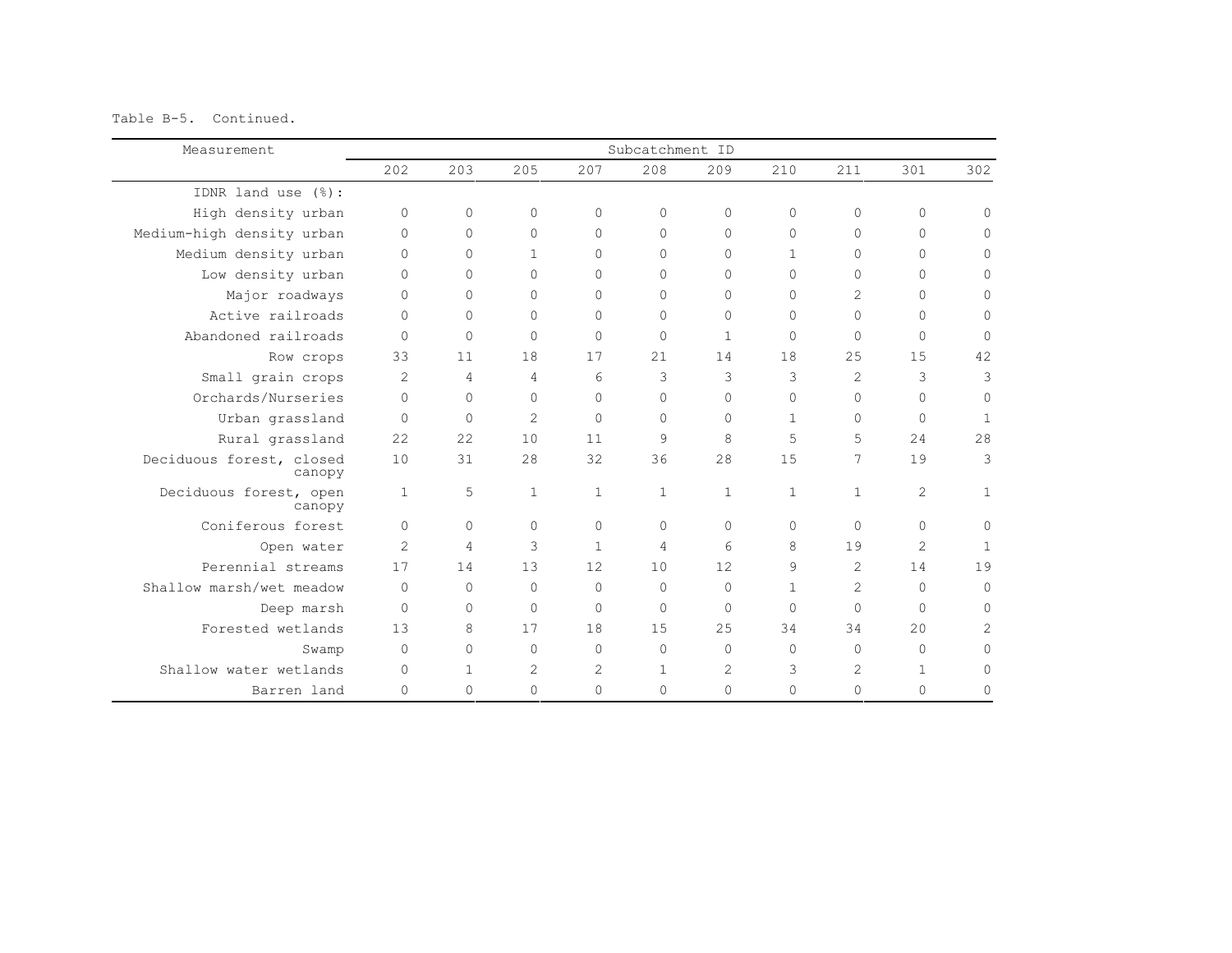| Measurement                                                           | Subcatchment ID |                |                |                |          |              |                |                 |                |          |          |                |
|-----------------------------------------------------------------------|-----------------|----------------|----------------|----------------|----------|--------------|----------------|-----------------|----------------|----------|----------|----------------|
|                                                                       | 101             | 102            | 103            | 104            | 105      | 106          | 107            | 108             | 109            | 110      | 111      | 112            |
| Subcatchment size (ha)                                                | 10590           | 23201          | 19087          | 8311           | 22062    | 16883        | 32000          | 18685           | 15798          | 15183    | 13628    | 24593          |
| Area of woods (ha)                                                    | 2347            | 3747           | 1861           | 1899           | 3307     | 2613         | 2161           | 3220            | 1101           | 1185     | 359      | 761            |
| Mean human pop. density<br>[people/km2]                               | 5               | 5              | $\overline{4}$ | $\overline{4}$ | 9        | 6            | 5              | 5               | $\overline{4}$ | 5        | 11       | $\overline{4}$ |
| Approx. length of rip.<br>banks (km)                                  | 60              | 146            | 145            | 81             | 162      | 168          | 219            | 219             | 143            | 157      | 118      | 190            |
| Percent of riparian banks<br>in IDNR-defined natural<br>areas         | 0.10            | 0.00           | 0.00           | 0.00           | 0.00     | 0.04         | 0.00           | 0.00            | 0.36           | 0.11     | 0.00     | 0.00           |
| HSI:                                                                  |                 |                |                |                |          |              |                |                 |                |          |          |                |
| Mean                                                                  | 0.49            | 0.51           | 0.42           | 0.40           | 0.50     | 0.45         | 0.41           | 0.61            | 0.39           | 0.35     | 0.22     | 0.29           |
| Std. dev.                                                             | 0.35            | 0.34           | 0.35           | 0.34           | 0.37     | 0.35         | 0.33           | 0.34            | 0.36           | 0.37     | 0.32     | 0.35           |
| Distance from bank cells to<br>nearest riparian wood edge<br>(m):     |                 |                |                |                |          |              |                |                 |                |          |          |                |
| Mean                                                                  | 21              | 32             | 14             | 13             | 33       | 18           | 11             | 47              | 18             | 16       | 5        | $10$           |
| Std. dev.                                                             | 37              | 56             | 28             | 30             | 55       | 35           | 25             | 62              | 37             | 31       | 16       | 23             |
| Distance from bank cells to<br>nearest intermittent<br>$wetland$ (m): |                 |                |                |                |          |              |                |                 |                |          |          |                |
| Mean                                                                  | 11699           | 25414          | 17588          | 13230          | 17425    | 15534        | 14913          | 3206            | 3102           | 2173     | 7064     | 6708           |
| Std. dev.                                                             | 3903            | 3080           | 4593           | 3575           | 5632     | 4079         | 4103           | 2247            | 3433           | 2229     | 3906     | 2905           |
| Distance from bank cells to<br>nearest road (m):                      |                 |                |                |                |          |              |                |                 |                |          |          |                |
| Mean                                                                  | 351             | 324            | 288            | 373            | 297      | 302          | 275            | 318             | 330            | 268      | 277      | 283            |
| Std. dev.                                                             | 186             | 217            | 186            | 233            | 207      | 199          | 183            | 247             | 234            | 203      | 179      | 195            |
| Human population density at<br>bank cells (people/km2):               |                 |                |                |                |          |              |                |                 |                |          |          |                |
| Mean                                                                  | 5               | $\epsilon$     | 5              | $\sqrt{2}$     | 10       | 7            | 6              | 6               | 5              | 6        | 11       | 7              |
| Std. dev.                                                             | $\overline{4}$  | 20             | $\overline{7}$ | $\overline{4}$ | 23       | 8            | $\overline{7}$ | $6\overline{6}$ | 13             | 8        | 31       | 12             |
| COOPUP land use (%):                                                  |                 |                |                |                |          |              |                |                 |                |          |          |                |
| Crops                                                                 | 30              | 23             | 33             | 36             | 29       | 30           | 30             | 9               | 41             | 44       | 63       | 53             |
| Woods                                                                 | 35              | 43             | 27             | 22             | 42       | 31           | 23             | 53              | 27             | 27       | 13       | 19             |
| Grass                                                                 | 35              | 33             | 39             | 39             | 29       | 36           | 45             | 31              | 32             | 26       | 23       | 26             |
| Urban                                                                 | $\overline{2}$  | $\overline{1}$ | $\overline{1}$ | $\Omega$       | $\Omega$ | $\mathbf{1}$ | $\overline{c}$ | 8               | $\mathbf{0}$   | 3        | $\circ$  | $\mathbf{1}$   |
| Orchards                                                              | $\Omega$        | $\Omega$       | $\Omega$       | $\Omega$       | $\Omega$ | $\Omega$     | $\Omega$       | $\Omega$        | $\Omega$       | $\Omega$ | $\Omega$ | $\overline{0}$ |

Table B-6. Summary statistics for subcatchments of Kaskaskia watershed.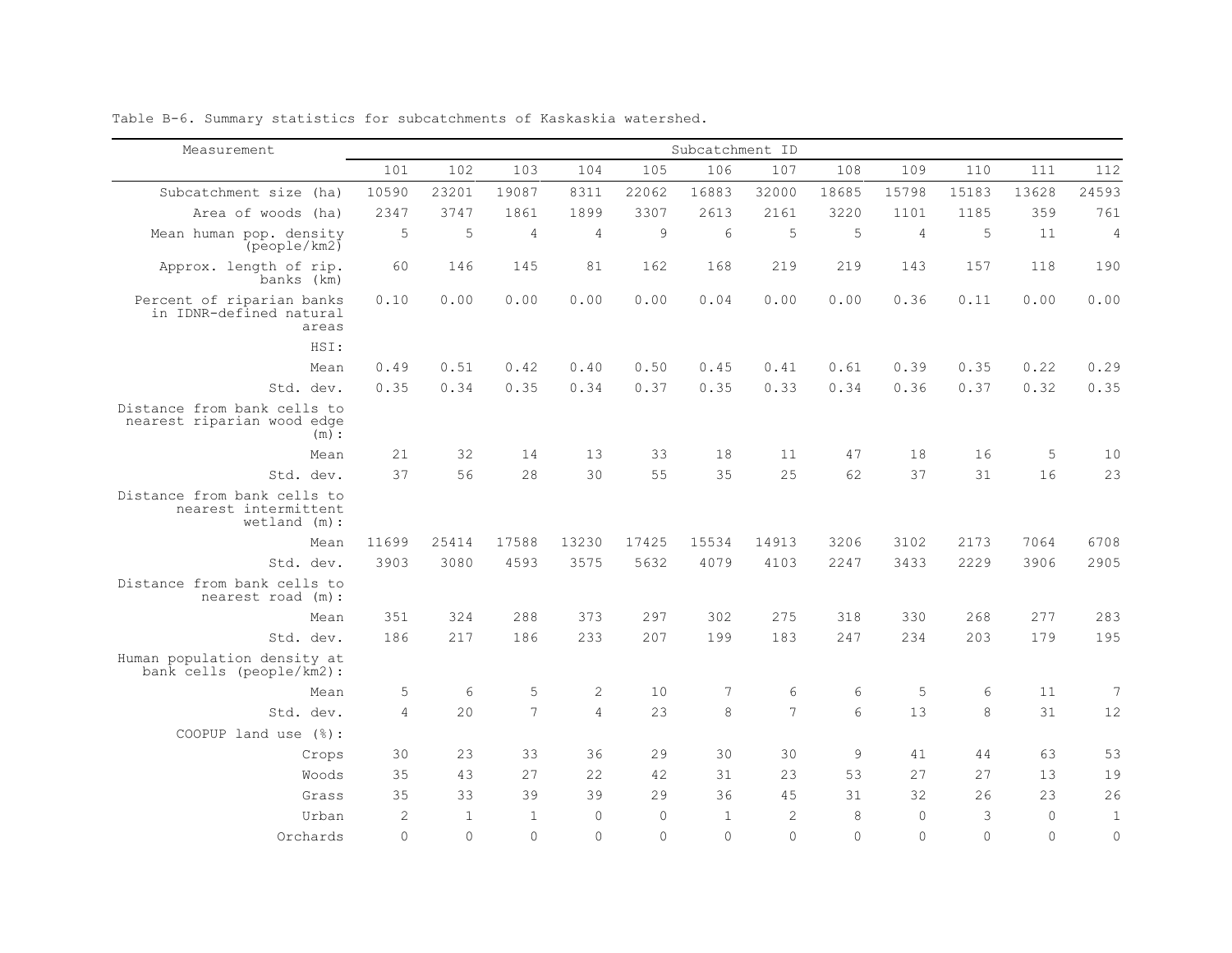Table B-6. Continued.

| Measurement                        |                |              |                |                |              | Subcatchment ID |              |                |                |              |                |                |
|------------------------------------|----------------|--------------|----------------|----------------|--------------|-----------------|--------------|----------------|----------------|--------------|----------------|----------------|
|                                    | 101            | 102          | 103            | 104            | 105          | 106             | 107          | 108            | 109            | 110          | 111            | 112            |
| IDNR land use (%):                 |                |              |                |                |              |                 |              |                |                |              |                |                |
| High density urban                 | $\mathbf{0}$   | $\circ$      | 0              | $\Omega$       | $\mathbf{0}$ | $\circ$         | $\circ$      | $\mathbf{1}$   | $\circ$        | $\circ$      | $\circ$        | $\Omega$       |
| Medium-high density urban          | $\Omega$       | $\circ$      | $\Omega$       | $\Omega$       | $\Omega$     | $\Omega$        | $\Omega$     | $\Omega$       | $\mathbf{0}$   | $\Omega$     | $\Omega$       | $\Omega$       |
| Medium density urban               | $\Omega$       | $\circ$      | $\Omega$       | $\Omega$       | $\Omega$     | $\Omega$        | $\Omega$     | $\Omega$       | $\Omega$       | $\Omega$     | $\Omega$       | $\Omega$       |
| Low density urban                  | $\Omega$       | 0            | $\Omega$       | $\Omega$       | $\Omega$     | $\Omega$        | $\circ$      | $\Omega$       | $\Omega$       | $\Omega$     | $\Omega$       | 0              |
| Major roadways                     | $\Omega$       | $\circ$      | $\Omega$       | $\Omega$       | $\Omega$     | $\Omega$        | $\mathbf{0}$ | $\Omega$       | $\Omega$       | $\Omega$     | $\Omega$       | $\Omega$       |
| Active railroads                   | $\bigcap$      | $\circ$      | $\Omega$       | $\Omega$       | $\mathbf{0}$ | $\Omega$        | $\mathbf{0}$ | $\Omega$       | $\Omega$       | $\Omega$     | $\Omega$       | $\Omega$       |
| Abandoned railroads                | $\Omega$       | $\Omega$     | $\Omega$       | $\Omega$       | $\Omega$     | $\Omega$        | $\mathbf{0}$ | $\Omega$       | $\Omega$       | $\circ$      | $\Omega$       | $\mathbf 0$    |
| Row crops                          | 13             | 9            | 22             | 23             | 19           | 19              | 33           | 10             | 18             | 10           | 42             | 23             |
| Small grain crops                  | $\overline{1}$ | 4            | $\overline{4}$ | $\overline{1}$ | $\mathbf{1}$ | $\mathbf{1}$    | 3            | $\overline{1}$ | 5              | 2            | $\overline{4}$ | $\overline{c}$ |
| Orchards/Nurseries                 | $\Omega$       | 0            | $\Omega$       | $\Omega$       | $\Omega$     | $\Omega$        | $\mathbf{0}$ | $\Omega$       | $\Omega$       | $\Omega$     | $\Omega$       | $\circ$        |
| Urban grassland                    | $\overline{1}$ | $\circ$      | $\Omega$       | $\mathbf{1}$   | $\Omega$     | $\Omega$        | $\mathbf{1}$ | $\Omega$       | $\Omega$       | $\mathbf{2}$ | $\mathbf 0$    | $\mathbf{1}$   |
| Rural grassland                    | 22             | 32           | 31             | 23             | 22           | 30              | 25           | 19             | 21             | 18           | 18             | 23             |
| Deciduous forest, closed<br>canopy | 16             | 29           | 17             | 16             | 31           | 2.0             | 10           | 51             | 16             | 27           | 11             | 9              |
| Deciduous forest, open<br>canopy   | $\circ$        | $\circ$      | $\circ$        | $\Omega$       | $\mathbf{0}$ | $\mathbf{0}$    | $\circ$      | $\Omega$       | 3              | 3            | $\mathbf{2}$   | $\sqrt{2}$     |
| Coniferous forest                  | $\Omega$       | $\Omega$     | $\Omega$       | $\Omega$       | $\Omega$     | $\Omega$        | $\Omega$     | $\Omega$       | $\Omega$       | $\Omega$     | $\Omega$       | $\Omega$       |
| Open water                         | $\overline{1}$ | $\circ$      | $\Omega$       | $\overline{1}$ | $\Omega$     | $\Omega$        | $\Omega$     | 7              | 6              | 9            | $\Omega$       | 5              |
| Perennial streams                  | 17             | 15           | 15             | 16             | 14           | 1.5             | 17           | 6              | 14             | 11           | 14             | 20             |
| Shallow marsh/wet meadow           | $\overline{1}$ | $\circ$      | $\Omega$       | $\Omega$       | $\Omega$     | $\Omega$        | $\mathbf{0}$ | $\Omega$       | $\circ$        | $\circ$      | $\Omega$       | $\circ$        |
| Deep marsh                         | $\Omega$       | $\circ$      | $\Omega$       | $\Omega$       | $\Omega$     | $\Omega$        | $\Omega$     | 3              | 12             | 16           | $\mathbf{1}$   | $\circ$        |
| Forested wetlands                  | 26             | 9            | 10             | 18             | 11           | 14              | 9            | 3              | $\overline{4}$ | 2            | 6              | 14             |
| Swamp                              | $\Omega$       | 0            | $\Omega$       | $\Omega$       | $\Omega$     | $\Omega$        | $\circ$      | $\Omega$       | $\Omega$       | $\circ$      | $\bigcap$      | $\Omega$       |
| Shallow water wetlands             | $\mathbf{1}$   | $\mathbf{1}$ | $\Omega$       | $\mathbf{1}$   | $\Omega$     | $\Omega$        | $\mathbf{0}$ | $\Omega$       | $\overline{2}$ | $\mathbf{1}$ | $\Omega$       | $\Omega$       |
| Barren land                        | $\mathbf{0}$   | 0            | $\Omega$       | $\circ$        | $\Omega$     | $\circ$         | 0            | $\Omega$       | $\mathbf{0}$   | $\Omega$     | $\circ$        | 0              |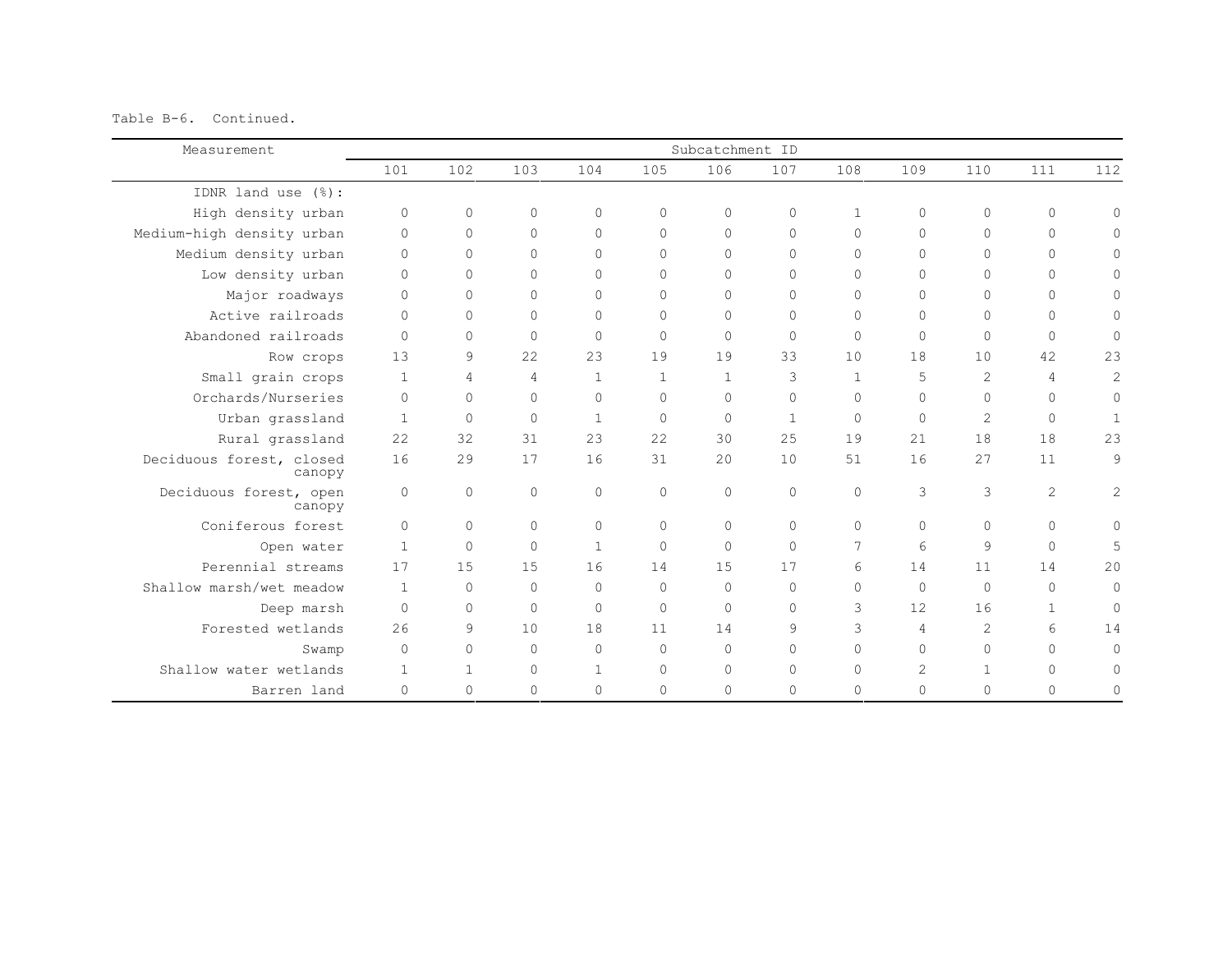Table B-6. Continued.

| Measurement                                                            | Subcatchment ID |          |                |                |                |                |          |                |              |                |                |            |
|------------------------------------------------------------------------|-----------------|----------|----------------|----------------|----------------|----------------|----------|----------------|--------------|----------------|----------------|------------|
|                                                                        | 113             | 114      | 115            | 116            | 117            | 118            | 119      | 120            | 121          | 200            | 201            | 202        |
| Subcatchment size (ha)                                                 | 27880           | 14939    | 34448          | 22623          | 26391          | 17884          | 13406    | 14234          | 14214        | 15392          | 9755           | 31362      |
| Area of woods (ha)                                                     | 789             | 259      | 236            | 650            | 327            | 64             | 237      | 141            | 31           | 2425           | 989            | 2333       |
| Mean human pop. density<br>(people/km2)                                | 7               | 5        | 3              | 9              | 17             | $\overline{c}$ | 4        | $\overline{7}$ | 49           | $\overline{4}$ | 6              | 5          |
| Approx. length of rip.<br>banks (km)                                   | 183             | 127      | 191            | 170            | 203            | 112            | 100      | 86             | 93           | 126            | 99             | 215        |
| Percent of riparian banks<br>in IDNR-defined natural<br>areas          | 2.40            | 0.00     | 0.39           | 0.00           | 0.00           | 0.00           | 0.00     | 0.00           | 0.00         | 0.00           | 0.00           | 0.00       |
| HSI:                                                                   |                 |          |                |                |                |                |          |                |              |                |                |            |
| Mean                                                                   | 0.26            | 0.19     | 0.16           | 0.23           | 0.18           | 0.11           | 0.21     | 0.16           | 0.10         | 0.58           | 0.45           | 0.37       |
| Std. dev.                                                              | 0.34            | 0.30     | 0.29           | 0.32           | 0.29           | 0.22           | 0.32     | 0.26           | 0.21         | 0.36           | 0.33           | 0.33       |
| Distance from bank cells to<br>nearest riparian wood edge<br>(m):      |                 |          |                |                |                |                |          |                |              |                |                |            |
| Mean                                                                   | 10              | 5        | $\overline{4}$ | 11             | 5              | $\mathbf{0}$   | 8        | $\mathbf{1}$   | $\circ$      | 55             | 19             | 35         |
| Std. dev.                                                              | 2.4             | 18       | 16             | 30             | 22             | $\mathcal{L}$  | 24       | 8              | 3            | 76             | 39             | 71         |
| Distance from bank cells to<br>nearest intermittent<br>$wetland$ (m) : |                 |          |                |                |                |                |          |                |              |                |                |            |
| Mean                                                                   | 6197            | 6688     | 18917          | 3922           | 16712          | 29613          | 10750    | 25977          | 41992        | 1931           | 939            | 4593       |
| Std. dev.                                                              | 3724            | 3525     | 5203           | 3424           | 7861           | 5210           | 5151     | 4987           | 5235         | 1510           | 819            | 2473       |
| Distance from bank cells to<br>nearest road (m) :                      |                 |          |                |                |                |                |          |                |              |                |                |            |
| Mean                                                                   | 269             | 246      | 262            | 261            | 285            | 282            | 279      | 260            | 208          | 259            | 252            | 326        |
| Std. dev.                                                              | 191             | 187      | 189            | 186            | 198            | 197            | 186      | 190            | 182          | 191            | 181            | 254        |
| Human population density at<br>bank cells (people/km2):                |                 |          |                |                |                |                |          |                |              |                |                |            |
| Mean                                                                   | 6               | 6        | 3              | 10             | 27             | $\overline{c}$ | 5        | 4              | 54           | 4              | 3              | 3          |
| Std. dev.                                                              | 10              | 6        | 9              | 18             | 96             | 11             | 8        | 8              | 190          | 11             | 5              | $\sqrt{4}$ |
| COOPUP land use (%):                                                   |                 |          |                |                |                |                |          |                |              |                |                |            |
| Crops                                                                  | 57              | 68       | 71             | 59             | 67             | 76             | 60       | 66             | 51           | 14             | 19             | 33         |
| Woods                                                                  | 21              | 11       | 9              | 17             | 6              | $\Omega$       | 14       | 3              | $\mathbf{1}$ | 52             | 27             | 34         |
| Grass                                                                  | 21              | 21       | 19             | 22             | 25             | 22             | 20       | 30             | 19           | 28             | 45             | 26         |
| Urban                                                                  | $\overline{c}$  | $\Omega$ | $\overline{1}$ | $\overline{c}$ | $\overline{c}$ | $\mathbf{2}$   | 6        | $\mathbf{1}$   | 29           | 5              | $\overline{7}$ | $\epsilon$ |
| Orchards                                                               | $\Omega$        | $\Omega$ | $\Omega$       | $\Omega$       | $\Omega$       | $\Omega$       | $\Omega$ | $\Omega$       | $\Omega$     | $\Omega$       | $\Omega$       | $\circ$    |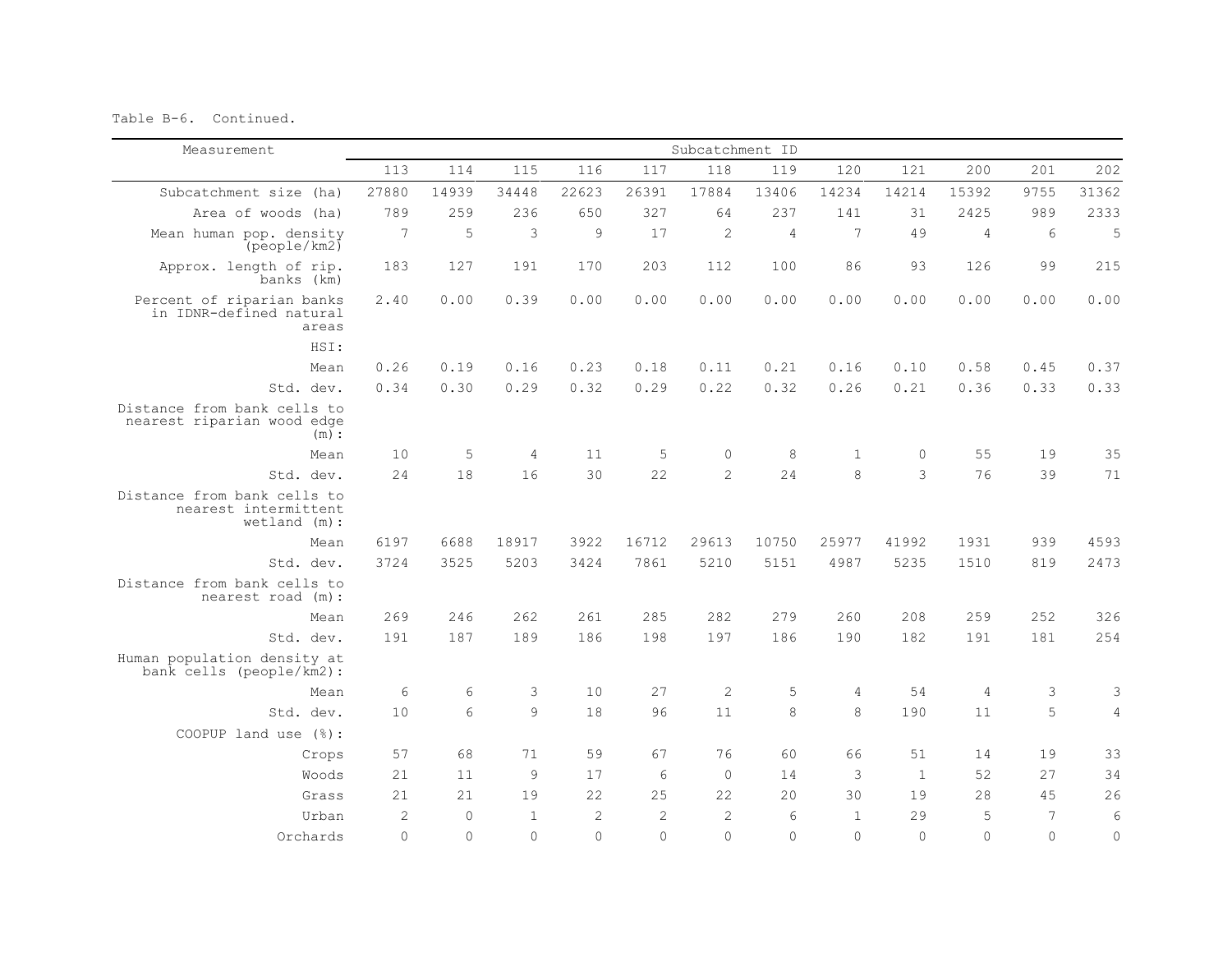Table B-6. Continued.

| Measurement                        |                |                |                |                |                | Subcatchment ID |                |                |                |              |              |                     |
|------------------------------------|----------------|----------------|----------------|----------------|----------------|-----------------|----------------|----------------|----------------|--------------|--------------|---------------------|
|                                    | 113            | 114            | 115            | 116            | 117            | 118             | 119            | 120            | 121            | 200          | 201          | 202                 |
| IDNR land use (%):                 |                |                |                |                |                |                 |                |                |                |              |              |                     |
| High density urban                 | $\circ$        | $\circ$        | 0              | $\Omega$       | $\Omega$       | $\circ$         | $\mathbf{1}$   | $\Omega$       | $\mathbf{2}$   | $\Omega$     | $\circ$      | $\Omega$            |
| Medium-high density urban          | $\Omega$       | $\circ$        | $\Omega$       | $\Omega$       | $\Omega$       | $\Omega$        | $\mathbf{0}$   | $\Omega$       | $\mathbf{0}$   | $\Omega$     | $\Omega$     | $\Omega$            |
| Medium density urban               | $\Omega$       | $\circ$        | $\Omega$       | $\Omega$       | $\Omega$       | $\Omega$        | $\mathbf{1}$   | $\Omega$       | 8              | $\mathbf{1}$ | $\Omega$     | $\Omega$            |
| Low density urban                  | $\Omega$       | 0              | $\Omega$       | $\Omega$       | $\Omega$       | $\Omega$        | $\circ$        | $\mathbf{1}$   | $\overline{2}$ | $\Omega$     | $\Omega$     | 0                   |
| Major roadways                     | $\Omega$       | $\circ$        | $\Omega$       | $\Omega$       | $\Omega$       | $\Omega$        | $\mathbf{0}$   | $\overline{2}$ | $\mathbf{1}$   | $\Omega$     | $\mathbf{1}$ |                     |
| Active railroads                   | $\Omega$       | $\circ$        | $\Omega$       | $\mathbf{1}$   | $\mathbf{0}$   | $\Omega$        | $\Omega$       | $\Omega$       | $\Omega$       | $\circ$      | $\mathbf{1}$ | $\Omega$            |
| Abandoned railroads                | $\Omega$       | $\circ$        | $\Omega$       | $\Omega$       | $\Omega$       | $\Omega$        | $\mathbf{0}$   | $\Omega$       | $\Omega$       | $\Omega$     | $\Omega$     | $\circ$             |
| Row crops                          | 2.0            | 34             | 34             | 29             | 48             | 58              | 28             | 36             | 40             | 9            | 14           | 15                  |
| Small grain crops                  | 5              | 3              | 3              | 3              | $\overline{2}$ | $\mathcal{L}$   | $\overline{2}$ | 5              | $\overline{2}$ | 2            | 3            | 5                   |
| Orchards/Nurseries                 | $\Omega$       | $\circ$        | $\Omega$       | $\Omega$       | $\Omega$       | $\Omega$        | $\mathbf{0}$   | $\Omega$       | $\Omega$       | $\Omega$     | $\Omega$     | $\circ$             |
| Urban grassland                    | $\overline{1}$ | $\circ$        | $\mathbf{1}$   | $\Omega$       | $\Omega$       | $\mathbf{1}$    | $\mathbf{1}$   | $\Omega$       | 10             | $\mathbf{1}$ | $\mathbf{1}$ | $\mathbf{1}$        |
| Rural grassland                    | 26             | 23             | 25             | 21             | 20             | 16              | 21             | 31             | 17             | 16           | 22           | 23                  |
| Deciduous forest, closed<br>canopy | 6              | 6              | $\overline{2}$ | $\mathbf{2}$   | $\mathbf{1}$   | $\Omega$        | 5              | 2              | $\Omega$       | 6            | 6            | 7                   |
| Deciduous forest, open<br>canopy   | 3              | $\overline{c}$ | $\mathbf{1}$   | $\overline{1}$ | $\mathbf{1}$   | $\circ$         | $\mathbf{1}$   | $\mathbf{1}$   | $\mathbf{1}$   | $\circ$      | $\Omega$     | $\mathsf{O}\xspace$ |
| Coniferous forest                  | $\Omega$       | $\Omega$       | $\Omega$       | $\Omega$       | $\Omega$       | $\Omega$        | $\Omega$       | $\Omega$       | $\Omega$       | $\Omega$     | $\Omega$     | $\Omega$            |
| Open water                         | $\overline{2}$ | $\overline{1}$ | $\Omega$       | 3              | $\Omega$       | $\Omega$        | $\mathbf{1}$   | $\Omega$       | $\mathbf{1}$   | 1            | 3            | $\Omega$            |
| Perennial streams                  | 2.4            | 21             | 28             | 23             | 24             | 2.3             | 28             | 21             | 13             | 9            | 6            | 13                  |
| Shallow marsh/wet meadow           | $\Omega$       | $\mathbf{1}$   | $\Omega$       | $\Omega$       | $\Omega$       | $\Omega$        | 1              | $\Omega$       | $\Omega$       | 0            | $\mathbf{1}$ | $\circ$             |
| Deep marsh                         | $\mathbf{2}$   | 2              | $\Omega$       | $\Omega$       | $\Omega$       | $\Omega$        | $\mathbf{1}$   | $\Omega$       | $\mathbf{0}$   | 2            | $\mathbf{1}$ | $\Omega$            |
| Forested wetlands                  | 10             | 7              | 4              | 14             | 4              | $\Omega$        | 7              | $\Omega$       | $\mathbf{0}$   | 52           | 38           | 33                  |
| Swamp                              | $\Omega$       | $\circ$        | $\Omega$       | $\bigcap$      | $\Omega$       | $\Omega$        | $\Omega$       | $\Omega$       | $\Omega$       | $\circ$      | $\bigcap$    | $\Omega$            |
| Shallow water wetlands             | $\Omega$       | 0              | $\Omega$       | $\Omega$       | $\Omega$       | $\Omega$        | $\mathbf{1}$   | 1              | 3              | 2            | 5            | 2                   |
| Barren land                        | $\Omega$       | 0              | $\Omega$       | $\mathbf{0}$   | $\Omega$       | $\circ$         | 0              | $\Omega$       | $\mathbf{0}$   | $\Omega$     | $\Omega$     | $\Omega$            |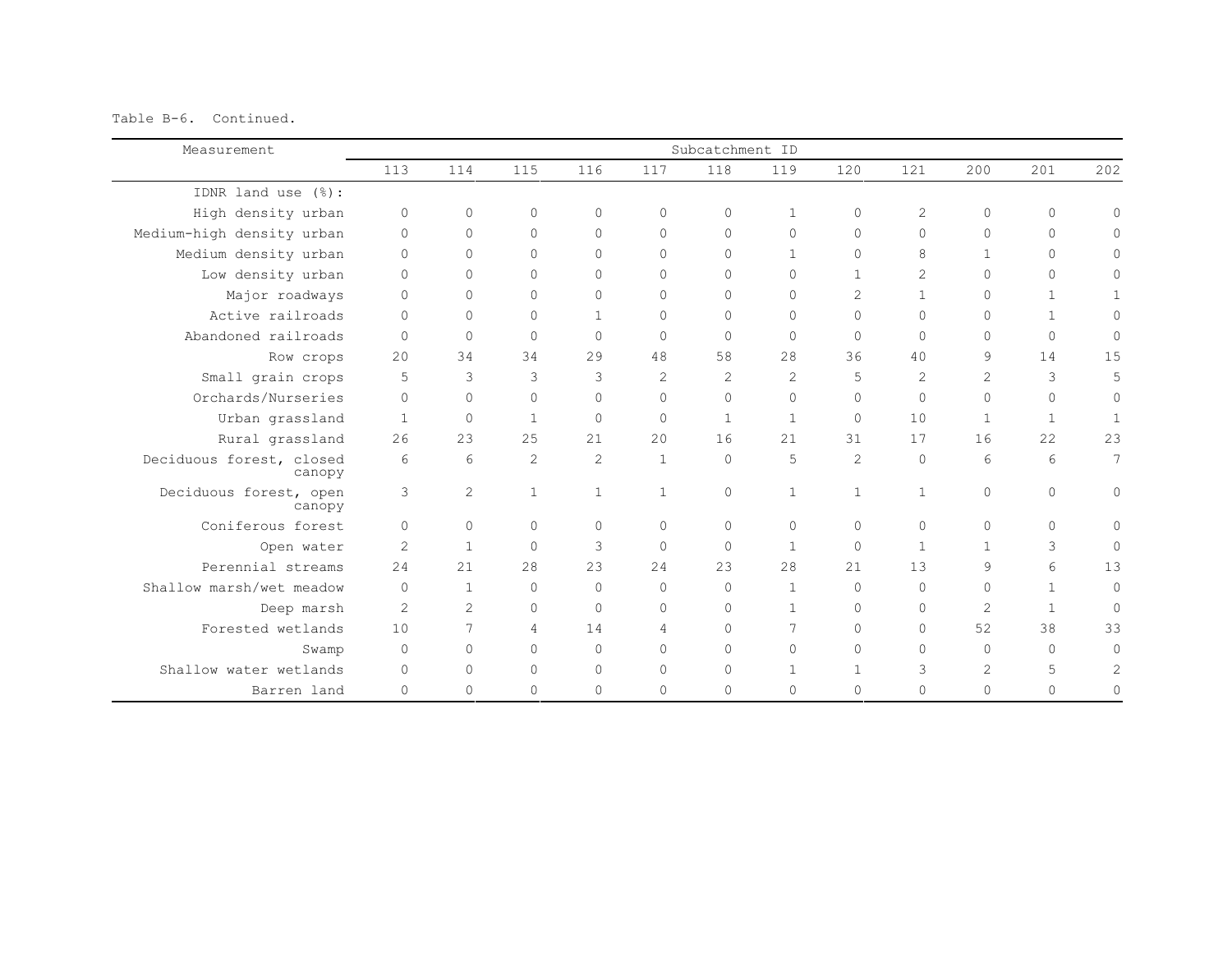Table B-6. Continued.

| Measurement                                                            | Subcatchment ID |          |          |              |                |                |             |           |                |                |                |            |
|------------------------------------------------------------------------|-----------------|----------|----------|--------------|----------------|----------------|-------------|-----------|----------------|----------------|----------------|------------|
|                                                                        | 203             | 204      | 205      | 206          | 207            | 208            | 209         | 210       | 211            | 212            | 213            | 301        |
| Subcatchment size (ha)                                                 | 31072           | 20331    | 37782    | 47493        | 53394          | 52115          | 34442       | 27787     | 27334          | 19801          | 36253          | 28608      |
| Area of woods (ha)                                                     | 4046            | 881      | 5632     | 3387         | 8330           | 6458           | 6189        | 2092      | 5242           | 3014           | 6689           | 4031       |
| Mean human pop. density<br>[people/km2]                                | 13              | 9        | 22       | 30           | 5              | 10             | 4           | 7         | 4              | $\overline{4}$ | 10             | 41         |
| Approx. length of rip.<br>banks (km)                                   | 220             | 98       | 227      | 294          | 406            | 270            | 384         | 230       | 156            | 172            | 315            | 194        |
| Percent of riparian banks<br>in IDNR-defined natural<br>areas          | 0.04            | 5.65     | 0.00     | 0.00         | 0.71           | 0.00           | 0.38        | 0.00      | 0.00           | 0.00           | 1.75           | 0.00       |
| HSI:                                                                   |                 |          |          |              |                |                |             |           |                |                |                |            |
| Mean                                                                   | 0.49            | 0.43     | 0.46     | 0.54         | 0.50           | 0.51           | 0.51        | 0.40      | 0.46           | 0.51           | 0.51           | 0.45       |
| Std. dev.                                                              | 0.32            | 0.32     | 0.34     | 0.27         | 0.34           | 0.35           | 0.35        | 0.34      | 0.34           | 0.33           | 0.33           | 0.32       |
| Distance from bank cells to<br>nearest riparian wood edge<br>(m):      |                 |          |          |              |                |                |             |           |                |                |                |            |
| Mean                                                                   | 40              | 21       | 37       | 24           | 36             | 22             | 31          | 12        | 26             | 20             | 28             | $1\,8$     |
| Std. dev.                                                              | 59              | 42       | 54       | 51           | 56             | 34             | 50          | 29        | 51             | 42             | 53             | 43         |
| Distance from bank cells to<br>nearest intermittent<br>$wetland$ (m) : |                 |          |          |              |                |                |             |           |                |                |                |            |
| Mean                                                                   | 3942            | 3919     | 9440     | 2442         | 14757          | 11861          | 9040        | 5162      | 17800          | 4582           | 15934          | 2180       |
| Std. dev.                                                              | 3043            | 2726     | 5858     | 3821         | 8229           | 7022           | 7125        | 3573      | 7338           | 3296           | 7074           | 1652       |
| Distance from bank cells to<br>nearest road (m):                       |                 |          |          |              |                |                |             |           |                |                |                |            |
| Mean                                                                   | 323             | 311      | 218      | 386          | 327            | 343            | 296         | 291       | 334            | 350            | 264            | 304        |
| Std. dev.                                                              | 228             | 207      | 159      | 281          | 237            | 221            | 193         | 210       | 216            | 214            | 197            | 208        |
| Human population density at<br>bank cells (people/km2):                |                 |          |          |              |                |                |             |           |                |                |                |            |
| Mean                                                                   | 10              | 5        | 30       | 18           | 5              | 8              | 3           | 6         | $\overline{4}$ | 5              | 8              | 44         |
| Std. dev.                                                              | 22              | 5        | 67       | 53           | 12             | 38             | 6           | 22        | 4              | 6              | 41             | 143        |
| COOPUP land use $(\frac{1}{6})$ :                                      |                 |          |          |              |                |                |             |           |                |                |                |            |
| Crops                                                                  | 21              | 25       | 13       | 12           | 21             | 23             | 24          | 30        | 28             | 23             | 19             | 26         |
| Woods                                                                  | 46              | 28       | 46       | 31           | 43             | 39             | 41          | 22        | 36             | 31             | 39             | 27         |
| Grass                                                                  | 30              | 44       | 26       | 56           | 34             | 36             | 34          | 42.       | 35             | 46             | 40             | 44         |
| Urban                                                                  | 3               | 3        | 15       | $\mathbf{1}$ | $\overline{2}$ | $\overline{2}$ | $\mathbf 0$ | 6         | $\mathbf{1}$   | $\mathbf{0}$   | $\overline{c}$ | $\sqrt{2}$ |
| Orchards                                                               | $\Omega$        | $\Omega$ | $\Omega$ | $\Omega$     | $\Omega$       | $\Omega$       | $\Omega$    | $\bigcap$ | $\Omega$       | $\Omega$       | $\Omega$       | $\circ$    |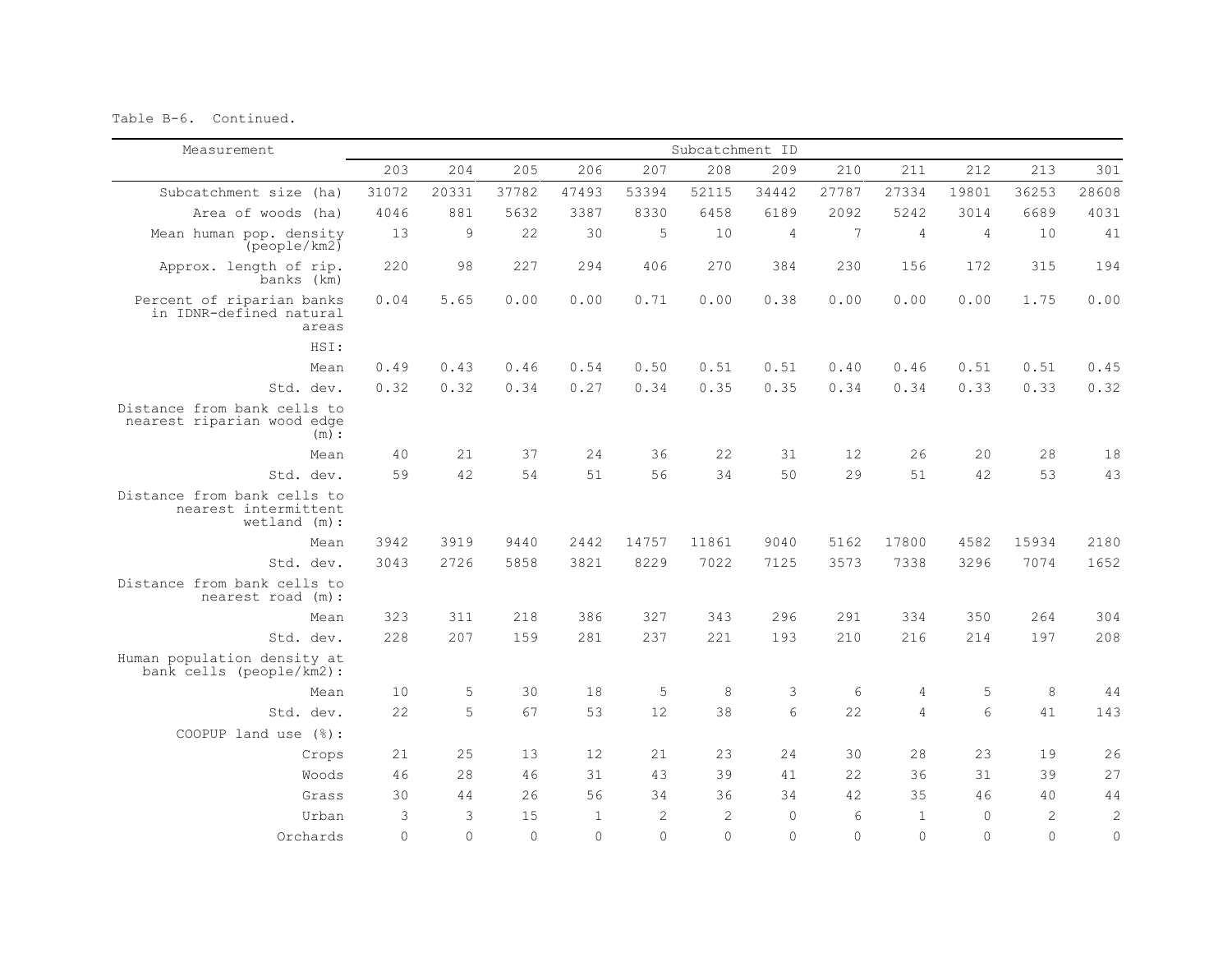Table B-6. Continued.

| Measurement                        |              |              |                |                |                | Subcatchment ID |              |              |              |              |                |              |
|------------------------------------|--------------|--------------|----------------|----------------|----------------|-----------------|--------------|--------------|--------------|--------------|----------------|--------------|
|                                    | 203          | 204          | 205            | 206            | 207            | 208             | 209          | 210          | 211          | 212          | 213            | 301          |
| IDNR land use $(\frac{6}{6})$ :    |              |              |                |                |                |                 |              |              |              |              |                |              |
| High density urban                 | $\circ$      | $\circ$      | $\Omega$       | $\Omega$       | $\Omega$       | $\circ$         | $\circ$      | $\Omega$     | $\Omega$     | $\Omega$     | $\circ$        | $\mathbf{0}$ |
| Medium-high density urban          | $\mathbf 0$  | $\circ$      | $\Omega$       | $\Omega$       | $\Omega$       | $\Omega$        | $\circ$      | $\Omega$     | $\circ$      | $\Omega$     | $\Omega$       | $\Omega$     |
| Medium density urban               | $\mathbf{1}$ | $\Omega$     | $\mathbf{1}$   | $\Omega$       | $\Omega$       | $\bigcap$       | $\Omega$     | $\Omega$     | $\Omega$     | $\Omega$     | $\Omega$       | Ω            |
| Low density urban                  | $\Omega$     | $\Omega$     | $\Omega$       | $\Omega$       | $\Omega$       | $\Omega$        | $\Omega$     | $\Omega$     | $\Omega$     | $\Omega$     | $\Omega$       | 0            |
| Major roadways                     | $\Omega$     | $\circ$      | $\mathbf{1}$   | $\Omega$       | $\Omega$       | $\Omega$        | $\circ$      | $\mathbf{1}$ | $\Omega$     | $\Omega$     | $\Omega$       |              |
| Active railroads                   | $\mathbf{1}$ | $\circ$      | $\mathbf{1}$   | $\Omega$       | $\Omega$       | $\Omega$        | $\circ$      | $\Omega$     | $\Omega$     | $\Omega$     | $\Omega$       | $\Omega$     |
| Abandoned railroads                | $\mathbf{1}$ | $\circ$      | $\Omega$       | $\circ$        | $\Omega$       | $\Omega$        | $\mathbf 0$  | $\Omega$     | $\Omega$     | $\Omega$     | $\Omega$       | $\circ$      |
| Row crops                          | 8            | 13           | 5              | $\overline{4}$ | 11             | 12.             | 13           | 20           | 11           | 18           | 14             | 15           |
| Small grain crops                  | 3            | 3            | $\mathbf{1}$   | $\mathbf{1}$   | $\overline{1}$ | 2               | $\mathbf{1}$ | $\mathbf{1}$ | 4            | $\mathbf{1}$ | $\overline{2}$ | 3            |
| Orchards/Nurseries                 | $\Omega$     | $\circ$      | $\Omega$       | $\Omega$       | $\Omega$       | $\bigcap$       | $\circ$      | $\Omega$     | $\Omega$     | $\Omega$     | $\Omega$       | $\circ$      |
| Urban grassland                    | $\mathbf{1}$ | $\mathbf{2}$ | $\overline{2}$ | $\mathbf{1}$   | $\mathbf{1}$   | $\Omega$        | $\mathbf 0$  | $\Omega$     | $\Omega$     | $\Omega$     | $\Omega$       | $\mathbf{1}$ |
| Rural grassland                    | 18           | 28           | 19             | 21             | 24             | 27              | 26           | 35           | 30           | 27           | 29             | 19           |
| Deciduous forest, closed<br>canopy | 11           | 7            | 26             | 12             | 18             | $20^{\circ}$    | 16           | 14           | 21           | 12           | 2.7            | 5            |
| Deciduous forest, open<br>canopy   | $\Omega$     | $\circ$      | $\mathbf{1}$   | $\Omega$       | $\mathbf{0}$   | $\Omega$        | $\circ$      | $\Omega$     | $\Omega$     | $\Omega$     | $\Omega$       | 0            |
| Coniferous forest                  | $\Omega$     | $\Omega$     | $\bigcap$      | $\Omega$       | $\Omega$       | $\Omega$        | $\circ$      | $\Omega$     | $\Omega$     | $\Omega$     | $\Omega$       | 0            |
| Open water                         | $\Omega$     | $\Omega$     | $\mathcal{D}$  | 8              | $\Omega$       | $\Omega$        | $\Omega$     | $\mathbf{1}$ | $\Omega$     | $\Omega$     | $\Omega$       | $\mathbf{0}$ |
| Perennial streams                  | 13           | 12           | 11             | 6              | 16             | 15              | 14           | 9            | 13           | 15           | 1.5            | 12           |
| Shallow marsh/wet meadow           | $\mathbf{1}$ | $\Omega$     | $\bigcap$      | 6              | 2              | $\mathbf{1}$    | $\mathbf{1}$ | $\mathbf{1}$ | 2            | $\mathbf{1}$ | $\Omega$       | $\mathbf{0}$ |
| Deep marsh                         | $\Omega$     | $\circ$      | $\Omega$       | $\mathbf{1}$   | $\mathbf{0}$   | $\mathbf{1}$    | $\mathbf 0$  | $\Omega$     | $\Omega$     | $\Omega$     | $\Omega$       | $\mathbf{0}$ |
| Forested wetlands                  | 41           | 32           | 29             | 2.9            | 25             | 2.0             | 27           | 14           | 18           | 24           | 11             | 40           |
| Swamp                              | $\Omega$     | $\circ$      | $\Omega$       | $\Omega$       | $\Omega$       | $\Omega$        | $\circ$      | $\Omega$     | $\Omega$     | $\bigcap$    | $\Omega$       | $\Omega$     |
| Shallow water wetlands             | $\mathbf{1}$ | $\mathbf{1}$ | $\overline{2}$ | 9              | $\mathbf{2}$   | 2               | $\mathbf{1}$ | 2            | $\mathbf{1}$ | $\mathbf{1}$ | $\mathbf{1}$   | 2            |
| Barren land                        | $\Omega$     | $\circ$      | $\Omega$       | $\circ$        | $\Omega$       | $\Omega$        | $\mathbf{0}$ | $\Omega$     | $\Omega$     | $\Omega$     | $\Omega$       | 0            |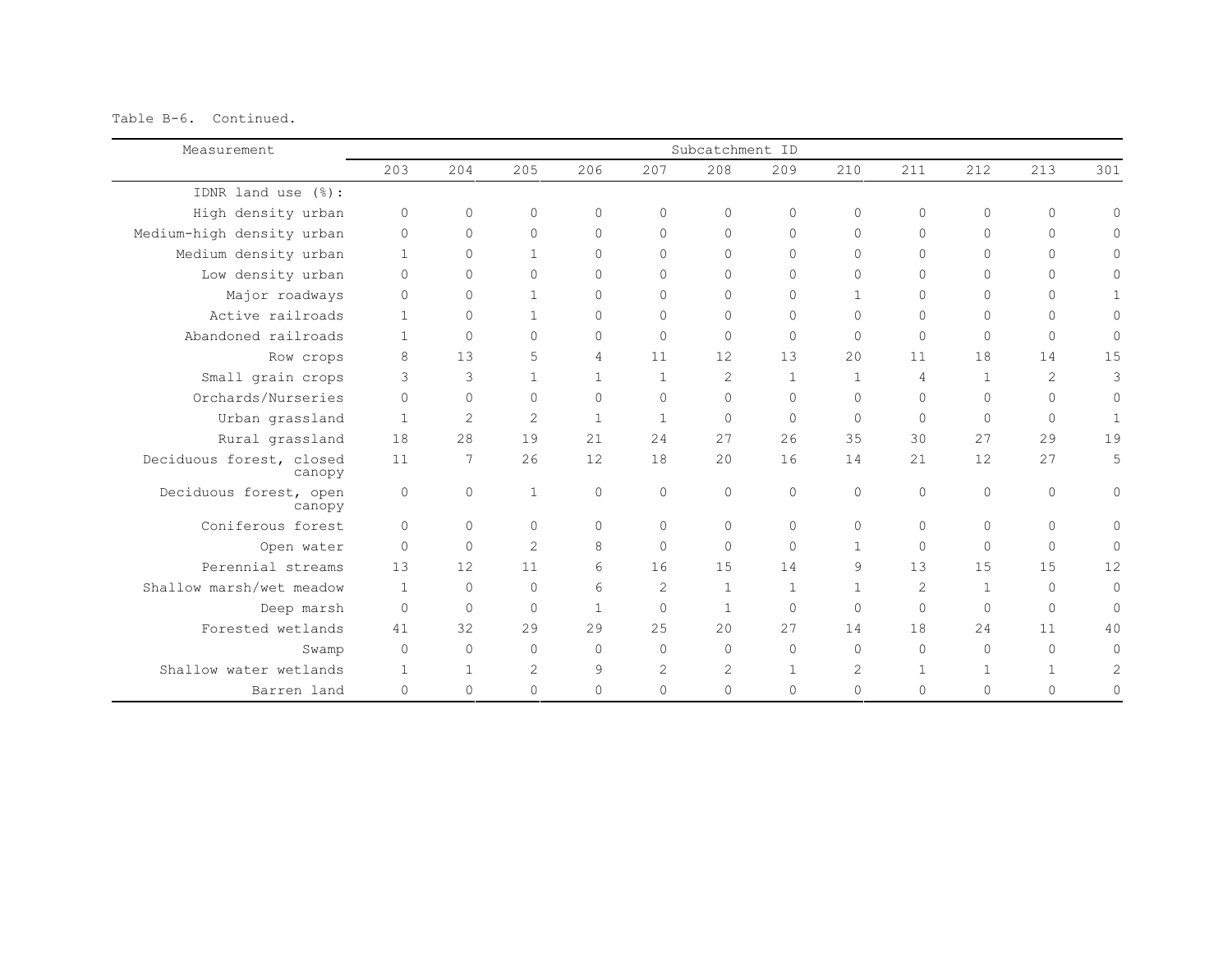Table B-6. Continued.

| Measurement                                                           | Subcatchment ID |          |                |                |          |                |          |              |              |          |          |                     |
|-----------------------------------------------------------------------|-----------------|----------|----------------|----------------|----------|----------------|----------|--------------|--------------|----------|----------|---------------------|
|                                                                       | 302             | 303      | 304            | 305            | 306      | 307            | 401      | 402          | 403          | 404      | 405      | 406                 |
| Subcatchment size (ha)                                                | 37291           | 21533    | 26343          | 36253          | 45964    | 41492          | 22950    | 18232        | 24382        | 23249    | 17577    | 35289               |
| Area of woods (ha)                                                    | 2695            | 3474     | 2791           | 6560           | 4789     | 4410           | 5860     | 1839         | 5334         | 1985     | 3446     | 5651                |
| Mean human pop. density<br>(people/km2)                               | 7               | 7        | 5              | 22             | 10       | 9              | 8        | 10           | 22           | 12       | 12       | $\mathsf 9$         |
| Approx. length of rip.<br>banks (km)                                  | 126             | 125      | 165            | 222            | 277      | 203            | 188      | 303          | 176          | 213      | 318      | 158                 |
| Percent of riparian banks<br>in IDNR-defined natural<br>areas         | 0.00            | 0.00     | 0.00           | 0.00           | 0.00     | 0.18           | 0.00     | 0.00         | 5.45         | 0.00     | 3.20     | 1.94                |
| HSI:                                                                  |                 |          |                |                |          |                |          |              |              |          |          |                     |
| Mean                                                                  | 0.57            | 0.50     | 0.54           | 0.52           | 0.47     | 0.46           | 0.63     | 0.39         | 0.53         | 0.37     | 0.42     | 0.64                |
| Std. dev.                                                             | 0.31            | 0.34     | 0.37           | 0.34           | 0.35     | 0.34           | 0.31     | 0.34         | 0.35         | 0.32     | 0.35     | 0.34                |
| Distance from bank cells to<br>nearest riparian wood edge<br>(m):     |                 |          |                |                |          |                |          |              |              |          |          |                     |
| Mean                                                                  | 48              | 23       | 38             | 23             | 23       | 34             | 55       | 23           | 28           | 12       | 43       | 73                  |
| Std. dev.                                                             | 65              | 40       | 57             | 39             | 42       | 73             | 66       | 48           | 41           | 30       | 82       | 83                  |
| Distance from bank cells to<br>nearest intermittent<br>$wetland$ (m): |                 |          |                |                |          |                |          |              |              |          |          |                     |
| Mean                                                                  | 3163            | 3111     | 6127           | 12146          | 11559    | 6832           | 1784     | 1006         | 10467        | 4955     | 924      | 5628                |
| Std. dev.                                                             | 2293            | 1720     | 4465           | 5545           | 6747     | 4421           | 2226     | 1070         | 4695         | 2763     | 950      | 2853                |
| Distance from bank cells to<br>nearest road (m):                      |                 |          |                |                |          |                |          |              |              |          |          |                     |
| Mean                                                                  | 362             | 377      | 356            | 323            | 323      | 276            | 352      | 279          | 347          | 291      | 217      | 347                 |
| Std. dev.                                                             | 238             | 241      | 232            | 205            | 211      | 190            | 244      | 220          | 229          | 237      | 188      | 234                 |
| Human population density at<br>bank cells (people/km2):               |                 |          |                |                |          |                |          |              |              |          |          |                     |
| Mean                                                                  | 7               | 9        | 5              | 21             | 9        | 12             | 5        | 11           | 13           | 6        | 14       | 8                   |
| Std. dev.                                                             | 16              | 9        | $\overline{8}$ | 68             | 53       | 2.1            | 10       | 47           | 58           | 31       | 57       | 21                  |
| COOPUP land use (%):                                                  |                 |          |                |                |          |                |          |              |              |          |          |                     |
| Crops                                                                 | 14              | 21       | 19             | 2.1            | 23       | 2.2.           | 11       | 33           | 2.3          | 36       | 20       | 12                  |
| Woods                                                                 | 50              | 33       | 41             | 38             | 33       | 28             | 60       | 28           | 45           | 19       | 36       | 63                  |
| Grass                                                                 | 33              | 38       | 28             | 37             | 36       | 41             | 27       | 38           | 31           | 44       | 34       | 21                  |
| Urban                                                                 | $\mathbf{1}$    | 3        | $\overline{4}$ | $\overline{c}$ | 5        | $\overline{4}$ | $1\,$    | $\mathbf{1}$ | $\mathbf{1}$ | $\circ$  | 9        | $\mathsf 3$         |
| Orchards                                                              | $\Omega$        | $\Omega$ | $\Omega$       | $\Omega$       | $\Omega$ | $\Omega$       | $\Omega$ | $\Omega$     | $\Omega$     | $\Omega$ | $\Omega$ | $\mathsf{O}\xspace$ |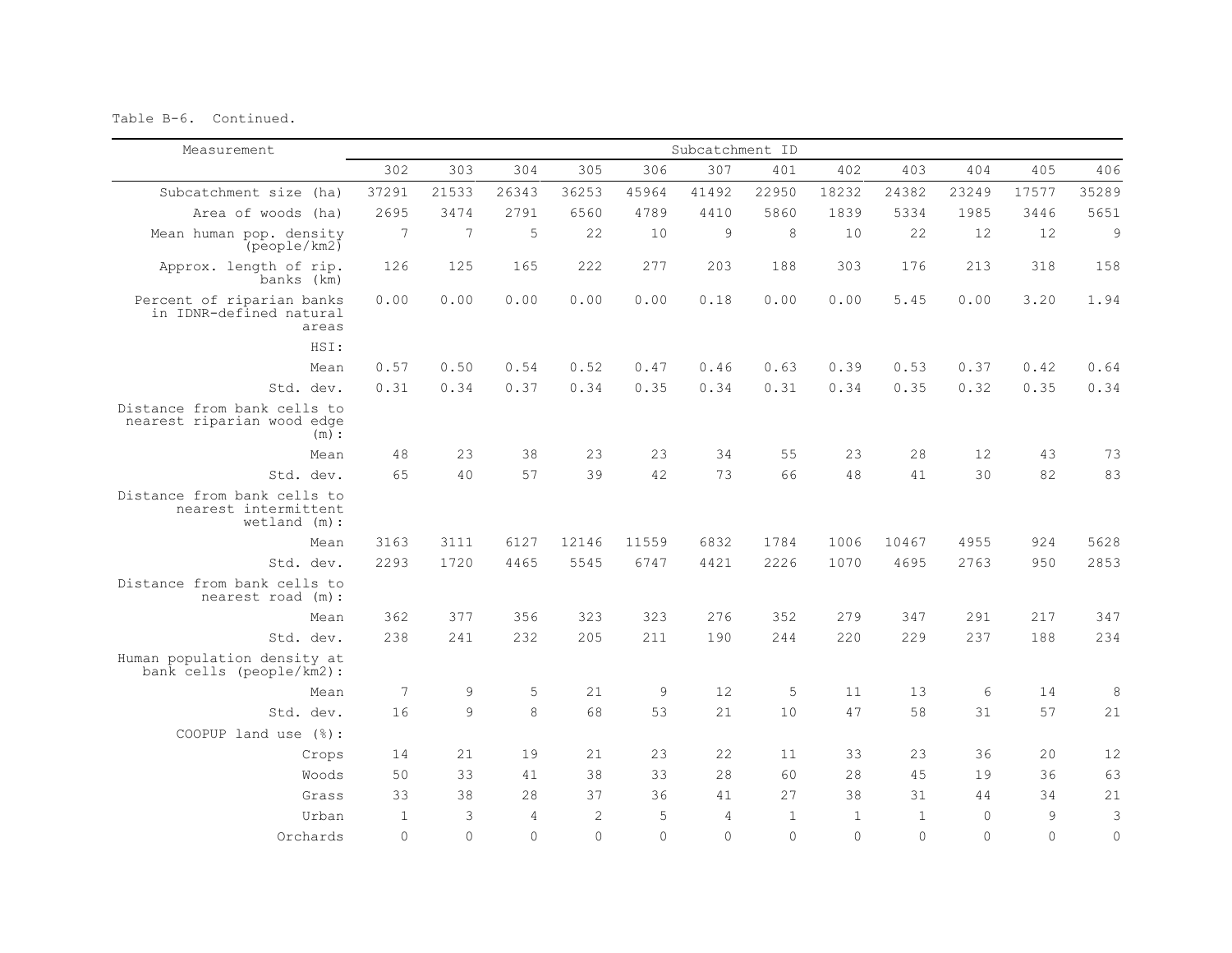Table B-6. Continued.

| Measurement                        |                |              |                |                |              | Subcatchment ID |              |                |              |              |              |                |
|------------------------------------|----------------|--------------|----------------|----------------|--------------|-----------------|--------------|----------------|--------------|--------------|--------------|----------------|
|                                    | 302            | 303          | 304            | 305            | 306          | 307             | 401          | 402            | 403          | 404          | 405          | 406            |
| IDNR land use (%):                 |                |              |                |                |              |                 |              |                |              |              |              |                |
| High density urban                 | $\circ$        | $\circ$      | 0              | $\Omega$       | $\mathbf{0}$ | $\circ$         | $\circ$      | $\Omega$       | $\circ$      | $\circ$      | $\circ$      | $\circ$        |
| Medium-high density urban          | $\circ$        | $\circ$      | $\Omega$       | $\Omega$       | $\Omega$     | $\Omega$        | 0            | $\Omega$       | $\mathbf{0}$ | $\Omega$     | $\Omega$     | $\circ$        |
| Medium density urban               | $\Omega$       | $\circ$      | $\Omega$       | $\Omega$       | $\Omega$     | $\Omega$        | $\Omega$     | $\Omega$       | $\Omega$     | $\Omega$     | $\Omega$     | $\Omega$       |
| Low density urban                  | $\Omega$       | 0            | $\Omega$       | $\Omega$       | $\Omega$     | $\Omega$        | $\Omega$     | $\Omega$       | $\Omega$     | $\Omega$     | $\Omega$     | $\Omega$       |
| Major roadways                     | $\Omega$       | $\circ$      | $\Omega$       | $\mathbf{1}$   | $\Omega$     | $\Omega$        | $\mathbf{0}$ | $\Omega$       | $\Omega$     | $\Omega$     | $\Omega$     | $\Omega$       |
| Active railroads                   | $\Omega$       | $\circ$      | $\Omega$       | $\Omega$       | $\mathbf{0}$ | $\Omega$        | $\mathbf{1}$ | $\mathbf{1}$   | $\Omega$     | $\circ$      | $\Omega$     | $\Omega$       |
| Abandoned railroads                | $\Omega$       | $\circ$      | $\Omega$       | $\Omega$       | $\Omega$     | $\Omega$        | $\Omega$     | $\Omega$       | $\Omega$     | $\circ$      | $\Omega$     | $\circ$        |
| Row crops                          | 10             | 13           | 13             | 12             | 18           | 2.3             | 10           | 8              | 18           | 18           | 6            | 6              |
| Small grain crops                  | 2              | $\mathbf{1}$ | $\overline{2}$ | $\overline{2}$ | 3            | 5               | 4            | 3              | 6            | 5            | 2            | $\overline{c}$ |
| Orchards/Nurseries                 | $\Omega$       | $\circ$      | $\Omega$       | $\Omega$       | $\Omega$     | $\Omega$        | $\Omega$     | $\Omega$       | $\Omega$     | $\Omega$     | $\Omega$     | $\circ$        |
| Urban grassland                    | $\Omega$       | $\circ$      | $\mathbf{1}$   | $\Omega$       | $\mathbf{1}$ | $\Omega$        | $\Omega$     | $\Omega$       | $\Omega$     | $\circ$      | $\Omega$     | $\circ$        |
| Rural grassland                    | 18             | 26           | 23             | 2.5            | 27           | 27              | 14           | 27             | 12           | 22           | 31           | 11             |
| Deciduous forest, closed<br>canopy | 6              | 20           | 31             | 2.0            | 21           | 2.1             | 2.1          | 10             | 26           | 17           | 8            | 12             |
| Deciduous forest, open<br>canopy   | $\circ$        | $\circ$      | $\Omega$       | $\Omega$       | $\mathbf{0}$ | $\Omega$        | $\mathbf{0}$ | $\Omega$       | $\mathbf{1}$ | $\circ$      | $\Omega$     | $\circ$        |
| Coniferous forest                  | $\Omega$       | $\circ$      | $\Omega$       | $\Omega$       | $\Omega$     | $\Omega$        | $\mathbf{0}$ | $\Omega$       | $\Omega$     | $\Omega$     | $\circ$      | $\circ$        |
| Open water                         | $\Omega$       | 3            | $\mathbf{1}$   | $\Omega$       | $\mathbf{1}$ | 3               | 13           | 18             | $\Omega$     | 9            | 11           | 3              |
| Perennial streams                  | 13             | 10           | 9              | 12             | 10           | 10              | 7            | $\overline{4}$ | 19           | 8            | 2            | 12             |
| Shallow marsh/wet meadow           | $\overline{1}$ | $\mathbf{1}$ | $\overline{c}$ | $\mathbf{1}$   | $\mathbf{2}$ | 2               | $\mathbf{1}$ | 3              | $\mathbf{1}$ | $\Omega$     | $\mathbf{1}$ | $\Omega$       |
| Deep marsh                         | $\Omega$       | $\circ$      | $\Omega$       | $\bigcap$      | $\Omega$     | $\mathbf{1}$    | $\mathbf{1}$ | $\overline{2}$ | $\Omega$     | $\mathbf{1}$ | $\mathbf{1}$ | $\mathbf 0$    |
| Forested wetlands                  | 47             | 24           | 16             | 2.4            | 15           | $6\overline{6}$ | 23           | 18             | 11           | 10           | 29           | 49             |
| Swamp                              | $\Omega$       | $\circ$      | $\Omega$       | $\Omega$       | $\Omega$     | $\Omega$        | $\Omega$     | $\Omega$       | $\Omega$     | $\Omega$     | $\mathbf{1}$ | $\Omega$       |
| Shallow water wetlands             | $\mathbf{1}$   | 2            | $\overline{2}$ | 2              | $\mathbf{1}$ | $\overline{c}$  | 4            | 5              | 5            | 8            | 5            | 3              |
| Barren land                        | $\mathbf{0}$   | 0            | $\Omega$       | $\Omega$       | $\Omega$     | $\Omega$        | 0            | $\Omega$       | $\mathbf{0}$ | $\mathbf{1}$ | $\Omega$     | 0              |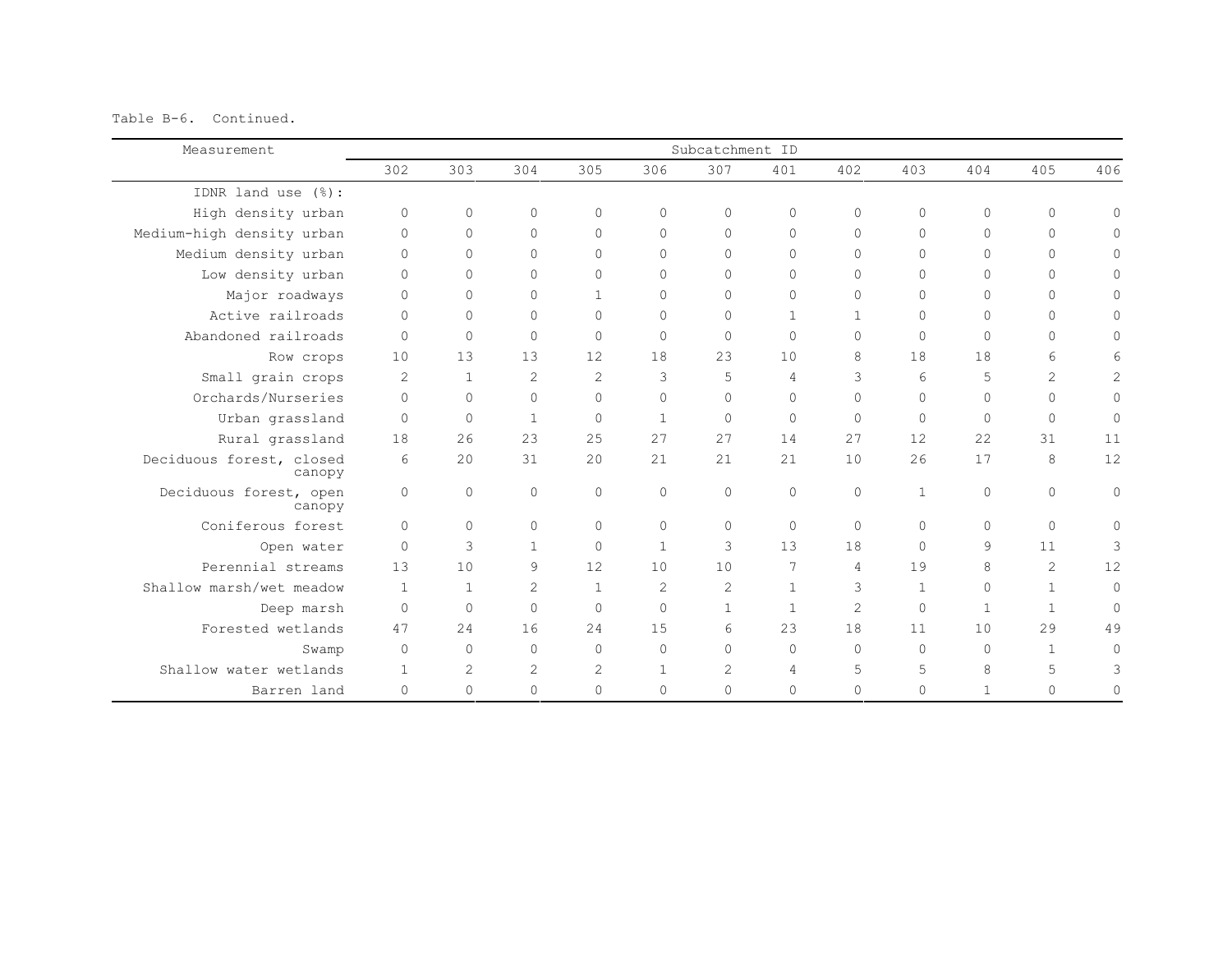Table B-6. Continued.

| Measurement                                                            | Subcatchment ID |                |              |          |                |          |          |                |          |              |
|------------------------------------------------------------------------|-----------------|----------------|--------------|----------|----------------|----------|----------|----------------|----------|--------------|
|                                                                        | 407             | 408            | 409          | 410      | 411            | 413      | 414      | 415            | 416      | 417          |
| Subcatchment size (ha)                                                 | 22979           | 25032          | 28331        | 21523    | 14078          | 15245    | 31637    | 32775          | 41118    | 42223        |
| Area of woods (ha)                                                     | 3622            | 5115           | 3612         | 1523     | 554            | 2041     | 3125     | 2261           | 3751     | 1514         |
| Mean human pop. density<br>(people/km2)                                | 6               | 7              | 34           | 17       | 191            | 68       | 53       | 13             | 15       | 19           |
| Approx. length of rip.<br>banks (km)                                   | 77              | 201            | 285          | 213      | 153            | 200      | 284      | 248            | 233      | 279          |
| Percent of riparian banks<br>in IDNR-defined natural<br>areas          | 0.00            | 2.06           | 0.09         | 0.00     | 0.00           | 1.52     | 0.27     | 0.00           | 0.00     | 0.00         |
| HSI:                                                                   |                 |                |              |          |                |          |          |                |          |              |
| Mean                                                                   | 0.64            | 0.60           | 0.41         | 0.30     | 0.24           | 0.39     | 0.36     | 0.48           | 0.56     | 0.39         |
| Std. dev.                                                              | 0.37            | 0.31           | 0.33         | 0.31     | 0.27           | 0.35     | 0.34     | 0.30           | 0.32     | 0.27         |
| Distance from bank cells to<br>nearest riparian wood edge<br>(m):      |                 |                |              |          |                |          |          |                |          |              |
| Mean                                                                   | 66              | 72             | 25           | 10       | $\overline{4}$ | 51       | 30       | 27             | 32       | 10           |
| Std. dev.                                                              | 75              | 110            | 59           | 2.4      | 13             | 99       | 66       | 55             | 51       | 25           |
| Distance from bank cells to<br>nearest intermittent<br>$wetland$ (m) : |                 |                |              |          |                |          |          |                |          |              |
| Mean                                                                   | 7478            | 1473           | 12894        | 11948    | 10470          | 2494     | 3628     | 8765           | 16701    | 7525         |
| Std. dev.                                                              | 5710            | 1430           | 6663         | 5945     | 2405           | 2050     | 2949     | 5349           | 9243     | 4473         |
| Distance from bank cells to<br>nearest road (m):                       |                 |                |              |          |                |          |          |                |          |              |
| Mean                                                                   | 403             | 355            | 312          | 271      | 217            | 240      | 281      | 291            | 326      | 279          |
| Std. dev.                                                              | 254             | 296            | 208          | 187      | 172            | 217      | 201      | 193            | 220      | 185          |
| Human population density at<br>bank cells (people/km2):                |                 |                |              |          |                |          |          |                |          |              |
| Mean                                                                   | 5               | 7              | 15           | 14       | 122            | 47       | 51       | 14             | 12       | 20           |
| Std. dev.                                                              | 12              | 14             | 49           | 53       | 430            | 198      | 170      | 23             | 28       | 82           |
| COOPUP land use $(\frac{6}{6})$ :                                      |                 |                |              |          |                |          |          |                |          |              |
| Crops                                                                  | 17              | 10             | 30           | 42       | 31             | 25       | 31       | 19             | 13       | 19           |
| Woods                                                                  | 61              | 57             | 30           | 18       | 9              | 36       | 32       | 33             | 42       | 17           |
| Grass                                                                  | 20              | 29             | 37           | 35       | 40             | 29       | 26       | 45             | 39       | 56           |
| Urban                                                                  | $\mathbf{1}$    | $\overline{c}$ | $\mathbf{2}$ | 3        | 19             | 10       | 11       | $\overline{2}$ | 3        | $\epsilon$   |
| Orchards                                                               | $\Omega$        | $\Omega$       | $\Omega$     | $\Omega$ | $\Omega$       | $\Omega$ | $\Omega$ | $\Omega$       | $\Omega$ | $\mathbf{0}$ |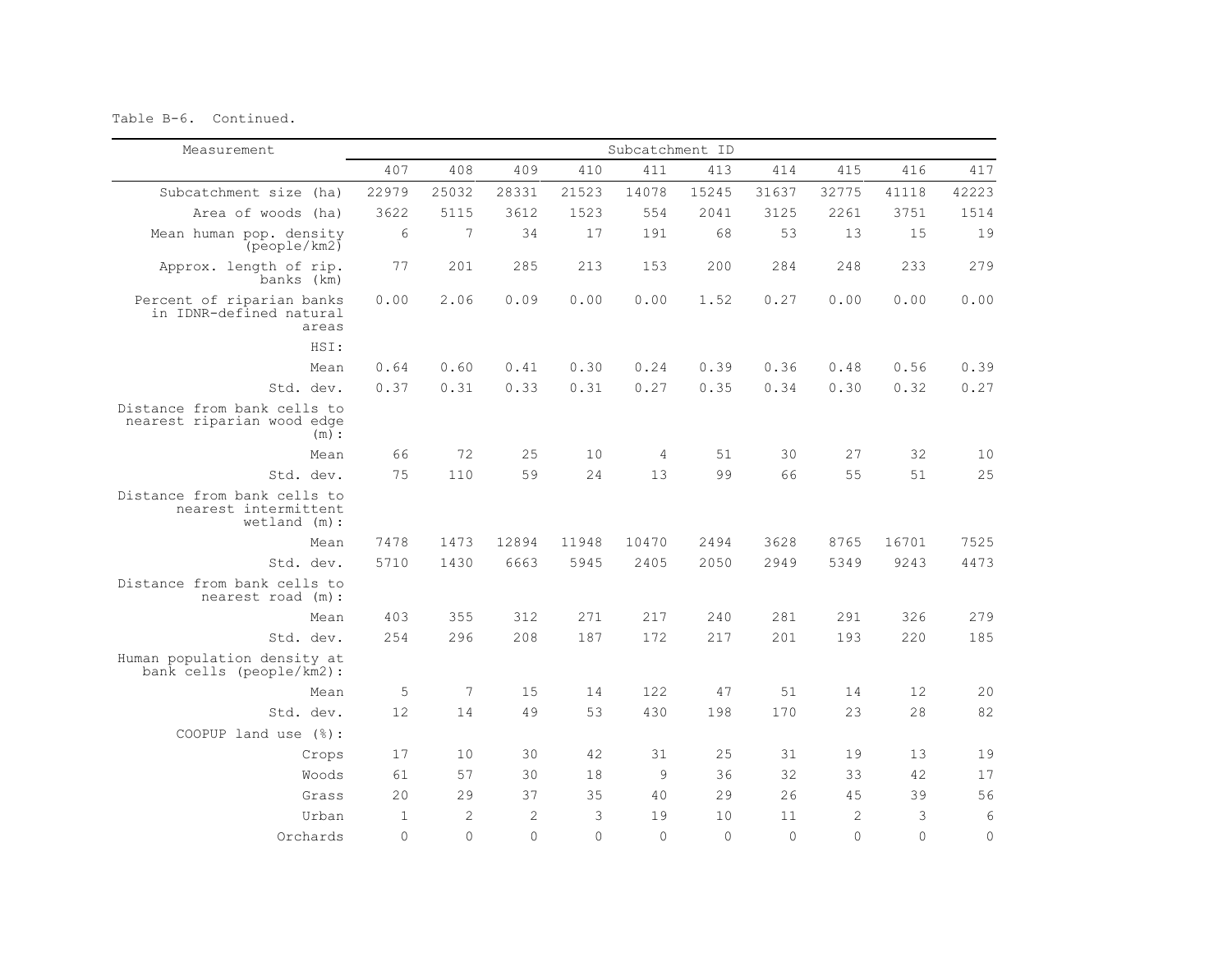Table B-6. Continued.

| Measurement                        | Subcatchment ID |                |              |                |              |                |                |              |              |                |
|------------------------------------|-----------------|----------------|--------------|----------------|--------------|----------------|----------------|--------------|--------------|----------------|
|                                    | 407             | 408            | 409          | 410            | 411          | 413            | 414            | 415          | 416          | 417            |
| IDNR land use (%):                 |                 |                |              |                |              |                |                |              |              |                |
| High density urban                 | $\circ$         | $\circ$        | $\circ$      | $\bigcap$      | 2            | $\mathbf{1}$   | $\mathbf{1}$   | $\circ$      | 0            | $\Omega$       |
| Medium-high density urban          | $\Omega$        | $\Omega$       | $\Omega$     | $\Omega$       | $\circ$      | $\Omega$       | $\Omega$       | $\Omega$     | 0            | $\Omega$       |
| Medium density urban               | $\Omega$        | $\Omega$       | $\Omega$     | $\mathbf{1}$   | 4            | $\mathbf{1}$   | $\mathbf{1}$   | $\Omega$     | $\Omega$     | $\mathbf{1}$   |
| Low density urban                  | $\Omega$        | $\Omega$       | $\Omega$     | $\Omega$       | $\Omega$     | $\Omega$       | $\Omega$       | $\Omega$     | $\Omega$     | $\Omega$       |
| Major roadways                     | $\Omega$        | $\mathbf{1}$   | $\Omega$     | $\Omega$       | $\mathbf{1}$ | $\Omega$       | $\mathbf{1}$   | 1            | $\mathbf{1}$ | $\Omega$       |
| Active railroads                   | $\Omega$        | $\Omega$       | $\Omega$     | $\Omega$       | $\mathbf{0}$ | $\Omega$       | $\Omega$       | $\Omega$     | $\mathbf{1}$ | $\Omega$       |
| Abandoned railroads                | $\Omega$        | $\Omega$       | $\Omega$     | $\Omega$       | $\Omega$     | $\Omega$       | $\Omega$       | $\Omega$     | $\Omega$     | $\Omega$       |
| Row crops                          | 7               | 11             | 2.0          | 2.7            | 18           | 19             | 2.1            | 18           | 11           | 23             |
| Small grain crops                  | $\overline{c}$  | $\overline{c}$ | 10           | 9              | 5            | 4              | $\overline{4}$ | 5            | 4            | $\overline{4}$ |
| Orchards/Nurseries                 | $\Omega$        | $\Omega$       | $\Omega$     | $\Omega$       | $\Omega$     | $\Omega$       | $\Omega$       | $\Omega$     | $\Omega$     | $\Omega$       |
| Urban grassland                    | $\Omega$        | $\Omega$       | $\Omega$     | $\Omega$       | 5            | 3              | 3              | $\Omega$     | 0            | $\mathbf{1}$   |
| Rural grassland                    | 10              | 8              | 12           | 13             | 13           | 18             | 15             | 24           | 17           | 33             |
| Deciduous forest, closed<br>canopy | 12              | $\mathbf{1}$   | 22           | 22             | 21           | 15             | 10             | 17           | 18           | 7              |
| Deciduous forest, open<br>canopy   | $\mathbf{0}$    | 0              | $\mathbf{1}$ | $\overline{2}$ | 2            | $\Omega$       | $\Omega$       | $\Omega$     | $\mathbf{1}$ | $\mathbf{0}$   |
| Coniferous forest                  | $\Omega$        | $\Omega$       | $\Omega$     | $\Omega$       | $\mathbf{0}$ | $\Omega$       | $\Omega$       | $\Omega$     | $\Omega$     | $\Omega$       |
| Open water                         | $\mathbf{0}$    | $\overline{c}$ | $\Omega$     | $\mathbf{1}$   | 3            | $\mathbf{1}$   | $\mathbf{1}$   | $\mathbf{1}$ | $\Omega$     | $\mathbf{1}$   |
| Perennial streams                  | 12              | 8              | 17           | 11             | 7            | 11             | 14             | 12           | 17           | 12             |
| Shallow marsh/wet meadow           | $\Omega$        | $\mathbf{1}$   | $\Omega$     | $\Omega$       | $\mathbf{0}$ | $\mathbf{1}$   | $\Omega$       | $\Omega$     | $\Omega$     | $\mathbf{1}$   |
| Deep marsh                         | $\mathbf{1}$    | $\Omega$       | $\Omega$     | $\Omega$       | $\Omega$     | $\Omega$       | $\Omega$       | $\Omega$     | $\Omega$     | $\Omega$       |
| Forested wetlands                  | 54              | 61             | 11           | 6              | 9            | 21             | 27             | 21           | 27           | 16             |
| Swamp                              | $\Omega$        | $\Omega$       | $\bigcap$    | $\Omega$       | $\Omega$     | $\Omega$       | $\Omega$       | $\Omega$     | $\Omega$     | $\Omega$       |
| Shallow water wetlands             | 2               | $\overline{2}$ | 5            | 8              | 9            | $\overline{2}$ | $\overline{2}$ | 1            | 4            | $\mathbf{1}$   |
| Barren land                        | 0               | 0              | $\circ$      | $\Omega$       | $\mathbf{0}$ | $\mathbf{1}$   | $\Omega$       | $\Omega$     | 0            | $\Omega$       |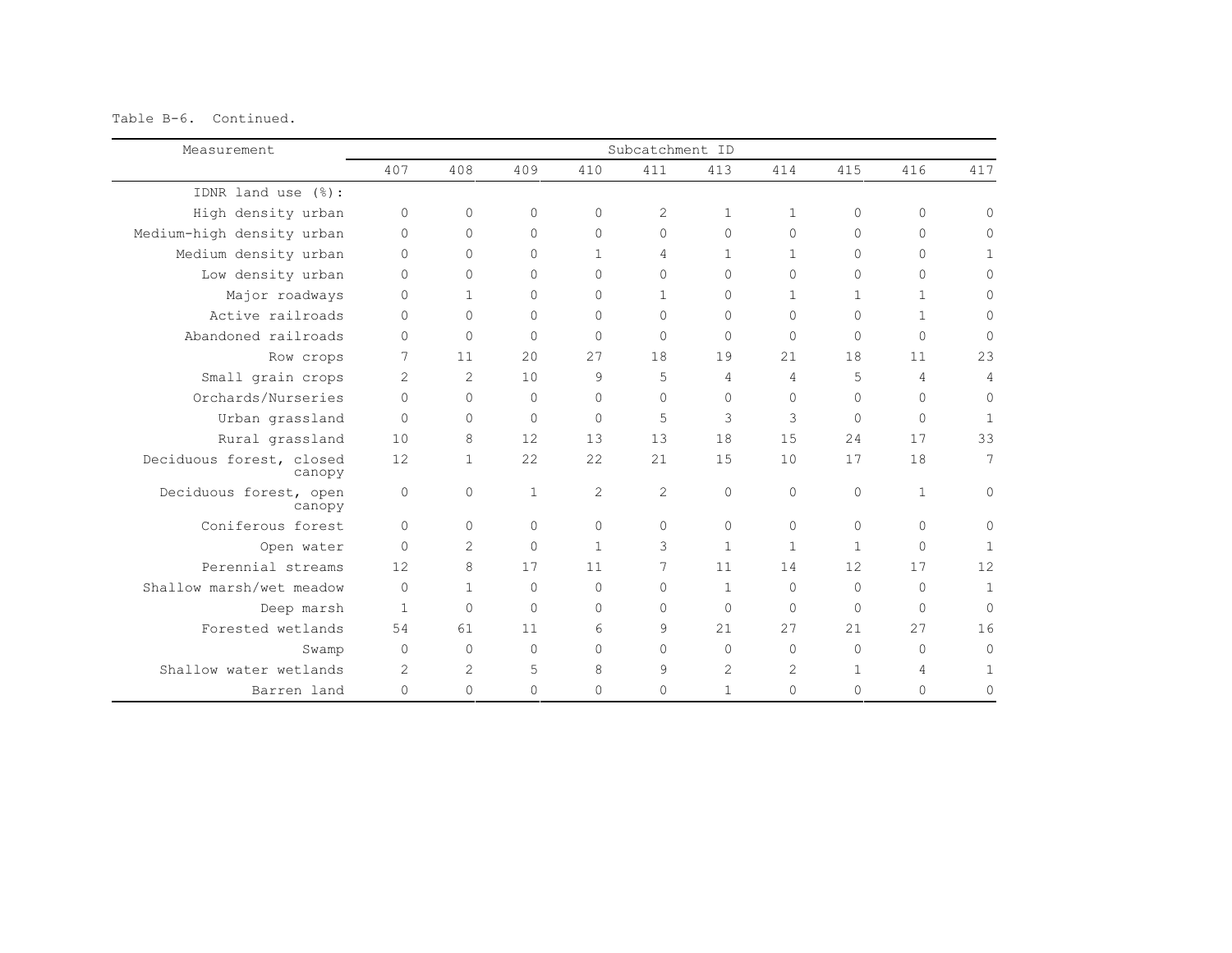| Measurement                                                           |          |          |                |          |              | Subcatchment ID |                |                |                |                |          |                |
|-----------------------------------------------------------------------|----------|----------|----------------|----------|--------------|-----------------|----------------|----------------|----------------|----------------|----------|----------------|
|                                                                       | 101      | 102      | 103            | 104      | 105          | 106             | 107            | 108            | 109            | 110            | 111      | 112            |
| Subcatchment size (ha)                                                | 14534    | 47589    | 35827          | 24684    | 70434        | 14845           | 64361          | 17741          | 18198          | 10994          | 39762    | 19714          |
| Area of woods (ha)                                                    | 564      | 5630     | 6348           | 3789     | 12954        | 1724            | 7082           | 2637           | 3179           | 1296           | 5115     | 3341           |
| Mean human pop. density<br>$(pe^{o}$ people/km2 $)$                   | 27       | 12       | 12             | 72       | $\mathsf 9$  | 5               | 5              | 11             | $\overline{4}$ | $\overline{4}$ | 9        | $\mathfrak{Z}$ |
| Approx. length of rip.<br>banks (km)                                  | 162      | 484      | 319            | 182      | 717          | 107             | 447            | 85             | 156            | 57             | 214      | 163            |
| Percent of riparian banks<br>in IDNR-defined natural<br>areas         | 0.00     | 1.29     | 0.00           | 0.00     | 0.00         | 0.11            | 0.67           | 0.00           | 7.86           | 0.00           | 0.00     | 4.60           |
| HSI:                                                                  |          |          |                |          |              |                 |                |                |                |                |          |                |
| Mean                                                                  | 0.29     | 0.40     | 0.51           | 0.50     | 0.52         | 0.46            | 0.49           | 0.52           | 0.58           | 0.46           | 0.55     | 0.41           |
| Std. dev.                                                             | 0.30     | 0.35     | 0.34           | 0.36     | 0.31         | 0.34            | 0.34           | 0.33           | 0.34           | 0.37           | 0.32     | 0.38           |
| Distance from bank cells to<br>nearest riparian wood edge<br>(m):     |          |          |                |          |              |                 |                |                |                |                |          |                |
| Mean                                                                  | 10       | 17       | 22             | 27       | 39           | 29              | 31             | 32             | 55             | 32             | 37       | 36             |
| Std. dev.                                                             | 22       | 42       | 37             | 50       | 59           | 47              | 53             | 46             | 71             | 44             | 55       | 55             |
| Distance from bank cells to<br>nearest intermittent<br>$wetland$ (m): |          |          |                |          |              |                 |                |                |                |                |          |                |
| Mean                                                                  | 28414    | 17496    | 22411          | 7818     | 15409        | 3913            | 5384           | 8250           | 4641           | 4528           | 2755     | 9442           |
| Std. dev.                                                             | 4102     | 7399     | 4690           | 5015     | 4706         | 1968            | 3780           | 3222           | 3005           | 3294           | 2360     | 2304           |
| Distance from bank cells to<br>nearest road (m):                      |          |          |                |          |              |                 |                |                |                |                |          |                |
| Mean                                                                  | 196      | 273      | 306            | 284      | 335          | 306             | 368            | 318            | 428            | 413            | 321      | 345            |
| Std. dev.                                                             | 163      | 197      | 196            | 204      | 217          | 218             | 256            | 203            | 280            | 271            | 210      | 276            |
| Human population density at<br>bank cells (people/km2):               |          |          |                |          |              |                 |                |                |                |                |          |                |
| Mean                                                                  | 76       | 13       | 13             | 72       | 8            | $\overline{4}$  | $\overline{4}$ | 7              | $\mathbf 2$    | $\mathbf{1}$   | 12       | $\mathbf{2}$   |
| Std. dev.                                                             | 415      | 32       | 47             | 192      | 57           | $\circ$         | 7              | 13             | 8              | $\mathcal{D}$  | 21       | 3              |
| COOPUP land use (%):                                                  |          |          |                |          |              |                 |                |                |                |                |          |                |
| Crops                                                                 | 35       | 34       | 22             | 19       | 19           | 2.7             | 26             | 21             | 18             | 36             | 18       | 39             |
| Woods                                                                 | 20       | 27       | 38             | 41       | 49           | 40              | 41             | 49             | 57             | 49             | 50       | 42             |
| Grass                                                                 | 37       | 36       | 38             | 31       | 31           | 29              | 32             | 2.8            | 21             | 14             | 32       | 16             |
| Urban                                                                 | 7        | 3        | $\overline{2}$ | 8        | $\mathbf{1}$ | $\overline{c}$  | $\mathbf 0$    | $\overline{2}$ | $\mathbf{1}$   | $\circ$        | $\circ$  | $\mathbf 0$    |
| Orchards                                                              | $\Omega$ | $\Omega$ | $\Omega$       | $\Omega$ | $\Omega$     | $\Omega$        | $\Omega$       | $\Omega$       | $\Omega$       | $\Omega$       | $\Omega$ | $\overline{0}$ |

Table B-7. Summary statistics for subcatchments of Little Wabash watershed.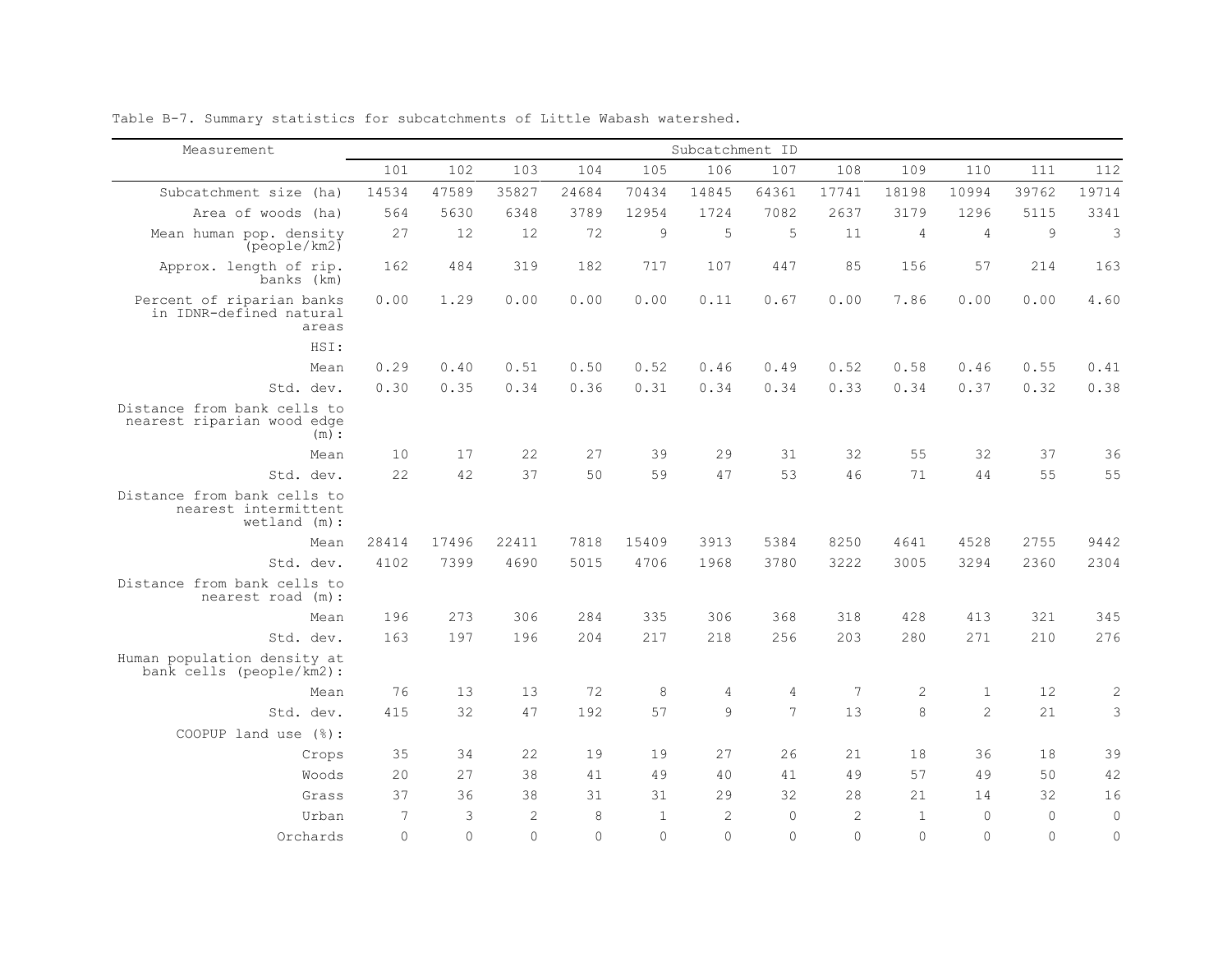Table B-7. Continued.

| Measurement                        | Subcatchment ID |              |              |              |              |                |              |              |                |                |                |              |
|------------------------------------|-----------------|--------------|--------------|--------------|--------------|----------------|--------------|--------------|----------------|----------------|----------------|--------------|
|                                    | 101             | 102          | 103          | 104          | 105          | 106            | 107          | 108          | 109            | 110            | 111            | 112          |
| IDNR land use $(\frac{6}{6})$ :    |                 |              |              |              |              |                |              |              |                |                |                |              |
| High density urban                 | $\mathbf 0$     | $\circ$      | $\Omega$     | $\Omega$     | $\Omega$     | $\circ$        | $\circ$      | $\Omega$     | $\Omega$       | $\Omega$       | $\circ$        | $\Omega$     |
| Medium-high density urban          | $\mathbf 0$     | $\circ$      | $\Omega$     | $\Omega$     | $\Omega$     | $\Omega$       | $\mathbf 0$  | $\Omega$     | $\circ$        | $\Omega$       | $\Omega$       | 0            |
| Medium density urban               | $\overline{c}$  | $\Omega$     | $\Omega$     | $\Omega$     | $\Omega$     | $\bigcap$      | $\Omega$     | $\Omega$     | $\Omega$       | $\bigcap$      | $\Omega$       | 0            |
| Low density urban                  | $\Omega$        | $\Omega$     | $\Omega$     | $\Omega$     | $\Omega$     | $\Omega$       | $\Omega$     | $\Omega$     | $\Omega$       | $\Omega$       | $\Omega$       | 0            |
| Major roadways                     | $\Omega$        | $\Omega$     | $\Omega$     | $\mathbf{1}$ | $\Omega$     | $\Omega$       | $\Omega$     | $\Omega$     | $\Omega$       | $\bigcap$      | $\Omega$       | 0            |
| Active railroads                   | $\Omega$        | $\Omega$     | $\Omega$     | $\Omega$     | $\Omega$     | $\bigcap$      | $\Omega$     | $\Omega$     | $\Omega$       | $\Omega$       | $\Omega$       | 0            |
| Abandoned railroads                | $\Omega$        | $\Omega$     | $\Omega$     | $\Omega$     | $\Omega$     | $\Omega$       | $\mathbf 0$  | $\Omega$     | $\Omega$       | $\Omega$       | $\Omega$       | $\mathbf{0}$ |
| Row crops                          | 33              | 2.8          | 16           | 13           | 14           | 2.3            | 21           | 14           | 14             | 31             | 2.0            | 29           |
| Small grain crops                  | $\overline{4}$  | 7            | 5            | 8            | 5            | $\overline{2}$ | 5            | 6            | $\mathbf{1}$   | $\Omega$       | 5              | 4            |
| Orchards/Nurseries                 | $\Omega$        | $\Omega$     | $\Omega$     | $\Omega$     | $\Omega$     | $\Omega$       | $\Omega$     | $\Omega$     | $\Omega$       | $\Omega$       | $\Omega$       | 0            |
| Urban grassland                    | $\mathbf{1}$    | $\circ$      | $\Omega$     | $\Omega$     | $\Omega$     | $\Omega$       | $\mathbf 0$  | $\Omega$     | $\mathbf{1}$   | $\Omega$       | $\Omega$       | 0            |
| Rural grassland                    | 18              | 14           | 21           | 16           | 16           | 5              | 12           | 17           | 5              | $\mathbf{1}$   | 11             | 8            |
| Deciduous forest, closed<br>canopy | 13              | 24           | 23           | 27           | 24           | 9              | 18           | 24           | 5              | $\overline{2}$ | 18             | 9            |
| Deciduous forest, open<br>canopy   | $\mathbf{1}$    | $\mathbf{1}$ | $\mathbf{1}$ | $\mathbf{1}$ | 2            | $\mathbf{1}$   | $\mathbf{1}$ | $\Omega$     | $\Omega$       | $\Omega$       | $\mathbf{1}$   | 1            |
| Coniferous forest                  | $\Omega$        | $\circ$      | $\Omega$     | $\Omega$     | $\Omega$     | $\Omega$       | $\circ$      | $\Omega$     | $\Omega$       | $\Omega$       | $\circ$        | $\mathbf{0}$ |
| Open water                         | 6               | $\mathbf{2}$ | $\Omega$     | $\Omega$     | $\mathbf{1}$ | 3              | 3            | $\Omega$     | 3              | $\mathbf{1}$   | 5              | $\mathbf{1}$ |
| Perennial streams                  | 16              | 18           | 23           | 2.1          | 23           | 21             | 18           | 22           | 25             | 22             | 15             | 18           |
| Shallow marsh/wet meadow           | $\Omega$        | $\Omega$     | $\Omega$     | $\Omega$     | $\Omega$     | $\Omega$       | $\mathbf{1}$ | $\Omega$     | $\overline{2}$ | $\mathbf{1}$   | $\Omega$       | $\mathbf{0}$ |
| Deep marsh                         | $\Omega$        | $\Omega$     | $\Omega$     | $\Omega$     | $\Omega$     | $\Omega$       | $\mathbf 0$  | $\Omega$     | $\Omega$       | $\Omega$       | $\Omega$       | $\Omega$     |
| Forested wetlands                  | $\overline{4}$  | 4            | 9            | 12           | 15           | 35             | 19           | 15           | 41             | 40             | 22             | 29           |
| Swamp                              | $\Omega$        | $\Omega$     | $\Omega$     | $\Omega$     | $\Omega$     | $\Omega$       | $\circ$      | $\Omega$     | $\Omega$       | $\bigcap$      | $\Omega$       | $\Omega$     |
| Shallow water wetlands             | $\Omega$        | $\circ$      | $\mathbf{1}$ | $\Omega$     | $\Omega$     | $\mathbf{1}$   | $\mathbf{1}$ | $\mathbf{1}$ | $\mathbf{1}$   | $\mathbf{1}$   | $\overline{c}$ |              |
| Barren land                        | $\Omega$        | 0            | $\Omega$     | $\Omega$     | $\Omega$     | $\mathbf 0$    | $\mathbf{0}$ | $\Omega$     | $\circ$        | 0              | $\Omega$       | 0            |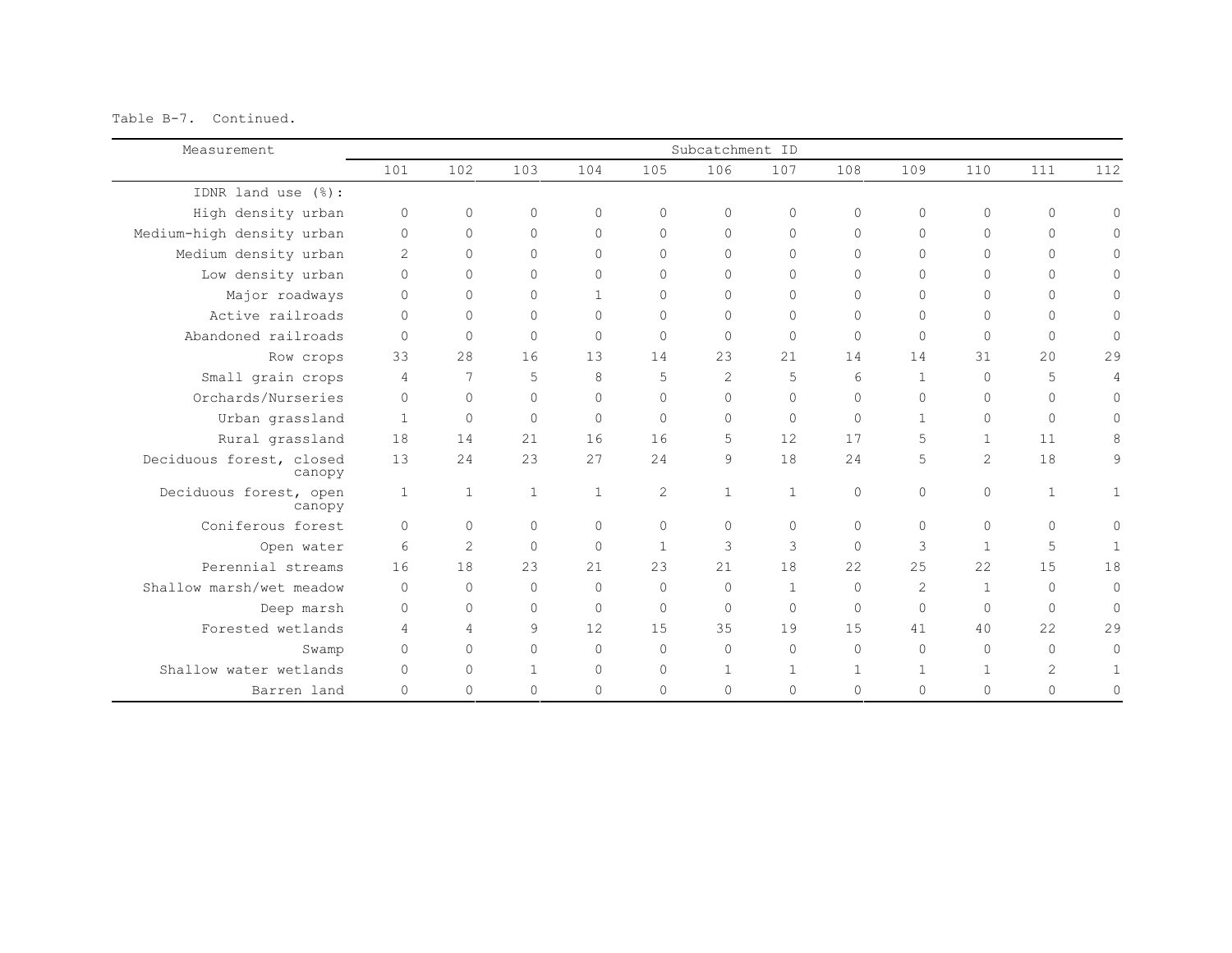Table B-7. Continued.

| Measurement                                                         |              |                |          |          |                | Subcatchment ID |          |                |                |          |                |                 |
|---------------------------------------------------------------------|--------------|----------------|----------|----------|----------------|-----------------|----------|----------------|----------------|----------|----------------|-----------------|
|                                                                     | 113          | 114            | 115      | 116      | 117            | 118             | 119      | 201            | 202            | 203      | 204            | 205             |
| Subcatchment size (ha)                                              | 27256        | 31745          | 15292    | 9111     | 26337          | 24399           | 41238    | 54123          | 37078          | 28764    | 36801          | 23768           |
| Area of woods (ha)                                                  | 4465         | 4647           | 1663     | 847      | 4797           | 4267            | 5820     | 11973          | 8962           | 6455     | 4194           | 2122            |
| Mean human pop. density<br>(people/km2)                             | 7            | 10             | 6        | 12       | 8              | 7               | 6        | $\overline{4}$ | $\overline{4}$ | 7        | $\overline{9}$ | $7\overline{ }$ |
| Approx. length of rip.<br>banks (km)                                | 210          | 219            | 105      | 50       | 199            | 100             | 168      | 353            | 188            | 158      | 167            | 135             |
| Percent of riparian banks<br>in IDNR-defined natural<br>areas       | 4.36         | 4.84           | 9.52     | 20.43    | 8.19           | 0.00            | 0.45     | 0.72           | 0.00           | 0.00     | 0.00           | 0.00            |
| HSI:                                                                |              |                |          |          |                |                 |          |                |                |          |                |                 |
| Mean                                                                | 0.36         | 0.31           | 0.36     | 0.45     | 0.42           | 0.56            | 0.57     | 0.62           | 0.50           | 0.47     | 0.39           | 0.20            |
| Std. dev.                                                           | 0.37         | 0.36           | 0.31     | 0.34     | 0.35           | 0.33            | 0.31     | 0.29           | 0.38           | 0.33     | 0.34           | 0.31            |
| Distance from bank cells to<br>nearest riparian wood edge<br>(m):   |              |                |          |          |                |                 |          |                |                |          |                |                 |
| Mean                                                                | 27           | 27             | 26       | 31       | 24             | 48              | $4\,8$   | 52             | 32             | 23       | 21             | 12              |
| Std. dev.                                                           | 47           | 55             | 37       | 39       | 34             | 56              | 63       | 72             | 48             | 37       | 38             | 32              |
| Distance from bank cells to<br>nearest intermittent<br>wetland (m): |              |                |          |          |                |                 |          |                |                |          |                |                 |
| Mean                                                                | 3825         | 3941           | 2172     | 2403     | 2006           | 5773            | 7133     | 7449           | 7356           | 10977    | 6288           | 3423            |
| Std. dev.                                                           | 2993         | 2887           | 1672     | 1511     | 1361           | 3068            | 4116     | 3616           | 5232           | 5733     | 3091           | 2457            |
| Distance from bank cells to<br>nearest road (m):                    |              |                |          |          |                |                 |          |                |                |          |                |                 |
| Mean                                                                | 354          | 294            | 247      | 282      | 376            | 266             | 261      | 337            | 366            | 344      | 386            | 311             |
| Std. dev.                                                           | 269          | 213            | 156      | 238      | 274            | 196             | 182      | 218            | 247            | 213      | 290            | 228             |
| Human population density at<br>bank cells (people/km2):             |              |                |          |          |                |                 |          |                |                |          |                |                 |
| Mean                                                                | $\mathbf{2}$ | 6              | 3        | 8        | $\overline{4}$ | 5               | 6        | 7              | $\overline{4}$ | 6        | 5              | $\mathbf{2}$    |
| Std. dev.                                                           | 3            | 26             | 12       | 20       | 28             | 10              | 8        | 18             | 3              | 11       | $\overline{7}$ | 10              |
| COOPUP land use (%):                                                |              |                |          |          |                |                 |          |                |                |          |                |                 |
| Crops                                                               | 46           | 51             | 37       | 2.0      | 34             | 19              | 12       | 9              | 32             | 28       | 38             | 63              |
| Woods                                                               | 36           | 31             | 43       | 53       | 43             | 63              | 58       | 58             | 48             | 40       | 34             | 17              |
| Grass                                                               | 16           | 15             | 18       | 19       | 21             | 17              | 27       | 32             | 20             | 32       | 2.7            | 17              |
| Urban                                                               | $\Omega$     | $\overline{1}$ | $\Omega$ | 8        | $\overline{c}$ | $\Omega$        | 3        | $\mathbf{1}$   | $\mathbb O$    | $\Omega$ | $\Omega$       | $1\,$           |
| Orchards                                                            | $\Omega$     | $\Omega$       | $\Omega$ | $\Omega$ | $\Omega$       | $\Omega$        | $\Omega$ | $\Omega$       | $\Omega$       | $\Omega$ | $\Omega$       | $\circ$         |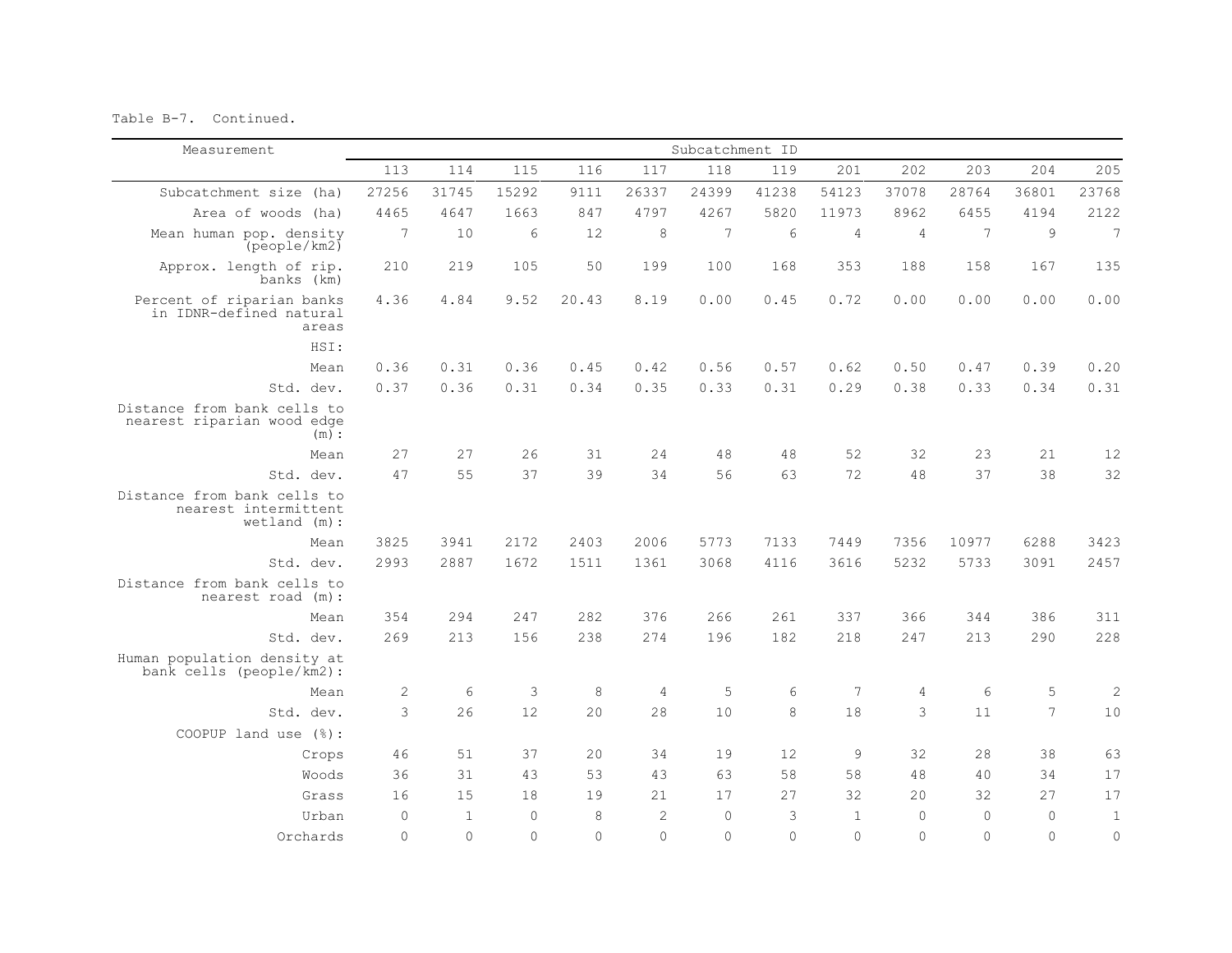Table B-7. Continued.

| Measurement                        | Subcatchment ID |                |                |              |                 |              |              |                |               |          |                |              |
|------------------------------------|-----------------|----------------|----------------|--------------|-----------------|--------------|--------------|----------------|---------------|----------|----------------|--------------|
|                                    | 113             | 114            | 115            | 116          | 117             | 118          | 119          | 201            | 2.02          | 203      | 204            | 205          |
| IDNR land use $(\frac{6}{6})$ :    |                 |                |                |              |                 |              |              |                |               |          |                |              |
| High density urban                 | $\circ$         | $\circ$        | 0              | $\mathbf{1}$ | $\mathbf{0}$    | $\circ$      | $\circ$      | $\Omega$       | $\circ$       | $\circ$  | $\circ$        | $\circ$      |
| Medium-high density urban          | $\circ$         | $\circ$        | $\Omega$       | $\Omega$     | $\Omega$        | $\Omega$     | 0            | $\Omega$       | $\mathbf{0}$  | $\Omega$ | $\Omega$       | $\Omega$     |
| Medium density urban               | $\Omega$        | $\mathbf{1}$   | $\Omega$       | $\bigcap$    | $\Omega$        | $\Omega$     | $\Omega$     | $\Omega$       | $\Omega$      | $\Omega$ | $\Omega$       | $\Omega$     |
| Low density urban                  | $\Omega$        | 0              | $\Omega$       | $\Omega$     | $\Omega$        | $\Omega$     | $\Omega$     | $\Omega$       | $\Omega$      | $\Omega$ | $\Omega$       | 0            |
| Major roadways                     | $\Omega$        | $\circ$        | $\Omega$       | $\Omega$     | $\Omega$        | $\Omega$     | $\Omega$     | $\Omega$       | $\Omega$      | $\Omega$ | $\Omega$       | $\mathbf 1$  |
| Active railroads                   | $\Omega$        | $\circ$        | $\Omega$       | $\Omega$     | $\Omega$        | $\Omega$     | $\Omega$     | $\Omega$       | $\Omega$      | $\Omega$ | $\Omega$       | $\Omega$     |
| Abandoned railroads                | $\Omega$        | $\circ$        | $\Omega$       | $\Omega$     | $\Omega$        | $\Omega$     | $\Omega$     | $\Omega$       | $\Omega$      | $\circ$  | $\Omega$       | $\mathbf 0$  |
| Row crops                          | 31              | 34             | 44             | 33           | 42              | 13           | 12           | 8              | 20            | 14       | 27             | 53           |
| Small grain crops                  | 6               | 4              | 3              | 7            | 5               | 7            | 6            | 5              | 5             | 6        | 6              | 4            |
| Orchards/Nurseries                 | $\Omega$        | $\circ$        | $\Omega$       | $\Omega$     | $\Omega$        | $\Omega$     | $\mathbf{0}$ | $\Omega$       | $\Omega$      | $\Omega$ | $\Omega$       | $\circ$      |
| Urban grassland                    | $\Omega$        | $\circ$        | $\Omega$       | $\mathbf{1}$ | $\Omega$        | $\Omega$     | $\mathbf 0$  | $\Omega$       | $\Omega$      | $\Omega$ | $\Omega$       | $\Omega$     |
| Rural grassland                    | 7               | 6              | $\overline{4}$ | 7            | $6\overline{6}$ | 11           | 12           | 1.5            | 10            | 20       | 12             | 6            |
| Deciduous forest, closed<br>canopy | 5               | 10             | 8              | 1.5          | 11              | 12.          | 9            | 2.1            | 1.5           | 13       | 8              | $\mathbf{2}$ |
| Deciduous forest, open<br>canopy   | $\circ$         | $\mathbf{1}$   | $\overline{2}$ | $\mathbf{1}$ | $\mathbf{1}$    | $\mathbf{1}$ | $\Omega$     | $\mathbf{1}$   | $\mathbf{1}$  | 2        | $\mathbf{1}$   | $\mathbf 1$  |
| Coniferous forest                  | $\Omega$        | $\Omega$       | $\mathbf{1}$   | $\Omega$     | $\Omega$        | $\Omega$     | $\Omega$     | $\Omega$       | $\Omega$      | $\Omega$ | $\Omega$       | $\Omega$     |
| Open water                         | $\Omega$        | $\overline{2}$ | 16             | 26           | 13              | $\Omega$     | $\mathbf{0}$ | $\mathbf{1}$   | $\mathcal{D}$ | $\Omega$ | $\mathcal{D}$  | $\mathbf{1}$ |
| Perennial streams                  | 12.             | 14             | 8              | $\Omega$     | 7               | 2.5          | 26           | 21             | 19            | 25       | 23             | 8            |
| Shallow marsh/wet meadow           | 2               | $\circ$        | $\mathbf{1}$   | $\Omega$     | $\overline{c}$  | $\Omega$     | $\Omega$     | $\mathbf{1}$   | $\Omega$      | $\Omega$ | $\bigcap$      | $\mathbf 1$  |
| Deep marsh                         | $\Omega$        | $\circ$        | $\Omega$       | $\Omega$     | $\Omega$        | $\Omega$     | $\Omega$     | $\Omega$       | $\Omega$      | $\circ$  | $\Omega$       | $\mathbf 0$  |
| Forested wetlands                  | 36              | 26             | 13             | 5            | 11              | 28           | 30           | 25             | 26            | 18       | 19             | 15           |
| Swamp                              | $\Omega$        | $\circ$        | $\Omega$       | $\Omega$     | $\Omega$        | $\Omega$     | $\Omega$     | $\Omega$       | $\Omega$      | $\Omega$ | $\Omega$       | $\Omega$     |
| Shallow water wetlands             | $\mathbf{1}$    | 2              | $\mathbf{1}$   | 3            | $\mathbf{1}$    | $\mathbf{1}$ | 2            | $\overline{c}$ | $\mathbf{1}$  | 2        | $\overline{2}$ | 7            |
| Barren land                        | $\mathbf{0}$    | 0              | $\Omega$       | $\Omega$     | $\Omega$        | $\Omega$     | 0            | $\Omega$       | $\mathbf{0}$  | $\Omega$ | $\Omega$       | $\Omega$     |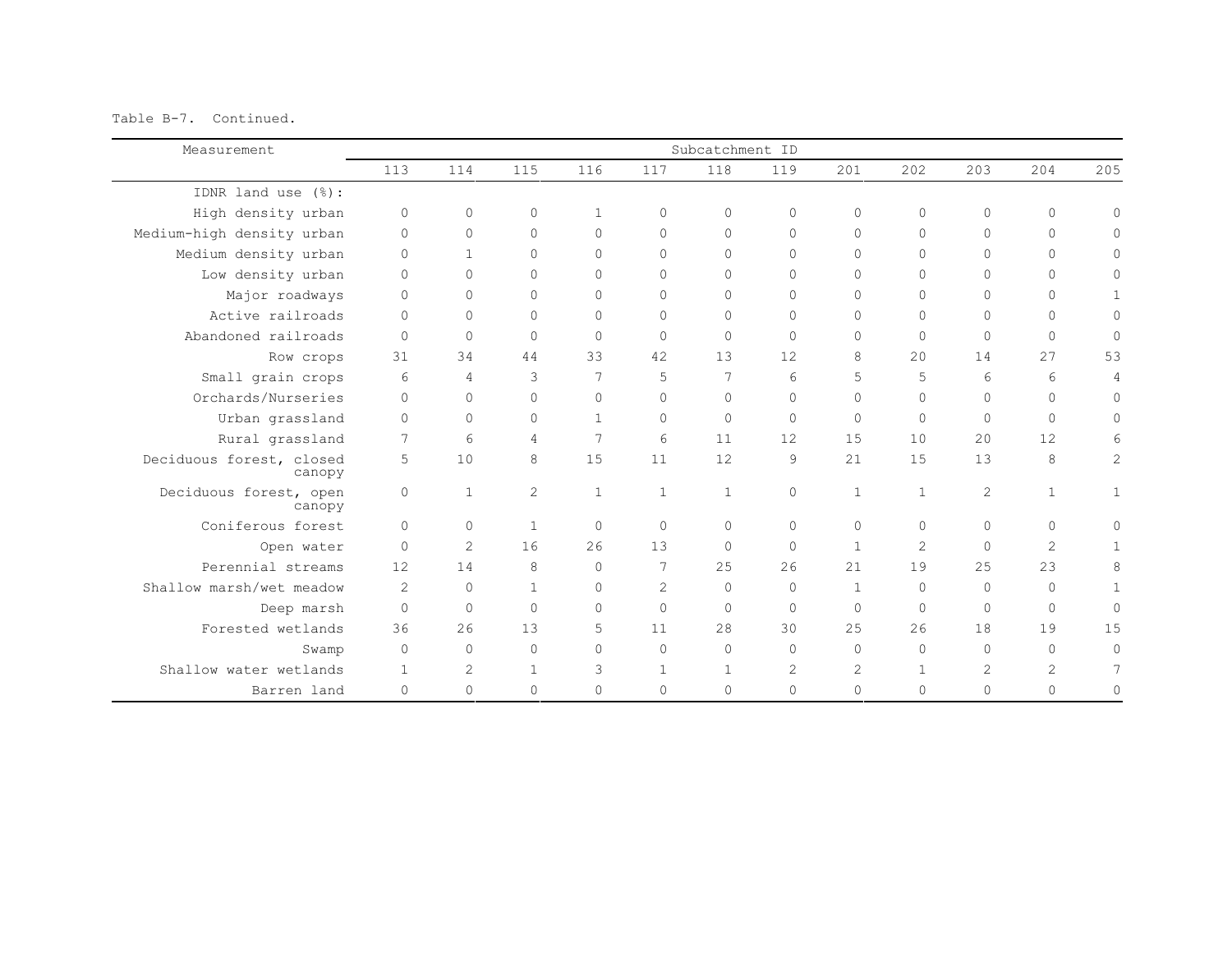Table B-7. Continued.

| Measurement                                                            |                |              |                |                |                | Subcatchment ID |             |            |                |                     |                |
|------------------------------------------------------------------------|----------------|--------------|----------------|----------------|----------------|-----------------|-------------|------------|----------------|---------------------|----------------|
|                                                                        | 206            | 207          | 208            | 301            | 302            | 303             | 304         | 305        | 306            | 307                 | 308            |
| Subcatchment size (ha)                                                 | 46425          | 28679        | 19345          | 59489          | 12849          | 15950           | 13532       | 27293      | 23772          | 4296                | 11741          |
| Area of woods (ha)                                                     | 4176           | 2820         | 2091           | 7547           | 1086           | 1132            | 1366        | 2884       | 3656           | 1080                | 2292           |
| Mean human pop. density<br>(people/km2)                                | 5              | 5            | $\mathsf 3$    | $\sqrt{4}$     | 12             | 10              | 7           | 6          | 3              | $\Omega$            | $\mathbb O$    |
| Approx. length of rip.<br>banks (km)                                   | 439            | 132          | 51             | 432            | 106            | 230             | 105         | 153        | 223            | 54                  | 273            |
| Percent of riparian banks<br>in IDNR-defined natural<br>areas          | 0.00           | 0.00         | 0.00           | 0.00           | 0.00           | 3.81            | 2.88        | 0.09       | 2.44           | 22.08               | 0.96           |
| HSI:                                                                   |                |              |                |                |                |                 |             |            |                |                     |                |
| Mean                                                                   | 0.20           | 0.41         | 0.56           | 0.32           | 0.22           | 0.26            | 0.22        | 0.35       | 0.34           | 0.51                | 0.08           |
| Std. dev.                                                              | 0.28           | 0.36         | 0.32           | 0.35           | 0.32           | 0.35            | 0.30        | 0.37       | 0.33           | 0.34                | 0.24           |
| Distance from bank cells to<br>nearest riparian wood edge<br>$(m)$ :   |                |              |                |                |                |                 |             |            |                |                     |                |
| Mean                                                                   | 5              | 31           | 36             | 20             | 10             | 27              | 9           | 30         | 23             | 41                  | 13             |
| Std. dev.                                                              | 16             | 51           | 42             | 42             | 24             | 61              | 23          | 58         | 39             | 49                  | 65             |
| Distance from bank cells to<br>nearest intermittent<br>$wetland (m)$ : |                |              |                |                |                |                 |             |            |                |                     |                |
| Mean                                                                   | 11984          | 4612         | 2879           | 14912          | 3288           | 3532            | 5635        | 4729       | 1284           | 1157                | 1005           |
| Std. dev.                                                              | 4918           | 2420         | 1641           | 3364           | 2682           | 2643            | 3126        | 3680       | 986            | 779                 | 857            |
| Distance from bank cells to<br>nearest road (m):                       |                |              |                |                |                |                 |             |            |                |                     |                |
| Mean                                                                   | 310            | 309          | 349            | 354            | 252            | 311             | 267         | 294        | 206            | 411                 | 357            |
| Std. dev.                                                              | 249            | 2.41         | 205            | 263            | 174            | 2.54            | 269         | 218        | 195            | 326                 | 325            |
| Human population density at<br>bank cells (people/km2):                |                |              |                |                |                |                 |             |            |                |                     |                |
| Mean                                                                   | 3              | $\sqrt{2}$   | $\overline{4}$ | 3              | 4              | 7               | 5           | 6          | $\mathbf{2}$   | $\mathsf{O}\xspace$ | $\mathbb O$    |
| Std. dev.                                                              | $\overline{7}$ | 3            | 11             | $\overline{4}$ | $\overline{4}$ | 19              | $\circ$     | 18         | $\overline{4}$ | $\Omega$            | $\mathbf 0$    |
| COOPUP land use (%):                                                   |                |              |                |                |                |                 |             |            |                |                     |                |
| Crops                                                                  | 60             | 37           | 17             | 50             | 57             | 47              | 50          | 41         | 33             | 18                  | 86             |
| Woods                                                                  | 10             | 38           | 54             | 28             | 18             | 21              | 16          | 33         | 34             | 39                  | 9              |
| Grass                                                                  | 30             | 22           | 26             | 21             | 17             | 12              | 19          | 17         | 22             | 14                  | $\mathbf 1$    |
| Urban                                                                  | $\mathbf 0$    | $\mathbf{0}$ | $\mathbf{1}$   | $\mathbf{0}$   | 6              | $\overline{4}$  | $\mathbf 0$ | $\sqrt{2}$ | $\mathbf{1}$   | $\mathbf 0$         | $\mathbb O$    |
| Orchards                                                               | $\Omega$       | $\Omega$     | $\Omega$       | $\Omega$       | $\bigcap$      | $\Omega$        | $\Omega$    | $\Omega$   | $\Omega$       | $\Omega$            | $\overline{0}$ |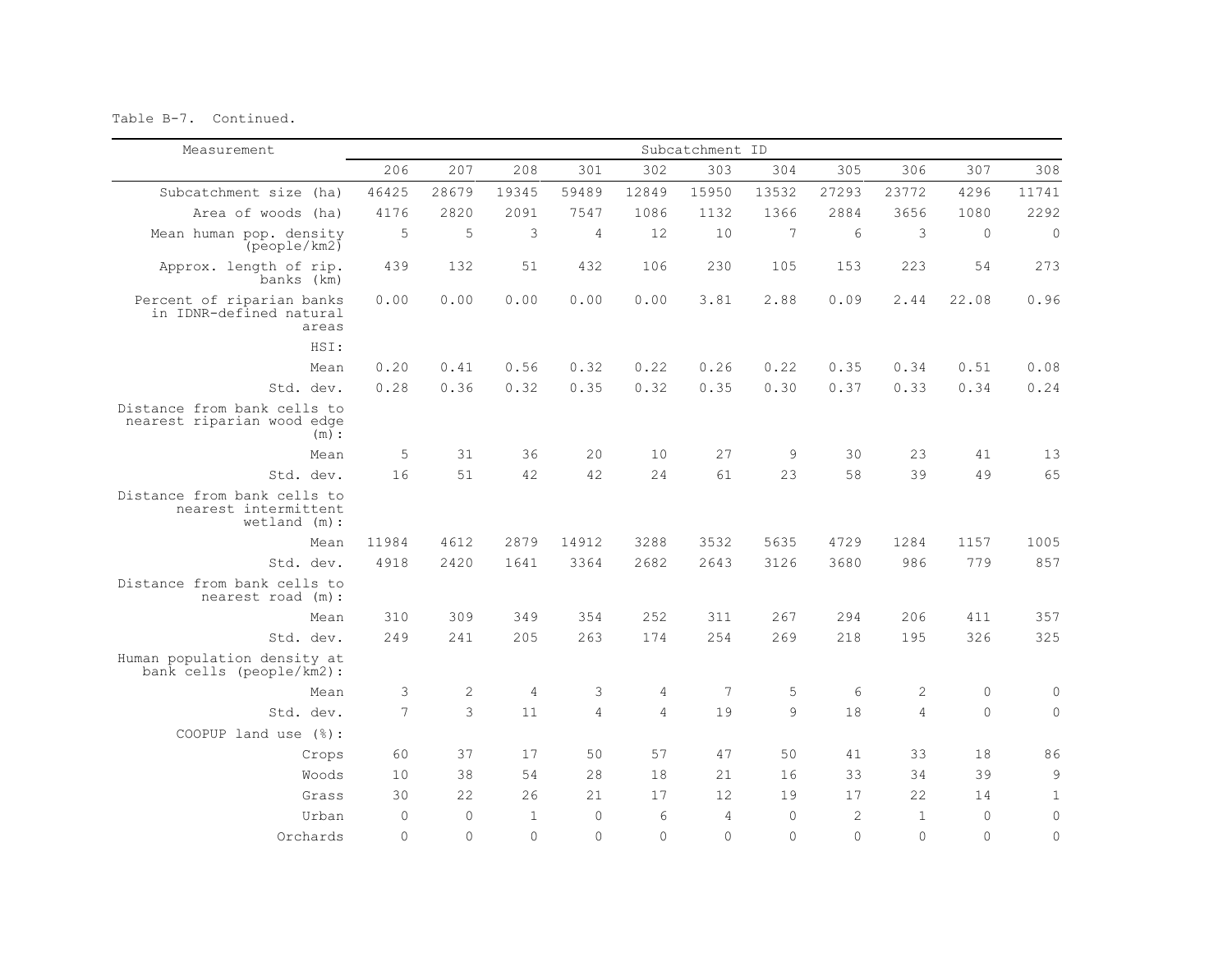Table B-7. Continued.

| Measurement                        | Subcatchment ID |                |                |              |              |                |                |              |                |              |                |
|------------------------------------|-----------------|----------------|----------------|--------------|--------------|----------------|----------------|--------------|----------------|--------------|----------------|
|                                    | 206             | 207            | 208            | 301          | 302          | 303            | 304            | 305          | 306            | 307          | 308            |
| IDNR land use (%):                 |                 |                |                |              |              |                |                |              |                |              |                |
| High density urban                 | $\circ$         | $\Omega$       | $\circ$        | 0            | $\mathbf{1}$ | 0              | $\circ$        | $\circ$      | $\circ$        | $\circ$      | $\Omega$       |
| Medium-high density urban          | $\circ$         | $\Omega$       | $\Omega$       | 0            | $\Omega$     | $\circ$        | $\Omega$       | $\circ$      | $\Omega$       | $\circ$      | $\Omega$       |
| Medium density urban               | $\Omega$        | $\Omega$       | $\Omega$       | $\Omega$     | $\Omega$     | $\circ$        | $\Omega$       | $\Omega$     | $\Omega$       | $\Omega$     | $\Omega$       |
| Low density urban                  | $\circ$         | $\Omega$       | $\Omega$       | $\Omega$     | $\Omega$     | $\Omega$       | $\Omega$       | $\Omega$     | $\Omega$       | $\Omega$     | $\Omega$       |
| Major roadways                     | $\circ$         | $\Omega$       | 0              | 0            | $\circ$      | $\circ$        | $\circ$        | $\circ$      | $\Omega$       | $\circ$      | $\mathbf{0}$   |
| Active railroads                   | $\Omega$        | $\Omega$       | $\Omega$       | $\Omega$     | $\mathbf{1}$ | $\mathbf{1}$   | $\Omega$       | $\circ$      | $\Omega$       | $\Omega$     | $\mathbf{0}$   |
| Abandoned railroads                | $\Omega$        | $\Omega$       | $\Omega$       | $\Omega$     | $\Omega$     | $\Omega$       | $\Omega$       | $\Omega$     | $\Omega$       | $\Omega$     | $\Omega$       |
| Row crops                          | 62              | 35             | 27             | 29           | 29           | 33             | 38             | 30           | 35             | 23           | 79             |
| Small grain crops                  | 6               | $\overline{2}$ | 5              | 5            | 7            | 4              | $\overline{2}$ | 4            | $\overline{4}$ | $\mathbf{1}$ | $\Omega$       |
| Orchards/Nurseries                 | $\Omega$        | $\Omega$       | $\Omega$       | $\Omega$     | $\Omega$     | 0              | $\Omega$       | $\circ$      | $\Omega$       | $\Omega$     | $\Omega$       |
| Urban grassland                    | $\Omega$        | $\Omega$       | $\Omega$       | $\Omega$     | $\mathbf{1}$ | $\mathbf{1}$   | $\Omega$       | $\Omega$     | $\Omega$       | $\bigcap$    | $\Omega$       |
| Rural grassland                    | 11              | 5              | 7              | 10           | 8            | 8              | 6              | 4            | $\overline{c}$ | $\circ$      | $\Omega$       |
| Deciduous forest, closed<br>canopy | 3               | 5              | 10             | 10           | 13           | 7              | 14             | 13           | 4              | 7            |                |
| Deciduous forest, open<br>canopy   | 1               | $\mathbf{1}$   | 3              | 0            | $\circ$      | $\circ$        | $\circ$        | $\mathbf 1$  | $\Omega$       | $\circ$      | $\mathbf{0}$   |
| Coniferous forest                  | $\Omega$        | $\Omega$       | $\mathbf{1}$   | $\Omega$     | $\Omega$     | $\circ$        | $\Omega$       | 0            | $\circ$        | $\Omega$     | $\Omega$       |
| Open water                         | $\mathbf{1}$    | 3              | 13             | $\mathbf{1}$ | $\Omega$     | 4              | 3              | $\mathbf{1}$ | 12             | 20           | $\overline{2}$ |
| Perennial streams                  | 9               | 16             | 18             | 2.2.         | 2.1          | 12             | 2.1            | 19           | 6              | 2            | $\Omega$       |
| Shallow marsh/wet meadow           | $\Omega$        | $\Omega$       | $\overline{2}$ | $\Omega$     | $\mathbf{1}$ | $\overline{c}$ | $\mathbf{1}$   | $\mathbf{1}$ | $\overline{c}$ | 2            | 2              |
| Deep marsh                         | $\Omega$        | $\Omega$       | $\Omega$       | $\Omega$     | $\Omega$     | $\mathbf 0$    | $\Omega$       | $\Omega$     | $\mathbf{1}$   | $\mathbf{1}$ | $\Omega$       |
| Forested wetlands                  | 5               | 28             | 13             | $20^{\circ}$ | 16           | 27             | 12             | 24           | 2.8            | 38           | 13             |
| Swamp                              | $\circ$         | $\Omega$       | $\Omega$       | $\Omega$     | $\Omega$     | $\circ$        | $\Omega$       | $\Omega$     | $\mathbf{1}$   | $\Omega$     |                |
| Shallow water wetlands             | $\overline{2}$  | 4              | 1              | $\mathbf{1}$ | 1            | $\mathbf{1}$   | 1              | 2            | 3              | 4            |                |
| Barren land                        | $\Omega$        | $\Omega$       | $\Omega$       | $\Omega$     | $\Omega$     | $\circ$        | $\Omega$       | 0            | $\Omega$       | $\Omega$     | $\Omega$       |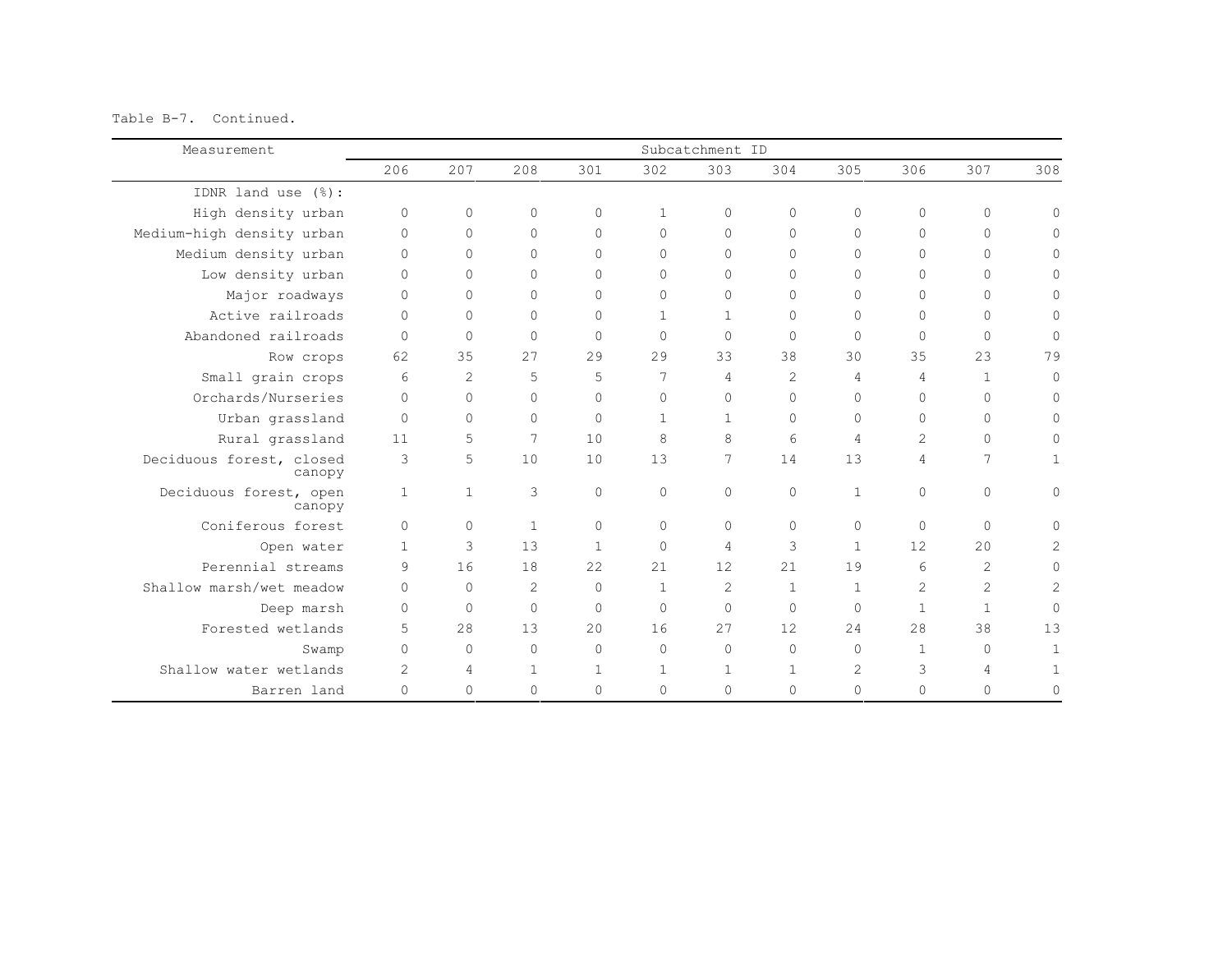| Measurement                                                          |          |          |             |                |               |              | Subcatchment ID |                |          |                |                |              |              |
|----------------------------------------------------------------------|----------|----------|-------------|----------------|---------------|--------------|-----------------|----------------|----------|----------------|----------------|--------------|--------------|
|                                                                      | 101      | 102      | 103         | 104            | 105           | 106          | 107             | 108            | 109      | 110            | 111            | 112          | 201          |
| Subcatchment size (ha)                                               | 23189    | 14768    | 26278       | 22097          | 14441         | 14874        | 21288           | 20117          | 38184    | 44988          | 24533          | 40047        | 13285        |
| Area of woods (ha)                                                   | 8511     | 5546     | 11438       | 7382           | 9063          | 7679         | 3180            | 7278           | 6321     | 5026           | 3808           | 8150         | 3084         |
| Mean human pop. density<br>(people/km2)                              | 21       | 8        | 20          | $\overline{9}$ | $\sqrt{2}$    | $\sqrt{2}$   | 6               | 9              | 32       | 6              | $\overline{4}$ | 5            | 18           |
| Approx. length of rip.<br>banks (km)                                 | 253      | 223      | 356         | 250            | 151           | 232          | 132             | 315            | 265      | 164            | 102            | 159          | 201          |
| Percent of riparian banks<br>in IDNR-defined natural<br>areas        | 0.00     | 2.04     | 0.03        | 0.02           | 0.28          | 1.15         | 0.00            | 0.16           | 0.07     | 0.42           | 0.00           | 0.00         | 0.66         |
| HSI:                                                                 |          |          |             |                |               |              |                 |                |          |                |                |              |              |
| Mean                                                                 | 0.60     | 0.50     | 0.49        | 0.39           | 0.49          | 0.46         | 0.39            | 0.41           | 0.33     | 0.43           | 0.32           | 0.35         | 0.18         |
| Std. dev.                                                            | 0.32     | 0.31     | 0.38        | 0.35           | 0.39          | 0.36         | 0.34            | 0.33           | 0.35     | 0.37           | 0.33           | 0.33         | 0.29         |
| Distance from bank cells to<br>nearest riparian wood edge<br>(m):    |          |          |             |                |               |              |                 |                |          |                |                |              |              |
| Mean                                                                 | 56       | 37       | 62          | 41             | 69            | 51           | 27              | 32             | 21       | 27             | 12             | 15           | 21           |
| Std. dev.                                                            | 68       | 55       | 104         | 75             | 110           | 78           | 41              | 63             | 42       | 42             | 22             | 32           | 48           |
| Distance from bank cells to<br>nearest intermittent<br>wetland (m) : |          |          |             |                |               |              |                 |                |          |                |                |              |              |
| Mean                                                                 | 5015     | 4274     | 6409        | 1830           | 1071          | 2480         | 857             | 4373           | 4660     | 3482           | 8191           | 15319        | 902          |
| Std. dev.                                                            | 3288     | 4522     | 2425        | 1847           | 983           | 2593         | 982             | 2093           | 3675     | 3441           | 5216           | 5089         | 734          |
| Distance from bank cells to<br>nearest road (m):                     |          |          |             |                |               |              |                 |                |          |                |                |              |              |
| Mean                                                                 | 266      | 389      | 434         | 396            | 330           | 440          | 467             | 312            | 303      | 351            | 382            | 303          | 342          |
| Std. dev.                                                            | 208      | 300      | 325         | 266            | 238           | 273          | 312             | 279            | 223      | 231            | 239            | 2.42         | 285          |
| Human population density at<br>bank cells (people/km2):              |          |          |             |                |               |              |                 |                |          |                |                |              |              |
| Mean                                                                 | 23       | 5        | $\mathsf 9$ | 7              | $\mathbf{2}$  | $\mathbf{1}$ | $\overline{4}$  | $\overline{4}$ | 30       | $\overline{4}$ | $\sqrt{2}$     | 3            | 14           |
| Std. dev.                                                            | 60       | 10       | 26          | 13             | 3             | 3            | 22              | 10             | 147      | 5              | 3              | 5            | 127          |
| COOPUP land use (%):                                                 |          |          |             |                |               |              |                 |                |          |                |                |              |              |
| Crops                                                                | 12       | 23       | 34          | 44             | 38            | 50           | 47              | 40             | 50       | 41             | 51             | 41           | 66           |
| Woods                                                                | 61       | 47       | 51          | 38             | 51            | 39           | 37              | 36             | 31       | 40             | 2.4            | 26           | 14           |
| Grass                                                                | 23       | 30       | 14          | 17             | $\mathcal{Q}$ | 10           | 13              | 22             | 14       | 17             | 24             | 32           | 3            |
| Urban                                                                | 3        | $\Omega$ | $\Omega$    | $\mathbf{1}$   | $\bigcap$     | $\Omega$     | $\overline{2}$  | $\mathbf{0}$   | 5        | $\overline{1}$ | $\Omega$       | $\mathbf{0}$ | $\mathbf{1}$ |
| Orchards                                                             | $\Omega$ | $\Omega$ | $\bigcap$   | $\Omega$       | $\Omega$      | $\Omega$     | $\Omega$        | $\Omega$       | $\Omega$ | $\Omega$       | $\Omega$       | $\Omega$     | $\Omega$     |

Table B-8. Summary statistics for subcatchments of Saline watershed.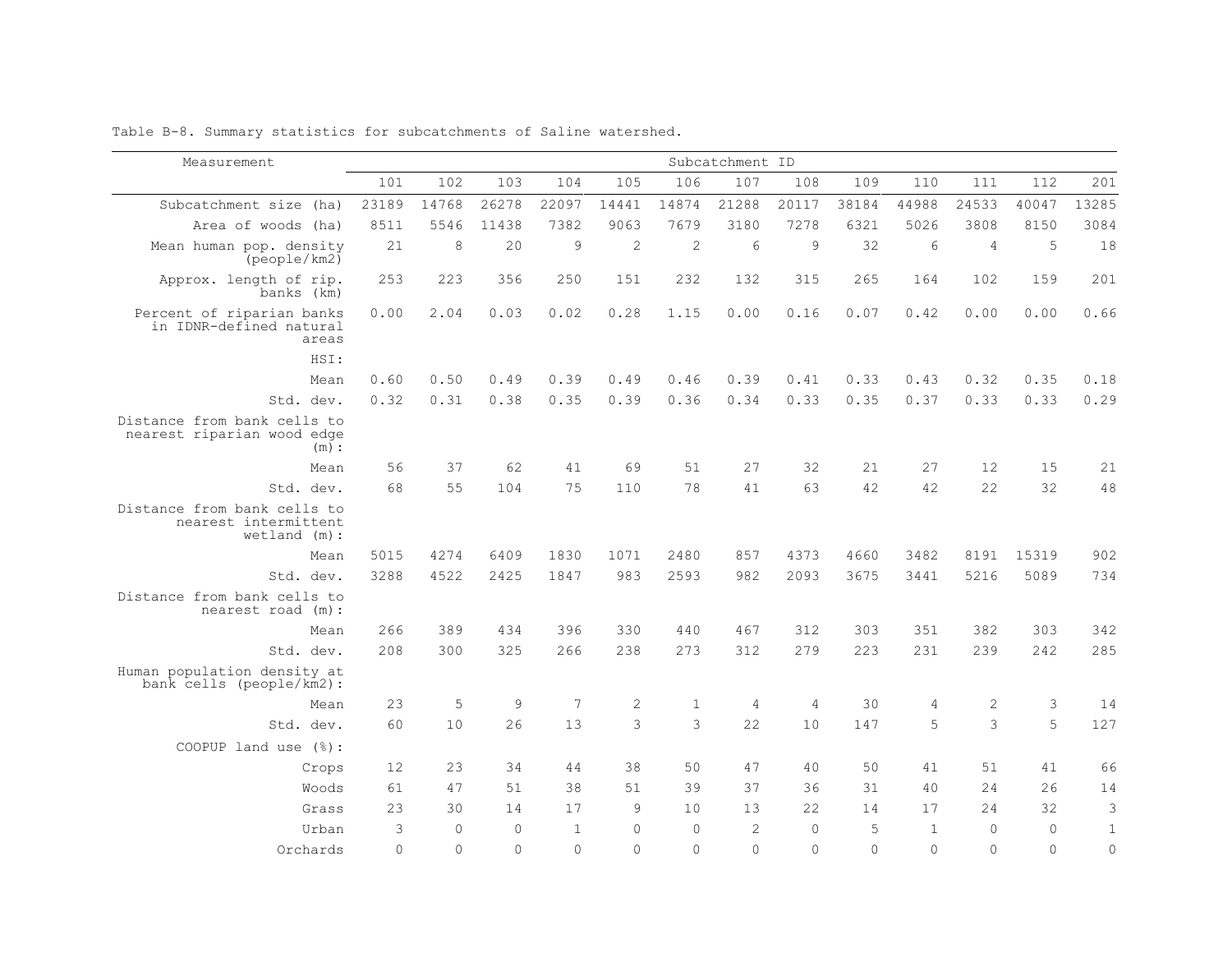Table B-8. Continued.

| Measurement                        | Subcatchment ID |                |                |                |               |                |                |                |              |                |                |                     |                     |
|------------------------------------|-----------------|----------------|----------------|----------------|---------------|----------------|----------------|----------------|--------------|----------------|----------------|---------------------|---------------------|
|                                    | 101             | 102            | 103            | 104            | 105           | 106            | 107            | 108            | 109          | 110            | 111            | 112                 | 201                 |
| IDNR land use (%):                 |                 |                |                |                |               |                |                |                |              |                |                |                     |                     |
| High density urban                 | $\mathbf 0$     | $\Omega$       | $\mathbf{0}$   | $\Omega$       | $\Omega$      | $\mathbf{0}$   | $\Omega$       | $\mathbf 0$    | $\mathbf{1}$ | $\bigcap$      | $\Omega$       | $\circ$             | $\mathbf{0}$        |
| Medium-high density urban          | $\circ$         | $\mathbf 0$    | $\circ$        | $\Omega$       | $\Omega$      | $\Omega$       | $\mathbf{0}$   | $\mathbf 0$    | $\circ$      | $\Omega$       | $\Omega$       | $\mathsf{O}\xspace$ | $\circ$             |
| Medium density urban               | $\mathbf{1}$    | $\bigcap$      | $\Omega$       | $\Omega$       | $\Omega$      | $\Omega$       | $\Omega$       | $\mathbf 0$    | $\mathbf{1}$ | $\cap$         | $\cap$         | $\Omega$            | $\mathbf{0}$        |
| Low density urban                  | $\mathbf 0$     | $\Omega$       | $\circ$        | $\Omega$       | $\Omega$      | $\Omega$       | $\Omega$       | $\mathbf{0}$   | $\Omega$     | $\bigcap$      | $\Omega$       | $\circ$             | 0                   |
| Major roadways                     | $\circ$         | $\Omega$       | $\mathbf{0}$   | $\circ$        | $\Omega$      | $\Omega$       | $\mathbf{0}$   | $\mathbf{1}$   | $\mathbf{1}$ | $\Omega$       | $\Omega$       | $\circ$             | $\mathbf{0}$        |
| Active railroads                   | $\Omega$        | $\mathbf{1}$   | $\mathbf{0}$   | $\Omega$       | $\Omega$      | $\Omega$       | $\Omega$       | $\mathbf 0$    | $\Omega$     | $\Omega$       | $\Omega$       | $\circ$             | $\mathbf{0}$        |
| Abandoned railroads                | $\Omega$        | $\mathbf{1}$   | $\mathbf{0}$   | $\circ$        | $\Omega$      | $\Omega$       | $\mathbf{0}$   | $\mathbf 0$    | $\circ$      | $\Omega$       | $\Omega$       | $\mathbf{0}$        | $\circ$             |
| Row crops                          | 8               | 8              | 19             | 22             | 20            | 41             | 34             | 17             | 31           | 25             | 36             | 45                  | 66                  |
| Small grain crops                  | 3               | 2              | $\mathbf{1}$   | 2              | 3             | $\mathbf{1}$   | $\overline{4}$ | 3              | 3            | $\overline{4}$ | $\overline{4}$ | 3                   | $\overline{2}$      |
| Orchards/Nurseries                 | $\Omega$        | $\Omega$       | $\circ$        | $\circ$        | $\Omega$      | $\Omega$       | $\mathbf{0}$   | $\mathbf 0$    | $\circ$      | $\Omega$       | $\Omega$       | $\mathbf 0$         | $\circ$             |
| Urban grassland                    | $\overline{1}$  | $\Omega$       | $\mathbf{0}$   | $\mathbf 0$    | $\Omega$      | $\Omega$       | $\mathbf{0}$   | $\mathbf 0$    | 3            | $\Omega$       | $\Omega$       | $\Omega$            | $\mathbf{0}$        |
| Rural grassland                    | 14              | 18             | 12             | 13             | 14            | 6              | 6              | 21             | 13           | 13             | 13             | 13                  | $\overline{2}$      |
| Deciduous forest, closed<br>canopy | 26              | 23             | 30             | 15             | 22            | 25             | 9              | 11             | 6            | 7              | 7              | $\overline{4}$      | 4                   |
| Deciduous forest, open<br>canopy   | $\mathbf{1}$    | 3              | 3              | $\mathbf{2}$   | 6             | $\overline{2}$ | $\mathbf{1}$   | $\overline{4}$ | 3            | $\overline{2}$ | 4              | $\overline{4}$      | $\mathsf{O}\xspace$ |
| Coniferous forest                  | 5               | $\overline{2}$ | $\mathbf{1}$   | $\overline{c}$ | $\mathcal{L}$ | $\mathbf{1}$   | $\overline{1}$ | $\overline{4}$ | $\Omega$     | $\bigcap$      | $\Omega$       | $\mathbf 0$         | $\circ$             |
| Open water                         | 14              | 7              | $\overline{c}$ | 7              | 3             | $\overline{2}$ | 10             | 12             | 3            | 5              | $\overline{2}$ | $\overline{4}$      | 4                   |
| Perennial streams                  | $6\overline{6}$ | 7              | 9              | 8              | 9             | 7              | 5              | 5              | 10           | 10             | 10             | 11                  | $\mathbf{1}$        |
| Shallow marsh/wet meadow           | $\bigcap$       | $\Omega$       | $\Omega$       | $\overline{c}$ | $\mathbf{1}$  | $\overline{2}$ | $\Omega$       | $\mathbf 0$    | $\mathbf{1}$ | $\mathbf{1}$   | $\Omega$       | $\Omega$            | $\mathbf 1$         |
| Deep marsh                         | $\Omega$        | 3              | $\mathbf{0}$   | $\mathbf 0$    | $\Omega$      | $\Omega$       | $\Omega$       | $\overline{0}$ | $\circ$      | $\bigcap$      | $\Omega$       | $\circ$             | $\mathbf{1}$        |
| Forested wetlands                  | 16              | 18             | 16             | 20             | 14            | 9              | 2.6            | 15             | 19           | 30             | 22             | 11                  | 13                  |
| Swamp                              | $\circ$         | $\mathbf{1}$   | $\Omega$       | $\Omega$       | $\Omega$      | $\Omega$       | $\Omega$       | $\Omega$       | $\Omega$     | $\bigcap$      | $\Omega$       | $\Omega$            | $\overline{c}$      |
| Shallow water wetlands             | $\overline{4}$  | 6              | 4              | 7              | 5             | 3              | 3              | 7              | 5            | 2              | $\mathbf{1}$   | $\mathbf{2}$        | 2                   |
| Barren land                        | $\circ$         | $\Omega$       | $\mathbf{0}$   | 0              | $\Omega$      | $\Omega$       | $\Omega$       | $\mathbf 0$    | $\circ$      | $\Omega$       | $\Omega$       | $\mathbf{0}$        | $\mathbf{0}$        |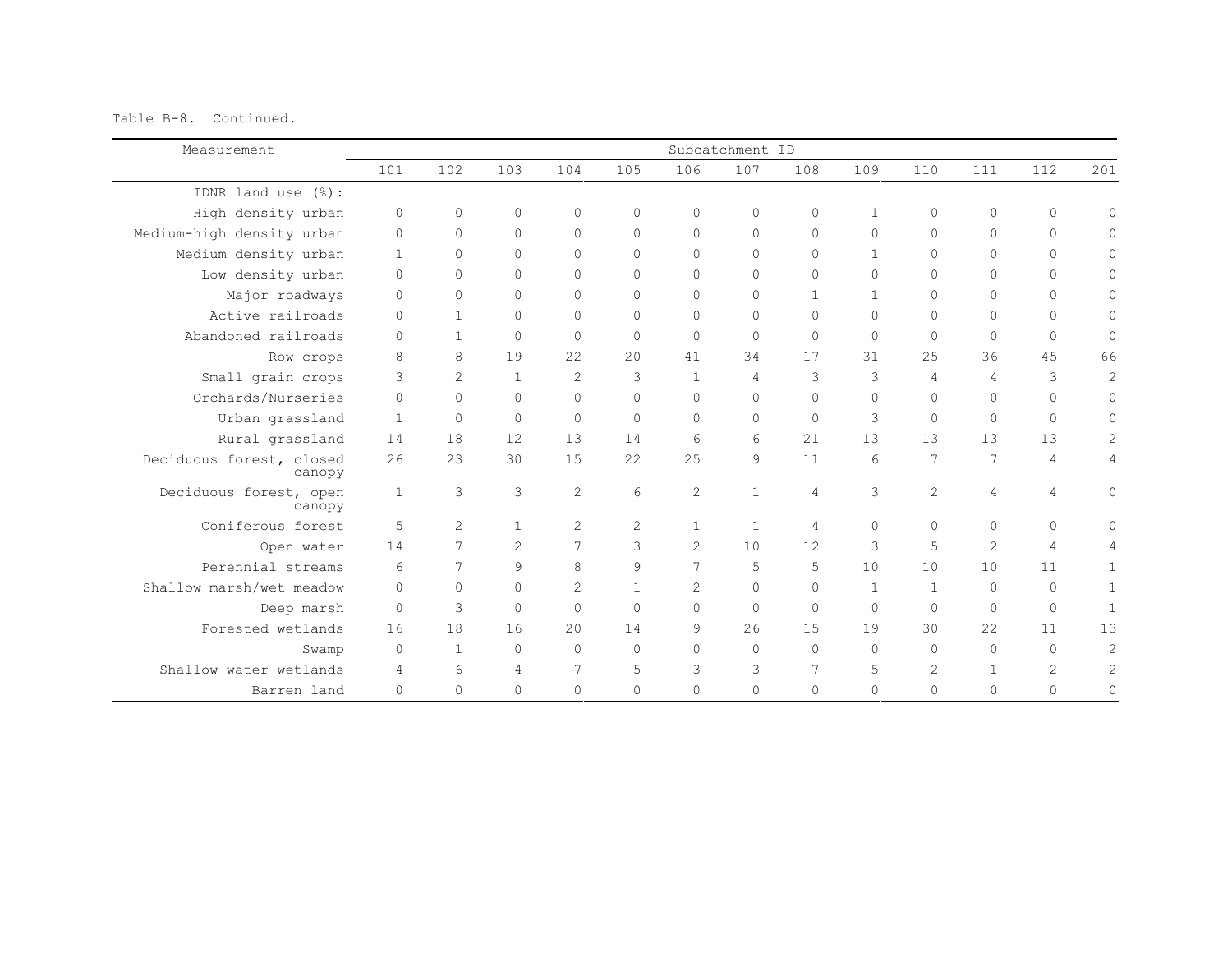Appendix C. Suitability index (SI) tables for habitat attributes included in the HSI model.

The IBI values at stream monitoring stations are listed in IEPA intensive surveys of Illinois watersheds (Kelly et al. 1989; Hite et al. 1990; Hite et al. 1991; Hite et al. 1993; Muir et al. 1995; Muir et al. 1996). Another source of data was the 1988- 1989 Illinois Water Quality Report (1990). IEPA has categorized the IBI into aquatic life use support assessments:

| TB1       | Aquatic Life Use    |
|-----------|---------------------|
| $0 - 20$  | Non-support         |
| $21 - 30$ | Moderate impairment |
| $31 - 40$ | Minor impairment    |
| $41 - 60$ | Full support        |
|           |                     |

 $\mathcal{L}_\text{max}$ 

Food availability was estimated from the aquatic life support of the adjacent water body. The aquatic life use support assessment received SI values as follows:

| Aquatic Life Use    | SI value |
|---------------------|----------|
| Non-support         | 1.0      |
| Moderate impairment | 0.8      |
| Minor impairment    | 0.5      |
| Full support        | 0.1      |

 $\mathcal{L}_\text{max}$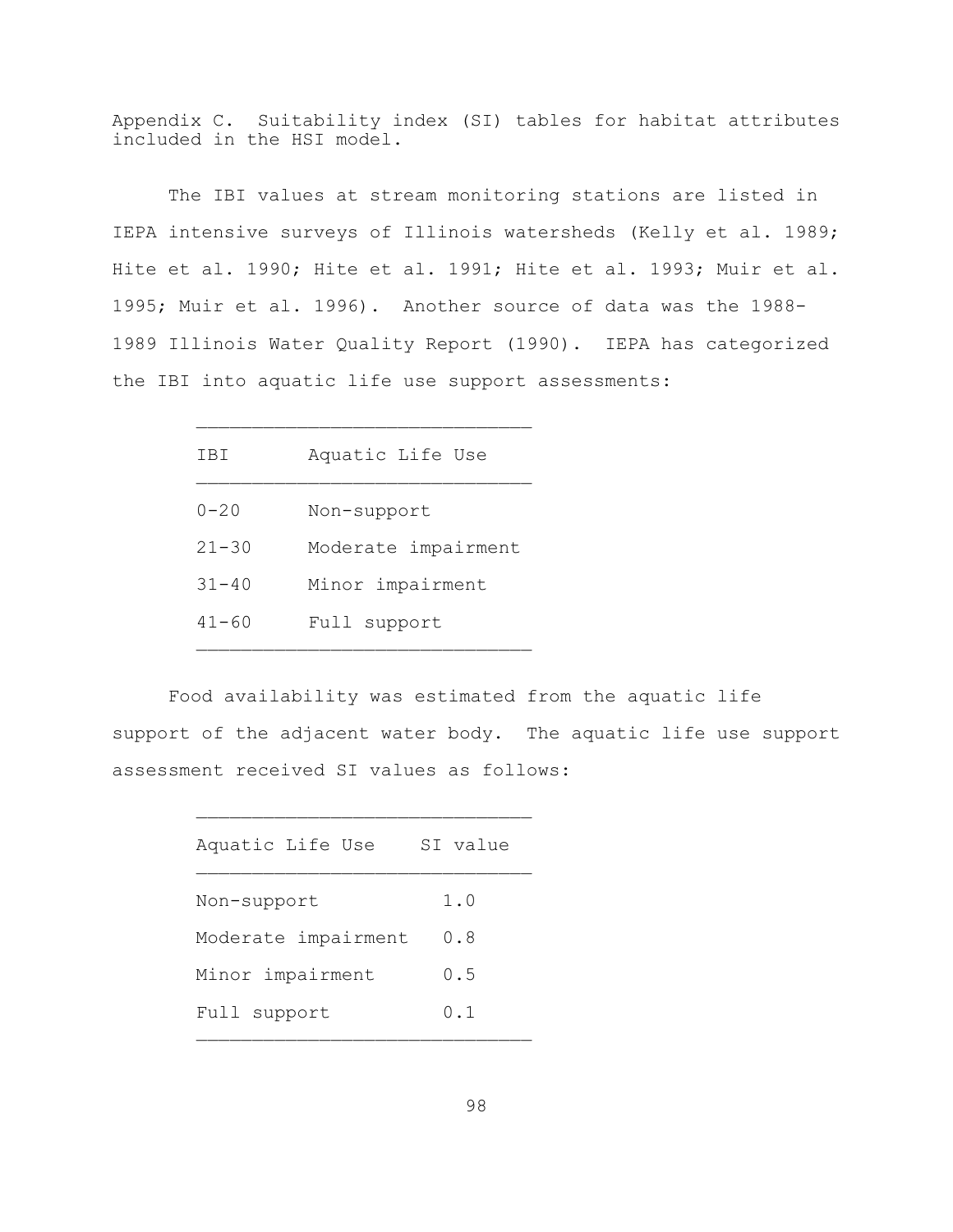For lakes, the Degree of Impairment for Aquatic Fish and Wildlife Use, from the 1988-1989 Illinois Water Quality Report, was used, grouped into four categories:

| Impairment | SI value |
|------------|----------|
| None       | 1.0      |
| Slight     | 0.8      |
| Moderate   | 0.5      |
| High       | 0.1      |

An exception to using the 1988-1989 Illinois Water Quality Report was Horseshoe Lake, which was ranked as moderately impaired in the report, but given an IBI of 0.8 based on recent observation. For water bodies unranked in the 1988-1989 Illinois Water Quality Report, the SI was set to the nearest water body for which data was available, unless the nearest water body was an unconnected stream or lake with point source pollution. In such cases, pollution was assumed to travel downstream, and unconnected water bodies were not affected.

The cover requisite averaged the riparian land use SI and the riparian forest width SI at the cell's position. Riparian land use was ranked as follows: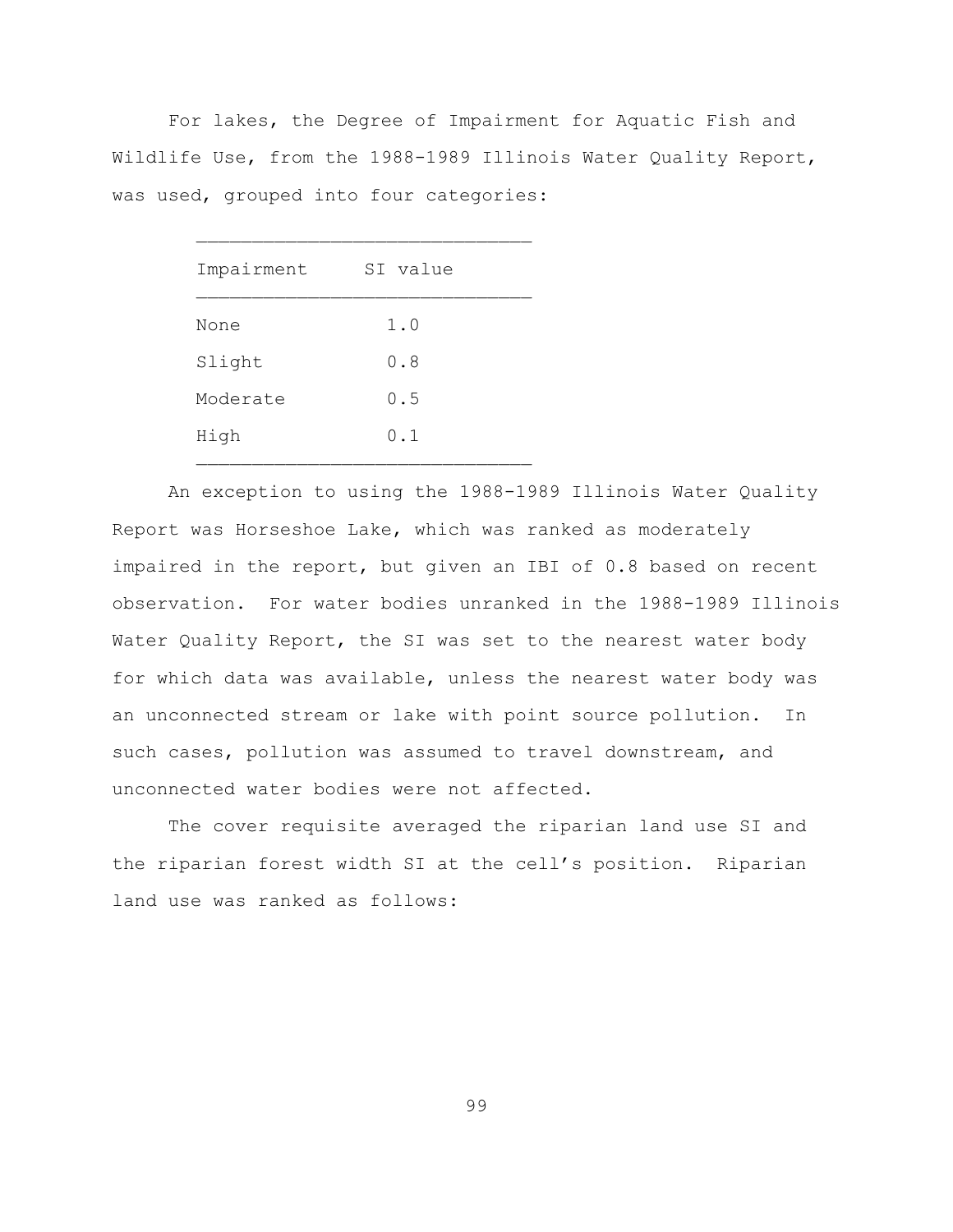| Riparian land use |  | SI value |  |
|-------------------|--|----------|--|
| Woods             |  | 1.0      |  |
| Grass             |  | 0.5      |  |
| Crops             |  | 0.1      |  |
| Orchards          |  | 0.1      |  |
| Urban             |  | 0.0      |  |

 $\mathcal{L}_\text{max}$ 

Woods were judged to provide twice the cover value as grass, partly because woods have more structure, partly because more den sites may be available in woods, and partly because grass provides poor cover in the winter. Crops and orchards have a low SI because they are frequently disturbed.

Riparian forest width was ranked as follows:

| Riparian forest<br>width (m) | SI value |
|------------------------------|----------|
| >100                         | 1.0      |
| $30 - 100$                   | 0.5      |
| $1 - 30$                     | 0.2      |
|                              | 0.0      |
|                              |          |

 $\mathcal{L}_\text{max}$ 

Negative human impact was estimated as the SI representing the distance from the bank cell to the nearest road. Distance from roads was ranked as follows: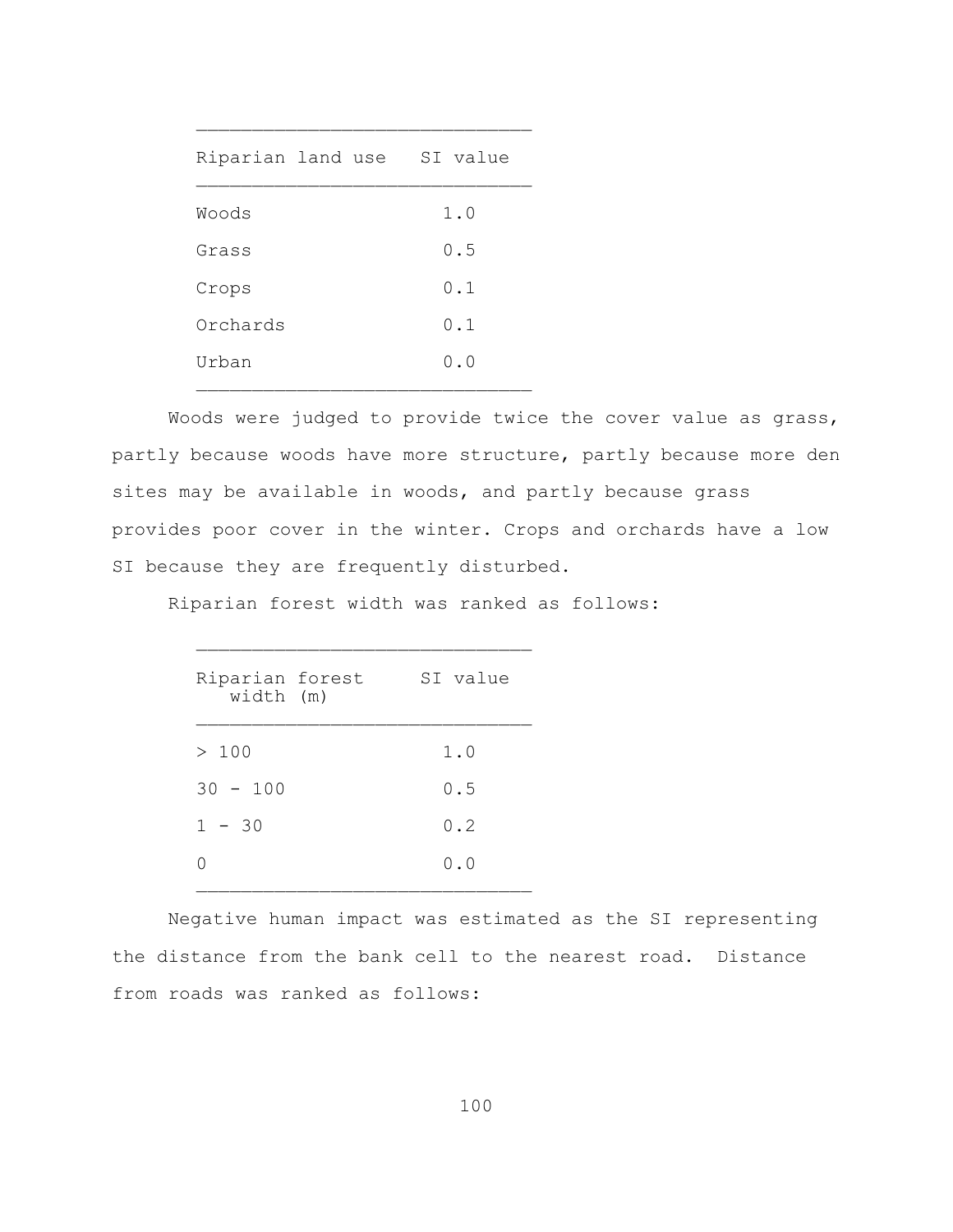| Distance from<br>roads (m) | SI value                            |
|----------------------------|-------------------------------------|
| $>= 200$<br>$0 - 200$      | 1.0<br>road<br>distance<br>$*$ .005 |

 $\mathcal{L}_\text{max}$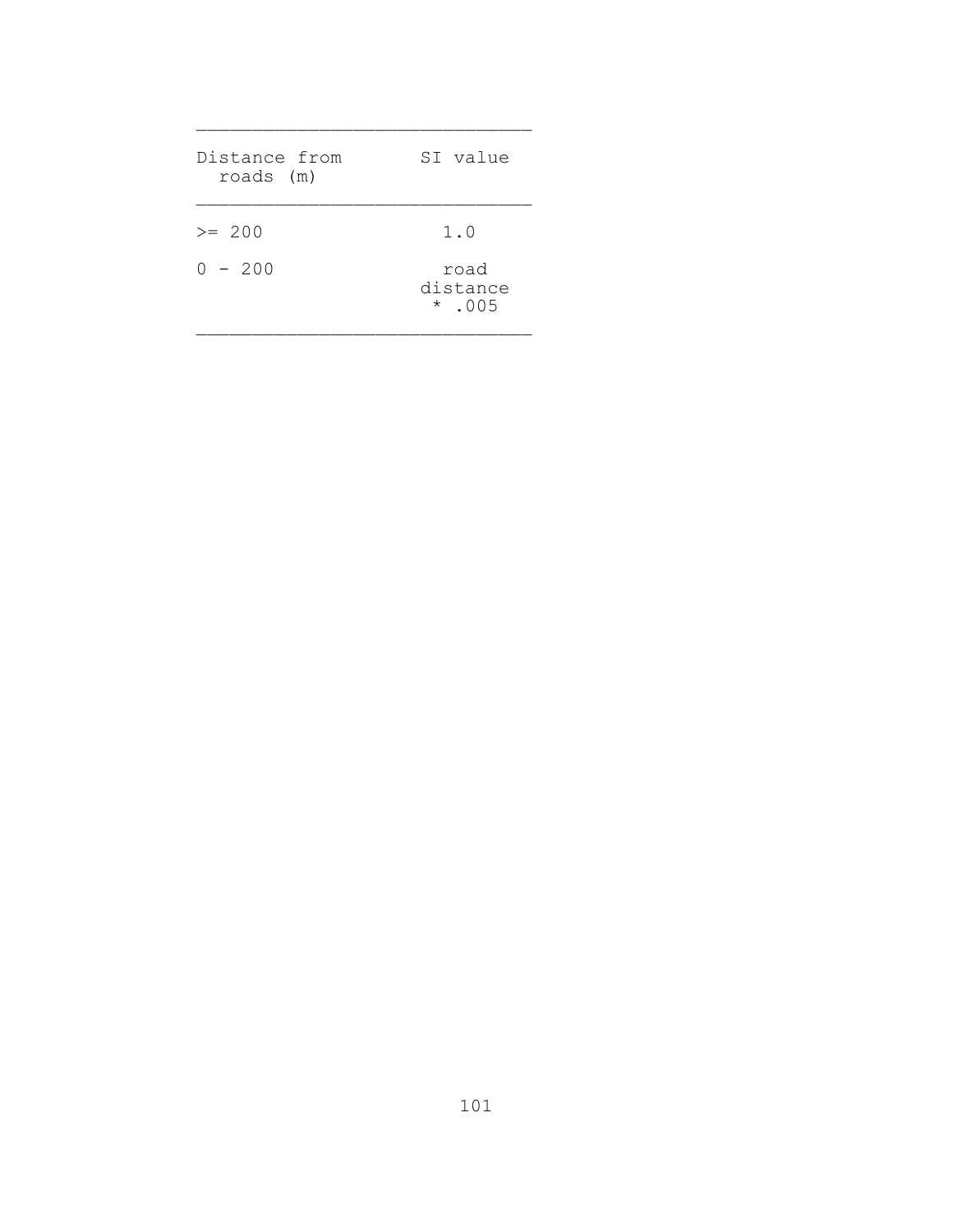Appendix D. County locations, landmark descriptions, and number of sightings (since 1982/total) for study area subunits. Landmark features in bold type are included within that subunit. The first 2 digits of ID indicate PMU.

 $\mathcal{L}_\text{max}$ 

| ID                               | County<br>Membership                                                  | Location<br>Description                                                                                                                  | Sighting<br>Reports |
|----------------------------------|-----------------------------------------------------------------------|------------------------------------------------------------------------------------------------------------------------------------------|---------------------|
| 14 101                           | Fayette, Shelby                                                       | Becks Creek: Opossum Cr. - Kaskaskia                                                                                                     |                     |
| 14 102<br>$14^-103$<br>$14^-104$ | Shelby, Christian<br>Shelby, Fayette<br>Fayette, Shelby,<br>Effingham | River<br>Becks Creek: Headwaters - Opossum Cr.<br>Mitchell Creek: Headwaters - Becks Cr.<br>Kaskaskia River: Richland Cr. - Becks<br>Cr. |                     |
| 14 105                           | Shelby, Effingham                                                     | Richland Creek: Headwaters - Kaskaskia<br>River                                                                                          | 0/1                 |
| 14 106                           | Shelby                                                                | Kaskaskia River: Lake Shelbyville<br>Dam - Richland Cr.                                                                                  |                     |
| 14 107                           | Shelby                                                                | Robinson Creek: Headwaters - Kaskaskia<br>River                                                                                          |                     |
| 14 108                           | Shelby, Moultrie                                                      | Southern Lake Shelbyville: Wolf Cr.<br>Arm - Dam                                                                                         |                     |
| 14 109                           | Shelby, Moultrie                                                      | NW Lake Shelbyville: West Okaw River -<br>Wolf Cr. Arm                                                                                   | 2/2                 |
| 14 110                           | Moultrie, Shelby                                                      | East Lake Shelbyville: Kaskaskia<br>River - Wolf Cr. Arm                                                                                 | 2/2                 |
| 14 111                           | Moultrie, Coles                                                       | Whitley Creek: Headwaters - Lake<br>Shelbyville                                                                                          |                     |
| 14 112                           | Coles, Moultrie                                                       | Kaskaskia River: Flat Branch - Lake<br>Shelbyville                                                                                       | 1/1                 |
| 14 113                           | Moultrie, Macon,<br>Shelby                                            | West Okaw River: Stringtown Branch -<br>Lake Shelbyville                                                                                 | 2/2                 |
| $14$ $114$                       | Moultrie, Coles                                                       | Jonathan Branch: Headwaters -<br>Kaskaskia River                                                                                         | 1/1                 |
| $14$ $115$                       | Moultrie, Piatt                                                       | West Okaw River: Headwaters -<br>Stringtown Branch                                                                                       |                     |
| 14 116                           | Coles, Douglas,                                                       | Kaskaskia River: West Fork Kaskaskia -                                                                                                   |                     |
| 14 117                           | Moultrie<br>Douglas, Moultrie,                                        | Flat Branch<br>Lake Fork: Triple Cr. Landing Strip -                                                                                     |                     |
| 14 118                           | Piatt, Champaign<br>Piatt, Champaign                                  | Kaskaskia River<br>Lake Fork: Headwaters - Triple Cr.                                                                                    |                     |
| 14 119                           | Douglas, Champaign                                                    | Landing Strip<br>Kaskaskia River: Douglas Co. Line -                                                                                     |                     |
| 14 120                           | Champaign                                                             | W. Fork Kaskaskia<br>Kaskaskia River: Champaign Co. Rd.                                                                                  |                     |
| 14 121                           | Champaign                                                             | 700N - Douglas Co. Line<br>Kaskaskia River: Headwaters - Champaign                                                                       |                     |
| 14 200                           | Washington, Clinton                                                   | Co. Rd. 700N<br>Kaskaskia River: Crooked Cr. -                                                                                           | 0/1                 |
|                                  | 14 201 Clinton                                                        | Shoal Cr.<br>Kaskaskia River: Lake Carlyle Dam -                                                                                         |                     |
| 14 202<br>$14^-$ 203             | Washington, Clinton<br>Marion, Clinton,<br>Washington                 | Crooked Cr.<br>Crooked Creek: Rt. 127 - Kaskaskia River<br>Crooked Creek: Raccoon Cr. Reservoir<br>outlet - $Rt. 127$                    |                     |
| 14 204<br>$14^-$ 205             | Clinton, Marion<br>Marion                                             | Lost Creek: Headwaters - Crooked Cr.<br>Crooked Creek: Headwaters - Raccoon Cr.                                                          |                     |
| 14 206                           | Reservoir outlet<br>Clinton, Marion,<br>Fayette                       | Lake Carlyle: Wildcat Ditch - Dam                                                                                                        | 1/1                 |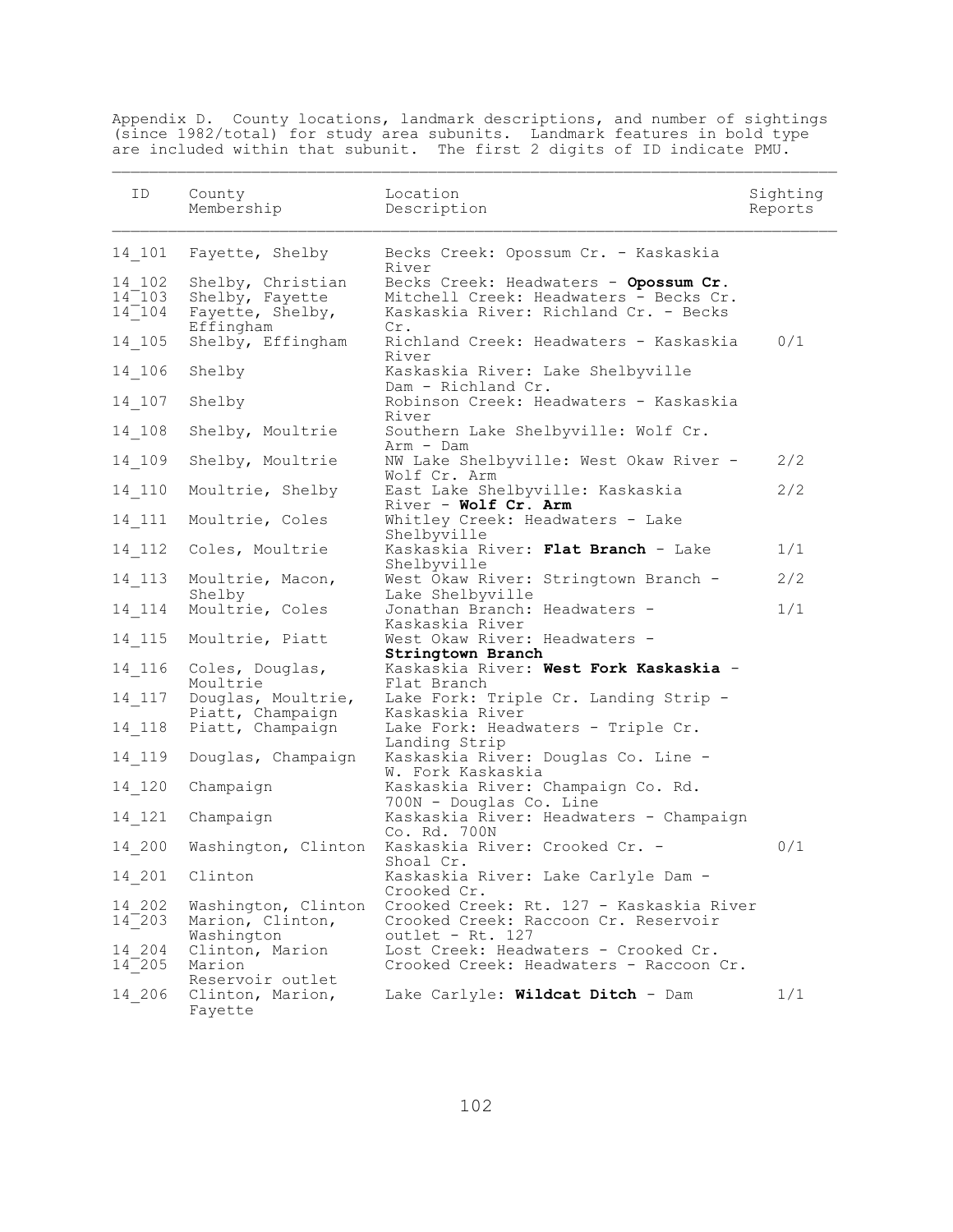| ID                                            | County<br>Membership                                          | Location<br>Description                                                                                                                                            | Sighting<br>Reports |
|-----------------------------------------------|---------------------------------------------------------------|--------------------------------------------------------------------------------------------------------------------------------------------------------------------|---------------------|
| 14 207                                        | Clinton, Marion,                                              | East and North Forks Kaskaskia:                                                                                                                                    |                     |
| 14 208                                        | Fayette<br>Fayette, Bond,<br>Montgomery                       | Headwaters - Lake Carlyle<br>Hurricane Creek: Headwaters - Lake<br>Carlyle                                                                                         |                     |
| 14 209                                        | Fayette, Effingham                                            | Kaskaskia River: U.S. Hwy 40/Rt. 185 -<br>Lake Carlyle                                                                                                             |                     |
| $14 \_ 210$                                   | Fayette                                                       | Kaskaskia River: Ramsey Cr. - U.S.<br>Hwy 40/Rt.185                                                                                                                |                     |
| 14 211                                        | Shelby                                                        | Fayette, Montgomery, Ramsey Creek: Headwaters - Kaskaskia<br>River                                                                                                 |                     |
| 14 212<br>$14^-$ 213                          | Fayette<br>Fayette, Effingham,<br>Shelby                      | Kaskaskia River: Becks Cr. - Ramsey Cr.<br>Big Creek: Headwaters - Kaskaskia River                                                                                 |                     |
| $14 - 301$                                    | Clinton, Bond                                                 | Shoal Creek: E. Fork Shoal - Kaskaskia<br>River                                                                                                                    |                     |
| 14 302<br>$14^-303$                           | Clinton, Bond<br>Bond, Montgomery                             | Beaver Creek: Headwaters - Shoal Cr.<br>East Fork Shoal: Coffeen Lake outlet -<br>Shoal Cr.                                                                        | 1/1                 |
| 14 304                                        | Montgomery                                                    | East Fork Shoal: Headwaters - Coffeen<br>Lake outlet                                                                                                               |                     |
| 14 305                                        | Bond, Madison,<br>Montgomery                                  | Shoal Creek: Bearcat Cr. - E. Fork Shoal                                                                                                                           |                     |
| 14 306                                        | Bond, Montgomery,<br>Macoupin                                 | Shoal Creek: Middle Fork Shoal -<br>Bearcat Cr.                                                                                                                    | 1/1                 |
| 14 307                                        | Montgomery                                                    | West Fork Shoal: Headwaters - Shoal<br>Cr.                                                                                                                         | 2/2                 |
| 14 401                                        | Randolph                                                      | Kaskaskia River: Plum Cr. - Mississippi<br>River                                                                                                                   |                     |
| 14 402                                        | Randolph, Monroe,<br>St. Clair                                | Kaskaskia River: Richland Cr. - Plum Cr.                                                                                                                           |                     |
| 14 403<br>$14^-404$<br>$14^-405$              | Randolph, Monroe<br>Randolph<br>Monroe, St. Clair             | Horse Creek: Headwaters - Kaskaskia River<br>Plum Creek: Headwaters - Kaskaskia River<br>Kaskaskia River: Rt. 4/Rt. 15 -<br>Richland Cr.                           | 2/3                 |
| 14 406                                        | Washington, Perry                                             | St. Clair, Randolph, Mud Creek: Headwaters - Kaskaskia River                                                                                                       |                     |
| 14 407                                        | Washington                                                    | Elkhorn Creek: Headwaters - Kaskaskia<br>River                                                                                                                     |                     |
| 14 408                                        | St. Clair,<br>Washington, Clinton Rt. 15                      | Kaskaskia River: Shoal Cr. - Rt. 4/                                                                                                                                | 1/1                 |
| 14 409                                        | Monroe, St. Clair                                             | Richland Creek: Prairie du Long Cr. -<br>Kaskaskia River                                                                                                           |                     |
|                                               | 14 410 Monroe, St. Clair                                      | Richland Creek: Douglas Cr. - Prairie<br>du Long Cr.                                                                                                               |                     |
| 14 411<br>$14^-413$<br>$14^-414$<br>$14^-415$ | St. Clair<br>St. Clair<br>St. Clair, Madison<br>Madison, Bond | Richland Creek: Headwaters - Douglas Cr.<br>Silver Creek: Loop Cr. - Rt. 15<br>Silver Creek: Mill Cr. - Loop Cr.<br>Silver Creek: E. Fork Silver Cr. -<br>Mill Cr. |                     |
| 14 416                                        | Madison, Macoupin,<br>Montgomery                              | Silver Creek: Headwaters - E. Fork<br>Silver Cr.                                                                                                                   |                     |
| 14 417                                        | Clinton, St. Clair,<br>Madison, Bond                          | Sugar Creek: Headwaters - I-64                                                                                                                                     |                     |
| 15 101                                        | Jackson, Union                                                | Big Muddy River: Carbon Lake -<br>Mississippi River                                                                                                                | 2/3                 |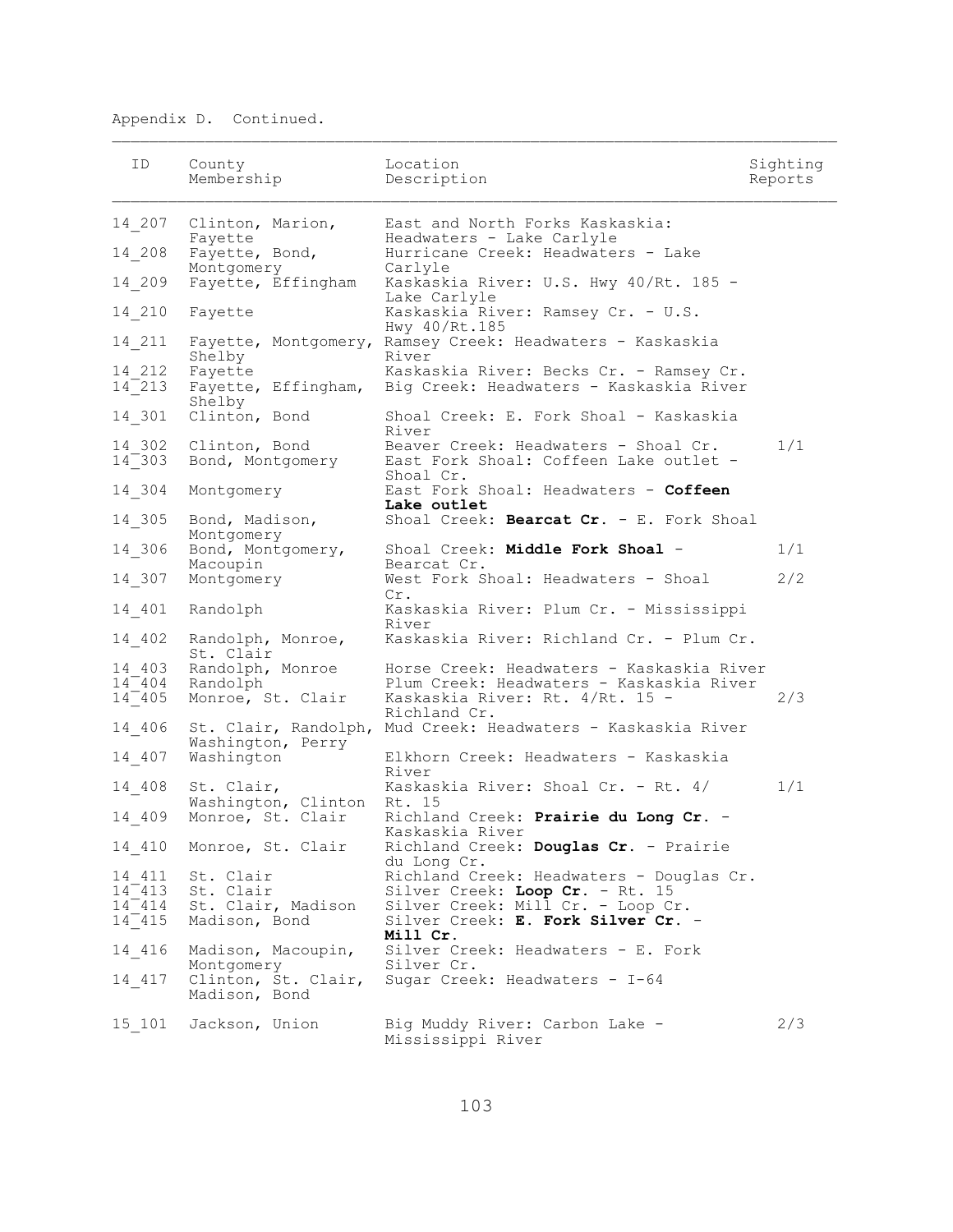| ID          | County<br>Membership                         | Location<br>Description                                                     | Sighting<br>Reports |
|-------------|----------------------------------------------|-----------------------------------------------------------------------------|---------------------|
| 15 102      | Jackson                                      | Kincaid Creek: Headwaters - Big Muddy<br>River                              |                     |
| 15 103      | Jackson                                      | Big Muddy River: Crab Orchard Cr. -<br>Carbon Lake                          |                     |
| 15 104      | Jackson, Union                               | Crab Orchard Creek: Dam - Big Muddy<br>River                                |                     |
| $15\_105$   | Williamson, Jackson,<br>Union                | Crab Orchard Lake: Crab Orchard Cr. -<br>Dam                                |                     |
| $15 - 106$  | Williamson                                   | Crab Orchard Creek: Headwaters - Crab<br>Orchard Lake                       |                     |
| 15 107      | Franklin                                     | Jackson, Williamson, Big Muddy River: Plumfield Gauge -<br>Crab Orchard Cr. |                     |
| 15 108      |                                              | Williamson, Franklin Pond Creek: Headwaters - Herrin/Freeman<br>Spur Rd.    |                     |
| 15 109      | Franklin, Hamilton,<br>Jefferson             | Middle Fork Big Muddy: Headwaters -<br>$I - 57$                             |                     |
| 15 110      | Franklin                                     | Big Muddy River: Rend Lake Dam -<br>Plumfield Gauge                         |                     |
| 15 111      | Franklin, Jefferson                          | Rend Lake                                                                   | 1/1                 |
| $15^-112$   | Jefferson                                    | Casey Fork: Headwaters - Rend Lake                                          | 2/2                 |
| $15^-113$   | Jefferson                                    | Big Muddy River: Headwaters - Rend Lake                                     |                     |
| $15^-114$   | Jackson, Franklin,<br>Perry                  | Little Muddy River: Franklin Co. Rd.<br>1100N - Big Muddy River             | 0/1                 |
| 15 115      | Franklin, Perry,<br>Jefferson,<br>Washington | Little Muddy River: Headwaters -<br>Franklin Co. Rd. 1100N                  |                     |
| 15 116      | Jefferson,<br>Washington                     | Rayse Creek: Headwaters - Big Muddy<br>River                                |                     |
| $15\_117$   | Jackson                                      | Beaucoup Creek: Galum Cr. - Big Muddy<br>River                              |                     |
| 15 118      | Jackson, Perry                               | Beaucoup Creek: Pinckneyville railroad -<br>Galum Cr.                       |                     |
| 15 119      | Perry, Washington                            | Beaucoup Creek: Headwaters -<br>Pinckneyville railroad                      |                     |
| 15 120      | Perry                                        | Galum Creek: Headwaters - Beaucoup Cr.                                      |                     |
| $15^ 201$   | Jackson, Union,<br>Alexander                 | Mississippi River: Big Muddy River -<br>Ohio River                          |                     |
| 15 202      | Union, Alexander                             | Clear Creek: Headwaters - Mississippi<br>River                              | 12/12               |
| 15 203      | Randolph, Jackson                            | Mississippi River: Kaskaskia River -<br>Big Muddy River                     | 2/2                 |
| 15 204      | Randolph                                     | Mary's River: Headwaters -<br>Mississippi River                             | 2/2                 |
| 16 101      | Pulaski, Johnson,<br>Union                   | Cache River: Post Cr. Cutoff - Big Cr.                                      | 5/7                 |
| 16 102      | Pulaski, Union                               | Cache River: Big Cr. - U.S. 51                                              | 1/1                 |
| $16^ 103^-$ | Union                                        | Pulaski, Alexander, Cache River: U.S. 51 - Boar Cr.                         |                     |
| 16 104      | Pulaski, Alexander                           | Cache River: Boar Cr. - Cache (city)<br>Cutoff                              | 4/5                 |
| 16 201      | Union, Johnson,<br>Pulaski                   | Cache River: Headwaters - Belknap<br>Blacktop Rd.                           | 6/11                |
| 16 202      | Johnson                                      | Dutchman Creek: Headwaters - Cache<br>River                                 | 1/1                 |
| 16 203      | Johnson, Pulaski,<br>Massac                  | Cache River: Belknap Blacktop Rd. -<br>Post Cr. Cutoff                      | 3/4                 |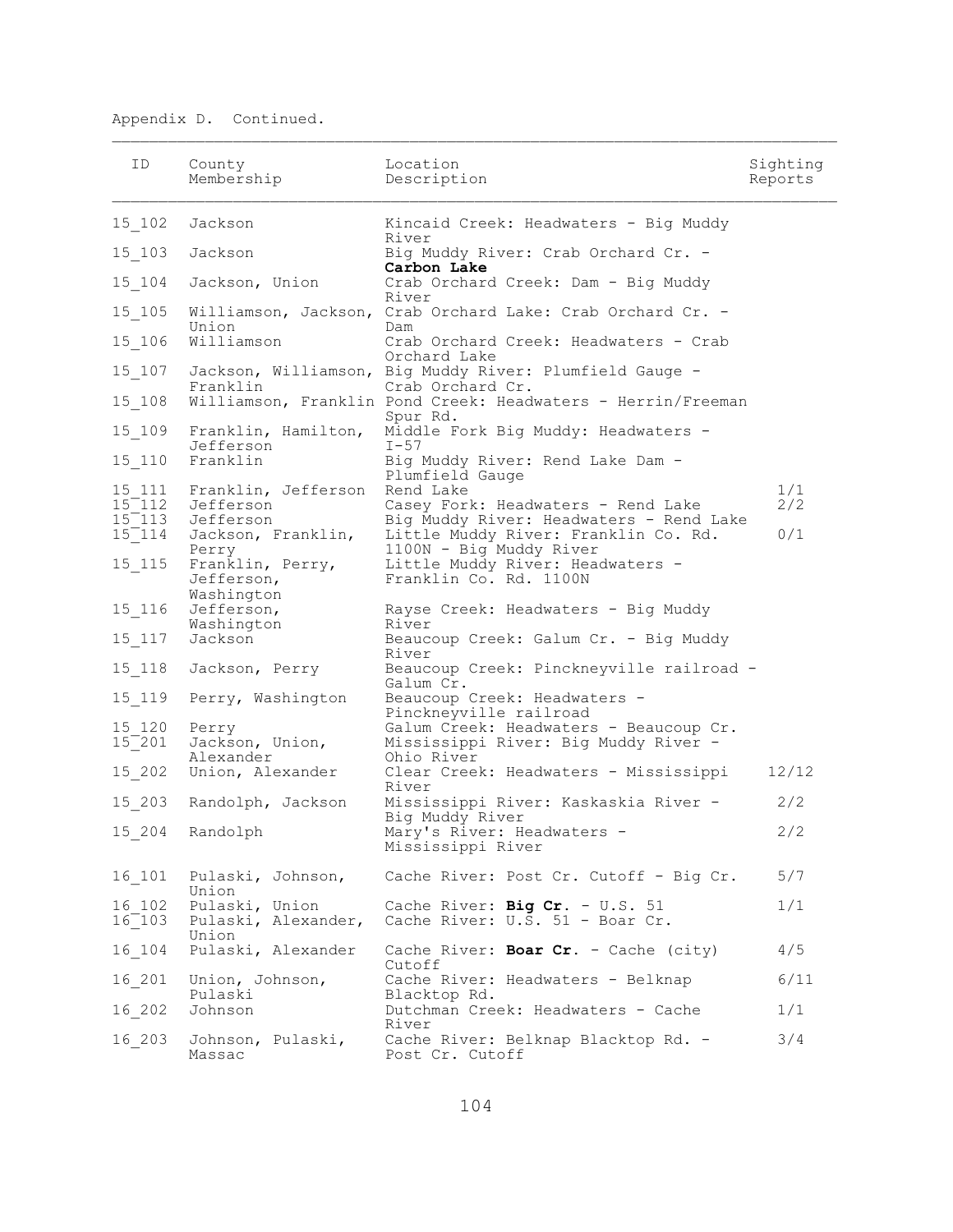| ID.                              | County<br>Membership                                                  | Location<br>Description                                                                                       | Sighting<br>Reports |
|----------------------------------|-----------------------------------------------------------------------|---------------------------------------------------------------------------------------------------------------|---------------------|
| 16 204<br>$16^-$ 205             | Pope, Massac<br>Massac, Pulaski,<br>Alexander                         | Ohio River: Hamletsburg - Massac Cr.<br>Ohio River: Massac Cr. - Mississippi<br>River                         | 2/2<br>2/3          |
| 17 101<br>$17^-102$<br>$17^-103$ | Hardin, Pope<br>Pope<br>Pope                                          | Ohio River: Saline River - Golconda<br>Ohio River: Golconda - Bay Cr.<br>Lusk Creek: Headwaters - Quarrel Cr. | 1/3<br>1/1          |
| $17^-104$                        | Pope, Massac,<br>Johnson                                              | Bay Creek: Sugar Cr. - Ohio River                                                                             | 1/1                 |
| 17 105<br>$17^-106$<br>$17^-107$ | Johnson, Pope<br>Johnson, Pope<br>Massac, Pope                        | Bay Creek: Rt. 146 - Sugar Cr.<br>Bay Creek: Headwaters - Rt. 146<br>Ohio River: Bay Cr. - Hamletsburg        | 3/3<br>6/6<br>1/1   |
| 18 101                           | Johnson, Williamson                                                   | South Fork Saline: Headwaters - Strip<br>Mines                                                                |                     |
| 18 102                           | Saline                                                                | Johnson, Williamson, South Fork Saline: Strip Mines -<br>U.S. 45                                              |                     |
| 18 103                           | Saline, Pope                                                          | Johnson, Williamson, South Fork Saline: U.S. 45 - Rt. 145                                                     |                     |
| $18 - 104$                       | Saline, Pope,<br>Gallatin                                             | S., Middle, and Main Fork Saline<br>River: Rt.145/Rt.13 - Equality                                            | 3/4                 |
| 18 105                           | Saline, Pope,<br>Gallatin, Hardin                                     | Eagle Creek: Headwaters - Saline River                                                                        |                     |
| 18 106<br>$18^ 108$              | Gallatin, Hardin<br>18 <sup>-107</sup> Gallatin<br>Williamson, Saline | Saline River: FR1697 - Ohio River<br>Saline River: Equality - FR1697<br>Bankston Fork: Headwaters - Middle    |                     |
| 18 109                           | Williamson,<br>Franklin, Saline,<br>Hamilton                          | Fork Saline River<br>Middle Fork Saline: Headwaters -<br>Rt. 13                                               |                     |
| 18 110                           | Gallatin, Saline,<br>White, Hamilton                                  | North Fork Saline: U.S. 45 -<br>Crawford Cr.                                                                  |                     |
| 18 111                           | Saline, Hamilton                                                      | North Fork Saline: Hamilton Co.<br>Rd. 200N - U.S. 45                                                         |                     |
| $18$ <sup>112</sup>              | Hamilton                                                              | North Fork Saline: Headwaters -<br>Hamilton Co. Rd. 200N                                                      |                     |
| 18 201                           | Gallatin                                                              | Ohio River: Wabash River - Saline<br>River                                                                    | 0/1                 |
| 19 101                           | Coles, Shelby,<br>Cumberland                                          | Little Wabash River: Headwaters -<br>Lake Mattoon Dam                                                         |                     |
| 19 102                           | Shelby, Cumberland,<br>Effingham                                      | Little Wabash River: Lake Mattoon<br>Dam - $U.S. Hwy 40$                                                      |                     |
|                                  | 19_103 Effingham                                                      | Little Wabash River: U.S. Hwy 40 -<br>Salt Cr.                                                                | 1/1                 |
| 19 104<br>$19^-105$              | Effingham<br>Effingham, Clay                                          | Salt Creek: Headwaters - LWR<br>Little Wabash River: Salt Cr. -<br>Panther Cr.                                | 1/1                 |
| 19 106                           | Clay                                                                  | Little Wabash River: Panther Cr. -<br>U.S. Hwy 50                                                             |                     |
| 19 107                           | Jasper, Clay,<br>Richland                                             | Big Muddy Creek: Little Muddy Cr. -<br>LWR                                                                    | 4.4                 |
| 19 108                           | Jasper, Clay,<br>Effingham                                            | Big Muddy Creek: Headwaters - Little<br>Muddy Cr.                                                             |                     |
| 19 109                           | Clay, Richland,<br>Wayne, Edward                                      | Little Wabash River: U.S. Hwy 50 -<br>Fox River                                                               | 1/1                 |
| 19 110                           | Richland, Wayne,<br>Edward                                            | Fox River: Richland Co. Rd. 500N - LWR                                                                        |                     |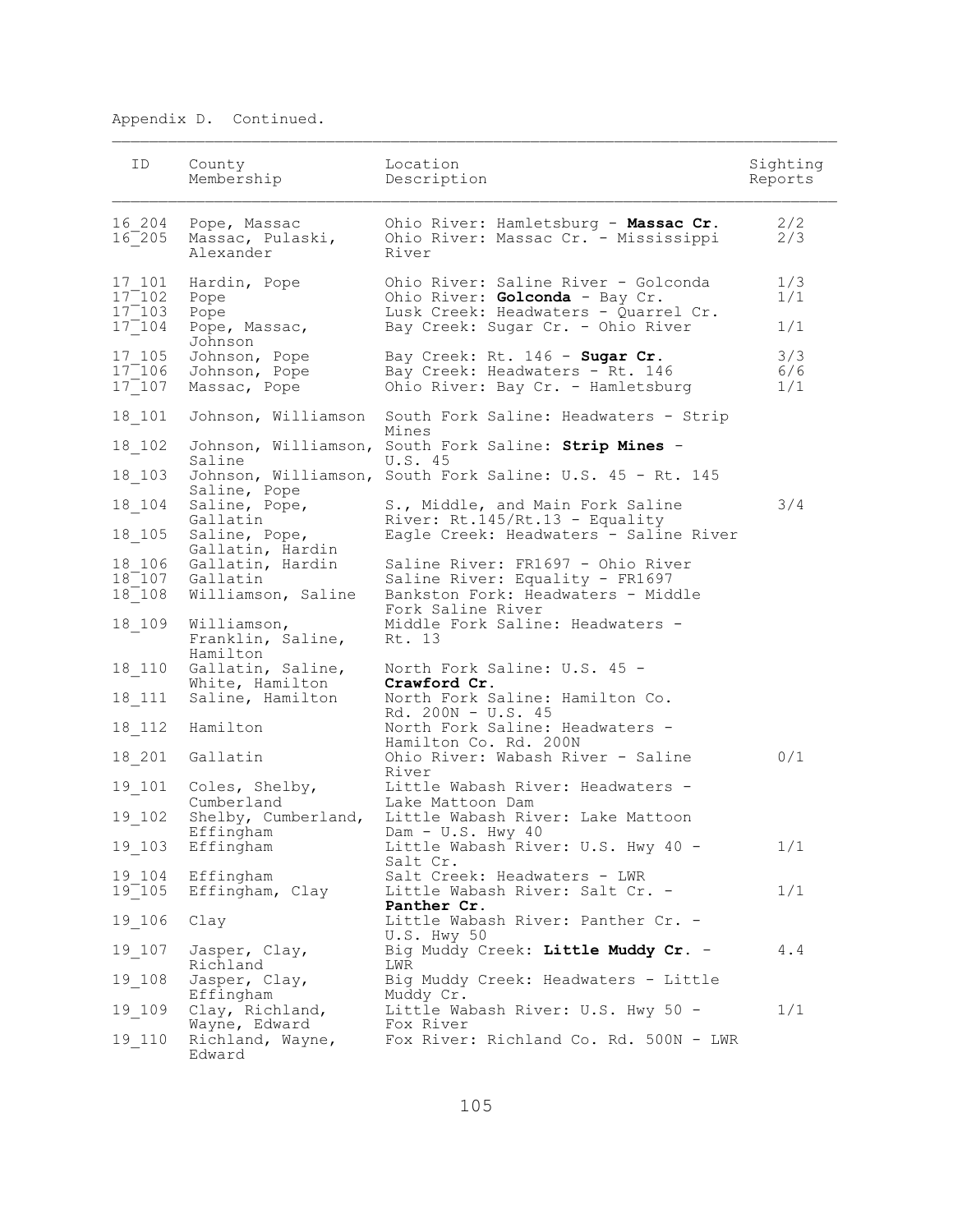| ID                         | County<br>Membership                               | Location<br>Description                                                                     | Sighting<br>Reports |
|----------------------------|----------------------------------------------------|---------------------------------------------------------------------------------------------|---------------------|
| 19 111                     | Jasper, Richland                                   | Fox River: Headwaters - Richland<br>Co. Rd.500N                                             | 1/1                 |
| 19 112                     | Wayne, Edwards,<br>Richland                        | Little Wabash River: Fox River -<br>W. Side Diversion Ditch                                 | 0/1                 |
| 19 113                     | Wayne, Edwards                                     | Little Wabash River: W. Side<br>Diversion Ditch - Briar Branch                              | 14/15               |
| 19 114                     | Wayne, Edwards,<br>White                           | Little Wabash River: Briar Branch -<br>White Co. Rd. 2575N                                  | 2/2                 |
| 19 115                     | White                                              | Little Wabash River: White Co. Rd.<br>2575N - Siegler Bridge                                |                     |
| 19 116                     | White                                              | Little Wabash River: Siegler Bridge -<br>Possum Rd. Gauge                                   |                     |
| 19 117                     | White, Gallatin                                    | Little Wabash River: Possum Rd.<br>Gauge - Wabash River                                     | 0/1                 |
| 19 118<br>$19 - 119$       | Clay, Wayne<br>Wayne                               | Elm River: Enterprise, IL - LWR<br>Elm River: Headwaters - Enterprise, IL                   | 1/1                 |
| $19^-201$                  | Marion, Clay, Wayne                                | Skillet Fork: Headwaters - Marion Co.<br>Rd. 300N                                           |                     |
| 19 202                     | Marion, Wayne                                      | Skillet Fork: Marion Co. Rd. 300N -<br>Horse Cr.                                            | 2/2                 |
| 19 203                     | Jefferson, Marion,<br>Wayne                        | Skillet Fork: Horse Cr. - Shoe Cr.                                                          |                     |
| 19 204<br>$19^-205$        | Jefferson, Wayne<br>Hamilton, Wayne,<br>White      | Skillet Fork: Shoe Cr. - I-64<br>Skillet Fork: I-64 - Big Creek Drain<br>main outlet        |                     |
| 19 206                     | Wayne                                              | Jefferson, Hamilton, Big Creek Drain: Headwaters - Skillet<br>Fork                          | 1/1                 |
| 19 207                     | White, Hamilton                                    | Skillet Fork: Big Creek Drain main<br>outlet - White Co. Rd. 475E                           |                     |
| 19 208<br>$19^-301$        | White<br>Richland, Lawrence,<br>Wabash, Edwards    | Skillet Fork: White Co. Rd. 475E - LWR<br>Bonpass Creek: Headwaters - Negro Cr.             | 1/1                 |
| 19 302                     | Edwards, White,<br>Wabash                          | Bonpass Creek: Negro Cr. - Wabash River                                                     |                     |
| 19 303                     | Wabash                                             | Wabash River: White River (IN) -<br>Bonpass Cr.                                             | 1/1                 |
| 19 304                     | Wabash                                             | Wabash River: Catfish Bend - White<br>River (IN)                                            |                     |
| 19 305                     | Wabash, Lawrence                                   | Wabash River: Embarras River - Catfish<br>Bend                                              |                     |
| 19 306                     | White                                              | Wabash River: Bonpass Cr. - Wabash<br>Levee Ditch                                           |                     |
| 19 307 White<br>$19 - 308$ | Gallatin                                           | Wabash River: Wabash Levee Ditch - LWR<br>Wabash River: LWR - Ohio River                    |                     |
| 20 101<br>$20^-102$        | Champaign, Douglas<br>Douglas, Champaign,<br>Coles | Embarras River: Headwaters - U.S. Hwy 36<br>Scattering Fork: Headwaters - Embarras<br>River |                     |
| 20 103                     | Douglas, Coles                                     | Embarras River: U.S. Hwy 36 - Douglas/<br>Coles Co. Line                                    |                     |
| 20 104                     | Douglas                                            | Brushy Fork: Douglas Co. Rd. 2510E -<br>Embarras River                                      |                     |
| 20 105                     | Douglas, Edgar                                     | Brushy Fork: Headwaters - Douglas Co.<br>Rd. 2510E                                          |                     |
| 20 106                     | Coles, Douglas,<br>Edgar                           | Embarras River: Douglas/Coles Co. Line -<br>Rt. 133                                         |                     |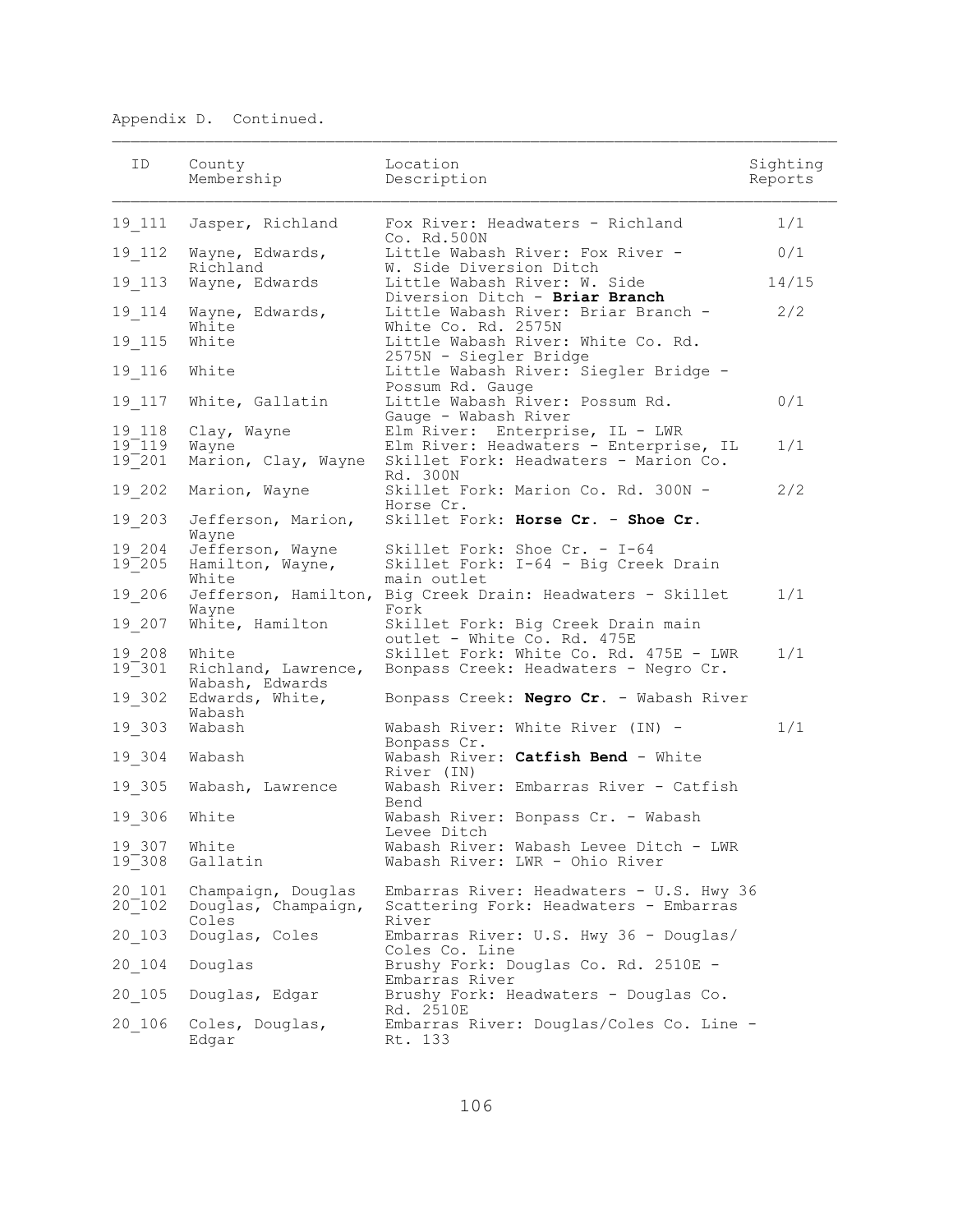| ID.                                                                | County<br>Membership                                                                  | Location<br>Description                                                                                                                                                                                   | Sighting<br>Reports |
|--------------------------------------------------------------------|---------------------------------------------------------------------------------------|-----------------------------------------------------------------------------------------------------------------------------------------------------------------------------------------------------------|---------------------|
|                                                                    | 20 107 Coles, Douglas                                                                 | Embarras River: Rt. 133 - Coles Co.                                                                                                                                                                       |                     |
| $20 - 108$                                                         | Coles, Edgar                                                                          | Rd. 1000N<br>Embarras River: Coles Co. Rd. 1000N -                                                                                                                                                        |                     |
| 20 109                                                             | Coles                                                                                 | Indian Cr.<br>Kickapoo Creek: Headwaters - Embarras                                                                                                                                                       | 1/1                 |
| 20 110                                                             | Coles, Cumberland                                                                     | River<br>Embarras River: Indian Cr. - U.S.                                                                                                                                                                | 1/1                 |
| 20 111<br>$20^-112$                                                | Cumberland, Coles<br>Jasper, Effingham,<br>Cumberland                                 | Hwy 40<br>Muddy Creek: Headwaters - Rt 121<br>Muddy Creek: Rt 121 - Embarras River                                                                                                                        |                     |
| 20 113                                                             | Cumberland, Jasper,                                                                   | Embarras River: U.S. Hwy 40 -                                                                                                                                                                             | 2/2                 |
| 20 114                                                             | Clark<br>Jasper                                                                       | Range Cr.<br>Embarras River: Range Cr. -<br>Crooked Cr.                                                                                                                                                   | 2/2                 |
| 20 115                                                             | Jasper, Cumberland                                                                    | Crooked Creek: Headwaters - Embarras<br>River                                                                                                                                                             |                     |
| 20 116                                                             | Jasper, Crawford,<br>Richland                                                         | Embarras River: Crooked Cr. - Big Cr.                                                                                                                                                                     | 1/1                 |
| 20 117                                                             | Crawford, Lawrence,<br>Richland                                                       | Embarras River: Big Cr. - Muddy Cr.                                                                                                                                                                       | 1/1                 |
| 20 118<br>$20^-119$                                                | Lawrence, Richland<br>Lawrence, Crawford                                              | Muddy Creek: Headwaters - Embarras River<br>Embarras River: Muddy Cr. - Business                                                                                                                          |                     |
| 20 120                                                             | Lawrence, Crawford                                                                    | U.S. Hwy 50<br>Embarras River: Business U.S. Hwy 50 -<br>Wabash River                                                                                                                                     |                     |
| 20 121<br>$20^-122$<br>20 123                                      | Crawford<br>Clark, Crawford,<br>Jasper<br>Coles, Edgar, Clark                         | Big Creek: Headwaters - Embarras River<br>North Fork Embarras River: Clark Co.<br>Rd. 475N - Embarras River<br>North Fork Embarras River: Headwaters -                                                    |                     |
|                                                                    |                                                                                       | Clark Co. Rd. 475N                                                                                                                                                                                        |                     |
| 20 201                                                             | Edgar, Vermilion                                                                      | Brouilletts Creek: Little Brouilletts<br>Cr. - State Line                                                                                                                                                 |                     |
| 20 202                                                             | Edgar                                                                                 | Brouilletts Creek: Headwaters - Little<br>Brouilletts Cr.                                                                                                                                                 |                     |
| 20 203                                                             | Edgar                                                                                 | Coal Creek and Little Sugar Creek:<br>Headwaters - State Line                                                                                                                                             |                     |
| 20 205<br>$20^-$ 207<br>20 208<br>20 <sup>-</sup> 209<br>$20^-210$ | Edgar, Clark<br>Clark, Edgar<br>Clark, Edgar<br>Crawford, Clark<br>Crawford, Lawrence | Sugar Creek: Headwaters - State Line<br>Wabash River: State Line - Big Creek<br>Wabash River: Big Creek - Mill Cr.<br>Wabash River: Mill Cr. - Merom, IN<br>Wabash River: Merom, IN - Russellville,<br>IL |                     |
| 20 211                                                             | Lawrence                                                                              | Wabash River: Russellville, IL -                                                                                                                                                                          |                     |
|                                                                    | 20 301 Vermilion                                                                      | Embarras River<br>Little Vermilion River: Elwood/Carrol                                                                                                                                                   |                     |
|                                                                    | 20 302 Vermilion, Edgar<br>Elwood/Carrol Twp Line                                     | Twp Line - State Line<br>Little Vermilion River: Headwaters -                                                                                                                                             |                     |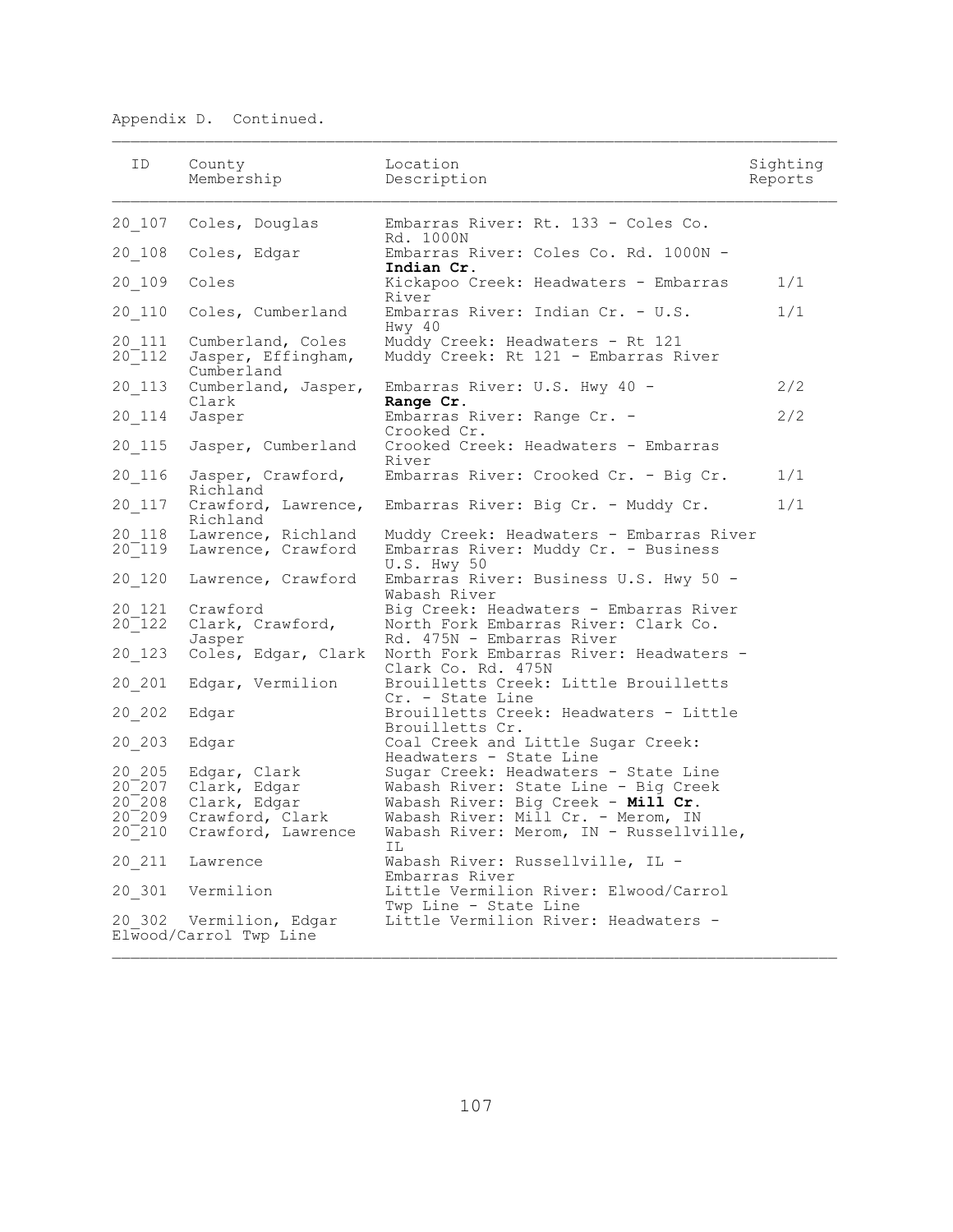#### **JOB 1.2. FRAMEWORK FOR OTTER MONITORING**

*OBJECTIVE***:** (1) Develop a framework to detect otter presence/absence and to quantify their relative abundance in Illinois river basins.

# **INTRODUCTION**

The otter's secretive nature, flexible social structure, and a lack of den site fidelity have thus far confounded the development of reliable census techniques (Melquist and Dronkert 1987). Although distribution and presence can easily be determined by tracks, scat and other sign, Melquist and Hornocker (1979) concluded there was no simple way to census otters. Various field techniques have been tested and used in an effort to estimate river otter populations including: road-bridge surveys, winter ground and aerial track counts, radioactive isotope marking, radio telemetry, sign surveys, and scent stations. These techniques provide insight into population density, distribution and structure, but their ability to accurately measure population parameters is uncertain (Melquist and Dronkert 1987).

Objective 3 of the Illinois River Otter Recovery Plan calls for monitoring otter distribution and relative abundance to determine when and if changes in their legal status are warranted (Bluett 1995). River otters will be reclassified from endangered to threatened status when stable or increasing populations have been documented in 3 LMUs. Two units presently meet this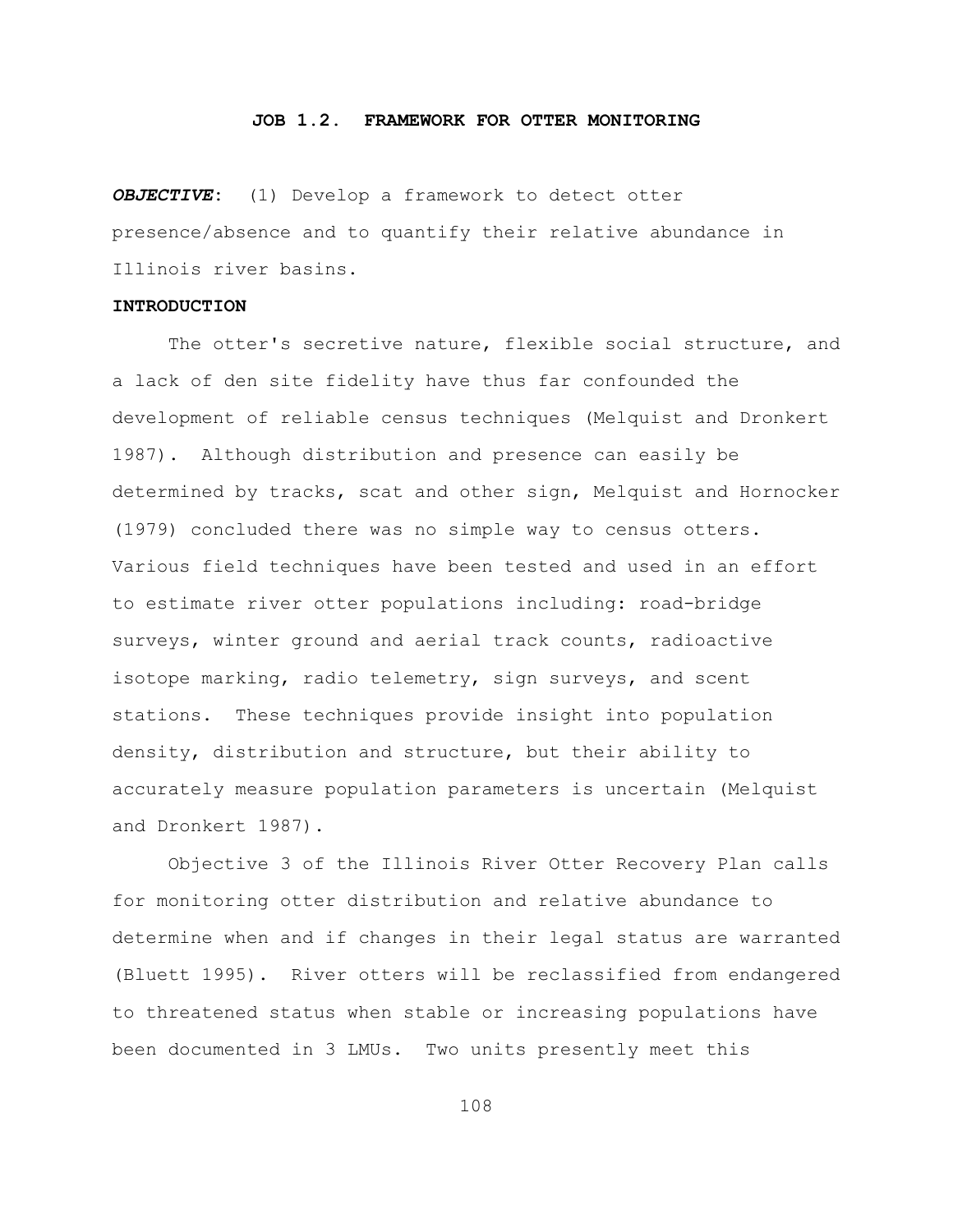criterion, the Rock/Mississippi North and the Shawnee (Anderson 1995). River otters will be delisted from threatened status when: 1) stable or increasing populations have been documented in 4 LMU's, and presence has been documented in at least 60% (13/21) of PMU's; or 2) stable or increasing populations have been documented in 5 LMU's.

Reports of otters and their sign have been collected in Illinois since first compiled by Anderson (1982). However, observations reported by the general public may be less reliable (collectively) than observations made by trained personnel. Field surveys are a desirable component of monitoring; changes in the species' legal status will require reliable information on distribution and relative abundance.

# **METHODS**

During this project we tested the applicability of the scent station technique for southern Illinois. Additionally, various other field surveys were conducted in the LWR basin including: road bridge, watercraft, winter ground track counts, and aerial surveys from helicopters.

Scent Stations.--During the second project segment, we tested the utility of a scent station route in determining presence/absence and in providing an index of relative abundance. This route was surveyed once per month between August 1995 and March 1996, except January, to determine variation in seasonal response. No scent station surveys were conducted during the final project segment due to logistical difficulties.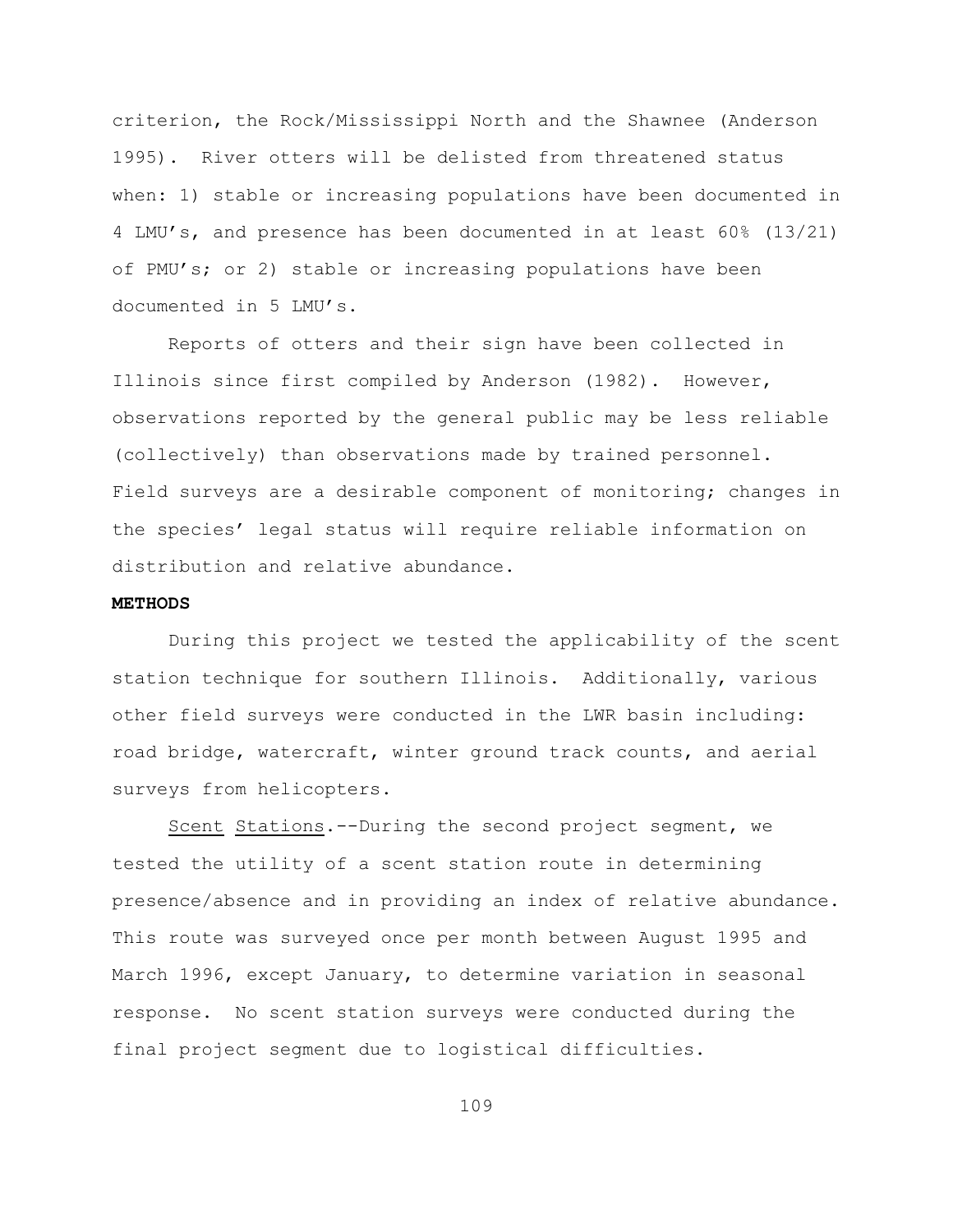Scent stations were constructed as described in Job 1.1. Briefly, stations about 1 m in diameter were created in wet substrate by smoothing the surface with the back of a rake to provide an impressionable area free of tracks. Stations created in drier substrate were raked to form a powdered surface where track impressions could be identified. Effectiveness of a musk lure and an anal gland lure were tested in pairs with a nearby control (no lure) if space permitted.

Stations at a site were spaced as close to 100 m apart as water level and bank characteristics permitted; we selected relatively level and accessible areas. All stations were placed on the water's edge whenever possible, but never more than 1 m from the water. One or more identifiable tracks was considered a single visit. Tracks were identified by size and appearance as described in various field guides.

The scent station route was established along about 120 km of the LWR in August 1995 and surveyed in August and September 1995. The route was comprised of 19 potential river access points described by Schieler (1995). Sites were at active or inactive bridges over the river, except 1 site was a boat launch area near Carmi. We did not set stations at access points with evidence of high human disturbance.

The route was revised in October to more efficiently cover the PMU. This route was comprised of 13 access points on the LWR and the Skillet Fork, selecting access points on the basis of stream bank and offsite characteristics. This route was surveyed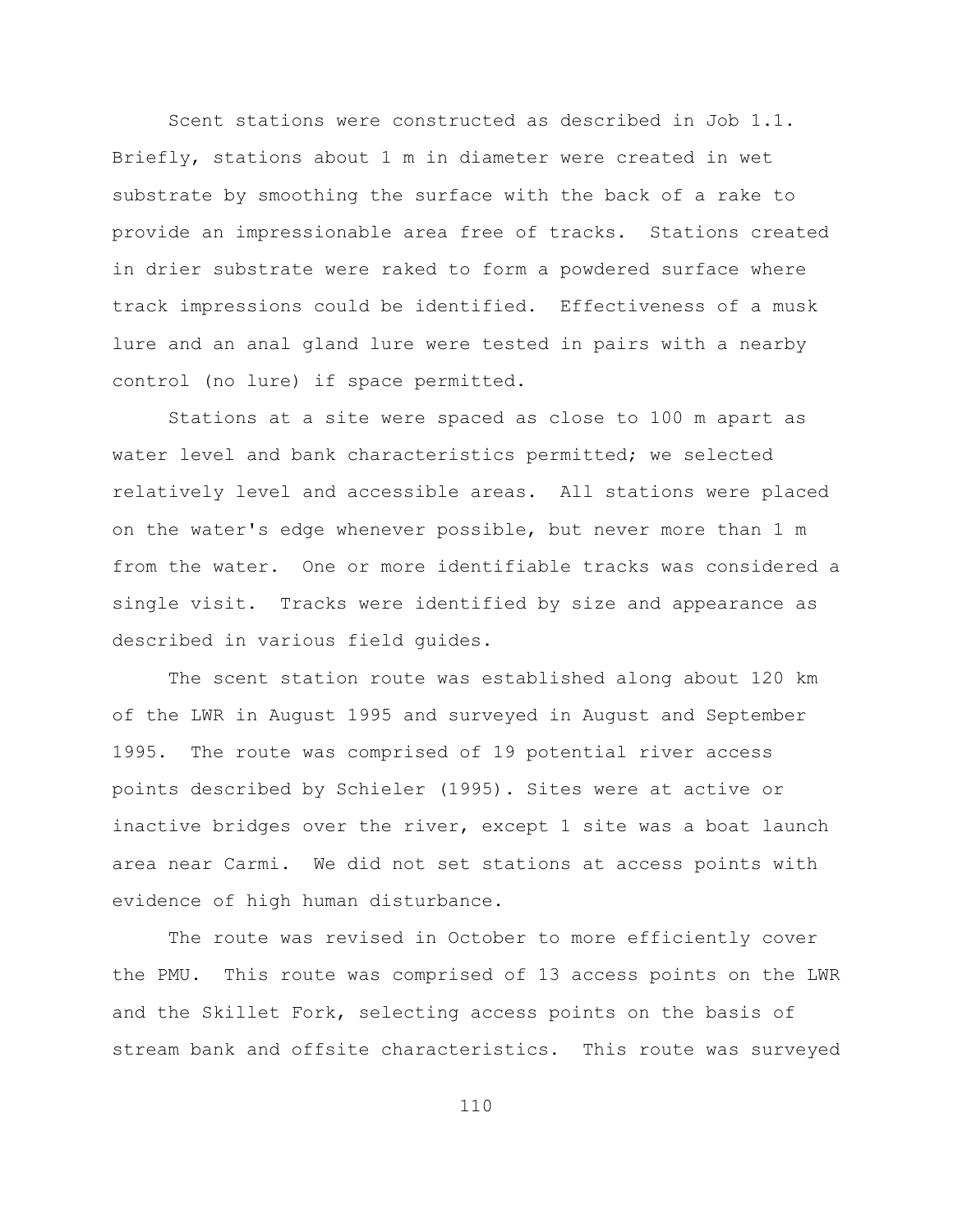October - December 1995, and February - March 1996; the January survey was canceled due to poor weather conditions.

Miscellaneous Surveys*.*--Several road bridge surveys were conducted between March 1994 and February 1996. Surveys consisted of visiting each bridge or public road offering river access to determine access for monitoring, assess habitat quality, and search for evidence of otter presence. River areas surveyed included: the LWR from Carmi north to Clay City; the Skillet Fork from its confluence with the LWR upstream to Orchardville Blacktop Bridge, about 3.8 km south of Orchardville, IL; and Big Muddy Creek and its tributaries between its confluence with the LWR and Newton Lake.

A river survey was conducted by watercraft on the LWR from the Fox River south to Carmi between March and August 1994. In addition, a 14 km segment of the Skillet Fork upstream from its confluence with the LWR was surveyed in June and July 1995.

Intensive ground searches of stream banks and offsite wetlands were conducted by 1 or 2 observers on the area up to 2.3 km downstream of the Hedge Bridge release site in October, November, and December 1995, and March 1996. The area up to 1 km north of Hedge Bridge was also searched in November 1995.

Aerial surveys were conducted over the LWR from Carmi north to the Fox River on 9 January 1996, and 13 January 1997. One or 2 observers searched for otter sign in the snow along banks and on logjams from a helicopter flying at an altitude of 15 - 30 m.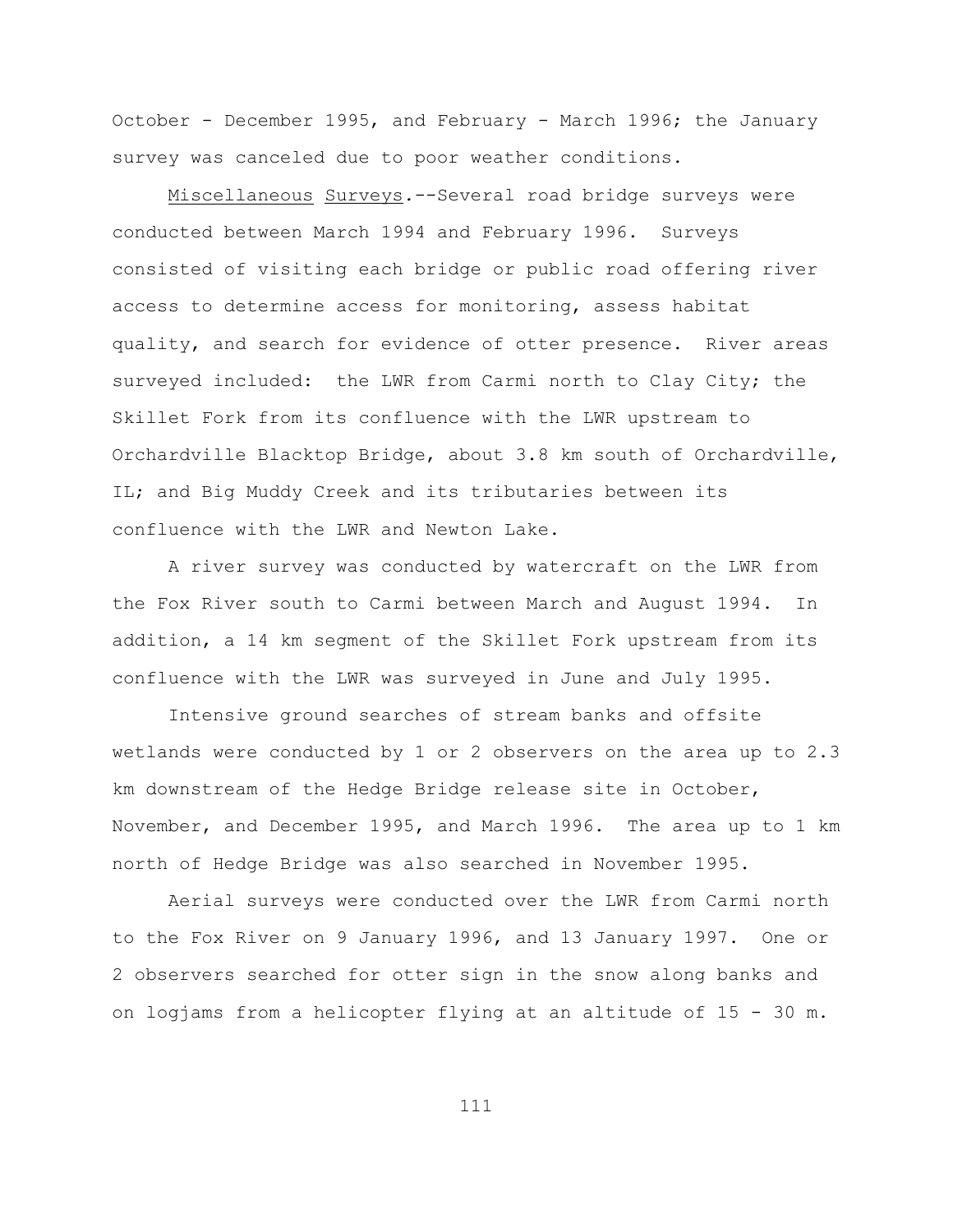#### **RESULTS**

Scent Stations.--Only 2 otter visits were recorded. Over 176 operable scent station nights between August 1995 - March 1996. On 11 February, an otter visited both stations at Orchardville Blacktop Bridge on the Skillet Fork, showing no preference for either lure.

Miscellaneous Surveys.--Road bridge surveys of the LWR, the Skillet Fork, and Big Muddy Creek revealed no otter sign. Access was limited and even more so in terms of suitable sites to launch watercraft.

During watercraft surveys, a single set of otter tracks was located on the Skillet Fork on 23 June 1995. The track location was about 9.5 km upstream from its confluence with the LWR, adjacent to a forested slough bordering Skillet Fork. Evidence of a substantial fish kill was noted the same day. Otter sign was not detected during watercraft surveys of the LWR intensive study area, a limited canoe search of segments of Skillet Fork north of Wayne City on 30 June 1995, nor a repeat search of lower reaches of Skillet Fork on 26 July 1995.

The October ground survey revealed the locations of 6 distinct latrine sites on the water's edge, but only 3 appeared to have been recently used. These were located at 0.9, 1.0, and 1.3 km downstream of Hedge Bridge. In November, no evidence of recent use was found in the area. The December ground survey revealed the locations of a latrine site and separate set of otter tracks 1 km downstream of the bridge. Otter spraint was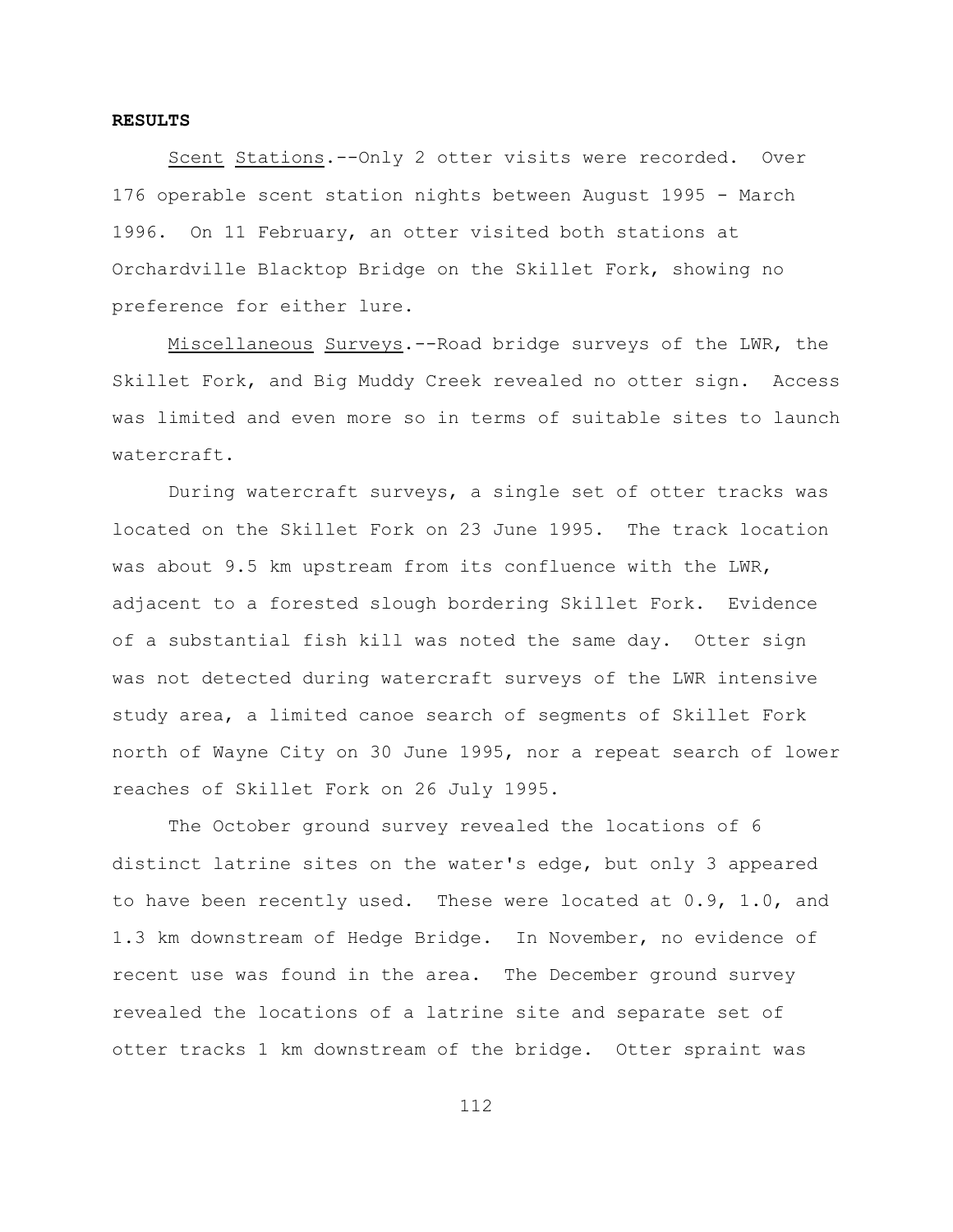collected underneath Hedge Bridge in February. Position of the scat indicated that the otter had used the area during recent flooding. No sign was observed in the March ground survey, but a single otter was observed at 0700 hrs on 5 March, approximately 1.3 km downstream of Hedge Bridge (the same area signs were observed during the December ground survey).

The January 1996 aerial survey revealed possible otter tracks at 3 locations on the LWR: approximately 1 km upstream from its confluence with the Skillet Fork, approximately 1 km downstream from Cherry Shoals Bridge, and approximately 2.5 km downstream of Tait Bridge. All locations were near open water; more than 50% of the river was frozen over. The January 1997 aerial survey revealed 8 possible locations of otter tracks, 6 within 20 km (river distance) of the release site at Hedge Bridge. Only 1 of the locations was considered probable, located near White County Road 2550 N approximately 35 km downstream of the release site.

Reported Sightings.--Fifty-three new reports were received during the project (Table 6). These do not include scent station visits, nor the live otter reported above.

# **DISCUSSION**

# **Monitoring Techniques**

Reported Sightings.--Reported sightings have generally been in the vicinity of release sites in the months following a release, with sightings becoming dispersed over time. Sighting reports of juveniles in the North Fork Embarras and of an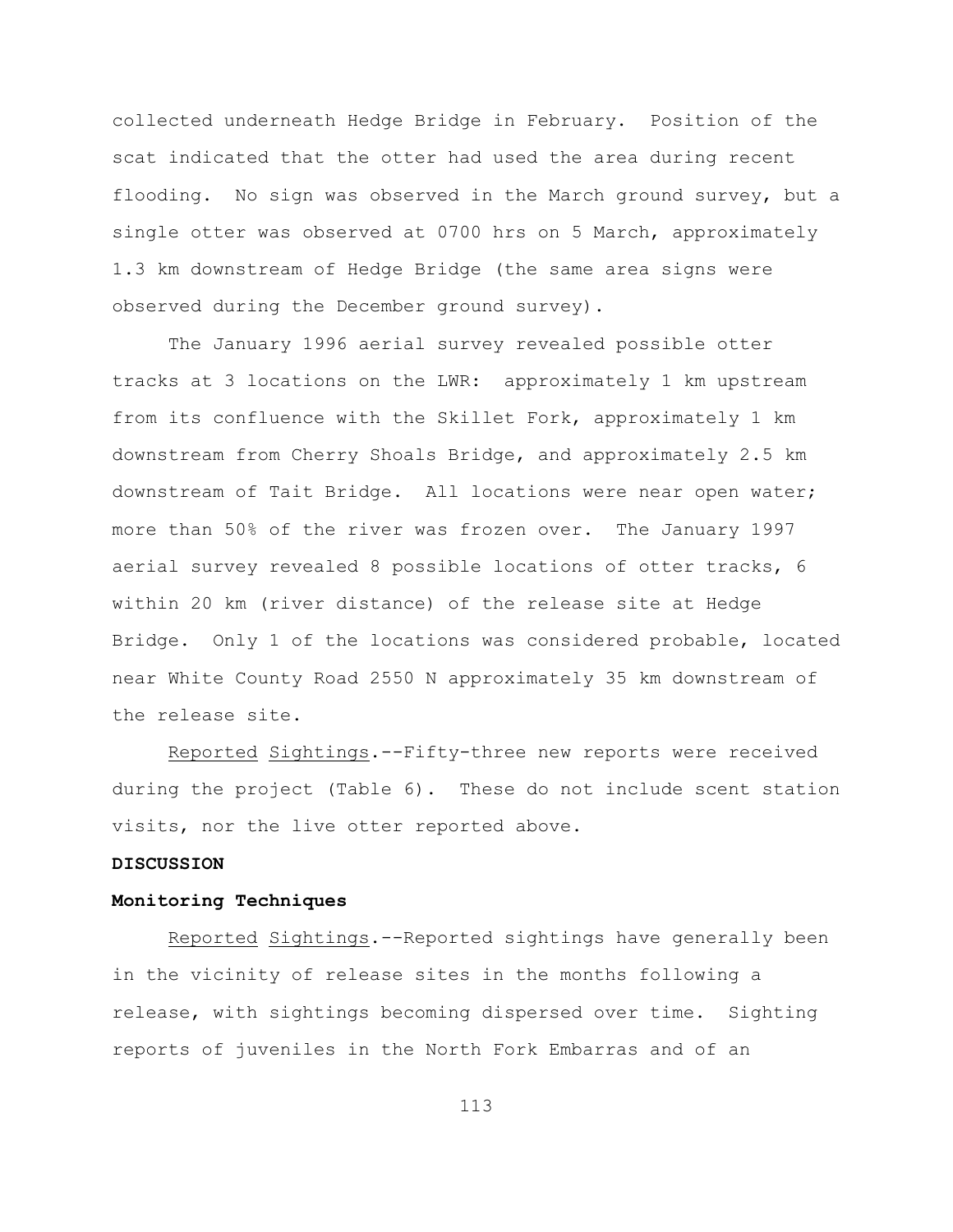untagged otter in the LWR suggest that pregnant females released in these basins were successful at rearing pups and that reproduction may be occurring.

Sighting reports can be a very cost effective monitoring tool, but care must be exercised in their interpretation. Sightings will vary in their reliability and accuracy. Also, the highest quality habitats may turn out to be the least accessible, so lack of sightings from an area will not necessarily imply that it is unoccupied. In Missouri, sightings eventually became a function of observer effort (D. Hamilton, Missouri Dep. Conserv., pers. commun.), and their value as an index was minimized. Despite this, sighting reports have been sufficient to monitor the stability and range expansion of remnant populations (Anderson 1995), and will continue to be a useful tool for monitoring releases.

Scent Stations.--Otters visited scent stations during the pilot study (Job 1.1). Given the proximity (in time and space) of the stations to the Skillet Fork release, this result may be biased; otters would naturally investigate new surroundings. The scent station route detected the presence of an otter at Orchardville Blacktop Bridge. However, the route failed to detect the presence of an otter at Hedge Bridge, though sign was abundant at times and an individual was observed. Clearly, this technique can detect presence, but a lack of visitations does not imply absence, nor do visitations imply occupancy.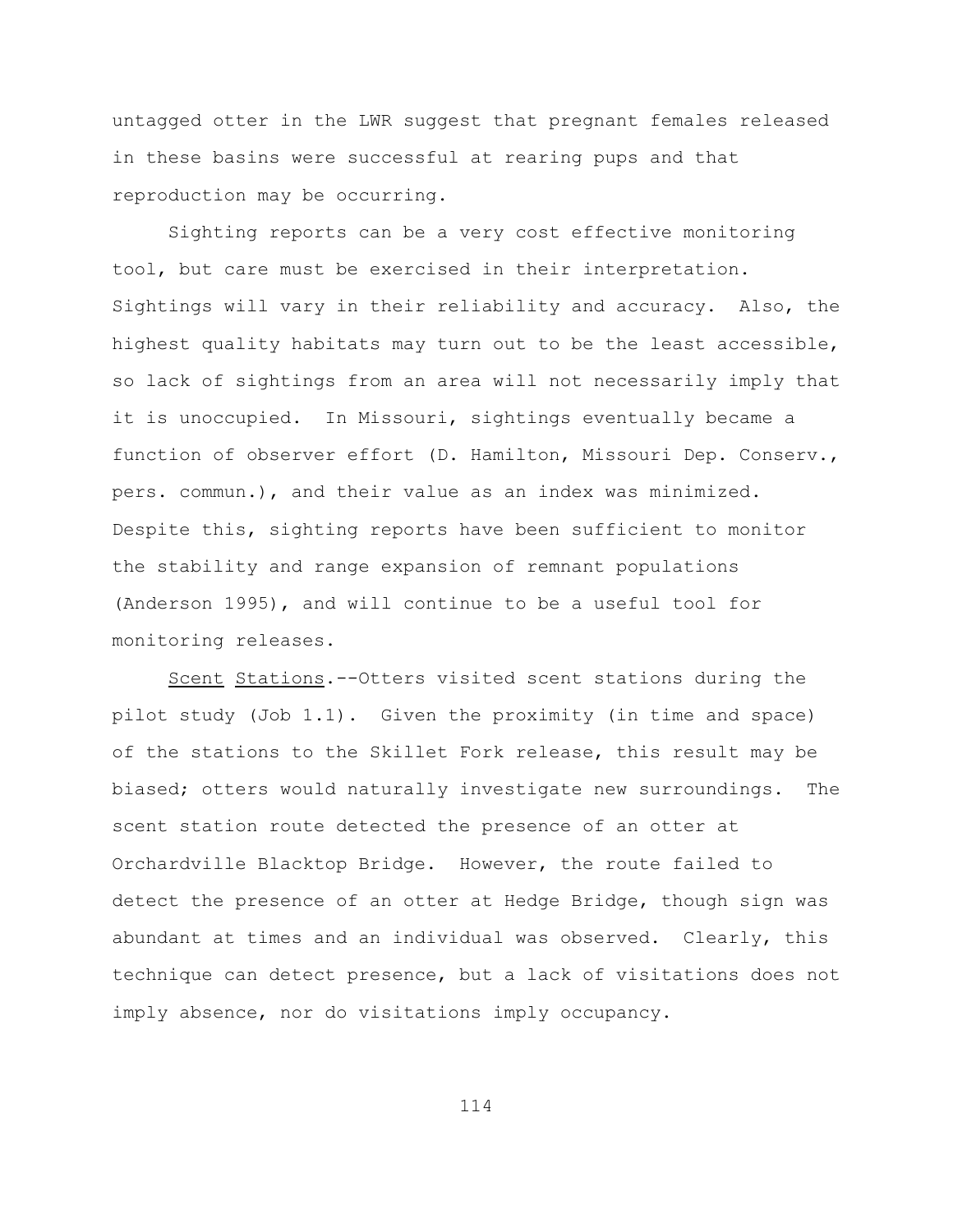Visits to scent stations can be influenced by sex, season, habituation to scent, and natural wariness (Robson 1982). In addition to these limitations, substrate, rain, and subfreezing temperatures restrict the applicability of this technique. The most effective substrate for this technique was clay which was easy to smooth with the back of a rake, and provided a superior impressionable surface for reading tracks.

Rain proved to be a problem, causing waters to rise and inundate stations. Sub-freezing temperatures also created problems. Although stations could be created during the afternoon, bank substrate hardened overnight such that no tracks could be registered. In many places, subsurface water froze creating ice crystals which pushed up through the smoothed surface. These problems may be alleviated by using conventional methods of construction (i.e., sifted sand or dirt), but such methods present undesirable logistical problems, especially when banks are steep or slippery.

Scent stations have been used in several southeastern states to obtain indices of distribution and relative abundance of river otters, but methodological consistency is lacking due to differences in habitats and objectives (Clark 1982). These states differ from Illinois in having established populations of river otters. Under this condition, survey routes like the one attempted here are sufficient to detect presence/absence. The lack of visits recorded at Hedge Bridge indicates that our lack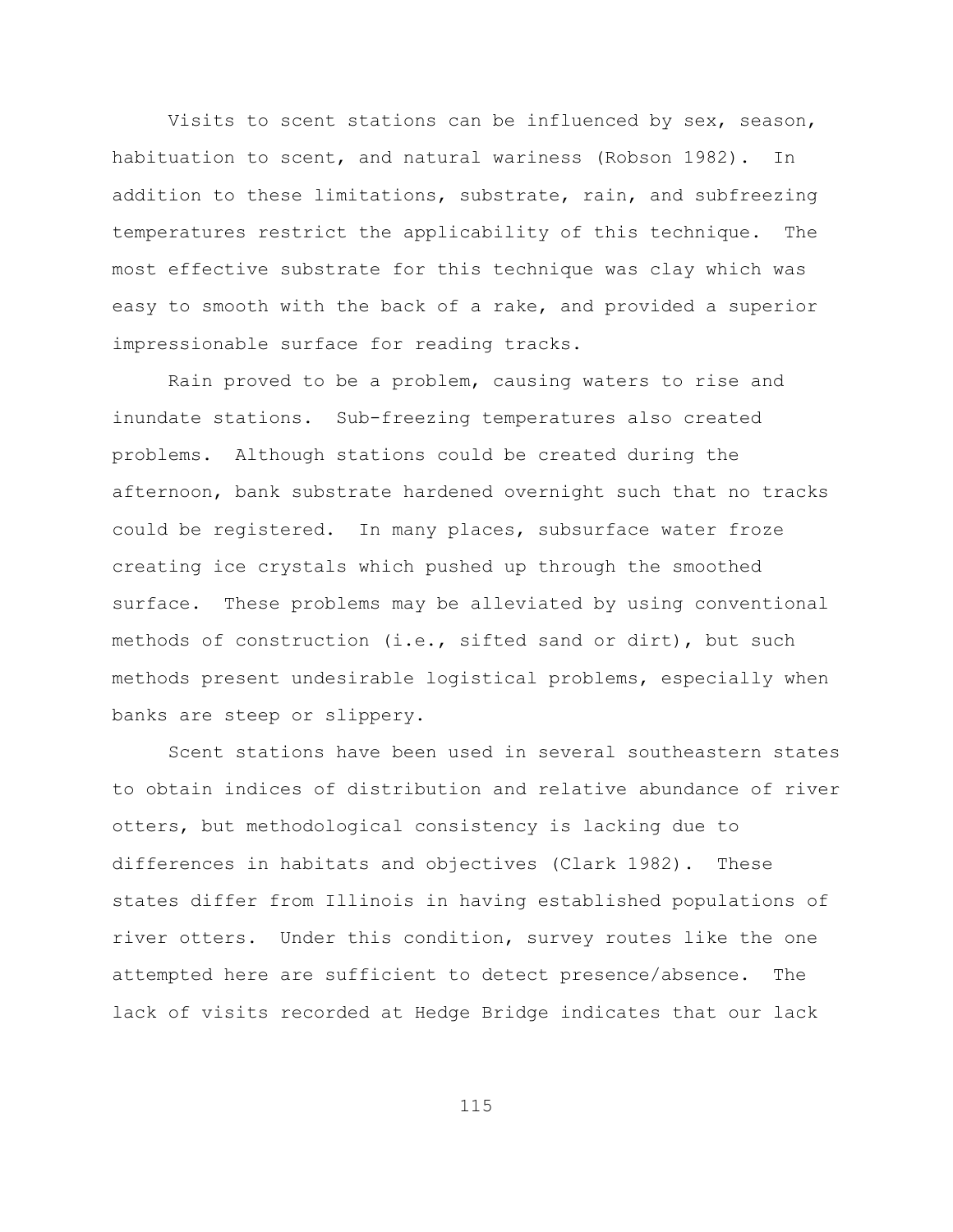of visitations is an artifact of the diffuse nature of otter presence in the LWR and not an indication of absence.

Although the HSI model may identify (see Job 1.3) better locations for scent stations, potentially increasing the likelihood of encountering an otter, accessibility to these areas may prove logistically impractical. Furthermore, the technique is only useful where the right combination of substrate type, bank slope, and climactic conditions (dry and above freezing temperatures) exist. Humphry and Zinn (1982) reported that scent station construction was time consuming and generated limited data; our experience supports these observations. Assessing every potential station site within the release basins for proper substrate and bank slope and coordinating surveys with weather is logistically prohibitive given the limited population data it could currently generate.

Miscellaneous Surveys.--Road bridge surveys were used as a quick and cost effective method of determining distributions in Europe (Macdonald and Mason 1982). This technique is currently being tested in Missouri (D. Hamilton, Missouri Dep. Conserv., pers. commun.), by searching banks within 600 m of bridge crossings for tracks or other sign. Although the road bridge surveys we tested were only conducted in the immediate vicinity of an access point, no otter sign was found. However, our efforts may have been too restrictive; winter ground surveys of the LWR near Hedge Bridge only located sign after searching nearly 1 km from the bridge. As with scent stations, this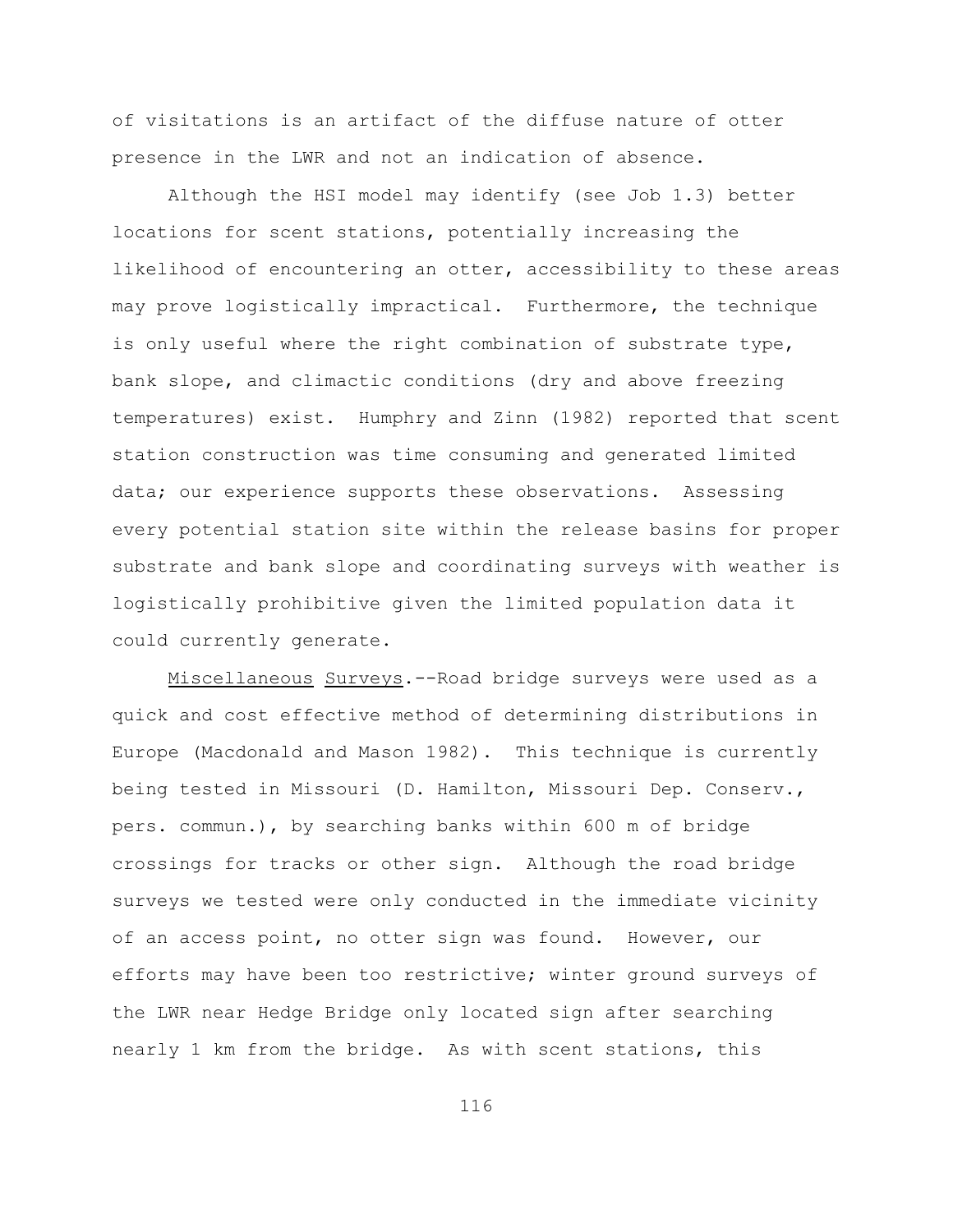technique may be more applicable when populations reach higher levels.

The watercraft surveyed sections of the LWR and the lower portion of the Skillet Fork (below Illinois Route 45) could be traveled with a small outboard motor powered jon boat when water levels were high enough. Water travel on other segments was possible only with a canoe, but numerous logjams made travel difficult and inefficient. Furthermore, summer conditions made sign difficult to spot.

Winter ground and aerial track counts are contingent on snowfall conditions, but have been used successfully in Illinois and Missouri (Anderson and Woolf 1984, D. Hamilton, Missouri Dep. Conserv., pers. commun.). Both techniques detected otter presence within the LWR, but the rarity of proper snow conditions in southern Illinois limits their applicability. As with scent stations and road bridge surveys, winter ground track counts will be time consuming and generate limited data until populations increase. Aerial surveys, however, have the distinctive advantages of time efficiency and allowing surveys of areas that cannot be surveyed with other techniques.

Although these various types of sign surveys can be employed to determine distribution, Melquist and Hornocker (1983) cautioned that density does not correlate with the amount of sign. Seasonal fluctuations in the amount of sign were reported by Humphry and Zinn (1982), Robson (1982), and Foy (1984). Foy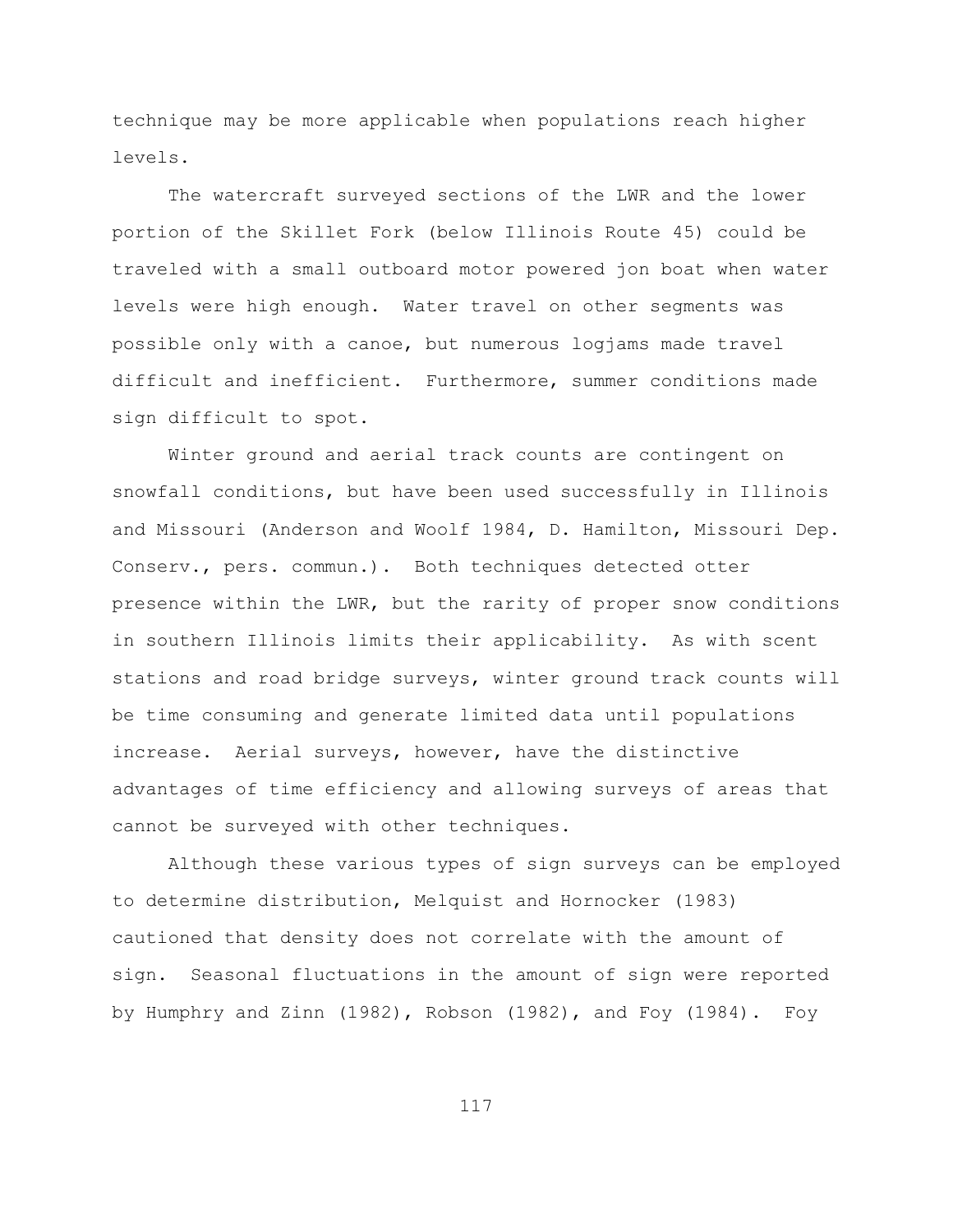(1984) attributed these fluctuations to variations in habitat and behavior rather than changes in density.

#### **Monitoring Framework**

Foy (1984) stated that annual survey routes covering the same area and season could provide an index of relative abundance. Similarly, the recovery plan highly recommends collecting population data annually from standard field survey routes (Bluett 1995). Clark (1982) pointed out that low turnover rates in otter populations made annual monitoring unnecessary, but Clark was considering areas with established populations. Circumstances in Illinois (i.e., investment in releases, low density may increase reproductive rates, etc.) justify the expense of annual monitoring. Given the limited success and logistical difficulties we experienced, scent station surveys, road bridge surveys, or winter ground track counts would not be cost-effective for Illinois until populations increase considerably. Aerial surveys offer an efficient method for monitoring populations in the interim, if conditions are favorable.

Most researchers suggest a combination of field techniques with surveys of trappers, carcasses, and sightings (Melquist and Dronkert 1987). Appendix E summarizes the strengths and weaknesses of currently available monitoring options. Although many of these options would not be cost-effective now, management needs will change as populations increase and any monitoring framework should be flexible enough to include new techniques as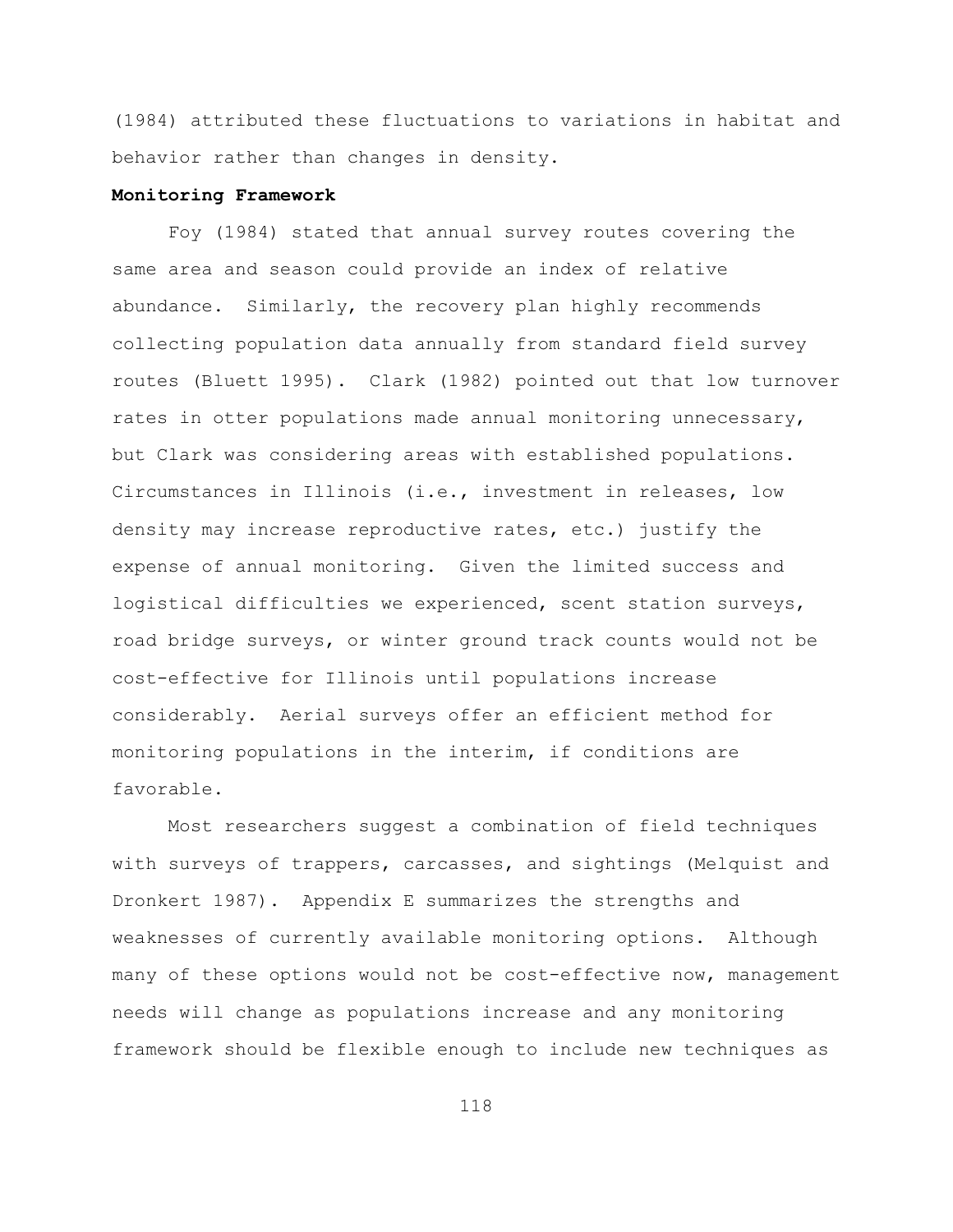changing circumstances alter their cost-benefit ratios. Furthermore, it should be recognized that each PMU may differ in relative suitability for a given technique (e.g., northern Illinois provides better opportunities for winter surveys than southern Illinois). In the short term (i.e., up to 5 years postrelease) general data on distribution and reproduction can be gained cost-effectively through diligent attention to the detail of sighting locations and examination of retrieved carcasses. Such information should be solicited from hunters, trappers, commercial fisherman, and environmental organizations such as the Illinois Riverwatch Network. These general data will be sufficient to determine if listing changes are warranted.

As stated before, sighting reports will lose efficacy over time. In the long term, accurate data on relative abundance will be necessary to produce population estimates that can be used to regulate harvest. Generating accurate data will require further research. Field survey techniques (i.e., scent stations, road bridge surveys, aerial track counts, etc.) should be tested concomitantly to determine which may provide more accurate data on relative abundance. Furthermore, collection of carcasses for necropsy will provide detailed data on reproductive parameters for use in population modeling. Such modeling may be the only method by which accurate population estimates can be made, and the efforts of Missouri in this arena should be closely monitored.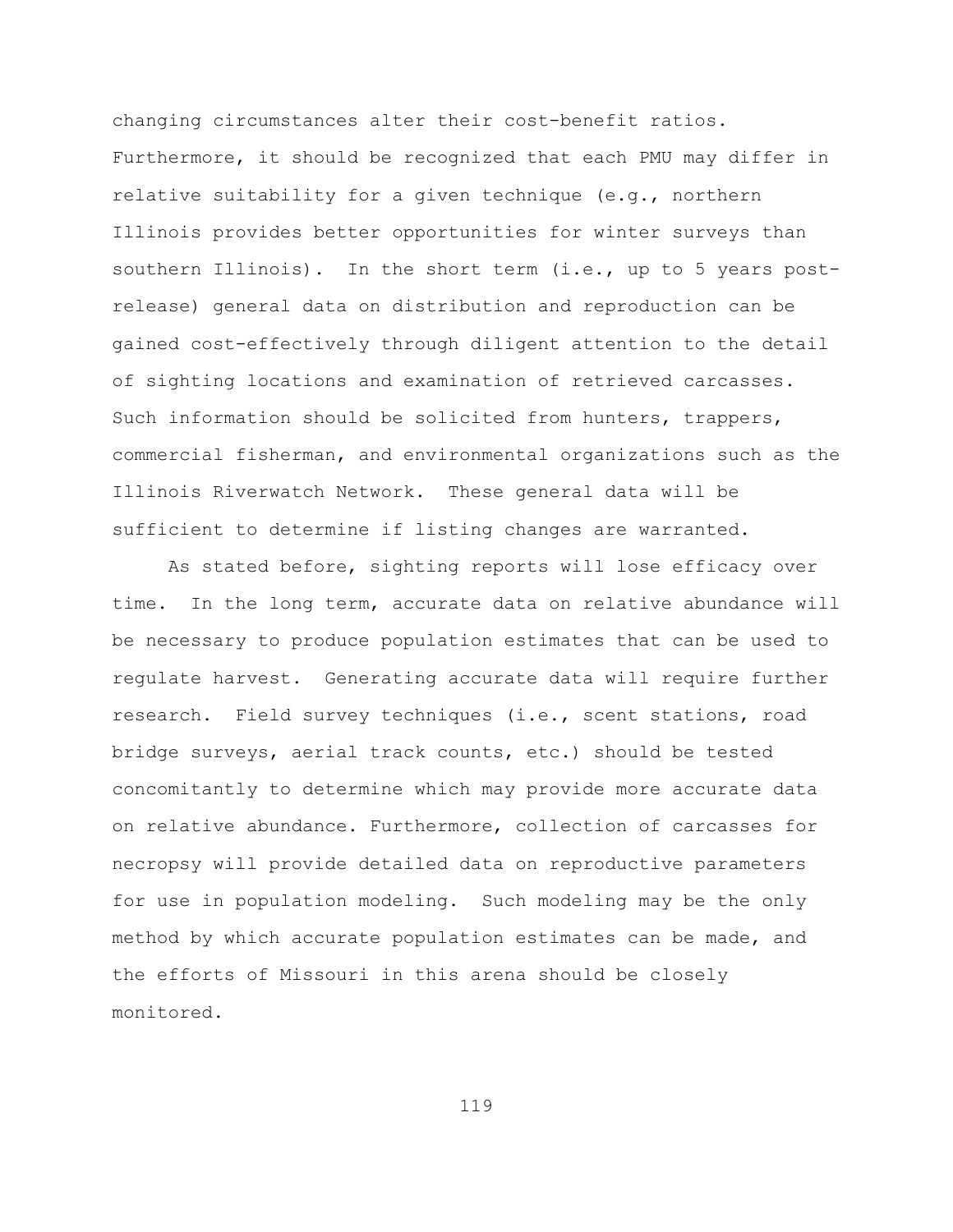Agency staff discounted the use of radio telemetry during releases on the basis of: 1) well-established parameters for survival and movements of translocated otters; and 2) the high cost of telemetry for animals with large home ranges and longdistance dispersals (Bluett 1995). However, telemetry offers benefits that other monitoring techniques cannot. Telemetry could be used to determine habitat use of Illinois otters, thereby testing and refining the models developed in this research. Only telemetry data can locate otters to a sufficient resolution for testing the HSI model. Further, comparing habitat use from areas ranked differently by the PATREC model could test density assumptions (e.g., 1 otter per 16 km in areas rated Low), thereby allowing for more accurate population projections based on habitat composition.

#### **LITERATURE CITED**

- ANDERSON, E. A. 1982. Status and distribution of the river otter (Lutra canadensis) in Illinois. M.S. Thesis, Southern Illinois Univ., Carbondale. 77pp.
- . 1995. Status in the Midwest and Illinois. Pages 23-32 in R. Bluett, ed. Illinois river otter recovery plan. Ill. Dep. Nat. Resour., Springfield.
- , AND A. WOOLF. 1984. River otter (Lutra canadensis) habitat utilization in northwestern Illinois. Ill. Dep. Conserv., Final Rep., Springfield. 90pp.
- BLUETT, R., ed. 1995. Illinois river otter recovery plan. Ill. Dep. Nat. Resour., Springfield. 96pp.
- CLARK, J. D. 1982. An evaluation of a censusing technique and environmental pollutant trends in the river otter of Georgia. M.S. Thesis, Univ. Georgia, Athens. 96pp.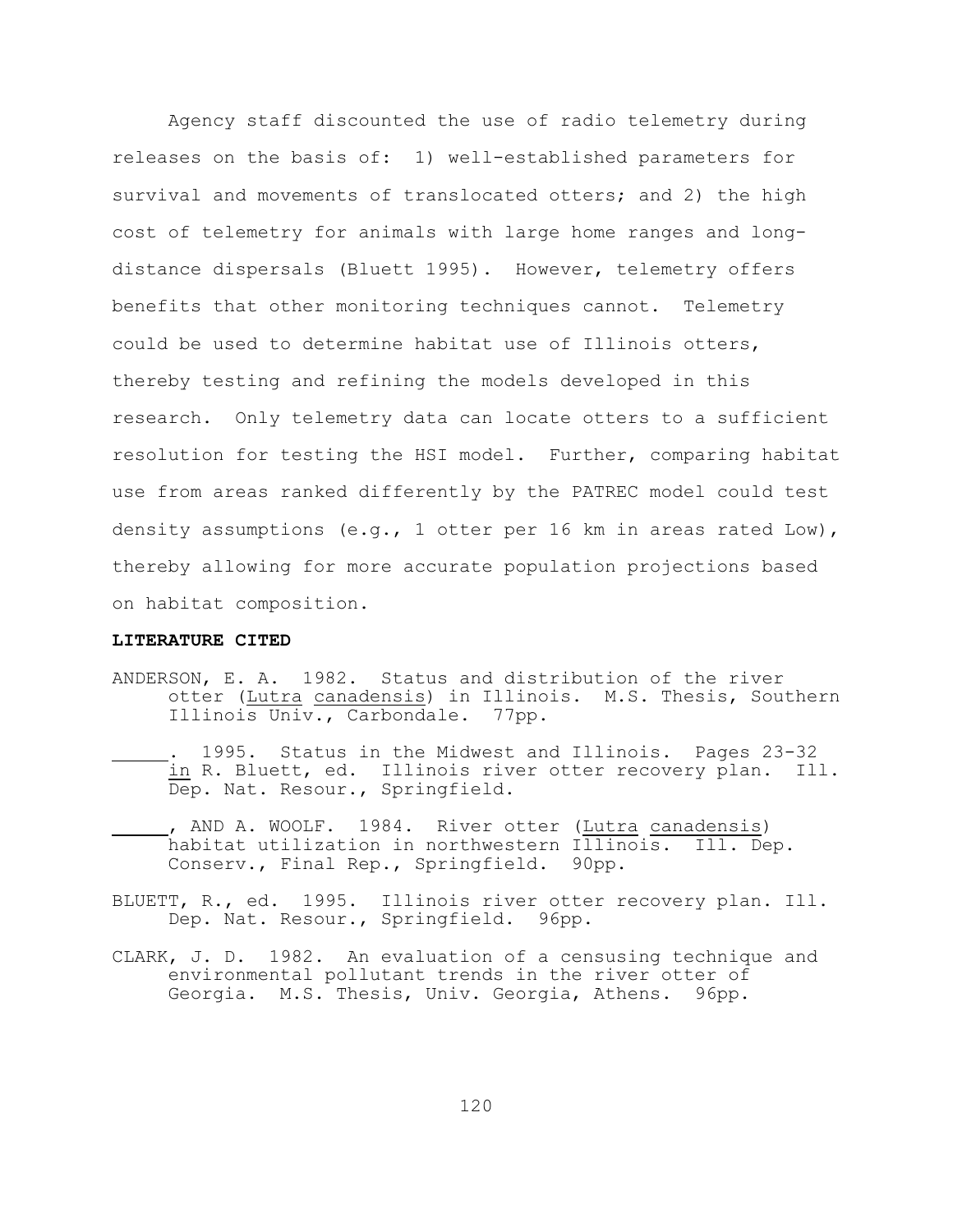- FOY, M. K. 1984. Seasonal movement, home range, and habitat use of river otter in southeastern Texas. M.S. Thesis, Texas A & M Univ., College Station. 101pp.
- HUMPHRY, S. R., AND T. L. ZINN. 1982. Seasonal habitat use by river otters and everglades mink in Florida. J. Wildl. Manage. 46:375-381.
- MACDONALD, S. M., AND C. F. MASON. 1982. The otter, Lutra lutra, in central Portugal. Biol. Conserv. 22:207-215.
- MELQUIST W. E., AND M. G. HORNOCKER. 1979. Methods and techniques for studying and censusing river otter populations. Univ. Idaho For., Wildl. and Range Exp. Stn., Tech. Rep. 8. 17pp.
- \_, and \_\_\_\_\_. 1983. Ecology of river otters in west central Idaho. Wildl. Monogr. 83:1-60.
- , and A. E. DRONKERT. 1987. River otter. Pages 625-641 in Novak, M., J. A. Baker, M. E. Obbard, and B. Malloch, eds. Wild furbearer management and conservation in North America. Ontario Trappers Assoc., North Bay.
- ROBSON, M. S. 1982. Monitoring river otter populations: Scent stations vs. sign indices. M.S. Thesis, Univ. Florida, Gainesville. 40pp.
- SCHIELER, C. T. 1995. Habitat characterization of an otter release area in southcentral Illinois. M.S. Thesis, Southern Illinois Univ., Carbondale. 55pp.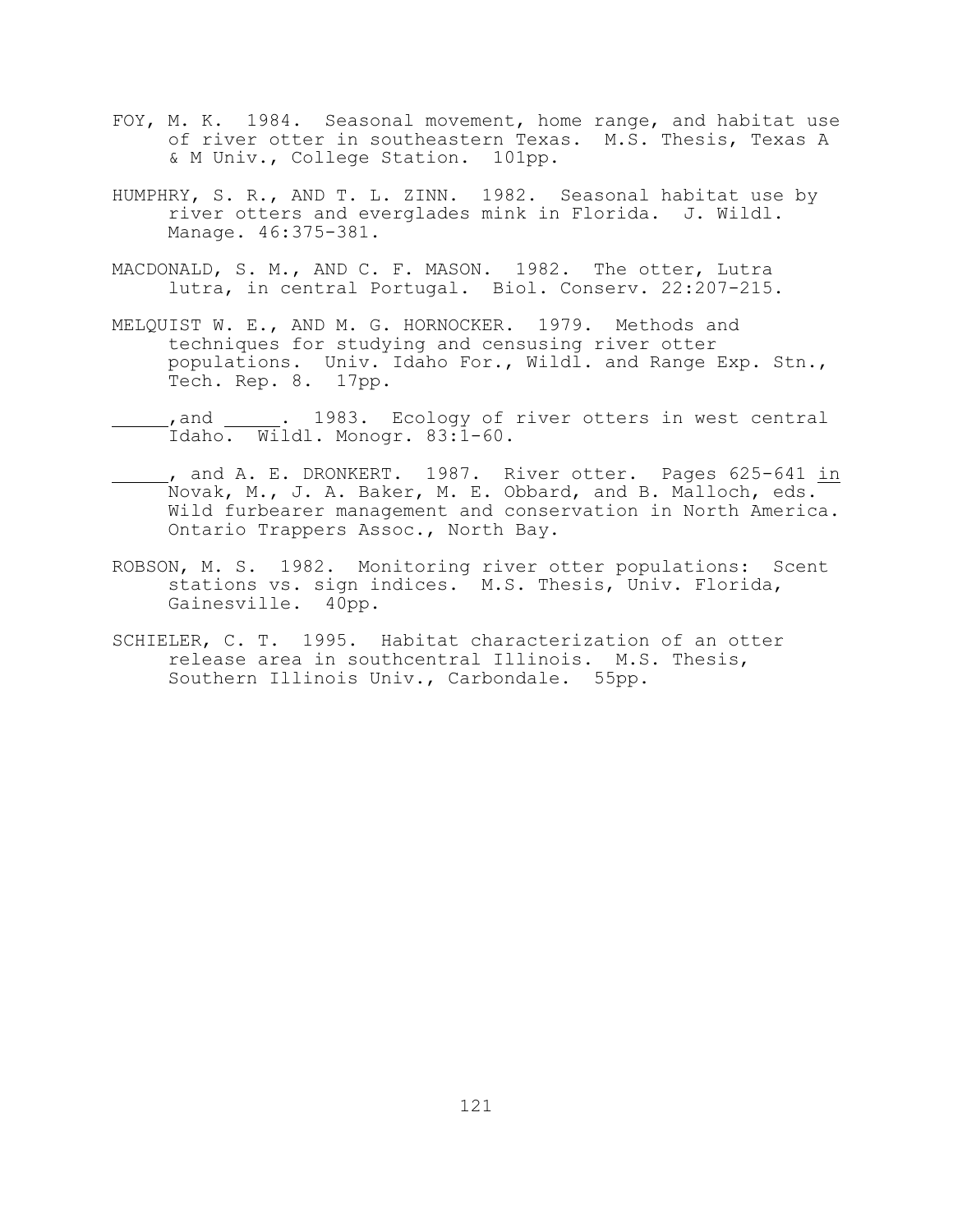Appendix E. Summary of available river otter monitoring methods and their advantages and disadvantages for Illinois. Methods are classed into Application Periods Short-term (<5 years post-release), Mid-term (5-10 years post-release), and Long-term (>10 years post-release).  $\mathcal{L}_\mathcal{L} = \mathcal{L}_\mathcal{L} = \mathcal{L}_\mathcal{L} = \mathcal{L}_\mathcal{L} = \mathcal{L}_\mathcal{L} = \mathcal{L}_\mathcal{L} = \mathcal{L}_\mathcal{L} = \mathcal{L}_\mathcal{L} = \mathcal{L}_\mathcal{L} = \mathcal{L}_\mathcal{L} = \mathcal{L}_\mathcal{L} = \mathcal{L}_\mathcal{L} = \mathcal{L}_\mathcal{L} = \mathcal{L}_\mathcal{L} = \mathcal{L}_\mathcal{L} = \mathcal{L}_\mathcal{L} = \mathcal{L}_\mathcal{L}$ 

| Monitoring<br>Technique    | Value                                                                                                                                                            | Methods                                                                                                         | Application<br>Period | Advantages                                                                                                                                                                                                                                                   | Disadvantages                                                                                  |                                                               |
|----------------------------|------------------------------------------------------------------------------------------------------------------------------------------------------------------|-----------------------------------------------------------------------------------------------------------------|-----------------------|--------------------------------------------------------------------------------------------------------------------------------------------------------------------------------------------------------------------------------------------------------------|------------------------------------------------------------------------------------------------|---------------------------------------------------------------|
| Sighting<br>Reports        | Primarily for<br>monitoring<br>distribution.<br>Potential to<br>vield limited<br>information on<br>reproduction,<br>habitat use,<br>and population<br>stability. | Distribute report<br>cards via Digest of<br>Hunting and Trapping<br>Requlations and other<br>IDNR publications; | Short-term            | Cost-effective<br>means to<br>determining<br>whether criteria<br>for de-listing<br>have been met;<br>Database for<br>maintaining<br>records already<br>in place;<br>harvest type<br>Public<br>participation<br>may increase<br>resistance to<br>harvest type | Some reports may not<br>be reliable:<br>Reports are a<br>function of habitat                   |                                                               |
|                            |                                                                                                                                                                  | Distribute posters and<br>reports cards to<br>state-owned sites,<br>furbuyers, and hunter<br>check stations;    | Short-term            |                                                                                                                                                                                                                                                              | accessibility and<br>observer effort;<br>Public participation<br>may increase<br>resistance to |                                                               |
|                            |                                                                                                                                                                  | Solicit reports from<br>trappers, commercial<br>fishermen and<br>Department personnel<br>annually;              | All periods           |                                                                                                                                                                                                                                                              | management.                                                                                    |                                                               |
|                            |                                                                                                                                                                  | Solicit reports from<br>related government<br>agencies and NGOs;                                                | Short-term            | management.                                                                                                                                                                                                                                                  |                                                                                                |                                                               |
|                            |                                                                                                                                                                  | Record reported<br>sightings and plot<br>locations in a GIS.                                                    | Short-term            |                                                                                                                                                                                                                                                              |                                                                                                |                                                               |
| Aerial<br>Track<br>Surveys | Primarily for<br>monitoring<br>distribution.                                                                                                                     | Survey streams and<br>wetlands from a<br>helicopter at a height<br>of 15 - 30 m with 1 or<br>2 observers.       |                       | All periods                                                                                                                                                                                                                                                  | All potential<br>habitat can be<br>surveyed;                                                   | Proper conditions may<br>may be rare in<br>southern Illinois: |
|                            | Potential to<br>vield habitat<br>use data.                                                                                                                       |                                                                                                                 |                       | Time efficient.                                                                                                                                                                                                                                              | High cost of<br>operating a<br>helicopter.                                                     |                                                               |
| Ground<br>Track<br>Surveys | Primarily for<br>monitoring<br>distribution.                                                                                                                     | Visit access points at<br>regular intervals<br>(e.g., >8 km apart)<br>along riverine and<br>wetland habitats;   | Mid- to<br>Long-term  | All access points<br>are potentially<br>suitable;                                                                                                                                                                                                            | Density does not seem<br>to correlate with<br>the amount of sign;                              |                                                               |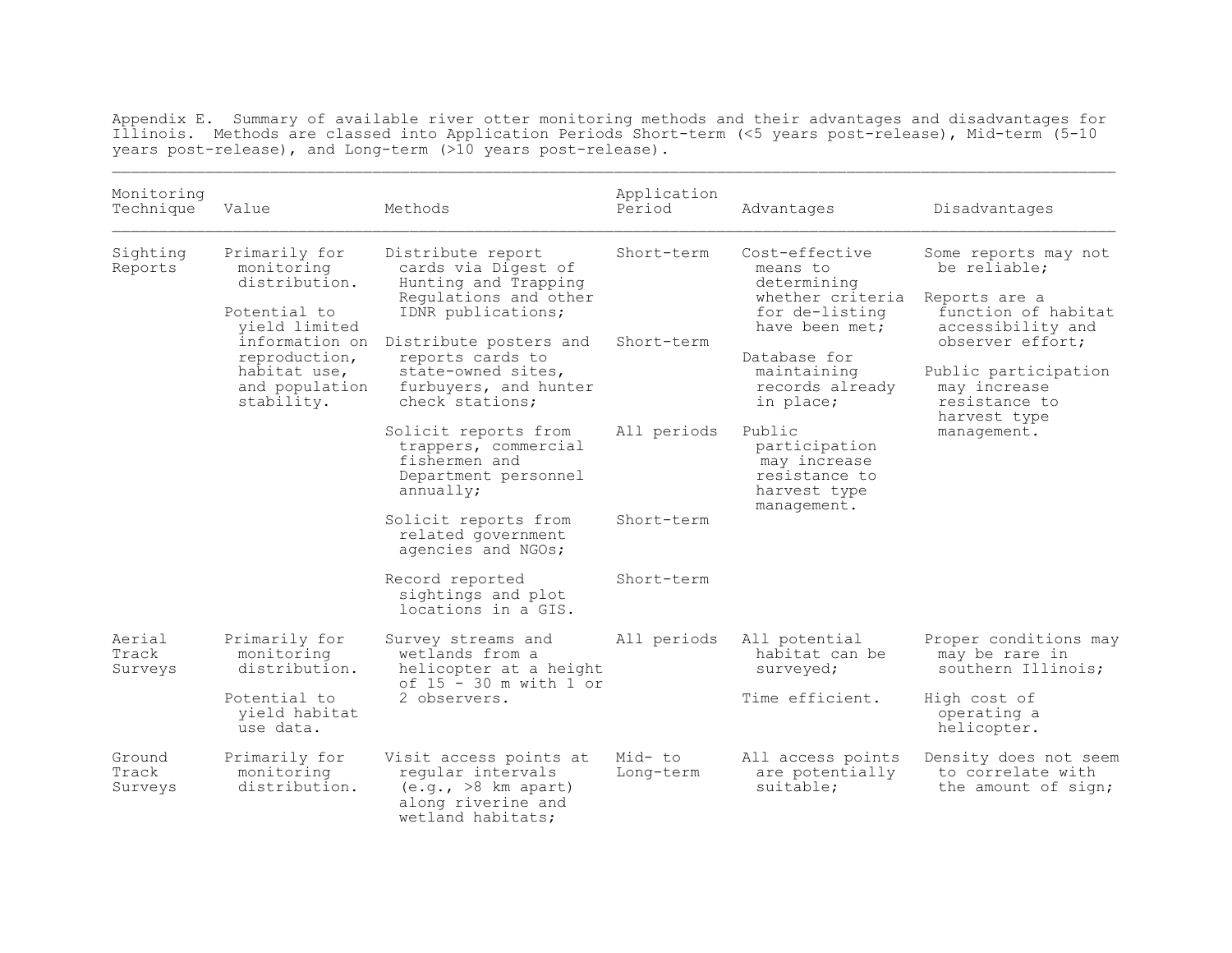| Monitoring<br>Technique                   | Value                                                                                                      | Methods                                                                                                                                                                                                                                               | Application<br>Period                                              | Advantages                                                                                                                                                                                                                                                                                          | Disadvantages                                                                                                                                                                                                                                                                                                                          |
|-------------------------------------------|------------------------------------------------------------------------------------------------------------|-------------------------------------------------------------------------------------------------------------------------------------------------------------------------------------------------------------------------------------------------------|--------------------------------------------------------------------|-----------------------------------------------------------------------------------------------------------------------------------------------------------------------------------------------------------------------------------------------------------------------------------------------------|----------------------------------------------------------------------------------------------------------------------------------------------------------------------------------------------------------------------------------------------------------------------------------------------------------------------------------------|
| (incl.<br>bridge and<br>winter<br>ground) | Potential to<br>yield habitat<br>use and<br>reproduction<br>data.                                          | Search a set distance<br>$(e,q, 600 m)$ from<br>access along all banks<br>for otter tracks or<br>other sign by at least<br>observers;<br>Locate sign on maps and Mid- to<br>record in a database.                                                     | Mid-to<br>Long-term<br>Long-term                                   | Annual surveys<br>could provide an<br>index of relative<br>abundance and<br>changes in<br>distribution.                                                                                                                                                                                             | Amount of sign varies<br>seasonally;<br>Winter surveys may<br>lack sufficient<br>snowfall in<br>southern Illinois;<br>Expensive in terms of<br>logistics and                                                                                                                                                                           |
| Scent<br>Stations                         | Primarily for<br>monitoring<br>distribution.<br>Potential to<br>provide<br>information on<br>reproduction. | Assess access points<br>for suitable<br>substrate and bank<br>characteristics;<br>Set stations at access<br>points no closer than<br>8 km; check and reset<br>for 2 nights;<br>Record and maintain<br>database of<br>visitation rates per<br>station. | Mid- to<br>Long-term<br>Mid-to<br>Long-term<br>Mid-to<br>Long-term | Theoretically<br>brings otter sign<br>to the observer,<br>reducing effort;<br>Can be executed by<br>a single person<br>and is less time<br>consuming than<br>Ground Track<br>Surveys;<br>Annual surveys<br>could provide an<br>index of<br>relative<br>abundance and<br>changes in<br>distribution. | manpower.<br>Limited by<br>accessibility of<br>habitats and<br>suitability of<br>access points for<br>stations:<br>Visitation rate<br>influenced by a<br>variety of<br>biological and<br>environmental<br>factors;<br>Fall and spring<br>flooding and<br>subfreezing<br>temperatures limit<br>applicability<br>during best<br>seasons. |
| Radio<br>Telemetry                        | Primarily for<br>monitoring<br>habitat use,<br>home range<br>size,<br>survival, and<br>movements.          | Capture Illinois otters All periods<br>and implant radios,<br>OR purchase additional<br>otters, implant and<br>release into<br>unoccupied habitat.                                                                                                    |                                                                    | Provides the best<br>opportunity to<br>test model<br>assumptions.                                                                                                                                                                                                                                   | Limited by low<br>capture rate of<br>otters and high<br>cost of equipment<br>and manpower.                                                                                                                                                                                                                                             |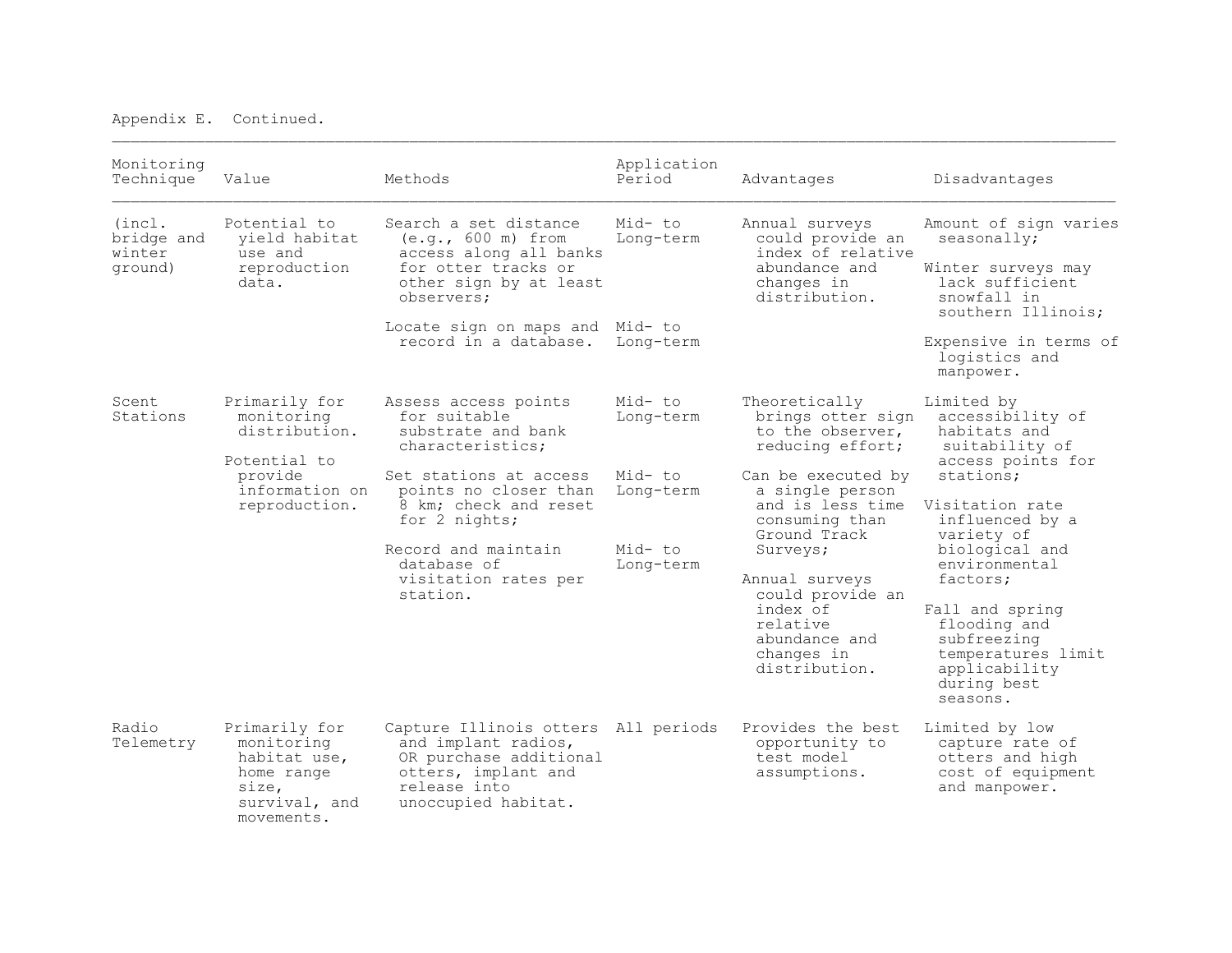| Monitoring<br>Technique | Value                                                                  | Methods                                                                                                    | Application<br>Period | Advantages                                                                                                                                                                                                                                                         | Disadvantages                                                                                                                                                                               |
|-------------------------|------------------------------------------------------------------------|------------------------------------------------------------------------------------------------------------|-----------------------|--------------------------------------------------------------------------------------------------------------------------------------------------------------------------------------------------------------------------------------------------------------------|---------------------------------------------------------------------------------------------------------------------------------------------------------------------------------------------|
| Population<br>Modeling  | Primarily for<br>predicting<br>population<br>size and<br>growth rates. | Examine carcasses<br>collected in Illinois<br>to gather information<br>on natality and<br>mortality rates; | All periods           | Models are easy to<br>construct, and<br>can be used to<br>predict the<br>effects of<br>different<br>management<br>activities;<br>Examination of<br>carcasses can<br>yield information<br>on reproductive<br>parameters,<br>demographics, and<br>individual health. | Unknown correlation<br>between predicted<br>and actual<br>population numbers;<br>Males more likely to<br>be trapped, and<br>carcasses may be<br>rare until<br>population size<br>increases. |
|                         |                                                                        | Gather natality and<br>mortality rate<br>information from<br>literature;                                   | All periods           |                                                                                                                                                                                                                                                                    |                                                                                                                                                                                             |
|                         |                                                                        | Combine information to<br>predict population<br>size and growth rate.                                      | All periods           |                                                                                                                                                                                                                                                                    |                                                                                                                                                                                             |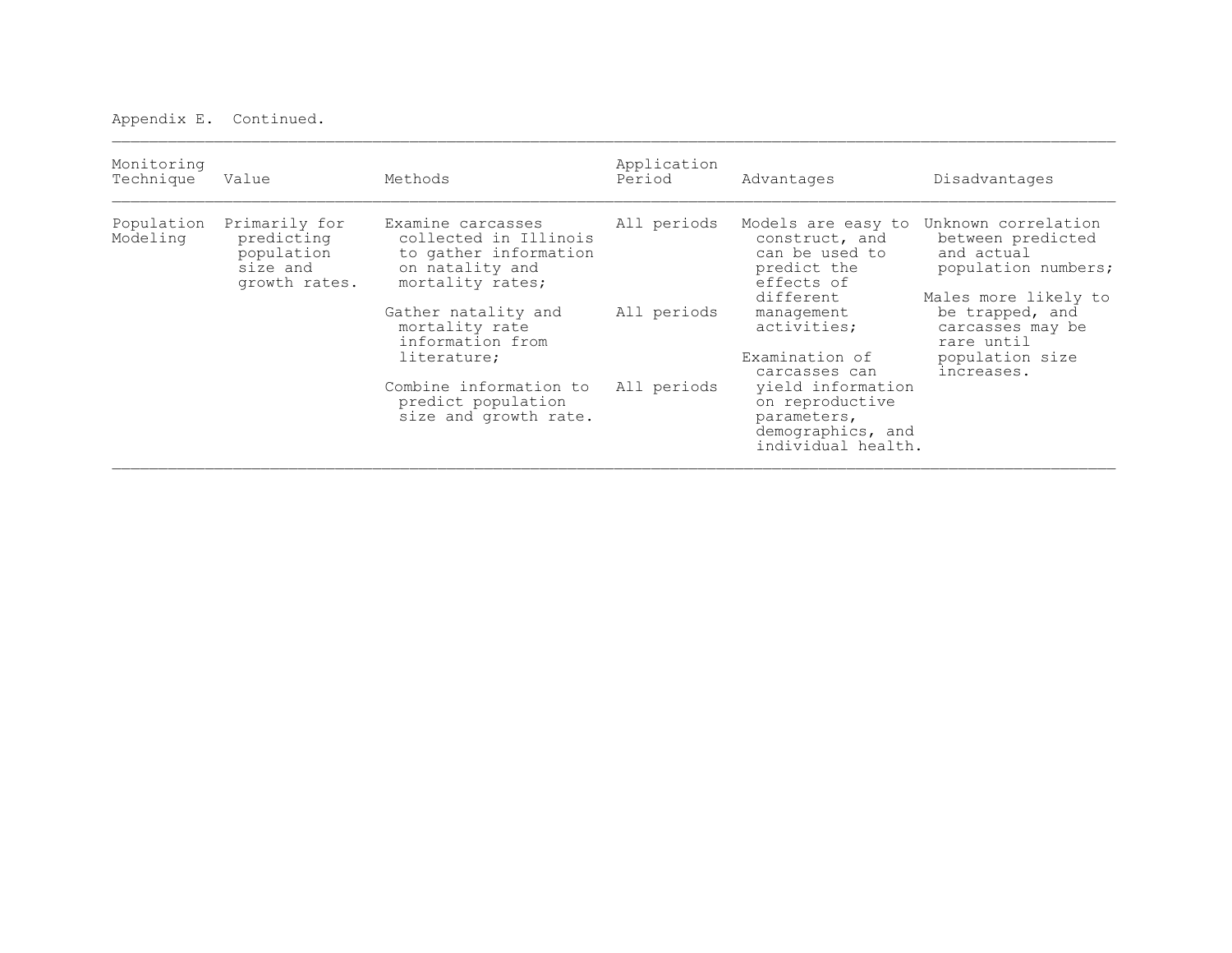#### **JOB 1.3. IDENTIFY SUITABLE HABITATS**

*OBJECTIVE*: (1) Identify suitable river otter habitat in southern Illinois.

#### **INTRODUCTION**

Determining the distribution of suitable habitats is key to the effective management of river otters. Thus, both models were used to assess the distribution and relative quality of available habitats within the study area. Additionally, it is necessary to ensure that these areas retain optimal suitability to ensure the long term viability of otters in southern Illinois. Objective 4 of the Recovery Plan calls for conserving enough habitat to support a minimum 200 otters among at least 4 LMUs (Bluett 1995). **METHODS**

We conducted a gap analysis to identify the protected status of the potential river otter habitat in southern Illinois by overlaying available habitats with coverages of public land ownership. Most state and federal land ownership coverages were obtained from IDNR (nature preserves, state conservation areas, state fish and wildlife areas, state forests, state parks, and federally-owned lands). Several sites were missing from these data; these boundaries were obtained from the 1983 Inventory of Public Recreation Land Sites (IPRLS, Greene 1990). Furthermore, the Shawnee National Forest boundaries were purchase boundaries only; ownership boundaries as of 1983 were obtained from the IPRLS. The IPRLS had a coarser resolution (map scale 1:500,000)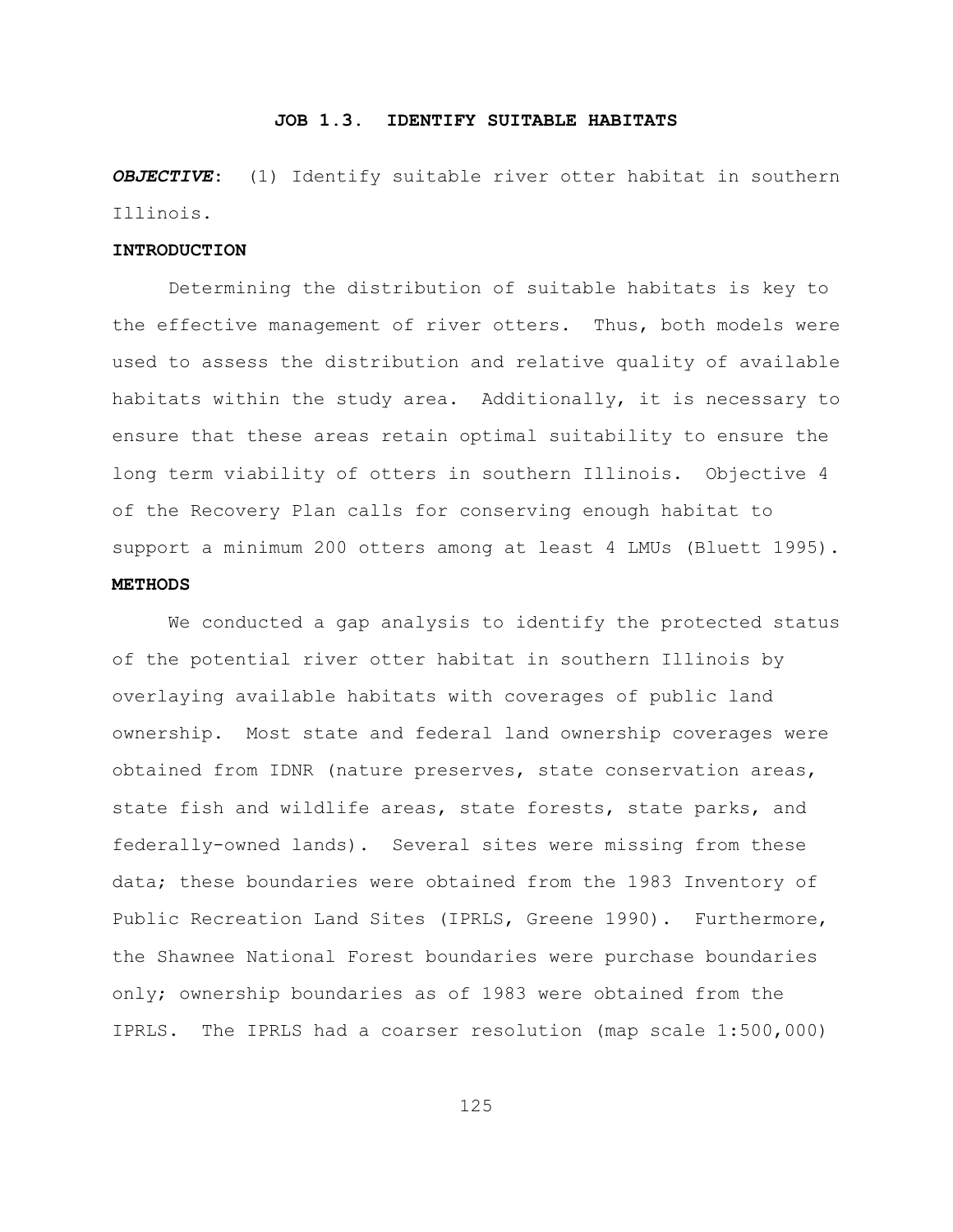than IDNR data, but was the only available source of some boundaries. The following site boundaries were added from IPRLS: Baldwin Lake, Shawnee National Forest, Crab Orchard National Wildlife Refuge, Little Black Slough, Burnham Island, Lusk Creek Canyon, Pounds Hollow, Fort Chartress, and part of Rend Lake.

All publicly-owned land delineated in the above sources was defined as "protected," and combined into 1 data layer, a grid with 30-m cell resolution, for each basin. All other land (in most cases, privately-owned) was defined as "unprotected."

PATREC.--To determine the distribution and relative quality of suitable habitats at the landscape level, the final PATREC model was applied to all 180 study area subunits, and model outputs were categorized into 3 habitat quality ratings: Low  $(<0.33)$ , Medium  $(0.34 - 0.65)$ , and High  $(>0.66)$ . Rating categories were used to generate potential population estimates for each subunit by assigning each category a density estimate found in the literature, and multiplying the appropriate estimate by the total length of wooded riparian habitat (wooded stream length plus wooded perennial shoreline length) within the subunit. High and Medium ratings were assigned density estimates of 1 otter per 4 km and 1 otter per 8 km, respectively, based on telemetry studies of released otter in Missouri (Erickson et al. 1984). For the Low rating, an estimate of 1 otter per 16 km seemed a reasonable progression, and is in line with other estimates in the literature (Melquist and Dronkert 1987, Bluett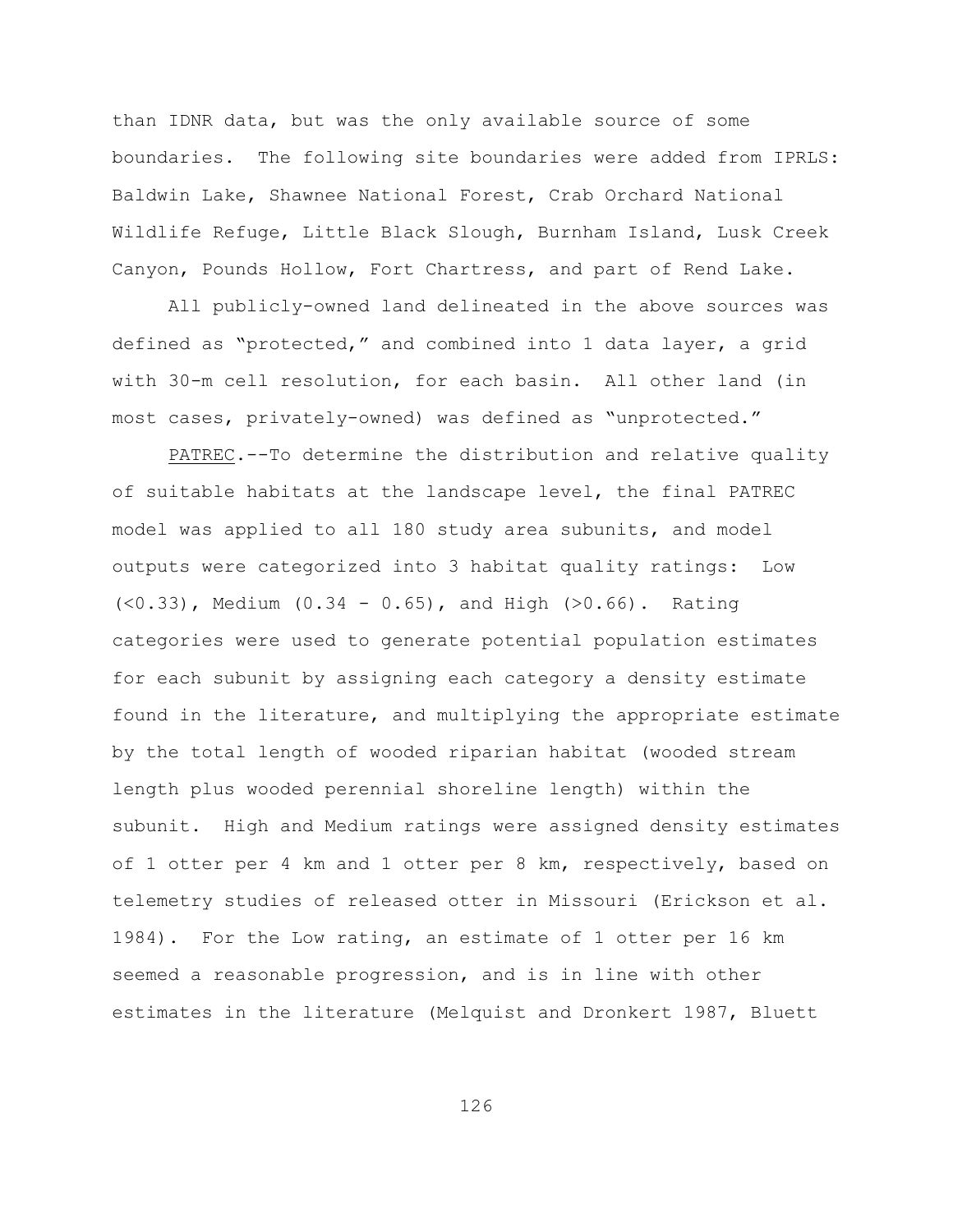1995). Wooded riparian habitat lengths and population estimates were summed across each basin.

To determine the current management status of available habitats, the public ownership grid was compared to the potential habitats map for each study area basin. Publicly owned areas were extracted with MIPS, and imported into HAMS to calculate total wooded riparian length. Total wooded riparian length for each public area, and the habitat rating for the subunit which encompassed it, were used to determine the potential population the area could support. Public wooded riparian lengths and potential populations were summed across each basin.

Basins were ranked high to low and assigned values 1 to 7, respectively, for each of 3 variables: proportion of riparian habitats classified as wooded, proportion of wooded riparian habitat under public ownership, and overall basin quality (i.e., average model output). Ranks were averaged for each basin to produce an Average Rank Score. Low rank scores represent relatively higher quality basins. Rank scores were used to assess the relative importance of each basin to maintaining a viable population in southern Illinois.

HSI.--To determine the distribution of suitable habitats at the pixel level, the HSI model was applied to all study area basins. Riparian bank cells were divided into 3 quality classifications according to their HSI scores: <0.5 (poor), 0.5 - 0.8 (fair), and >0.8 (good), and the protected status of each class was assessed. Using the ArcView 3.0 (Environmental Systems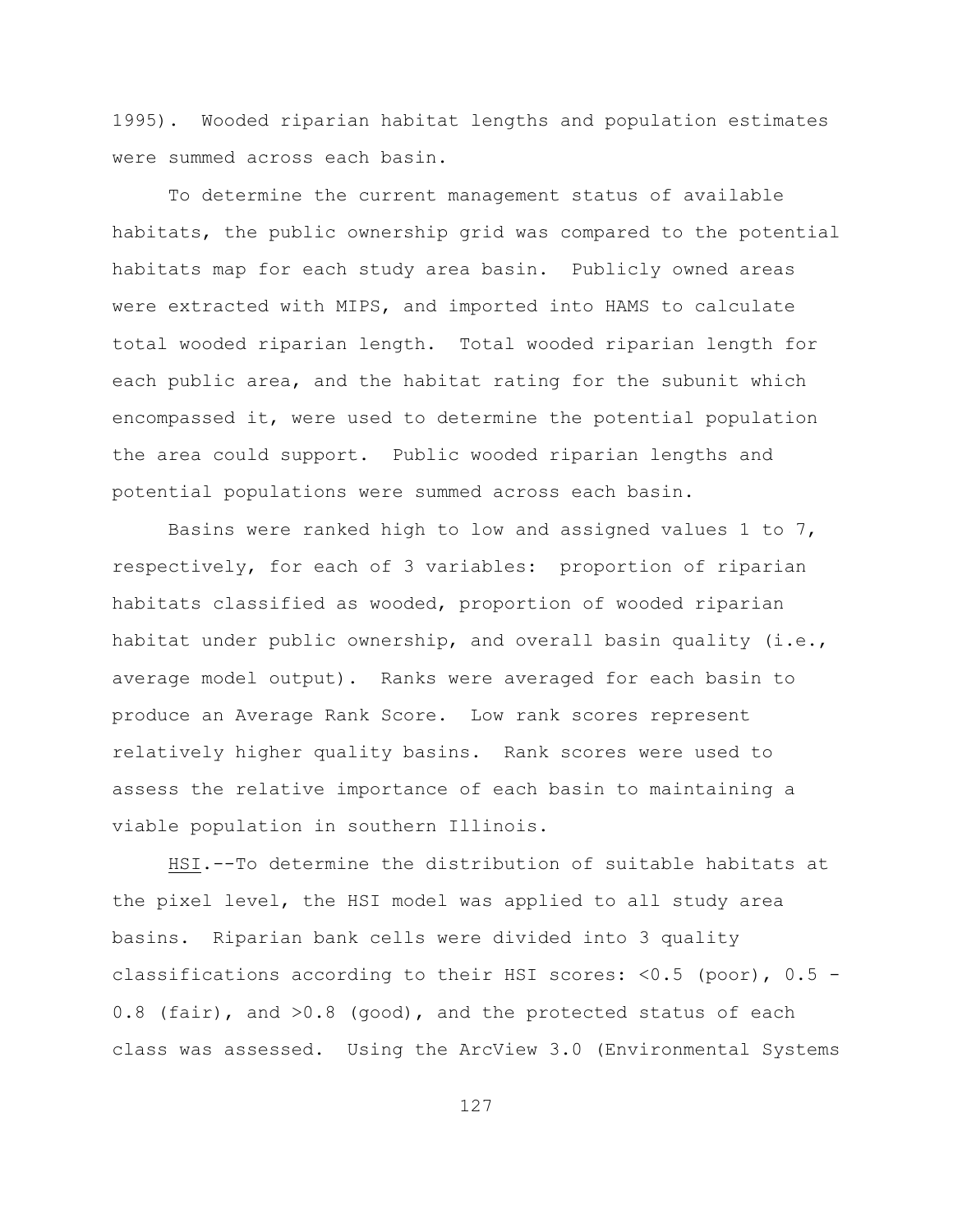Research Institute, Inc., Redlands, CA) Spatial Analyst module, the land ownership layers were used to create histograms that summed the number of cells in each of the 3 HSI categories that intersected 1), protected land; and 2), unprotected land. Basins were ranked as to the proportion of cells scoring >0.8, the overall basin quality (i.e., number of cells >0.8 per unit area), and proportion of cells >0.8 that were protected.

HSI Aggregation.--For each watershed, ArcView Spatial Analyst was used to identify those areas with the highest aggregations of suitable otter habitat. The neighborhood statistics function summed the HSI grid cell values over a circular area with 500-m radius. The HSI values originally varied continuously between 0 and 1, but were converted to integers varying between 0 and 255 in the process of moving from a Unix to PC platform. Non-riparian cells had a value of zero, and did not add to the neighborhood sum. Thus, the neighborhood sum combined 2 factors for each 30-m cell in the watershed: quantity of riparian habitat within 500 m, and relative suitability of this habitat as predicted by the HSI model.

The neighborhood HSI sum grids were then filtered to include only those cells overlaying perennial streams, lakes, and permanent wetlands, and divided by 255 to convert back to multiples of HSI scores. A neighborhood sum of 10 at a given water cell could alternatively represent 10 riparian cells within 500 m with an HSI of 1.0, 20 cells with a mean HSI of 0.5, or any other combination. Since all perennial water bodies were grouped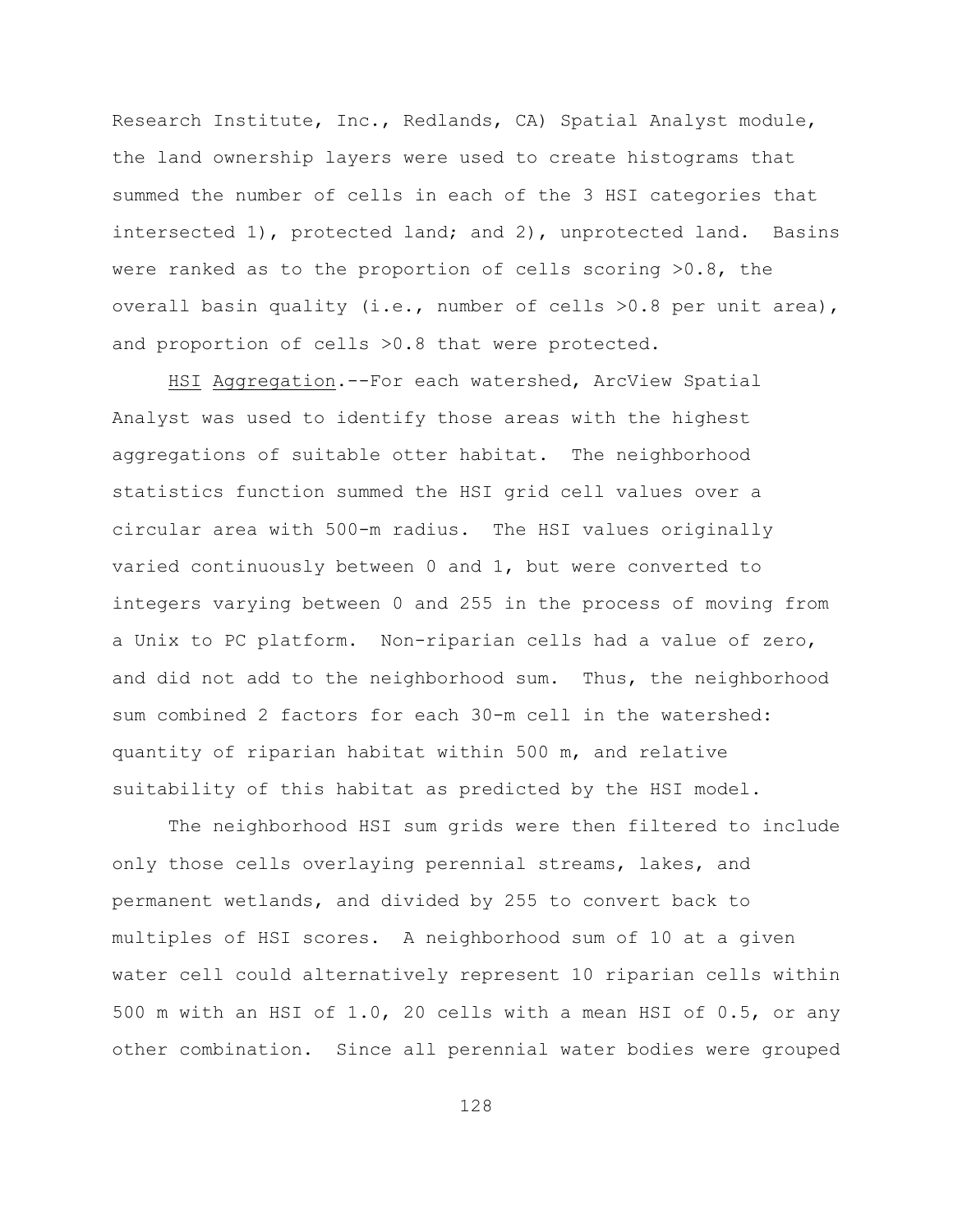together, the HSI sum at any cell could also result from any combination of nearby streams, lakes, and permanent wetlands.

The HSI sums were then categorized into 3 groups. The best locations were considered to be cells with an HSI sum >80. We reasoned that a stream with both banks having high HSI values (mean HSI  $>0.8$ ), and meandering with a length increase of at least 50% from straight-line, would provide optimal habitat within the limitations of the model. Within the neighborhood search radius of 500 m, this would correspond to a sum of 0.8 \*  $(1000 / 30) * 2 * 1.5 = 80.$ 

Poor locations were considered to be cells with an HSI sum <33. We reasoned that a stream with both banks having low HSI values (mean HSI <0.5), and with no meander, would provide poor habitat within the limitations of the model. Within the neighborhood search radius of 500 m, this would correspond to a sum of  $0.5 * (1000 / 30) * 2 * 1 = 33$ .

Cells falling into the middle range, between 33 and 80, were considered intermediate locations. In the figures, this intermediate range was divided at midpoint, into the ranges 33-56 and 57-80.

Combined Analysis*.*--Estimates of relative habitat quality within and across basins were compared between the PATREC and HSI models. These comparisons were used to suggest areas important to the maintenance of stable populations.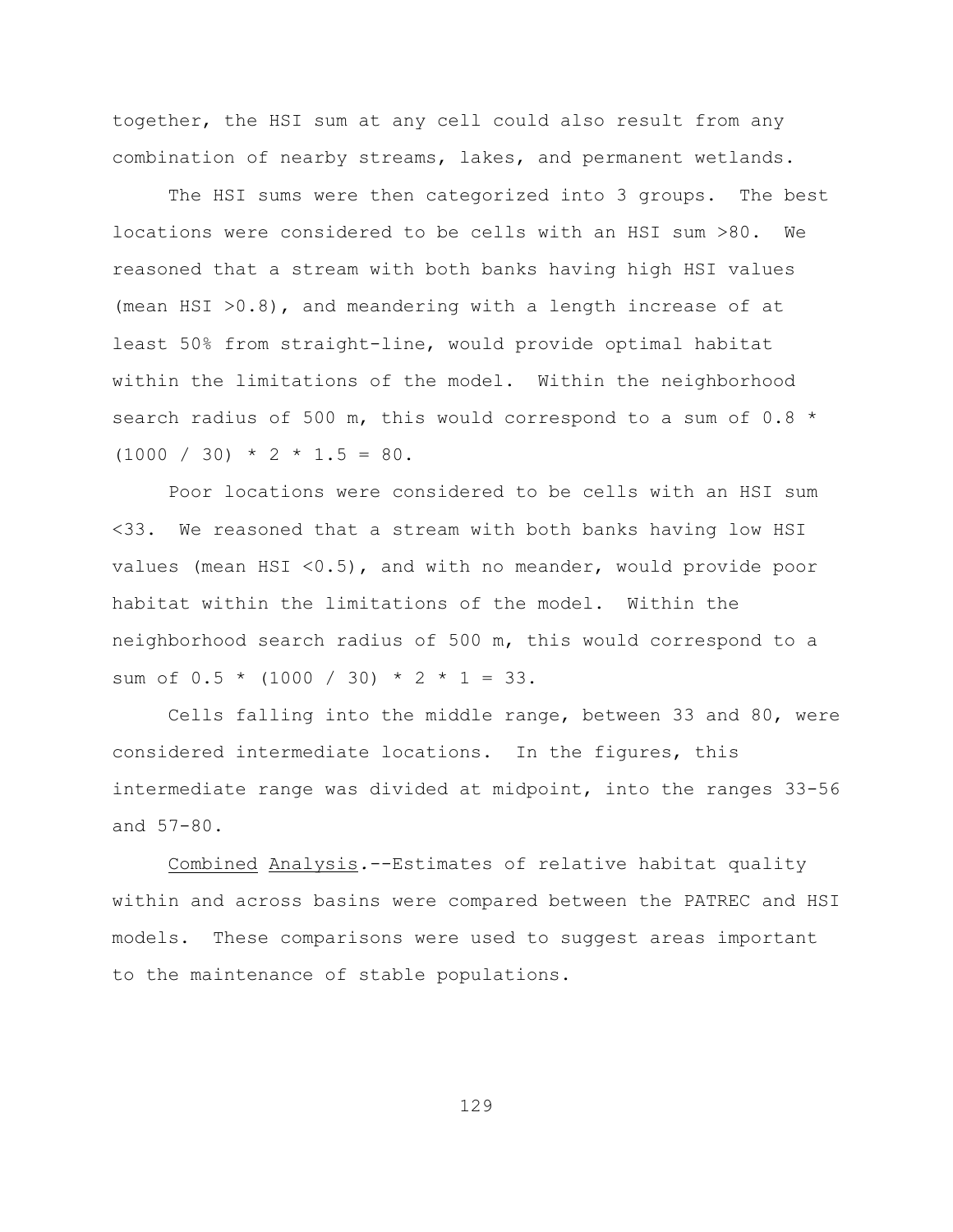#### **RESULTS**

PATREC.--All 180 subunits contained at least some of the modeled attributes (Appendix F); landscape composition varied within basins as well as between them (Fig. 6). Figure 7 depicts 2 example subunits; one rated High (Fig 7a), and 1 rated Low (Fig. 7b). The subunit rated High contains more wetlands and wooded streams than the subunit rated Low. Basins with higher proportions of subunits classified as high quality habitat correspond to those units which had higher proportions of wetland and riparian patch types in Table 1.

Using habitat quality ratings to assign density estimates for each subunit yields a population estimate for the study area of around 2,400 individuals (Table 7). Public lands comprise approximately 12% of the available wooded riparian habitat within the study area (Table 8). Based on the habitat quality ratings of the subunits in which they fall, these areas could support about 400 otters. The Big Muddy River basin (PMU 15) accounts for 44% of these public lands and half their estimated population.

Study area PMUs vary relative to one another with respect to the quantity, quality, and protected status of their available wooded riparian habitats (Table 9). The Big Muddy consistently ranks high, while the LWR (PMU 19) and the Embarras (PMU 20) consistently rank low.

HSI.--Figure 8 contains 2 sample maps of model results, showing the distribution of riparian cells scored as potentially good otter habitat (HSI >0.8), and state or federally-owned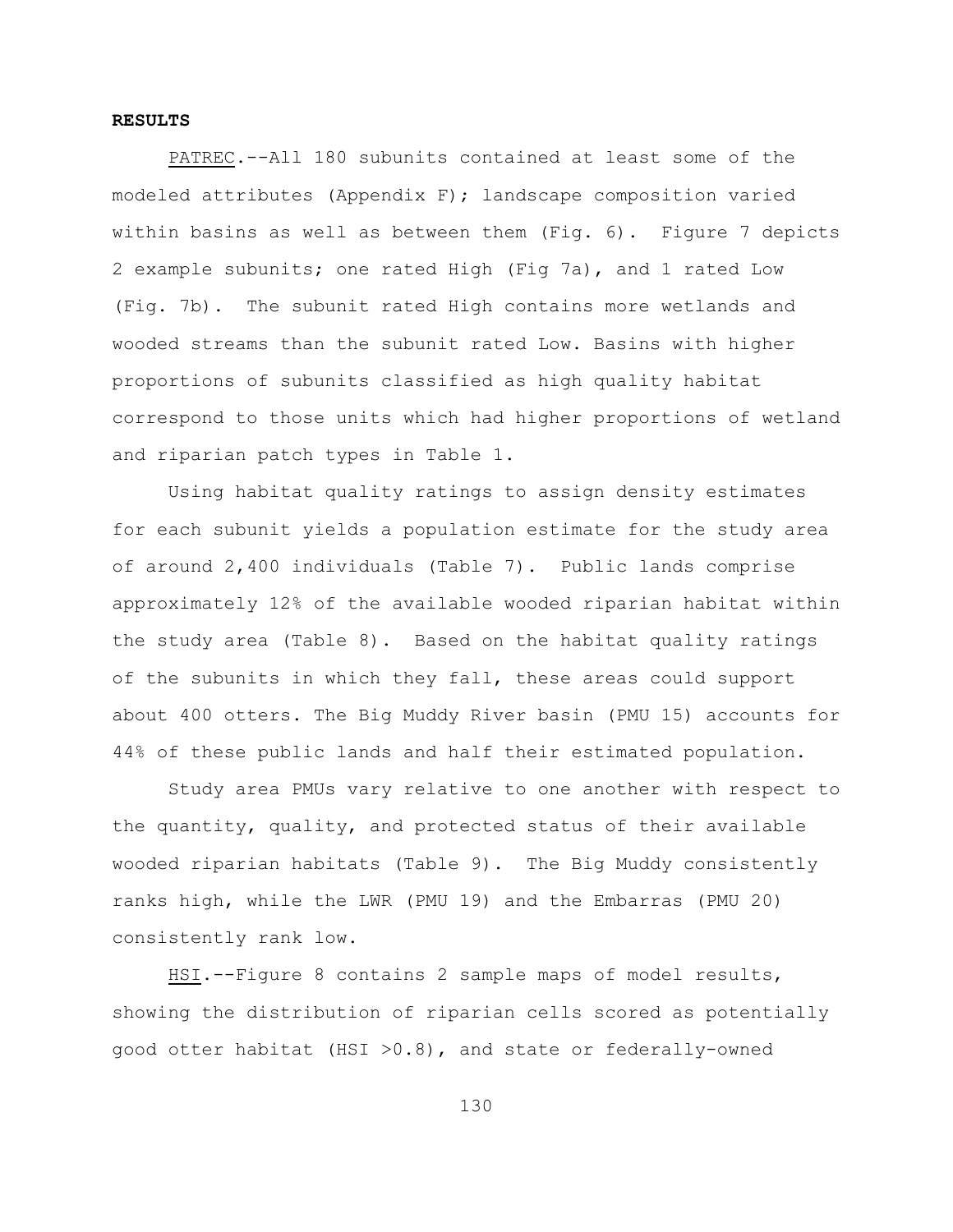lands. Figure 8a shows a section of the Cache watershed (PMU 16), including the Heron Pond-Little Black Slough area mapped in Figure 5, and part of Cypress Creek NWR. Figure 8b shows a section of the Embarras watershed (PMU 20), including the Walnut Point State Fish and Wildlife Area. The Cache section displayed both more suitable habitat and more protected area than the Embarras section.

As with the PATREC model, the HSI model detected differences in habitat composition within and between basins (Fig. 9). Except for Bay Creek (PMU 17), all watersheds exhibited fewer cells in each successively higher HSI rating class. Bay Creek had more cells scoring Good (HSI >0.8) than Poor (HSI <0.5).

Figure 10 shows the distributions of protected and unprotected riparian bank cells, by HSI category, for each watershed. All watersheds displayed more unprotected area than protected area in all 3 HSI classes. Only 8% of riparian bank cells in all study area watersheds fell within state or federal ownership boundaries; 92% did not.

Study area basins were ranked according to the proportion of riparian cells scored as good habitat (HSI  $>0.8$ ), the number of these cells per unit area, and their protected status (Table 10). The Bay Creek watershed (PMU 17) consistently ranked highest and the Embarras (PMU 20) ranked lowest.

HSI Aggregation.--Similar to the rankings by PATREC score and density of riparian cells with an HSI >0.8, the release basins had the fewest highly suitable aggregations per unit area;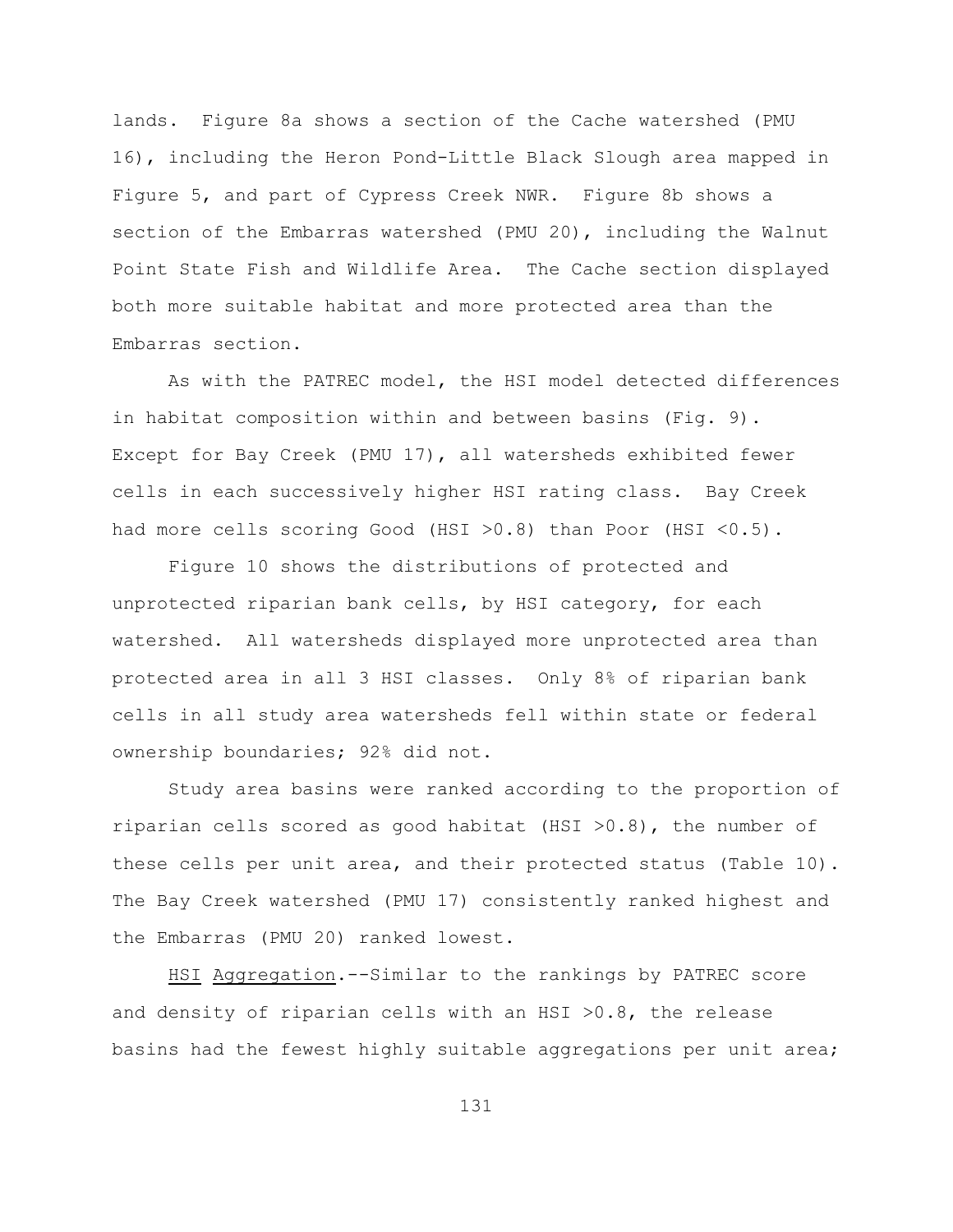and the Bay Creek, Big Muddy, and Cache watersheds had the highest (Table 11).

Sample maps of HSI aggregations for sections of the Cache and Embarras watersheds (Fig. 11) clearly show that the Cache section has far more perennial water rated as good potential otter habitat than the Embarras section where most perennial water rated poorly. Most of the predicted locations of best otter habitat (HSI focal sum >80) were on the Cache River which meanders greatly and is bordered by numerous wetlands. Many of these locations fall outside protected areas. In contrast, the best locations within the Embarras section fell exclusively within Walnut Point State Fish and Wildlife Areas (Fig. 11). Although this area of the Embarras basin contained numerous riparian cells with HSI >0.8 along the Embarras River, Little Embarras River, and Brushy Fork (Fig. 8b), these stream sections rated mostly intermediate (HSI focal sum 33-80) in the focal aggregation analysis (Fig. 11).

Combined Analysis.--Each model depicts the relative quality of available habitats within basins differently (Figs. 6 and 9). However, model outputs compare favorably between basins (Tables 9 and 10). According to both models, basins in the Shawnee (LMU) rank above basins in the Kaskaskia and Wabash LMUs.

#### **DISCUSSION**

Identifying, conserving, and monitoring habitats key to the long-term viability of river otter populations should be a priority of recovery efforts (Bluett 1995). Both otter habitat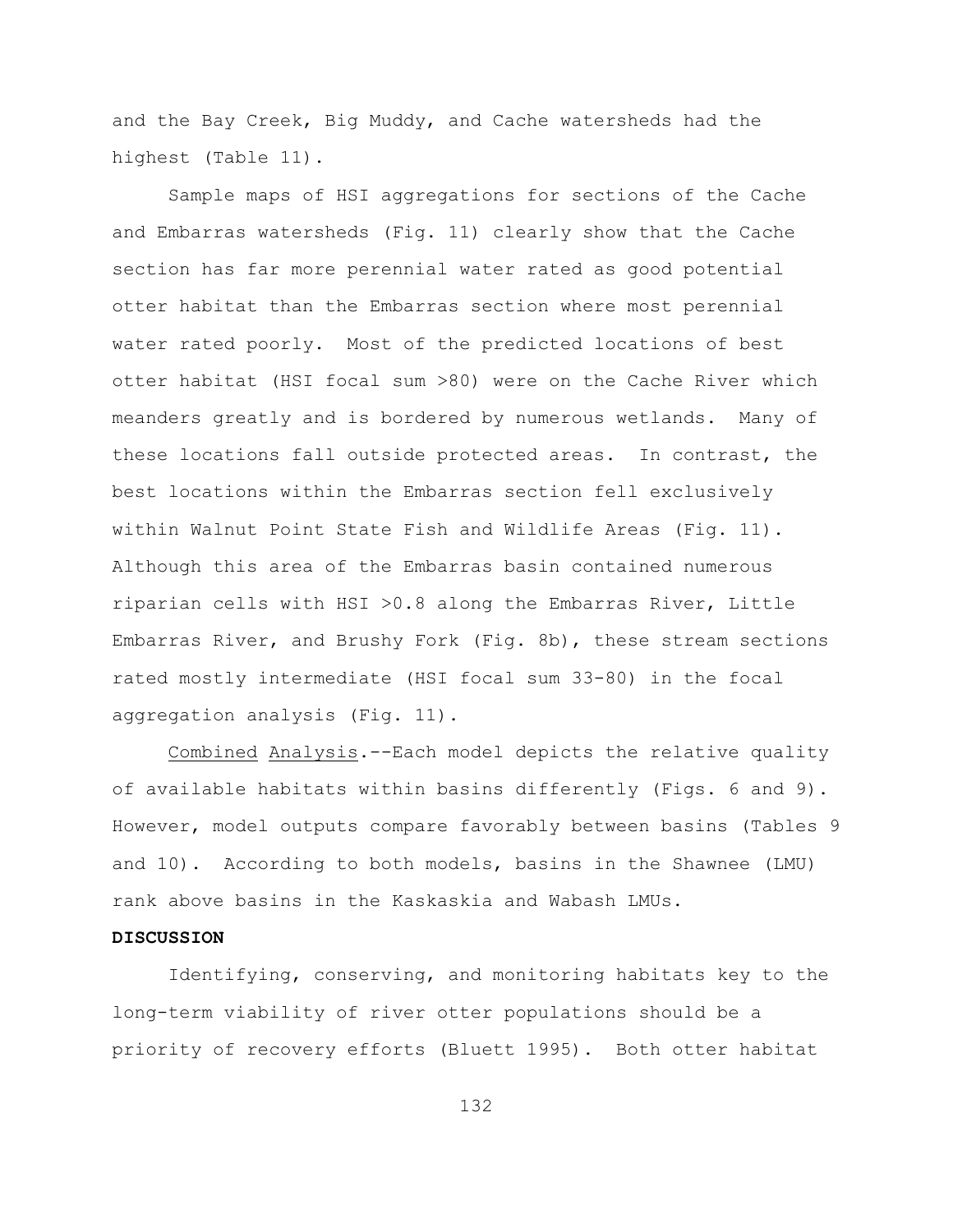models assign relative quality ratings to the available habitats within the study area. Lacking detailed information on otterhabitat relationships, divisions in quality were based on the assumption that more is better (i.e., higher quantities of modeled attributes indicate areas of higher quality and, therefore, key habitats). However, habitat quality is related to the rates of survival and reproductive success of the individuals that live there (Van Horne 1983), to the vitality of their offspring, and to the length of time the site remains suitable for occupancy (Morrison et al. 1992).

In the construction of the PATREC model, we attempted to set qualitative divisions on an empirical basis by comparing used versus unused areas. This approach could not be used for the HSI model as most sighting locations could not be reliably plotted within 30 m. While an empirical approach is best, absence due to extirpation does not constitute selection against an area. This is a flaw in the PATREC approach that could cast doubt on model thresholds, outputs, and population projections. However, lacking telemetry data on released otters, comparing sighting data to random areas was the best available option. Further, it is logical to assume that an area with a model output of 0.91 is higher quality than an area with a score of 0.05. However, whether or not an area with a value of 0.67 (lowest score rated High) offers significantly higher rates of survival and reproductive success than an area with a model output of 0.58 (highest score rated Medium) is not known.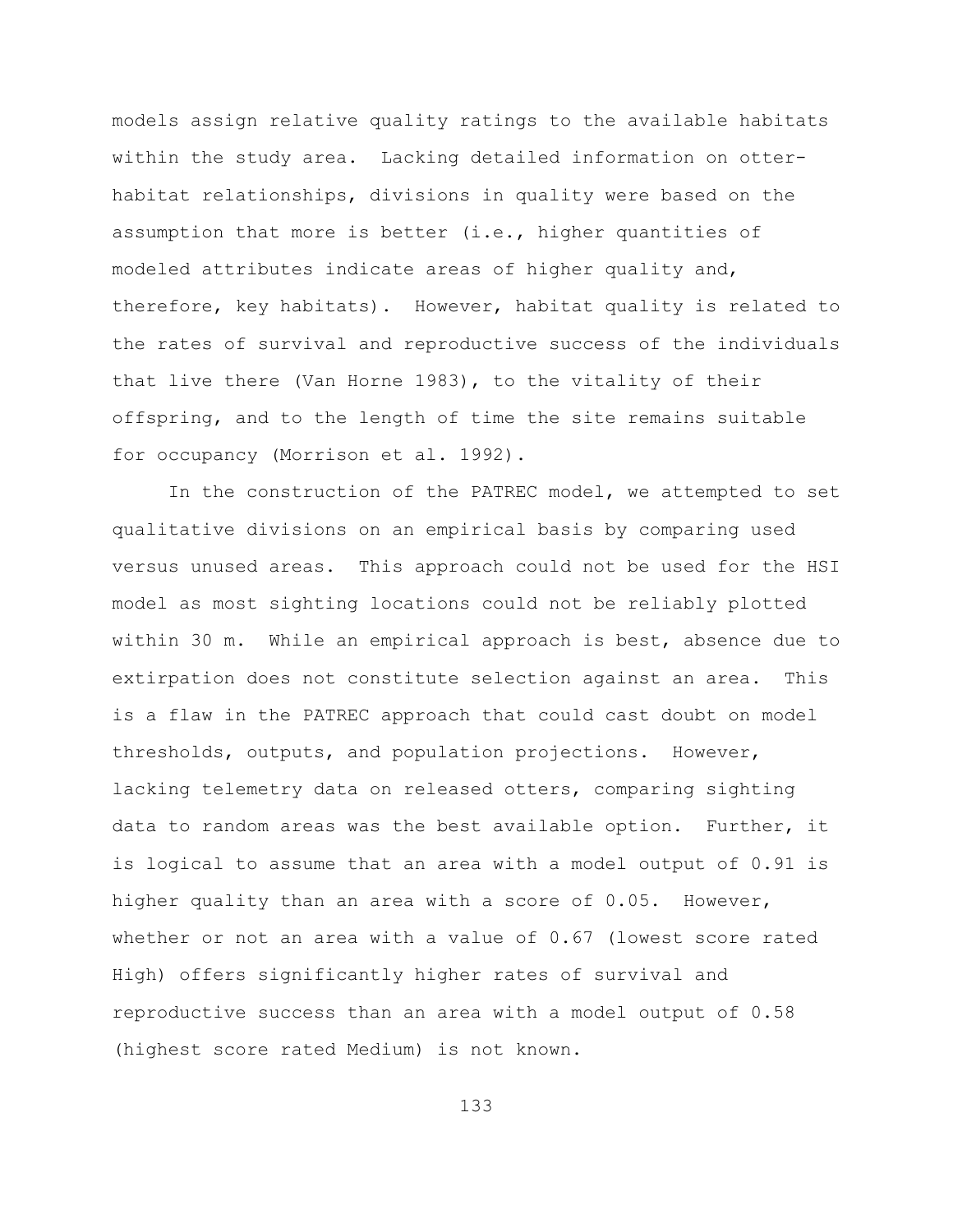Each otter habitat model seems to say different things about the quality of habitats within the PMUs, primarily due to differences in their scale of investigation. Morrison et al. (1992) stated that habitat features must be investigated on the scale at which an animal perceives differences in quality. Due to the flexible social structure of otters and large variation in home range sizes reported in the literature (Melquist and Dronkert 1987), as well as IDNR's focus on viable populations, the PATREC model was designed to assess areas large enough to support multiple individuals. Due to the limitations of available computer processing tools, the PMUs could not be evaluated without first dividing them into component parts. Subunit boundaries, though natural, have no biological meaning in relation to otter habitat use. However, they were convenient for assessing the variability in spatial composition within basins in that they were large enough to support multiple individuals and capture spatial aspects of habitat, yet small enough to be easily handled with the computer power at our disposal. As subunits are the basis for comparisons, the PATREC model is unable to detect habitat variation within subunits, and therefore cannot identify the relative quality of local habitat features (e.g., stream order, wetland type, etc.).

It is logical to assume that habitat quality will vary within subunits and the distribution of habitat attributes will determine patterns of habitat use. The HSI model was developed to assess variations in local habitats, particularly riparian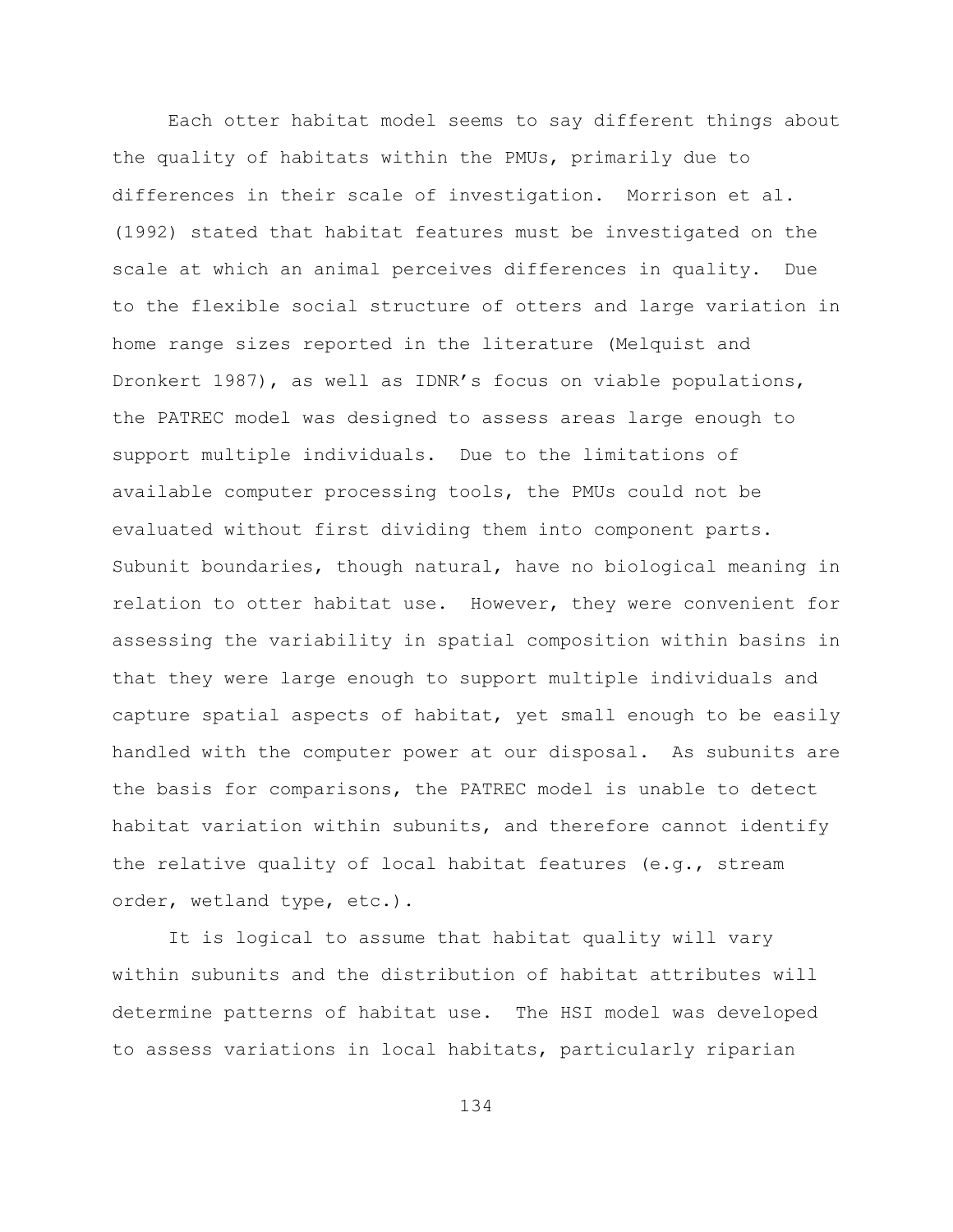width. However, whether otters perceive qualitative habitat differences at the 30-m resolution of the HSI model is not known. Certainly, density and other population parameters cannot be assessed at this level; the number of cells rated Good required to support even one otter is not known.

Although the models say different things about local habitats within each PMU, they compare favorably when ranking the units relative to one another (Tables 9 and 10). The models predict different basins as the best in the study area, but 5 of the 7 basins ranked in identical order. According to both models, the release basins rank lowest. In the PATREC model, this is primarily due to their lack of wetlands, while in the HSI model it is primarily due to their lack of wide wooded riparian zones. Both of these trends are due in large part to intense agricultural use in these basins, but neither make the basins uninhabitable. Rather, otters in these basins will exist at lower densities, possibly decreasing the opportunities for successful interactions (i.e., breeding) and increasing their susceptibility to negative stochastic and human influences. Therefore, release basins constitute higher management priority.

Key habitats (i.e., areas key to the long-term viability of populations) within basins are best defined as the wetlands and wooded streams with subunits rated Medium or High by the PATREC model (Fig. 12). These areas are likely to serve as population sources from which otters will disperse into other areas. Although rated Low due to a lack of perennial and intermittent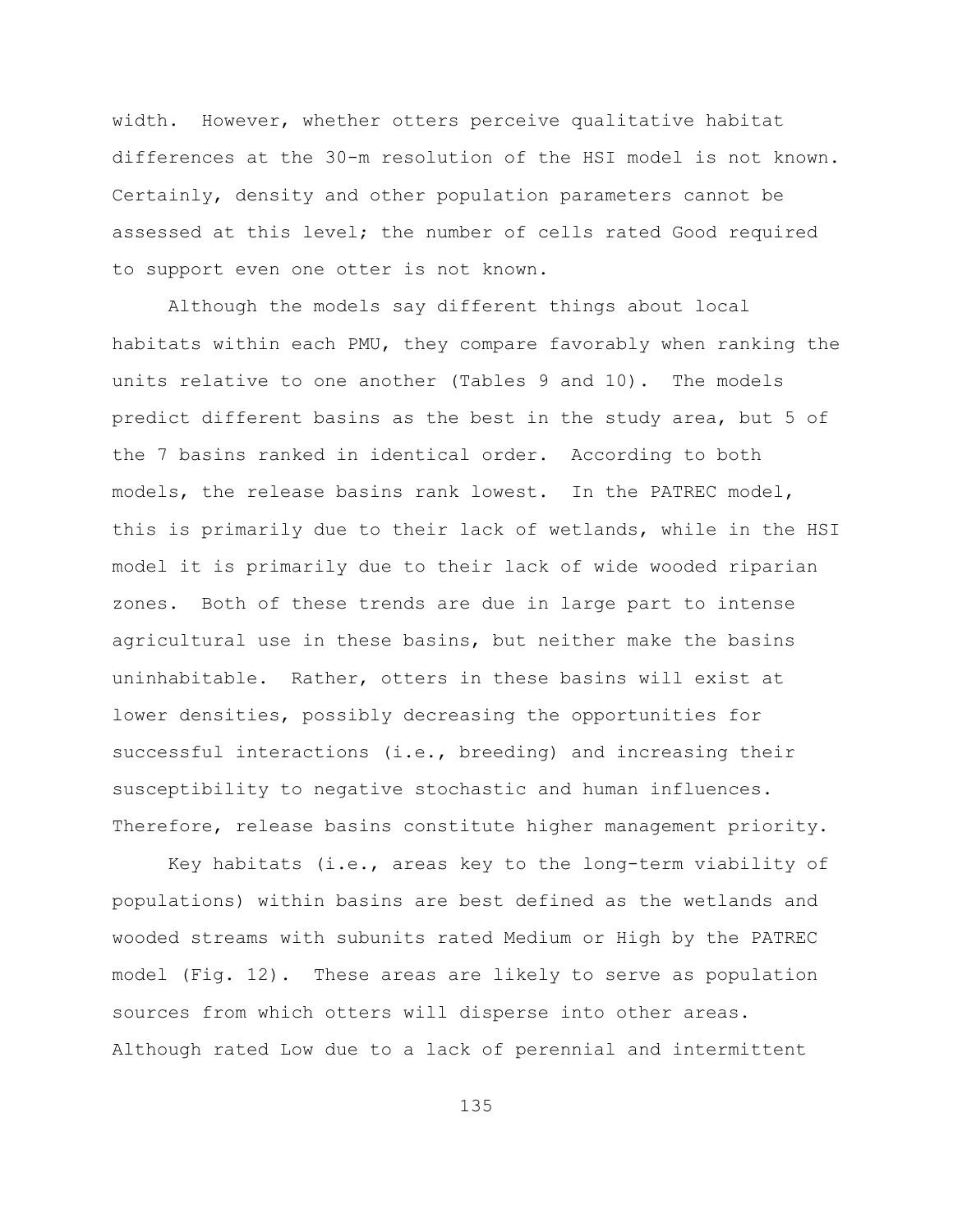wetlands, subunits containing release sites in the Embarras basin (subunits 20\_110 and 20\_123, Appendix D) also should be treated as key habitats. Telemetry studies of released otter in Missouri showed that post-release distribution remained centered around release sites (Erickson and McCullough 1987); similar postrelease distributions may occur in Illinois.

Key local habitats within Medium and High rated subunits can be identified and targeted from HSI model outputs. Aggregations of bank cells scoring >0.8 represent relatively higher quality local habitats. Although otters do not require contiguity of bank cells rated Good by the HSI model, large aggregations covering both banks of a stream segment would represent target areas for protection and monitoring efforts; theoretically, otters will inhabit these areas first.

Summing HSI scores over an area modeled potential river otter habitat at a scale intermediate between individual 30-m cells and subcatchments. This helped identify sections of perennial water with the best nearby habitat, within the limitations of the model. The aggregation model assumes otters will prefer areas, especially when choosing den sites, with significant nearby high-quality habitat over areas surrounded by lower-quality habitat.

Both quantity of nearby habitat, and their suitability according to the HSI model, contributed to the focal sum. The best otter sites computed by this aggregation contained a large number of neighboring riparian bank cells with high HSI scores.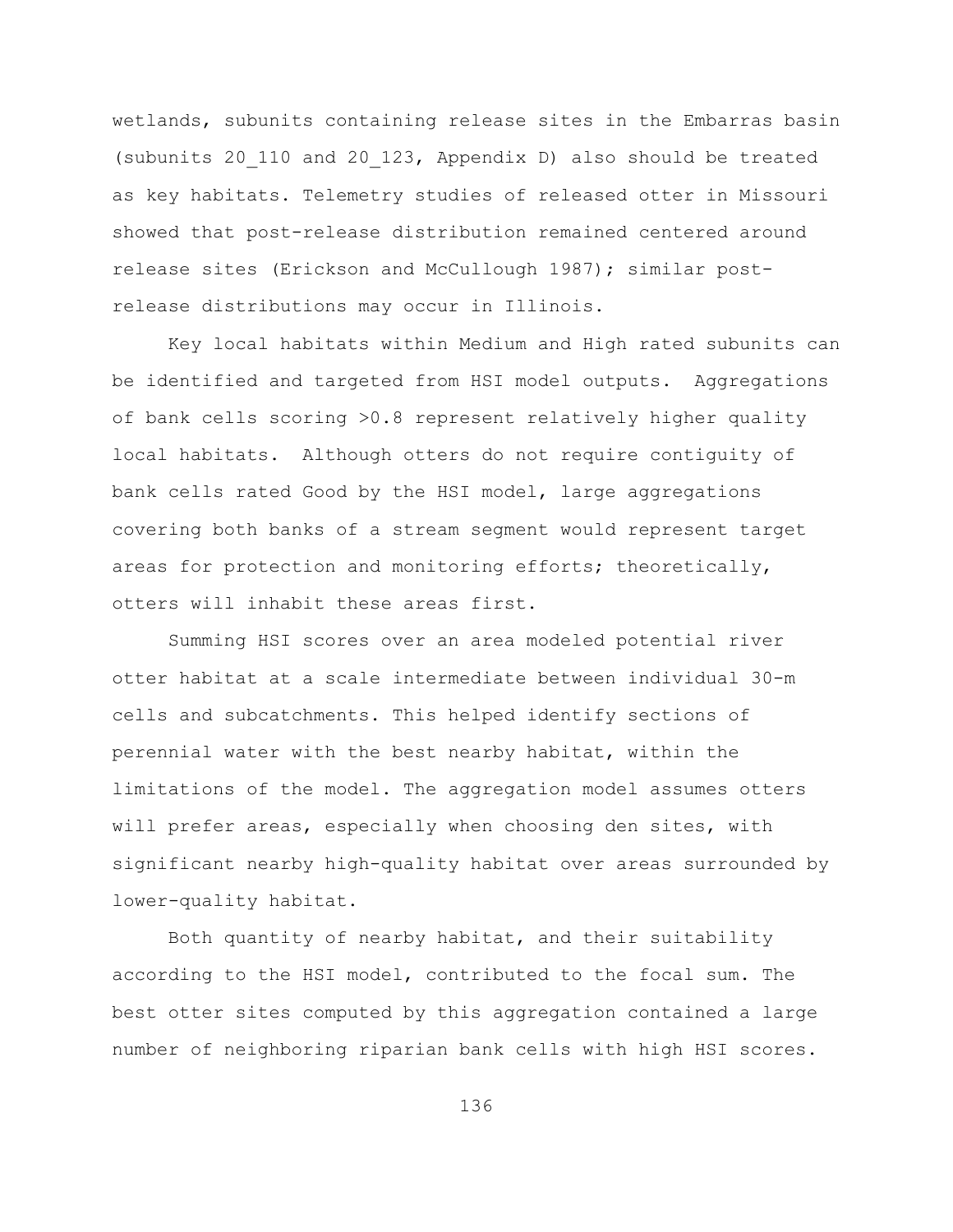Among the contributors to highly ranked sites were meandering streams, oxbows, numerous wetlands, convoluted lake or wetland edges, extensive riparian woods, little or no aquatic biotic impairment, and sparse road density (especially lack of roads closely paralleling water shores).

The release basins contained both lower HSI scores on average, and lower densities of riparian cells, than the other basins. By both of these metrics, the Embarras watershed ranked the lowest, followed by the Little Wabash. The aggregation rankings reflected these distributions. If carrying capacity related to habitat availability and quality, then according to the model, the release basins will support lower long-term otter densities than the other basins studied, assuming habitat conditions do not change. Within watersheds, otters should theoretically prefer the sites with highly suitable habitat aggregations (HSI focal sum >80).

As a cautionary note, the relationship between quantity and quality of potential habitat is unclear, other than general observations that home ranges may vary inversely with habitat quality; i.e., the better the habitat meets the animal's life requisites, the less area it needs. Melquist and Hornocker (1983) reported that river otter home range sizes varied with watershed drainage patterns, habitat, prey availability, weather conditions, topography, and reproductive activities. Although population density is not strictly a function of habitat, more favorable habitat often supports denser populations. Erickson et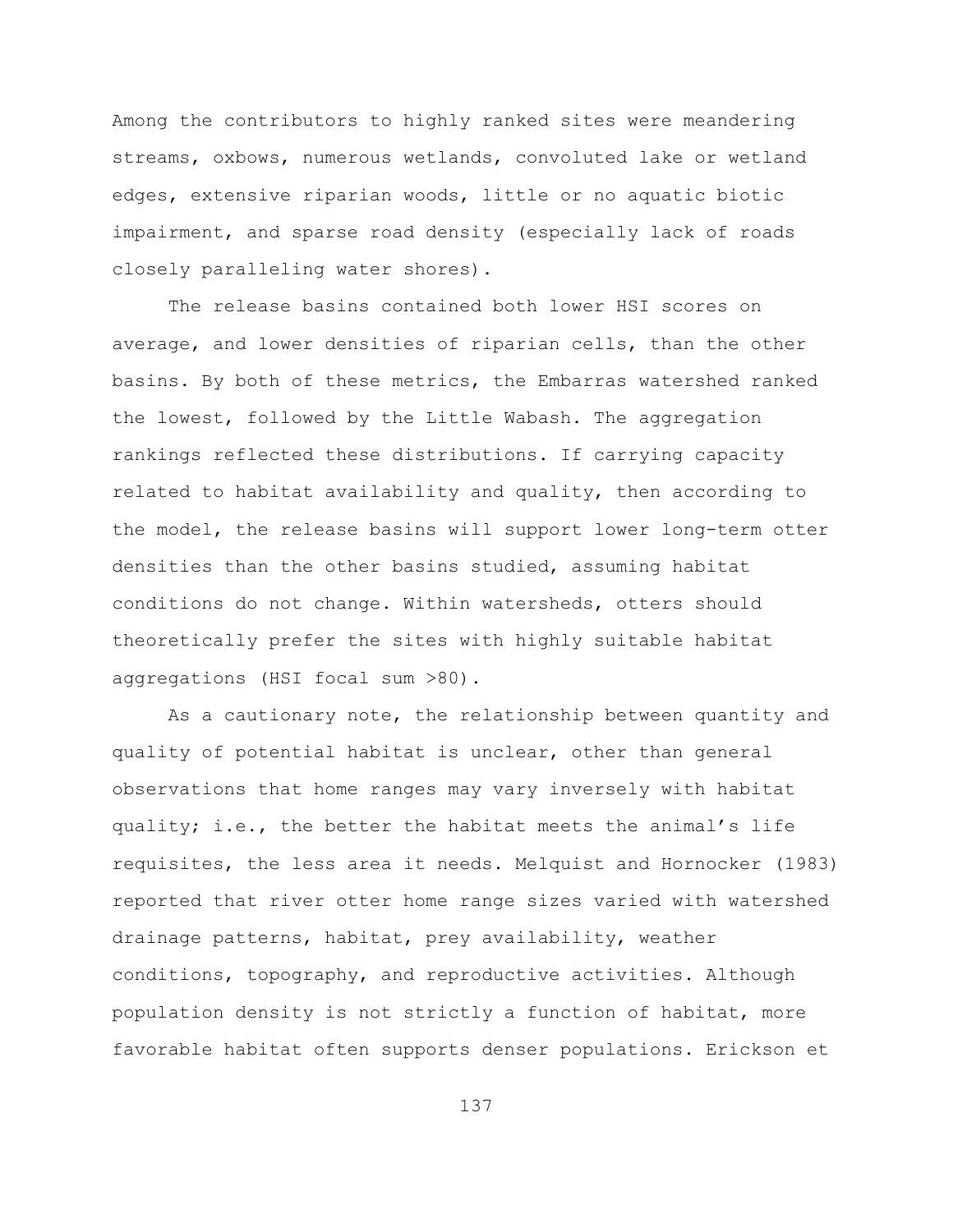al. (1984) reported greater densities of released otter in Missouri in more suitable habitat.

Lacking data on quantity/quality relationships, we used a simple summation of riparian bank cells within 500 m multiplied by their HSI score. However, it is purely conjecture that an otter would equally prefer a location with 160 riparian cells within 500 m having a mean HSI of 0.5, and a location with 80 riparian cells within 500 m all having an HSI of 1.0.

Further, the 500 m search radius was arbitrary. Since computation time increases with the square of increasing search radius, search radii on the order of otter home ranges (7-16 km diameter, according to Toweill and Tabor (1979) and Erlinge (1967)) would have been impractical without resampling the data to a coarser resolution. Ideally, a larger neighborhood search should not be circular, but elongated along waterways, although otters are highly mobile and travel overland as well as through water.

Another problem with the 500 m circular aggregation was its inapplicability to large lakes. Shores of lakes wider than 500 m scored low, even if the bank cells were rated Good by the HSI model, because only one bank was within the search radius. Portions of lakes more than 500 m from shore had no banks within the search radius, and received an HSI sum of zero. Since such lakes have a large forage area and may provide excellent otter habitat, the HSI focal sum should be used only to compare streams and narrow lakes and wetlands. The HSI cell model may be used to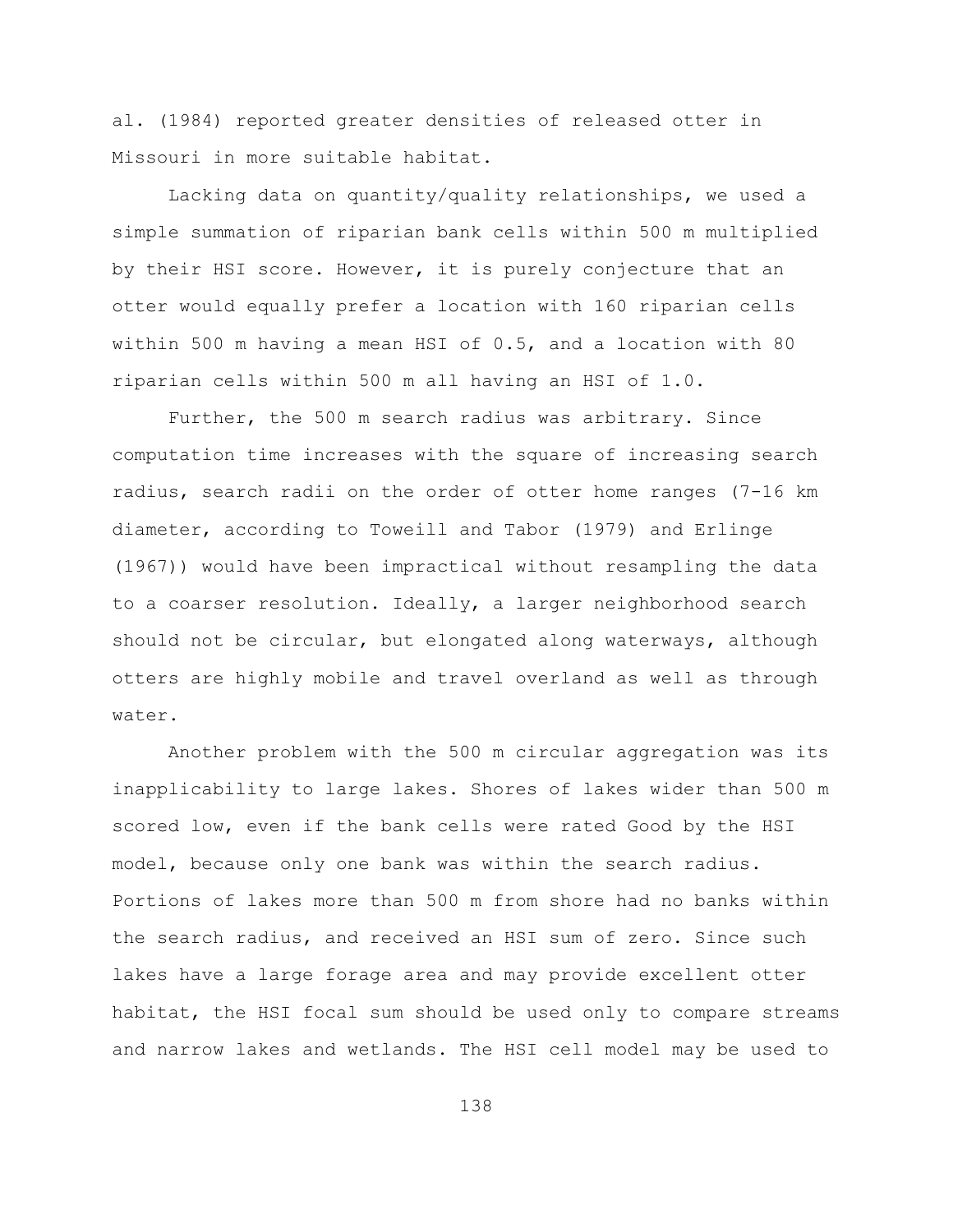compare banks of water bodies wider than 500 m, or the criterion for highly suitable sites halved (to HSI focal sum >40) to compensate for the exclusion of the opposite bank.

For each release basin, key habitats were ranked first by their PATREC rating then by the proportion of Good bank cells within them (Table 12). Further, these areas were rated as high, medium or low priority for protection efforts, based on their ranking and the presence of protected habitats (i.e., high quality unprotected areas were rated high priority for protection). Subunits containing the release sites in the Embarras (PMU 20) and LWR (PMU 19) basins are rated highest, given the lack of protected habitats and the overall lower quality of these basins, as well as the aforementioned postrelease distributions observed in Missouri. Other areas were rated high priority if both models predicted high quality habitats within them. Areas were rated low priority for protection if publicly owned lands containing aggregations of Good bank cells existed within the subunit.

Despite its limitations, the HSI aggregation model can also help monitoring, future release, and protection efforts. Model output (e.g., Fig. 12) can be mapped within subcatchments rated high by the PATREC model, or containing otter release sites, and reference data layers like roads and quad boundaries added. Other subcatchments of interest may also be mapped. The best locations (HSI focal sum >80 for water bodies <500 m wide, focal sum >40 for water bodies >500 m wide) within these subcatchments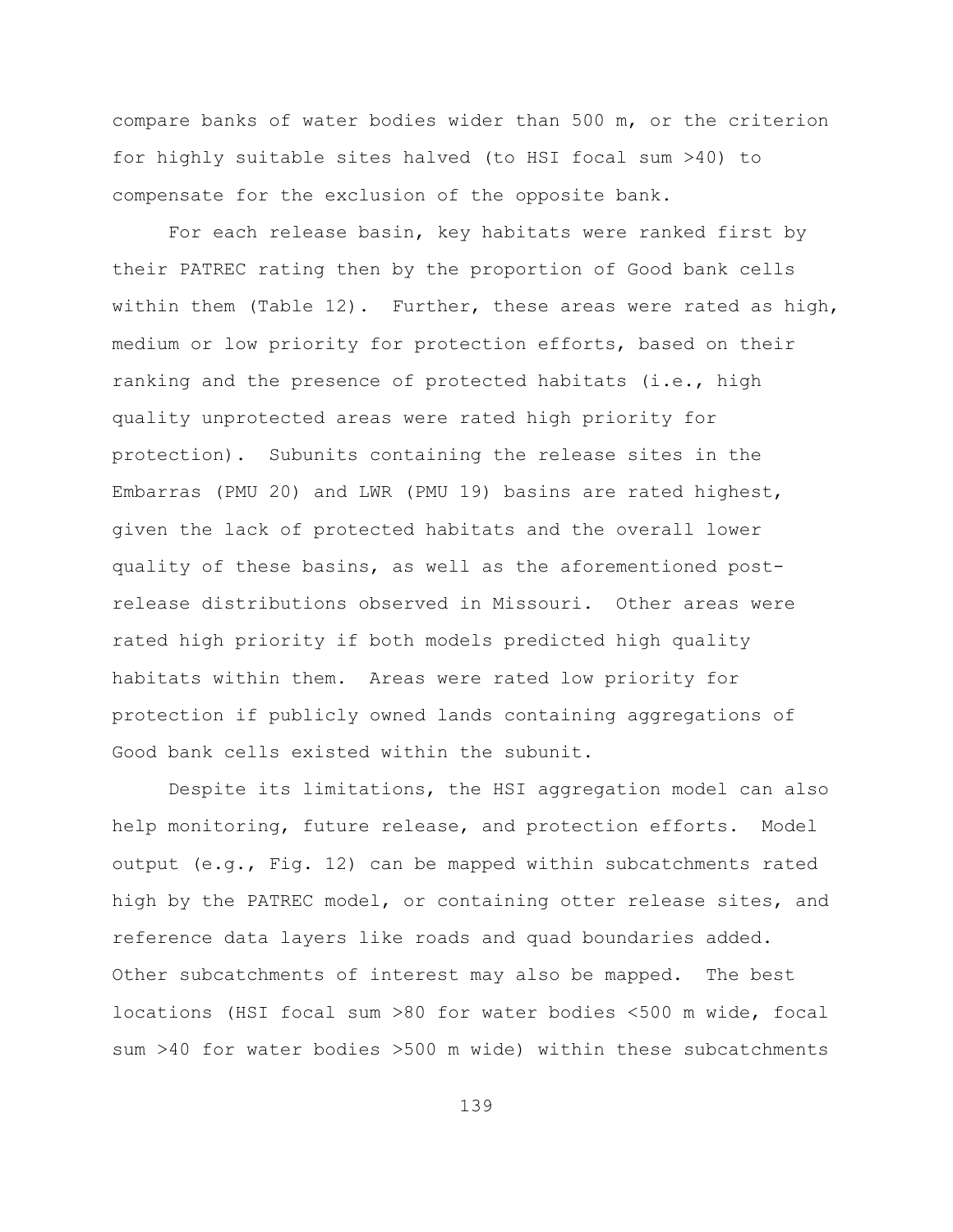can be selected for field assessment to monitor releases, or select future release sites. With land ownership or management layers added, the distribution of best locations can supplement the PATREC and cell-based HSI results while developing protection strategies.

## **LITERATURE CITED**

- BLUETT, R., ed. 1995. Illinois river otter recovery plan. Ill. Dep. Nat. Resour., Springfield. 96pp.
- ERICKSON, D. W., C. R. McCULLOUGH, and W. R. PORATH. 1984. River otter investigations in Missouri. Mo. Dep. Conserv., Pittman-Robertson Proj. W-13-R-38, Final Rep. 47pp.
- , and . 1987. Fates of translocated river otters in Missouri. Wildl. Soc. Bull. 15:511-517.
- GREENE, A. V. 1990. Illinois geographic information system: an index to automated statewide databases. Ill. State Water Surv., Dep. Energy and Nat. Resour., Champaign, IL, Circ. 175. 320pp.
- MELQUIST, W. E., and A. E. DRONKERT. 1987. River otter. Pages 625-641 in Novak, M., J. A. Baker, M. E. Obbard, and B. Malloch, eds. Wild furbearer management and conservation in North America. Ontario Trappers Assoc., North Bay.
- MORRISON, M. L., B. G. MARCOT, and R. W. MANNAN. 1992. Wildlife-habitat relationships. Univ. Wisconsin Press, Madison. 343pp.
- VAN HORNE, B. 1983. Density as a misleading indicator of habitat quality. J. Wildl. Manage. 47:893-901.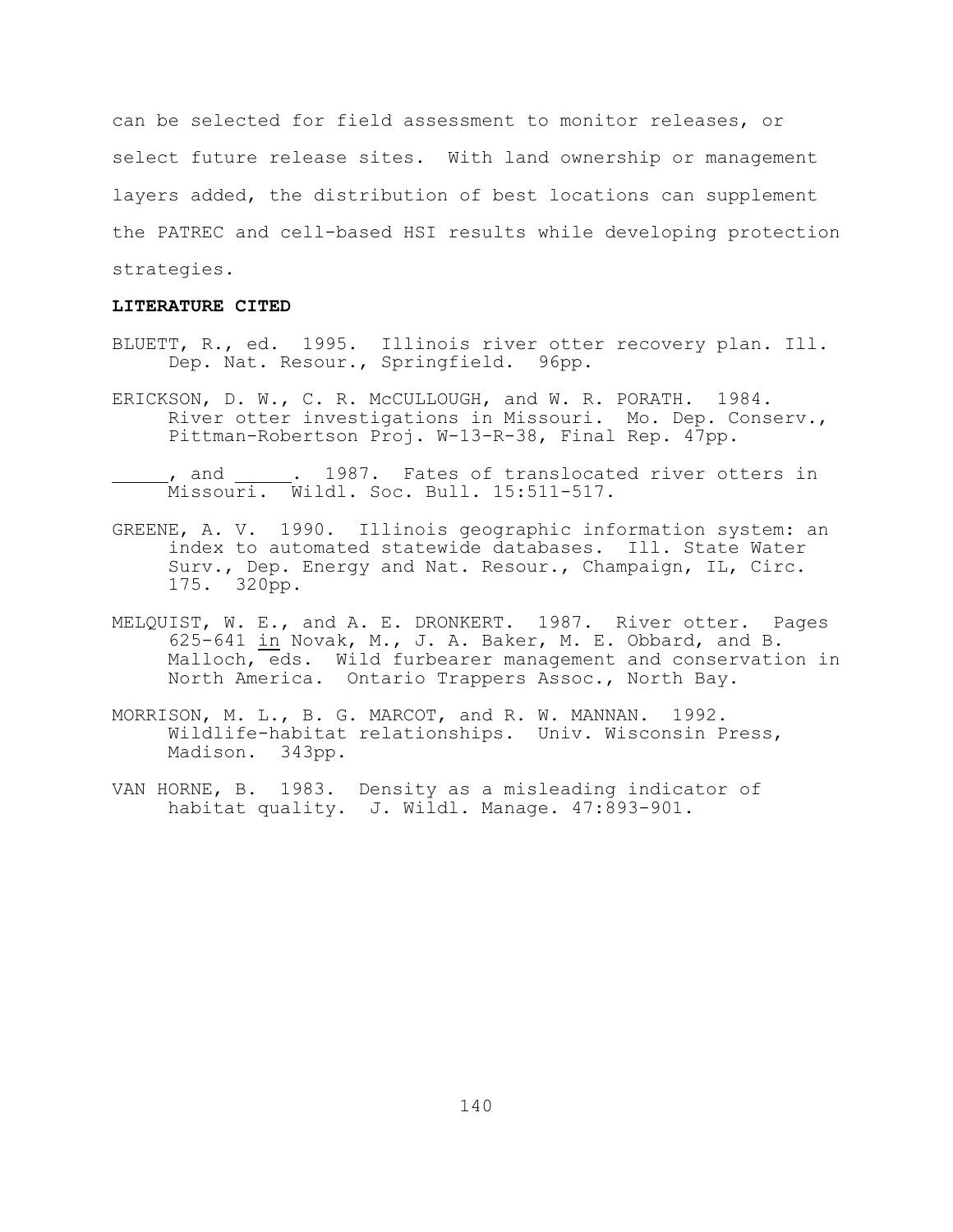| $PMU^a$ | Total<br>Length<br>(km) | High | Medium | Low  | Population<br>Estimate |
|---------|-------------------------|------|--------|------|------------------------|
| 14      | 4,192.5                 | 26.3 | 28.9   | 44.8 | 543                    |
| 15      | 3,882.4                 | 76.8 | 23.2   | 0.0  | 857                    |
| 16      | 906.9                   | 84.5 | 15.5   | 0.0  | 209                    |
| 17      | 727.2                   | 45.6 | 34.2   | 20.2 | 122                    |
| 18      | 1,181.7                 | 38.0 | 36.9   | 25.1 | 185                    |
| 19      | 2,909.7                 | 19.1 | 8.1    | 72.8 | 303                    |
| 20      | 2,504.8                 | 0.0  | 16.9   | 83.1 | 183                    |
| Total   | 16,305.4                | 37.9 | 22.0   | 40.0 | 2,401                  |

Table 7. Total length of wooded riparian habitat, the proportion of wooded riparian habitat in each habitat rating class, and the subsequent population estimates for each study area basin.

<sup>a</sup>Population Management Unit.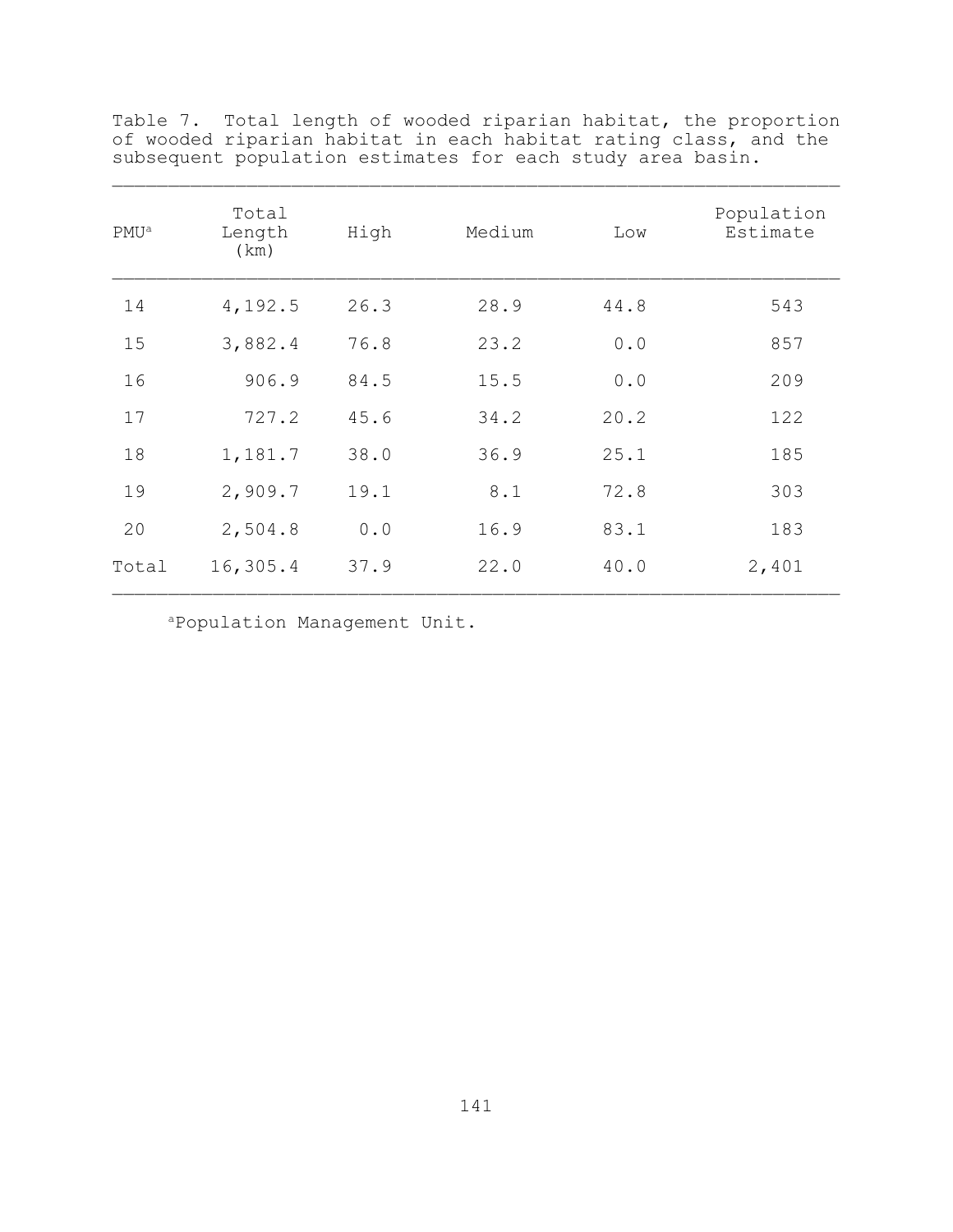| PMU <sup>a</sup> | Total<br>Length<br>(km) | % of<br>PMU | Population<br>Estimate |
|------------------|-------------------------|-------------|------------------------|
| 14               | 352.8                   | 8.4         | 71                     |
| 15               | 872.0                   | 22.5        | 200                    |
| 16               | 262.6                   | 29.0        | 60                     |
| 17               | 268.8                   | 37.0        | 46                     |
| 18               | 120.2                   | 10.2        | 20                     |
| 19               | 57.5                    | 2.0         | 8                      |
| 20               | 40.9                    | 1.6         | 3                      |
| Total            | 1,974.9                 | 12.1        | 408                    |

Table 8. Total length of wooded riparian habitat owned and managed by public agencies, and the potential populations they can support based on model outputs.

<sup>a</sup>Population Management Unit.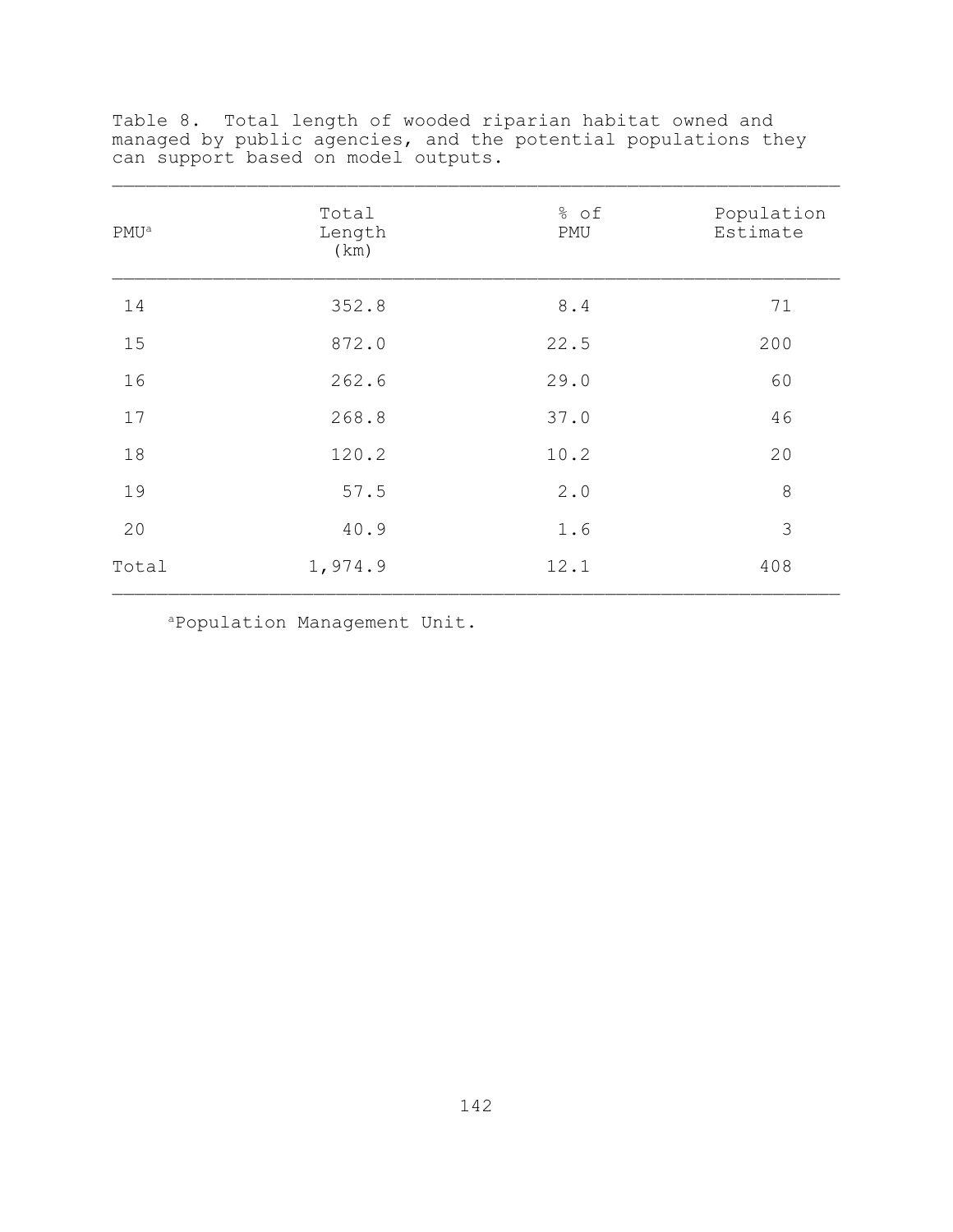Table 9. Average rank scores for study area Population Management Units (PMUs) based on rankings of: 1) proportion of riparian habitat classified as wooded;  $2)$  average PATREC model output; and 3) the proportion of wooded riparian habitat under public ownership. Low values represent relatively higher quality habitat and lower management priority, while higher values represent relatively lower quality and higher management priority.

|     |                      |                                                     | Average            |               |
|-----|----------------------|-----------------------------------------------------|--------------------|---------------|
| PMU | % Wooded<br>Riparian | Rankings<br>Average<br>$\mathbf{P}_{\texttt{suit}}$ | % Public<br>Domain | Rank<br>Score |
| 14  | 7                    | 5                                                   | 5                  | 5.7           |
| 15  | $\overline{2}$       | $\mathbf{1}$                                        | 3                  | 2.0           |
| 16  | 4                    | $\mathbf{2}$                                        | $\overline{2}$     | 2.7           |
| 17  | $\mathbf{1}$         | 4                                                   | $\mathbf{1}$       | 2.0           |
| 18  | 3                    | 3                                                   | $\overline{4}$     | 3.3           |
| 19  | 5                    | 6                                                   | 6                  | 5.7           |
| 20  | 6                    | 7                                                   | 7                  | 6.7           |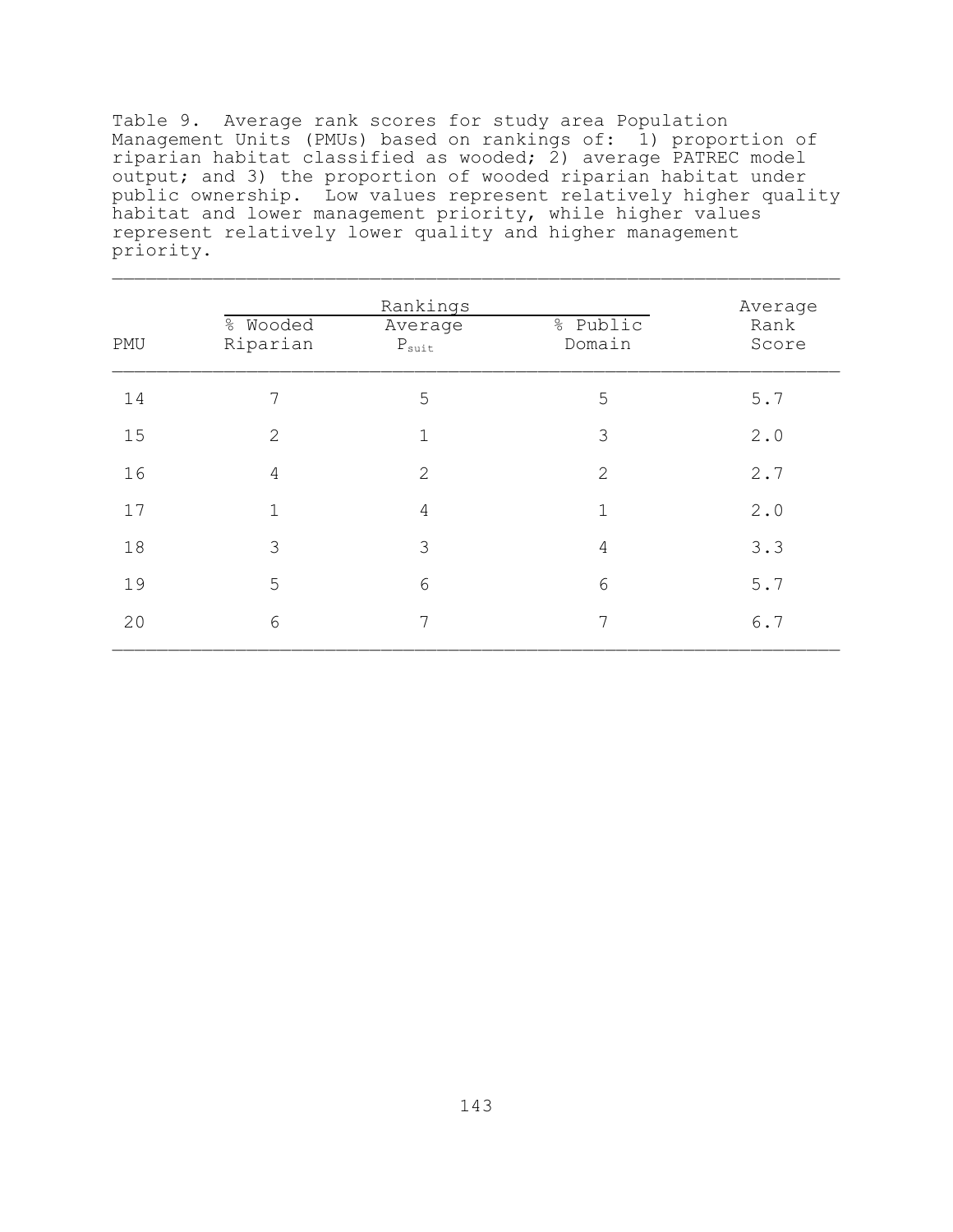Table 10. Average rank scores for study area Population Management Units (PMUs) based on rankings of: 1) proportion of riparian bank cells rated Good (scoring >0.8); 2) number of Good cells per unit area; and 3) the proportion of Good cells under public ownership. Low values represent relatively higher quality habitat and lower management priority, while higher values represent relatively lower quality and higher management priority.

|     | % Cells    | % Public           | Average<br>Rank |       |
|-----|------------|--------------------|-----------------|-------|
| PMU | Rated Good | # Good<br>Cells/Ha | Domain          | Score |
| 14  | 4          | 5                  | 5               | 4.7   |
| 15  | 2          | $\overline{2}$     | 3               | 2.3   |
| 16  | 3          | 3                  | $\overline{2}$  | 2.7   |
| 17  | 1          | 1                  | $\mathbf{1}$    | 1.0   |
| 18  | 4          | 4                  | $\overline{4}$  | 4.3   |
| 19  | 6          | 6                  | 6               | $6.0$ |
| 20  | 7          | 7                  | 7               | 7.0   |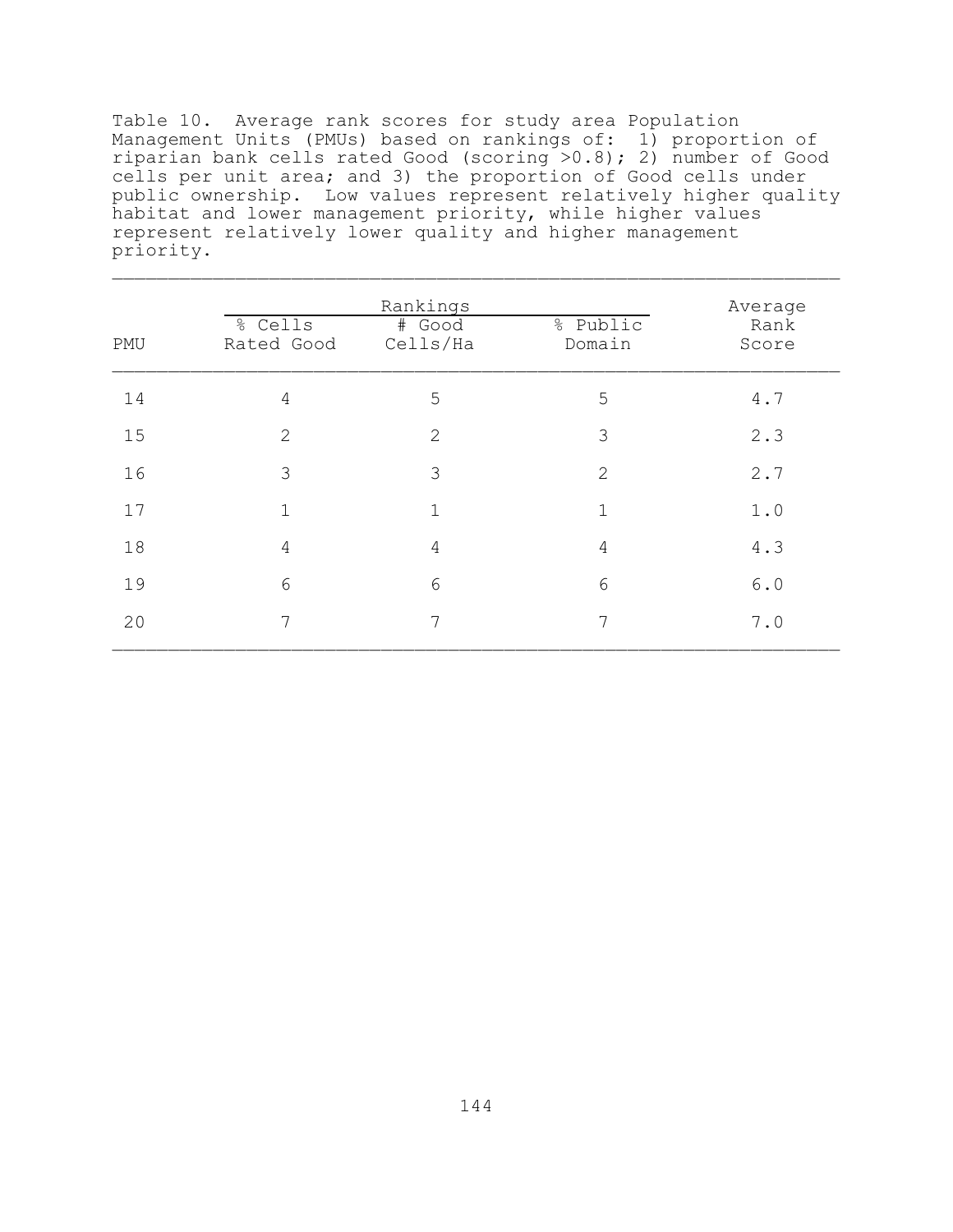Table 11. Distribution of HSI focal sums by watershed. For each perennial water cell, all riparian HSI scores were summed within a circular radius of 500 m. The HSI sum for each water cell is a combination of quantity of riparian habitat within 500 m, and relative suitability of this habitat as predicted by the HSI model.  $\mathcal{L}_\mathcal{L} = \mathcal{L}_\mathcal{L} = \mathcal{L}_\mathcal{L} = \mathcal{L}_\mathcal{L} = \mathcal{L}_\mathcal{L} = \mathcal{L}_\mathcal{L} = \mathcal{L}_\mathcal{L} = \mathcal{L}_\mathcal{L} = \mathcal{L}_\mathcal{L} = \mathcal{L}_\mathcal{L} = \mathcal{L}_\mathcal{L} = \mathcal{L}_\mathcal{L} = \mathcal{L}_\mathcal{L} = \mathcal{L}_\mathcal{L} = \mathcal{L}_\mathcal{L} = \mathcal{L}_\mathcal{L} = \mathcal{L}_\mathcal{L}$ 

| Watershed     | Area      | No. Water<br>Cells | HSI Sum <33 | No. Cells/km <sup>2</sup><br>HSI Sum 33-80 | HSI Sum >80 |
|---------------|-----------|--------------------|-------------|--------------------------------------------|-------------|
| Big Muddy     | 7,952.73  | 341,028            | 23.84       | 16.73                                      | 2.31        |
| Bay Creek     | 1,475.41  | 41,248             | 8.24        | 17.42                                      | 2.30        |
| Cache         | 2,494.31  | 78,528             | 18.22       | 12.05                                      | 1.21        |
| Saline        | 3,180.89  | 80,880             | 13.60       | 10.88                                      | 0.95        |
| Kaskaskia     | 15,044.61 | 444,645            | 19.22       | 9.39                                       | 0.94        |
| Little Wabash | 9,979.66  | 192,353            | 10.04       | 8.69                                       | 0.55        |
| Embarras      | 9,175.56  | 162,146            | 11.09       | 6.46                                       | 0.12        |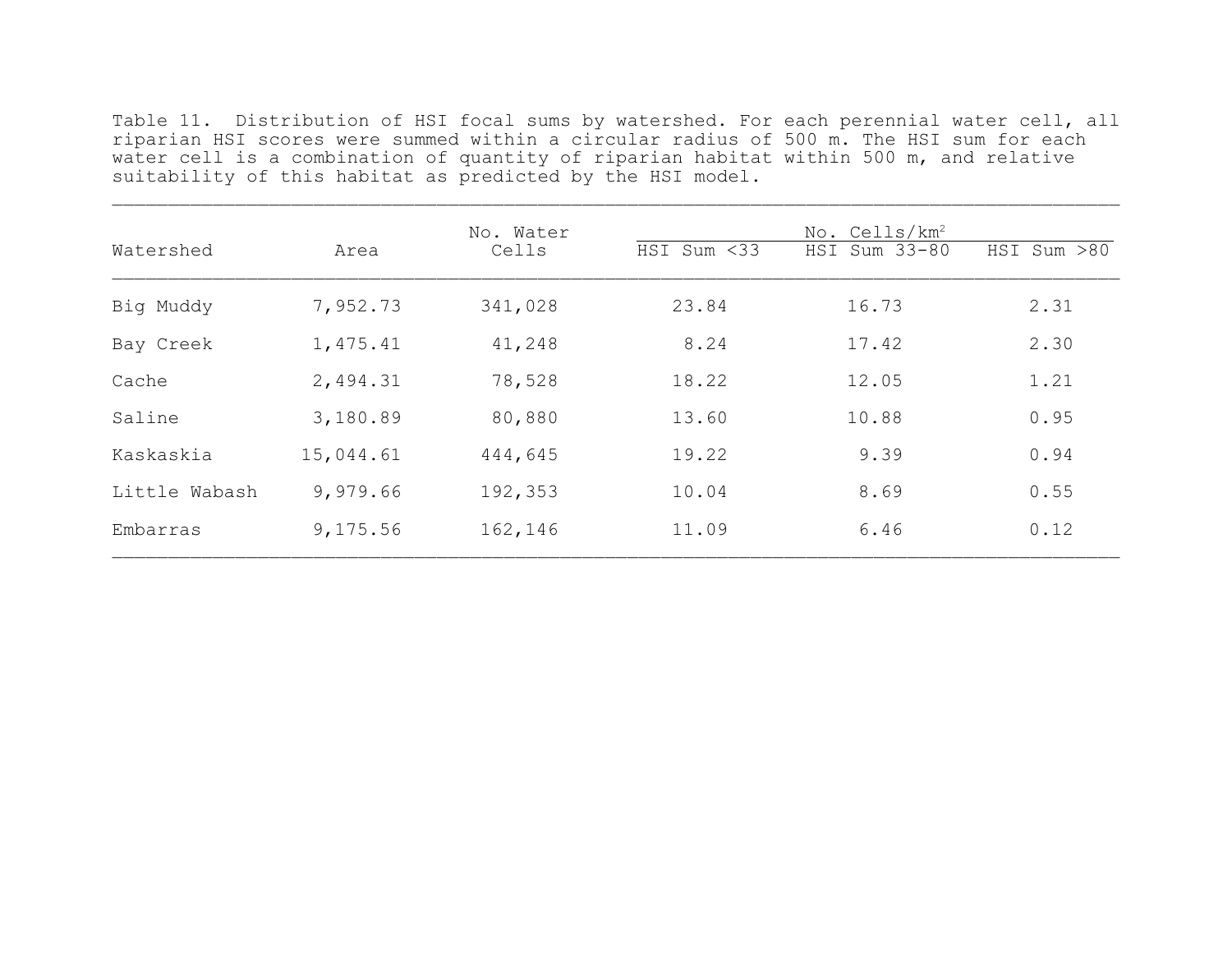Table 12. Key habitats, listed in rank order from high to low, within each of the release basins based on outputs of both models. Key habitats are rated as high (H), medium (M) or low (L) priority for protection based on the quality and protected status of their available habitats.

| ID          | PATREC | % HSI | Protection                |
|-------------|--------|-------|---------------------------|
|             | Score  | >0.8  | Priority                  |
| 20 208      | 0.44   | 0.22  | $\mathbb L$               |
| $20^-118$   | 0.41   | 0.13  | $\mathbb M$               |
| $20^-120$   | 0.41   | 0.08  | $\mathbb M$               |
| $20^-119$   | 0.33   | 0.22  | $\mathbb M$               |
| $20^-123^a$ | 0.22   | 0.17  | $\rm H$                   |
| $20^-110^a$ | 0.14   | 0.20  | $\rm H$                   |
| 19 202      | 0.91   | 0.35  | $\mathop{\rm M}\nolimits$ |
| $19^-111$   | 0.91   | 0.29  | $\mathbb M$               |
| $19^-107$   | 0.91   | 0.25  | $\rm H$                   |
| $19 - 114$  | 0.67   | 0.14  | $\mathbb M$               |
| $19^-308$   | 0.67   | 0.14  | $\mathbb M$               |
| $19^-307$   | 0.67   | 0.05  | $\mathbb M$               |
| $19^-306$   | 0.53   | 0.19  | $\mathbb M$               |
| $19 - 113$  | 0.53   | 0.18  | $\rm H$                   |
| $19^-208$   | 0.33   | 0.32  | $\mathbb M$               |
| $19^-101$   | 0.33   | 0.04  | $\mathbb M$               |
| 14 406      | 0.91   | 0.48  | $\rm H$                   |
| $14^{-}408$ | 0.91   | 0.37  | $\rm H$                   |
| $14^-108$   | 0.78   | 0.45  | $\mathbb L$               |
| $14^-109$   | 0.78   | 0.21  | $\mathbb L$               |
| $14^-110$   | 0.78   | 0.21  | $\mathbb L$               |
| $14^{-206}$ | 0.78   | 0.20  | $\mathbb L$               |
| $14^{-208}$ | 0.67   | 0.33  | $\mathbb M$               |
| $14^-302$   | 0.67   | 0.23  | $\mathbb M$               |
| $14^-$ 405  | 0.67   | 0.21  | $\mathbb L$               |
| $14^-301$   | 0.67   | 0.19  | $\mathbb M$               |
| $14^-413$   | 0.67   | 0.18  | $\mathbb M$               |
| $14^-402$   | 0.67   | 0.17  | $\mathbb L$               |
| $14^-306$   | 0.58   | 0.26  | $\mathbb M$               |
| $14^{-}401$ | 0.53   | 0.41  | $\mathbb L$               |
| $14^{-209}$ | 0.53   | 0.32  | $\mathbb M$               |
| $14^-414$   | 0.53   | 0.13  | М                         |
| $14^-415$   | 0.44   | 0.16  | $\mathop{\rm M}\nolimits$ |
| $14^{-201}$ | 0.41   | 0.20  | $\mathop{\rm M}\nolimits$ |
| $14^-116$   | 0.41   | 0.09  | $\mathbb M$               |
| $14^-304$   | 0.33   | 0.39  | $\mathbb M$               |
| $14^-102$   | 0.33   | 0.30  | $\mathbb M$               |
| $14^-303$   | 0.33   | 0.29  | $\mathbb M$               |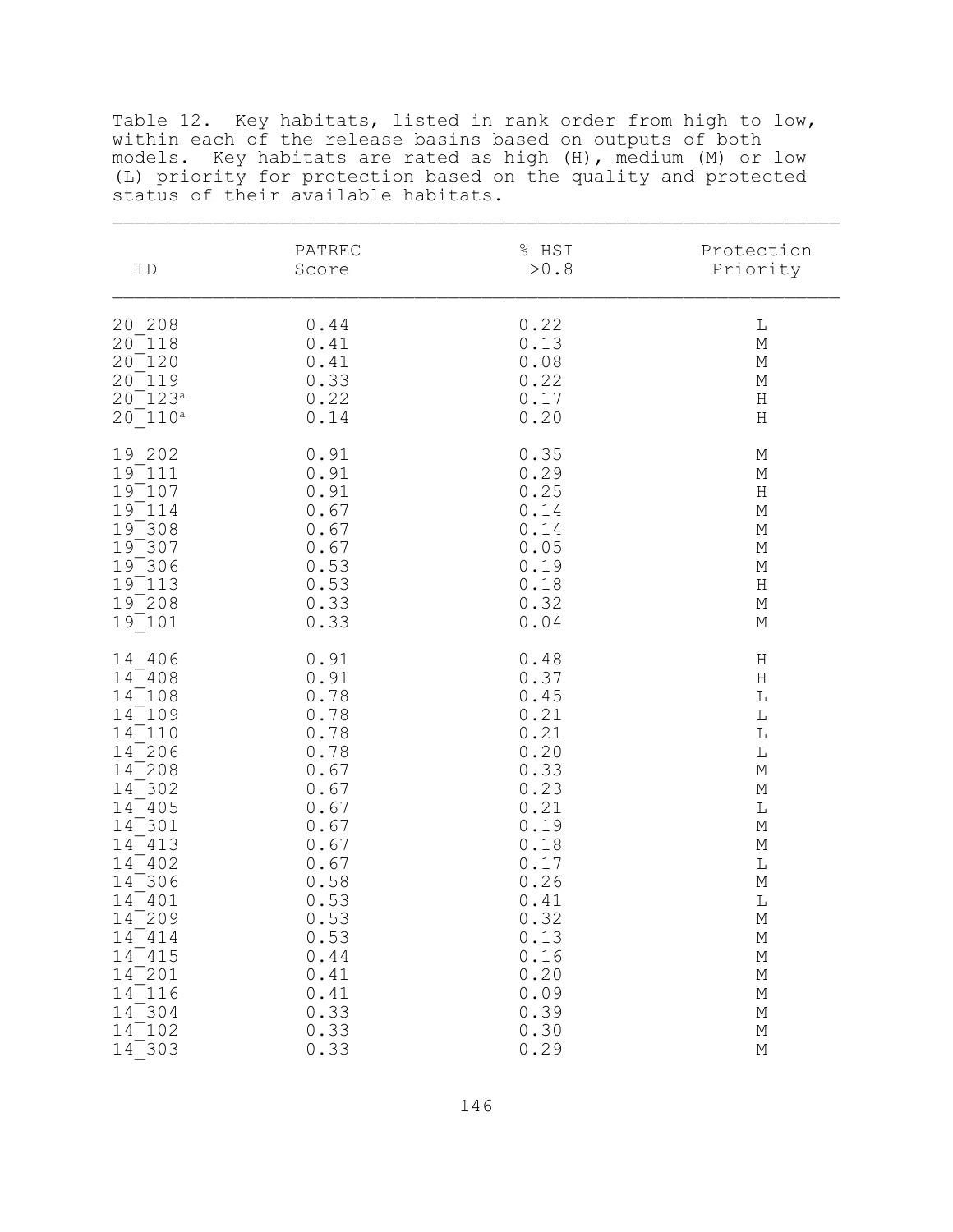| ΙD         | PATREC | % HSI | Protection |
|------------|--------|-------|------------|
|            | Score  | >0.8  | Priority   |
| 14 307     | 0.33   | 0.23  | Η          |
| $14^-$ 210 | 0.33   | 0.18  | M          |
| $14^-112$  | 0.33   | 0.16  | М          |
| $14^-114$  | 0.33   | 0.08  | М          |

Table 12. Continued.

a Units containing release sites should be treated as key habitats.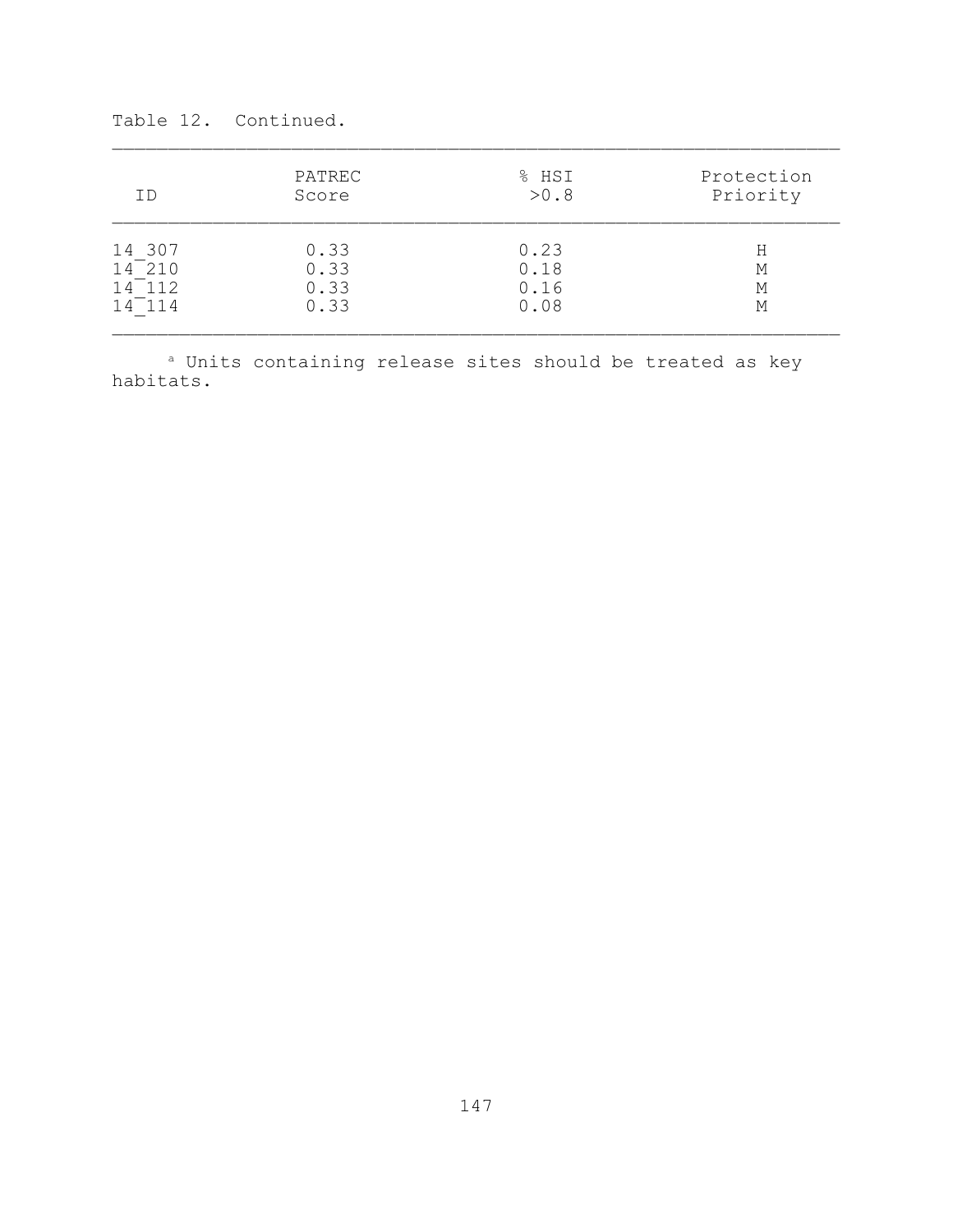insert Fig. 6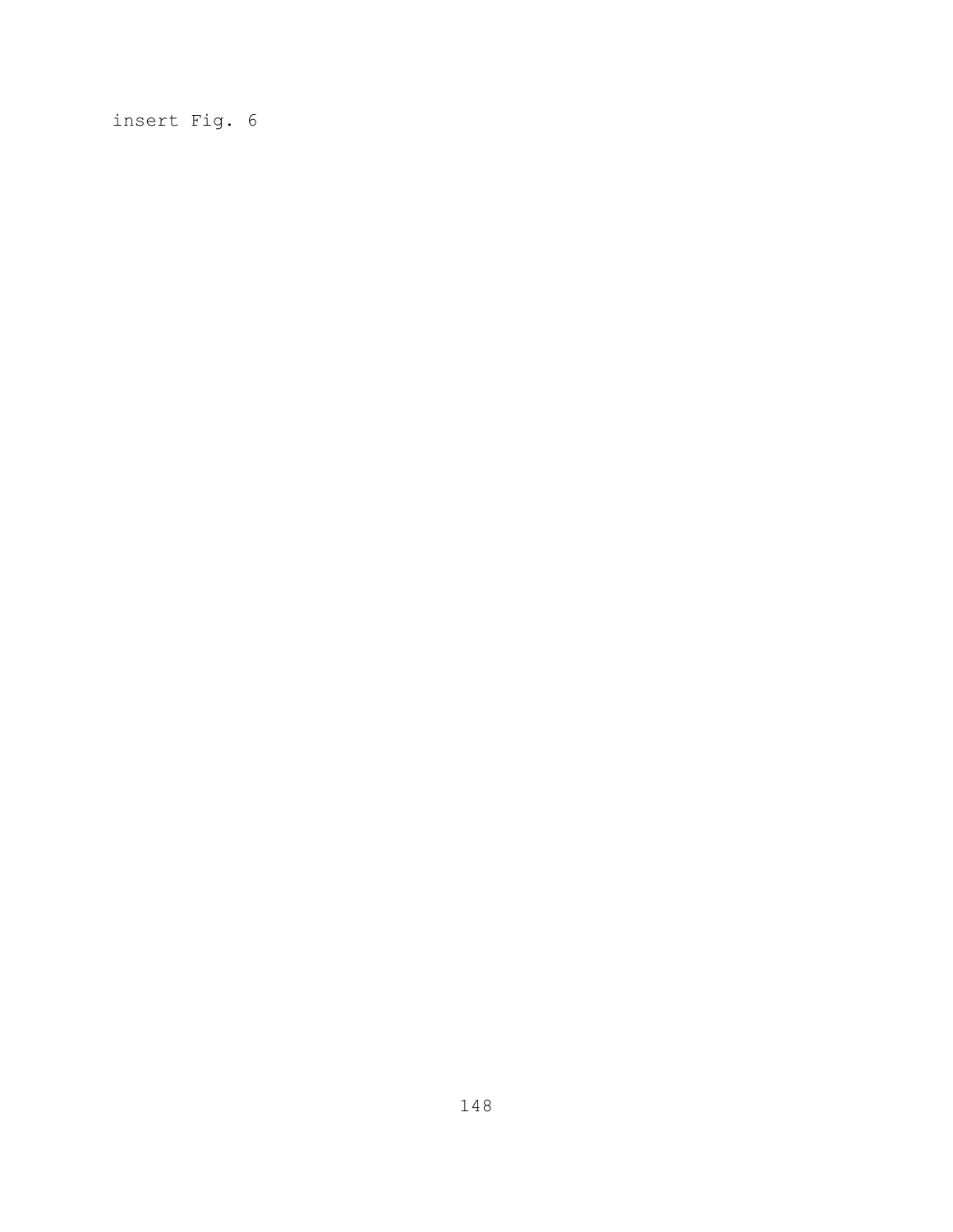Fig. 7. Examples of subunits rated a) High (14 408) and b) Low (20\_105) by the PATREC model.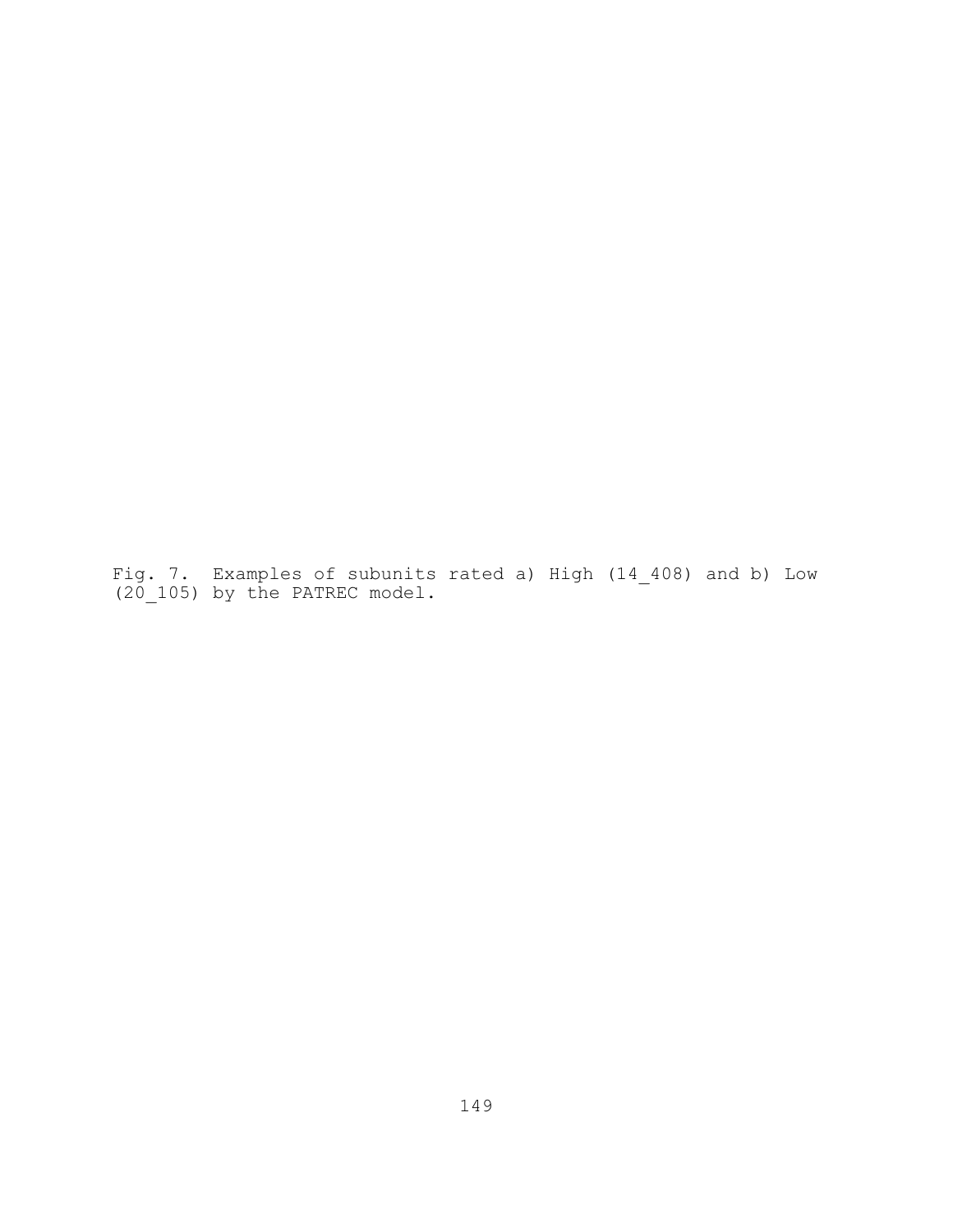Fig. 8. Two sample maps of HSI model results, showing the distribution of riparian cells with an HSI >0.8 and state or federally-owned lands: a) section of the Cache watershed; b) section of the Embarras watershed.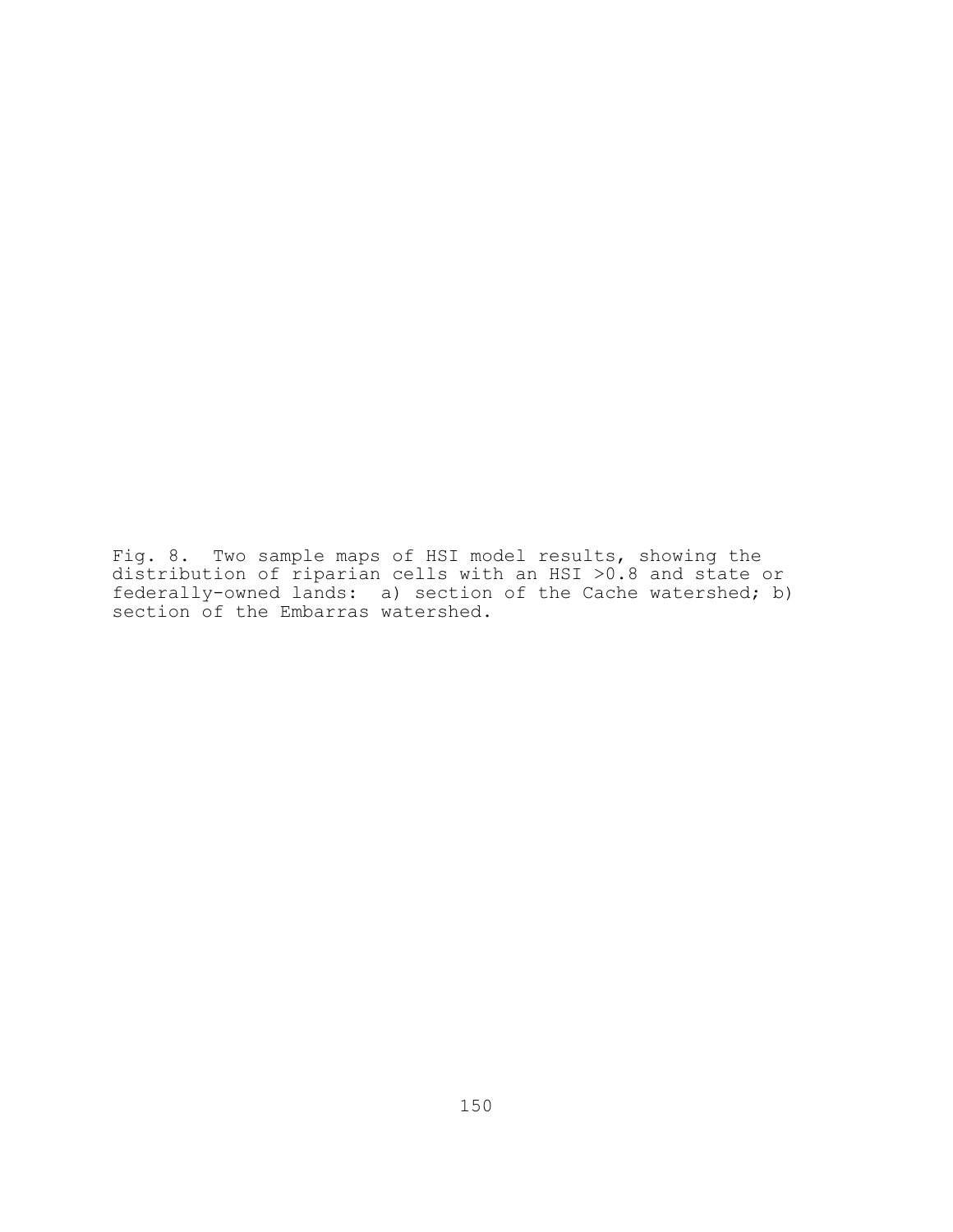insert Fig. 9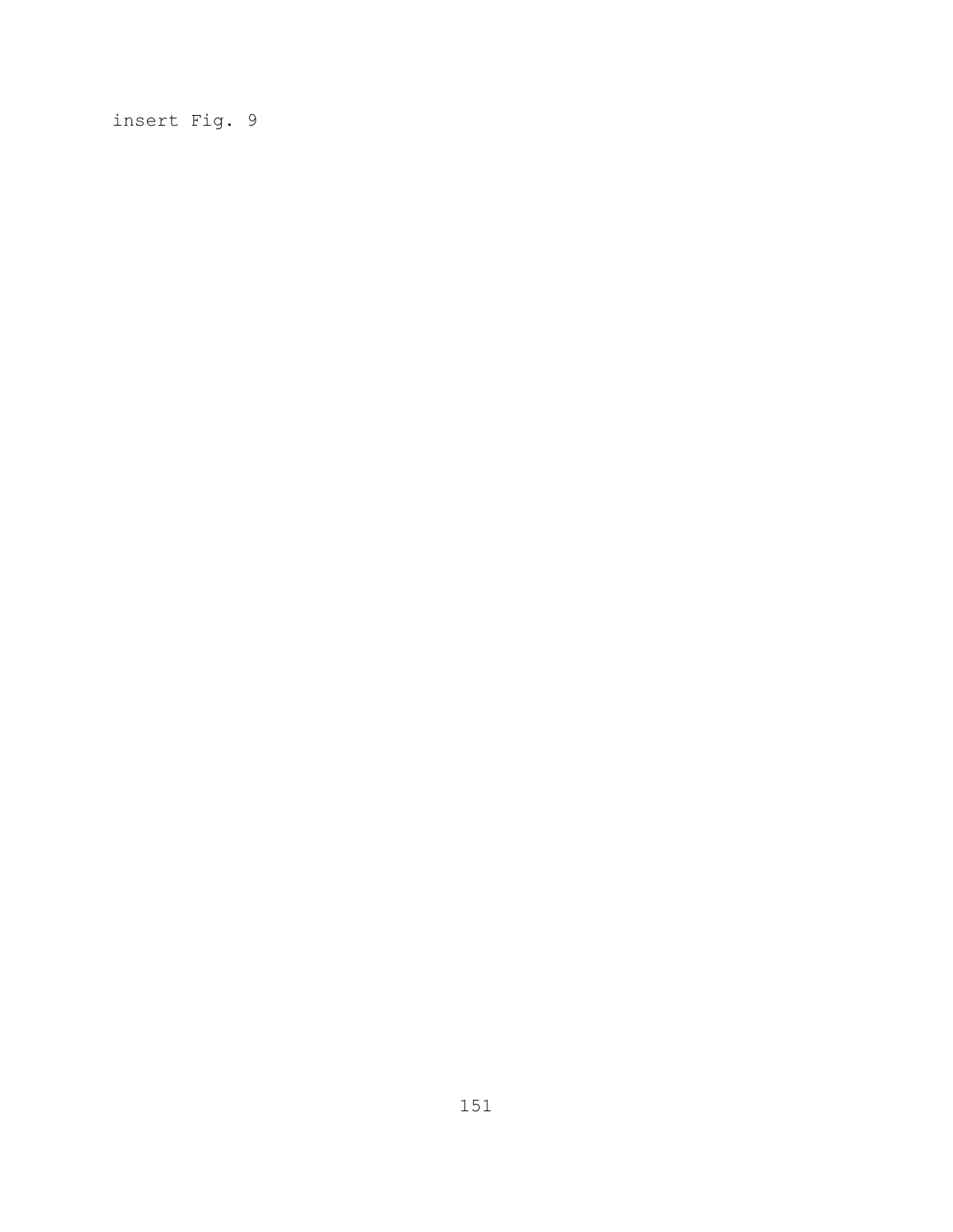Figure 10. Distribution of protected and riparian bank cells by HSI rank in: a), Bay Creek (PMU 17); b), Big Muddy (PMU15); c), Cache (PMU 16); d), Embarras (PMU 20); e), Kaskaskia (PMU 14; f), Little Wabash (PMU 19); and g), Saline (PMU 18) basins.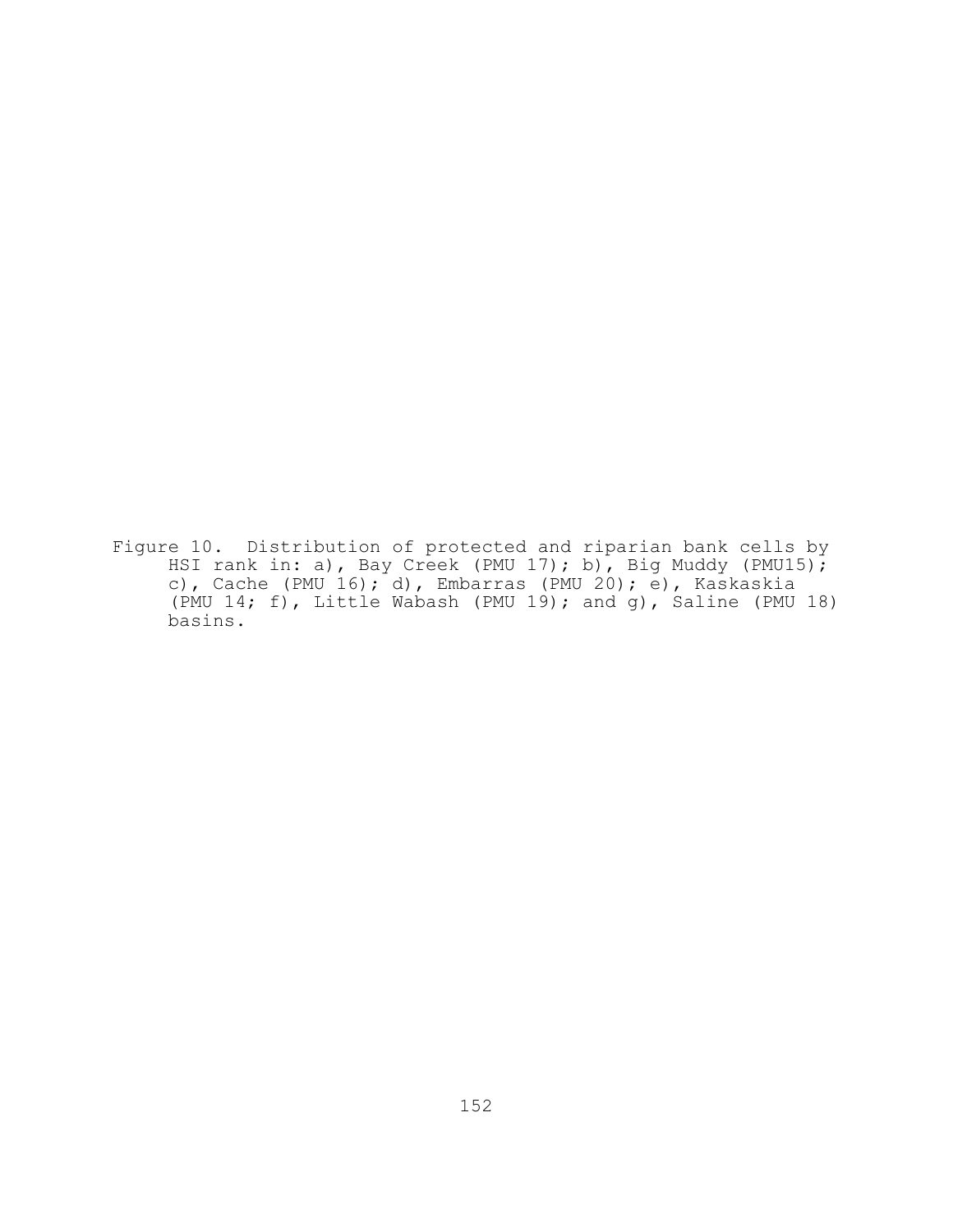Insert Fig. 10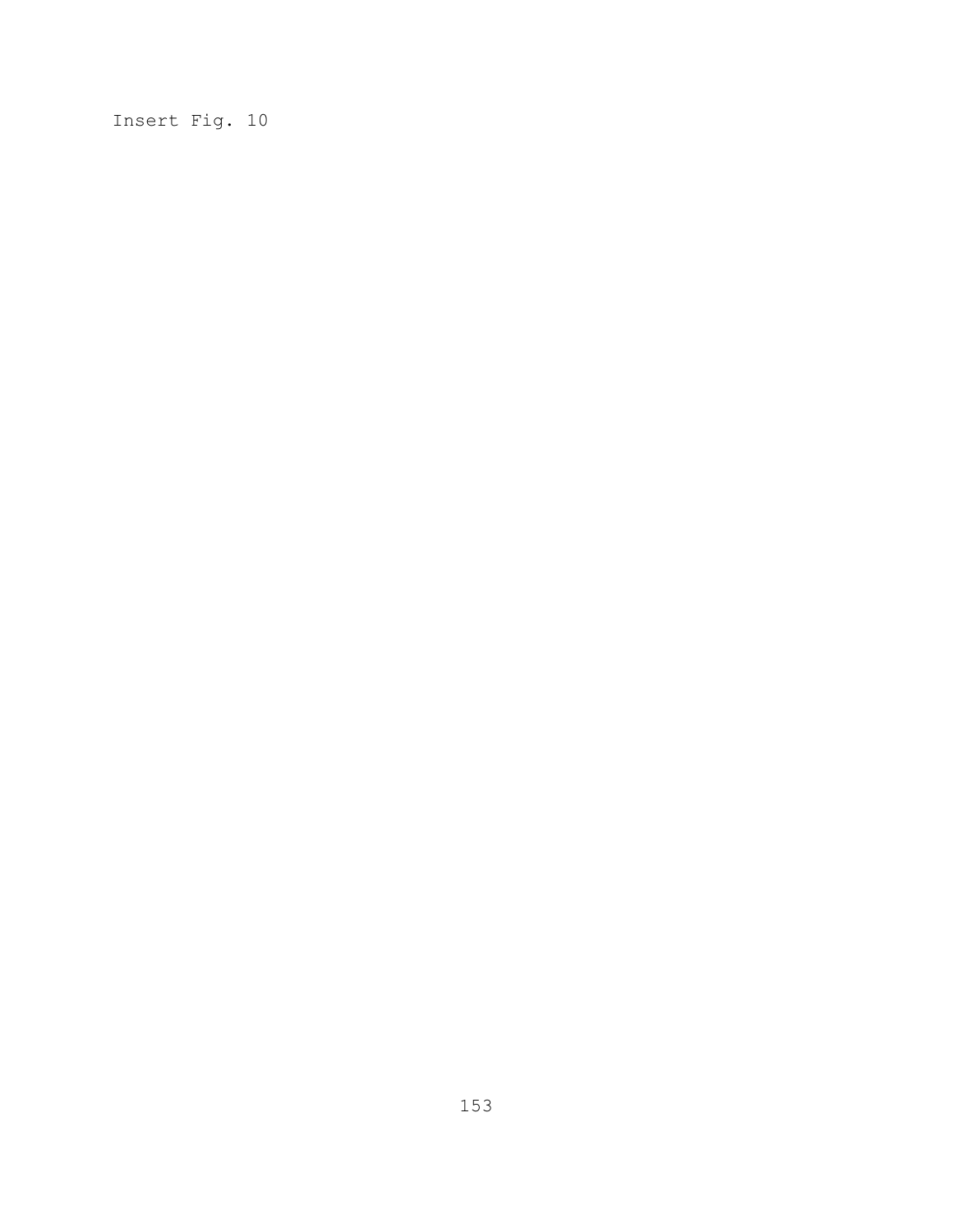Fig. 11. Two sample maps of HSI aggregations, showing perennial water predicted by the model to be good otter locations (HSI sum >80), intermediate locations (HSI sum 33 - 80), and poor locations (HSI sum <33); and state or federally-owned lands: a) section of the Cache watershed; b) section of the Embarras watershed.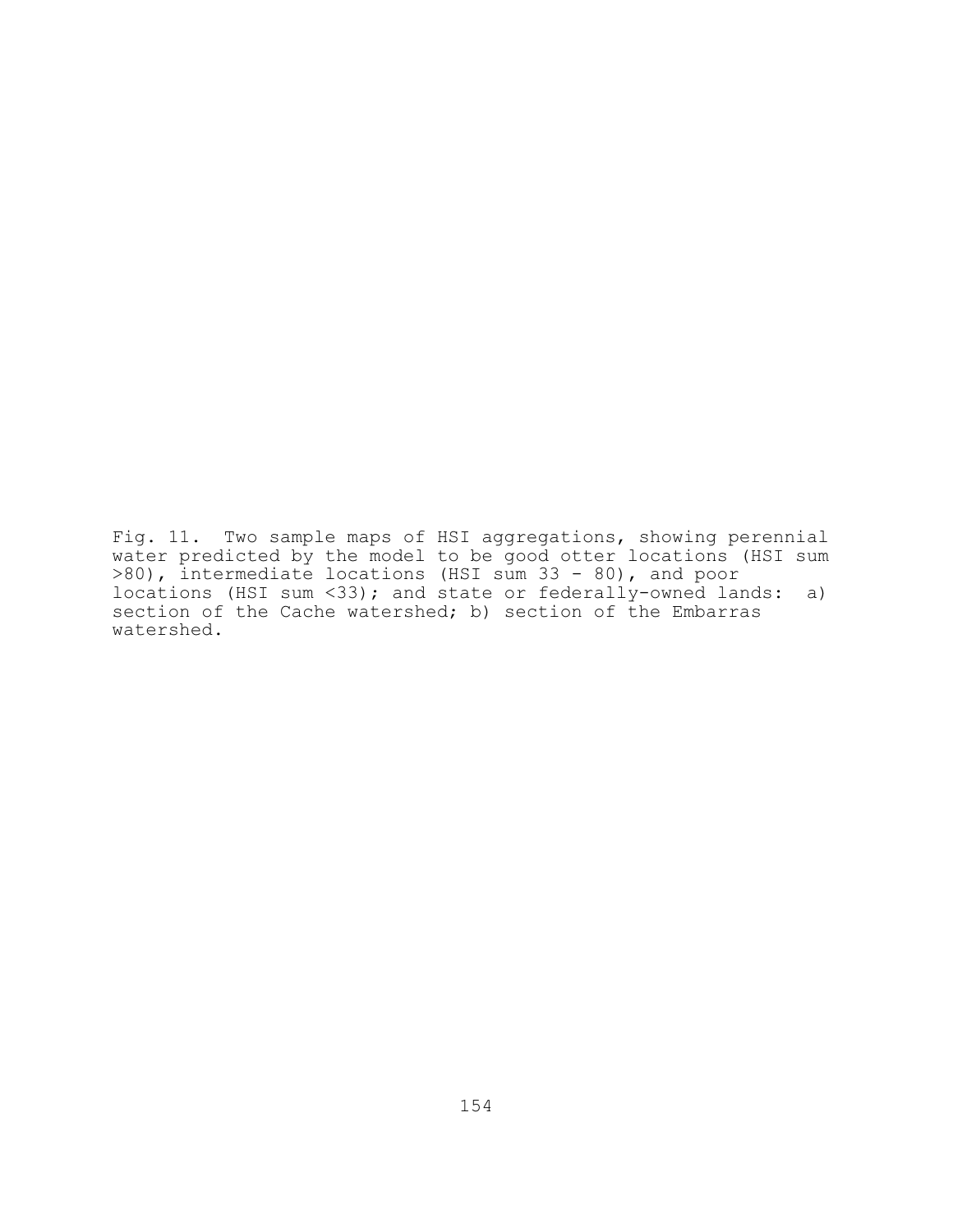Fig. 12.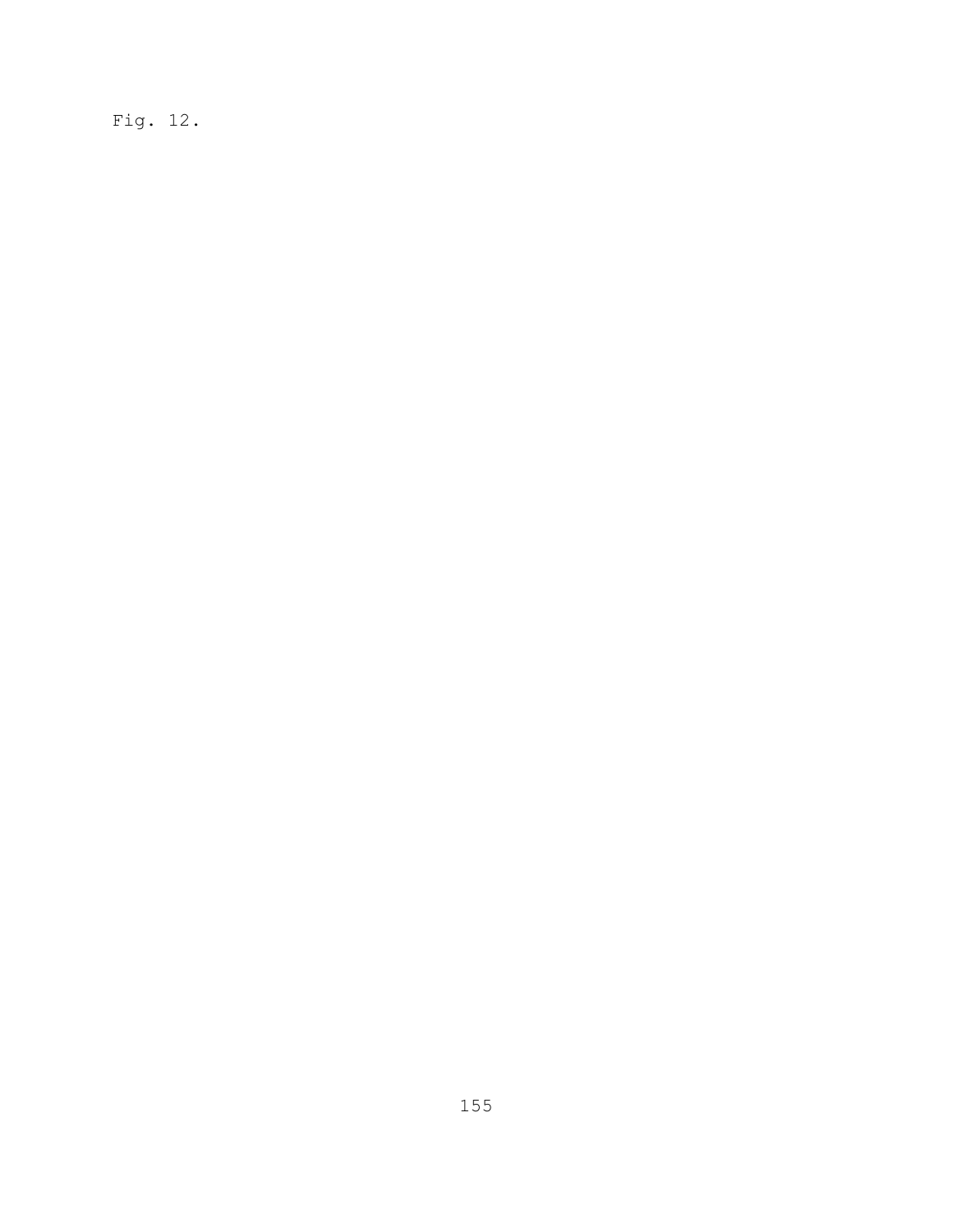| ID                                                                                                                                                                                                                                                                                                                                                                                                                                                                                                                                                              | Wooded<br>Stream<br>Length                                                                                                                                                                                                                                                                                             | Stream<br>Shape<br>Index                                                                                                                                                                                                                                                                                             | $\%$<br>Riparian<br>Increase                                                                                                                                                                                                                                                                                        | Intermittent<br>Wetland<br>Edge (km)                                                                                                                                                                                                                                                                                                             | Model                                                                                                                                                                                                                                                                                                                |
|-----------------------------------------------------------------------------------------------------------------------------------------------------------------------------------------------------------------------------------------------------------------------------------------------------------------------------------------------------------------------------------------------------------------------------------------------------------------------------------------------------------------------------------------------------------------|------------------------------------------------------------------------------------------------------------------------------------------------------------------------------------------------------------------------------------------------------------------------------------------------------------------------|----------------------------------------------------------------------------------------------------------------------------------------------------------------------------------------------------------------------------------------------------------------------------------------------------------------------|---------------------------------------------------------------------------------------------------------------------------------------------------------------------------------------------------------------------------------------------------------------------------------------------------------------------|--------------------------------------------------------------------------------------------------------------------------------------------------------------------------------------------------------------------------------------------------------------------------------------------------------------------------------------------------|----------------------------------------------------------------------------------------------------------------------------------------------------------------------------------------------------------------------------------------------------------------------------------------------------------------------|
| 14 101<br>$14^-102$<br>$14^-103$<br>$14^-104$<br>$14^-105$<br>$14^-106$<br>$14^-107$<br>$14^-108$<br>14 109<br>14 110<br>14 111<br>14 112<br>14 113<br>$14^-114$<br>14 115<br>14<br>116<br>14<br>117<br>14 118<br>119<br>14<br>$14^-120$<br>121<br>14<br>$14^{-200}$<br>$\sqrt{201}$<br>14<br>202<br>14<br>$\sqrt{203}$<br>14<br>$-204$<br>14<br>205<br>14<br>14<br>-206<br>$\sqrt{207}$<br>14<br>$\sqrt{208}$<br>14<br>$14^{-209}$<br>$\overline{210}$<br>14<br>14 211<br>$\sqrt{212}$<br>14<br>$14^-$ 213<br>$14^-301$<br>$14^-302$<br>$14^-303$<br>$14^-304$ | 32.9<br>52.9<br>52.3<br>36.7<br>73.9<br>76.6<br>73.8<br>28.9<br>20.0<br>15.7<br>22.2<br>46.9<br>50.3<br>16.9<br>20.7<br>37.2<br>13.9<br>0.2<br>16.5<br>4.0<br>0.5<br>44.3<br>25.1<br>85.7<br>107.1<br>40.3<br>92.0<br>61.7<br>181.7<br>115.1<br>146.7<br>48.2<br>62.1<br>69.9<br>130.1<br>92.8<br>66.7<br>47.1<br>51.2 | 0.91<br>0.94<br>0.90<br>0.91<br>0.92<br>0.88<br>0.89<br>0.88<br>0.89<br>0.88<br>0.90<br>0.91<br>0.91<br>0.89<br>0.89<br>0.89<br>0.95<br>0.89<br>0.87<br>0.87<br>0.84<br>0.90<br>0.89<br>0.90<br>0.92<br>0.97<br>0.87<br>0.89<br>0.90<br>0.89<br>0.83<br>0.89<br>0.90<br>0.90<br>0.90<br>0.93<br>0.93<br>0.93<br>0.91 | 0.0<br>24.7<br>0.5<br>1.6<br>$0.5\,$<br>3.1<br>0.3<br>386.5<br>153.6<br>268.4<br>0.4<br>24.2<br>4.1<br>22.4<br>$0.0$<br>0.0<br>0.0<br>0.0<br>0.0<br>$3.0$<br>57.1<br>13.0<br>17.6<br>6.9<br>7.4<br>1.1<br>31.1<br>82.3<br>$4\,$ . $7$<br>6.4<br>$7.7\,$<br>37.4<br>13.9<br>2.5<br>6.1<br>8.1<br>2.4<br>46.5<br>79.2 | 0.0<br>0.0<br>0.0<br>0.0<br>0.0<br>0.0<br>0.0<br>26.4<br>47.7<br>63.7<br>10.1<br>0.0<br>19.2<br>$8.0$<br>0.0<br>23.1<br>$\ensuremath{\mathbf 0}$ . $\ensuremath{\mathbf 0}$<br>0.0<br>0.0<br>0.0<br>0.0<br>16.4<br>35.9<br>1.9<br>14.8<br>18.5<br>9.8<br>197.8<br>15.8<br>33.7<br>27.8<br>7.0<br>0.0<br>3.8<br>0.0<br>30.7<br>28.7<br>8.8<br>1.9 | 0.09<br>0.33<br>0.09<br>0.09<br>0.22<br>0.22<br>0.22<br>0.78<br>0.78<br>0.78<br>0.09<br>0.33<br>0.09<br>0.33<br>0.09<br>0.41<br>0.09<br>0.09<br>0.05<br>0.05<br>0.22<br>0.09<br>0.41<br>0.22<br>0.22<br>0.09<br>0.44<br>0.78<br>0.22<br>0.67<br>0.53<br>0.33<br>0.09<br>0.22<br>0.22<br>0.67<br>0.67<br>0.33<br>0.33 |
| $14^-305$<br>$14^-306$                                                                                                                                                                                                                                                                                                                                                                                                                                                                                                                                          | 110.6<br>88.1                                                                                                                                                                                                                                                                                                          | 0.95<br>0.91                                                                                                                                                                                                                                                                                                         | 4.1<br>37.7                                                                                                                                                                                                                                                                                                         | 0.0<br>$5.1$                                                                                                                                                                                                                                                                                                                                     | 0.22<br>0.58                                                                                                                                                                                                                                                                                                         |

Appendix F. Final model inputs and outputs for all study area subunits. The first 2 digits of Subunit ID indicate Population Management Units.  $\mathcal{L}_\text{max} = \mathcal{L}_\text{max} = \mathcal{L}_\text{max} = \mathcal{L}_\text{max} = \mathcal{L}_\text{max} = \mathcal{L}_\text{max} = \mathcal{L}_\text{max} = \mathcal{L}_\text{max} = \mathcal{L}_\text{max} = \mathcal{L}_\text{max} = \mathcal{L}_\text{max} = \mathcal{L}_\text{max} = \mathcal{L}_\text{max} = \mathcal{L}_\text{max} = \mathcal{L}_\text{max} = \mathcal{L}_\text{max} = \mathcal{L}_\text{max} = \mathcal{L}_\text{max} = \mathcal{$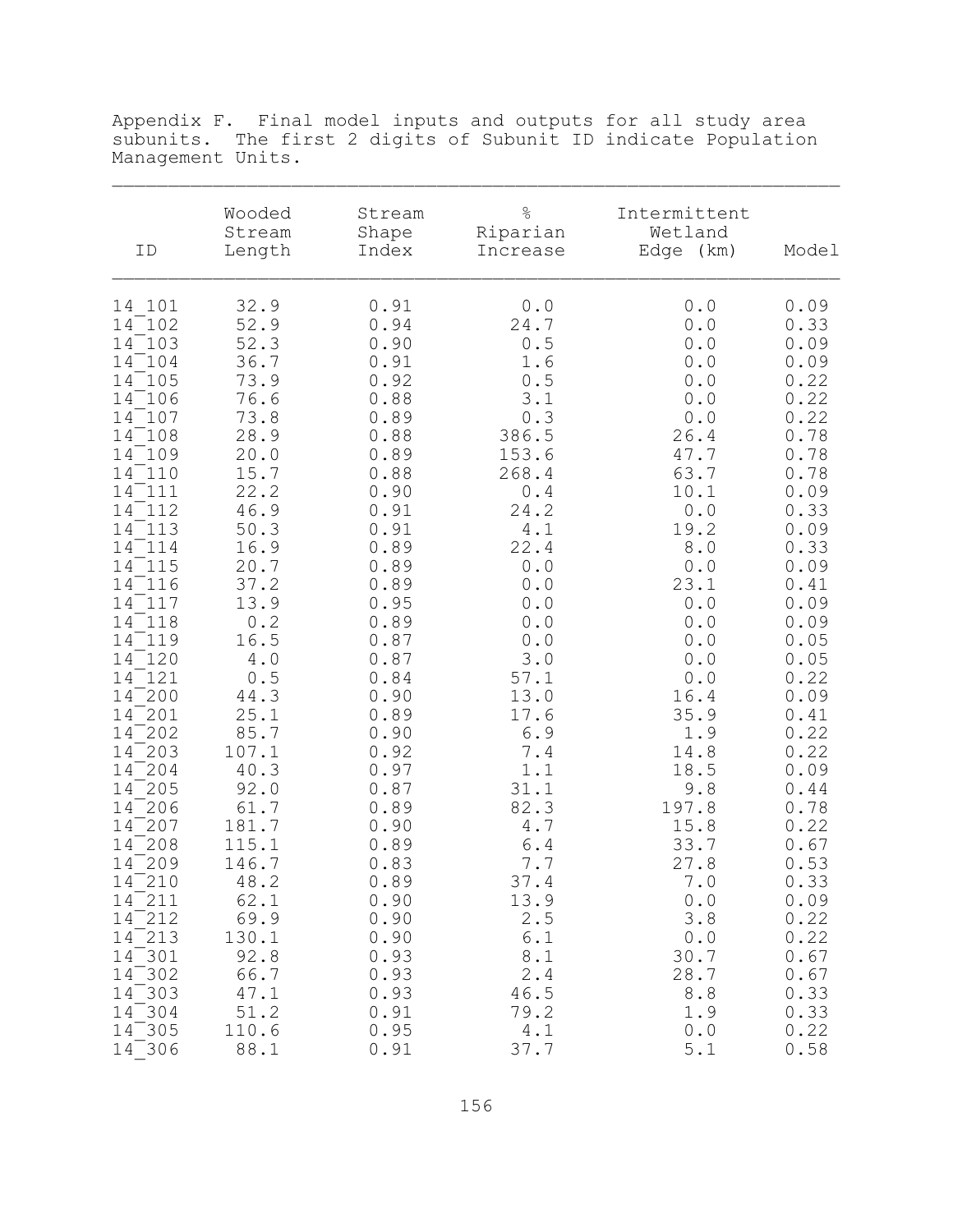| ID          | Wooded<br>Stream<br>Length | Stream<br>Shape<br>Index | $\frac{6}{\sqrt{2}}$<br>Riparian<br>Increase | Intermittent<br>Wetland<br>Edge (km)                | Model |
|-------------|----------------------------|--------------------------|----------------------------------------------|-----------------------------------------------------|-------|
| 14 307      | 60.0                       | 0.91                     | 48.9                                         | 3.6                                                 | 0.33  |
| 14 401      | 71.0                       | 0.36                     | 18.1                                         | 108.6                                               | 0.53  |
| 14 402      | 49.1                       | 0.44                     | 52.0                                         | 133.3                                               | 0.67  |
| $14^-$ 403  | 73.1                       | 0.90                     | 11.4                                         | 5.8                                                 | 0.22  |
| 14 404      | 40.1                       | 0.85                     | 14.0                                         | 24.0                                                | 0.29  |
| 14 405      | 59.3                       | 0.32                     | 76.0                                         | 159.7                                               | 0.67  |
| 14 406      | 78.4                       | 0.89                     | 23.3                                         | 20.5                                                | 0.91  |
| 14 407      | 42.7                       | 0.90                     | 11.7                                         | 10.1                                                | 0.09  |
| 14 408      | 75.7                       | 0.89                     | 25.3                                         | 86.9                                                | 0.91  |
| $14^{-}409$ | 85.5                       | 0.87                     | 10.0                                         | 11.2                                                | 0.14  |
| 14 410      | 35.6                       | 0.86                     | 32.8                                         | 0.0                                                 | 0.22  |
| 14 411      | 19.8                       | 0.82                     | 23.2                                         | 0.0                                                 | 0.22  |
| 14 413      | 59.7                       | 0.87                     | 30.5                                         | 25.1                                                | 0.67  |
| 14 414      | 101.0                      | 0.87                     | 8.1                                          | 38.5                                                | 0.53  |
| 14 415      | 71.7                       | 0.87                     | 26.6                                         | 6.4                                                 | 0.44  |
| $14^-416$   | 96.0                       | 0.89                     | 8.5                                          | 3.7                                                 | 0.22  |
| 14 417      | 68.9                       | 0.94                     | 3.1                                          | 8.5                                                 | 0.22  |
| $15^-101$   | 151.6                      | 0.39                     | 75.5                                         | 110.6                                               | 0.85  |
| $15^ 102$   | 30.8                       | 0.91                     | 371.9                                        | $\ensuremath{\mathbf 0}$ . $\ensuremath{\mathbf 0}$ | 0.33  |
| 15 103      | 61.3                       | 0.92                     | 35.3                                         | 2.8                                                 | 0.33  |
| 15 104      | 133.3                      | 0.92                     | 21.3                                         | 14.4                                                | 0.58  |
| $15^ 105$   | 72.6                       | 0.90                     | 350.6                                        | 49.3                                                | 0.91  |
| 15 106      | 70.6                       | 0.88                     | 89.4                                         | 56.1                                                | 0.91  |
| $15^-107$   | 105.0                      | 0.93                     | 42.2                                         | 102.6                                               | 0.91  |
| $15^ 108$   | 42.6                       | 0.92                     | 171.2                                        | 78.3                                                | 0.78  |
| 15 109      | 124.0                      | 0.90                     | 31.3                                         | 96.9                                                | 0.91  |
| $15^-110$   | 67.7                       | 0.87                     | 41.0                                         | 221.0                                               | 0.85  |
| $15^-111$   | 19.2                       | 0.89                     | 712.7                                        | 94.0                                                | 0.78  |
| 15 112      | 78.8                       | 0.89                     | 49.4                                         | 37.7                                                | 0.91  |
| $15^ 113$   | 97.5                       | 0.91                     | 28.9                                         | 50.0                                                | 0.91  |
| $15^-114$   | 107.8                      | 0.88                     | 130.3                                        | 208.7                                               | 0.91  |
| 15 115      | 73.9                       | 0.89                     | 13.7                                         | 91.1                                                | 0.67  |
| $15^-116$   | 57.5                       | 0.90                     | 6.4                                          | 57.1                                                | 0.41  |
| 15 117      | 72.9                       | 0.92                     | 83.3                                         | 61.0                                                | 0.91  |
| 15 118      | 45.7                       | 0.91                     | 364.0                                        | 125.5                                               | 0.78  |
| 15 119      | 140.7                      | 0.90                     | 43.4                                         | 10.4                                                | 0.58  |
| 15 120      | 85.2                       | 0.87                     | 65.5                                         | 98.1                                                | 0.85  |
| $15^ 201$   | 128.9                      | 0.37                     | 28.7                                         | 466.2                                               | 0.85  |
| $15^-$ 202  | 208.4                      | 0.93                     | 21.7                                         | 382.1                                               | 0.91  |
| $15^-$ 203  | 77.7                       | 0.62                     | 21.9                                         | 307.7                                               | 0.85  |
| $15^-$ 204  | 184.5                      | 0.89                     | 33.4                                         | 2.3                                                 | 0.58  |
| 16 101      | 69.3                       | 0.84                     | 6.3                                          | 191.1                                               | 0.53  |
| 16 102      | 56.0                       | 0.92                     | 19.5                                         | 41.5                                                | 0.41  |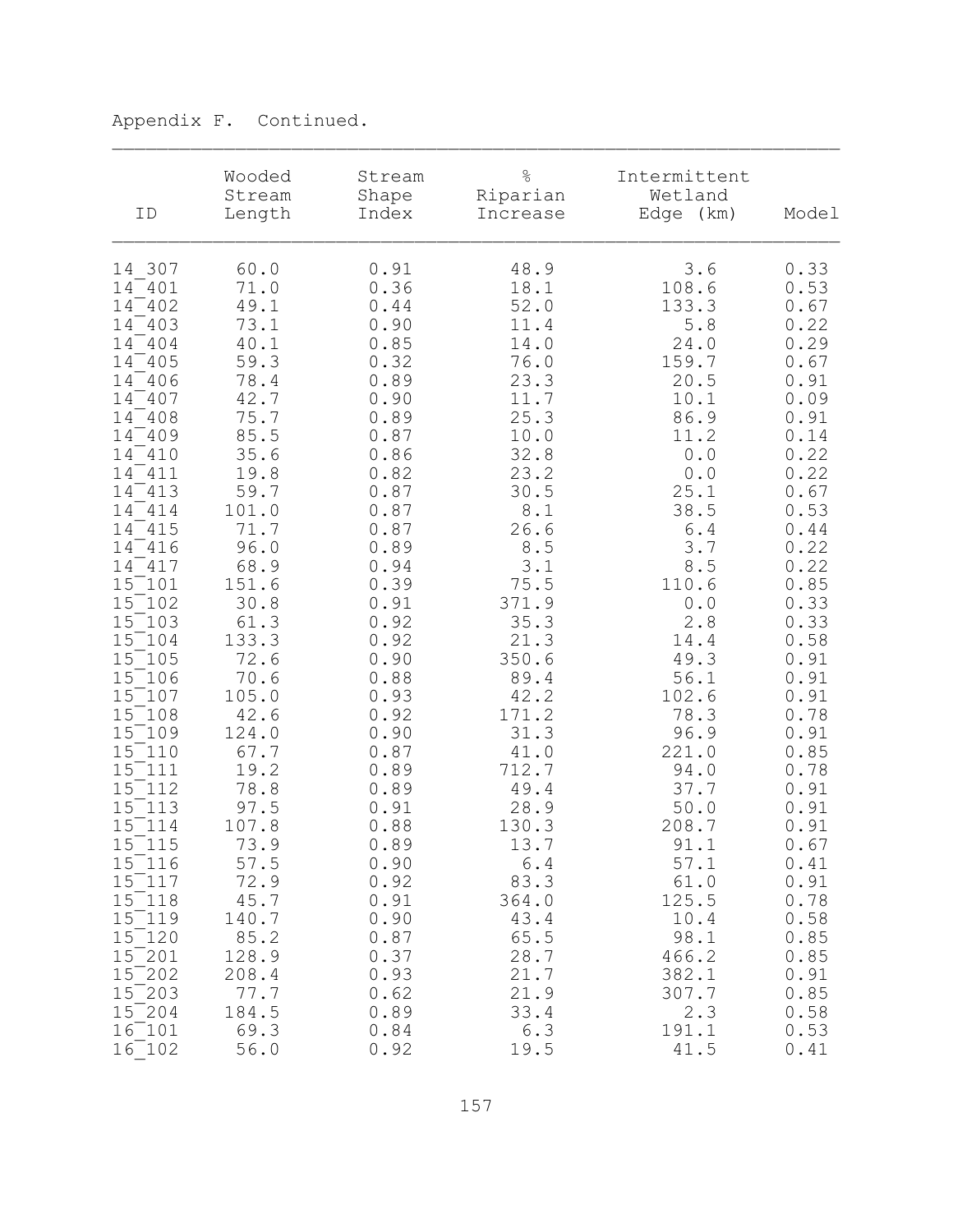| ID         | Wooded<br>Stream<br>Length | Stream<br>Shape<br>Index | $\frac{6}{\sqrt{2}}$<br>Riparian<br>Increase | Intermittent<br>Wetland<br>Edge (km) | Model |
|------------|----------------------------|--------------------------|----------------------------------------------|--------------------------------------|-------|
| 16 103     | 102.8                      | 0.91                     | 3.0                                          | 120.5                                | 0.67  |
| $16^ 104$  | 76.9                       | 0.84                     | 66.1                                         | 276.6                                | 0.85  |
| $16^ 201$  | 164.8                      | 0.91                     | 5.1                                          | 131.2                                | 0.67  |
| $16^ 202$  | 60.0                       | 0.92                     | 28.2                                         | 25.8                                 | 0.78  |
| $16^-$ 203 | 58.8                       | 0.93                     | 32.3                                         | 141.0                                | 0.78  |
| $16^ 204$  | 74.5                       | 0.84                     | 31.4                                         | 204.7                                | 0.85  |
| $16^ 205$  | 85.3                       | 0.76                     | 25.5                                         | 110.1                                | 0.85  |
| $17^-101$  | 231.4                      | 0.86                     | 7.7                                          | 52.4                                 | 0.53  |
| $17^-102$  | 53.2                       | 0.86                     | 23.9                                         | 8.8                                  | 0.22  |
| $17^-103$  | 80.1                       | 0.93                     | 1.1                                          | 0.0                                  | 0.22  |
| $17^-104$  | 70.0                       | 0.88                     | 3.0                                          | 104.9                                | 0.67  |
| 17 105     | 46.6                       | 0.93                     | 21.7                                         | 66.7                                 | 0.78  |
| $17^-106$  | 137.4                      | 0.92                     | 15.0                                         | 69.5                                 | 0.67  |
| $17^-107$  | 33.9                       | 0.78                     | 31.2                                         | 68.5                                 | 0.67  |
| $18^-101$  | 72.9                       | 0.88                     | 129.8                                        | 18.5                                 | 0.58  |
| 18 102     | 76.9                       | 0.94                     | 41.5                                         | 31.8                                 | 0.91  |
| 18 103     | 158.1                      | 0.90                     | 11.8                                         | 0.0                                  | 0.22  |
| 18 104     | 74.4                       | 0.89                     | 40.9                                         | 124.6                                | 0.91  |
| 18 105     | 60.2                       | 0.88                     | 20.7                                         | 75.0                                 | 0.78  |
| 18 106     | 73.0                       | 0.91                     | 8.9                                          | 34.2                                 | 0.67  |
| 18 107     | 35.9                       | 0.55                     | 19.9                                         | 137.2                                | 0.67  |
| 18 108     | 69.5                       | 0.76                     | 81.4                                         | 7.0                                  | 0.44  |
| 18 109     | 84.1                       | 0.95                     | 25.0                                         | 16.5                                 | 0.58  |
| 18 110     | 60.7                       | 0.72                     | 13.4                                         | 90.1                                 | 0.29  |
| 18 111     | 37.1                       | 0.92                     | 1.5                                          | 34.0                                 | 0.41  |
| 18 112     | 38.0                       | 0.86                     | 34.3                                         | 0.0                                  | 0.22  |
| 18 201     | 20.7                       | 0.68                     | 92.8                                         | 59.0                                 | 0.67  |
| 19 101     | 25.3                       | 0.88                     | 91.0                                         | 0.0                                  | 0.33  |
| $19^-102$  | 144.9                      | 0.89                     | 14.6                                         | 0.0                                  | 0.22  |
| $19^-103$  | 132.1                      | 0.89                     | 7.5                                          | 0.0                                  | 0.22  |
| $19^-104$  | 82.8                       | 0.89                     | 1.6                                          | 0.0                                  | 0.22  |
| 19 105     | 339.6                      | 0.89                     | 2.2                                          | 0.0                                  | 0.22  |
| 19 106     | 53.3                       | 0.87                     | 2.1                                          | 2.5                                  | 0.05  |
| $19^-107$  | 161.8                      | 0.89                     | 32.3                                         | 26.0                                 | 0.91  |
| 19 108     | 40.7                       | 0.90                     | 2.7                                          | 0.0                                  | 0.09  |
| $19^-109$  | 88.8                       | 0.88                     | 1.3                                          | 3.0                                  | 0.22  |
| 19 110     | 30.0                       | 0.88                     | 0.3                                          | 6.2                                  | 0.09  |
| 19 111     | 75.4                       | 0.89                     | 73.0                                         | 57.0                                 | 0.91  |
| 19 112     | 62.2                       | 0.86                     | 6.9                                          | 0.0                                  | 0.05  |
| 19 113     | 69.3                       | 0.86                     | 12.0                                         | 22.5                                 | 0.53  |
| $19^-114$  | 55.3                       | 0.86                     | 21.2                                         | 28.2                                 | 0.67  |
| $19^-115$  | 36.8                       | 0.54                     | 6.8                                          | 14.2                                 | 0.05  |
| 19 116     | 13.8                       | 0.36                     | 20.9                                         | 3.8                                  | 0.22  |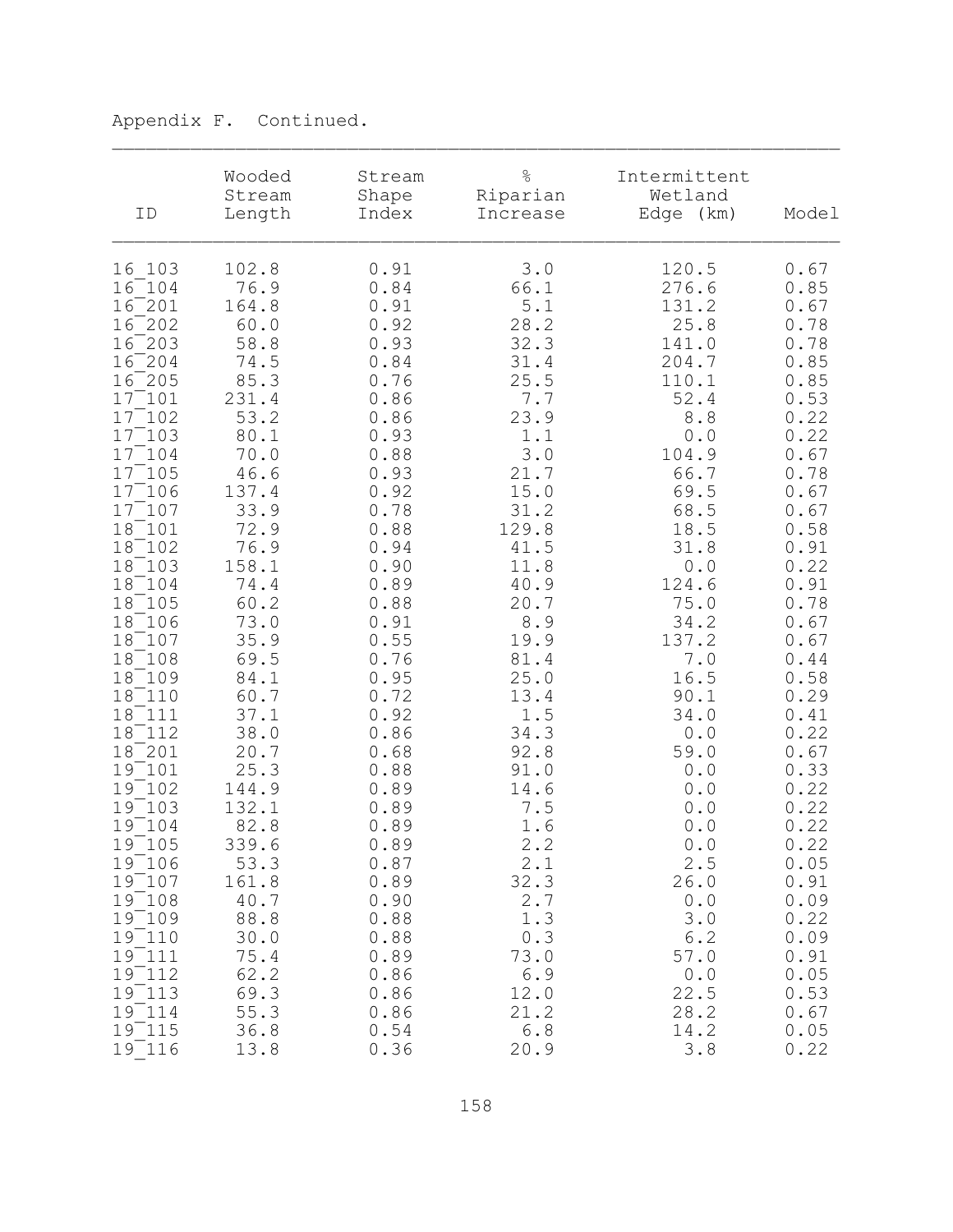| ID         | Wooded<br>Stream<br>Length | Stream<br>Shape<br>Index | $\frac{6}{\sqrt{2}}$<br>Riparian<br>Increase | Intermittent<br>Wetland<br>Edge (km) | Model |
|------------|----------------------------|--------------------------|----------------------------------------------|--------------------------------------|-------|
| 19 117     | 61.0                       | 0.37                     | 29.3                                         | 18.8                                 | 0.22  |
| $19 - 118$ | 57.8                       | 0.91                     | 4.9                                          | 2.0                                  | 0.09  |
| $19^-119$  | 92.1                       | 0.88                     | 4.4                                          | 3.5                                  | 0.22  |
| $19^ 201$  | 173.0                      | 0.88                     | 17.6                                         | 7.6                                  | 0.22  |
| $19^ 202$  | 86.1                       | 0.89                     | 21.7                                         | 43.9                                 | 0.91  |
| $19^-$ 203 | 69.2                       | 0.91                     | 8.1                                          | 13.4                                 | 0.22  |
| $19^-$ 204 | 56.7                       | 0.92                     | 17.1                                         | 4.2                                  | 0.09  |
| $19^-$ 205 | 15.9                       | 0.83                     | 92.1                                         | 10.3                                 | 0.22  |
| $19^-$ 206 | 47.8                       | 0.79                     | 11.1                                         | 0.0                                  | 0.05  |
| $19^ 207$  | 41.4                       | 0.86                     | 34.2                                         | 11.3                                 | 0.22  |
| $19^-$ 208 | 15.6                       | 0.92                     | 40.6                                         | 1.8                                  | 0.33  |
| $19^-301$  | 134.7                      | 0.86                     | 6.7                                          | 0.0                                  | 0.14  |
| $19^-302$  | 30.0                       | 0.89                     | 1.5                                          | 9.7                                  | 0.09  |
| $19^-303$  | 57.5                       | 0.69                     | 2.6                                          | 20.0                                 | 0.29  |
| $19^-304$  | 24.1                       | 0.72                     | 13.7                                         | 3.3                                  | 0.05  |
| $19^-305$  | 55.6                       | 0.78                     | 10.0                                         | 4.5                                  | 0.05  |
| $19^-306$  | 73.8                       | 0.70                     | 18.8                                         | 105.9                                | 0.53  |
| $19^-307$  | 14.8                       | 0.51                     | 58.7                                         | 38.3                                 | 0.67  |
| $19^-308$  | 5.6                        | 0.26                     | 183.4                                        | 124.7                                | 0.67  |
| 20 101     | 32.7                       | 0.88                     | 0.8                                          | 0.0                                  | 0.09  |
| 20 102     | 2.1                        | 0.87                     | 0.0                                          | $0.0$                                | 0.05  |
| $20^-103$  | 45.2                       | 0.89                     | 10.7                                         | 4.1                                  | 0.09  |
| 20 104     | 19.2                       | 0.89                     | 0.6                                          | $0.0$                                | 0.09  |
| $20^-105$  | 1.2                        | 0.89                     | 0.0                                          | 0.0                                  | 0.09  |
| 20 106     | 74.9                       | 0.89                     | 2.3                                          | $0.0$                                | 0.22  |
| 20 107     | 48.8                       | 0.91                     | 2.9                                          | 3.4                                  | 0.09  |
| $20^-108$  | 80.2                       | 0.77                     | 12.8                                         | 0.0                                  | 0.14  |
| 20 109     | 60.4                       | 0.88                     | 2.5                                          | $0.0$                                | 0.09  |
| 20 110     | 123.6                      | 0.87                     | 5.6                                          | 1.4                                  | 0.14  |
| $20^-111$  | 72.9                       | 0.90                     | 3.3                                          | 0.0                                  | 0.22  |
| $20^-112$  | 171.2                      | 0.90                     | 3.0                                          | 0.0                                  | 0.22  |
| 20 113     | 63.0                       | 0.91                     | 11.1                                         | 0.0                                  | 0.09  |
| 20 114     | 60.8                       | 0.76                     | 33.6                                         | 2.2                                  | 0.22  |
| 20 115     | 52.4                       | 0.78                     | 4.2                                          | 0.0                                  | 0.05  |
| 20 116     | 56.3                       | 0.84                     | 11.7                                         | 1.3                                  | 0.05  |
| $20^-117$  | 57.9                       | 0.90                     | 14.0                                         | 12.8                                 | 0.09  |
| 20 118     | 56.8                       | 0.88                     | 10.2                                         | 46.8                                 | 0.41  |
| 20 119     | 51.5                       | 0.92                     | 28.9                                         | 3.1                                  | 0.33  |
| $20^-120$  | 61.0                       | 0.94                     | 16.7                                         | 54.3                                 | 0.41  |
| $20^-121$  | 124.5                      | 0.89                     | 7.9                                          | 1.1                                  | 0.22  |
| $20^-122$  | 190.3                      | 0.91                     | 0.4                                          | 2.8                                  | 0.22  |
| $20^-123$  | 133.3                      | 0.89                     | 4.5                                          | 0.0                                  | 0.22  |
| 20 201     | $4\,6$ . $4$               | 0.89                     | 3.3                                          | 0.0                                  | 0.09  |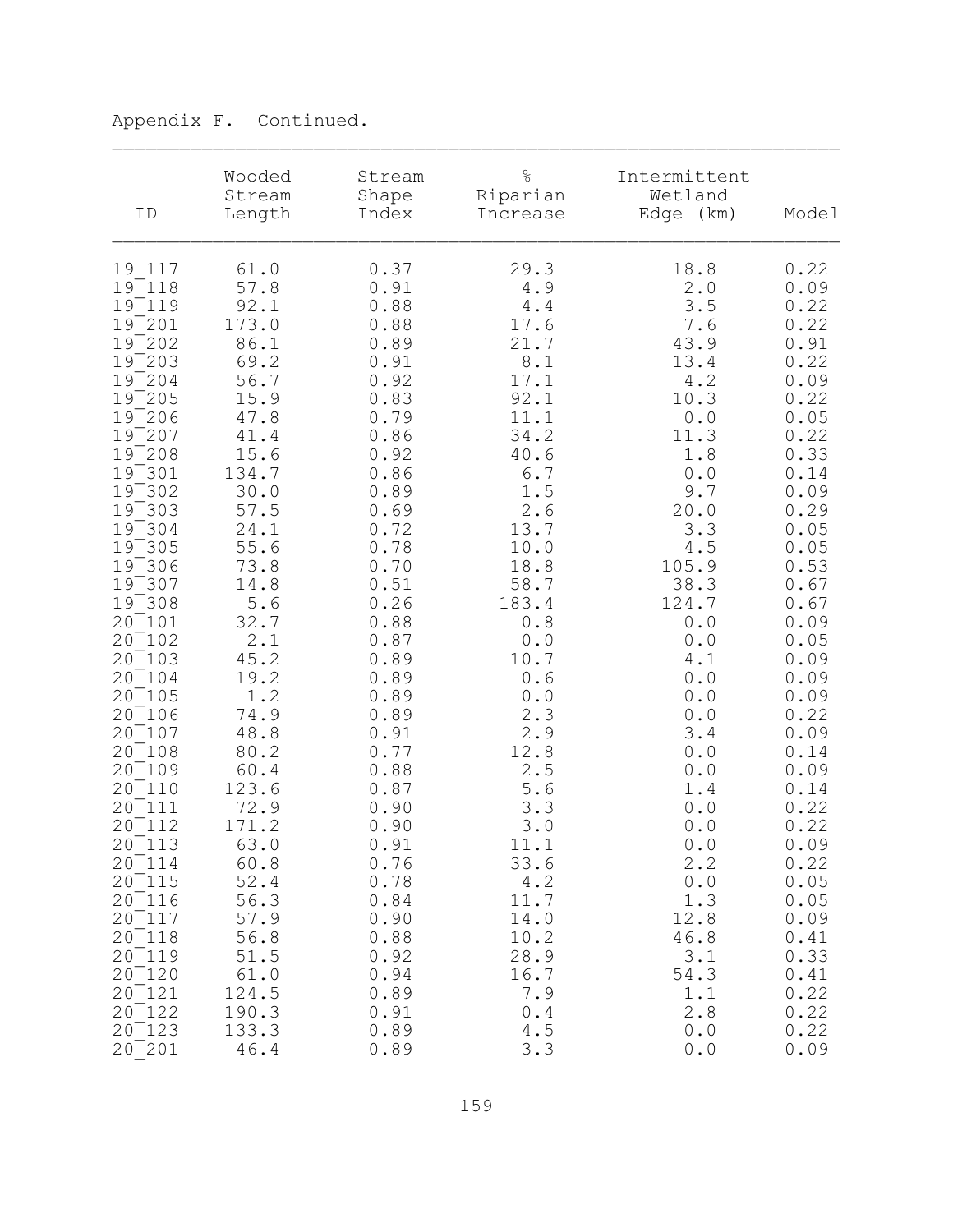| ID         | Wooded<br>Stream<br>Length | Stream<br>Shape<br>Index | $\frac{6}{6}$<br>Riparian<br>Increase | Intermittent<br>Wetland<br>Edge (km) | Model |
|------------|----------------------------|--------------------------|---------------------------------------|--------------------------------------|-------|
| 20 202     | 56.8                       | 0.90                     | 0.0                                   | 0.0                                  | 0.09  |
| 20 203     | 4.3                        | 0.96                     | 0.0                                   | 0.0                                  | 0.09  |
| 20 205     | 70.2                       | 0.93                     | 15.5                                  | 0.0                                  | 0.22  |
| $20^ 207$  | 115.4                      | 0.90                     | 2.0                                   | 0.0                                  | 0.22  |
| $20^-$ 208 | 160.1                      | 0.84                     | 38.9                                  | 9.4                                  | 0.44  |
| 20 209     | 49.7                       | 0.54                     | 11.3                                  | 9.2                                  | 0.05  |
| $20^-210$  | 74.1                       | 0.70                     | 5.8                                   | 14.2                                 | 0.14  |
| 20 211     | 16.4                       | 0.52                     | 13.0                                  | 8.2                                  | 0.05  |
| 20 301     | 42.8                       | 0.89                     | 6.4                                   | 0.0                                  | 0.09  |
| $20^-302$  | 10.9                       | 0.87                     | 0.0                                   | 0.0                                  | 0.05  |

Appendix F. Continued.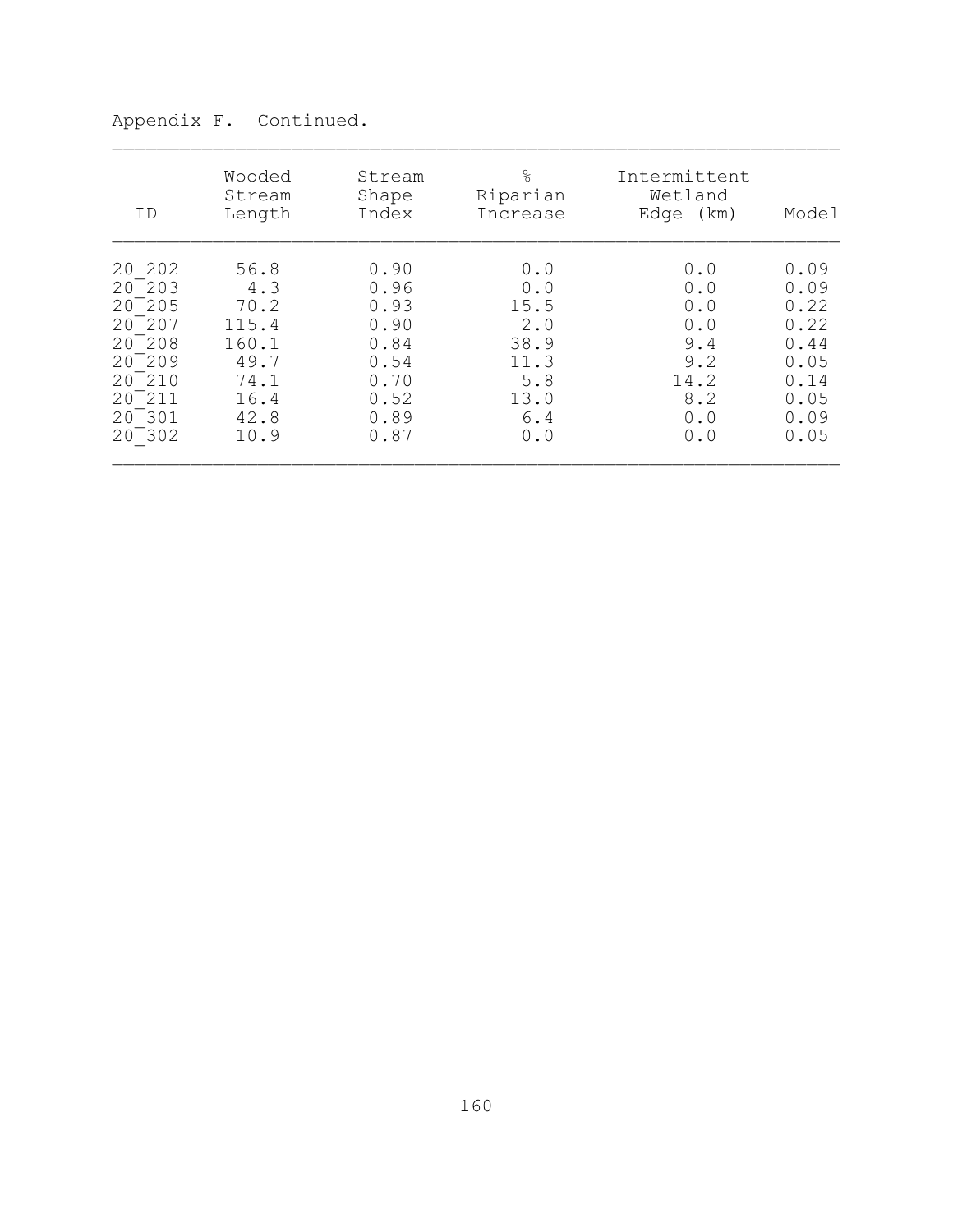## **JOB 1.4. ANALYSIS AND REPORT**

*OBJECTIVE***:** To analyze results from Jobs 1.1, 1.2, and 1.3 and to provide recommendations to enhance efforts to recover the river otter in Illinois so that it can be removed from the state's endangered species listing.

## **CONCLUSIONS**

This study demonstrates the ability to quantify attributes associated with otter habitat at the landscape level using existing digital and remotely sensed data sets. The strengths of this approach are associated with the scale of investigation, the ability to quantify available habitats, and the ability to assess large areas cost-effectively. The dendritic home ranges, generalized food and habitat requirements, and mobility of river otters, plus IDNR's focus on viable populations, necessitate investigations at the landscape level. Further, data on the quantity and relative quality of habitats within and between basins provides a foundation for: (1) evaluating the success of releases; (2) directing efforts to monitor populations costeffectively; and (3) generating hypotheses about otter-habitat relationships for further research.

This approach could be used to assess areas for additional releases, to identify focus areas for population monitoring, and identify unprotected key habitats. Objective 4 of the Recovery Plan calls for conserving enough habitat to support a minimum 200 otters among at least 4 LMUs (Bluett 1995). Publicly owned lands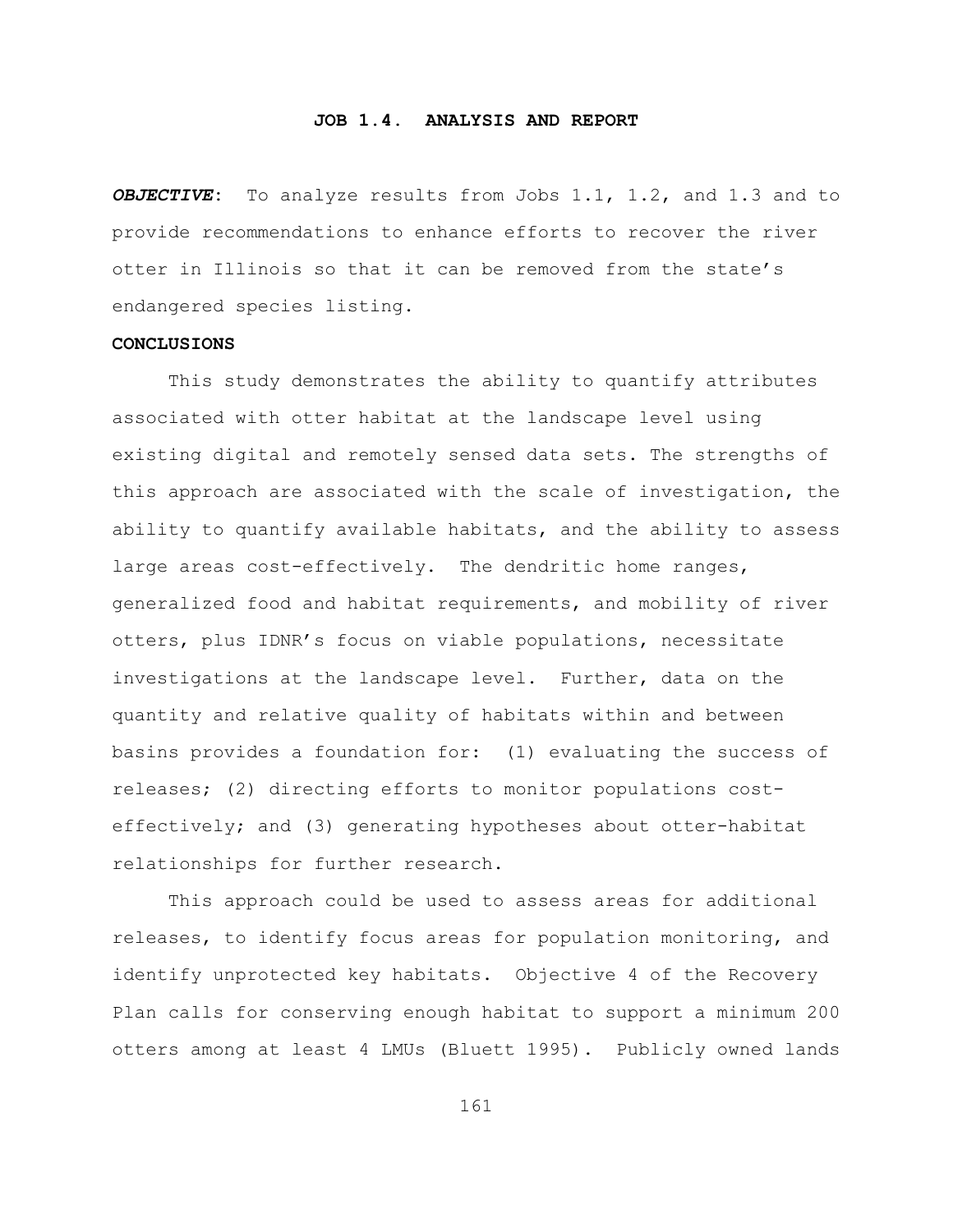can meet the goals of Objective 4 in the Kaskaskia LMU (PMU 14), and in the Shawnee LMU (PMU's  $15 - 18$ ), but not in the Wabash LMU (PMU's 19 and 20). Habitat acquisition and enhancement would be prohibitively expensive in these units, but public-private partnerships and current federal programs (e.g., Conservation Reserve Program, riparian easements, etc.) offer opportunities to conserve otter habitat by getting landowners involved. These avenues could potentially protect and enhance far more habitat than agencies can purchase. Creation of foraging habitats (i.e., wetlands) may not be feasible, but lengthening and widening wooded riparian zones is and offers broad benefits beyond protecting otters (e.g., erosion control, water quality improvements, corridors for other wildlife, etc.).

Population monitoring will be necessary to document population trends to meet recovery objectives. Lacking a single efficient method to census otter populations, the monitoring framework will require a combination of several techniques, and should be flexible enough to deal with various habitat types and changing circumstances over time. The monitoring options listed in Appendix E are labeled as to the time periods post-release in which they may be useful: short-term (<5 years), mid-term (5-10 years), and long-term (>10 years). In addition, the techniques are subjectively ranked within each time frame as to their relative cost-effectiveness and the data they could generate. Although sighting reports will lose utility over time, the technique is listed under all time periods with the understanding